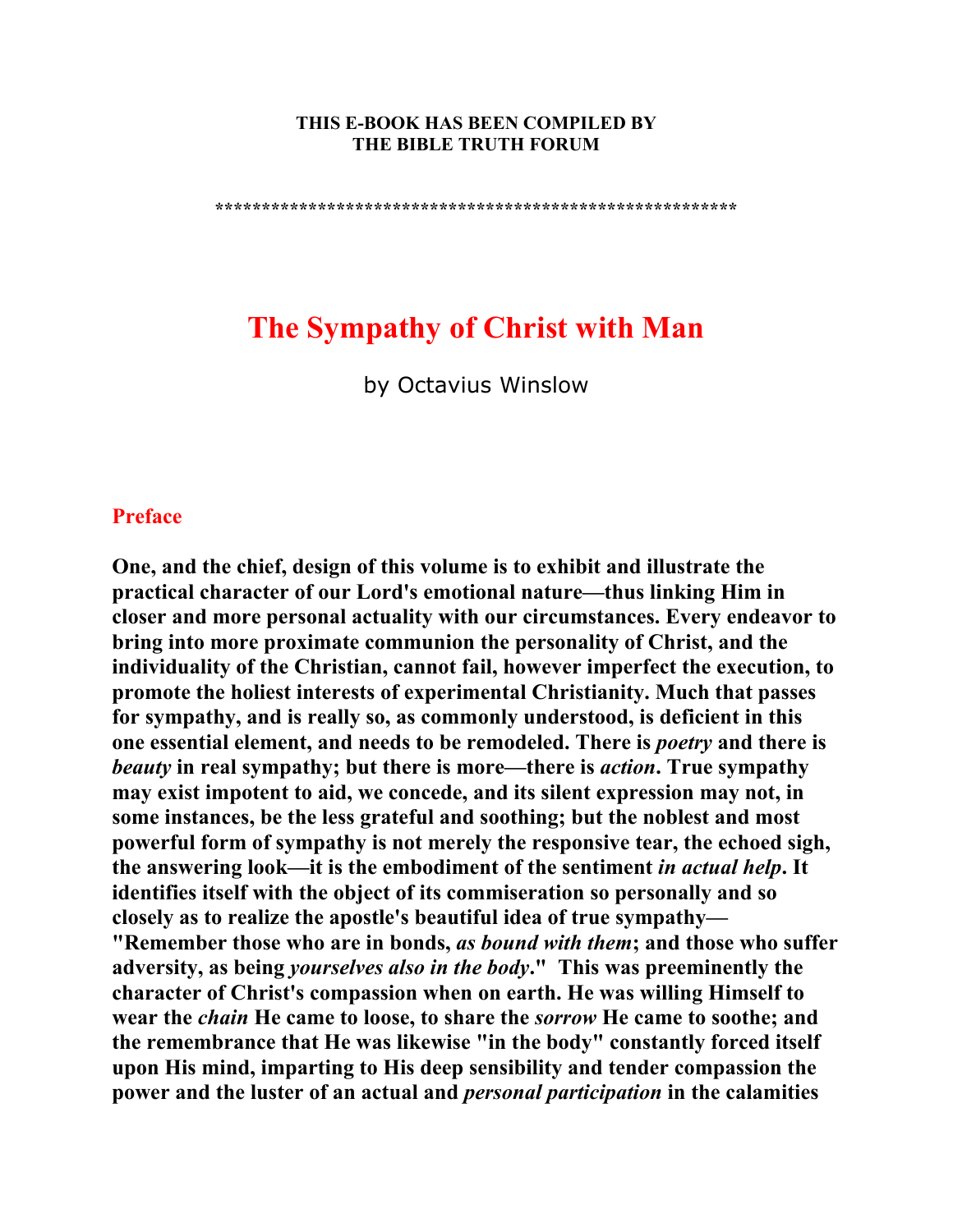**He repaired, the needs He met, and the griefs He assuaged. Thus, from His practical sympathy, who is the Great Teacher of the Church, and the "Consolation of Israel," may we derive lessons of holy instruction, and streams of the richest comfort.** 

**To aid this object, the present volume is, with diffidence, offered to the Christian Church. Composed under the pressure of important ministerial, extended pastoral, and continuous public labor, it necessarily partakes of the imperfections of a work thus written, and often at a season when the jaded powers, both of mind and body, demanded the restorative of sleep. But if the "lame take the prey," the author may humbly hope that this lowly** *attempt to present the Savior more vividly to the personal realization of the reader***, and thus render Him more loved and precious, and His example more closely studied and imitated, will not be without acceptance and blessing to the one Church of God, the sorrowing, suffering Body of a Divine and sympathizing Head. The** *Triune Jehovah* **bless the work, and to the Sacred Three in One shall be the glory! Amen.** 

**Bath, June 1862.** 

# **Chapter 1 "Sympathy, an Element of Christ's Nature"**

**Wherefore in all things it behoved him to be made like unto his brethren, that he might be a merciful and faithful high priest in things pertaining to God, to make reconciliation for the sins of the people. Hebrews 2:17** 

**It was a noble sentiment of Terrence, the utterance of which electrified the Roman senate, "I am a man, and nothing that is human is foreign to me." With what higher sublimity and profounder emphasis of meaning might our adorable Lord—the Divine Man—have pronounced these memorable words! His whole life was a living, luminous illustration of the thought. He was the highest type of humanity. Essential God, He was not the less, but all the more, perfect man. He had all the sympathies of manhood. Descending from a preexistent state of glory, He made His advent to our nature, assuming everything that was essentially human, while relinquishing nothing that was essentially divine. He was intent upon being man, because He was intent upon redeeming man, and "very man of very man" He was. With that one joy set**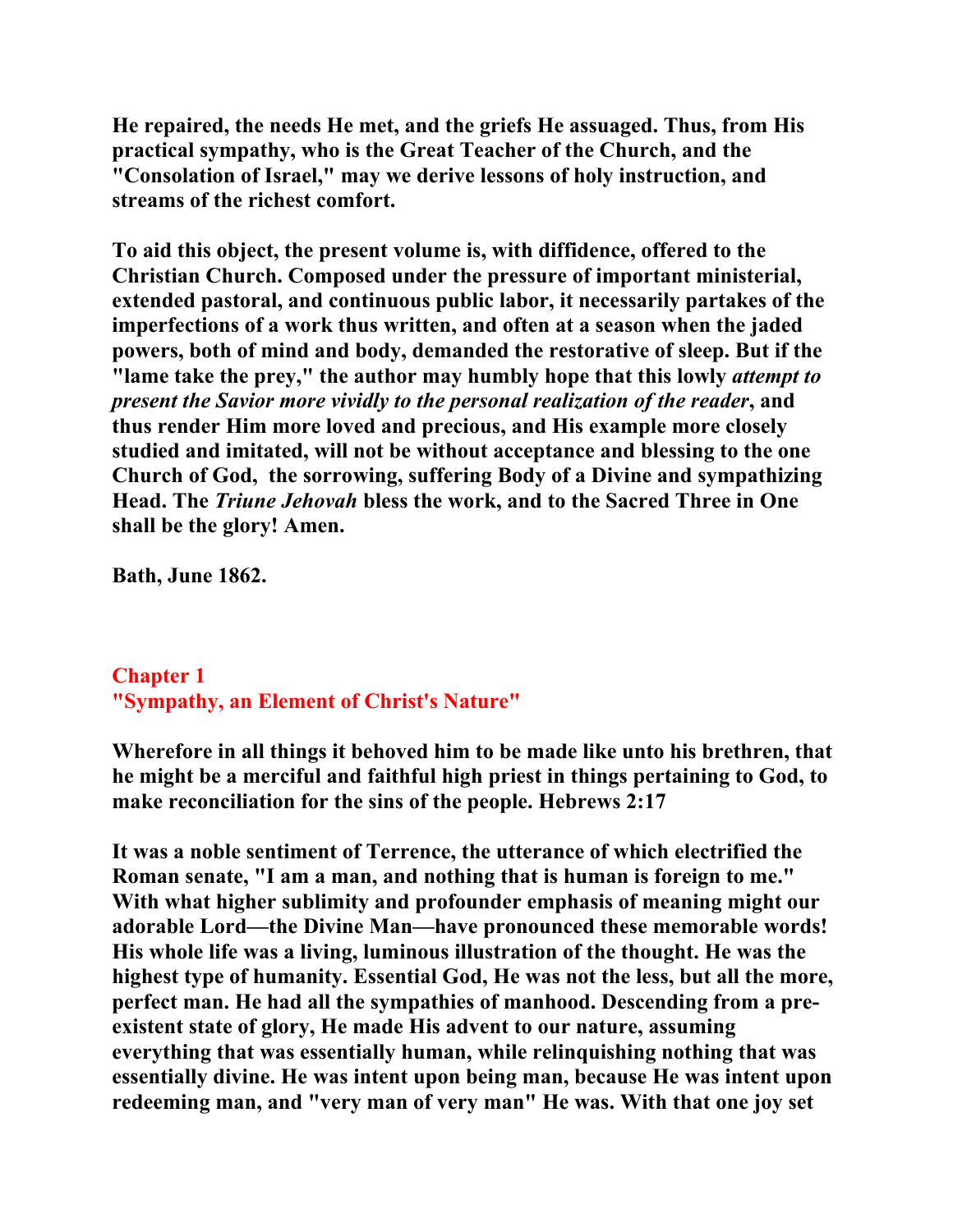**before Him—the joy of saving the lost—and oh, who can sound its depth?—no stoop, no humiliation, no suffering, should deter Him. His first step was to descend to the nature which He was to ransom and exalt. Around the solar rays of His Godhead He cast the darkling vesture of our manhood, shading and softening, not extinguishing or lessening, the glory of His divinity. In that marvellous, that fathomless descent to our nature, there was one exception we must ever, in our study of this subject, keep in view. He assumed all that was human but the accident of sin. "He knew no sin." The drapery of "flesh" which hung in such ample and graceful folds around His hidden and superior nature, was morally untainted and untinted by transgression. Its entire texture, woof and web, was as essentially pure and undefiled as the divine and ineffable glory it sought in vain to conceal. Let it be remembered that** *sin***, as we have just remarked, is an accident of, and not a property essential to, our nature. It was not necessary, no, it was not possible, that in creating man God should create him sinful. Sin is a foreign and alien element, not originally entering into the formation of Adam, but exported from some dark and unknown climate into our humanity, since God first created it in His own holy and ineffable image, and then pronounced it very good. So far, indeed, from sin being a necessary and original element of our humanity, we became less human when we became less holy. In proportion as we recede from the prototype of our creation, we descend in the scale of God's workmanship, and sink the** *rational* **in the** *animal***. Sin, despoiling our lower nature, reduces us to a level with the brute creation, from whom God bids us learn: "Ask the beasts, and they shall teach you!" Are not all our faculties and powers paralyzed and prostrated by the Fall? Have we not lost those fine and noble instincts, those traits of beauty, sensibility, and power, which, though human, once looked so divine? Is not our humanity materially changed and essentially deteriorated by sin? Most undoubtedly we are less human because we are more sinful. We** *think* **the less profoundly—***reason* **the less accurately—***feel* **the less intensely—***act* **the less vigorously—and** *achieve* **the less nobly, because we were shaped in iniquity and conceived in sin. This train of thought will serve to place in a clearer and more impressive light the great and precious truth it is intended to illustrate.** 

**Christ, as we have remarked, was the most perfect type of our humanity. Essentially and entirely free from sin, He was the purest and most exalted specimen of man. The difference between the original formation of His inferior nature and ours is strikingly suggestive. His human body was not, as Adam's, framed of the dust of the ground, but proceeded from ours by the miraculous power of the Holy Spirit; so that, while partaking of all the**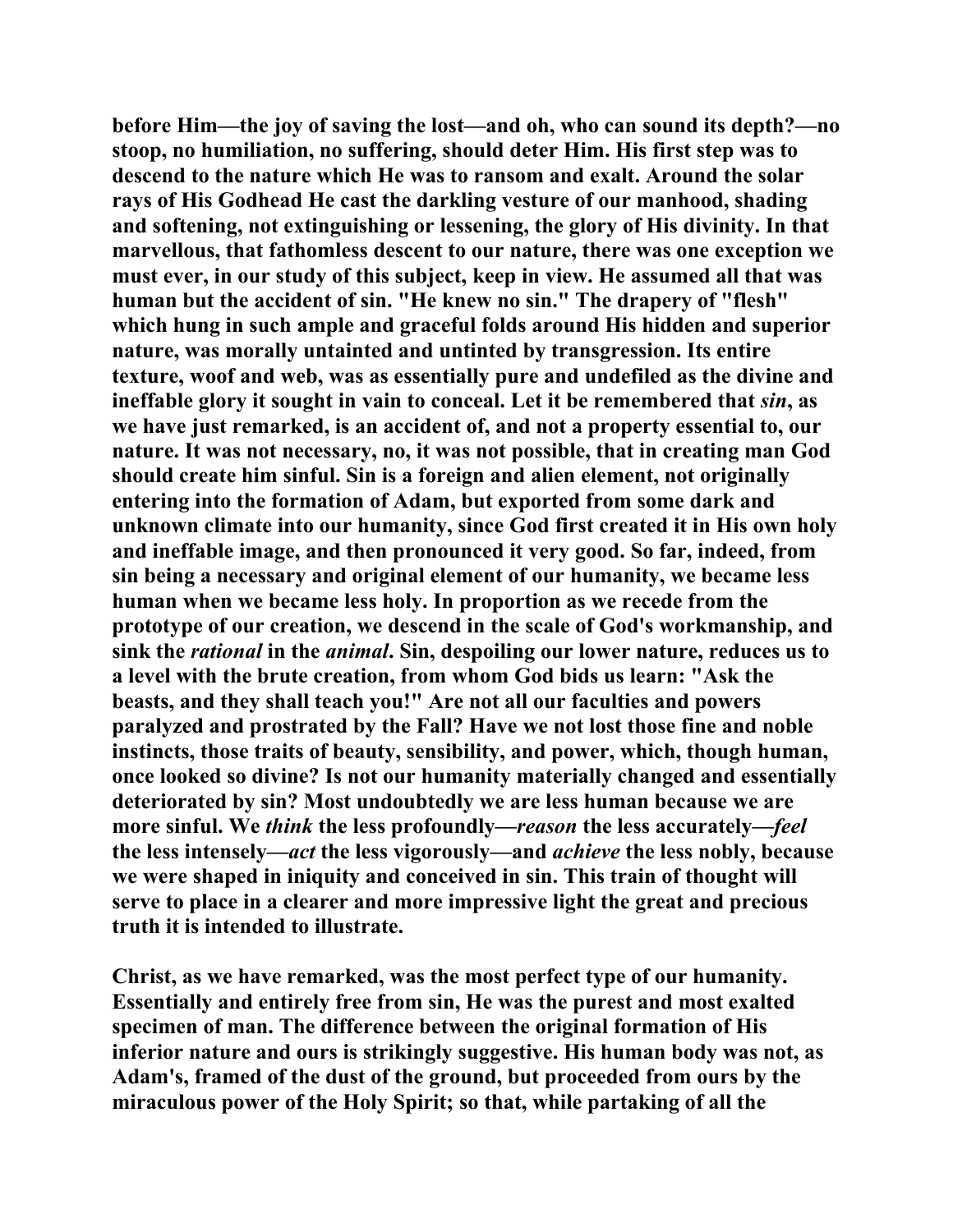**natural properties of the human, it likewise partook of all the essential sanctity of the divine. He was that "holy One" that knew not and could not sin—"the holy child Jesus." The thoughtful reader will at once perceive the object at which these remarks have pointed. We are about to unfold in these pages the perfect** *human sympathy* **of Christ with man. And in order that the fact may have all the force of which it is capable, we have sought to present it in the light of its perfect sinlessness, seeing that, as our humanity becomes freed from the brutalizing influence of sin, its** *emotional feelings, its sensibilities, and sympathies become all the more unselfish, intense, and exquisite***; so that we are prepared to find in our Lord Jesus Christ a sympathy with our sorrows and infirmities such as it would be impossible to find in any other being. Every Christian grace in the believer has its opposite, every human virtue its dark antithesis. If we have faith in God, it is assailed by unbelief. If we love the creature, our affection glides into idolatry. If benevolent, we are exposed to prodigality. But not thus was it with Christ. Every divine grace, and each human excellence, dwelt in Him pure, simple, and unmixed. He could love, without adoration; confide, without suspicion; be cheerful, without levity; be humble, without lowliness; be mild, yet not timid; be firm, yet not tyrannical; secret, yet not crafty; generous, without waste; and tender, compassionate, and sympathizing, without the slightest approach to weakness or unmanliness. And all this because—"He knew no sin!"** 

**Now, the emotional—an essential element of our humanity—belonged to Christ, as we have remarked, in its purest and most intense form. Our nature is essentially and highly** *sympathetic***. The curious and delicate network of nerve which transmits from the sensorium to the extremity of the body each thrill of pleasure or of pain, is not more electrical in its influence than is this sympathetic principle of our humanity. Its relation to the intellectual part of our nature is intimate and reciprocal. Not less independent are they of each other, than both are dependent upon God. The history of our race supplies many illustrious evidences of the union of the loftiest intellectual powers with the finest sensibility. There is no necessity whatever why the mind should not act in perfect union with the heart: why we should be less reflective because intensely feeling. In the words of a deep thinker, "Emotion is always attached to some conception formed by the intellectual faculties. Man is so constituted that the conception of certain objects is accompanied with emotion, or, as we would rather say, that certain conceptions are emotional. The conception of probable pain produces fear, and the conception of wrong treatment inflicted, produces anger.** *Emotions are thus mainly dependent on the intellectual conceptions to which they are attached.* **But still, as consciousness attests, they**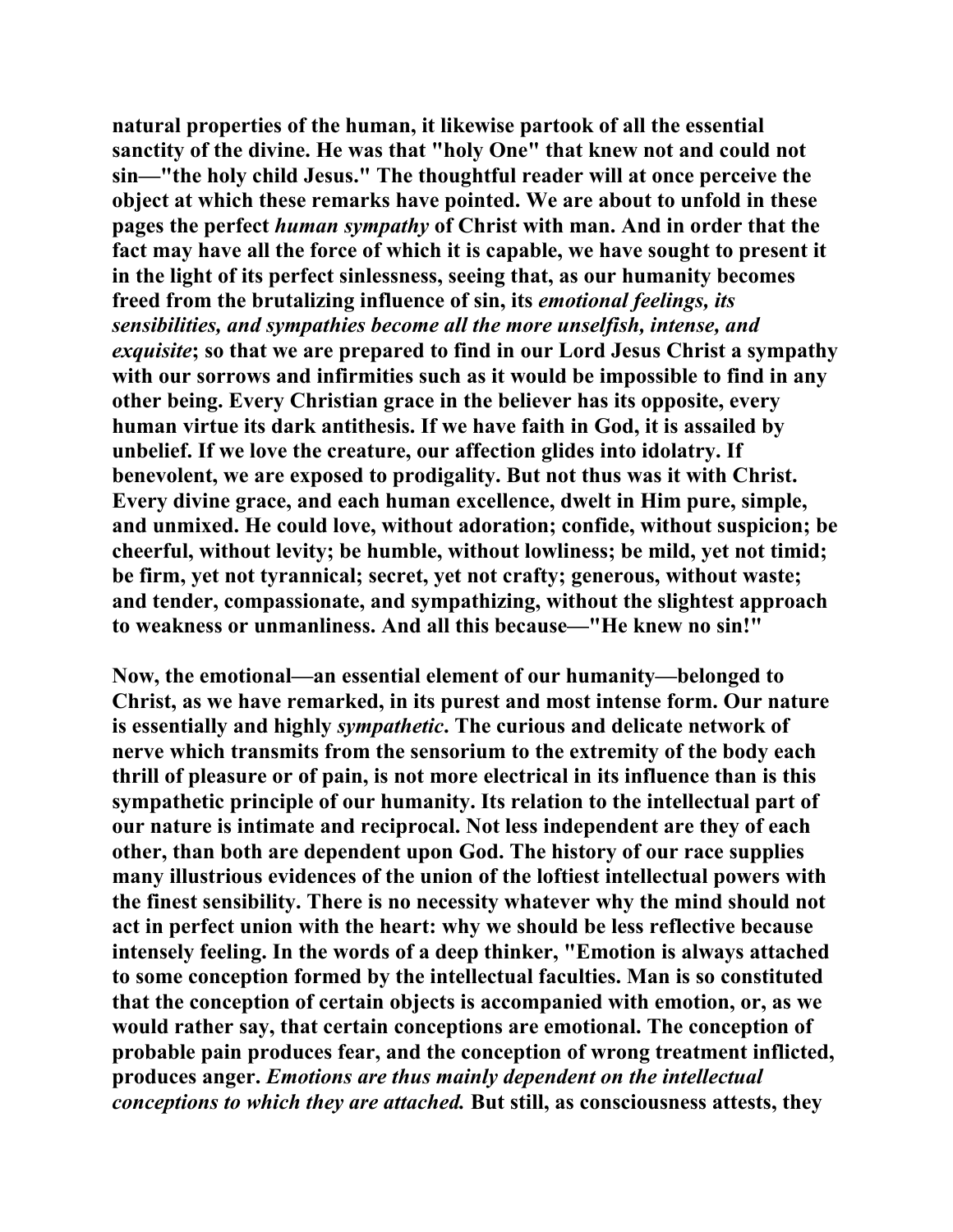**are something more than the mere mental conceptions upon which, as well as upon the general train of association, they exercise a powerful influence. The Author of our nature, in making the conception of certain objects emotional, has added vastly to man's capacity of enjoyment, and has also provided for Himself a powerful instrument of government.** *The basis of every emotion is a conception***. But all conceptions do not raise emotions. The conceptions which raise emotions are all conceptions of objects supposed to be good or evil, or supposed to be connected, for instance, with pleasure or pain, with right or wrong. We thus see the importance of right principles or motive powers in the mind. In a mind of right principles, that which is good is always conceived of as good, and that which is evil as evil, and the emotions flow responsive to the guiding principle. When the motive power is allowed by the will to become perverted, and the objects are conceived of as good which are evil, and as evil which are good—the result is a divided sensibility, disturbing the whole equilibrium of the soul, and like the wind carrying it away." (M'Cosh)** 

**No fact will be more vividly brought before the mind of the reader, as we proceed, than the** *personality* **of our Lord—a truth but imperfectly realized, and yet of surpassing interest and preciousness. Each emotion of His nature, as it passes before the eye, will bring us into the closest contact with Christ as a distinct and real person. There are teachers who speak of Christ as a traditional and historical being, and yet others as a visionary or ideal being a mode of instruction well calculated to transport the learner far into the mysteries of cloud-land. It may be true to a certain extent that our Lord is a historical being, for His whole life is history, and history teaching by the purest, loftiest example, which has been defined the truest philosophy. His gospel has supplied the world with truth, His life with history, and His character with a living model of every divine perfection and human excellence. But our nature craves for more than this. We need fellowship, not with a sentiment, not with a tradition, nor with an idea, but with a real, living, personal being. We seek communion with, and sympathy from, a Savior in alliance with our veritable nature, endowed with real, deep, holy sensibility, disciplined by personal sorrow like our own, and moved with a quick response to every note of "The still, sad music of humanity."** 

**We must know Jesus as once tabernacling in the flesh, and dwelling among men as a man—hallowing earthly spots with His presence—entering the dwellings of men—sitting with them at their tables—noticing and blessing their children—mingling all the scenes of domestic life—smiling upon our loves—sanctioning our marriage-feasts—healing our diseases—pitying our infirmities—weeping at our tombs—consecrating our loneliness and solitude;**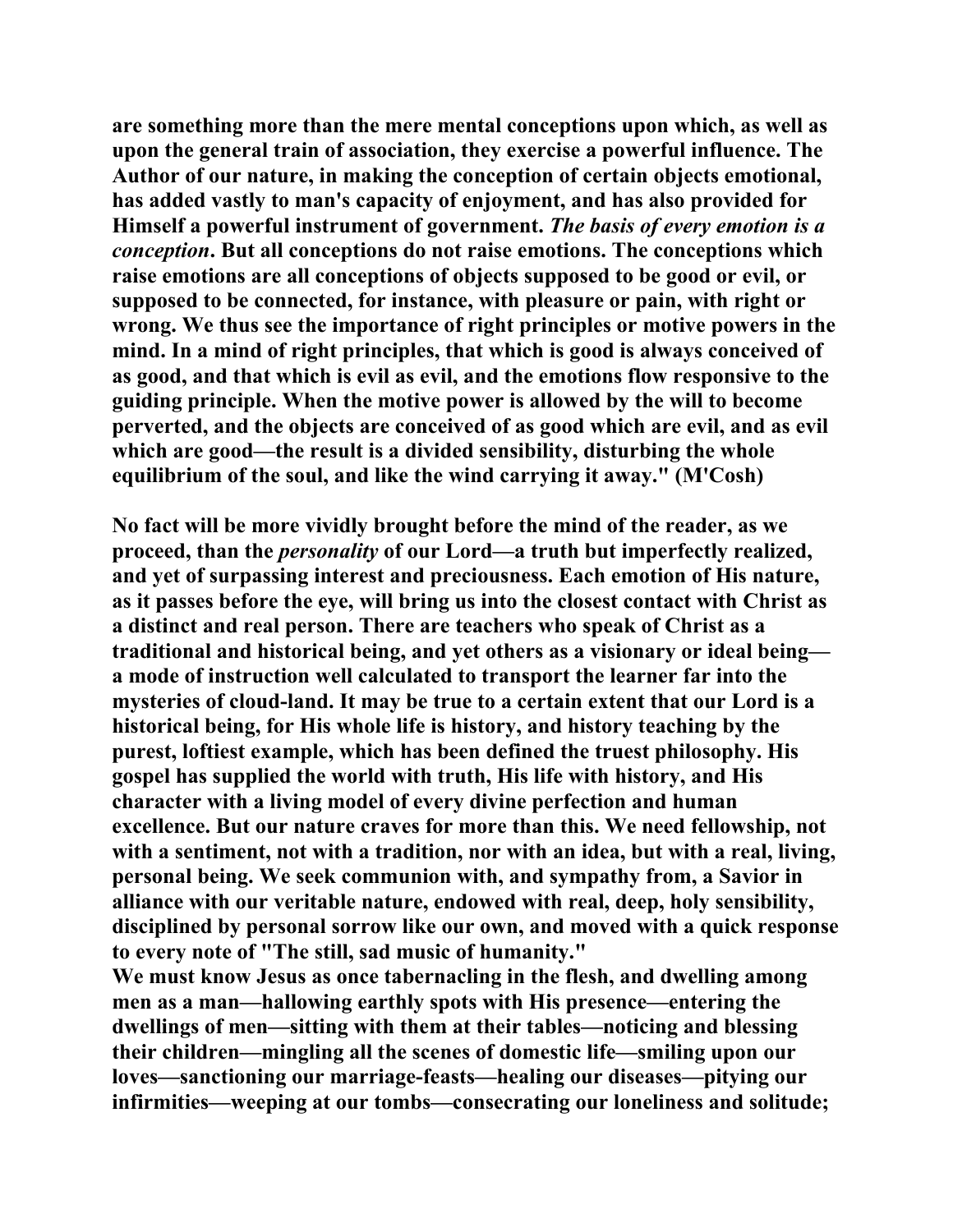**in a word, unveiling a bosom, the perfect reflection of our own, in all but its sinfulness. Oh, it is this fact of our Lord's personality that brings Him so near to us, blends Him so closely with our individual history, and which imparts to His presence and sympathy a reality and preciousness so inexpressibly great and endearing. Read in the clear, steady light of this fact, what meaning and what beauty appear in these inspired declarations concerning Him: "Forasmuch then as the children are partakers of flesh and blood, He also Himself likewise took part of the same." "Verily He took not on Him the nature of angels; but He took on Him the seed of Abraham." "The Word was made flesh, and dwelt among us." "In that He Himself has suffered being tempted, He is able to support those who are tempted." "We have not a high priest which cannot be touched with the feeling of our infirmities." Such, my reader, is Christ, and such His sympathy with you! And in all the circumstances of your Christian life it is an instructive and consolatory thought, that** *your humanity is represented in heaven* **by the Head of all creation; that the Lord Jesus—the "first-born among many brethren"—is still clad in our nature, and occupies the central throne in glory, exalted "far above all principality and power, and might and dominion, and every name that is named, not only in this world, but also in that which is to come." From that elevation of dignity, glory, and power, encircling spirits hymning His high praise, there flows down to you a continuous stream of sympathy, grace, and support, meeting your every circumstance, supplying your every need, soothing your every grief, and shedding the soft and cheering luster of a personal presence on your homeward path to glory. And although we no more "know Christ after the flesh," yet, dealing by faith with His personality, we may realize that we possess a Friend, a Brother, and a Redeemer, in whom are mysteriously yet truly united—the** *sympathetic nature of man***, with the** *infinite mind of God***.** 

### **Chapter 2 "The Sigh of Christ"**

**And looking up to heaven, he sighed, and said unto him, Ephphatha, that is, Be opened. Mark 7:34** 

**The sympathy of our Lord evaporated not in** *mere sentiment***—cold and unpractical. It was always expressed and embodied in** *acts* **of benevolence and in** *works* **of power, which, while they conferred upon their recipient a real and permanent good, confirmed His Messiahship, illustrated His boundless**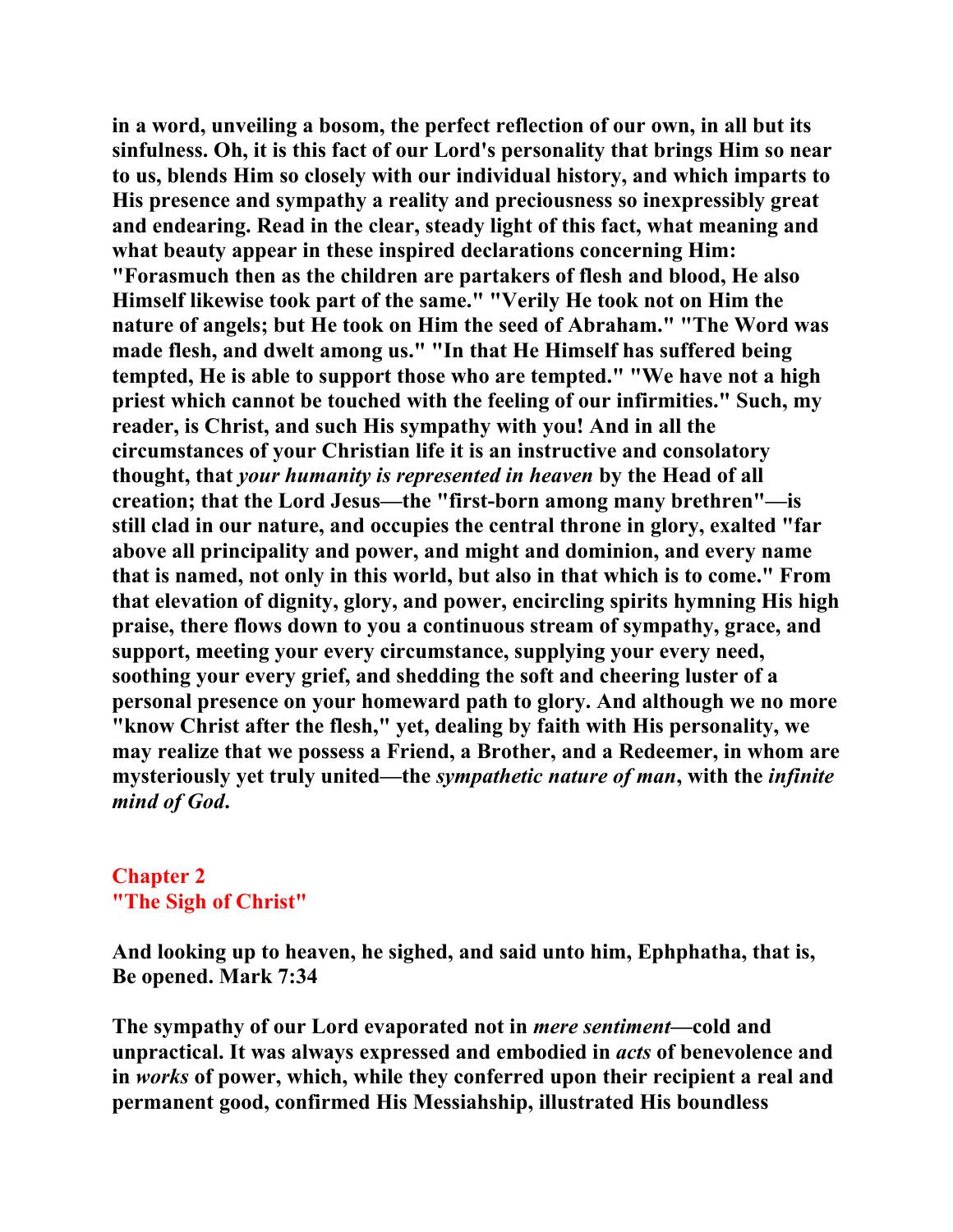**resources, and gratified His own manly and man-loving nature. Unlike**  *changeable pity* **which sublimates into thin vapor—hollow, heartless, unsubstantial—Christ's sympathy, wakeful to every sigh of sorrow and spectacle of suffering, flowed in streams of** *real* **and** *abiding* **blessing; and of Him it may in truth be said, "He lived in** *deeds***, not words—in** *thoughts* **not years."** 

**And as we proceed, dear reader, in unfolding the precious truth of this volume—Christ's** *practical sympathy* **with man—let the fact be constantly before your mind, that you are not reading of a Savior who** *was***, but of a Savior who** *is***; that the Lord Jesus is moved by the same sympathy, is possessed of the same power, and is as quickly and as tenderly responsive to the appeal of the sorrowful and the necessities of the needy, as when the tabernacle of His humanity adorned and consecrated our earth, and when to its asylum thronged earth's sons and daughters of suffering and of woe. Oh, it is a truth as replete with comfort as with wonder, "Jesus Christ, the same yesterday, today, and forever." Beloved, cling to this Unchanging One! No ebb in the tide of your affection, nor trembling in the needle of your faith, has created, or can create, the slightest variation in His love or faithfulness. Your waywardness has not chilled it, your fickleness has not affected it, your sinfulness has not forfeited it, because He is essentially, immutably, and eternally the same. "If we are unfaithful, he remains faithful, for he cannot deny himself."** 

**The first view of Christ's sympathetic nature which we present, brings Him into close relation with the more** *pensive* **and** *subdued* **feelings of our humanity***—the sigh of Jesus***. "He sighed." How near will this bring the Savior to many a heart! To some minds of delicate sensibility and perception there is no emotion more eloquent and touching than a sigh—nothing which carries so deep a meaning, or penetrates the heart with so irresistible a force. What feelings does that sigh betray! what volumes does it speak! We turn to the Savior. "Looking up to heaven, He sighed." Never did He appear more human, or with our humanity more sympathetic! Let us examine THE OCCASION which gave birth to this emotion, and receive from it spiritual instruction.** 

**There was brought to Him for healing, a man bereft of two bodily senses, the deprivation of which entails so much loss of exquisite enjoyment. As if to illustrate our Lord's illimitable power over the physical and mental infirmities of our nature, and thus to confirm our faith in His deity, there was no species**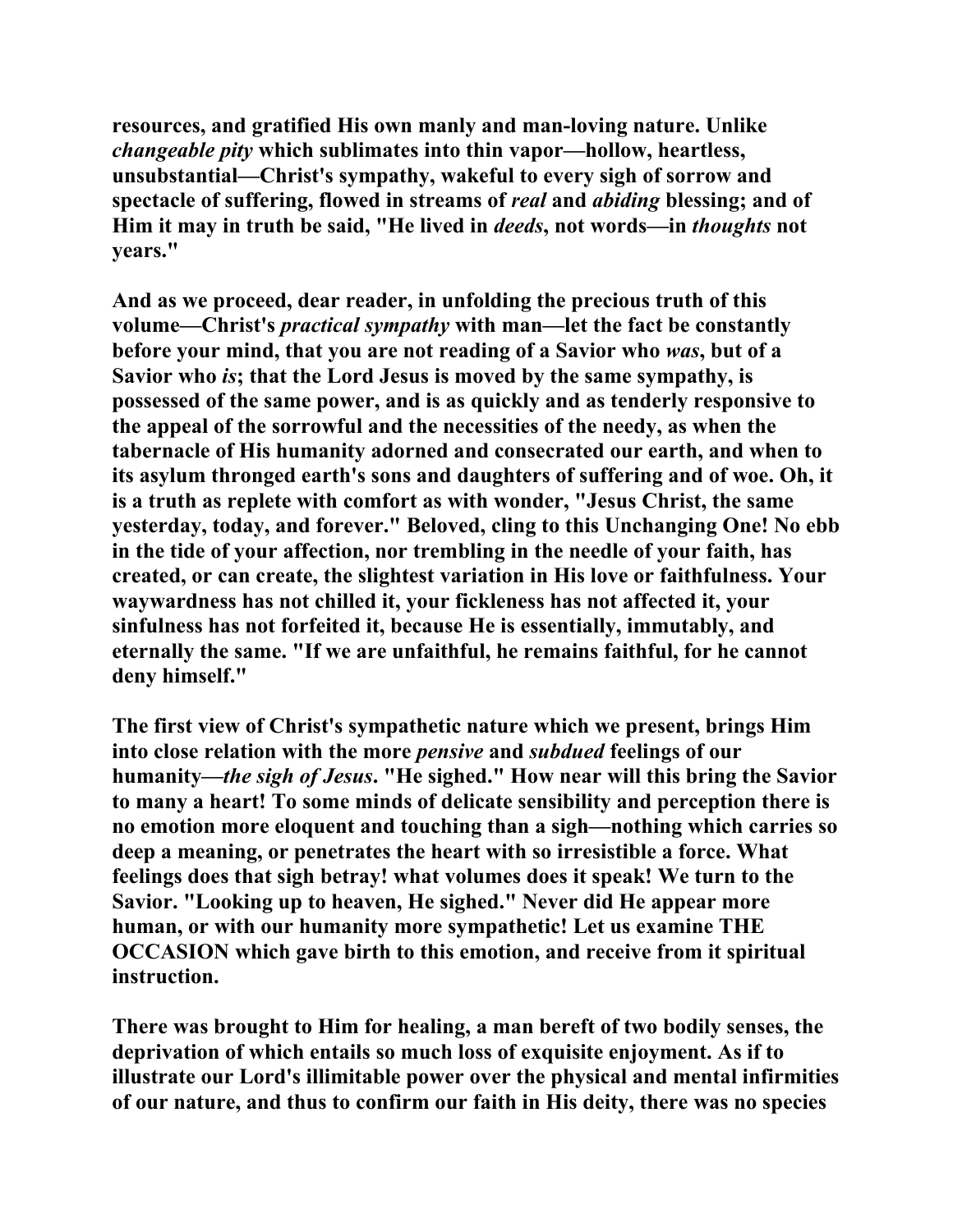**of disease which He did not combat and conquer. But a bodily healing was not the end of His interposed compassion and power. There was a hidden and deep significance in every cure He effected. He had come the Divine Healer of a more woeful malady—the Physician of a nobler, more diseased and imperiled part of our being. He had come to heal and save the** *soul***. And while all physical disease fled at His command, vanished at His touch, He sought thus to illustrate His deeper compassion for, and His higher power over, the spiritual. The case before us is replete with gospel teaching.** 

**Take the first infirmity mentioned. This poor man was DEAF. The tympanum of the ear was destroyed, and thus a direct and exquisitely constructed inlet to the soul—one of the most beneficent creations of God—was closed. If for a moment we reflect—gathering the evidence from our own experience—how the soul is stirred to its depths by the accented sounds of the human voice the breathings of love, the words of friendship, the strains of eloquence, the melody of music—we may form some idea of the severity of the loss which the deprivation of this sense must entail. Take a single illustration—one of the purest enjoyments of which this sense is the avenue—the power of music. I say the purest, for it has been well defined the only sensual gratification which mankind may indulge to excess without injury to the moral feelings. (Addison). The power of music in tranquillizing the mind, calming the spirit, and waking the whole soul to elevated thoughts and feelings, is marvellous. Milton, with a license of expression resigned to poets, speaks of it as "creating a soul under the ribs of death." Luther's remark is, perhaps, less poetical in its conception but more true in idea—" Music is the art of the prophets, the only art that can calm the agitation of the soul: it is one of the most magnificent and delightful presents God has given us." A modern writer, forgetful of his own marvellous power as a poet, generously awards the palm to music:** 

**"Of all the arts beneath the heaven That man has found, or God has given, None draws the soul so sweet away As music's melting, mystic lay; Slight emblem of the bliss above It soothes the spirit all to love."** 

**Its necromantic power to reproduce, as it were, the past—to summon back its sacred reminiscences, its holy loves, its precious and undying memories, has been exquisitely and touchingly expressed by a master in the sister art:**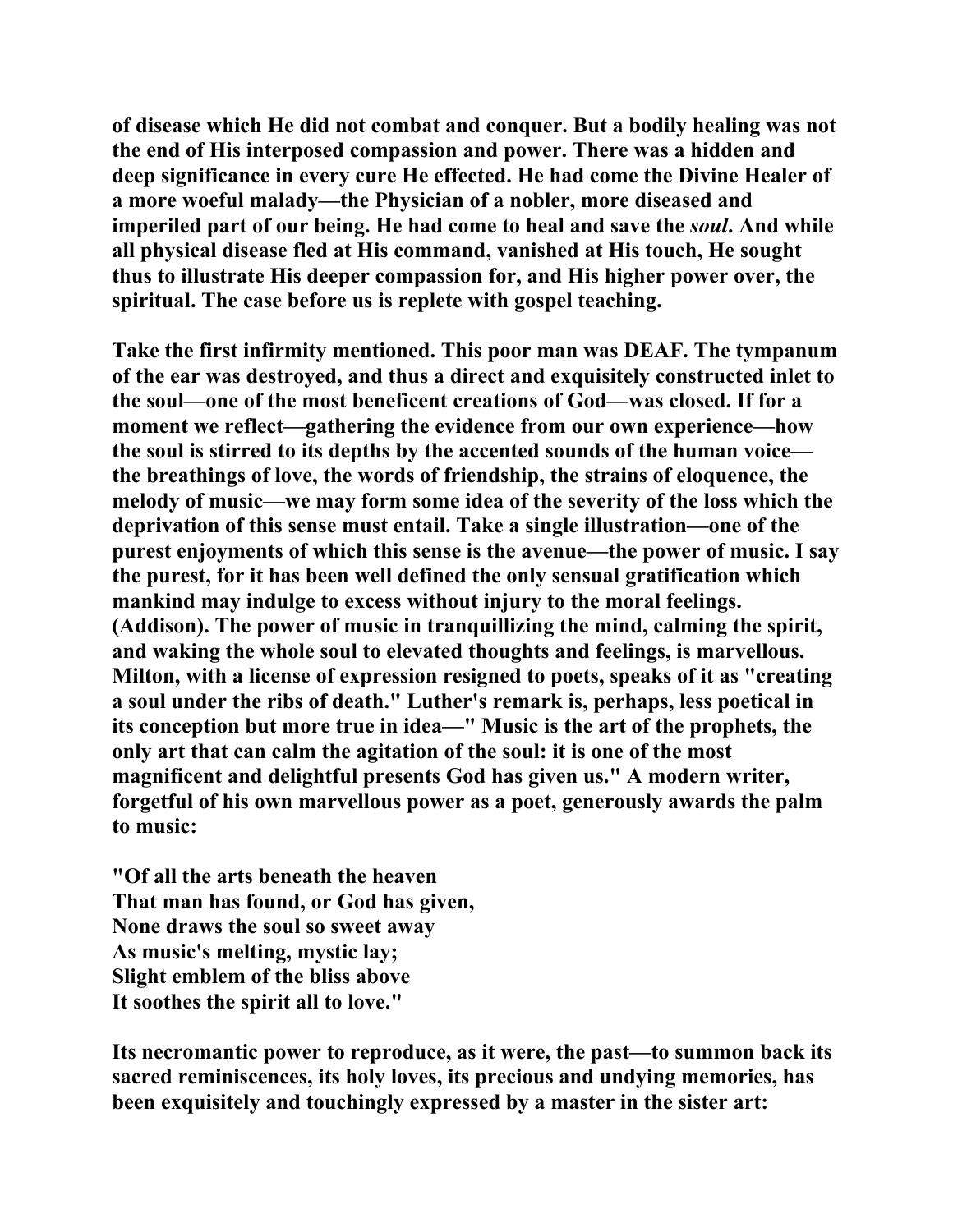**"Mysterious keeper of the key That opens the gates of memory, Often in your wildest, simplest strain, We live over years of bliss again!** 

**"The sun-bright hopes of early youth. Love, in its first deep hour of truth, And dreams of life's delightful morn, Are on your seraph-pinions borne!** 

**"To the enthusiast's heart your tone Breathes of the lost and lovely one, And calls back moments, brief as dear, When last 'twas wafted on his ear.** 

**"To gloom of sadness you can suit The chords of your delicious lute; For every heart you have a tone Can make its pulses all your own!" (A. Watts)** 

**There is one view of music which to the Christian mind gives it a transcendent place among the arts—I refer to its** *truthfulness***—especially as an expression of religious feeling. Poetry, sculpture, and painting—faithful as may be their delineations—deal more closely with the** *ideal***. The loftiest and most sublime soarings of their genius are upon the eagle plume of** *imagination***, and they delight to revel and to sport amid brilliant worlds of their own creation. But, withdrawing us from the unreal, the gorgeous fancies and subtle refinements of poetry and painting, music brings us into closer communion with the true, into closer communion with ourselves.** 

**To both the 'sister arts' of** *poetry* **and** *music* **the Church of God will ever acknowledge its profound indebtedness. Sanctified by the grace of God, and consecrated to the high and noble purpose of expressing religious sentiment and pious feeling—the holy thoughts of the mind and the spiritual feelings of the heart—the saints in all ages, including Moses and David, Solomon and Job, have poured forth their noblest thoughts and loftiest aspirations through the medium of these divine gifts. The poetry and the music of the Bible would be, in the absence of all other evidence, alone sufficient to stamp it as a Divine Book, to authenticate, beyond all doubt, its Divine inspiration. From where**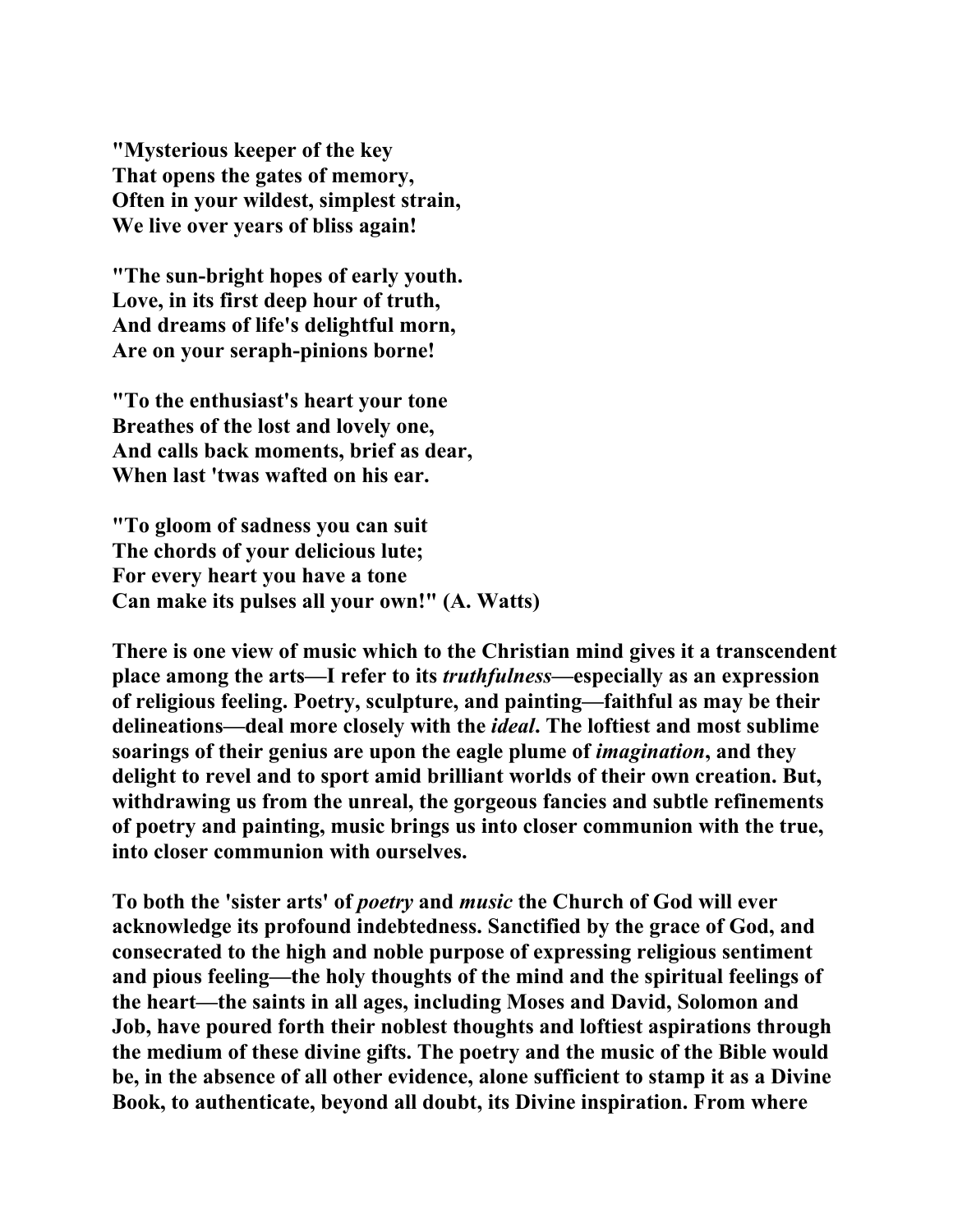**but from God himself could those historians, poets, and musicians have derived their sacred annals, lighted their holy fires, and learned their entrancing melody? Truly, their minds were instructed and their muse was kindled and their harps were tuned from other than a human source, and by other than a human hand. And yet there are, styling themselves "Masters in Israel," who would reduce this divine and sublime Book to the level of a human, no, a false and spurious composition, and compel us to receive it, not as it is in truth, the Word of the Most High God, but as an invention of man, "a cunningly-devised fable." With regard to music, let the saints of God be jealous of its true glory, which is, its high and holy consecration. "Speaking to yourselves in psalms and hymns and spiritual songs, singing and snaking melody in your heart to the Lord," you employ the gift in the noblest service, and consecrate it to the highest end on earth. "***Praise* **is lovely." And God has said, "Those who offer** *Praise* **glorify me." A praiseful spirit is one of the most deeply sanctified emotions of the soul—praise one of the holiest engagements of the Christian. The service of heaven is the service of song; the chief employment of the glorified is praise. It behooves us, then, to give the holiest, the highest consecration possible to this noble art. Carnal, worldly music breathing from the lips of a saint of God is as incongruous and inharmonious as a drunkard's song breathing from the lips of a glorified spirit. Nothing but what is holy in its sentiment, spiritual in its tone, and edifying in its influence should be uttered by a Christian's lips, should vibrate from a Christian's harp. The magnificent composition of 'Handel's Messiah' supplies no exception to this rule. Admitting the Divine inspiration of the words, the transcendent genius of the compose, the sublime character of the oratorio, and the elevating influence of its skillful and masterly execution, we must yet maintain that the music of the Messiah, as performed in modern times by the unholy and the unsanctified, should be as** *distasteful* **and** *painful* **to the Christian and spiritual mind, as it is unquestionably, unacceptable and dishonoring to God. What spiritual mind can listen to the solemn words of Christ, expressive of His heart-sorrow, His soul-anguish, His bodily sufferings, sung by voices and breathing from instruments of music in a** *cathedral***, used to wake the echoes and the plaudits of a** *theater***, without indescribable torture of feeling and the most depressing sadness of spirit? Could we thus listen to a recital of the humiliating insults, the lingering tortures, and dying agonies of one the nearest and the dearest to our hearts? Never! Beware, then, of the unholy fascination of music. It may lead you from God, allure you from Christ, draw you into the world. It may become an easy and a fatal snare to your soul. Seek the deep sanctification of the gift, and its holy and supreme consecration to God. As such, sacred music, breathing from a spiritual mind,**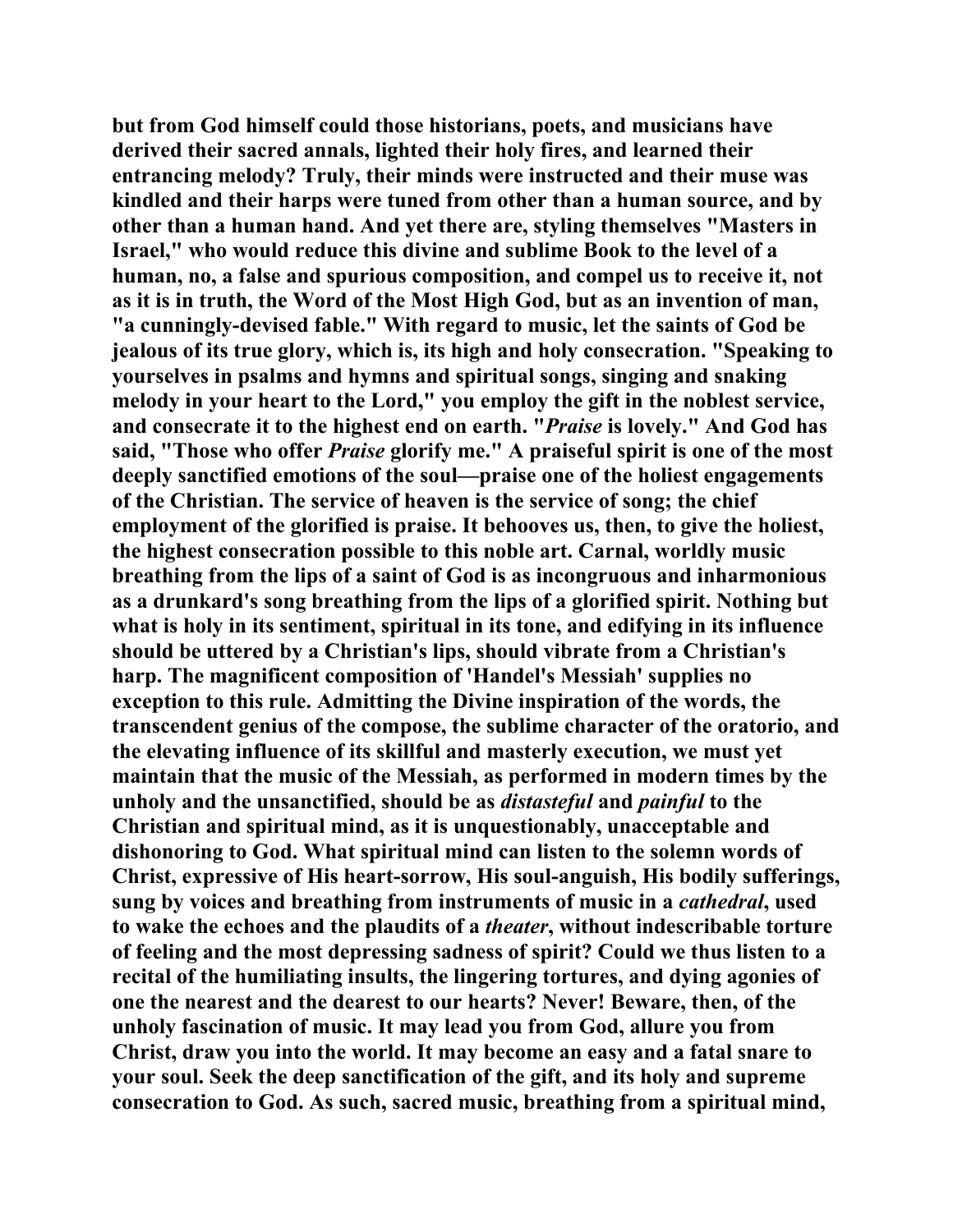**a Christ-loving heart, may be a valuable aid to the soul-soothing, sanctifying, elevating. God can give you a night-song—a song in the gloom of your sorrow, loneliness, and woe—a song of His love unchanging, of His faithfulness unfailing, of His presence sweetening your sorrow, soothing your grief, cheering your solitude, making you submissive, happy, and cheerful in the darkest and most painful path along which your covenant God is leading you. Beloved, the chief employment of heaven is music. Oh, what melody floats through those bowers, rings through those mansions, reverberates through that dome, from the spirits of just men made perfect! They sing the song of Moses and the song of the Lamb. They sing of the everlasting love, of the atoning blood, of the sovereign grace that brought them there. Around the Lamb once "slain" they cluster, and upon His head, once filled with bruises, torn and bleeding with the thorn-crown, they bind the diadem of their praise. And, oh, how worthy is He of their sweetest anthem, their loftiest song, their loudest hallelujahs! So resplendent will be the unveiling of His divine glory, His human beauty; so great will appear His love, so glorious His work, so rich His grace, and so precious Himself to the heart, that from every creature which is in heaven will be heard the anthem, "Blessing and honor and glom and power be unto Him that sits upon the throne, and unto the Lamb forever and ever." Then, O disciple and follower of Christ, separate yourself from all secular, carnal, worldly music, and learn on earth, in the house of your pilgrimage, in the strange land in which you dwell, and amid your trials, sorrows, and conflicts, the song of Moses and the song of the Lamb, which will employ your tongue throughout eternity. "It is good to give thanks to the Lord, to sing praises to the Most High. It is good to proclaim your unfailing love in the morning, your faithfulness in the evening, accompanied by the harp and lute and the harmony of the lyre."** 

**But to return from this digression.** *What a deprivation, then, is the loss of the sense of hearing!* **To such a one all nature is mute, all beings dumb—signs instead of sounds conveying intelligence to the mind and love to the heart. The feeling, too, of isolation and loneliness, the pensive sadness which the loss produces, is often extremely painful and depressing, and should awaken in our heart, on behalf of its subject, the tenderest sympathy and the most delicate attention. Happy, indeed, for such if the trial is so sanctified as to sequester the heart more entirely from others, entwining it more closely with Christ!** 

**Turn we now to the** *spiritual teaching* **of this part of the narrative.**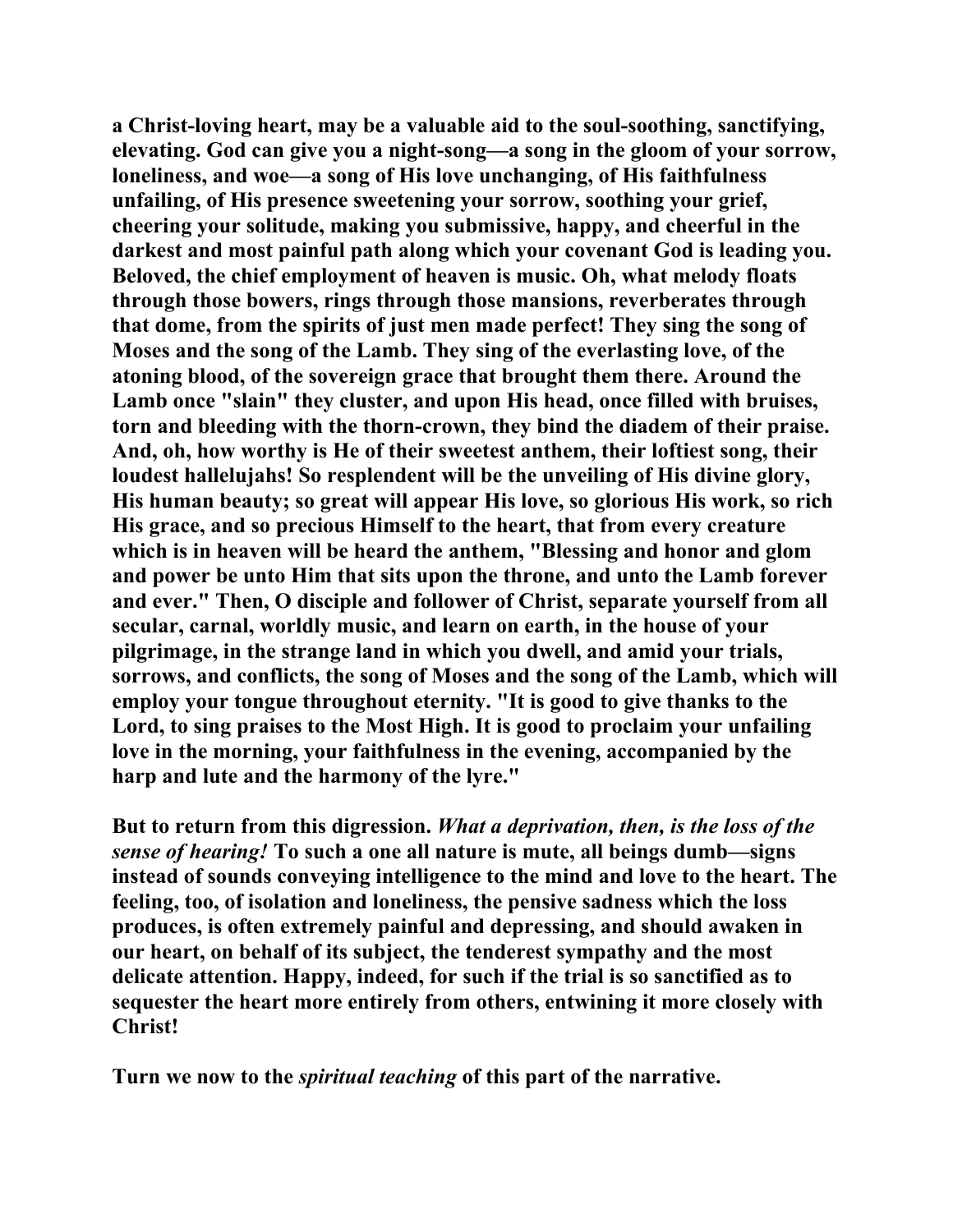**There is a still more marvelously-constructed and delicate organ—the ear of the soul. Through this enter, not the accents of man, but the voice of** *God***! And when He speaks with commanding, irresistible, and saving power, the human soul is yet more deeply conscious of the fact than it ever was of the breathings of love and the words of kindness and sympathy. But this spiritual organ is**  *sealed* **to the voice of God. The fall of man produced a spiritual concussion of the soul, and from that moment its ear has been closed to the most glorious announcement, the sweetest melody, the most powerful voice that ever chimed upon the ear. We will confirm and illustrate this fact by a reference both to the law and the gospel.** 

**The law of God speaks authoritatively, powerfully, solemnly. It commands perfect obedience—demands supreme love—threatens eternal judgment thunders the divine curse; but although its dread artillery peals above the sinner, although it confronts him with its commands at every step, exclaiming with imperative tone, "Pay me that you owe," not a sound strikes upon the spiritual ear of the soul! The sinner heeds not the voice of justice, and of wrath, and of condemnation. He is as a deaf man that cannot and that will not hear. So with the gospel. The gospel is the voice of** *Jesus* **speaking in mercy, grace, and love. It is the voice of pardon, of peace, and of hope. It affirms the most astounding fact that ever startled the universe, that, "God so loved the world, that He gave His only-begotten Son, that whoever believes in Him should not perish, but have everlasting life;" and still the natural man receives not this saying, heeds not this voice, is deaf to this sound. Jesus speaks from Calvary in tones that encircle the earth, that darken the sun, that melt the rocks, that wake the dead, but all is still and motionless as the cemetery of the sleeping dead, over whose graves floats unheeded the music of the spheres. "They have ears, but the do not hear." With many the case is** *judicial***. In them is fulfilled the awful command of God—"Make the heart of this people fat, and make their ears heavy, and shut their eyes; lest they see with their eyes, and hear with their ears, and understand with their heart, and turn, and be healed." That is, leave them to the consequences of their wilful rejection of the Savior and His gospel; give them over to a reprobate mind and to judicial blindness of heart. My reader, God has but to leave a sinner to his wedded idols, to "let him alone," and the unchecked, unbridled, unrestrained passions of his fallen nature will work out their legitimate, certain, and appalling result—judicial hardness of heart here, and eternal destruction from the presence of God hereafter! What is the case with you? Examine and determine—it is for your life! But glance once more at this condition of the soul. Is it a calamity to be deaf to** *human* **sounds—to not hear the soft**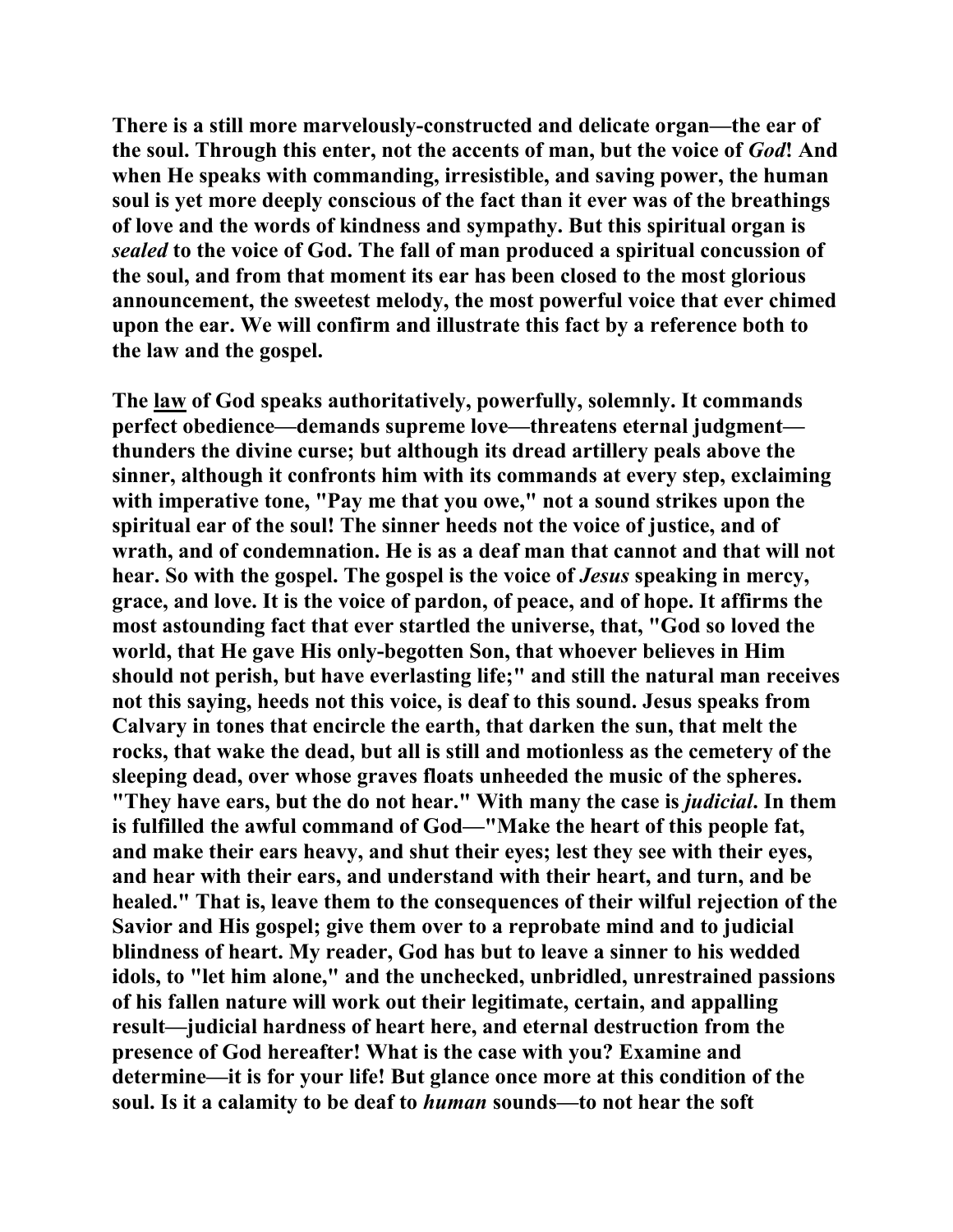**breathings of affection, the entrancing strains of music, the spirit-stirring sounds of eloquence? Oh, infinitely greater the calamity to have** *the ear of the mind* **closed to the voice of God, of Christ, of the Spirit, of the gospel! To not hear the voice of life and love, of providence and grace—the melting accents of Calvary, the lessons of adversity, the solemn warnings of bereavement, the imperative tones of death—this is a calamity and a crime the magnitude and the guilt of which distances all thought and defies all expression! Sinner! the hour is coming when you must hear the voice of Jesus speaking to you—not in the all-gentle, all-persuasive pleadings of a Savior, but in the terrible, overwhelming thunders of a Judge! Believer in Jesus! blessed are your ears, for they hear. You have heard** *the Shepherd's voice***, and it has won your heart, enkindled your affection, and bowed your whole soul to its gentle and gracious supremacy. Oh! is there, amid the voices of the universe, one like unto Christ's? Is there one so powerful, so winning, so gentle, so sweet? Lord! were all other sounds hushed in the profoundest depths of eternal silence, all other voices forever quenched in the stillness of everlasting death, to hear Your gentle tones of pardon, peace, and love quelling my fears, soothing my sorrows, assuring me of an interest in Your salvation, calling me Your own, and promising that I shall be with You forever, oh, that were enough for the eternity of my being!** 

**To the loss of the sense of hearing was added, in the case of this object of Christ's compassion, the loss of the faculty of SPEECH. Language is a divine gift. The power of communicating by articulate and intelligent sounds our thoughts, and feelings, and needs, is one of God's most wise and beneficent arrangements. It is by this faculty we hold communion with intelligent beings. The tongue is a mighty instrument for good or for evil. Solomon reminds us that "life and death are in the power of the tongue." There** *life* **in it when it speaks a word in season to him who is weary—when it drops into the ear an accent of kindness—when it speaks of Jesus' love and compassion to a sad and mournful heart—when it quotes a promise of God to a dejected, disconsolate mind—when it gives utterance to thoughts that elevate, to counsels that guide, to the breathings of encouragement and sympathy. Oh, what life is there in the faculty of speech when, holy, and wise, and gentle, it is employed for the good of our fellows and for the glory of God! There is** *death* **too in the power of the tongue when it is employed as an instrument of evil by the whisperer, the backbiter, the slanderer, the tale-bearer, the untruthful—death to reputation, death to character, death to usefulness, death to happiness. The poison of asps may be under the tongue, and death to some injured one may be the consequence! This thought finds a yet more awful illustration in his**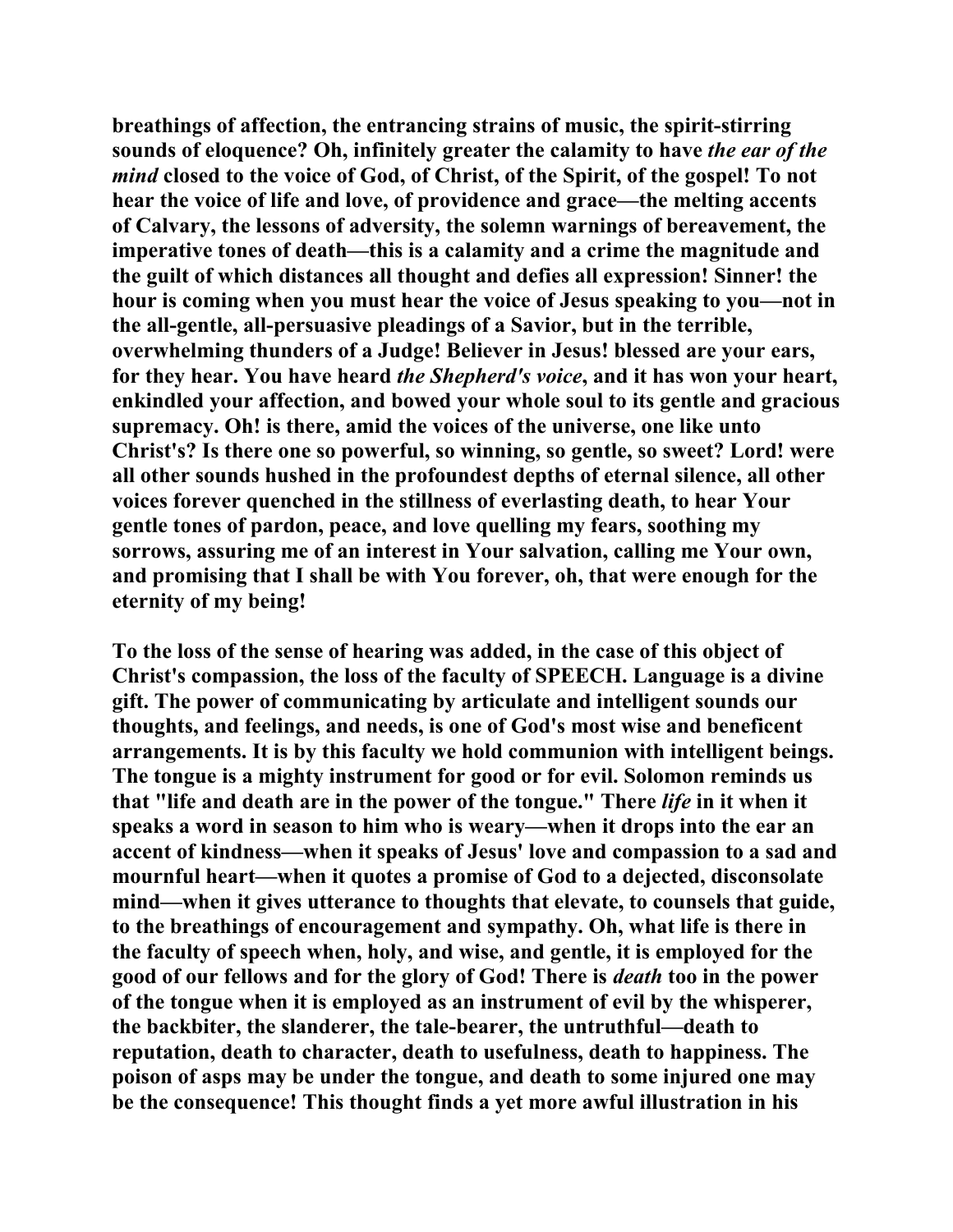**case who, as a professed minister of Christ's gospel, gives utterance to doctrines fatal in their tendency and effect to the well-being of souls. God holds us responsible for the use of this faculty, for He writes, "By your words shall you be justified, and by your words shall you be condemned." Oh, see that your speech is seasoned with grace, administering instruction and edification to the hearer. Let no corrupt thing, no false doctrine, no untruthful statement, no harsh, unkind, unsympathizing, heart-wounding word flow from your lips. Speak for God, for Christ, for souls.** 

**But this poor man was mute, or was afflicted with an impediment in his speech, which rendered the faculty distressing if not useless. There is something touchingly affecting in the sight of a mute person! He stands apart, insulated and alone, from his species. All beings, all things, all events, seem to have a language and a speech but him. And yet, perchance, cloistered deep within the recesses of his soul, there are great thoughts reposing, and noble purposes forming, and tender feelings, and sacred sympathies welling up, to which his lips, mute and soundless, can give no utterance. The musings of a mother, bending over her mute and only child, are thus vividly, and with great poetic beauty, described:** 

**"Twas long before I believed That this one daughter might not speak to me; Waited and watched, God knows how patiently! How willingly deceived! Vain love was long the untiring nurse of faith, And tended hope until it starved to death.** 

**"Oh! if she could but hear For one short hour, until I her tongue might teach To call me 'Mother,' in that broken speech That thrills the mother's ear! Alas! those sealed lips never may be stirred To the deep music of that lovely word.** 

**"I've watched her looking up To the bright wonder of a sunset sky, with such a depth of meaning in her eye That I could almost hope The bursting soul would burst its binding cords, And the long pent-up thoughts flow forth in words.**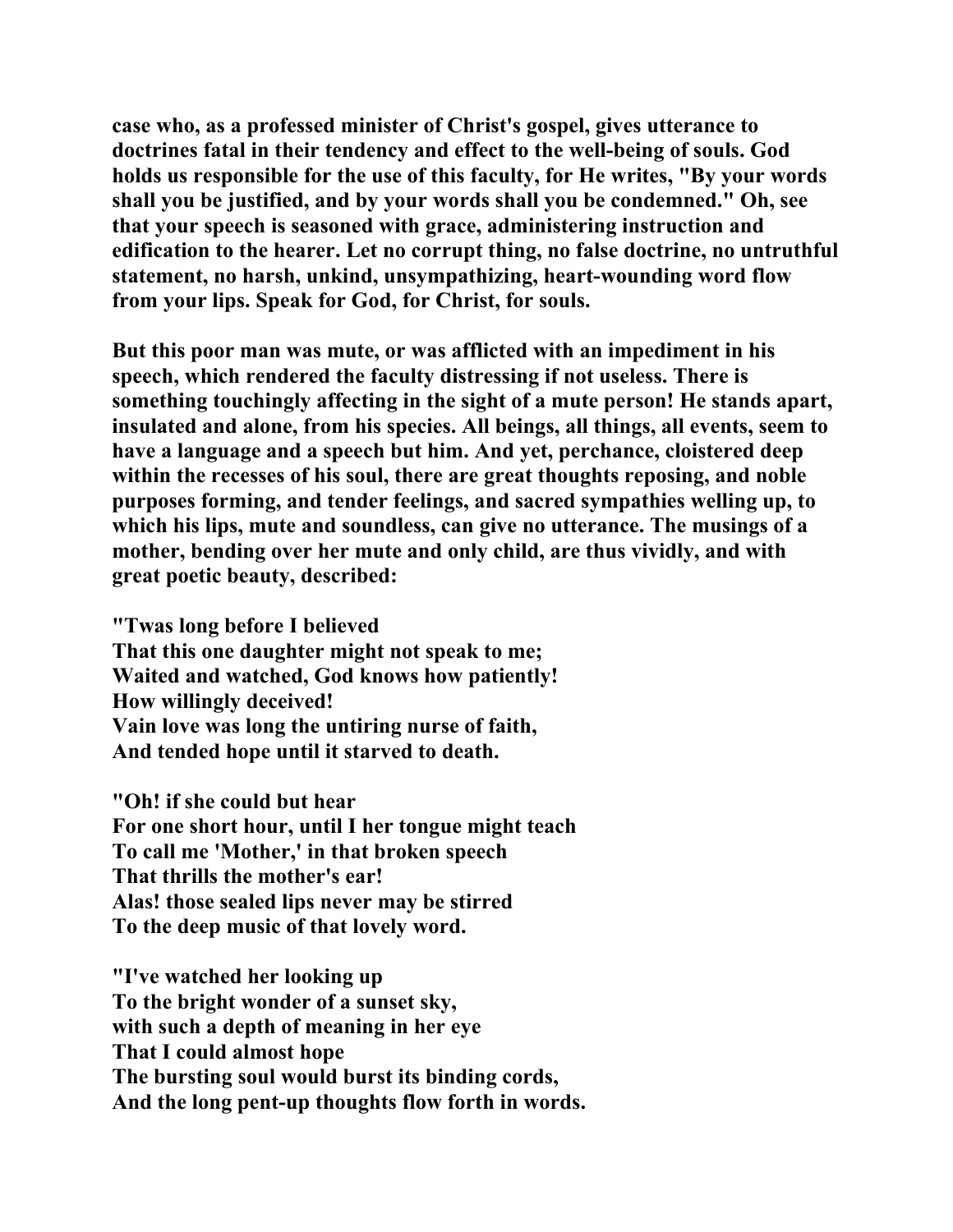**"Wills He the mind within Should from earths Babel-clamor be kept free? Even that His 'still small voice' and step might be Heard at its inner shrine, Through that deep hush of soul with clearer thrill! Then should I grieve? O murmuring heart, be still!** 

**"Not of all gifts bereft Even now. How could I say she did not speak? What real language lights her eye and cheek, And renders thanks to Him who left Unto her soul yet open avenues For joy to enter, and for love to use!** 

**"And God in love does give To her defect a beauty of its own, And we a deeper tenderness have known Through that for which we grieve; Yet shall the seal be melted from her ear, Yes, and my voice shall fill it—but not here.** 

**"When that new sense is given, What rapture will its first experience be, That never woke to lower melody Than the rich songs of heaven, To hear the full-toned anthem swelling round, While angels teach the ecstasies of sound!"** 

**Ah! see we not our spiritual nature here portrayed? The only being in the universe that has not a tongue to speak for God, lips unsealed to praise, a tongue loosed to show forth His glory and magnify His great name, is the natural man. You have, perhaps, my reader, grown up from infancy to manhood, from manhood you have descended to old age, and to this moment you have remained spiritually mute! The language of God's children is a strange dialect to you, and you cannot understand what they mean or whereof they affirm. They speak of reconciliation with God, of peace through Christ, of pardon, of justification, of adoption, of the power of indwelling sin, of the desperate depravity of their nature, of the constant alienation of their heart, and yet of an assured hope of endless life in heaven—but you have never**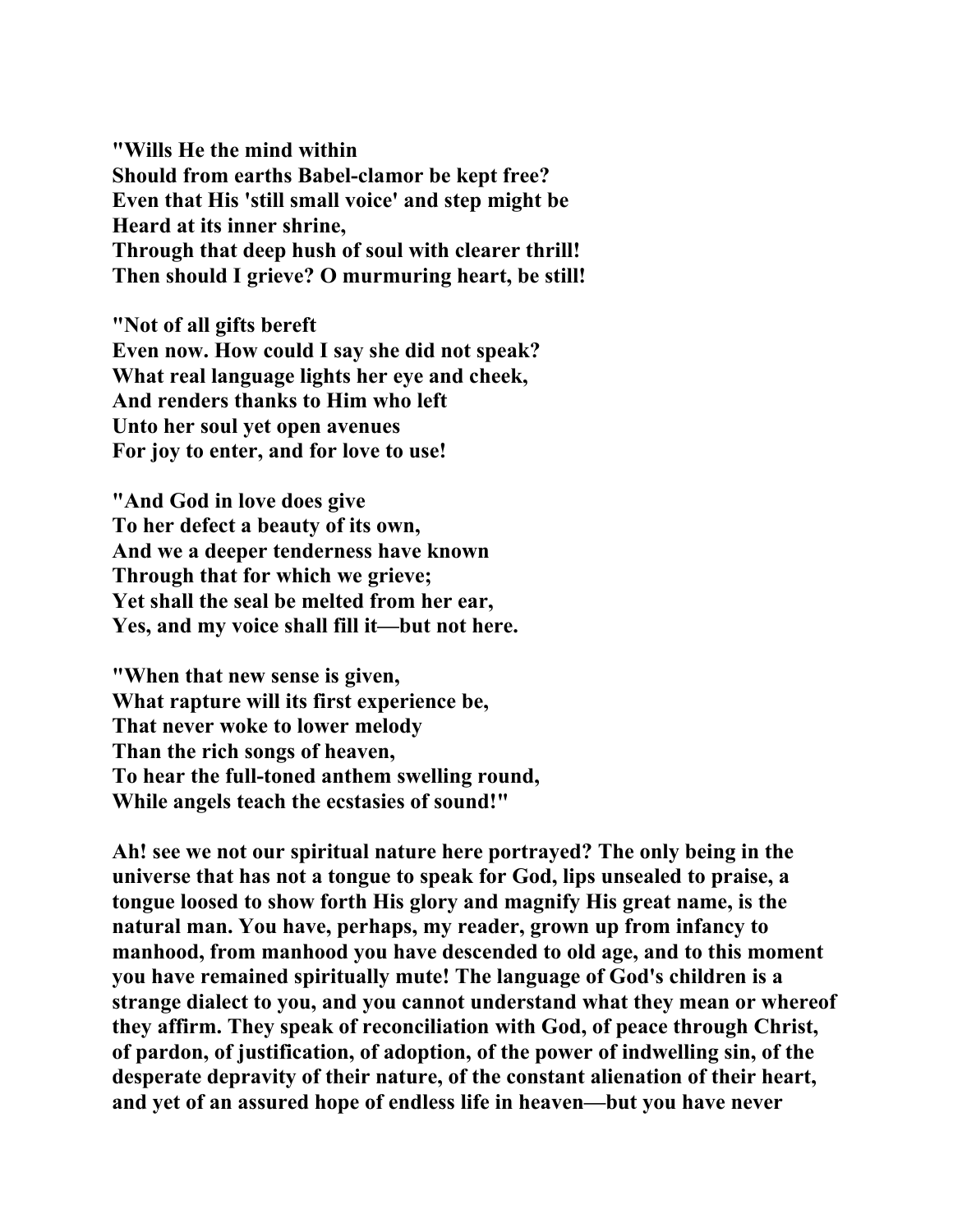**learned their language, and cannot understand their speech, because you have never been admitted to their experience. It is an appalling spectacle to meet an individual whose head is blossoming for the tomb, but upon whose lips have never dwelt the heaven-taught accents of a Savior's love.** 

**But how many of the Lord's own people, especially among young believers, maybe said to have a spiritual impediment in their speech—they open their mouths so seldom or so imperfectly for Christ. They are tongue-tied through fear, or timidity, or shame. They hesitate to own the Lord boldly, to speak unhesitatingly of the great things Jesus has done for them, and to magnify the sovereign grace that has called them to be saints. And even with regard to more matured believers, alas! we understand the language of Canaan but imperfectly. We are "a people of a stammering tongue." The truth of God, the love of Christ, the accents of prayer and praise and thanksgiving—the precious, the endearing name,** *Abba, Father***—do but falter upon the tongue of the most advanced, fluent, and eloquent among us. Alas! that there should be so much fear one of the other, striking mute each lip when the saints of God meet together. Why should religion be ignored, Christian experience be tabooed, the name of Christ be banished from the social circle where alone the Savior may be expected to find a welcome and a place? Oh, let us seek to have the heart so replenished with His grace, so glowing with His love, that we may talk of His beauty, and the glory of His kingdom, and the might of His wonderful acts. "Lord, open my lips, and any mouth shall show forth Your praise." Let the well-spring of life within my soul be as a gushing fountain; let the beauty of Christ, the glory of His kingdom, the faithfulness and lovingkindness of His dealings, be the themes upon which I dwell. "Lord, unloose my stammering tongue who should louder sing than I?"** 

**We approach now THE EMOTION OF CHRIST. "And looking up to heaven, He SIGHED." It may appear, at the first glance, but a common place expression of feeling. How many a sigh do we breathe, of which, perchance, we think nothing. The air around us is agitated, like the waves of the sea, with the sadness, the sighs of woe, breathed by our oppressed humanity. We sigh, some from habit, others from sympathy, yet others more from real grief, and the emotion awakens no response. But there was something in the sigh of Christ profoundly significant in its meaning, inexpressibly touching in its character—it possessed an import and a tenderness which no other sigh of our humanity could. Let us not, however, misunderstand it. Christ breathed His sigh over this deaf and mute man not because He felt unequal to the task of healing him. How frequently do we sigh over our conscious inadequacy to**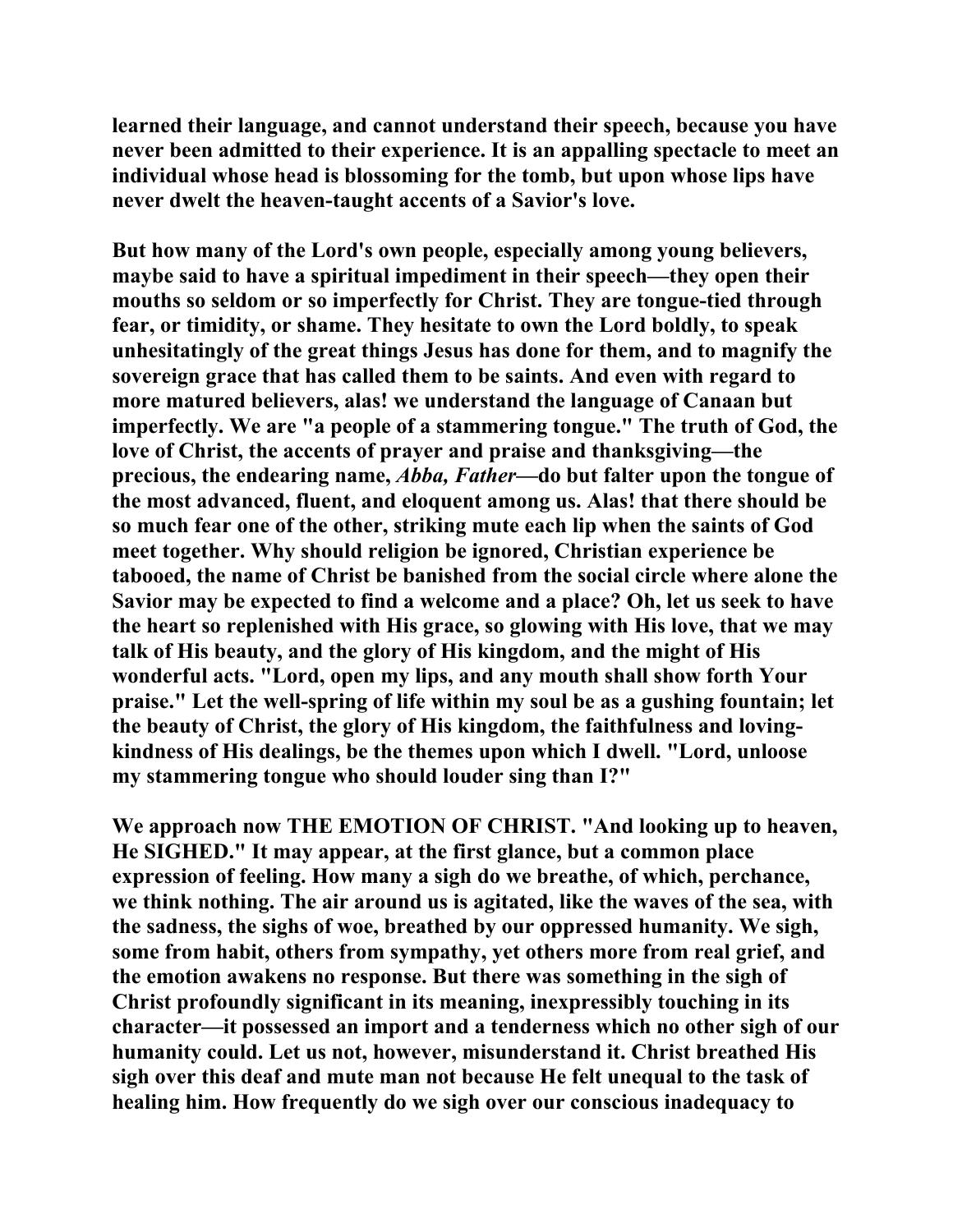**meet a case which implores our aid. Not so with Christ. No depression like this forced that sigh from His lips. Well did He know that power over all flesh was His, that His resources were equal to the demand, and that with a touch He could loose the string, and make those mute lips discourse the sweetest eloquence; and that with a word—"Be opened"—He could pour into that sealed ear the most delicious melody. Nor did He sigh from anger that they had brought to Him this patient. Never was He known to betray a feeling of displeasure or uneasiness when men appealed to His compassion or solicited His help. Even when His disciples had been more honored than Himself, and a case which had first been brought to them, had been transferred to Him as incurable, He never uttered a word of upbraiding, but took the child and healed it. Ah, how many of us would have felt our self-esteem wounded that we had not been given the precedence! Blessed Jesus! we will learn of You, for You are meek and lowly in heart. No sigh ever breathed from Your lips the expression of an angered heart, or wounded pride, or disappointed ambition.** 

**And yet why did Christ sigh? In the first place, I would remark, it was an outgushing of sympathy bursting from a humanity kindred to our own. It was a sigh of compassion. As He benignantly bent over this suffering form, the hidden spring of emotion was moved, and it gave vent in a deep, upbreathed sigh. Ah, beloved! the humanity of your Savior was really like your own, sin only excepted. That audible emotion expressed an identity with your nature, your infirmities, your weaknesses, unutterably endearing. And when grief, or depression, or anxiety, pent up within your breast, finds an outlet in a sigh and for that emotion, perchance, some heartless, unsympathizing one harshly chides you—is there no soothing in the thought—"Jesus once sighed as I sigh, and still, in the overflowing of His sympathy and compassion, echoes every sigh that breathes from my lips?"** 

**The sigh of Jesus was awakened, too, by a view of the ravages of sin. In that spectacle He beheld the humanity He had originally cast into a perfect, peerless mold, and had pronounced "very good," bruised and crushed—its organs impaired, its beauty marred, its nature tainted—and, Himself lovely and sinless, He could not look upon that wretched, defaced, paralyzed specimen of our nature without emotion—without a sigh. Ah, what a glorious truth does this illustrate—***the holiness of our Lord's emotional nature!* **Pure and sinless, it is all the more exquisitely tender and touching. The sin which gives birth to our sorrow, the moral taint inseparable from all that we feel and do, impairs not the compassion and sympathy of the Savior. While on the other hand, so pure and holy is He, He cannot survey the devastating reign of**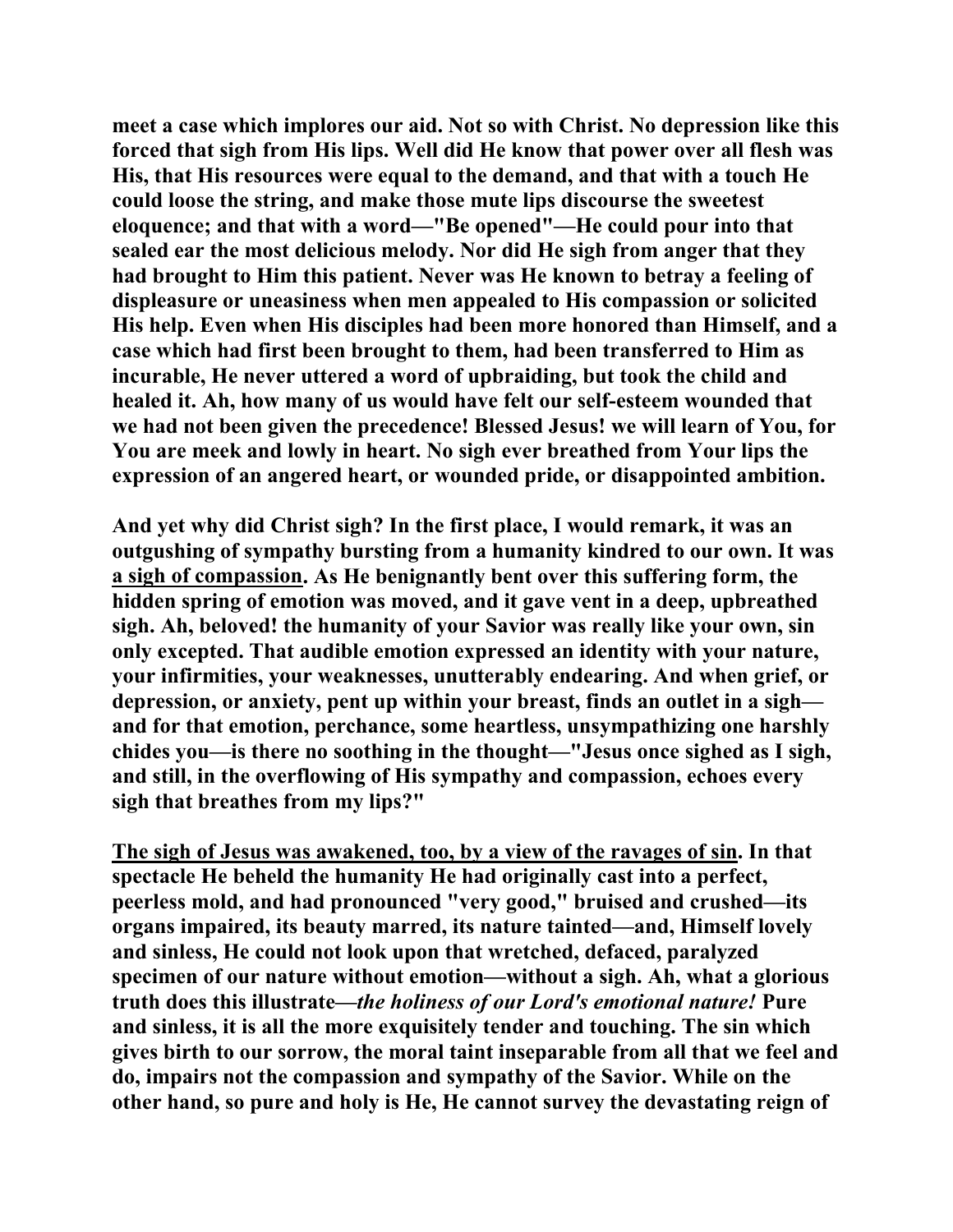**sin, He cannot behold His own image so defaced, a part of His own nature so polluted, without emotion heaving His bosom and breathing from His lips. Beloved! Jesus knew more of the exceeding sinfulness of sin than we shall know through all eternity. There was more of the essence of the sorrow and suffering and fruit of sin in one drop of that cup which could not pass His lips undrunk, than we should have known had we been left to drink the wrath of a holy God forever. Oh, how should this impart to us a holy disgust and loathing of sin! How should we hate the garment spotted by the flesh, and walk humbly and mournfully and softly with God on account of our transgressions; and seek more sympathy with Jesus in His emotion at the ravages and ruin which the fall has produced! Do you sigh for sin—the sin you see in others—the sin yet more visibly and deeply traced in yourself? Ah, there is no calamity that can befall you, were your future pathway to the tomb strewed thick with trials, over which you have more need to sigh than this. And if the deep consciousness of sin heaves your bosom with this emotion, be assured your holy sigh, as it rises, meets and blends with your Savior's.** 

**It was a sigh of practical benevolence. I have remarked upon the hollow, vapid nature of human pity and compassion. How much of it evaporates in thin air! It is needless, it is heartless, no, more, it is criminal, to say, "Be warmed, be clothed, be fed, be healed," and yet extend not a hand, and stir not a foot to help. "If a brother or sister be naked, and destitute of daily food, and one of you say unto them, Depart in peace, be warmed and filled; notwithstanding you give them not those things which are needful to the body; what does it profit?" Oh, let us authenticate our faith by our works; for, "faith, if it has not works, is dead, being alone." Not so was the emotion of Christ. His pity was a real, tangible, practical principle. It was always connected with some sorrow comforted, some need supplied, some burden unclasped, some help needed, some blessing bestowed. Oh, we deal with the REAL, the sincere, the true, when we deal with Christ—with facts, not fables; with realities, not fictions; with compassion and sympathy robed with the beautiful garment of real, practical charity.** 

**"The Son of God, in doing good, Was fain to look to heaven and sigh; And shall the heirs of sinful blood Seek joy unmixed with charity?"** 

**Now trace THE MARVELLOUS CURE, and see how He blends the power of His deity with the tenderness of His humanity, and illustrates, at each step, the**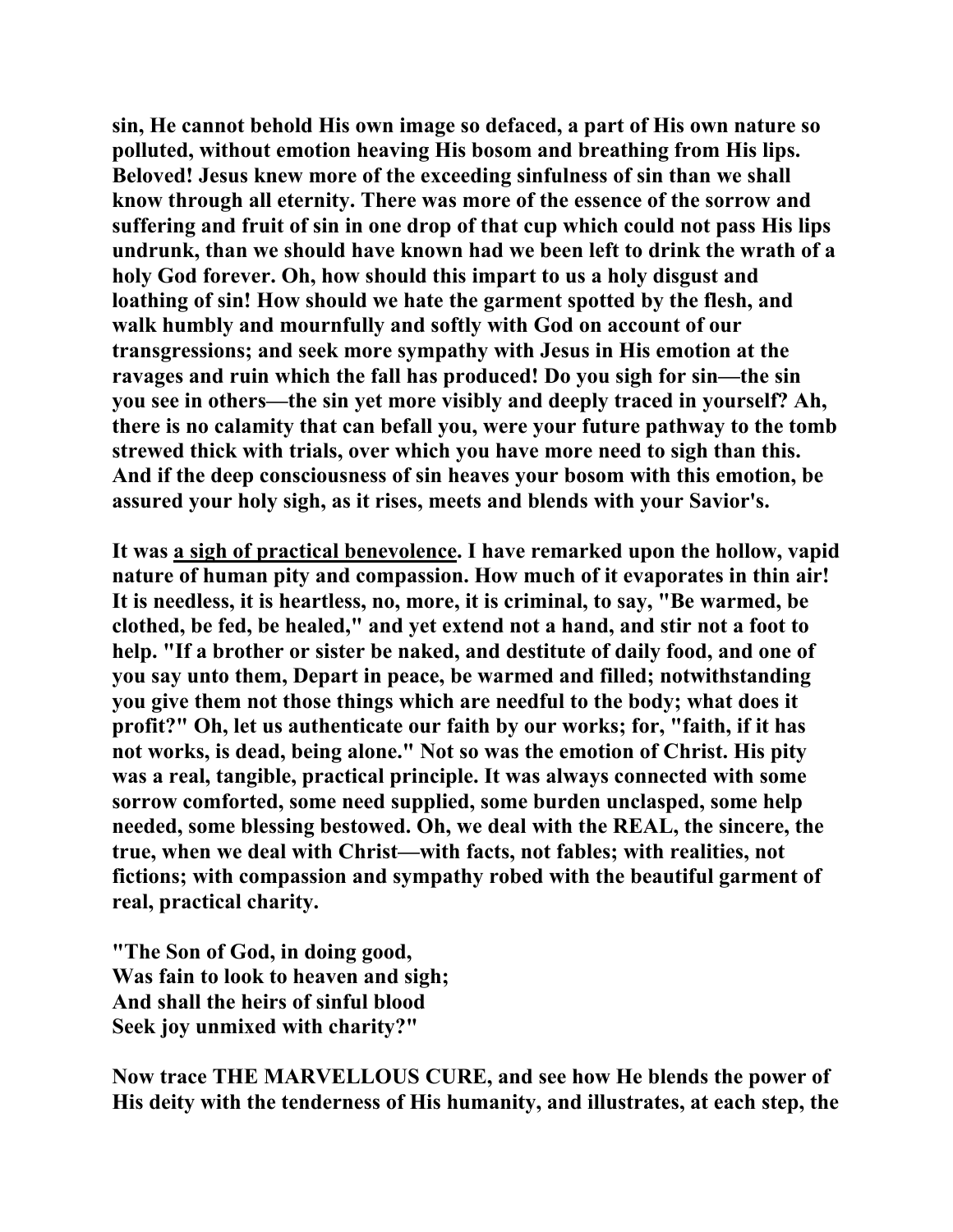**higher healing of the soul. The first move was the separation: "And He took him aside from the multitude." He would make it apparent that there was no collusion, no trickery, no finesse in the cure; but, by making it visible and palpable to all, the miracle should be apparent and the witnesses confounded. What is real conversion—the spiritual opening of the mouth and the unstopping of the ear—but** *a separation***? When the Lord Jesus converts a sinner, He separates him from the world, from his family, from his former self; takes him apart from the multitude, from his associates, from his worldly, sinful pursuits, and He becomes consecrated to God. "The Lord has set apart him that is godly for Himself." The religion of Jesus is a separating religion. Christ said that He had come to sever the dearest ties of nature, to sunder the closest relations of life, and to divide a house against itself. And often when He is about to work a spiritual miracle like this the conversion of the soul—by His providence He takes the subject of it apart from all others, isolates and exiles him, and thus performs the work and secures to Himself the glory. Let Christian, praying parents glean instruction and comfort from this. You have, perhaps, mourned the event that sundered you from your child, that separated him from your influence and your counsels—not your prayers—by oceans and continents removing him into exile and loneliness. Ah! many a one can testify that it was not until thus separated, taken thus apart from a loved circle, into that strange land, in that solitude and loneliness, on that stormy sea, threading that interminable prairie, crossing that burning desert, or in that distant, quiet, and, perhaps, sick-chamber, the Spirit of God moved upon the heart and led it to Jesus. My beloved reader, has the grace of God** *separated you?*

**And then came THE SIMPLE MEANS. Jesus touched his tongue. He did not stand at a distance, like some proud and haughty patron, conscious of superior dignity, of higher sanctity, about to confer a favor which He felt a great obligation to bestow. Oh, no! how unlike Jesus would this posture and air have been! But He placed the Divinity that was about to heal, in an angle with the humanity that was to be healed. The Sinless should be brought into contact with the sinful—the Divine should heal the human! He inserted His finger into the ear, and He placed it upon the tongue, and the mute spoke and the deaf heard! Oh, how near does Jesus bring Himself to us when He would, as with a word or as with a touch, open our ear to hear the voice of life, and loose our tongue to speak the words of love. Christ's plans and modes are simple. A touch—a word—and a work is done, greater, sublimer, holier, and more lasting than when He said, "Let there be light, and there was light." Do not be suspicious of sudden conversions, nor afraid of encouraging an**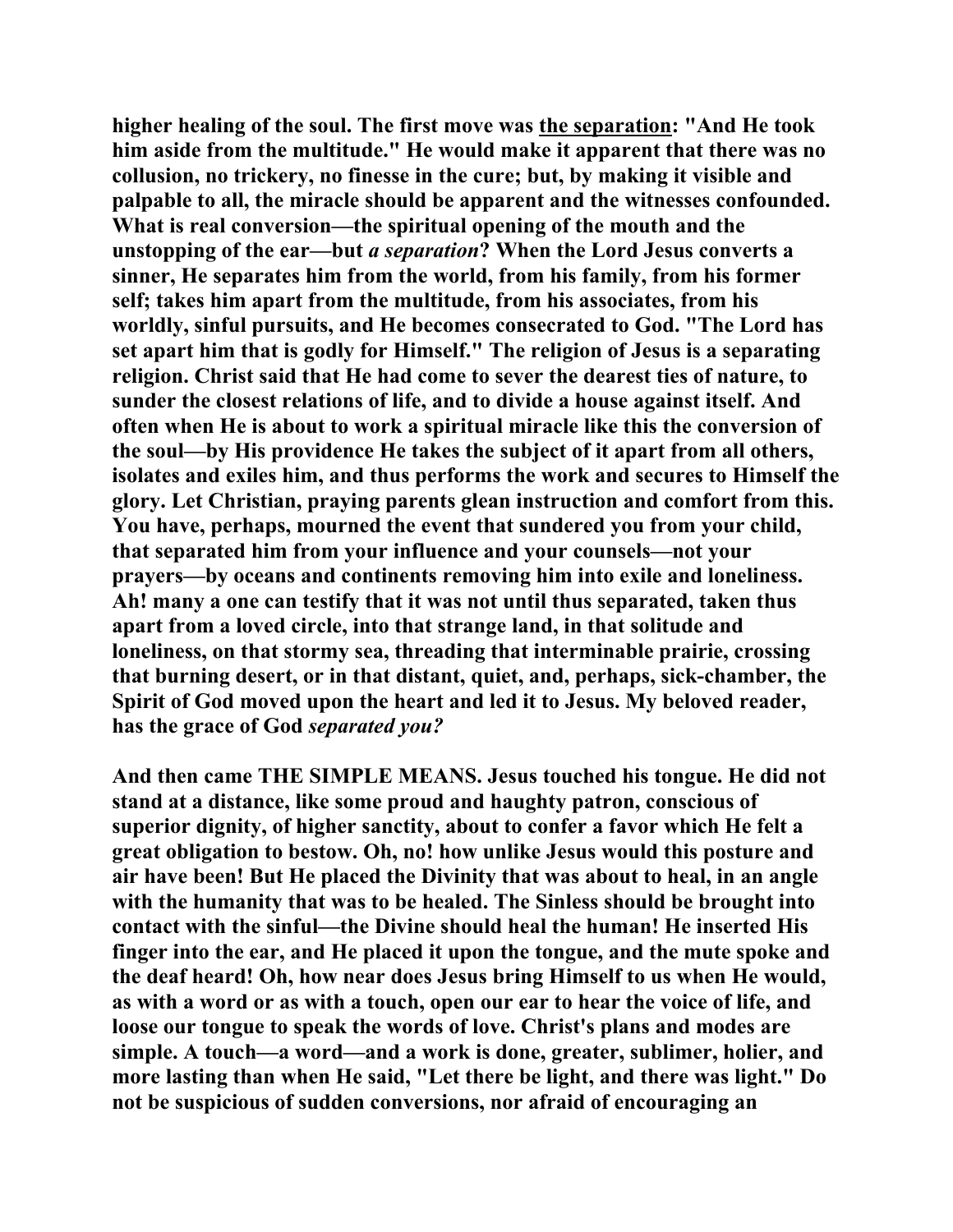**immediate repentance and faith. God's ways are not as our ways, nor are His thoughts as our thoughts. In a moment, in the twinkling of an eye—a touch of His hand, a word from His lips—"Be opened!"—and a new moral creation bursts into existence! a son is given—an heir of glory is born!** 

**And now mark the fulfilment of a beautiful prophecy of Christ—physically and spiritually fulfilled: "A** *man* **shall be a hiding-place from the wind, and a covert from the tempest; as rivers of water in a dry place; as the shadow of a great rock in a weary land. And the eyes of those who see shall not be dim; and the ears of those who hear shall hearken. The heart also of the rash shall understand knowledge, and the tongue of the stammerers shall be ready to speak plainly"—(margin, "elegantly.") And never does the human tongue, in the highest sense, speak "elegantly," until, instructed and sanctified by the Holy Spirit, it speaks of Christ! And the more it discourses of Him—of the beauties of His person, the perfection of His work, the fulness of His grace, the wonder of His love, the tenderness, compassion and sympathy of His nature the more eloquent and elegant is its speech. That tongue, untaught by the schools, undisciplined by education and art, may be naturally unlearned and witless—its tones harsh, its language broken, its accents faltering—yet, discoursing of** *Jesus***, there is a softness and mellifluence, an elegance and grace clothing it, which the colleges of the world could not inspire, which those who dwell in king's houses might envy, and those who occupy university chairs might imitate.** 

**And mark the attitude of Jesus as He gave utterance to this emotion. "He looked up to heaven." Oh, how expressive! how replete with significance the picture! It was to His Father He looked for the present sealing of His messiahship. His mind and heart and will were in perfect unison with God's, and He could say, "I came not to do my own will, (apart from the Father,) but the will of Him that sent me." And how precious and holy the lessons He would teach the multitude gazing upon the scene! He would thus remind them that "every good and perfect gift is front above, and comes down from the father of lights." And when they saw the Son of man, with filial reverence and prayerful reliance, thus gazing into the blue vault of heaven in mystic and close communion with His Father, how deeply would the spectacle impress them with the conviction that it was by the power of God the miracle was wrought that broke the silence of those lips and poured delicious sounds into those ears. Learn from this, beloved, what should be your true attitude when the pressure upon your emotional nature forces the deep-drawn sigh from your lips. We sigh, and look within—Jesus sighed, and looked without. We**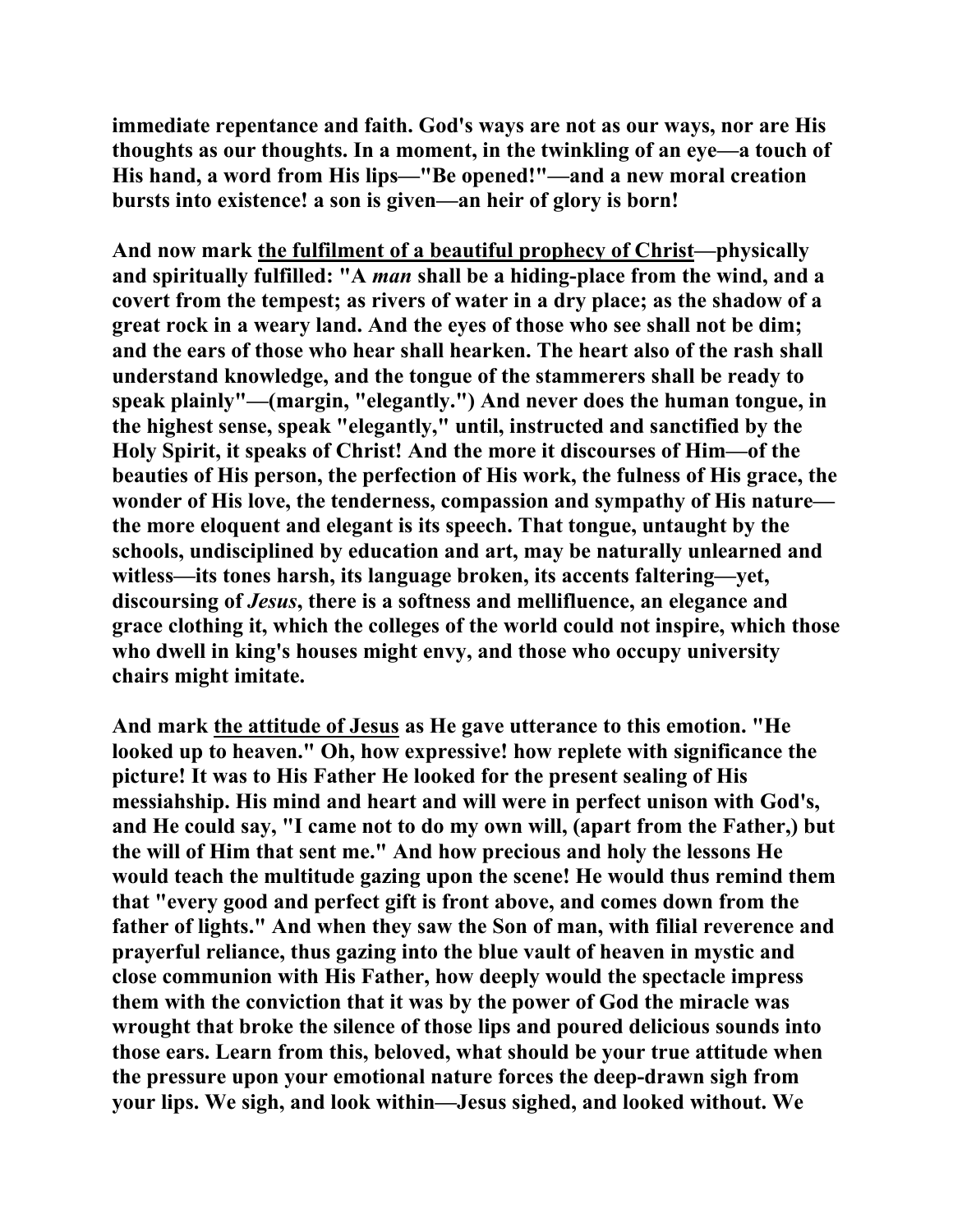**sigh, and look down—Jesus sighed, and looked up. We sigh, and look to earth—Jesus sighed, and looked to heaven. We sigh, and look to man—Jesus sighed, and looked to God!** 

**Let us glean from this particular view of Christ's emotional nature A FEW APPROPRIATE INSTRUCTIONS.** 

**It addresses itself especially to those who are addicted to a like emotion. See how Jesus has recognized and consecrated the sighs of His Church. If the Head sighed, surely it is not sinful for the member of the Body to sigh. A sigh is often the expression of a holy desire, the utterance of a heart-breathed prayer. It has a meaning and an eloquence understood by, and persuasive with, God.** 

**"Sighs now breathed Unutterable, which the spirit of prayer Inspired, and winged for heaven with speedier flight Than loudest oratory." (Milton)** 

**Ah, that sigh! what a depth and pathos of meaning has it. You sigh by reason of the body of sin and of death you bear about with you. You sigh over your flaws and failings. You sigh by reason of your infirmities, your domestic, relative, or personal trials. You sigh as you survey the scenes of sickness and suffering and wrong—for all the abominations that surround you. Do not think that you are alone—that there are no responsive echoes awakened by your emotion. Take your sighs to Jesus, and if this is the only language you can command in giving vent to your sorrow or expression to your need, employ it, and wait in hope God's answer.** 

**"A sigh can reach His heart, A look can bring Him down from heaven."** 

**We must, however, be cautious lest this emotion should become a physical infirmity. It may grow into a habit—a nervous, morbid habit—and thus, instead of being an outlet of suppressed feeling and a vehicle of sacred intelligence affording unspeakable relief, it may aggravate the suffering it was designed to initiate. Do not, then, let this emotion be too frequently indulged, lest it degenerate into a meaningless habit. It is only twice recorded that Jesus sighed.**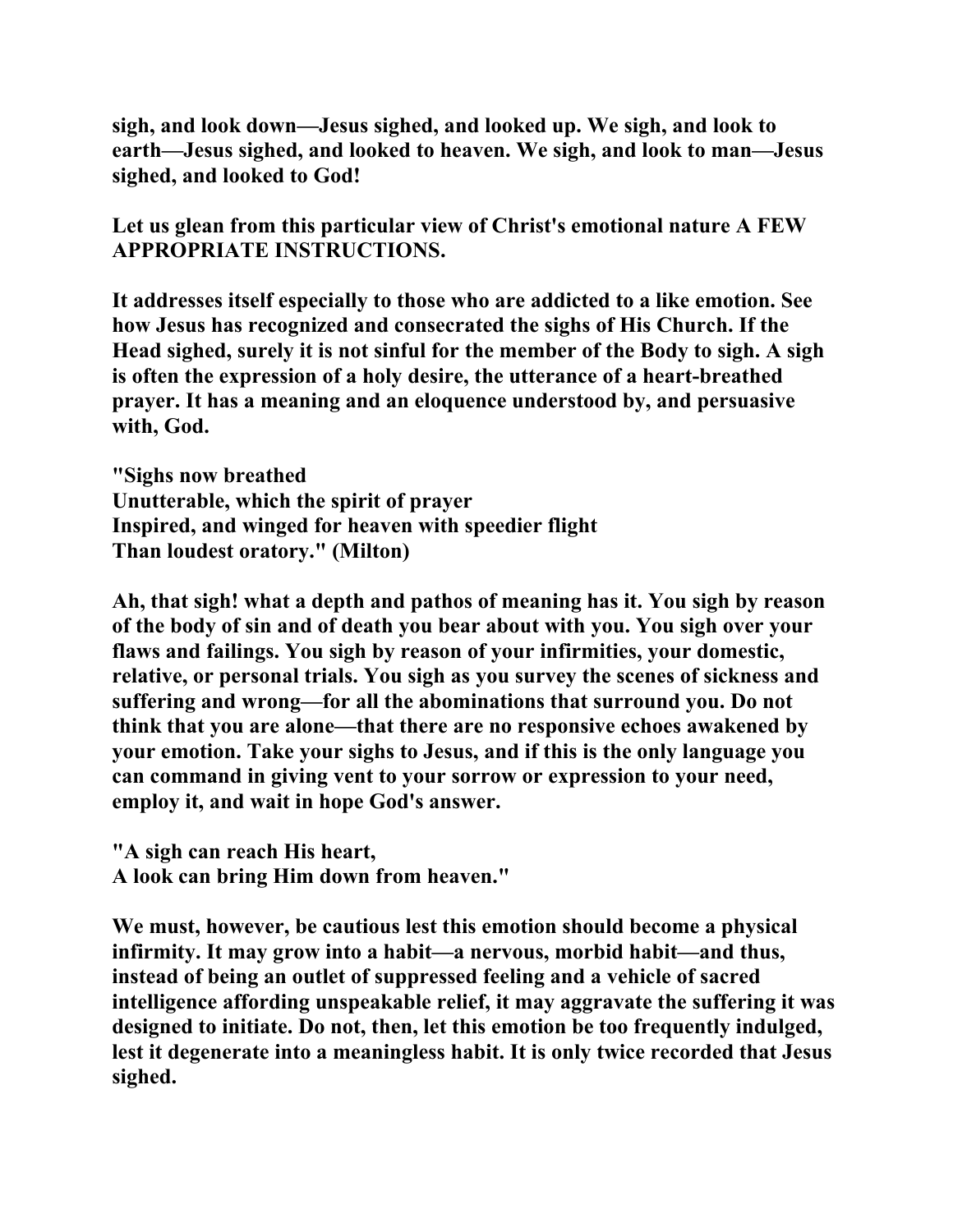**Employ your restored and renewed faculties for God. Are you, like Moses, slow of speech and not eloquent? Remember God's words to him—they are equally addressed to you: "And the Lord said unto him, Who has made man's mouth,? or who made the mute, or deaf, or the seeing, or the blind? have not I, the Lord! Now therefore go, and I will be with your mouth, and teach you what you shall say." Seek, then Christ's divine and gracious touch, that your tongue may be loosened to vindicate His honor, to defend His truth, to diffuse His gospel, to speak of Him to those who are weary, and to show forth the praise of your covenant God. "For with the heart man believes unto righteousness; and with the** *mouth* **confession is made unto salvation."** 

**And ask Him to unseal your ear—the secret ear of your soul—to the still small voice of His Spirit, the gentle breathings of His love that you may be skillful to distinguish between truth and error, the law and the gospel, the voice of man and the voice of God. Not only seek the sanctifying touch of Christ, teaching you when to speak, but equally do you need it to teach you when to be silent. It has been remarked, Better that the feet slip than the tongue. We need as much wisdom, no, perhaps more, when to be silent as when to speak. To be silent when others detract, accuse, and defame; to be silent when reviled, censured, and condemned, displays no little control over the tongue. "Sometimes to unkindness and injustice, silence may be safer than even the soft answer that turns away wrath." The conquest over self under severe provocation by a dignified and holy quietness is a greater victory than his who takes a city. Oh that our tongue may be Christ's! Oh that it may be employed for the good of our fellows! Oh, that we may be training for the communion and song of the upper skies.** 

**Alas! to what multitudes is life but a "bridge of sighs" to a future of inconceivable and interminable woe! My unconverted reader, you are one of this long and melancholy procession, moving slowly, sadly, surely, from the sighs that are temporal to the sighs that are eternal. Life with you is a toilsome journey, a hard struggle, a severe battle, a continuous scene of change and disappointment, of wrong and suffering, of toil and anxiety, of temptation and sin. Your experience has taught you that the world is heartless and insincere, the creature fickle and disappointing, riches unsatisfying and fleeting, ambition a phantom, human hopes illusive, pleasure concealing a sting, sin embittering, and the way of transgressors hard. Truly the sighing of the prisoner is yours. And yet there is a "Branch" which makes the bitter waters of the curse sweet! Jesus made His advent to this world of sin and woe to deliver us from the burden of the curse, to relieve us from the bondage of sin,**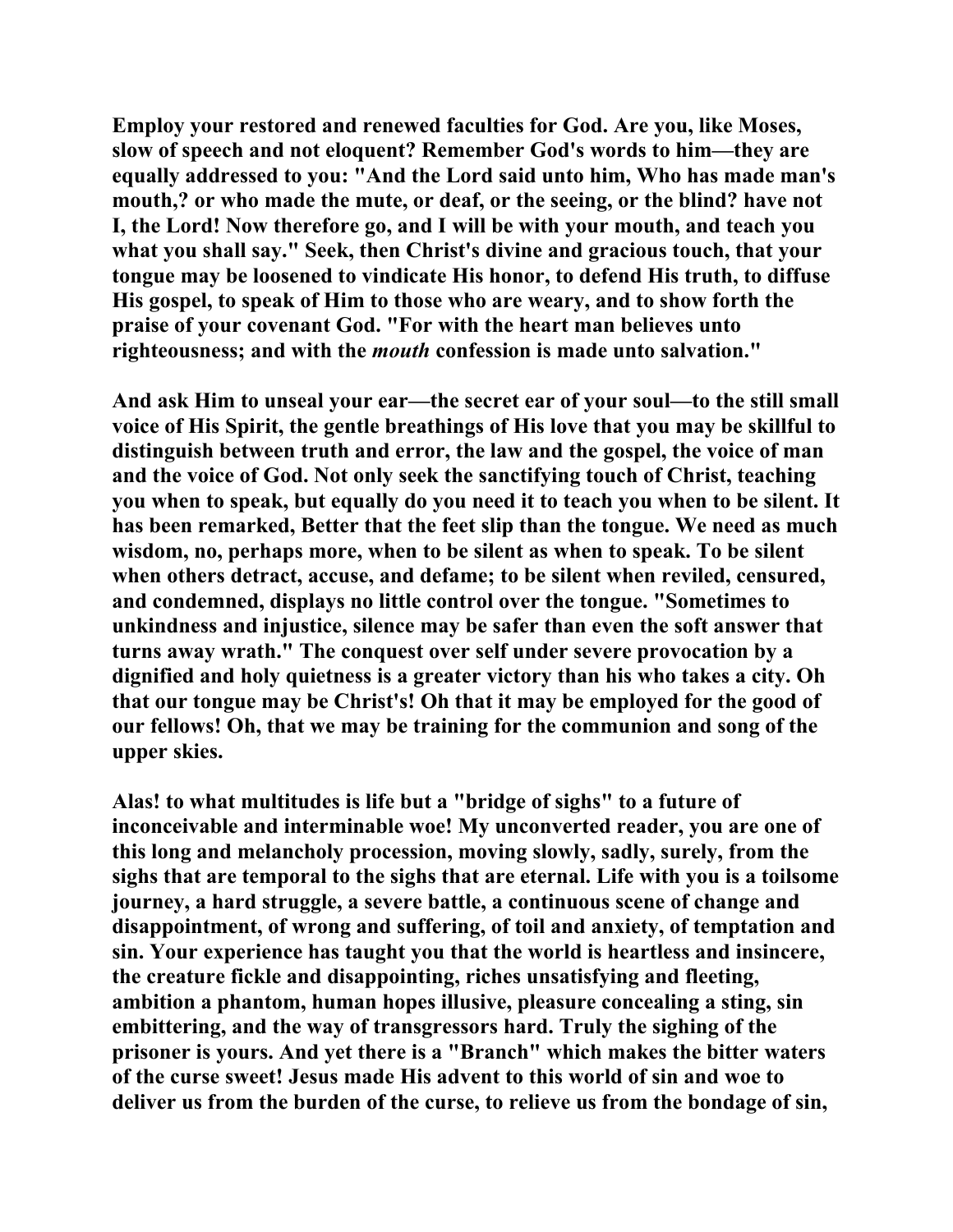**to transform our sorrow into joy, our despair into hope, and to make this lifebridge of sighs a radiant, joyful pathway to a world of glory, a land of joy, a home of perfect purity and bliss. "Christ gave himself for its, a sacrifice and an offering to God." Oh, how marvelously changed would be all your present and future being with the sweet forgiving love of God in your heart, and the hope of glory in your soul! With such a Savior as Christ, with such a salvation as God has provided—a salvation all that your extremest case requires, and that the highest claims of His moral government demands—you need not be the sin-burdened; the sad, the lost, the hopeless despairing one that you are, mournfully exclaiming, as you pass to the tomb, ."My life is spent with grief and my years with** *sighing***." The Redeemer whom you have hitherto despised, or wilfully rejected, or whose will willingness to save you, you have doubted, is prepared to receive you as a sinner, to pardon you as a penitent, to reclaim you as a prodigal, and to enroll your name among the children of God. "For the** *sighing* **of the needy will I arise, says the Lord."** 

**Anticipate, child of God, the solemn yet blissful moment when the last gentle sigh will heave your breast. It speeds on! There awaits us a freedom from sin and grief, a state of perfect purity and happiness, in which will be realized the magnificent picture of the far-seeing prophet, when the ransomed of the Lord shall return and come to Zion, with songs and everlasting joy upon their heads: they shall obtain joy and gladness, and sorrow and** *sighing* **shall flee a away."** 

**And in conclusion, let the sweet words uttered by the wondering spectators of this marvellous and touching display of our Lord's sympathy with man, awaken a deep response within our hearts in all His dealings with us—"He has done all things well." Yes, from first to last, from our cradle to our grave, from the earliest pang of sin's conviction to the latest thrill of sin's forgiveness, from earth to heaven, this will be our testimony in all the way the Lord our God has led us in the wilderness. In providence and in grace, in every truth of His Word, in every lesson of His love, in every stroke of His rod, in every sunbeam that has shone, and in every cloud that has shaded, in every element that has sweetened, and in every ingredient that has embittered, in all that has been mysterious, inscrutable, painful, and humiliating; in all that He gave, and in all that He took away, this testimony is His just due, and this our grateful acknowledgment through time and through eternity—"He has done all things well." Take a survey of His conduct towards you from whatever standpoint, you may—and it is to His dealings with us in our individual history I alone refer, as illustrating and confirming this declaration—such**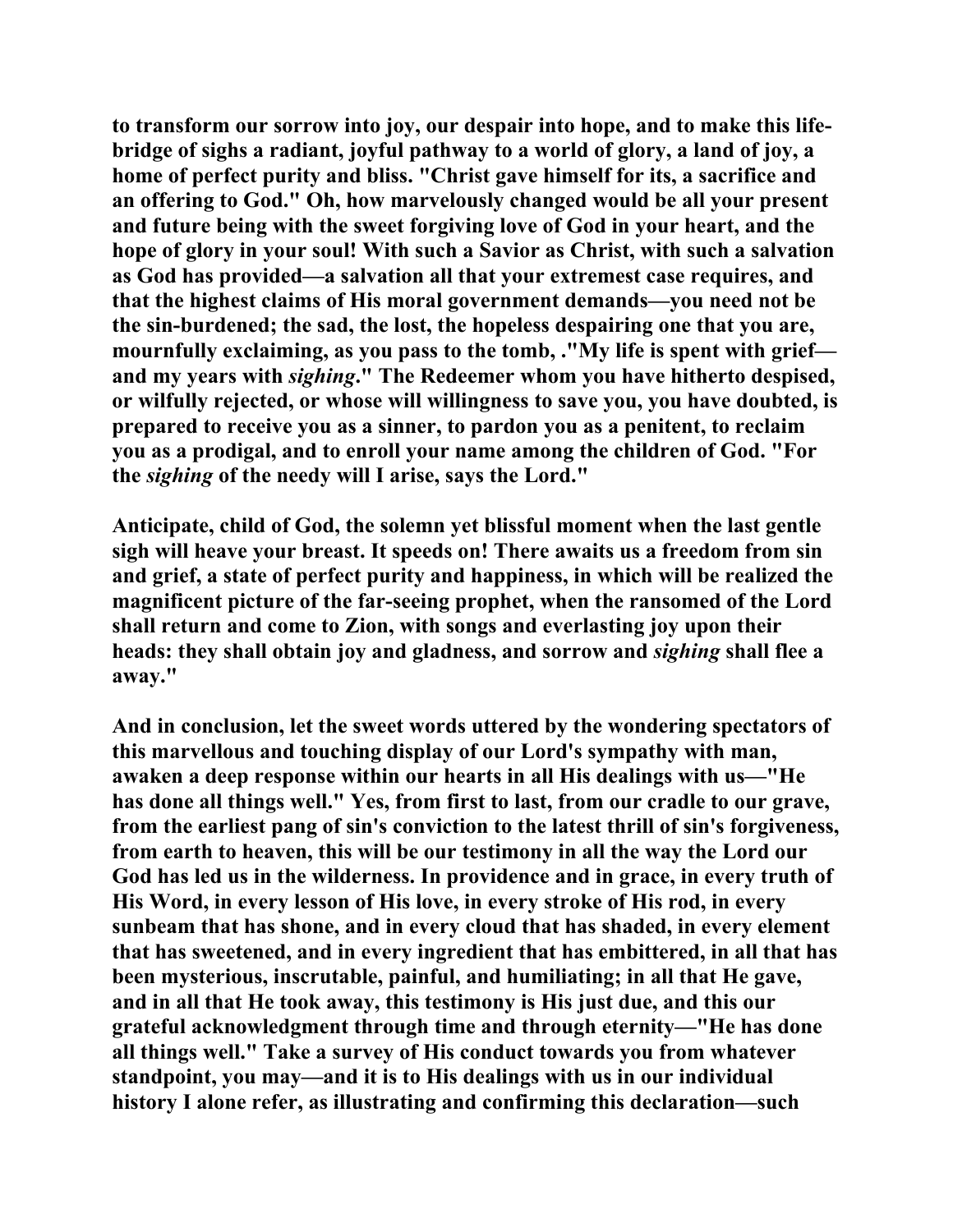**must be our admiration, and such our testimony of Christ. Has He converted us through grace by a way we had thought the most improbable? Has He torn up all our earthly hopes by the roots? Has He thwarted our schemes, frustrated our plans, disappointed our expectations? Has He taught us in schools most trying, by a discipline most severe, and lessons most humbling to our nature? Has He withered our strength by sickness, reduced us to poverty by loss, crushed our heart by bereavement? And have we been tempted to exclaim, "All these things are against me?" Ah! no; faith will yet obtain the ascendancy, and sweetly sing** 

**"I know in all things that befell, My Jesus has done all things well."** 

**Beloved, it must be so, for Jesus can do nothing wrong. Study the way of His providence and grace with the microscopic eye of faith, view them in every light, examine them in their minutest detail, as you would the petal of a flower, or the wing of an insect, and, oh, what wonders, what beauty, what marvellous adaptation would you observe in all the varied dealings with you of your glorious Lord! And when the next storm wave surged, and the next thunder cloud darkened, and the next dark mystery threw its veil around you, you would hopefully exclaim, "What new truth is He now teaching? what new glory is He now unveiling? what new wonder is He now working to arouse my admiration, to win my confidence, and to deepen my love?"** 

**"I'll sing of Jesus crucified, The Lamb of God who bled and died, A healing balm, a crimson tide Flowed from His head, His feet, His side. Above the rest this note shall swell, 'My Jesus has done all things well.'** 

**"He sought me in the wilderness, And found me there in deep distress; He changed and washed this heart of mine, And filled me with His love Divine. Above the rest this note shall swell, 'My Jesus has done all things well.'** 

**"For what the Lord has done for me, For boundless grace so rich and free,**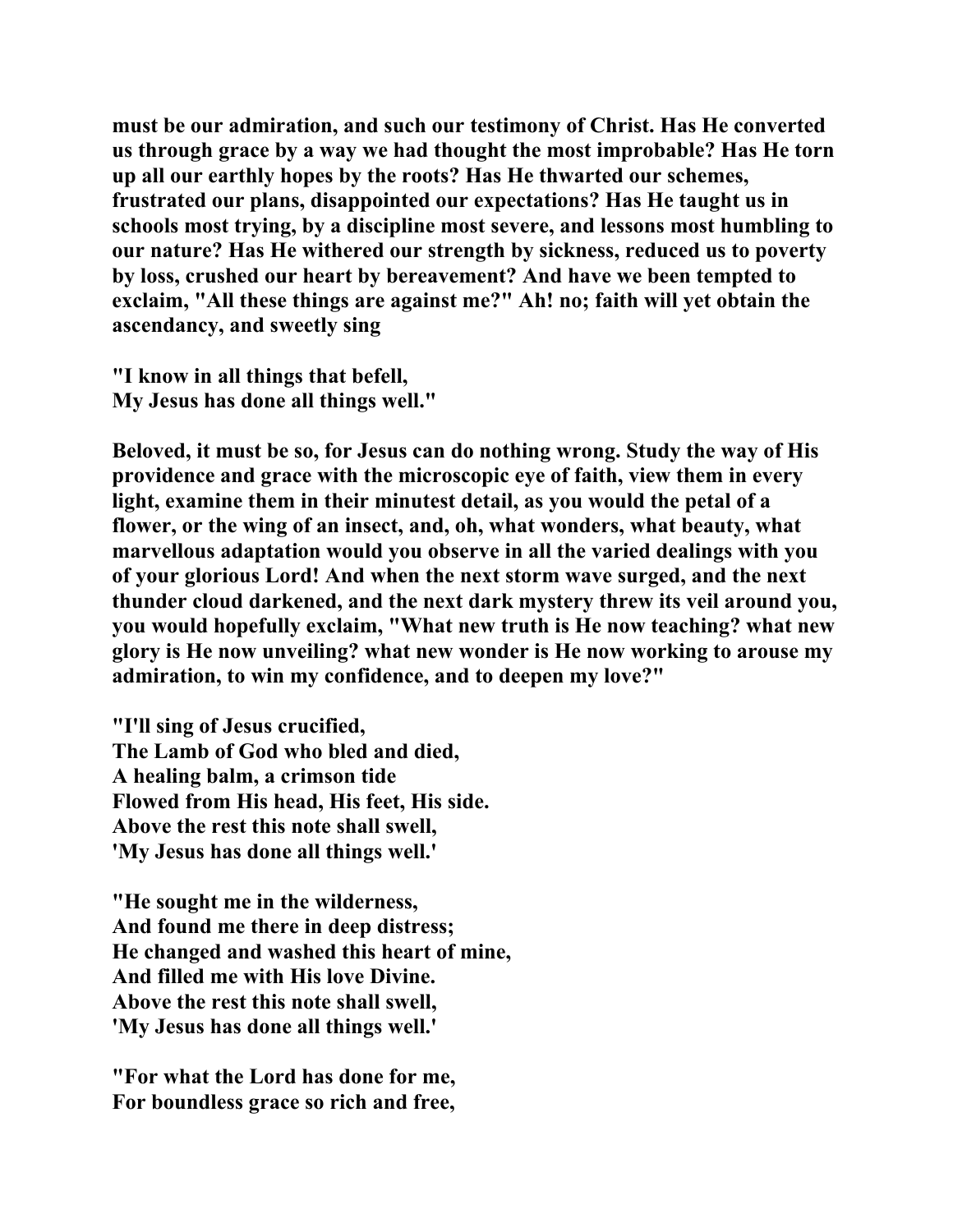**For all His mercies that are past, I'll praise Him while my life shall last. Above the rest this note shall swell, 'My Jesus has done all things well.'** 

**"When sorrow's waves around me roll, His promises my mind console; When earth and hell my soul assail, His grace and mercy never fail. Above the rest this note shall swell, 'My Jesus has done all things well'** 

**"When death shall steal upon my frame, To damp and quench the vital flame, I'll look into my Savior's breast, And there recline and sweetly rest. Above the rest this note shall swell, 'My Jesus has done all things well.'** 

**"And when we join the ransomed throng, To chant the sweet immortal song, With tuneful heart, and voice, and tongue We'll roll the lofty note along. Above the rest this note shall swell, 'My Jesus has done all things well.'** 

**"To Him who washed us in His blood, And made us kings and priests to God; Hosanna we will ever sing, And make the heavenly arches ring. Above the rest this note shall swell, 'My Jesus has done all things well.'** 

## **Chapter 3 "The Tears of Christ"**

**"Jesus wept." John 11:35** 

**In our inquiry into the emotional nature of our Lord, where shall we find so**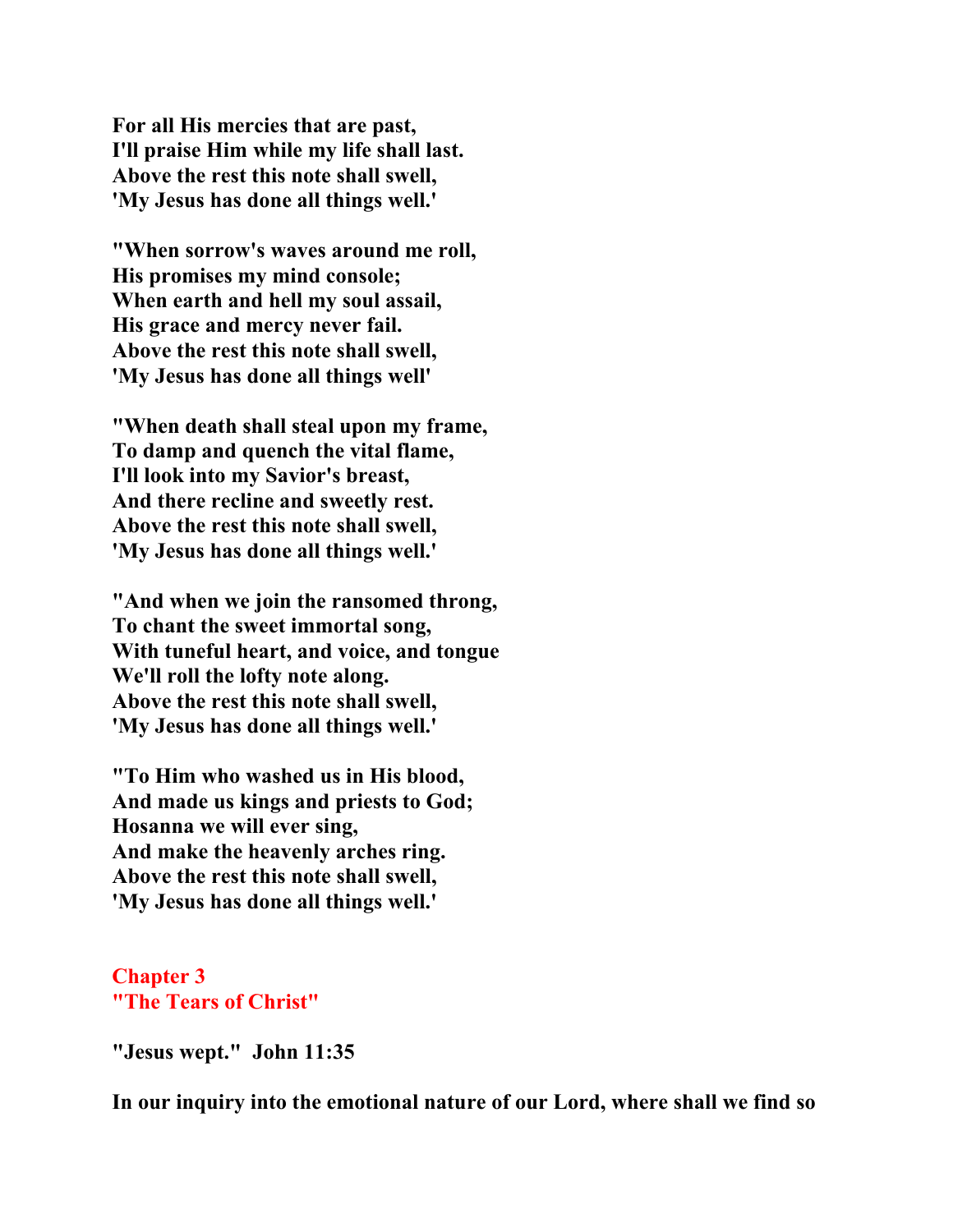**instructive, consolatory, and touching an exhibition of His sensibility as this? It appeals at once to every heart. Tears are a universal language. The sensibility which they express engirdles the human race. Travel to what nation we may, who cannot interpret the tear of woe—the tear of need—the tear of gratitude—the tear of sympathy—the tear of joy? Now, our Lord could not fully have partaken of our nature, and failing this, He could not have understood the condition of man, apart from this particular emotion. Had He allied Himself only with our joys and smiles, avoiding our sorrows and tears, His fellowship with our humanity had been but partial and defective. He could not in all points have been like us. We are composed of varied emotions, which are inspired and called into play by different objects. And until the finer feelings of our nature have been trained in** *sorrow***, interlaced and edged with suffering, our own humanity is but partially understood. We are unequal to the task of educating and molding others, until we ourselves have been educated and molded in the school of human sensibility, which is the school of suffering—the school of sympathy. The character that is not reflective, and instinct with sensibility, is incapable of the true condition of natural life, and is inadequate to its high mission. We must be taught by chastening, be purified by trial, be subdued by sorrow and suffering, in order to minister to the condition of man. Thus was our adorable Lord fitted for His great mission. He was born and cradled, educated and trained in the school of suffering. "Though He was a son, yet learned He obedience by the things which He suffered." And all that sorrow and all that suffering was not for Himself alone, but for us. The sensibilities of His human soul were being "made perfect through suffering." He was by this process disciplined to lessen our burdens by participation, to soothe our griefs by sympathy, and to comfort our hearts by the comforts with which His own had been comforted of God. Oh, who would part with this precious truth—Christ, schooled in sorrow, perfected in suffering, a man of grief, with all a man's sensibility, all a man's sympathy, all a man's compassion and yearning! Welcome the affliction, shared, soothed, and sanctified by such a Savior—such a brother—such a Friend.** 

**We cannot, then, conceive of an incident in our Lord's life which presents Him in a light more truly human than that which now engages our thoughts weeping at the grave! His human sensibilities would now seem to have attained their highest development, and to have found their most exquisite expression. Could He, in touching tenderness, have surpassed it? Does it not in sympathy meet all that we need? Could there be another incident better fitted to elicit the finest feelings of His heart, and to illustrate the noblest traits of**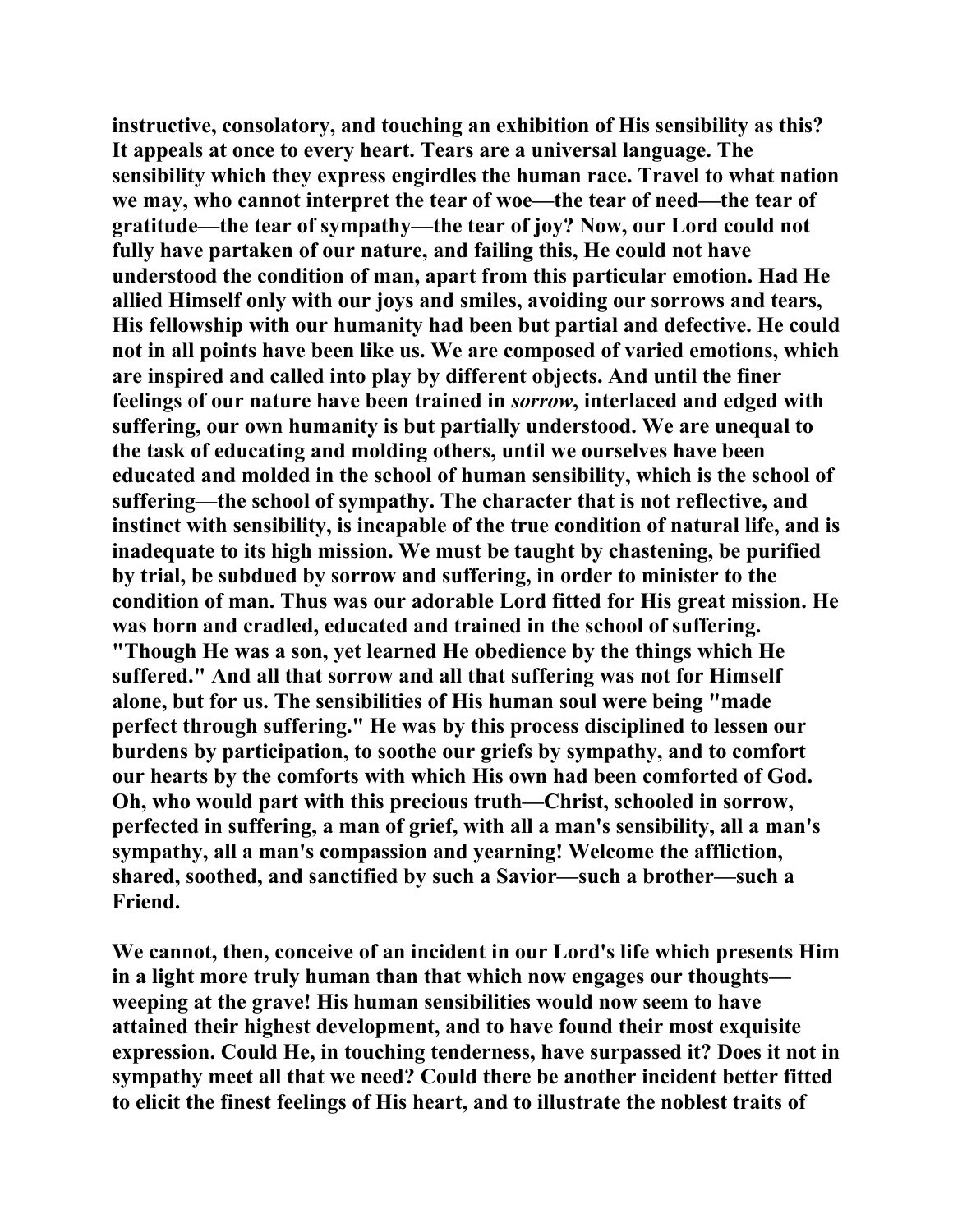**His character? Let us examine it more closely.** 

**It was one of the most memorable occasions of His history. Look for a moment at the picture. The first feature that arrests the eye is, the marvellous assemblage, the strange yet perfect blending of opposites, around the lowly grave of Lazarus. Here was bereavement, and the affection that soothed it. Here was death, and the Essential Life that conquered it. Here was the grave, and the Resurrection that emptied it. Here was the melting, weeping sensibility of man, in the closest alliance with the Divine majesty and commanding power of God. What a study! The Creator of all worlds, the Author of all beings, the Upholder of the universe, raining tears of human woe and sympathy upon a grave! But WHY DID JESUS WEEP? Is it possible to analyze those tears? Let us at least attempt it.** 

**The spectacle of** *death* **would stir to its depths His holy sensibility. No being in the universe could form so vivid a conception of death—its pathos as an event, its terribleness as a reality, its ravages as a spoiler, its despotism as a sovereign, and its awful solemnity as a crisis of our being introducing us to the eternal world, as the Son of God! Here stood Essential Life, with Death. To His mind, the fountain of all life—to His heart, pulsating with all that was tender and benevolent—to His eye, familiar with all that was bright and beautiful—what a strange, what a revolting; what a solemn thing must death have appeared! More than this—He beheld the ravages of the spoiler! Imagine the feelings of an artist gazing on a work of art upon which He had concentrated all the loftiest powers of his genius and labor—the best work of his chisel or his pencil—lying shattered at his feet! A faint emblem of Jesus! As the Divine Artificer of man bent over that grave, and with eyes that pierced its deep sepulchral gloom, beheld in the shrouded form the destruction of His masterwork, His Father's image defaced, the temple of the Holy Spirit in ruins, and death's pale conquest proudly planted upon the cold, marble brow of one for whom He was about to shed His most precious blood—Jesus** *wept***!** 

**The love of bereaved friendship would enter deeply into this expression of Christ's sensibility. His affection for this family, to whom He was now proving Himself the "Friend that sticks closer than a brother," was of the tenderest character. He seemed to have found in them another existence, a second self. If this be a correct definition of true friendship, then Jesus realized it in its fulness. Homeless in a world which He had filled with homes for all but Himself, He loved to steal away from its rudeness and turmoil, and nestle His**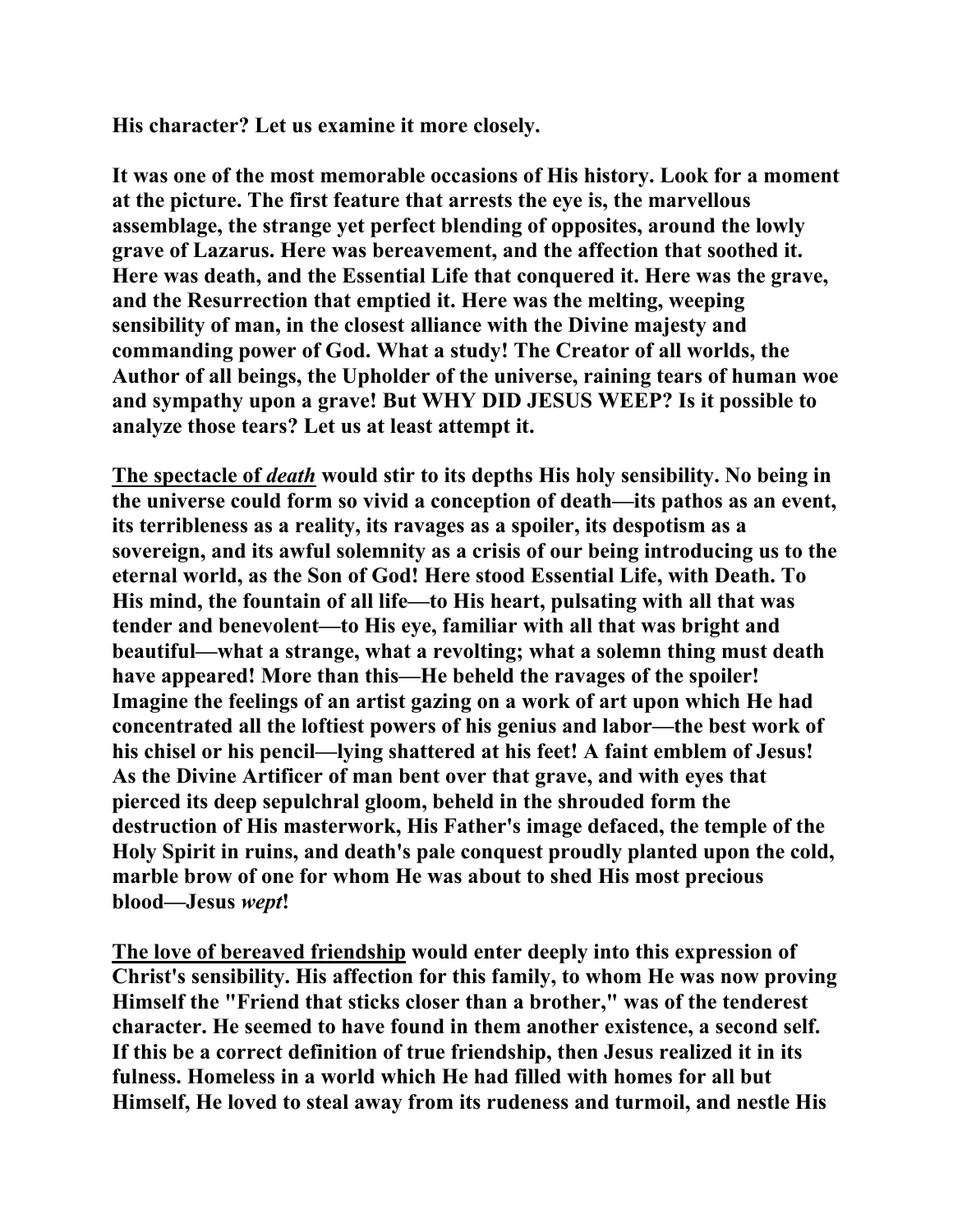**sad and weary spirit in the warm bosom of the home of Bethany,** 

**"And share the inward fragrance of each others heart."** 

**Gently lifting its latch, He might say, "No disappointment here! no upbraidings here! no coldness or unkindness here!" And as He entered, Lazarus would advance to welcome Him, Martha would hasten to spread the evening meal, and Mary would quietly take her place at His feet to hear His words. All loved Him, and each testified their affection in their own way. The first, would illustrate the courtesy of the Christian host; the second, the hospitality of the Christian home; the third, the devout earnestness of the Christian disciple. Hallowed home, where Jesus is a guest! happy, happy family, all whose varied gifts and spheres of duty are consecrated to His service! Reader, see that your home has attractions for Jesus. See that He has good entertainment when He comes—the first of your time, the best of your powers, the supremest of your love. He is worthy—oh, how worthy!—of the highest honor and the sweetest service.** 

**But the home of Bethany was now the scene of mourning. Lazarus was dead! Jesus revisits it, not, as He was wont, to indulge its sunshine, but to share its gloom—not to participate in its joy, but to soothe its grief. It was just the place and the scene where the finest feelings, the deepest sensibilities of His nature would find their freest and their sweetest flow. And as He sat within that house of mourning, and remembered that it was the bereaved home of the friend of His heart, the companion of many a happy hour, the confidant of many a sacred feeling, the sharer and the soother of many a lonely, chafing sorrow—Jesus wept. Are you deploring a like loss? Are you mourning with a like grief? There is One who has known how such a sorrow wrings the sad soul, and bends it down to earth, and is prepared to embosom Himself in it with such a sense of its reality and keenness, and with such a delicacy of feeling and sympathy as no other can. There is a depth of agony and loneliness in the sorrow of bereavement into the secrecy of which the bereaved only can enter. It touches the finest and most hidden springs of the soul. It lies fathoms deep, and seldom passes the lips. The crushed affections—the annihilated hopes—the severed ties of friendship—the grave entombing life's charm, attraction, and sweetener—quenching the sunbeam that illumined the dreary wilderness—is a grief not always apparent, or that may be known and told, but which yet ploughs the deepest furrows on the brow and silvers the hair with its earliest gray. But, oh, to know that Jesus can enter into its sorrow, is touched with the feeling of this grief, and is prepared to accompany us to the**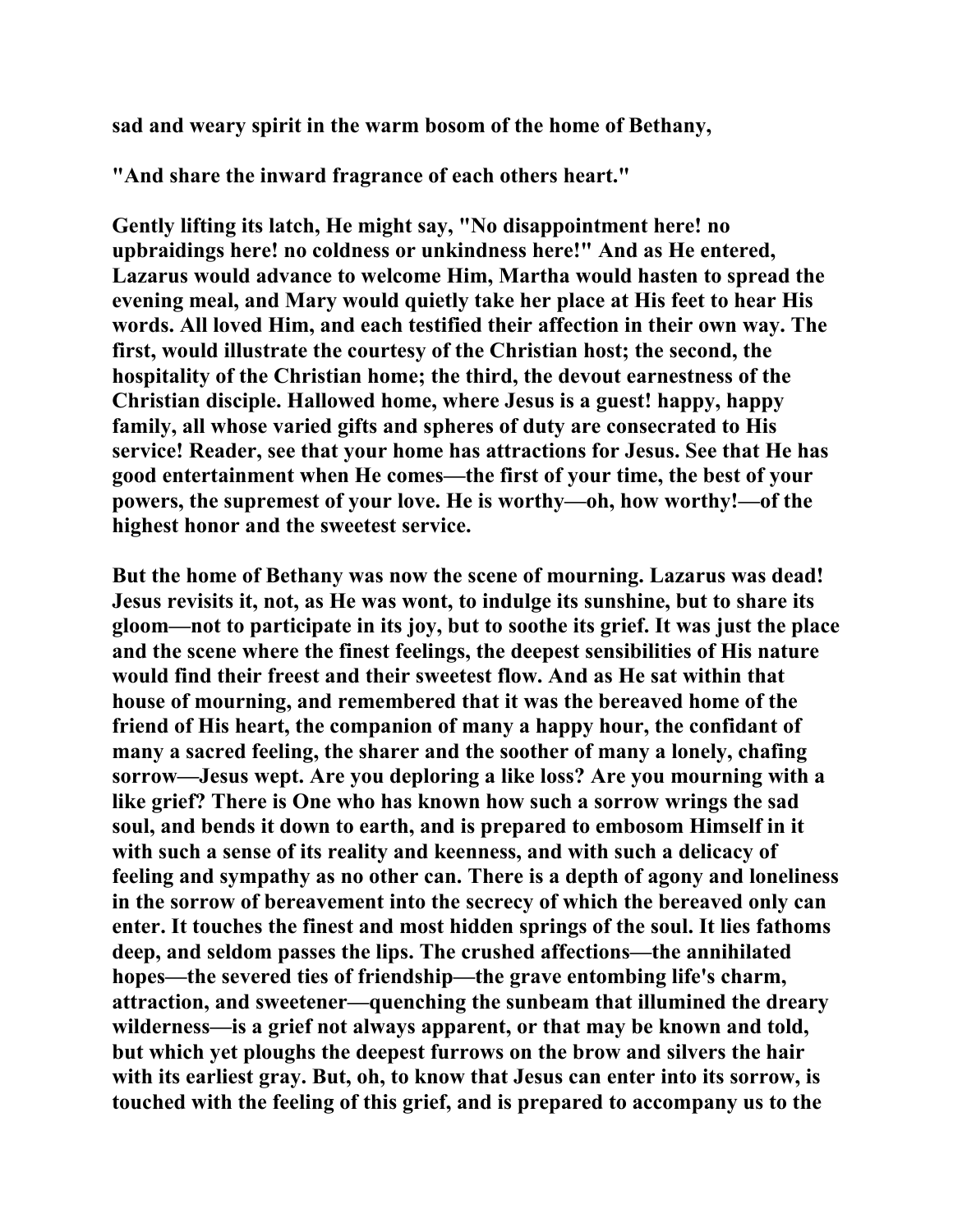**grave and weep with us there, is a solace no language can describe! Precious Jesus! must You feel Your own sorrows thus to enter into ours? Was ever love like Yours!** 

**But not His remembrance alone of the dead but His affection also for the living, His compassion for the bereaved sisters, would contribute not a little to this outgushing of melting tenderness and grief. They were the tears of love. It is a touching parenthesis in the narrative, "Now Jesus loved Martha, and her sister, and Lazarus." That love was the secret of His present tears. He knew what a brother Lazarus had been. How like weak and clinging tendrils these sisters had entwined around him for their sunshine and support. And now that He was removed, they were torn from their support, and lay prostrate and bleeding on the earth. And as He beheld their grief—Martha's impetuous and chiding, Mary's veiled and silent, yet both real, intense, and agonizing— Jesus wept. Beloved reader, the Lord is acquainted with our domestic ties, and takes an interest in each one. No act of kindness, no breach of faith, no tie tenderly cherished or rudely sundered, no duty faithfully discharged or wilfully neglected, no relation honored and sanctified, escapes His all-seeing approving or condemning—eye. And when death enters and sunders a domestic link, and fills the home with mourning and the heart with woe, Jesus comes and makes all grace abound, giving submission to the will, peace to the mind, and consolation to the heart. Oh, there lives not a being in the universe who can enter into our bereavements with the sympathy, the support, and the soothing of Christ!** 

**From this brief glance at some of the probable causes of Christ's tears on this occasion, let us consider THE WEEPING ITSELF. The emotions of Christ were perfectly true to nature. The Savior dissolved in tears, presents a spectacle of apparent effeminacy of character not in keeping with His dignity and greatness. Yet, was it really so? Tears are not always marks of weakness, they are oftener evidences of power. Springing from the depths of the soul, they are sometimes the exponents of great thoughts, of mighty purposes, of manly feelings, and have a language and a meaning more eloquent and effective than ten thousand tongues. Such were the tears of Jesus. In Him they betrayed no cowardice, exhibited no weakness, expressed no softness of character, but were the interpretation of a sensibility in alliance with the omnipotence of power. Let us not, then, give place to the idea that emotions are indices of a feeble faith in God, of a languid hold upon Christ, of a weakness of Christian character. Ah, no! See how close was the sensibility of Christ's manhood with the power of His Godhead. He wept over the dead like**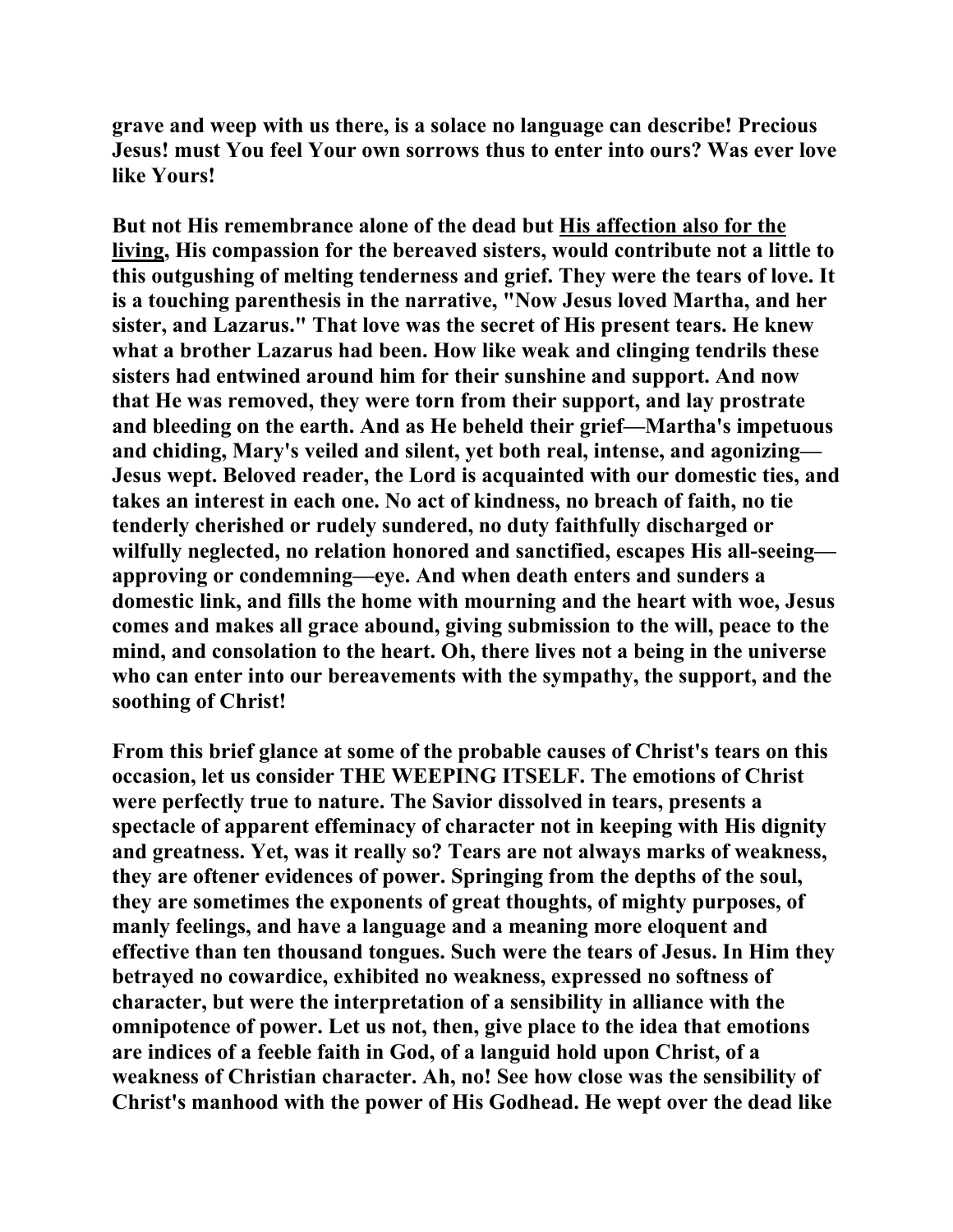**a man—He raised the dead to life like a God! Feeling is an essential element of real religion. A religion that is without feeling, embraces the intellect only, is not true to nature, and is radically and fatally defective. If it enlists but the judgment and not the heart, appeals solely to the intellectual; leaving the emotional of our nature untouched, it is lacking in one of the grand essentials of the religion of Christ. An enlightened perception of sin, a Godly contrition springing from the conviction of its existence and guilt, an experience of pardoning love, a sense of God's goodness, nearness to the cross, a faith's view of Jesus crucified—His dying love, His deep sorrow, His unparalleled agonies, His profound abasement, all, all endured for us—will break up the hidden fount of feeling, will stir our sensibilities to their depth, and dissolve the entire soul in tenderness and tears. Oh, deem not a sensibility like that of the Incarnate God unbefitting the strength and greatness of a natural or a gracious character. Affect not to despise a religious experience, the prominent element of which is emotion. The richest and deepest veins of feeling often underlie the incrusted and rugged surface of our nature. The loftiest genius, the profoundest intellect, and the most manly dignity and courage, have been found in union with a woman's delicacy of perception, tenderness, and sensibility of feeling. Condemn not, then, a religious feeling, the prominent feature of which is tears. It is equally as essential that the heart should be affected as that the judgment should be enlightened; both are indispensable elements of real religion. Weep on, then, you mourner for sin and sorrow weep!** 

**"Hide not your tears, weep boldly, and be found To give the flowing virtue manly way It is nature's mark to know an honest heart by, Shame on those hearts of stone that cannot melt In soft adoption of another's sorrow!"** 

**They were also tears of sympathy. We must not omit the sympathetic in Christ's present emotion. His heart was not only touched with a sense of His own personal affliction, but it was also touched, deeply touched, with sympathy for the sorrow of others. He wept because the mourning sisters wept. He mingled His tears with theirs. This is true sympathy, "weeping with those that weep," making their sorrow our own. How really our Lord does this with His people. So completely is He our Surety, that He takes our sins and infirmities, our trials and sorrows upon Himself, as if they were all and entirely His own. Our sins were so completely laid upon Him, that not one remains charged to the account of those who believe in Jesus. And our present**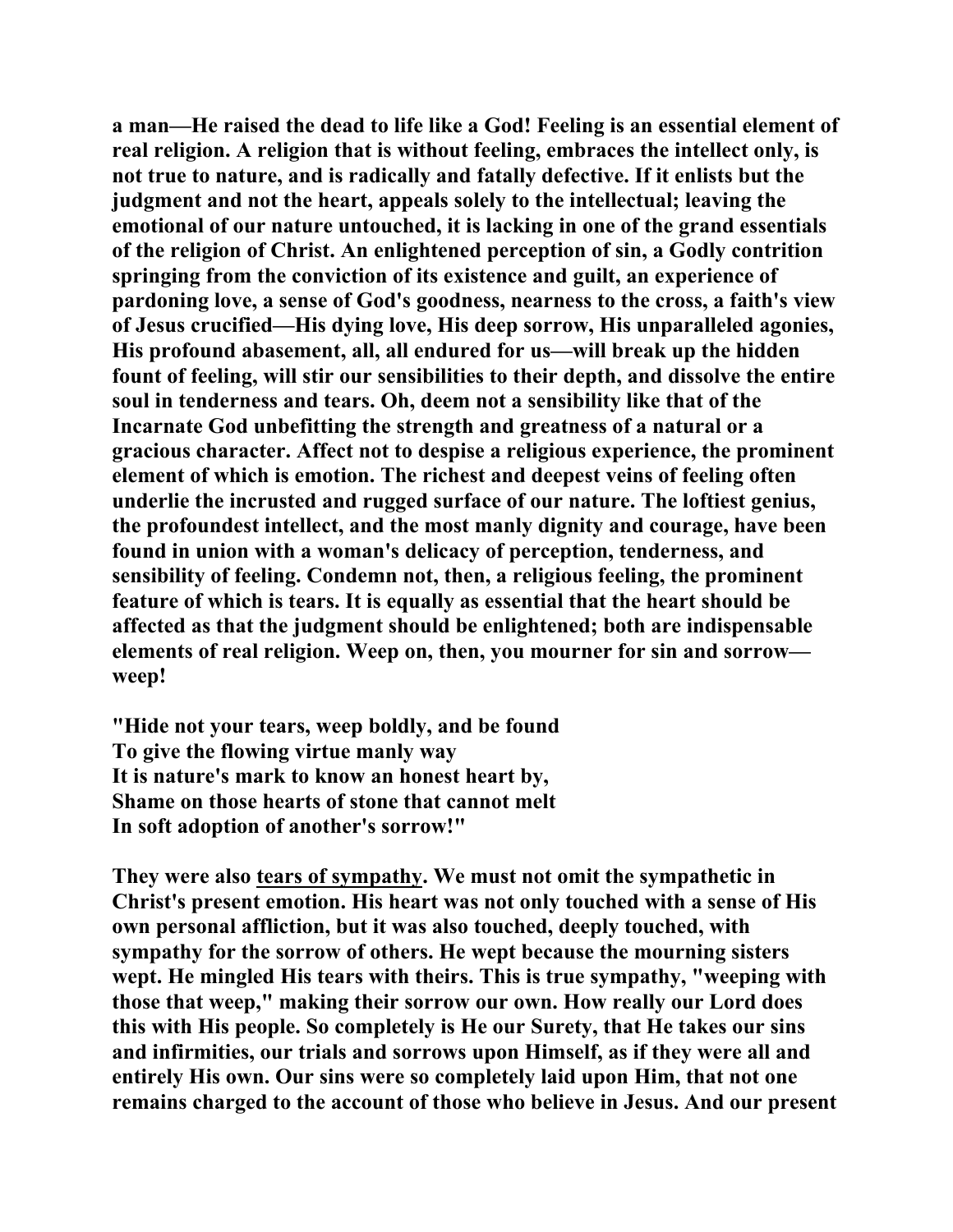**griefs are so entirely absorbed in Him, that, softened by His love, soothed by His sympathy, supported by His grace, trial is welcome, affliction is sweet, and the rod of a Father's chastening, buds and blossoms into delectable fruit. Bereaved mourner! the sympathy of Christ is yours! The Savior who wept at the gave of Bethany, now shares your grief and joins your tears. Deem not your sorrow is isolated , or that your tears are forbidden or unseen. You have not a merciful and faithful High Priest who cannot be touched with your present calamity. There exists no sympathy so real, so intelligent, so deep, so tender, so sanctifying as Christ's. And if your heavenly Father has seen it wise and good to remove from you the spring of human pity, it is but that He may draw you closer beneath the wing of the God-man's compassion, presence, and love. O child of sorrow! will not this suffice, that you possess Christ's sympathy, immeasurable and exhaustless as the ocean, exquisite and changeless as His being? Yield your heart to this rich compassion, and then, "though you have laid among the pots, yet shall you be as the wings of a dove covered with silver and her feathers with yellow gold."** 

**Learn a lesson from the practical sympathy of Jesus. Compassion is as luxurious an emotion of our nature, as it is manly and graceful in him who shows it. "To him that is afflicted pity should be showed from his friend." What a sacred privilege to imitate Him "who went about doing good!" To visit the widow and the fatherless in their distress, the prisoner in his dungeon, the bereaved in their grief, the sick in their solitude, the poor in their need, the fallen in their self-reproach; in a word, to be an angel of comfort to some child of woe from whose bosom hope has fled—this, oh! this is sympathy. Truly,** 

**"No radiant pearl which crested fortune wears, No gem that, twinkling, hangs from beauty's ears, Not the bright stars which night's blue arch adorn, Nor rising suns that gild the vernal morn, Shine with such luster as the tear that treks For others' woe down virtue's manly cheeks." (Darwin)** 

**But Christ's emotion was not only in sympathy with grief, but He wept also in sympathy with souls. We think no spectacle presents in idea so vividly the moral sympathy of the Savior—His compassion for the lost—as** *when He wept over Jerusalem.* **He was on His way, accompanied by His disciples, to the doomed city. As He reached the brow of Olivet, it burst in magnificence upon His sight. Its high encircling walls, its costly edifices, its splendid palaces, its**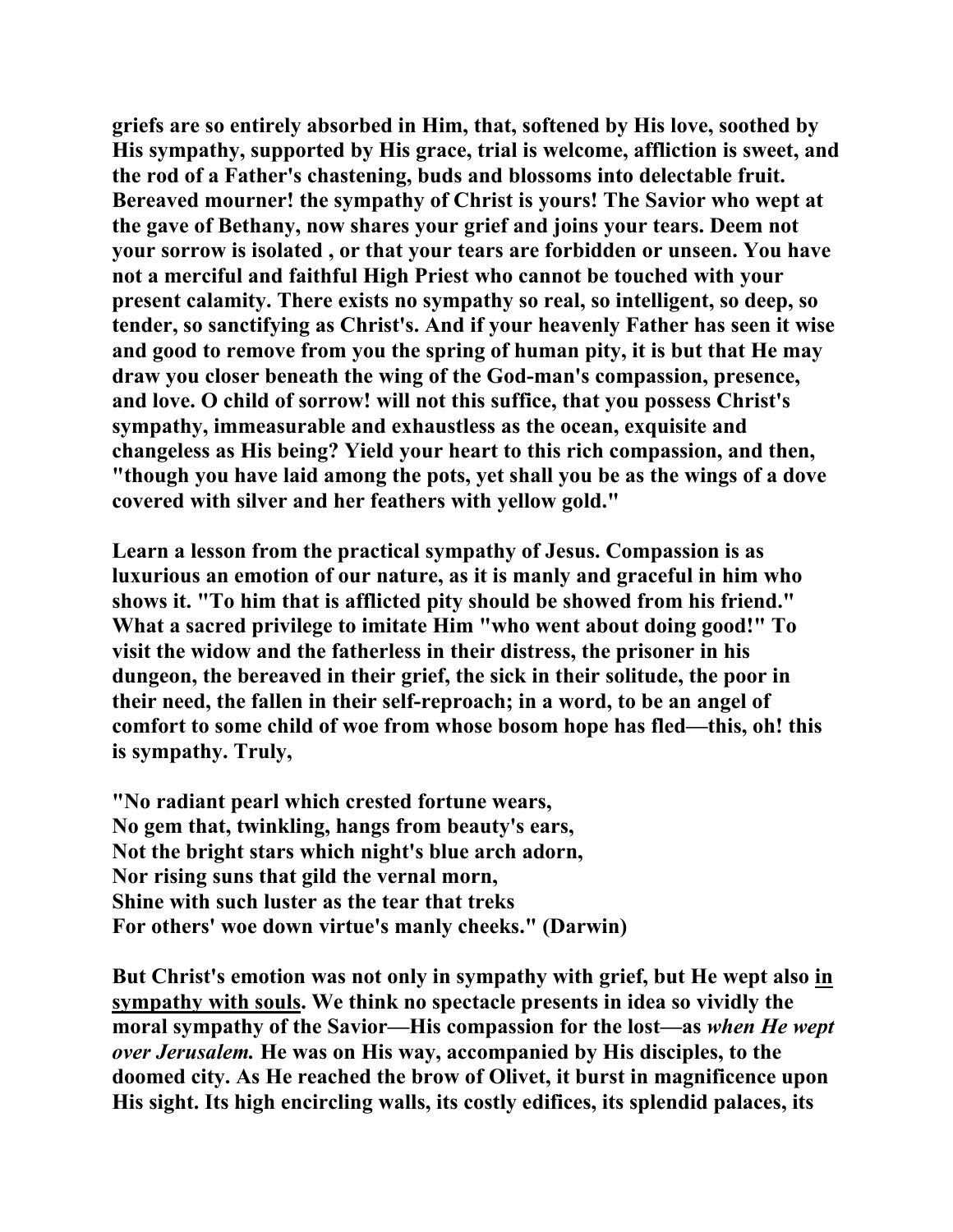**sacred temple, the central seat of God's chosen people—towering in holy sublimity above them all, was a spectacle which might have impressed His mind at any other time with rapt delight. "But when He was come near, He beheld the city, and** *wept over it!"* **And why those tears? He wept because of its impenitence and unbelief—its rejection and slaying of His prophets—its yet more awful and fearful rejection and slaying of Himself. "O Jerusalem, Jerusalem, you that kill the prophets, and stone those who are sent unto you, how often would I have gathered your children together, even as a hen gathers her chickens under her wings, and you would not!" What must have been its sinfulness, its guilt, its doom, to have made Jesus so sad, to have wrung those tears from the Son of God! Christ's tears over Jerusalem! what a life-like picture of the compassion of Jesus for lost sinners! But more sacred, more precious tears He afterwards shed when He agonized in Gethsemane, and hung upon the cross. Tears of blood then gave expression to the deep, tender, loving compassion of His heart for man, sinful man. And do you think, O weeper over your sins, that this weeping, bleeding Savior will reject you if you come to Him? Never! no, never! The tears of Christ, in their mute, persuasive tenderness, bid you come and be saved. What more could Jesus do?** 

**"The Son of God in tears The wondering angels see! Be then astonished, O my soul! He shed those tears for thee. He wept that we might weep, Each sin demands a tear; In heaven alone no sin is found, And there's no weeping there."** 

**We will only further remark, that the tears of Christ were associated with prayer. "Who, in the clays of His flesh, when He had offered up prayers and supplications, with strong crying and tears." Christ was a man of prayer. He walked with God as man, and as the Mediator He maintained the closest and most continued communion with His Father. His sensibility did not evaporate in mere emotion—in sighs, and groans, and tears. He turned all into prayer. So let it be with us! Let us not indulge in mere grief;** *let our grief take us to prayer, urge us to the throne of grace, prompt us to rise and call upon God.* **And though we breathe our grief, and our needs, and our sins in no language but that of strong crying and tears, yet, He who Himself once so prayed to His Father, will interpret their meaning, and respond to their request.**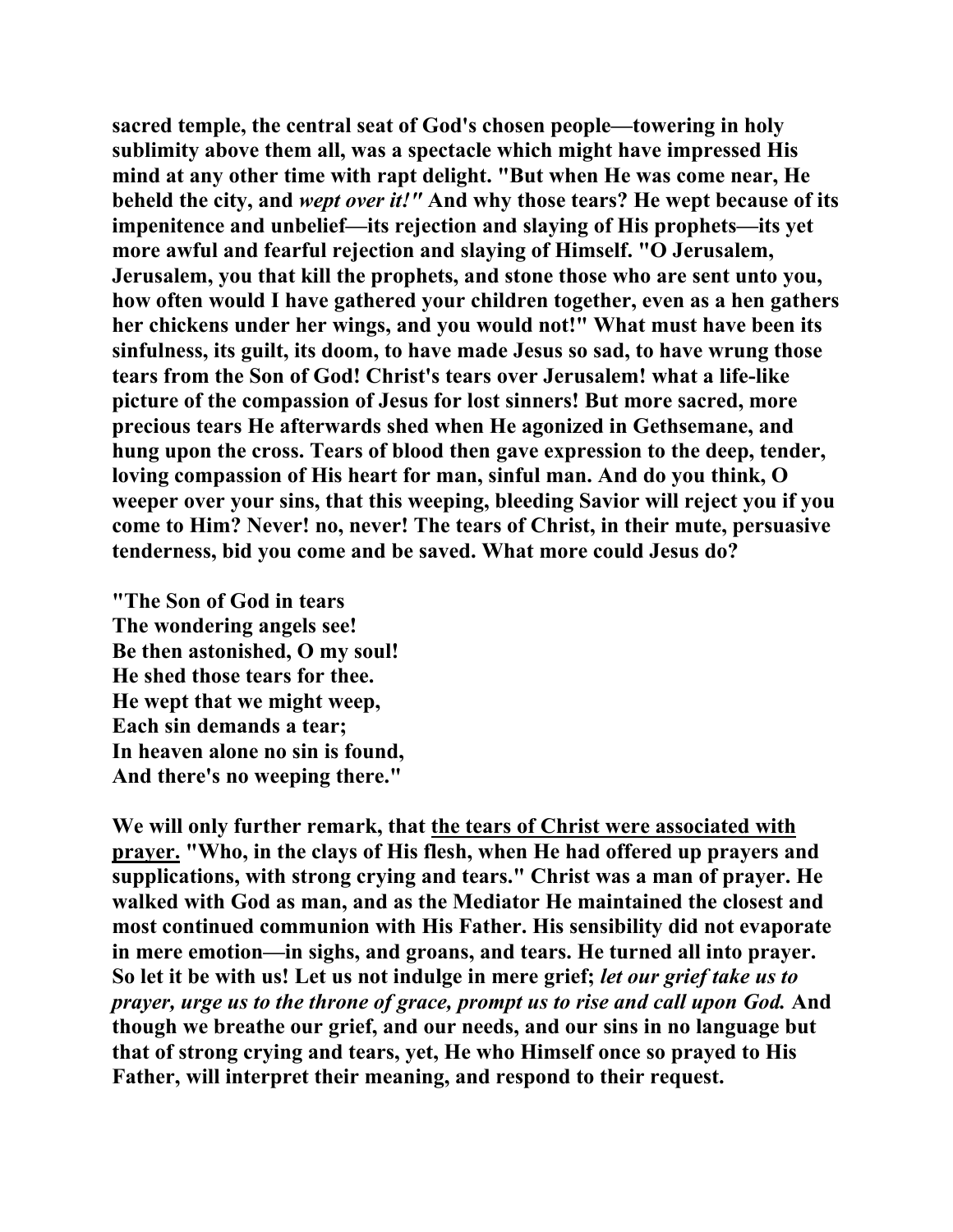**Deem it not sinful to give free scope to the emotions of your nature. The religion of your Savior encourages not stoicism. It is not the religion of Seneca nor Plato—it is the religion of Jesus! of Him who wept! And although, as we shall see in a subsequent chapter, that, holy joy and chastened cheerfulness are inseparable from the gospel of Christ, that the believer is called upon to rejoice all the day long, yet it is not designed to suppress and crush those finer feelings of our humanity which find their suitable expression in tears of penitence and love, of sadness and sympathy. Do you water your couch with your tears? Are tears your food day and night? Do you feel it a relief to the full heart thus to weep? Weep on, Jesus forbids you not. Only see that your emotions are not in opposition to the mind and dealings of God. Weep, but weep in filial, mute submission to the Divine will. Let not the feeling of rebellion, the emotion of hostility to God, blend with your tears. Then, with David you may pray, "You keep track of all my sorrows. You have collected all my tears in your bottle. You have recorded each one in your book." Psalm 56:8.** 

**BE OFTEN A WEEPER AT THE SAVIOR'S FEET. The woman who was a sinner, who followed Jesus into the house of Simon, and stood behind Him weeping, then stooped and bathed His feet with her tears, found her heaven upon earth in that position and in that act. Simon rebuked, but Jesus encouraged her; the one condemned, the other approved. Man may forbid your tears, and when they fall fast and thick, may deem you weak and sentimental; but Jesus invites and will commend them when you lie at His feet a penitent, loving, grateful disciple. Oh, precious tears that flow from a contrite heart for sin, and from a loving, grateful, subdued sense of its full and free pardon!** 

**"Why, O my soul, why do you weep? Oh say, from where arise Those sacred tears that often flow, Those groans that pierce the skies?** 

**"Is sin the cause of your complaint, Or the chastising rod? Do you departed friends lament, Or mourn an absent God?** 

**"Lord, let me weep for nothing but sin, And after none but Thee!**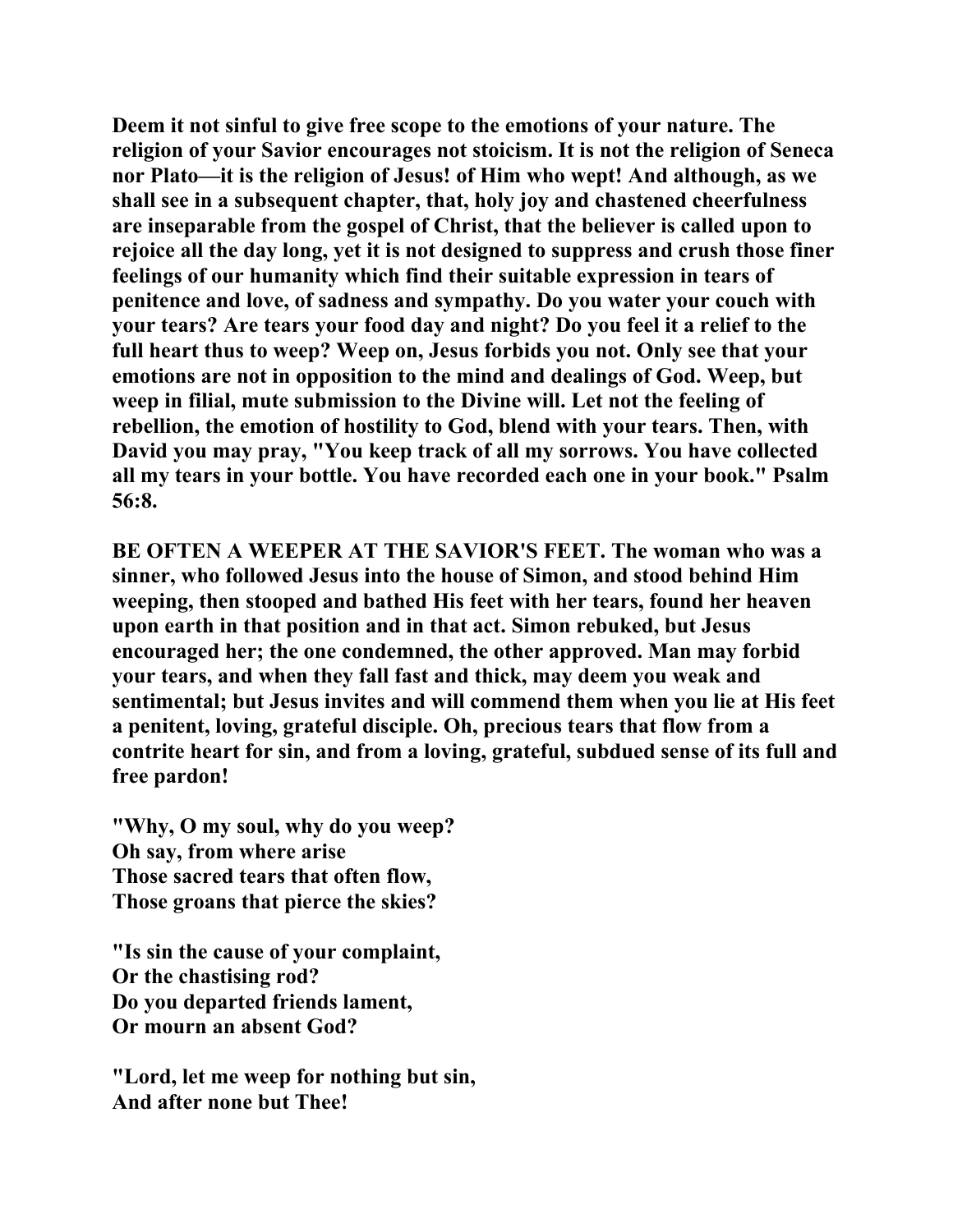**And then I would—oh, that I might! A constant weeper be!"** 

**Have you long been a weeping suppliant at the mercy-seat? And does the vision tarry? Is there no response? Let me remind you of the promises so appropriate to your case, which, perchance, your intense emotion has veiled from your eyes. "Those who plant in tears will harvest with shouts of joy. They weep as they go to plant their seed, but they sing as they return with the harvest." "Weeping may endure for a night, but joy comes in the morning." Humble penitent! earnest, sorrowing seeker of Jesus! tried, afflicted child of God! listen yet again to the promise, "You will weep no more. How gracious he will be when you cry for help! As soon as he hears, he will answer you."** 

**When you go to the grave of some loved one to weep and meditate there, take Jesus with you. No mourner will bend with you over that tomb with a deeper sympathy, with tears more real, more warm, more soothing than His. Realizing His presence, you will indulge in a chastened sorrow, blended with a faith that rises above the scene, with a hope that anticipates heaven, and with a love that adores God for all His dealings.** 

**Honored grave, bedewed with Christ's tears! It is pleasant to visit it, holding fellowship with the unseen world, and blending the conscious presence of the Savior with the ideal communion of departed friends. Is it a pious mother's grave? Memory loves to make its pilgrimage there as to the Mecca at whose shrine it kneels, travel where we may. If, of all the graves which bestud the earth, there is one more attractive, more holy, more sacred to Jesus than another, it is this—the precious urn which contains the ashes of a once godly, praying mother! And of all the friends who have shared your sorrow, the first to meet you there will be Him who from the cross, and in the agonies of death, bent His last tender look, and breathed His latest words of love upon—His mother!** 

**Meditate often upon the sensibility of Jesus—it will quicken, sanctify, and soothe your own. If you are an artist—study it. If you are a poet chant it. If you are an orator—extol it. If you are a pastor—preach it. If you are a disciple—imitate it. If you are a mourner—bring to it your keenest, loneliest, deepest grief. "Jesus wept!" ''Was there ever a more interesting portrait than what the evangelist has here drawn of the Son of God? If the imagination were to be employed forever in forming an interesting scene of the miseries of human nature, what could furnish so complete a picture as these words give of**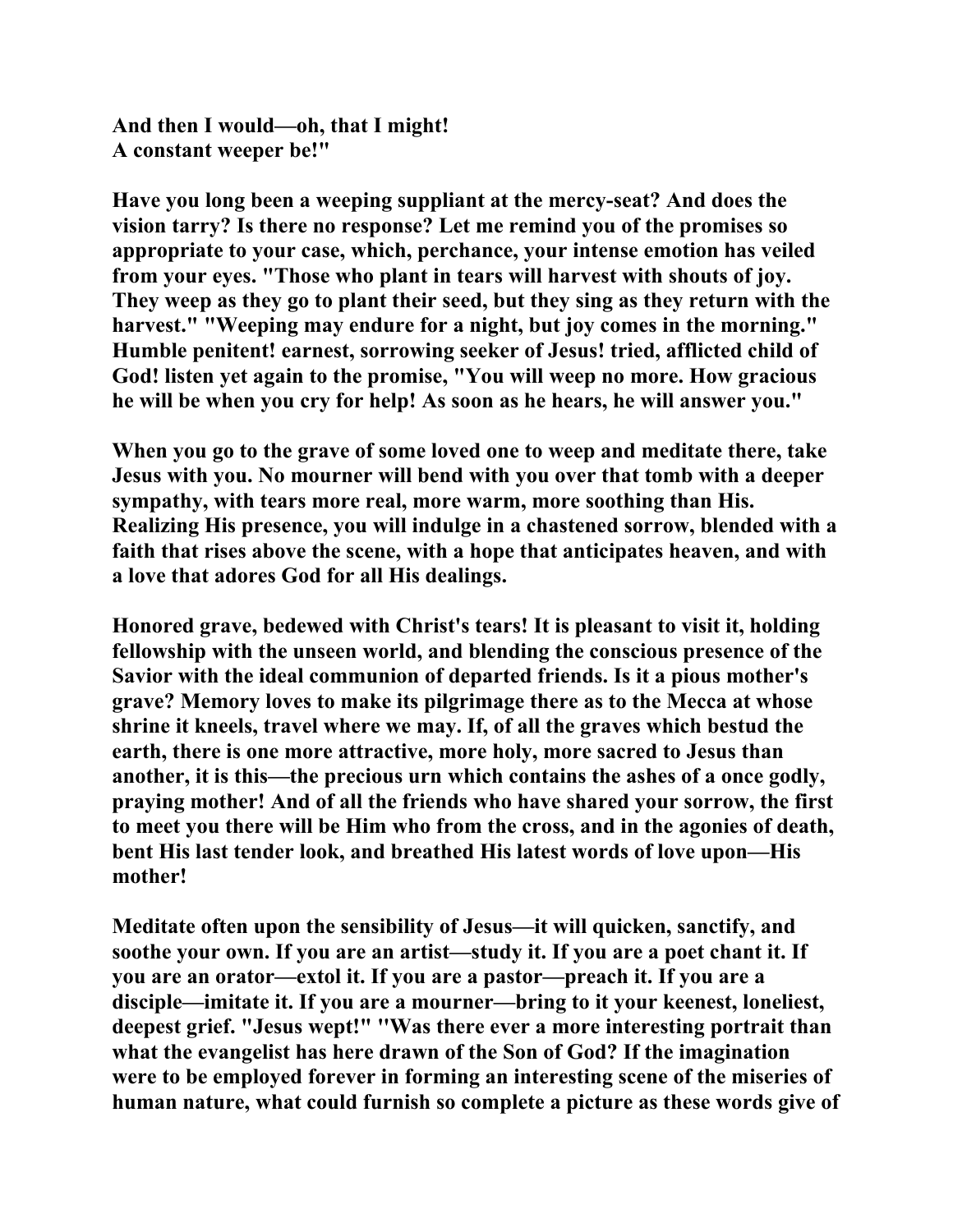**Christ at the sight of them—'Jesus wept!' Here we have at once the evidence how much the miseries of our nature affected the heart of Jesus, and here we have the most convincing testimony, that He partook of all the sinless infirmities of our mature, and was truly and in all points man, as well as God. We are told by one of the ancient writers (Chrysostom), that some weak and injudicious Christians, in his days, were so rash as to strike this verse out of their Bibles, from an idea that it was unsuitable and unbecoming in the Son of God to weep. But we have cause to bless the overruling providence of God, that though they struck it out of their Bibles, they did not from ours. And why those groans at the grave of Lazarus, if tears were improper? Precious Lord! how refreshing to my soul is the consideration that forasmuch as the children were partakers of flesh and blood, You likewise did take part of the same; that in all things it behooved You to be made like Your brethren. Hence, when my poor heart is afflicted, when Satan storms, or the world frowns, or Your waves and Your billows go over me, oh, what relief is it to know that Jesus looks on and sympathizes! Then do I say, 'Will not Jesus, who wept at the grave of Lazarus, feel for me? Shall I look up to Him, and look in vain? Did Jesus, when upon earth, know what these exercises were, and was His precious soul made sensible of distress even to tears, and will He be regardless of what I feel, and the sorrows under which I groan? Oh no! The sigh that bursts in secret from my heart is not secret to Him; the tear that is my food day and night, and drops unperceived and unknown, is known and remembered by Him. Though now exalted at the right hand of power, where He has wiped away all tears from off all faces, yet He himself still retains the feelings and the character of the 'Man of sorrows, and of one well acquainted with grief.' Help me, Lord, thus to look up to You, and thus to remember You." (Hawker) Precious and holy is the divine precept, illustrated and enforced by so divine an example—"Weep with those who weep." Oh, it is the richest luxury on earth to share the sorrow, by the sympathy of another; to soothe the grief, by the gentleness of another; to wipe away the tears, by the kindness of another. This Christ did, and we are to prove our discipleship to Him by imitating His example. "Remember those who are in bonds, as bound with, them"—sharing their chain; "and those who suffer adversity, as being yourselves also in the body"—exposed to like weaknesses and assaults, calamities and griefs. Oh, aspire, beloved! to be a drier of human tears; to have a hand always ready to wipe them away! Who can estimate its worth? To have soothed one human sorrow, to have met one pressing need, to have unbound one crushing load, to have dried one tear of grief, to have shed one beam of light upon a dreary path, to have reclaimed one wanderer, to have made the widow's heart to sing for joy, to have befriended and soothed an**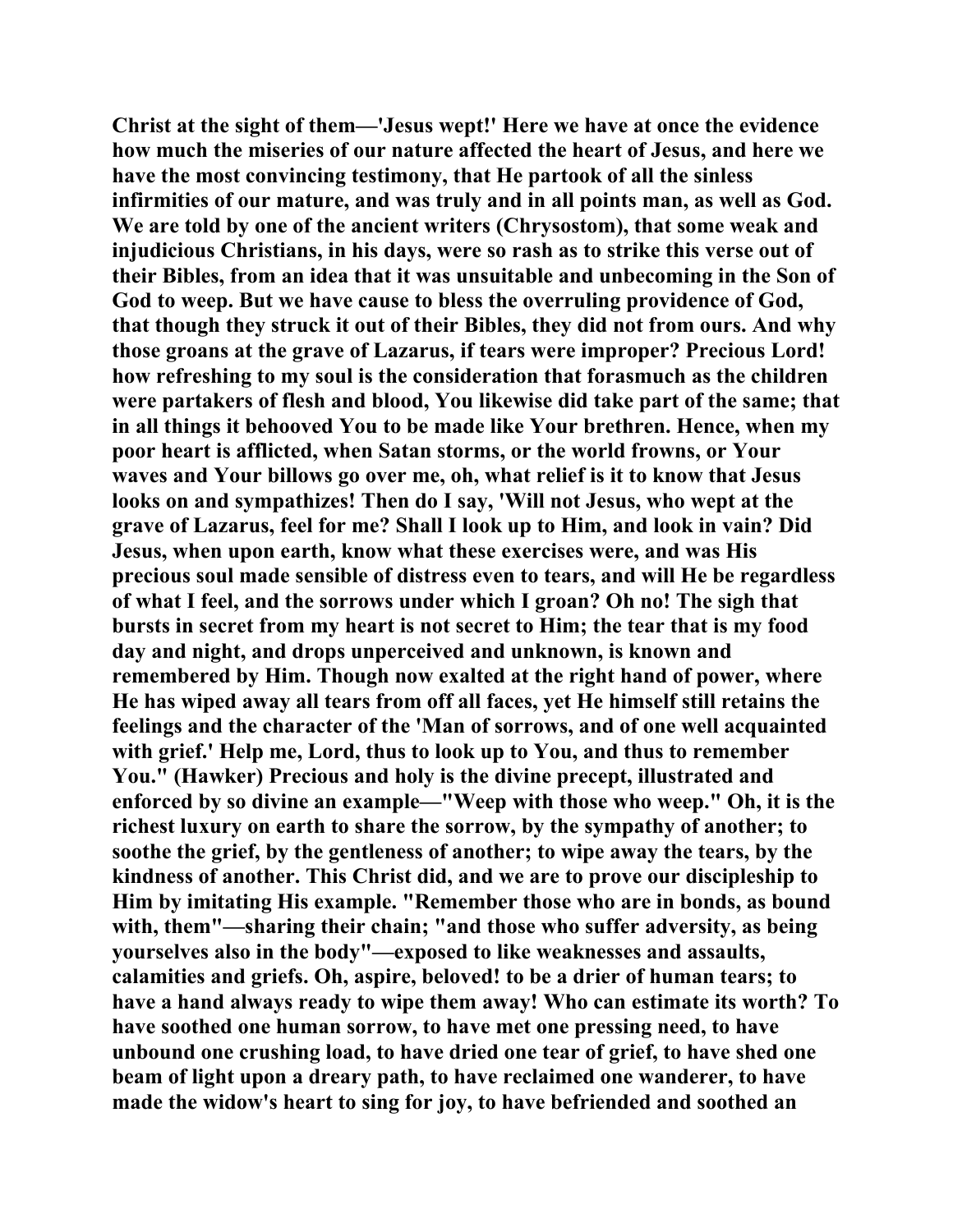**orphan, oh! it is a work to be measured in its importance and its blessedness only by a life. Again, we repeat, let your life be an outflowing sympathy with the distressed and the needy, the widow and the fatherless. Be Christ-like, who "went about doing good;"—raise the fallen, strengthen the weak, comfort the feeble-minded; and if tears of compassion and sympathy will soothe and mitigate the tears of penitence and adversity, then be it your mission and your privilege to "weep with those who weep!"** 

**In** *heaven* **there will be no more tears! It is tearless, because it is sorrowless; it is sorrowless, because it is sinless; it is sinless, because it is the dwelling-place of the holy Lord God and of the "spirits of just men made perfect." How magnificent the description! "And God shall wipe away all** *tears* **from, their eyes; and there shall be no more death, neither sorrow nor** *crying***, neither shall there be any more pain." Such is the condition of the New Jerusalem the new earth and the new heaven in which the risen and glorified saints will dwell and reign forever with Jesus at His coming. "He will swallow up death in victory; and the Lord God will wipe away tears from all faces." Then there**  will be no more tears of penitence, for there shall be no more sin. There will **be no more tears of parting, for they shall go no more out. There will be no more tears of bereavement, for there will be no more death. "The Lamb who is in the midst of the throne shall feed them, and shall lead them unto living fountains of waters, and God shall wipe away all tears from their eyes."** 

**Tears of love! behold them flowing From the Elder Brother's eye! See Him as a mourner going To the grave at Bethany! He, who through its shadowy portal Summoned back the freed immortal, He, whose all-commanding word Sheathed the gloomy victor's sword— There, where buried friendship sleeps, He, our own Emmanuel, weeps.** 

**Tears of pity! see them gushing From their pure and sacred fount! Angels! your hosannas hushing, Bend you from the holy mount. Stoop to read the wondrous story, How the "Father's brightest glory"**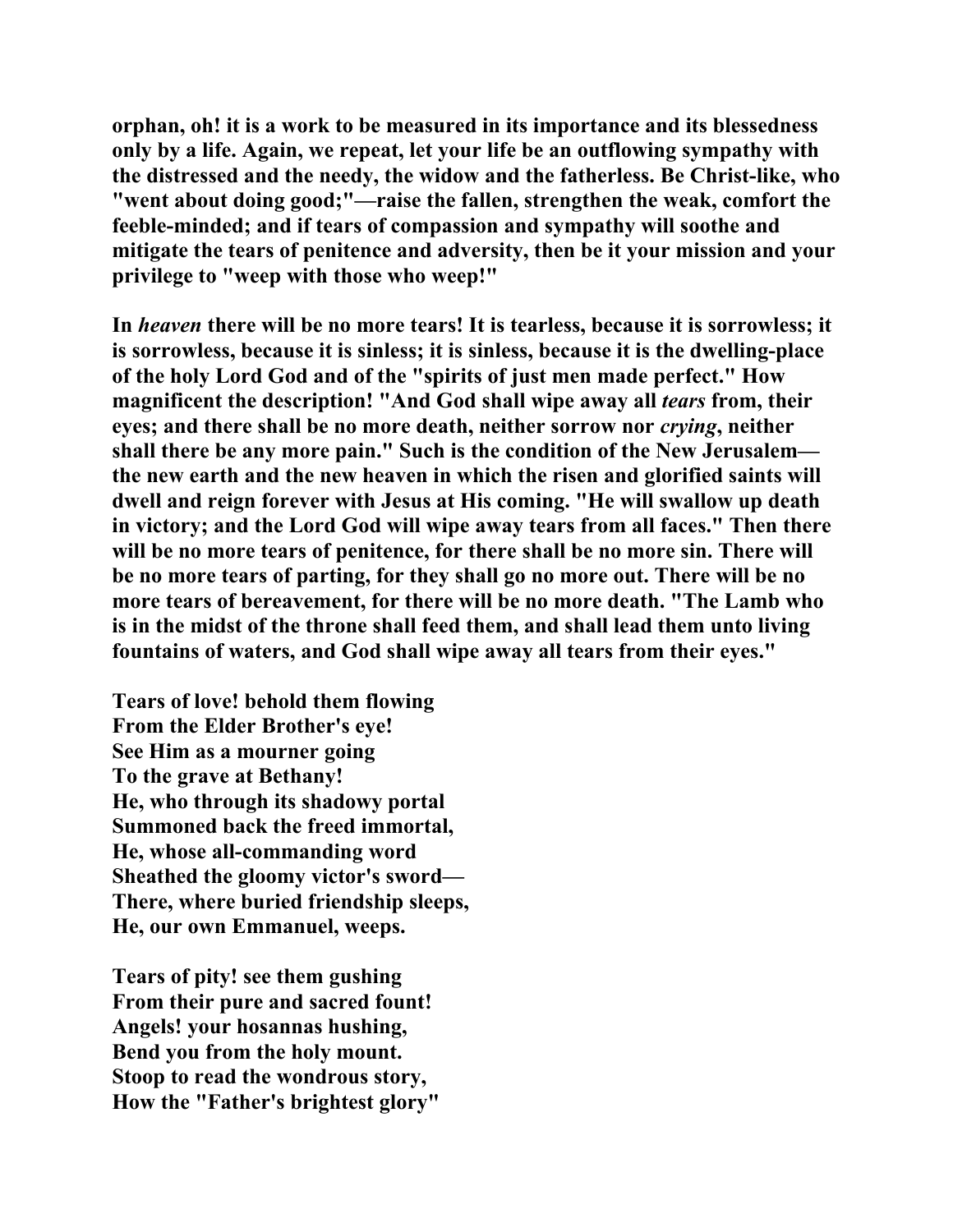**At a sinner's grave can stand, Mourner 'mid a mourning band, With the heart, the voice, the eye Of a perfect sympathy! Tears of Jesus! while I ponder, Blessed comfort let me reap; "That same Jesus" lives up yonder Who on earth was wont to weep. Though His brow the rainbow wears Yet my thorny crown He shares; Yet that loving heart Divine Throbs responsively to mine Not a struggling sigh can rise, But it is echoed in the skies.** 

**Blessed Jesus! in Your sorrow, Friends and kindred passed You by; You alone could never borrow The support of sympathy. When Your human heart was bursting, When your parched lips were thirsting, When encompassed with the foe, Mocking at Your bitter woe, You, who had a heart for all, Drank alone Your cup of gall.** 

**Now in glory, where You dwell, All unknown is sorrow's look, Yet Your people's tears You tell, "Are they not within Your book?" While my "night of weeping" lasts, Before the morn its brightness casts, My blest portion may it be, That You weep, Lord, with me! And one day, with heart and voice In Your joy may I rejoice! (Ellen Willis)** 

## **Chapter 4 "The Emotion of Anger in Christ"**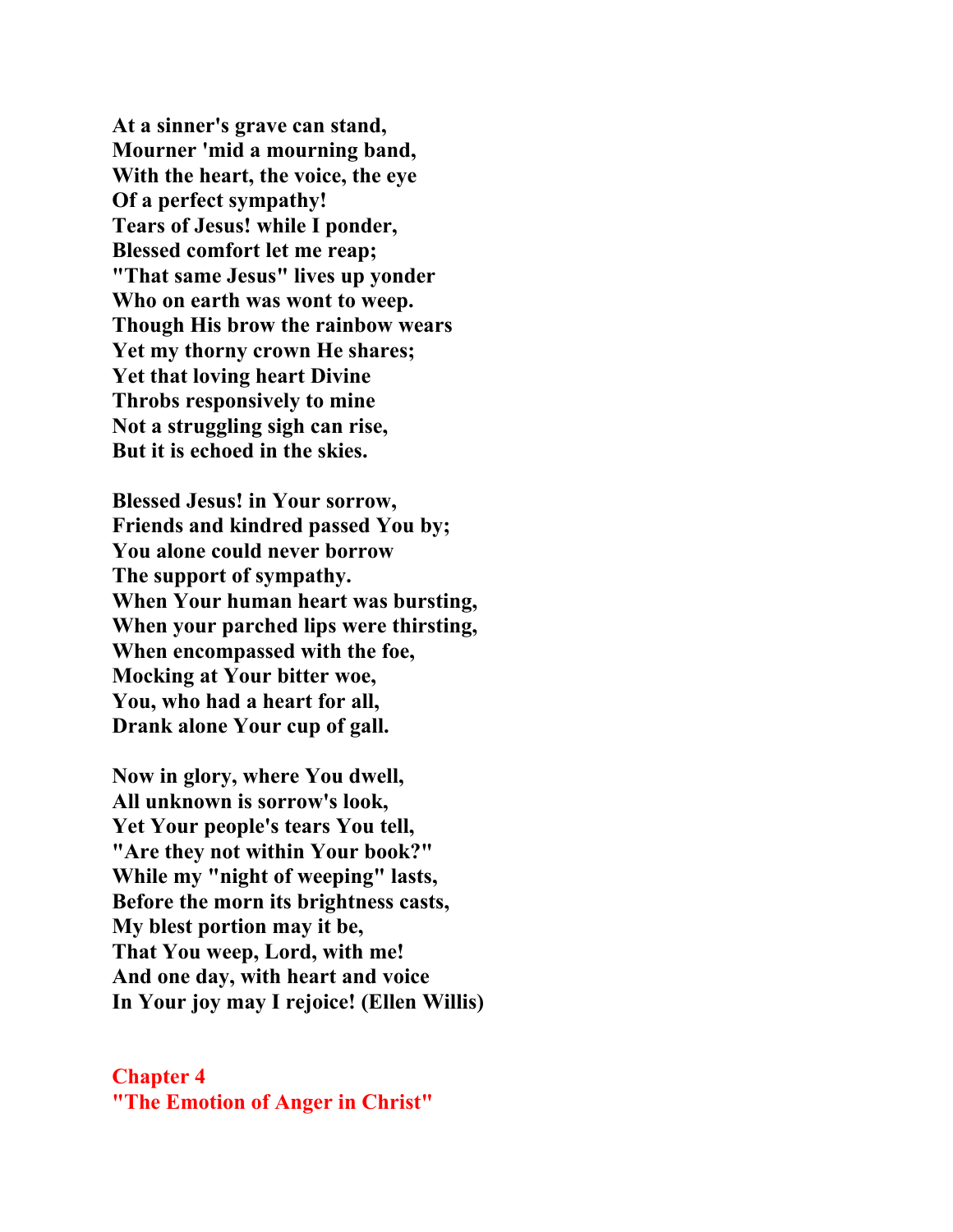**And when he had looked round about on them with anger, being grieved for the hardness of their hearts, he said unto the man, Stretch forth your hand. And he stretched it out: and his hand was restored whole as the other. Mark 3:5** 

**It is not in** *partial* **light that our Lord's emotional nature must be studied. Like lines radiating to a center, or the varied hues forming the arch which spans the heavens, His emotions must be considered, not separately and divisibly, but in combination and as a whole, in order to form a correct idea of the portrait. The incident, thus related in His life, presents a feeling differing in its expression, though not in its nature, from any we have as yet considered; and at first sight He appear, in a character less lovely and engaging than we have been wont to admire. That the emotion of anger should find a place in a heart so loving and gracious would seem discordant with all our tender, holy conceptions of the "gentleness of Christ." But, as we investigate the emotion and the occasion which gave birth to it, we think it will appear consonant with the finest and holiest feelings of His heart, and will develop those qualities of His nature which are necessary to the symmetry and perfection of the portrait. Let it, however, be premised, before we proceed further in this subject, that** *anger, wrath, displeasure, are not the same sinful passions in the Divine that they are in the human.* **Pure emotions in God, they are expressions of His hatred and punishment of sin, growing out of the holy necessity of His being. God's anger and wrath in punishing the ungodly is nothing less than His holiness and justice in their most awful exercise.** 

**The cross of Calvary was the most August and awful illustration of this truth the universe ever beheld. The spectacle which presents Jesus suffering as the Surety Head of His Church, exhibits Him as enduring the wrath of God to its uttermost, justly due for His people's transgressions. What was the bitter cup our Lord then drained—what the soul-agony He then felt—what the bodily suffering He then experienced—what the ignominious death He then endured, but God's hatred of sin, and the infliction of its penalty in the person of His beloved Son, suffering as the substitute of His Church? "He was made sin (a sin-offering) for us, who knew no sin, that we might be made the righteousness of God in Min." Child of God there is no divine wrath, or anger, or displeasure in the bitterest, darkest dispensation of your God—since Christ, our Divine Surety and Head, endured and exhausted it all for you. Fear not, then, to enter the dark cloud—tremble not to drink the bitter cup—all, all is**  *love***.**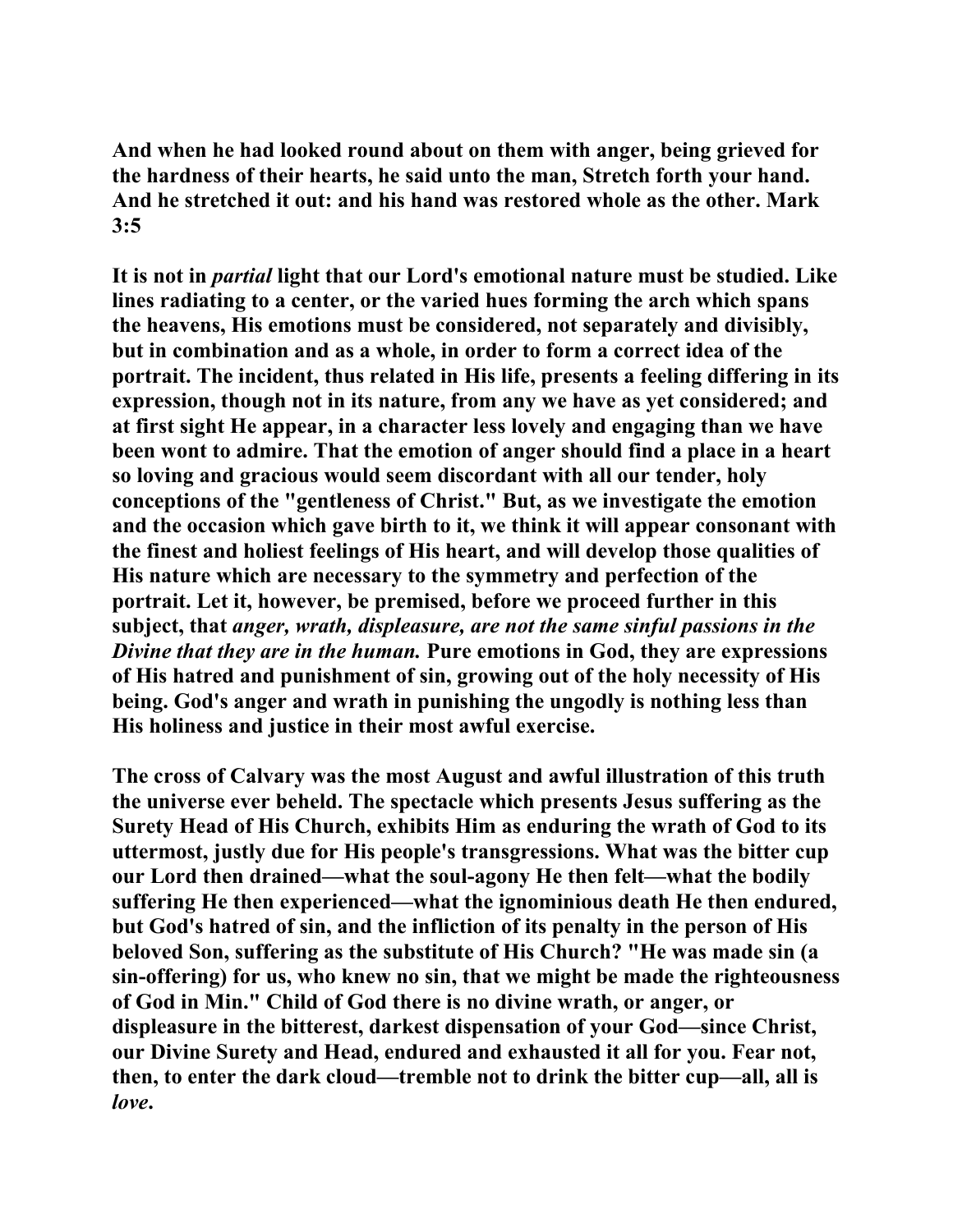**We now proceed to view in its spiritual light the Incident and the Emotion.** 

## **THE INCIDENT.**

**The first circumstance which arrests our attention is—THE WITHERED HAND. We read, "And He entered again into the synagogue; and there was a man there which had a withered hand." This affliction may be regarded either as a divine judgment, or as a natural infirmity. Instances of both occur in God's Word. As a judgment of God, we have an intimation and solemn example in Jeroboam. With unhallowed rashness He put forth his hand to seize the prophet who denounced his idolatrous altar, and God smote and withered it. And so we read, "His hand, which He put forth against him, was dried up, so that He could not pull it in again to him." (1 Kings xiii. 4.) The lesson is solemn and instructive! The hand that would profanely rear idolatrous altars, or that would rashly deal with those who denounce them, Jehovah can dry up. The hand that, with unhallowed touch, would assail the truth of God's Word—or which would uphold and advance His kingdom and truth by means human and worldly, distrusting the power and faithfulness of God—He can smite and wither. We have to deal with a God jealous of His honor, who has said, "My glory will I not give to another," and who in regard to His servants has said, "Touch not my anointed, and do my prophets no harm." In the case of the king of Israel, then, the withered arm was a judgment of God. But in the present instance it appears not to have been a divine punishment, but a natural infirmity, permitted and overruled by God to confirm the mission, and to illustrate the grace and power of Christ.** 

**Now let us trace ITS SPIRITUAL TEACHING. In this withered hand we behold the emblem of the moral withering of the soul of man. The moment our first father stretched forth his hand to partake of the forbidden fruit, all his original righteousness, strength, and love withered, decayed, and dried up; and we, his posterity, are the spiritually paralyzed and shriveled limbs of a once stately tree God smote and destroyed. "It is written, There is none righteous, no, not one there is none that understands, there is none that seeks after God. They are all gone out of the way, they are together become unprofitable; there is none that does good, no, not one."** *It is of the utmost moment to our salvation that we should know our nature just as it is. Essentially defective views of original and actual depravity lie at the root of essentially defective views of the Atonement.* **There floats before the imagination of man an unreal conception of natural goodness and power, which it is of infinite importance we should dislodge and dispel from the mind. The sacrificial work**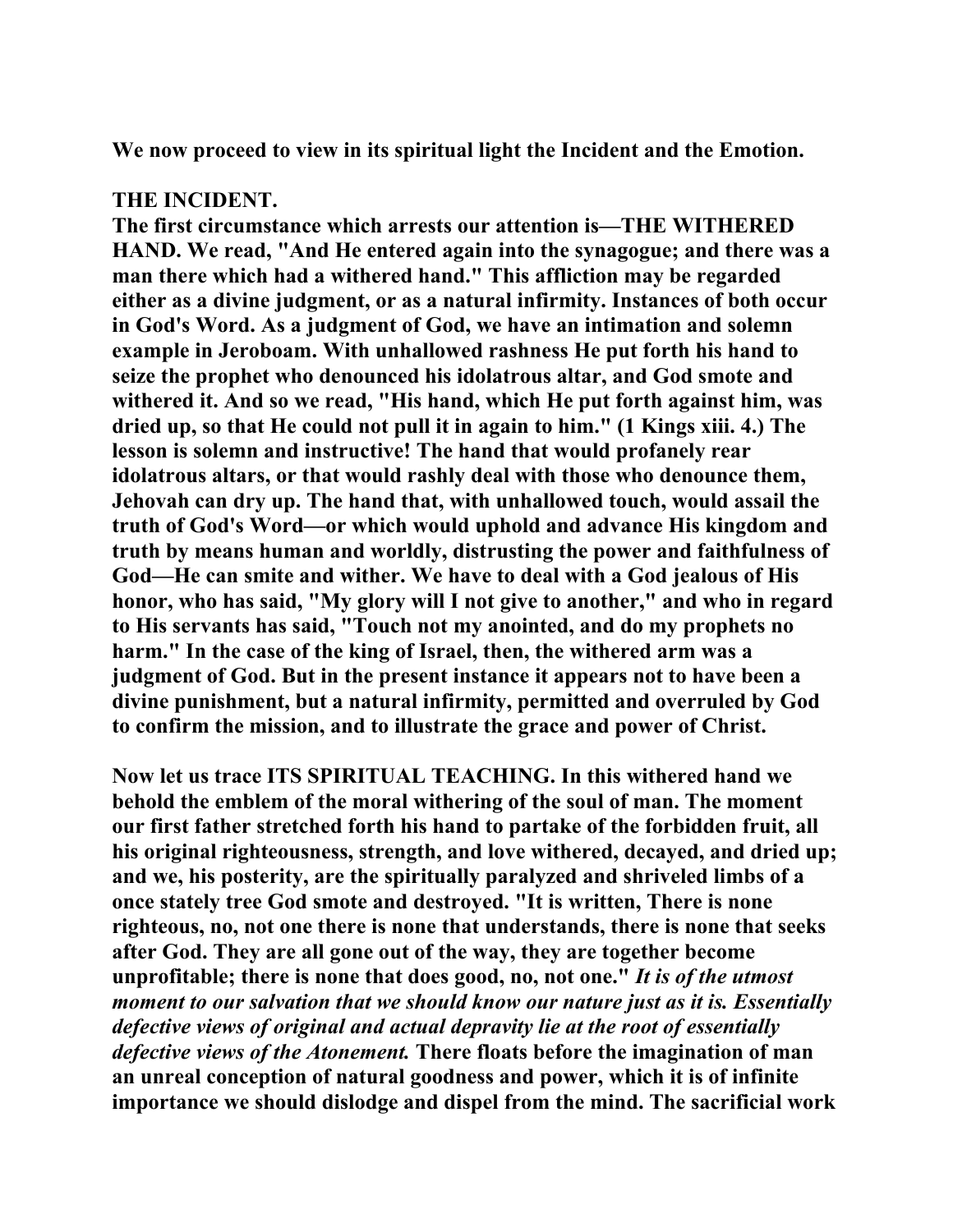**of Christ is built upon the spiritual ruin of the creature—the glory of the divine upon the utter wreck of the human. Nothing of man shall mingle with the work of God. We see the foreshadowing of this in the law given to the children of Israel, "You shall not sow your field with mingled seed; neither shall a garment mingled with, linen and woolen come upon you." The law, too, defining the construction of an altar, illustrates the same idea, "If you will make an altar of stone, you shall not build it of hewn stone for if you lift up your tool upon it, you have polluted it." God would here teach that the divine garment of Christ's justifying righteousness is not to be interwoven with the fabric of man's righteousness; and that in the uprearing of that one Altar upon which the Atoning Sacrifice of Christ was to be laid, no human weapon was to be employed. In the stupendous matter of our salvation Christ shall be the Alpha and the Omega. With Him the gospel plan originated—by Him it was revealed—by Him it was executed—and in His undivided glory and endless praise it shall forever terminate. From every tongue in glory, and through the high arches of heaven, the anthem shall peal, "Worthy is the Lamb!" Believer in Christ! Does not your soul pant to join in that song? and does not your spirit exult in the truth that salvation, from first to last, is of God? Oh, how precious is this truth in the consciousness of our many failures and defects! Our salvation is all in Christ—our righteousness is all in Christ our merit is all in Christ—our completeness is all in Christ—in Christ our Covenant Head, our Surety and Mediator; and no flaw in our obedience, no defect in our love, no failure in our service, should so cast us down as to shut our eye to our acceptance in the Beloved. Imperfections we would not overlook, sin we would not allow, disobedience we would not indulge, temptation we would not encourage; nevertheless, we would ever remember, for our encouragement that, in default of perfection in the most perfect of our own doings, we are fully and eternally complete in Jesus.** 

*What a tendency, too, is there in the believer, in consequence of this utter drying up of original holiness and power, to a withering and decay of grace in the soul!* **How many who looked like green fir-trees, tall cedars in Lebanon, have to mourn over spiritual declensions, the loss of vital power, the decay of faith, and the waning of love through indwelling sin, neglect of means of grace, the indulgence and seductions of the world! Thus, the breath of prayer is languid, the fervor of affection is faint, and all the spiritual powers and functions of the soul seem paralyzed. How many such withered arms, dried up as to the socket, are found in our Christian churches! How are the holiness, beauty, and strength of the Church shaded, marred, and impaired by innumerable cases of dried-up vitality, withered spirituality, decay, and weakness found**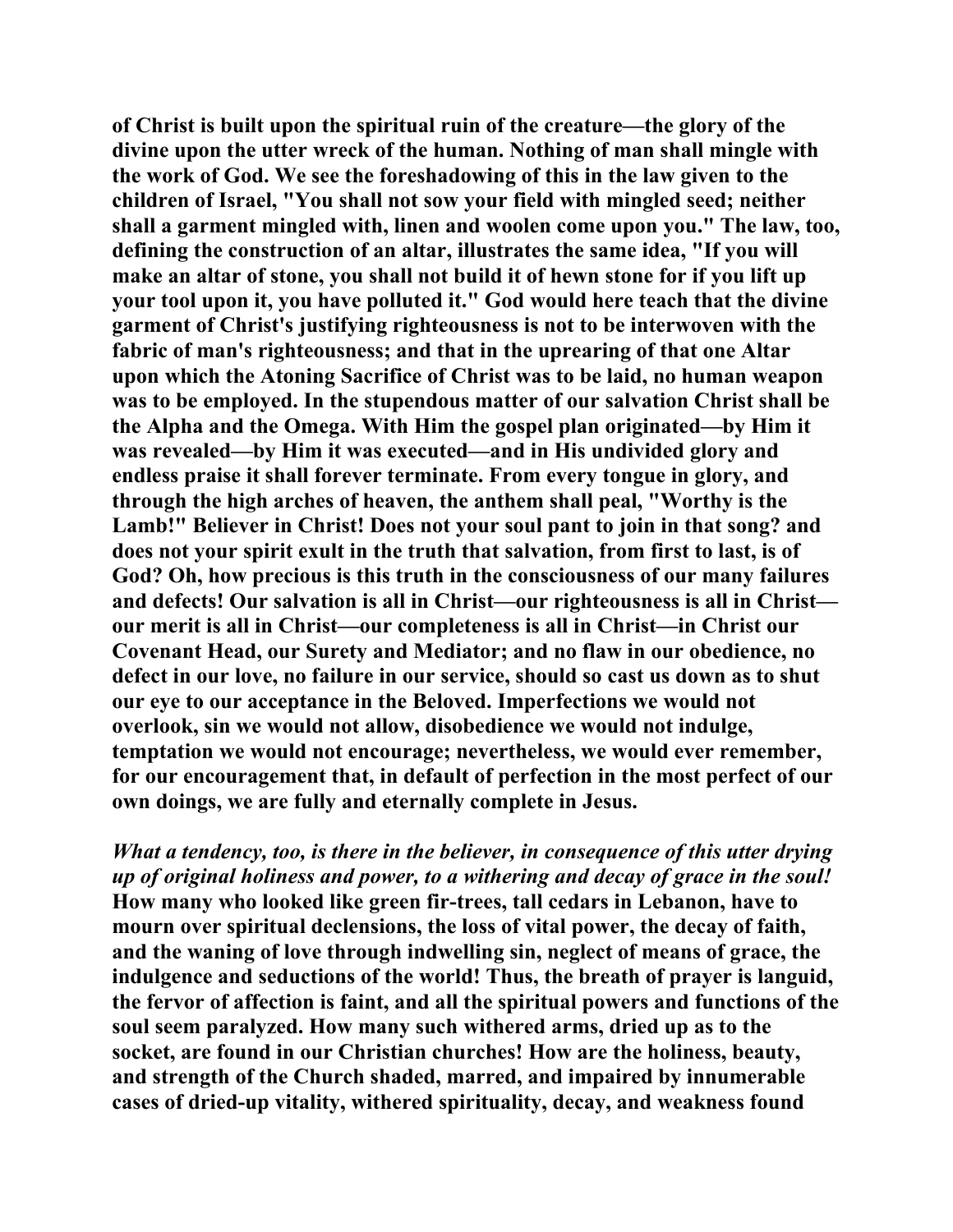**within her membership. Alas! how few exhibit marks of spiritual healthiness, growing grace, increasing holiness, love, and divine conformity! But let us turn from the patient to the PHYSICIAN—from the sinner to the Savior. It appears that on entering the synagogue to preach His own gospel, our Lord's quick eye lighted upon one of the hearers who had a withered hand. Moved by the impulse of His own benevolence, He selected him from the multitude and resolved upon his cure. The scribes and Pharisees, ever on the watch to baffle His designs and impeach His sanctity, seized the opportunity suggested by this work of mercy on the Sabbath-day, to accuse Him with the crime of its desecration. Then follows the expression of His displeasure—the emotion which this chapter of our work illustrates. "He looked round about on them with** *anger***." And what was the nature of this anger which our Lord here expressed? We must acknowledge that never did He appear more unlike Himself than now, and yet never was He more truly so! Had He not exposed the hypocrisy and denounced the malevolence of these whited sepulchers with all the burning, withering, holy indignation of which He was master, then a cloud had shaded some of the brightest beams of His character. Christ was angry, but He did not sin. This could not be the case with us. Let us rebuke sin, let us chide the fall, the error, the inconsistency of a brother faithfully, tenderly, gently as we may, the infirmity and imperfection of our fallen humanity will yet taint and shade it. But this feeling of anger in the heart of Christ was a pure and holy passion, an emotion embodying the deepest hatred of sin with the tenderest compassion for the sinner. Another instance in His life illustrates the same emotion. Entering the temple on one occasion, He discerned men of the same type and mold desecrating the sacred edifice by unholy traffic—turning His Father's house into a mart of merchandise, and converting the place of the Just One into a den of thieves. His righteous soul was moved with holy indignation at the spectacle. "When He had made a scourge of small cords, He drove them all out of the temple." And in what light did His disciples interpret this act? They "remembered that it was written, The zeal of your house has eaten me up." Zeal for the glory of His Father self-consumed Him. On another and a memorable occasion, we find our Lord hurling the thunders of His wrath and indignation against the entire Sanhedrin, exposing their false doctrine, unmasking their sanctimoniousness, denouncing their hypocrisy, and branding their unholy lives with the most appalling woes that ever flashed from mortal lips. Never did the emotion of anger stir a bosom more gentle, or yet assume a form or speak in terms more dreadful. Never did the Lamb of God seem more unlike Himself, and yet never was He more really Himself as now. Beneath the surface of His demeanor, thus broken into the dark waves of a righteous**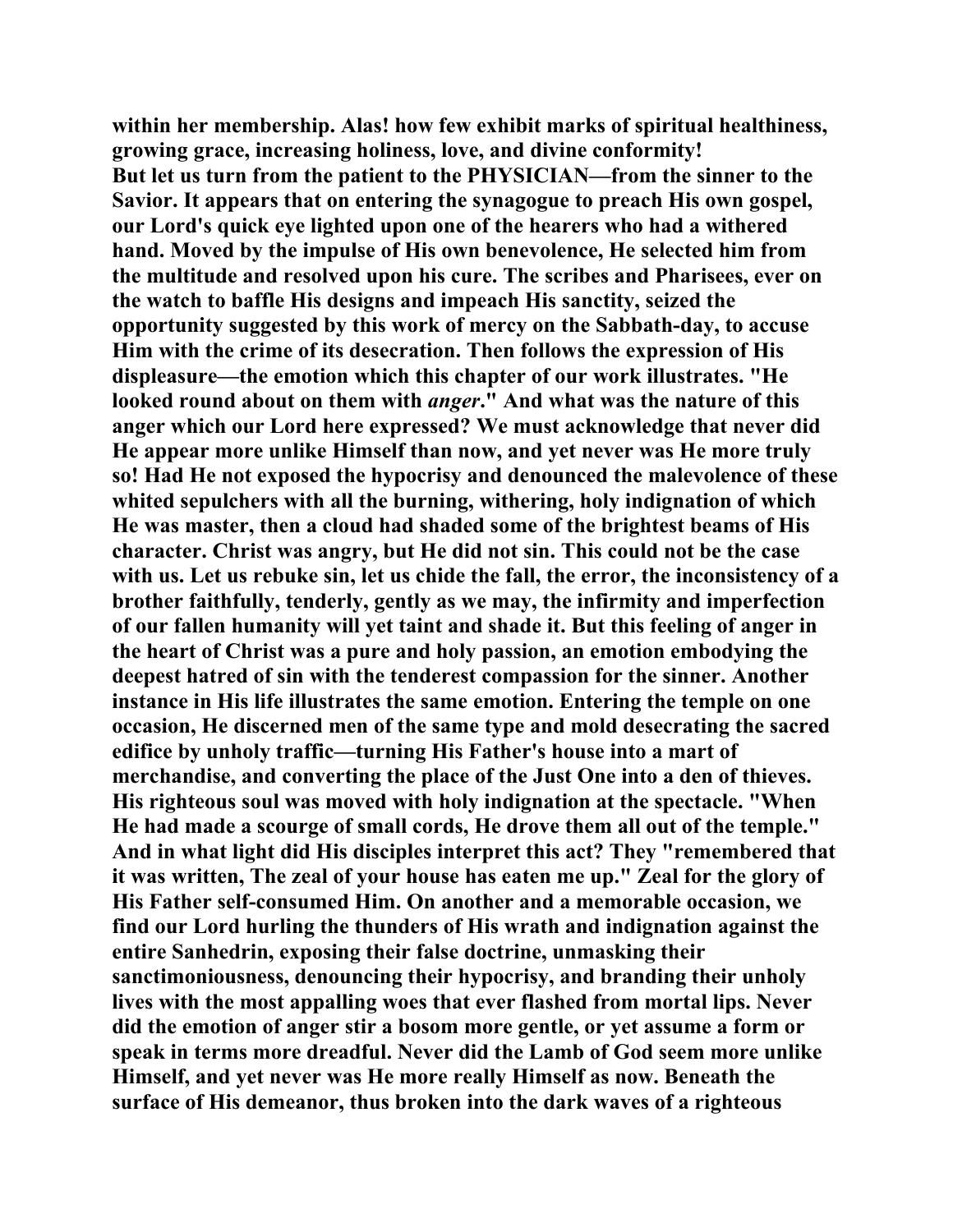**indignation against sin, flowed the deepest, warmest currents of benevolence, gentleness, and love that ever glided through the channels of our humanity. We see, then, that** *Christ's anger was holiness clad in its judicial vesture—it was the anger of holiness.*

**The wrath of God, as experienced by the eternally lost, suggests another and yet more appalling illustration of this truth. Divine justice, as measured to those who have irretrievably passed the boundaries of hope, and who inhabit the regions of dark and changeless despair, is nothing more than Divine purity in its most appalling and overwhelming exercise. It is Divine justice, unarrested by mercy; it is Divine wrath, unappeased by blood; it is Divine holiness, unclothed with the attribute of grace. Hell is kindled with the untempered, unmixed, unmitigated anger of the holy and righteous Lord God. The day is foreappointed, and it speeds on, when the awfully sublime scene depicted by John will have its full, its terrible consummation: "And the sky was rolled up like a scroll and taken away. And all of the mountains and all of the islands disappeared. Then the kings of the earth, the rulers, the generals, the wealthy people, the people with great power, and every slave and every free person—all hid themselves in the caves and among the rocks of the mountains. And they cried to the mountains and the rocks, 'Fall on us and hide us from the face of the one who sits on the throne and from the wrath of the Lamb. For the great day of their wrath has come, and who will be able to survive?'" "The wrath of the Lamb!" What is it? Who can describe, who can fathom, who can stand before it? It can only be conceived or estimated by the glory from which He descended, the humiliation to which He stooped, the sufferings which He endured, and the sacrifice which He offered in order to save sinners. A wilful, unbelieving, and persisted rejection of such a Redeemer and of such a redemption must enkindle in the bosom whose slighted mercy it wounds, a holy, just, and righteous displeasure as infinite and August as the benevolence that warmed it. It is the wrath of Incarnate Deity—of Him who sorrowed in Gethsemane, who bled on Calvary, and who gave His life a ransom for many. It is the wrath of Him who said, "You will not come unto me that you might have life." "Him that come unto me I will in never cast out." It is the wrath of Him who pardons the guiltiest, who reclaims the vilest, who saves to the uttermost—who holds out His hand all day long to poor, lost sinners, rushing past it in scorn and madness to swift destruction, choosing death rather than life. Unconverted reader! the judgment is approaching, the great white throne will descend, the books will be opened, the dead will be raised, and all, all will confront this gracious or this angered Lamb of God. From His presence there will be no escape. Every eye shall see Him. The**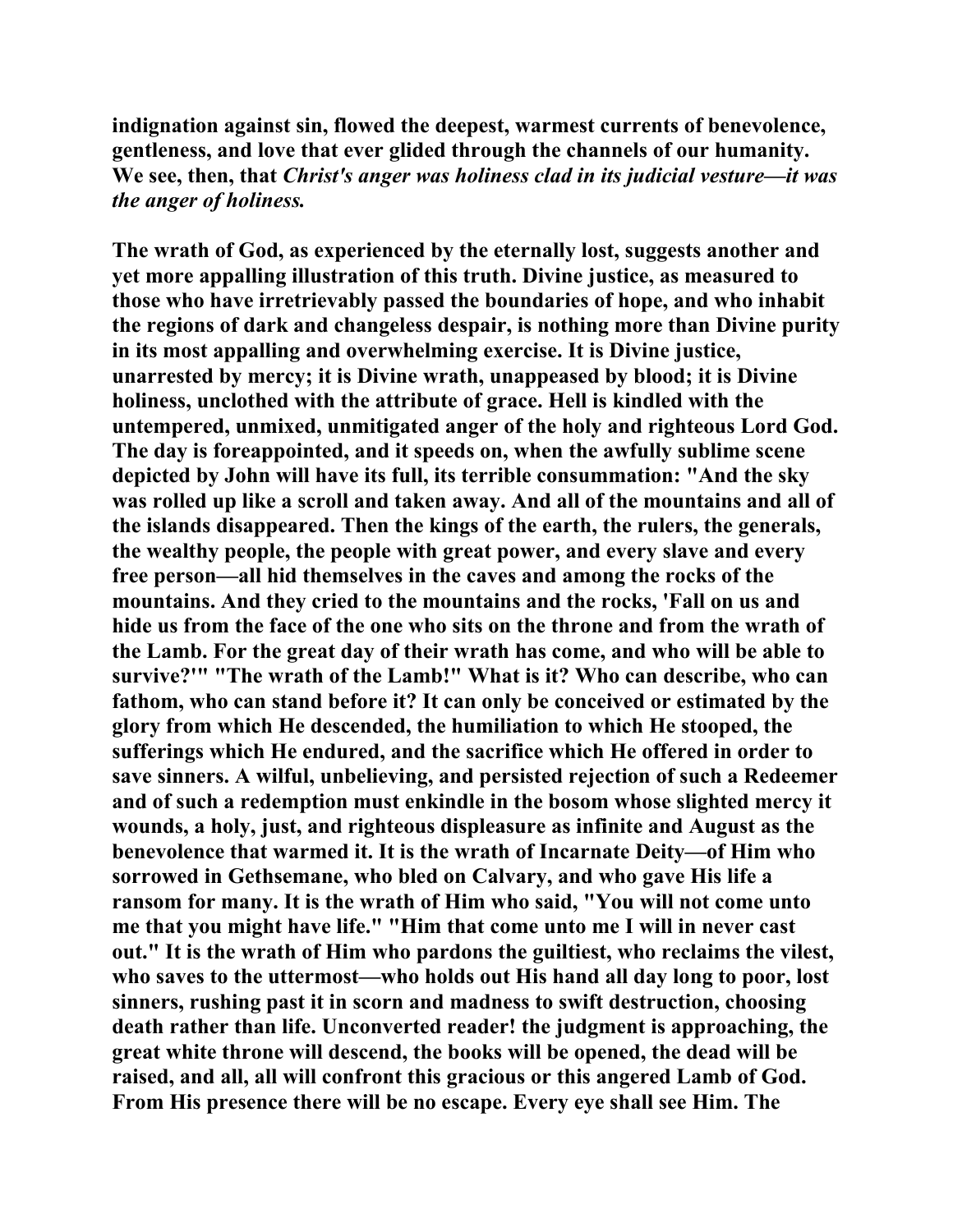**mountains will not hide you, the rocks will not shelter you, the grave will not retain you, the sea will not entomb you, but when the trumpet of the archangel sounds, at that bar you must stand, and by that Redeemer you must be judged.** 

**"But before the trumpet shakes The mansions of the dead, Hark, from the gospel's gentle voice What joyful tidings spread!" "You sinners, seek His grace Whose wrath you cannot bear, Fly to the shelter of His cross, And find salvation there."** 

**Let us proceed to examine THE HEALING OF THE WITHERED HAND, and its gospel significance. The first step in the process was the separation of the man from the multitude. "He said unto the man who had the withered hand, Stand forth." Is it not by a like process Jesus initiates our spiritual healing, as we have shown at length in the preceding chapter? He takes us, by His providence, out of the midst of the world, sets us apart from others, severs us often from our home and kindred and country, and then graciously draws us to Himself. "The Lord has set apart him who is godly for Himself." Saints are an emphatically separated people, a chosen generation, a church taken out of the world, sanctified or set apart for God. Oh, with what deep emphasis of feeling will you thank the Lord through eternity if the waning of health, or the loss of property, or the vicissitudes of friendship severed the cords, broke the links, that too closely, too inordinately, and too idolatrously bound you to the multitude; and thus alluring you into the desolateness and solitude of the wilderness, there spoke graciously, tenderly to your heart.** 

**The next step in the curative process was Christ's command to the man, "Stretch forth your hand." Perchance some beholders of the scene may have thought this a heartless mockery of the poor man's infirmity, or laughed to scorn what appeared an utter impossibility. To extend, by self-effort, a limb shrunk to its socket, all whose sinews and muscles were paralyzed and withered, would seem a thriftless, hopeless task. Yet such was the command of the Great Healer. By this act Jesus, the Heavenly Teacher, would instruct us in the mystery of a higher healing that,** *spiritual impotency did not destroy moral responsibility* **in man—that, though the fall has changed man's original relation to God as a holy being, it has not touched his relation to God as a**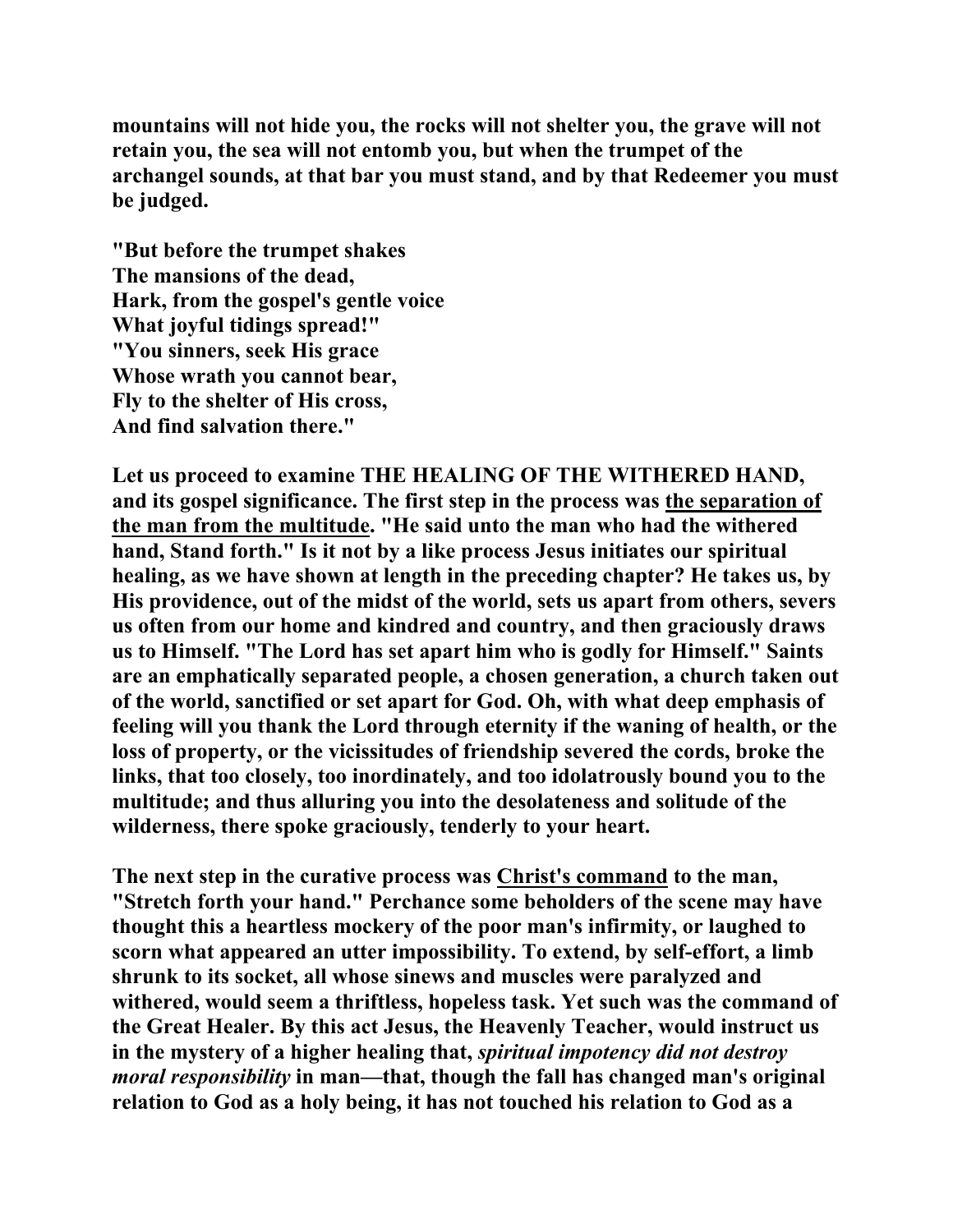**moral, responsible, and accountable being; that, what was man's duty and obligation when He wandered through Eden unsullied and happy, is still his duty and obligation now that he is a fugitive from paradise, roaming in misery and woe the face of a sin-blighted and curse-smitten world. "God commands all men everywhere to repent." Stricken through with a spiritual paralysis, which has benumbed all your moral powers, dried up the spring of love to God, and withered the right arm of your strength—conclusive and affecting evidence of your moral condition as a fallen being, and of your need of the new birth—Christ commands you to stretch forth the debilitated hand; in other words, to believe in Him to the salvation of your soul. The spiritual hand is withered, but still it is the hand of a reasonable, responsible, and immortal being. The Bible addresses you as endowed with a mind that can examine and feel the force of evidence—with a will that can choose, with a heart that can feel, with a conscience that can dictate; and thus, in the face of evidence the most convincing, of love the most unparalleled, of motives the most overpowering, God commands you to repent and believe—to repent and believe**  *now***. Stretch forth the withered hand, ground the weapons of your rebellion, cease your hostility, and fall in the dust at His feet. Cease to do evil—learn to do well. Have you no spiritual strength or power, inclination or will? Is the heart insensible, the conscience callous, the mind dark and inert to spiritual and eternal things? This is no excuse for your inactivity and indifference. I admit your moral inability, your utter lack of power, of will, and of heart to**  what is holy and spiritual; and in making this solemn admission, I *but confirm the fact of your deep sinfulness, guiltiness, absolute and entire need of the Spirit's quickening, regenerating grace.* **"Repent therefore, and be converted, that your sins may be blotted out."** 

*With the command to extend the withered hand, there went forth the Divine power to obey.* **"And He stretched it out." When Christ had recognized the rationality and responsibility of the man, He then performed His part of the cure, which was—the cure itself. Man's duty to obey, Christ's prerogative to heal, and the Divine blessing ever attendant upon immediate and unquestioning obedience to God's commands, are lessons of practical truth and wisdom, beautifully and strikingly illustrated and enforced in this part of our narrative. The injunctions, warnings, and invitations of God's Word relax nothing of their authority, and lessen in no degree human obligation, in consequence of moral inability in the creature. Whatever may be our spiritual infirmity, impotency, and disinclination; God remains the same—infinitely holy in His nature, eternal and immutable in his law. Apply this to your present condition as a soul conscious of the spiritual withering, and standing**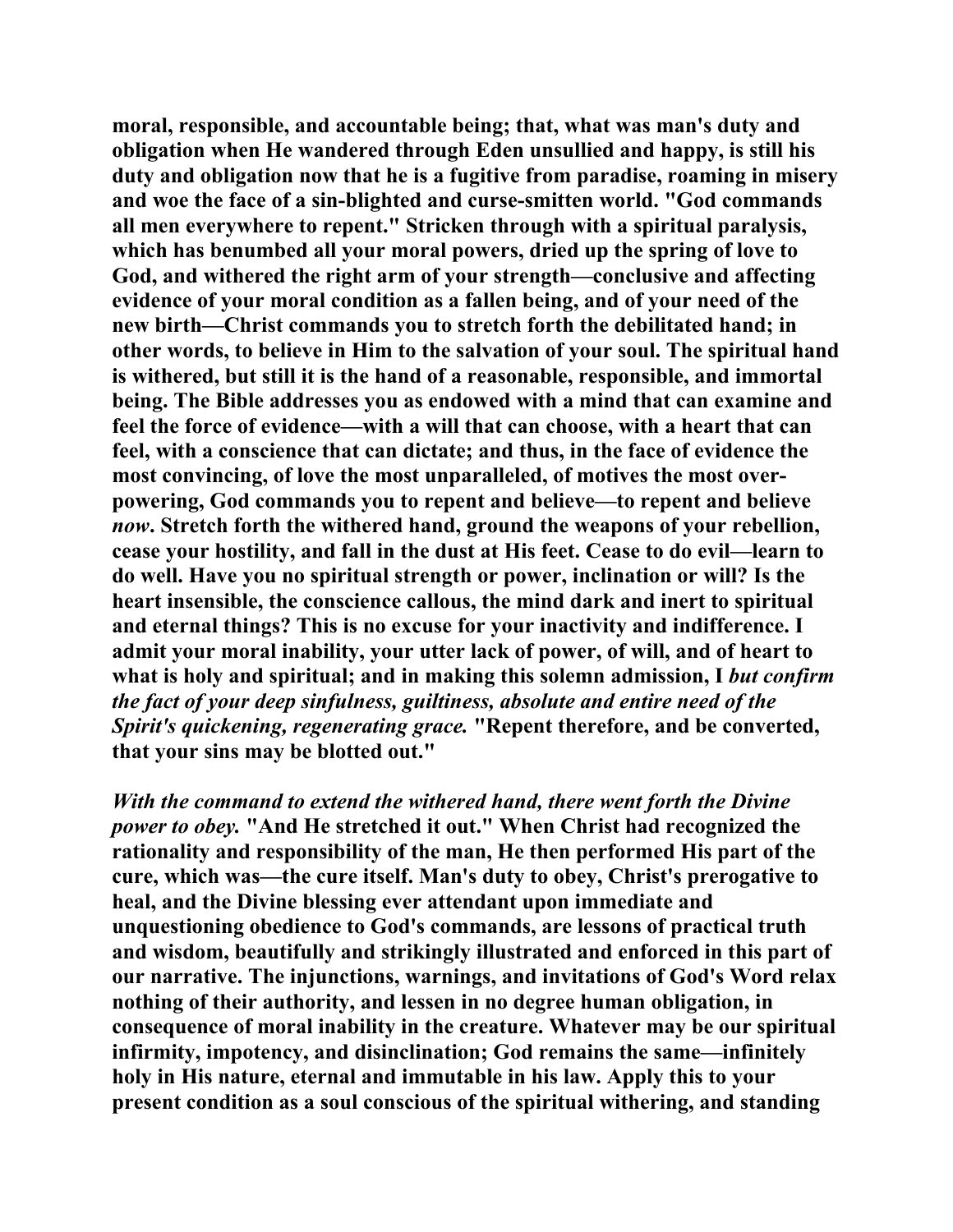**as if in the presence of the healing Savior. What is the command of Jesus to you? "Look unto me, and be you saved." "Do you believe that I am able to do this?" Simply, then, to** *believe* **in the word of Christ, is tantamount to the command—"Stretch forth throe hand." See! that infirmity is no barrier to your coming. Your heart may be hard, insensible, impure; you may be mournfully conscious of manifold infirmities and impediments; you may turn the eye from the Divine Healer to the poor debilitated limb, looking now at the Savior, and anon at your sins, wondering if one so weak and sinful, so poor and wretched, so grace-neglecting, so hell-deserving, may venture to touch so divine, so holy, so rejected a Savior as Jesus is—but this reasoning, this hesitation, need not, must not be. Come, beloved, with the withered limb, approach with the poor, trembling, debilitated hand of faith; with one more effort, one more resolve, a last, a final venture—the crowning one of all—and, oh, you are saved!** 

**"Jesus! full of all compassion, Hear Your humble suppliant's cry, Let me know Your great salvation See! I languish, faint, and die. "In the world of endless ruin, Let it never, Lord, be said, Here's a soul that perished suing For the boasted Savior's aid! "Saved! the deed shall spread new glory Through the shining realms above; Angels sing the pleasing story All enraptured with Your love."** 

**We are thus conducted to THE CURE. And now the Savior appears truly Himself. Now He vindicates His proceedings from all suspicion of unsympathizing trifling with the poor man's infirmity, unveils His ineffable benevolence, and manifests His merciful design. It was a perfect cure. "And his hand was restored whole as the other." "Whole as the other!" Christ's cures are not half cures. Perfection traces all that He does—whether He paints a lily or rears a mountain, heals the body or redeems the soul, like Himself, all His ways and works are perfect. When God justifies the sinner, it is a perfect justification—he is "justified from all things." When He adopts the soul, He fully and inalienably adopts—"Now are we the sons of God." When He pardons the guilty, He entirely and forever pardons—"having forgiven you all trespasses." The Lord has left nothing in our salvation for us to supply,**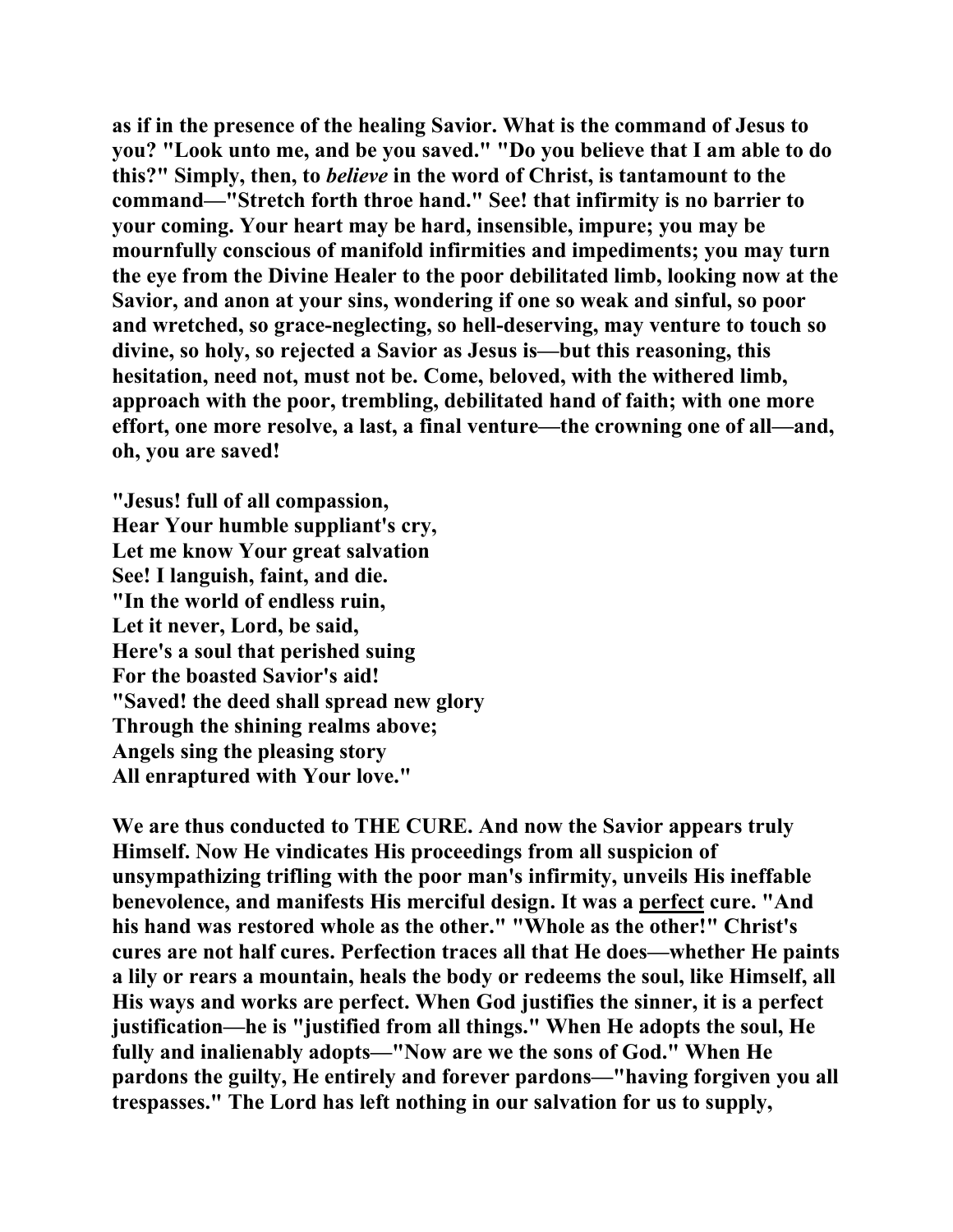**nothing in the gospel plan for man to supplement. It is on the basis of a**  *finished* **work the believer stands—his Lord and Surety having done all, suffered all, given all that law and justice demanded for the present redemption and the future glory of His Church. "When we were without strength, in due time Christ died for the ungodly." "Without strength." When the arm was paralyzed and withered, Jesus then undertook the cure; and, undertaking, He perfected it, Nothing has He left for us to add—not a tear of repentance to His tears of grief; not a groan of sorrow to His groans of agony; not a drop of blood to His vital stream; not an atom of merit to His infinite and all-sufficient worthiness. Lift up your heart, then, depressed child of God—rejoice in the Lord greatly. He has perfected the cure of your soul. All your salvation is in Christ, and God has pardoned and accepted you without a single work of your own, rests in His love, and rejoices over you with singing. Blessed Savior put forth the power of Your grace in our souls, and perfect that which concerns us. You have completed our justification, complete our sanctification, and mature us fully for glory. Subdue our iniquities, weaken the power of inbred sin, quicken our sensibilities to all that is holy and spiritual, deaden them to all that is earthly and carnal, and bring our souls into a closer communion with the solemn, invisible realities of eternity. "Heal us, O Lord, and eve** *shall* **be healed."** 

**In CONCLUSION, let me remark, if Christ is grieved at our unbelief, what must be the joy which our faith gives Him! If our hardness of heart shades His countenance, how must that countenance gleam with holy delight over the soul subdued in penitent love at His feet! Think it not presumption, then, to travel to Jesus with the withered hand—with a chilled love, with declension of grace, with weakness of faith, with low frames, and with a tempted, tried, and wounded spirit. Jesus Christ makes you whole. Christ is for the poor and needy and empty—for those who have no helper. It is said of David, the type of Christ, that, there gathered unto him within the cave of Adullam "every one that was in distress, and every one that was in debt, and every one that was discontented, and He became a captain over them." Around the glorious Antitype, Jesus the Son of David, there gathers—received and welcomed—all who are in spiritual distress, who are in debt to the law of God, having nothing to pay, who are discontented with the world, with the creature, with themselves; and, lo, Jesus becomes the Captain of their salvation! We repeat, Christ is for the necessitous, the bruised, the outcast, the bankrupt; and, withered though may be your spiritual strength and beauty—withered the flower and fruit of holiness and grace—withered the heart's young springs of love, its gushing streams of sympathy—all its early sensibilities, yearnings,**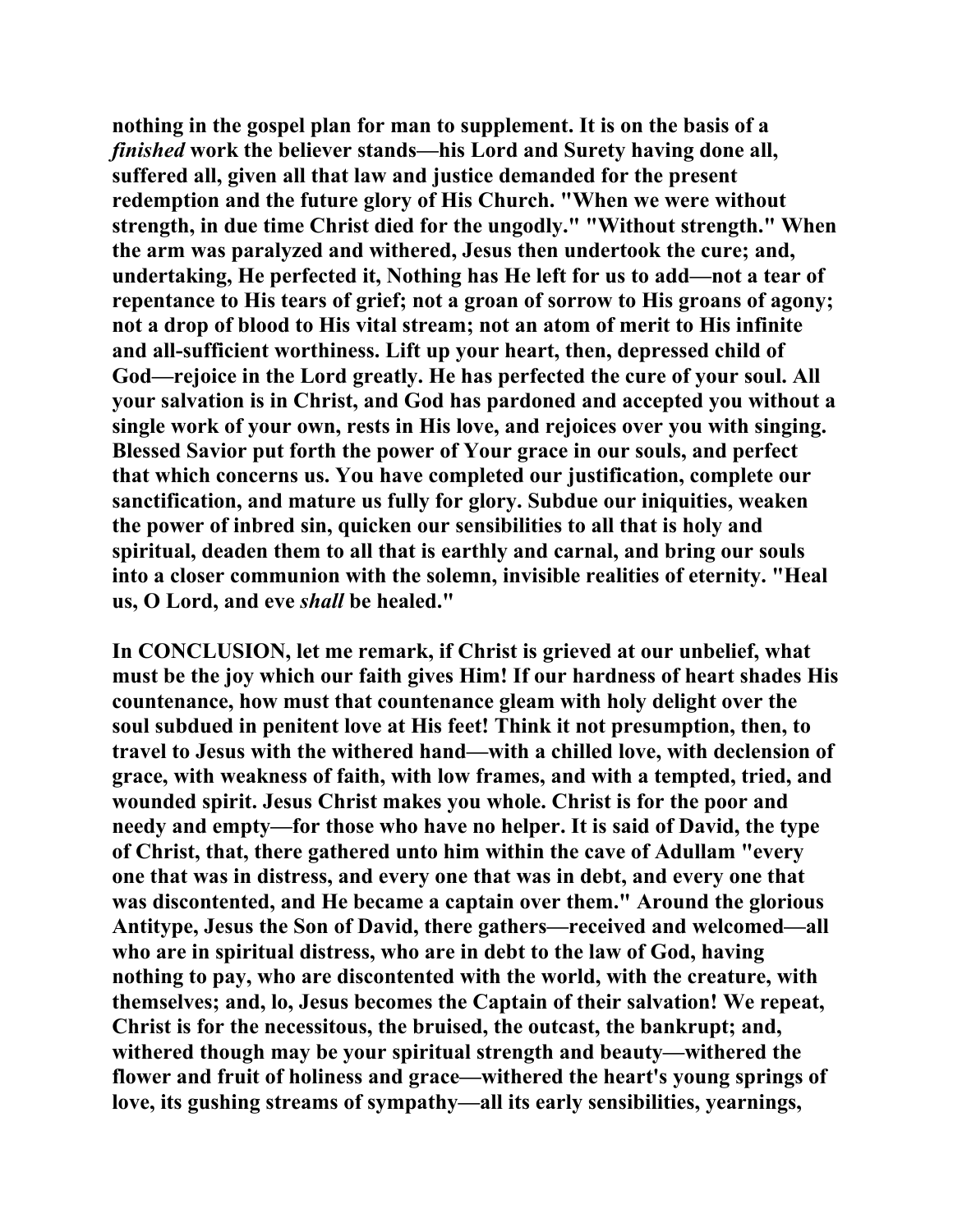**and hopes crushed and withered, blighted and beclouded—the gloom and desolateness of winter mantling and chilling the bright landscape of life, yet Jesus' heart expands, and invites you to the asylum of its warm, fathomless, changeless love!** 

**Do not be weary nor discouraged in the Lord's service. Like your Savior, many will seek to thwart, impeach, and wound you in your work of faith and labor of love for Christ. Heed them not. Rejoice if you are counted worthy to be identified with your Lord and Master in suffering for righteousness' sake. "Consider Him. who endured such, contradiction of sinners against himself, lest you be weary and faint in your minds."** 

**Let us seek grace that the emotion of anger in our breasts may more closely assimilate with the emotion of anger in Christ's—a holy anger against sin, blended with a loving, yearning compassion for the sinner. Such is the Divine precept: "Be angry, and sin not: let not the sun go down upon your wrath." When this emotion springs from zeal for God, His truth, and worship, and glory, and when it prompts us to seek, in the spirit of meekness, humility, and love, the good of those whose conduct we condemn, it then becomes in us, what it was in Christ, a holy, amiable, God-honoring emotion, unmixed with sin and self, and throwing no shadow of sadness upon the mellow light of evening, when the sun goes down at the hour of prayer.** 

**If, on the contrary, you find this emotion rising in your bosoms, in its sinful, fleshly, and corrupt form, lose not a moment in bringing it to the cross, that by the love, the sufferings, the last prayer for the forgiveness of injury of Him who died upon its wood, that species of anger which dwells alone in the bosom of fools, may be crucified and slain in you. Seek not mercy from your fellows, and ask not forgiveness from your Father, while unholy anger against a brother or a sister finds a moment's lodgment within your heart. It has been well remarked, that, "some who profess to bury their wrongs, do but embalm them; and a busy and eager memory keeps unbroken all the lineaments of the injury they have received." But with what sincerity of confession, and with what hope of pardon can such approach suppliantly the Father's footstool, and ask, for sins and wrongs against that Father infinitely more numerous and aggravated, the forgiveness which cancels forever the guilt and the memory of all? O beloved! imitate Him who overcame evil with good; and "let all bitterness, and wrath, and anger, and clamor, and evil-speaking be put away from you, with all malice; and be kind one to another, tender-hearted, forgiving one another, even as God for Christ's salve has forgiven you."**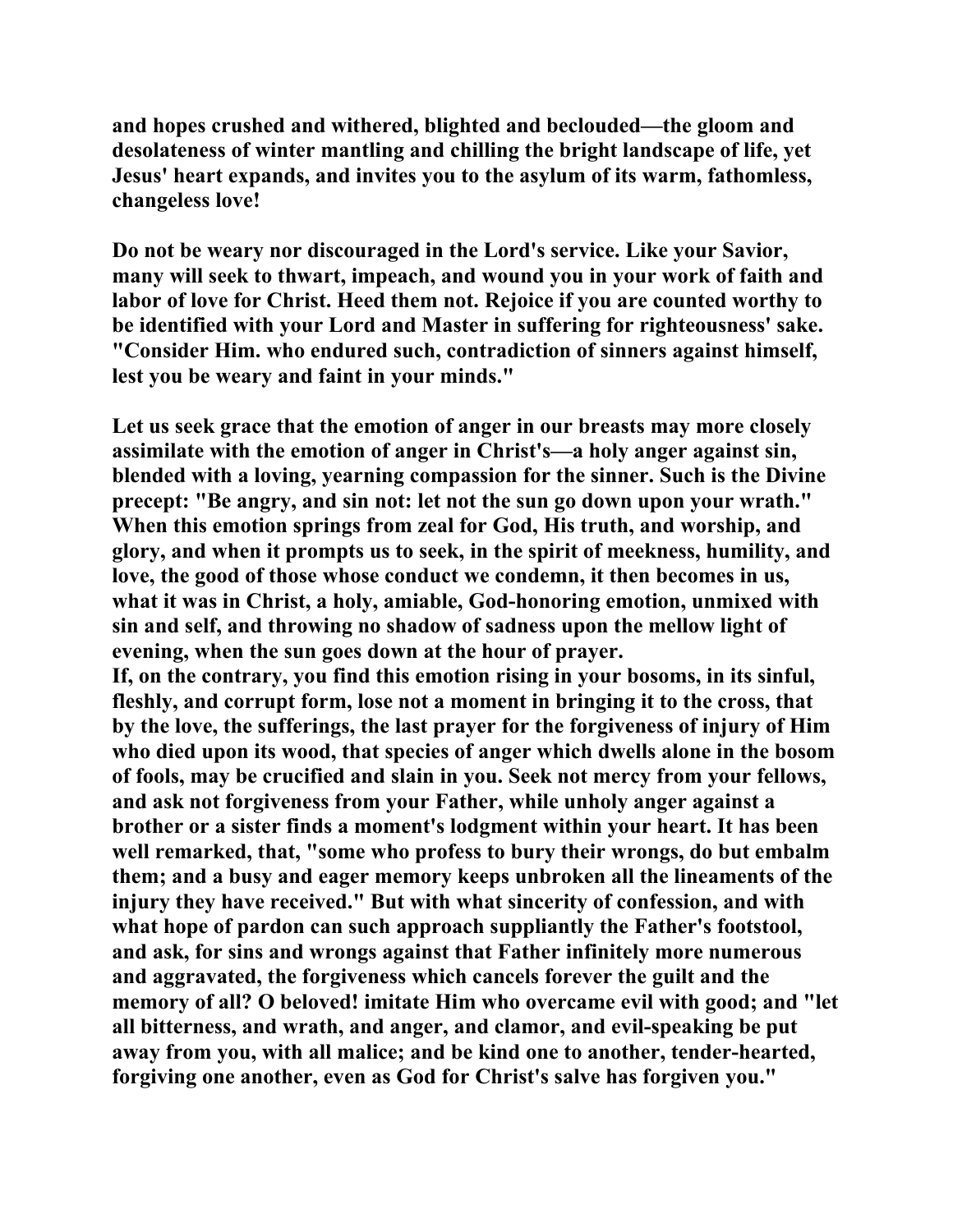**Saint of God? in the light of His love interpret the frowns of your Father's displeasure. The hidings of His face, the rebukes of His word, the smitings of His hand, are but the muffled tones of love. They fall upon your wakeful ear like a dirge; nevertheless they are the deep and solemn utterances of Divine affection, compassion, and sympathy. They are correctives for sin, but they are the correctives of a** *Father***, hating your sin, but loving you His child. "You shall also consider in your heart, that, as a man chastens his son, so the Lord your God chastens you." Humbling yourself under the chastening hand of God, you will rise up instructed, purified, and God-like, exclaiming, as the discipline passes away, leaving nothing but its hallowed effects and its grateful memory—"O Lord, I will praise you: though you were angry with me, your anger is turned away, and you comfort me."** 

## **Chapter 5 "The Silence of Christ"**

**But he answered her not a word. And his disciples came and besought him, saying, Send her away; for she cries after us. Matthew 15:23** 

**The silence of Christ! How unlike the winning, glowing conceptions we had been wont to form of His responsive compassion and sympathy! Is it really Christ or some other being of whom these words speak? If it really is Christ whose lips are now so mute to an appeal so touching, how are we to interpret the silence? What are the lessons it conveys?** 

**The reader, conversant with his Bible, will be familiar with the narrative which gave birth to this instructive incident of our Lord's life. It was one of**  *those peculiar and touching instances of our fallen and infirm nature with which humanity alone could sympathize, and which Deity alone could meet***. It was a mother eliciting the compassion and invoking the aid of the Savior on behalf of her daughter, demoniacally possessed. Surely no petitioner ever approached Him with a case more calculated immediately to unseal the deepest, warmest springs of His benevolent, sympathizing humanity. How touching, earnest, and irresistible her appeal: "Have mercy on me, O Lord, Son of David; my daughter is grievously vexed with a devil."** *And yet He was silent.* **"But He answered her not a word." With the depth and tenderness of a mother's love Christ was personally acquainted. He had felt its warm throbbings in infancy; He was subject to its gentle influence in youth; and in manhood, when the sun of His human life was sinking in shame, agony, and**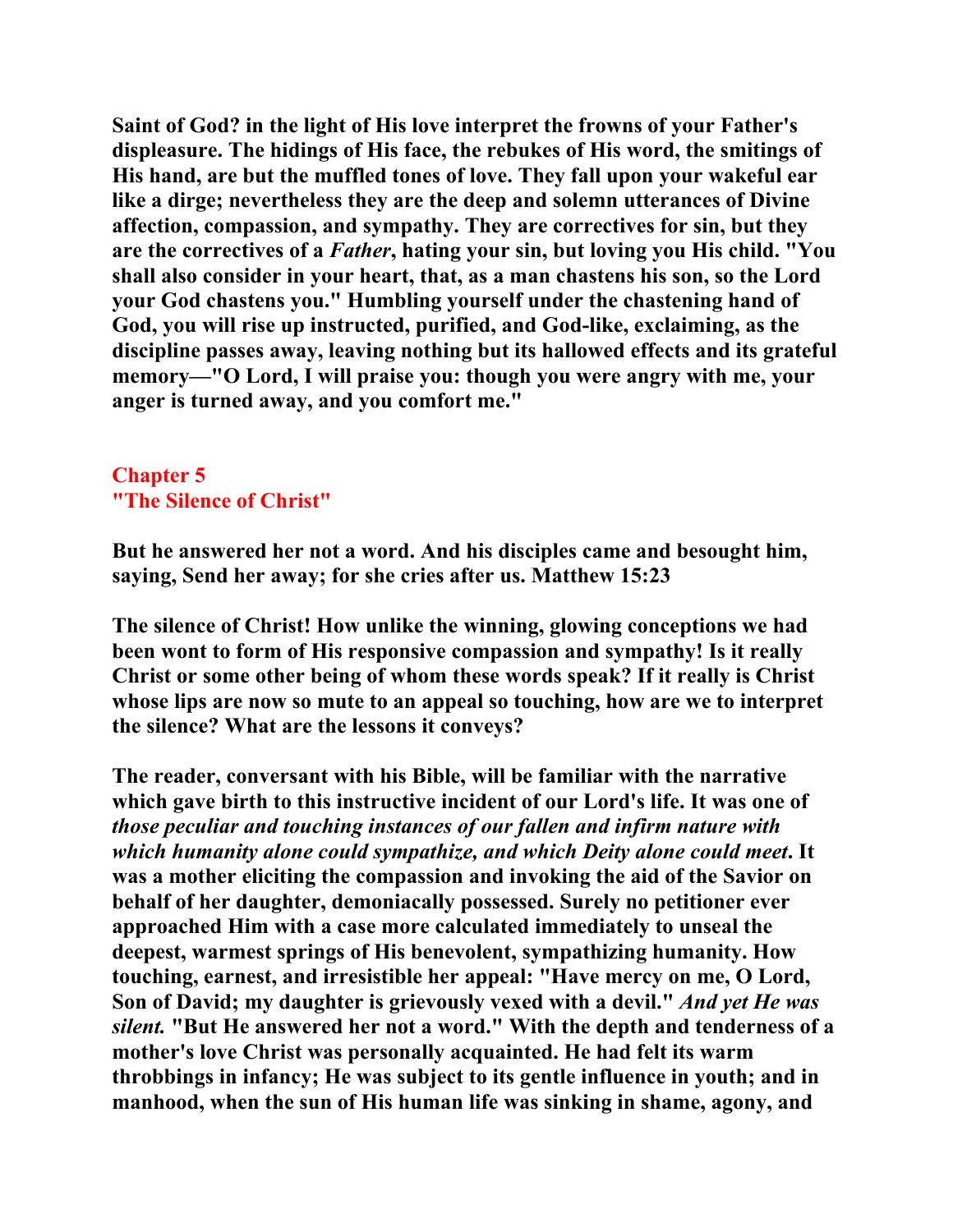**death, its last, its latest rays rested in filial affection and solicitude upon his mother. If, then, there were a request, the tenderness, urgency, and importunity of which it would seem impossible He should resist, it was this mother's. And yet He was silent! Not a** *look* **expressed His recognition, not a**  *word* **His sympathy, not an** *action* **His response. But oh, what a silence was this! More significant and expressive far its meaning than syllables could utter or deeds embody. Beneath that veil of muteness were concealed some of the most magnificent traits of Christ's character, and some of the tenderest pulsations His heart ever displayed. Nothing can be more evident, from the sequel of the narrative, than that Christ was revolving in his mind thoughts and purposes of love and help towards this woman—that the largeness of His grace and the outgushings of His compassion were about to weave a diadem for the head of that faith which had now so signally crowned Him. Dropping for a moment the narrative, let us examine the illustration which it affords of a page in GOD'S VARIED DEALINGS WITH HIS SAINTS—the silence of Christ towards His people.** 

**There are but few believers who have not passed this stage of Christian experience, or who may not yet add this chapter to the solemn and instructive volume of their own spiritual history. Few trials of faith and prayer are more keen, and few paths in our homeward march more lone and dreary than this. The absence of Christ, in the experience of believers, creates a sadness and a void no other can soothe or supply. For, as the clinging vine cannot be dissevered from its support without laceration and loneliness, so the Christloving, Christ-clinging heart cannot part with the Savior's presence, strength, and communion, without the consciousness of a loss which no created good could remunerate. It is blessed to feel that there is One Being in the universe to whom the heart travels as its center, and reposes in as its rest, that Being is Jesus. Oh, what dreariness can there be, what sadness and solitude, while the soul, as it ascends from the wilderness, leans upon its Beloved, and travels homeward to His glorified presence! Christ's presence makes a heaven of earth, Christ's absence would make an earth of heaven. And yet there is sometimes this peculiar experience in the history of the saints—the silence of the Lord. There may be in prayer no sensible audience; in sorrow no conscious soothing; in difficulty no immediate support; in appeal no audible response; and this silence of Christ is more painful and discouraging than though every other lip in the universe were eternally mute! Mark how keenly David felt this trial of faith. Listen to his appeal: "Do not be** *silent* **unto me, O God, lest if you be** *silent* **unto me, I become like them who go down into the pit." Listen to Job: "O that God would** *speak* **unto me." But speak! Any**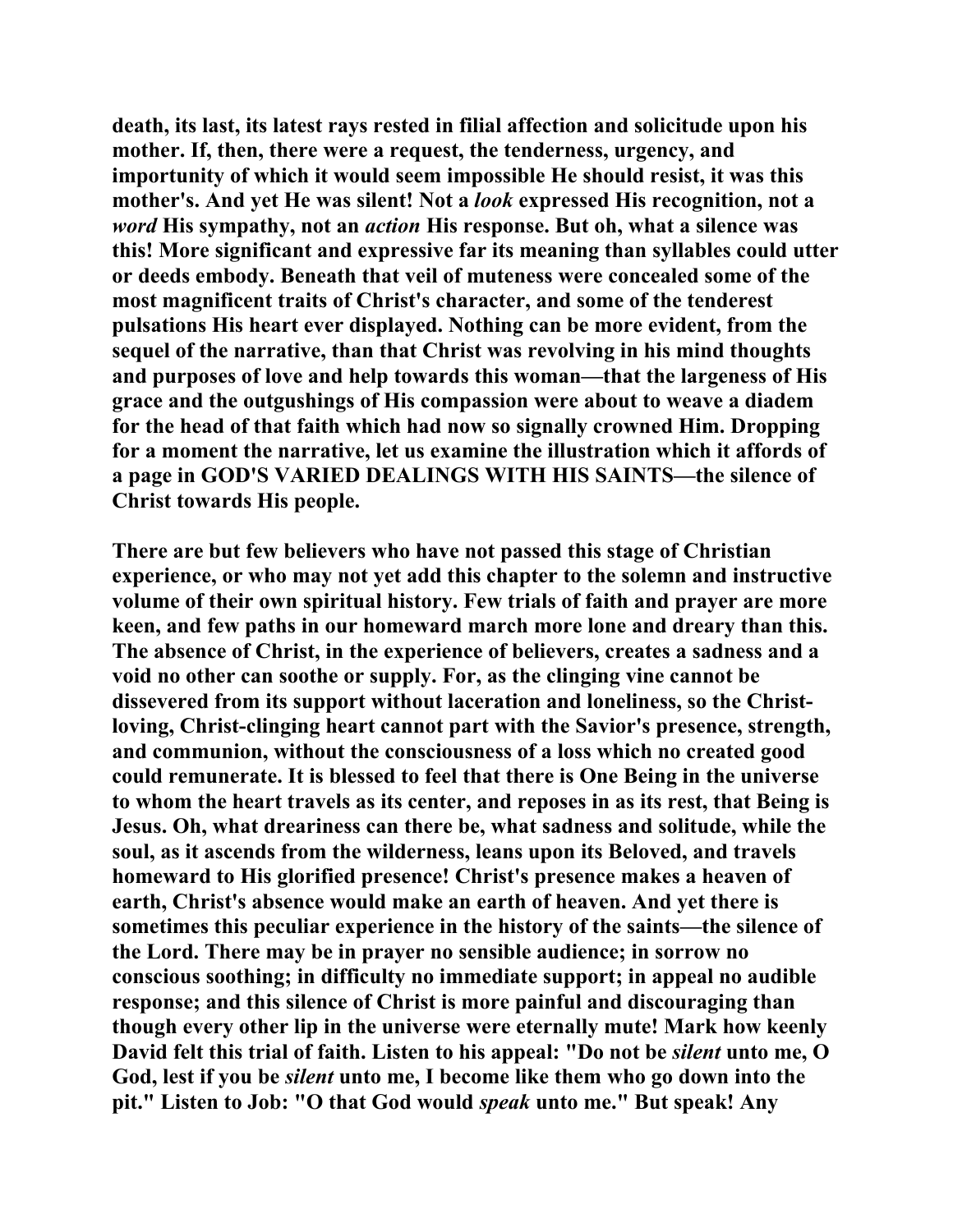**utterance of His voice that would break the awful silence! Let Him chide, let Him rebuke, let, Him refuse me—anything but the** *silence* **of my God! Oh that He would but speak unto me! Let us illustrate, by a few examples, this peculiar phase of Christian experience—the Lord's silence towards His people.** 

**There is sometimes a silence in the Word of God which to the spiritual mind is deeply significant and instructive. Are there not doctrines and revelations and statements in the Bible around which a solemn silence reigns—a silence which eternity alone will break? In our understanding of these truths, we can advance no further than the voice of God is heard—beyond that, no angeltongue dare break the mysterious stillness. There is, for example, a solemn silence on the revealed doctrine of the** *Trinity***. We believe, on the authority of the Bible, that there are three Persons in the one Godhead—Father, Son, and Holy Spirit—that these three are personally distinct, yet essentially and indivisibly one. As to the mode of their existence, there is a divine and awful silence, to penetrate which we must not, we dare not, venture. There is a silence of Scripture, too, touching the equally revealed yet equally mysterious doctrines of the** *incarnation* **of the Son of God—the substitution and vicarious**  *sacrifice* **of Christ—the** *election* **and** *sovereignty* **of Divine grace, and other cognate doctrines of the Bible, the existence of which in the Inspired Word is as clear as the sunshine bathing the throne of God in heaven.** 

**But what is the great and holy lesson the Holy Spirit would convey by this striking feature of revealed truth? It is, to** *be silent when God is silent!* **How constantly is the human mind tempted to speculate and philosophize and reason about Divine truth! to attempt to sound that which is unfathomable, to unveil that for which there is no clue, to understand that which baffles speculation, transcends reason, and, like Him whose truth it is, enfolds itself in inexplicable and awful mystery. Enough of God's mind is revealed to show us how we may be saved, and this must suffice for our present limited range of thought and knowledge. We know but in part. The fall has be-dwarfed, and sin has obscured our mental perceptions; and God, in giving a revelation of His mind and will to man, has wisely and consistently withheld such discoveries as would have dazzled and blinded with their excessive light and luster our feeble and limited powers. Stand in awe, then, of God's Word, and sin not by indulging in vain, speculative attempts to break down the barriers which He has erected around the Sacred Volume. It were impious to tread where God has provided no footing, to tear the veil with which He has encircled the Sacred Ark, to raise the lid and peer into its awful mysteries**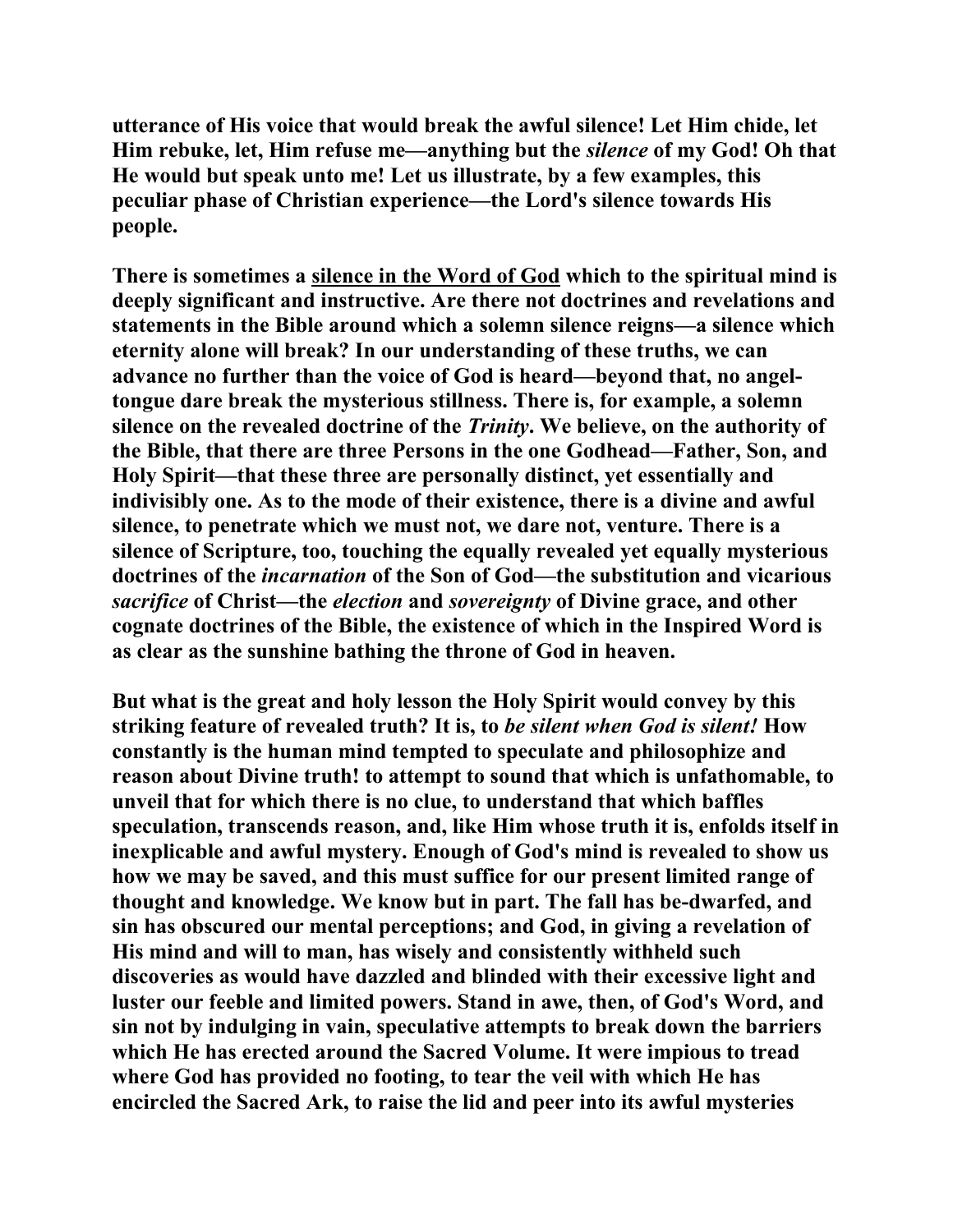**with a curious, carnal, and forbidden glance. "Who by searching can find out God? who can understand the Almighty to perfection?" Leave the mode of the Divine existence to the explanation—if, indeed, it ever will be explained of a higher and more perfect state of knowledge. Cease to speculate respecting the origin of sin—the permission of evil—the apparent discrepancies of revealed truth—the mysteries of the Divine government in the world—the few that are saved—the unrevealed details of the future world;** *leave these questions where God has left them—in solemn, awful, unbroken silence; and let reason give way to faith, and pride to humility***; and vain speculation to adoring wonder, gratitude, and love. The only fact necessary for you to know is—that you are lost. The only question worthy your research is—how you may be saved. And both of these are revealed in the Bible with a distinctness and emphasis unmistakable and overpowering. You are** *lost***—but the "Son of man came to seek and to save that which was lost." You may be** *saved***—for "Christ Jesus came into the world to save sinners." You are** *guilty***—but "the blood of God's Son cleanses us from all sin." And to know from experience this, is all that is essential to your salvation to know, until God perfects you in the holiness and knowledge of heaven. Oh, seek to work out this great problem of your life—"Am I saved? am I in Christ? have I Christ in me? shall I be in heaven when I die?" It will essentially aid you in this momentous inquiry if you come to the study of the gospel of Jesus with the lowliness, docility, and trustfulness of a little child. With such a spirit can you alone receive into your soul the kingdom of God. Listen to the words of the great Teacher come from God—"Verily I say unto you, Whoever shall not receive the kingdom of God as a little child, He shall not enter therein." The apostle lays down the same rule—"If any man among you seems to be wise in this world, let him become a fool, that He may be wise." Solemn verities are these! Let them sink down into your heart, that the Word of God may be quick and powerful—the word of light, life, and salvation to your soul. Settle it in your mind as a fixed principle guiding your researches into God's Word, that** *on all subtle questions of speculative theology Jesus Christ, the Eternal Word, is silent.* **Touching the origin and permission of evil—Christ answers not a word. Touching the mystery of the incarnation—Christ answers not a word. In explanation of the harmony of Divine providence with human freedom—election and sovereignty—the eternal Sonship—the vicarious substitution of the Savior the regeneration of man by the Spirit—the details of the future relation of the soul—Christ answers not a word.** *When He is silent, it behooves us to be silent. Presume not, then, to plunge, rashly and profanely, into these profound abysses of Divine mystery, but rather bow before them in faith, love, and obedience,* **and let both your ignorance and your science be alike docile, receptive, and**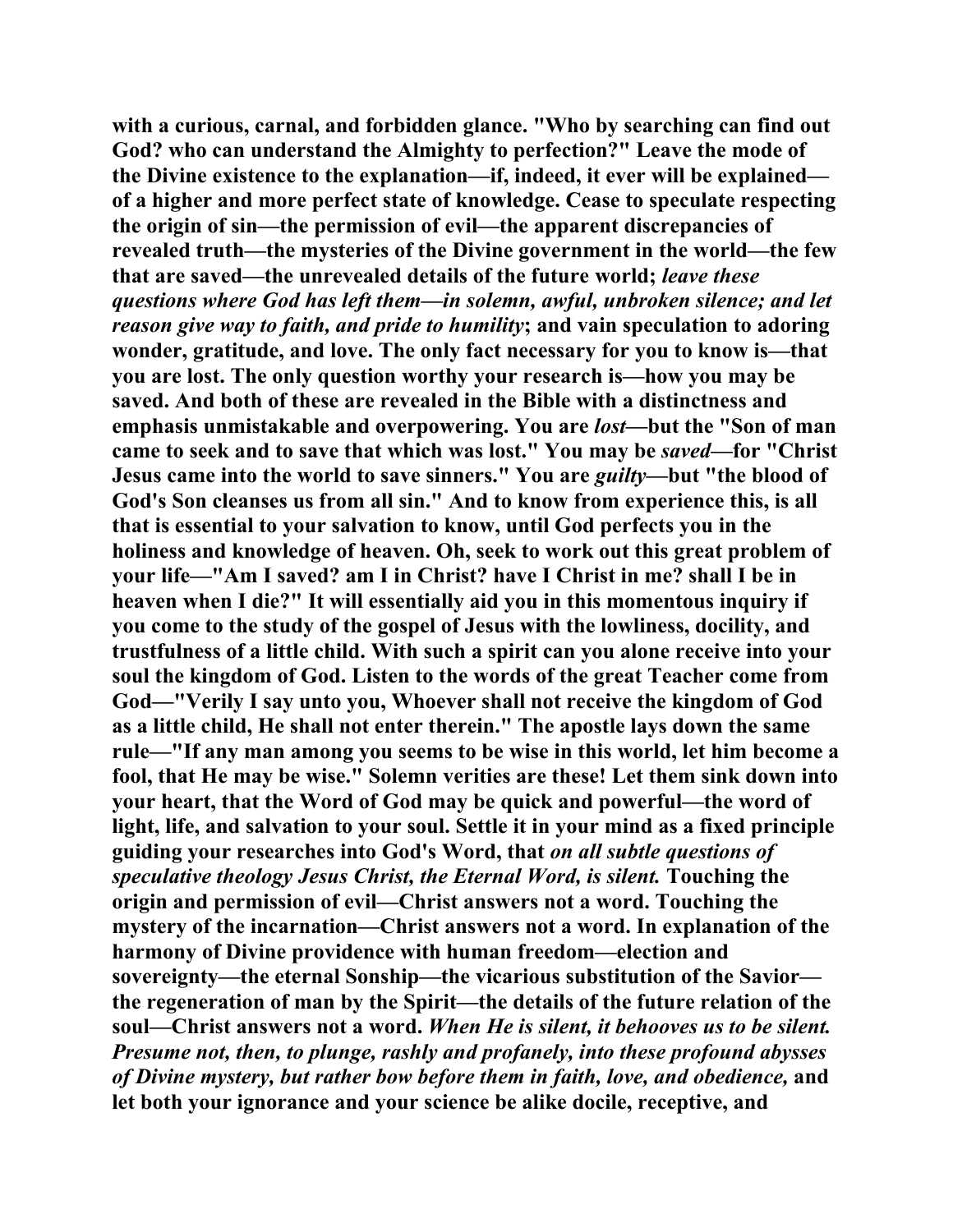**trustful. The mysteries of Christianity imply no deficiency in revelation; and because you have no line with which to sound its depths, you are not the less saved if you embrace, in the faith of a humble, penitent, and believing sinner, the great Atonement of the Son of God. Believe and love now, and you will one day know all that God will reveal or you can comprehend.** 

**Conversion, too, is often a work of silence. With what invisible, noiseless power does the kingdom of Christ's grace make its advent into the soul! Real conversion is a marvellous work. No miracle ever wrought approaches it in vastness and wonder. What a mighty moral revolution is passing—what a stupendous work is being wrought—what a magnificent edifice is rising what a holy temple is forming in the soul! And yet, like that of old—in the construction of which "there was neither hammer nor axe, nor any tool of iron heard in the house while it was in building"—not a sound is heard; so gentle, so noiseless, so quiet is the movement of the Spirit upon the heart. Gentle as the day-dawn of light, still as the night-fall of dew, enters Christ's grace into the soul, and lo! as in a moment, a new creation in Christ Jesus bursts into view, and all the sons of God sing together for joy.** 

**We trace Christ's silence, too, in the advancing process of sanctification. A great conflict is passing within the soul between the law of the flesh and the law of the mind; the kingdom of God within you is extending its empire of Holiness, righteousness, and love; the Divine image is developing its features of beauty and perfection, and the inner man is day by day advancing in its maturity of holiness for heaven, and yet all is so silent! Ah, we often little suspect what is passing within the soul of a child of God. Of his sorrow we are ignorant, and with his joy a stranger cannot imagine. And because He sounds no note, makes no show, awakens no inquiry, we deem not how, unseen and unheard, Christ is rearing within him a temple which shall reflect His glory through eternity, outshining ten thousand suns.** 

**There is, too, the silence of Christ's love. The sense or enjoyment of the Lord's love in the soul may for a season be suspended; the voice of love be still. Jesus answers not a word. There was love in His heart towards the mother suing at His feet on behalf of her daughter, but it was silent love. There was love in the heart of Joseph towards his brethren, to whom He spoke roughly, but it was silent love. "He will rest in His love" margin, "He will be silent in His love." God's love may be silent when it might justly rebuke and chide—it may be silent when it might be expected to comfort and cheer. And still it is love—not less love because it utters no voice. Oh, deem not that Christ's love has chilled or changed towards you because He answers you not a word! He has loved**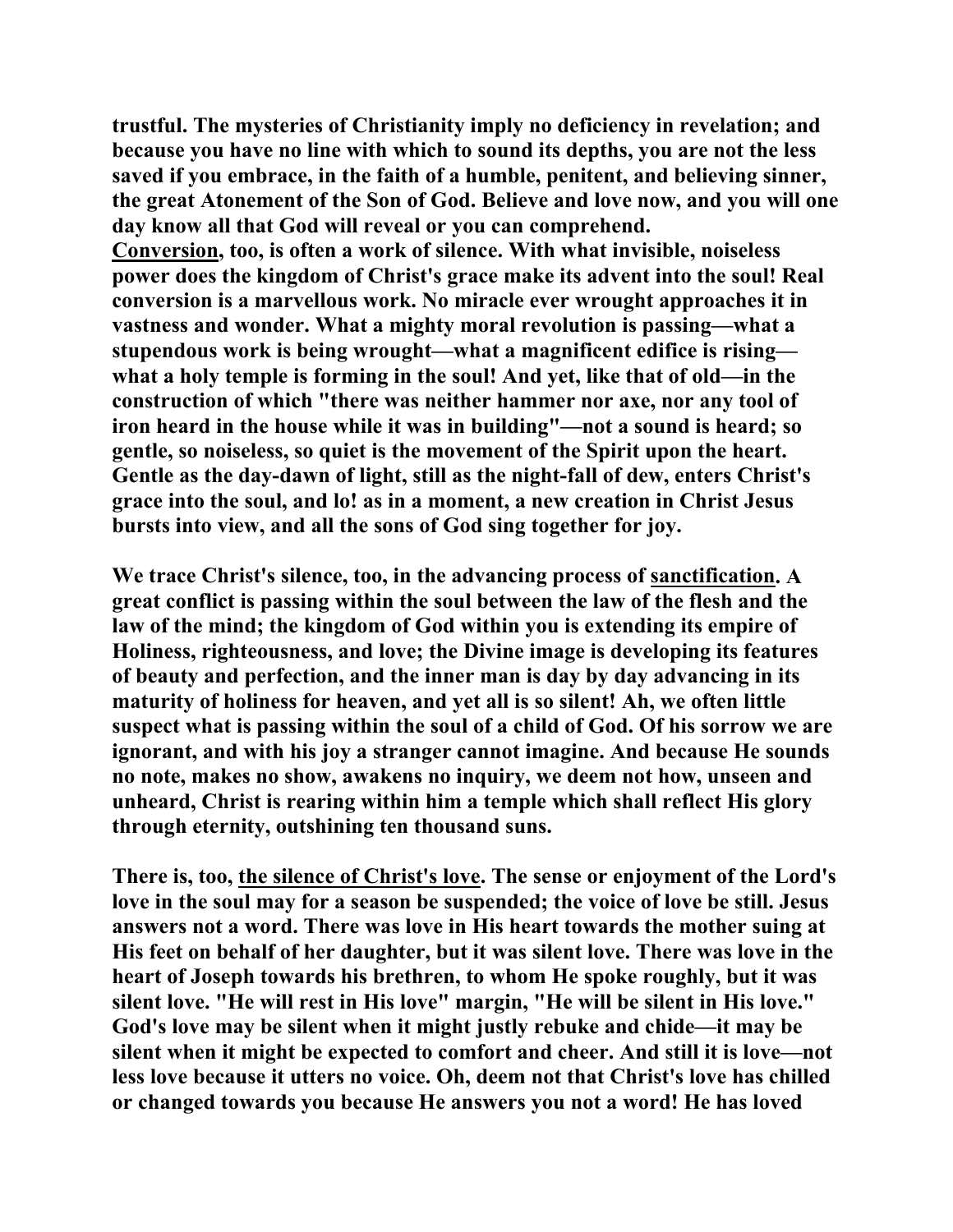**you, O believer, from everlasting! He loves you still, and will love you unto the end! Wait in faith and patience, Jesus will break the silence—Christ will speak; the tempest shall subside, the clouds shall vanish, and sweet the peace your Father will give.** 

**There is often, too, the silence of Jesus in prayer. You approach the throne of grace, you draw near the mercy-seat, but He answers you not a word! Jesus is silent. Around the spot where you had thought His voice would the soonest and the clearest be heard, lo! the stillness of death seems to reign. You have brought a new sorrow, you have come with a new burden, you have repaired—with a new need, and Jesus hides Himself. You weep, you cry, you complain, but He answers you not a word. God's answers to prayer are not always immediate and direct. The "vision" has an appointed time and for that it tarries. But though the Lord is silent in prayer, it does not follow that He hears not the voice, or is indifferent to the appeal of prayer. Oh no! It would seem an utter impossibility that God should be deaf to the voice or disregard the prayers of His people. "O You that hears prayer, unto You shall all flesh come." The silence of God in prayer is to be interpreted but as** *a test of our sincerity, and as a trial of our faith, and as a lesson He would teach us in His own divine sovereignty***. His silence in prayer is not indifference. His delays in answer to prayer are not refusals. Were our faith expert and lively, it would take encouragement from silence, and gather hope from delay. Long and silent was the night of the Patriarch's holy wrestlings with the Angel of the Covenant; but when the day dawned it broke the mysterious silence, and Jacob retired from the conflict a prince and a conqueror. The language of the prophet is, "I will wait upon the Lord, that hides His face from, the house of Israel, and I will seek for Him." Faith waits for a silent God, and seeks for a hiding God; believes that He is a God that cannot He, and so trusts His word of promise even though the silence of death seems to entomb it forever. Lift up your heart, then, child of God! your prayers are heard, Your God will answer. The bright vision may tarry, but it will surely come; the blessing may be delayed, but it will certainly be given. Jesus may answer you not a word, but He knows the thoughts and purposes He has towards you, and beneath the stillness and solemnity of that weary, painful silence there is revolving in His infinite mind and loving heart, responses to your supplications and prayers the most gracious and full, far above all that you lead asked or thought.** 

**In the season of trial, affliction, and sorrow, the believer may have much to do with the silence of the Lord. He may seem to sit alone in his grief, no one caring for his soul. To the trial of the decay of health, the loss of property, sore**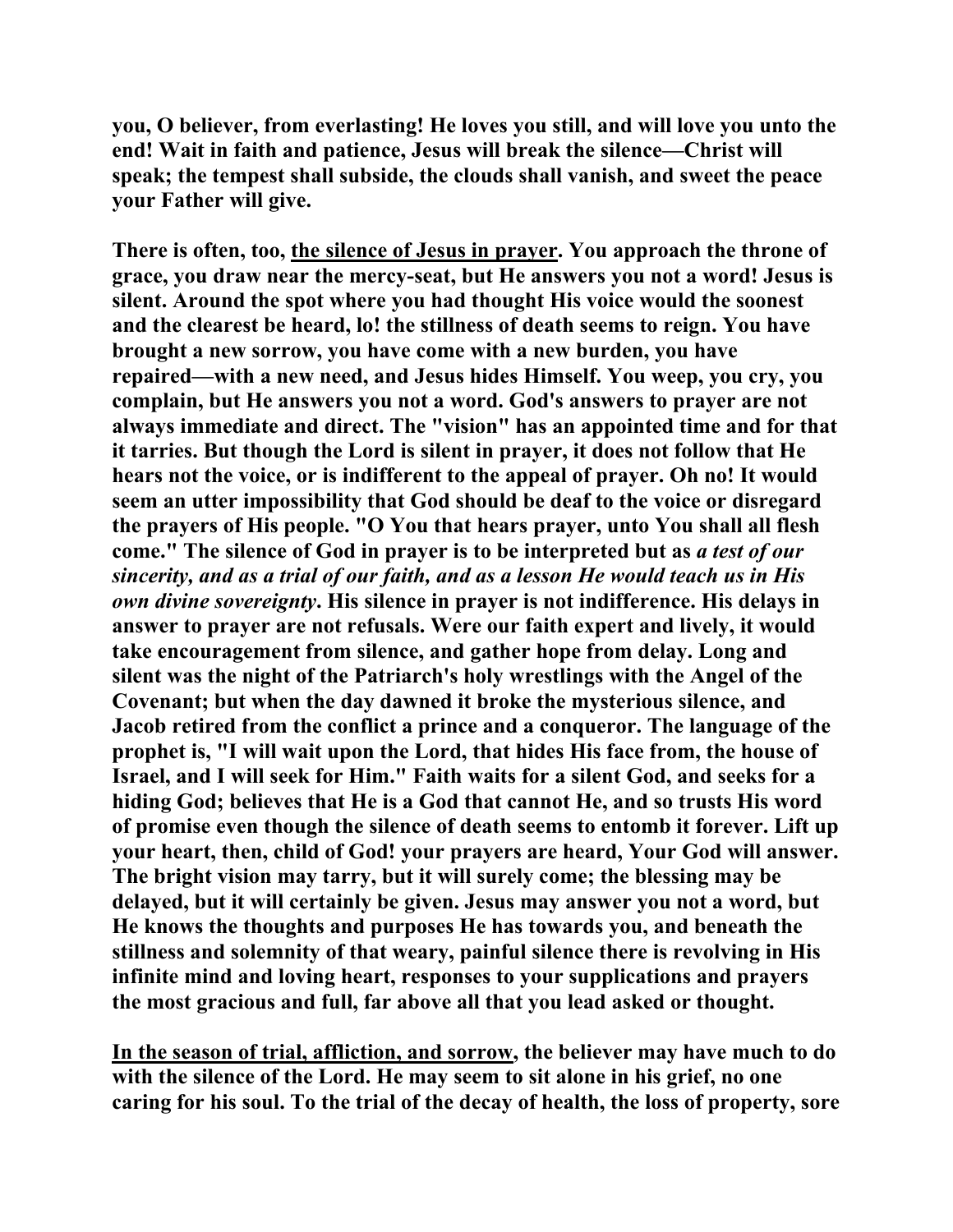**and deep bereavement, there may be added darkness of soul, the hidings of God, the silence of Jesus. "This is why I weep and my eyes overflow with tears. No one is near to comfort me, no one to restore my spirit." All is gloom and silence. No voice is heard but the resounding billow, no sound save the moans and echoes of the storm. The vessel is tossed amid the waves, the night is dark, and Jesus has not yet come. Such, beloved! is the dreary path traveled by many a hove-bound pilgrim. You are steering Your bark in the wake of many a gallant vessel—you are pursuing your way along a path traveled by many a heaven-enshrined saint. All have experienced the silence of Christ in sorrow. But how is faith to explain and interpret it? Just as the Jews did the silence which sealed the lips of Jesus as He wept in mute grief over the grave of Lazarus. "Behold how He loved him!" It is the silence of love! There are some sorrows so deep, so acute, and so delicate, silence is the most befitting, touching, and expressive form of soothing and sympathy. We read of the friends of Job who came to mourn with and to comfort him, that when they saw his grief, his sad and changed appearance, "they sat down with him upon the ground seven days and seven nights, and none spoke a word unto him for that they saw that his grief was very great." The silence of a look, the silence of a tear, the silence of a conscious presence in sorrow, oh, who has not felt its magic power and its soothing! Such is the silence of Jesus in grief. He may answer us not a word; He may seem coldly indifferent to the burden that crushes us, to the bereavement that smites us, the cloud that shades us, the temptation that wounds us, the need that presses us, but still it is the silence of a love that once poured forth its utterance of anguish for us on the cross, and now bends down its look of ineffable delight upon us from the throne. If the voice of Christ is mute on earth, it speaks in heaven, and speaks with an authority, power, and tenderness which God cannot resist. The interceding merits of our Savior intercept our supplications on their way to God, blends them with His own, and bears them to the Father, thus securing the acceptance of every prayer and the bestowment of every blessing.** 

**There is not infrequently the silence of God in His dark and afflictive providences. How often have these dispensations gathered around you in gloom and mystery, the deep, the awful stillness of which not a divine syllable has broken. Your vessel has been tossed amid the waves of grief, night has, set in, and gloom enshrouds every object. Yes; the mysteries of providence are for a time totally unexplained, and even unmitigated by a single utterance from Christ. The afflicted one must tread his shady and silent way; must walls through trials and sorrows, confront difficulties and impediments, exclaiming, "You are a God that hides Yourself! O that You would speak, and tell me why**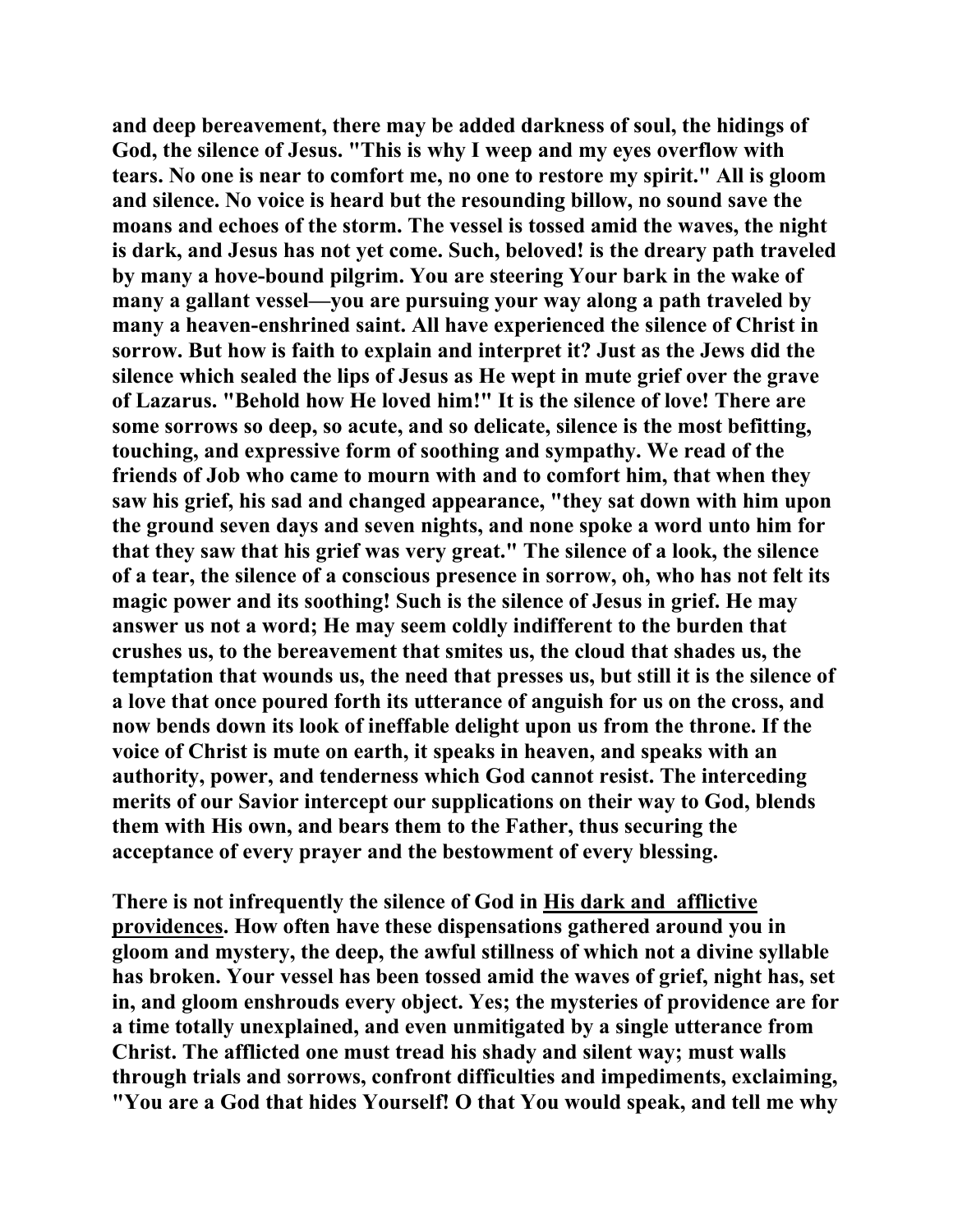**You contend with me!" Here, again, faith is summoned as the interpreter. And how does it interpret God's silence in afflictive dispensations? Not as the sullen silence of anger, not as the cold silence of indifference, not as the portentous silence of judgment, but as the infinitely wise, holy silence of a Father's love. Afflicted one! God may appear at a great distance from your voice; your cry for support may not seem to reach His ear, nor your appeal to His compassion touch His heart. You go forward, but He is not there; and backward, but you cannot perceive Him; on the left hand, where He dwells, but you cannot behold Him; He hides Himself on the right hand, that you cannot see Him. Nevertheless, He knows the way you take, and when He has tried you, you shall come forth as gold. God's silence to you in this overwhelming calamity, in this crushing affliction, in this overshadowing cloud, in this bitter trial, is the silence of infinite and unchangeable love. Wait, and He will speak anon, and sweet, assuring, and soothing will be the words that shall break that silence, the stillness of which has filled your mind with forebodings so painful, and with an awe so profound—"It is I, do not be afraid!" Your bounding heart shall respond, "It is the voice of my Beloved!"** 

**And mark THE BLESSING which rewarded the faith of the petitioning parent. From the too impatient disciples, weary of her importunity, she is met**  with an unsympathizing repulse. "Send her away; for she cries after us." Oh, **how soon may we come to the end even of a saint's kindness, sympathy, and forbearance! These disciples were dwelling close to the Fountain of boundless compassion, tenderness, and love; and yet how imperfect and shallow their own! how little had they of the heart of Christ! Why do we marvel at this? It is but that of a sinful, finite creature, and must of necessity have its end. After another trial of her faith at length she prevailed: "Then Jesus answered and said unto her, O woman, great is your faith: be it unto you even as you will. And her daughter was made whole from that very hour." Thus shall faith ever triumph. "Shall not God avenge His own elect, who cry day and night unto Him, though He bear long with them? I tell you that He will avenge them speedily."** 

**The silence of God, both in the kingdom of nature and in the kingdom of grace, is deeply instructive. We trace the working of the principle in nature, some of whose most genial operations and powerful agencies are the most quiet and noiseless. The** *sun* **travels its wondrous path, pouring from its bosom a flood of light bathing the world in glory, and yet not a vibration of his burning wheels is felt. The** *dew* **of heaven is distilling by night, and the rain by day, clothing creation with life, verdure, and fruitfulness, and yet so gentle**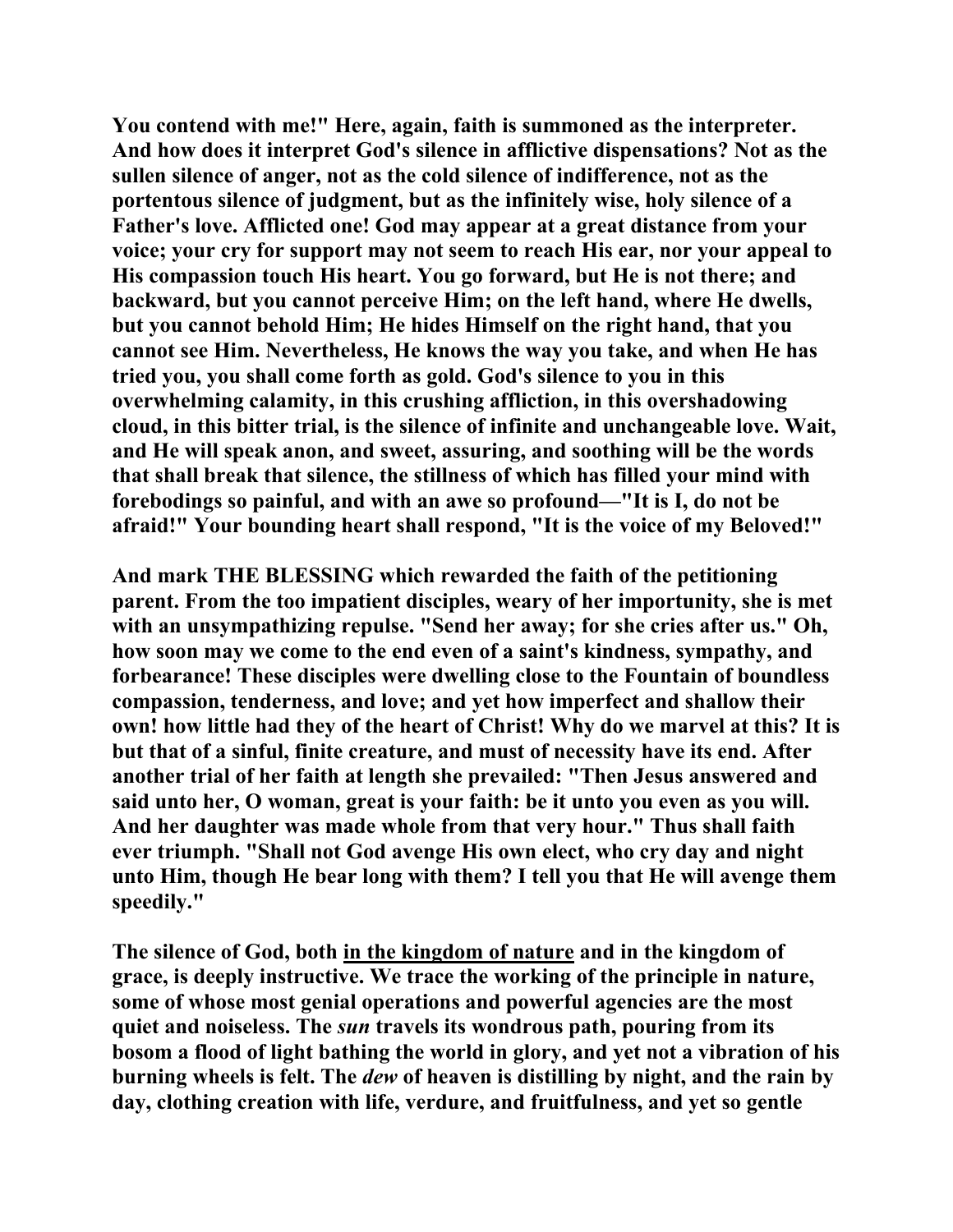**and quiet that not a sound is heard. The whole process of** *vegetation* **is going on—the root deepening, the blade shooting, the bud forming, the flower blowing, the fruit maturing—and yet all so still and noiseless. So is it in the kingdom of grace. A deep and powerful work may be going on in your soul, O man! through the agency of the Holy Spirit and the influence of Divine grace, and yet so quiet, unseen, and gentle as scarcely to be perceived. The kingdom of God makes its advent to the heart without observation, grows stronger and stronger, deepens and expands, in solemn and holy stillness. Reflect not, then, against yourself because you cannot not pray fluently, or preach eloquently, or reason profoundly, or open your lips boldly to speak for Christ. Your Christianity may not be the less true, nor your religion the less sincere, nor your influence the less powerful because it is quiet, gentle, speechless. The silence of a Godly, holy life is infinitely more eloquent and effectual in its influence, than the most resonant religious zeal in alliance with a dubious profession and an inconsistent walk. It was predicted of the Savior, "He shall not strive, nor cry; neither shall any man hear His voice in the streets." And yet that government, thus so gentle and meek, shook to its center the empire of darkness and sin.** 

**We gather, too, from this subject how silent are some of the profoundest and most spiritual emotions of our renewed nature. The joy of the Lord, when its inspiration is felt in the heart, often distances all thought and forbids all language—it is "a joy** *unspeakable***, and full of glory." The feelings of the soul are too deep for utterance. Could their soundings be measured or their fulness be expressed, could imagery the most rich delineate, or language the most copious interpret them, we might doubt their intensity or question their truthfulness—** 

**"Silence is the most perfect herald of joy I were but** *little* **happy, if I could say how much."** 

**Do not be, then, distressed if your elevated, and sometimes ecstatic, spiritual feelings are misunderstood or misrepresented by others. Enough that Christ understands you, and has enkindled in your soul a joy so real and deep that a stranger cannot enter into it, and which the world cannot take away. In all your concerns let there be a silent waiting upon and for God. "Rest in the Lord, (margin, be silent to the Lord,) and wait patiently for Him." "Truly my soul waits upon God," (margin, is silent upon God.) When the Lord speaks it behooves us to hearken; when He smites to hold our peace. Oh, to be silent upon God! All repining hushed, all murmuring stilled, all disputing**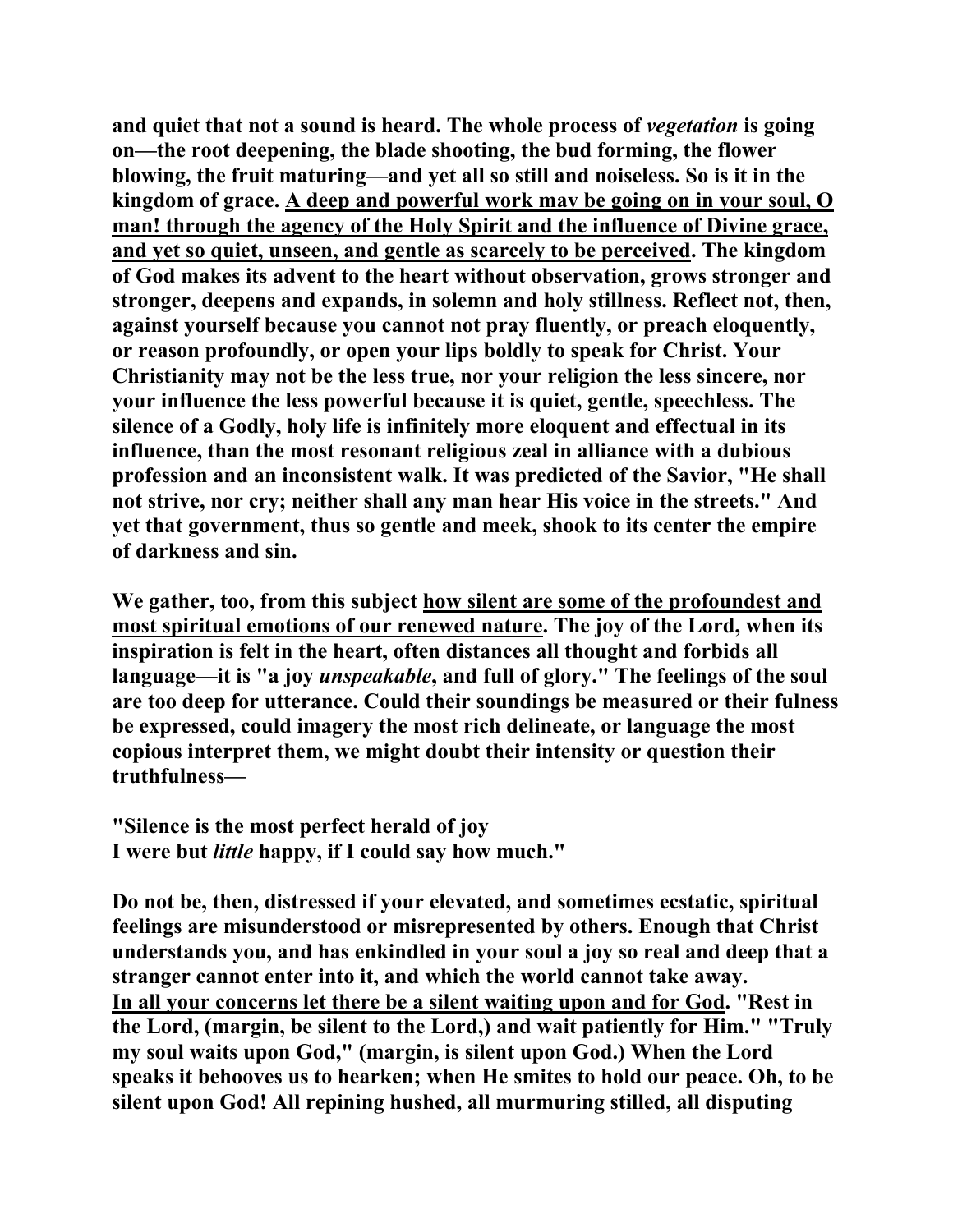**mute, the soul behaving and quieting itself as a weaned child. This is no small attainment in grace, no small triumph of faith. The peace and serenity it will diffuse through the soul passes understanding. The moment the heart rests from itself, and the mind ceases to reason and the will to dispute, the believer drops his anchor in a tranquil and pleasant haven, unmoved by a breath, unruffled by a wavelet. "Be** *still***, and know that I am God."** 

**We may learn a holy, practical lesson from this subject. Is it the wisdom of God to be silent? Surely there are times and circumstances when it were so with us! "In the multitude of words there needs not sin: but He that refrains his lips is wise." It has been sagely remarked, that "there are three kinds of silence. Silence from words is good, because inordinate speaking tends to evil. Silence, or rest from desires and passions, is still better, because it promotes quietness of spirit. But the best of all is silence from unnecessary and wandering thoughts, because that is essential to internal recollection, and because it lays a foundation for a proper regulation and silence in other respects." (Madame Guyon).** 

*We need to seek a wisdom higher than our own to know when to speak and when to refrain.* **Sometimes, when unkindly wounded or unjustly assailed, silence, if it be a committing of our case to Him who pleads the causes of His people, and who judges righteously, is our best and wisest policy. This may be even safer than the soft answer which turns away wrath. Study this silence, too, not only in personal provocation and injury, but in reference to the failings and infirmities of others. Put to confusion all evil-speaking, backbiting, and censoriousness by a becoming, dignified, holy silence. Speak evil of no man. Curb the tongue, seal the lips, be silent concerning a brother's or a sister's failings. God is silent of yours; learn of Him to be silent of your fellowservants. Go to your brother and tell him his fault between him and you alone, but let no consideration induce you to unveil that fault to another.** 

**How much of the feuds and heart-burnings, suspicions and wranglings, which mar the happiness of families, and which disturb the peace and impede the prosperity of churches, would be prevented were this sacred, holy silence more strictly observed. Spend a whole night in prayer before you open your lips to utter a sentence or to breathe a word tending to sully the fame, to injure the character, or to wound the happiness of a child of God. Think how dear, how precious, that believer is to Christ, and that in wounding the disciple you wound the Lord. "Set a watch, O Lord, before my mouth; keep the door of my lips."**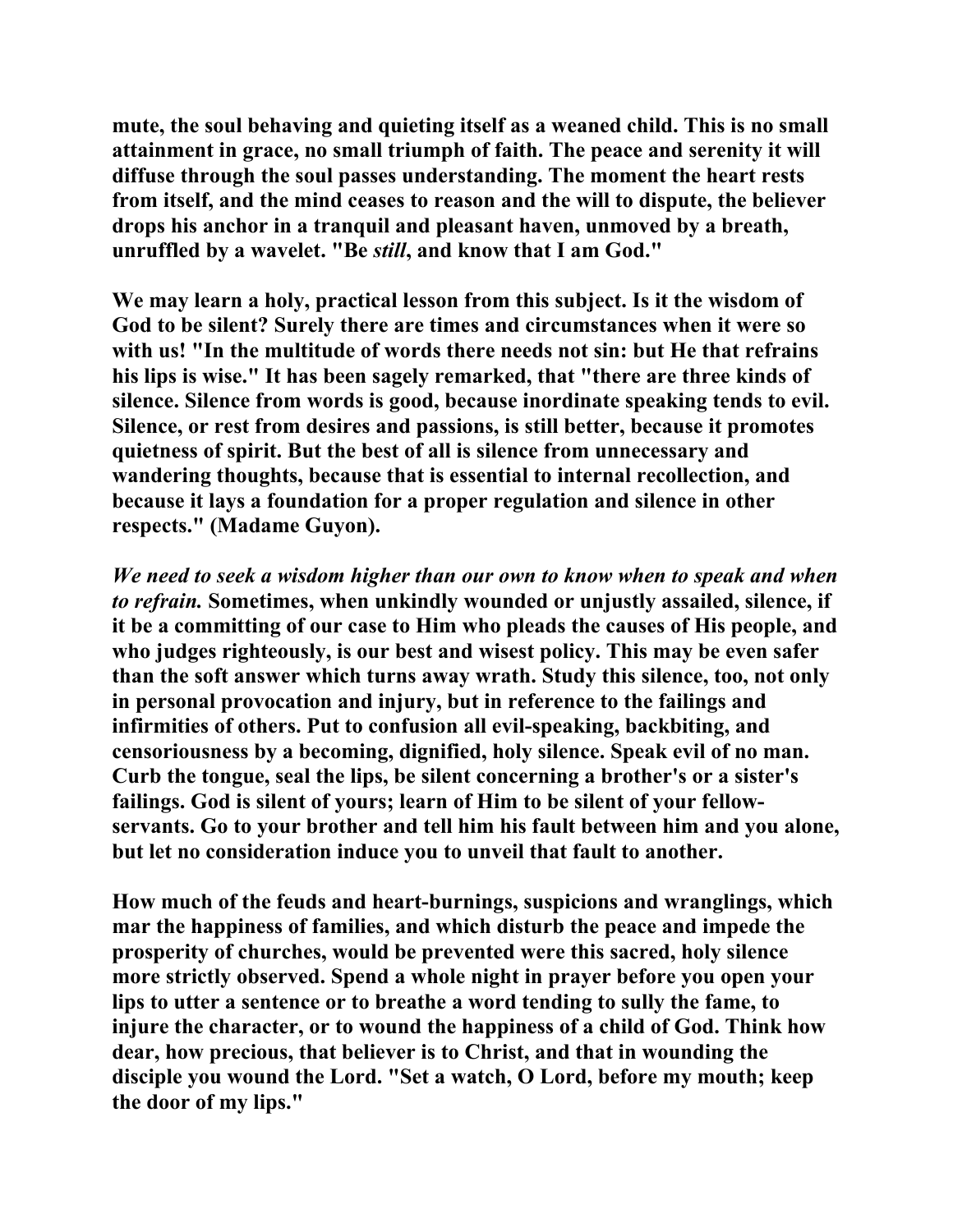## **Chapter 6 "The Emotion of Love in Christ"**

**And to know the love of Christ, which passes knowledge, that you might be filled with all the fullness of God. Ephes. 3:19** 

**The mind has often been sensible of a feeling of awe as we have stood upon the shore, and gazed upon the vast expanse of the ocean. With a similar, yet far transcending emotion, we approach the subject which is now to engage our thoughts—***the infinite ocean of Christ's love.* **Of all the sympathetic emotions of our Lord's humanity, the emotion of Love must be regarded as the parent source. We would have known nothing of Christ, or of His redemption, but for love. The stupendous fact that Christ loves us—loves man, sinful man admits us to the secret of all that He has done, and is still doing, for man. There is no other solution to the marvellous mysteries of His Incarnation and Sacrificial Death but this—Christ has loved us. Love originated all, explains all, illustrates all—love is the interpreter of every Divine mystery. There is not a circumstance of our Lord's history which is not another form or manifestation of love. His** *incarnation***, is love stooping; His** *sympathy***, is love weeping; His** *compassion***, is love succouring; His** *grace***, is love acting; His**  *teaching***, is the voice of love; His** *silence***, is the repose of love; His** *patience***, is the restraint of love; His** *obedience***, is the labor of love; His** *suffering***, is the travail of love; His** *cross***, is the altar of love; His** *death* **is the burned offering of love; His** *resurrection***, is the triumph of love; His** *ascension* **into heaven, and His sitting down at the right hand of God, is the** *enthronement* **and the intercession of love. Such is the deep, the vast, the boundless ocean upon which our thoughts are now about to launch. The soul muses in silent awe as it gazes upon this fathomless, limitless sea. Like the eternity of God, we cannot fathom where His love begins, or where it terminates. It has neither beginning nor ending. Like the peace of God, "it passes all understanding;" like itself, "it passes all knowledge." And yet there exists not an emotion of Christ of which the saints of God have a more truly blessed experience. Christianity is the experience, as it is the embodiment, of love. A religion destitute of the love of God in the heart is a vain religion. A religion without love, is a religion without soul, without life. All real, vital, saving religion resolves itself into love—love to God in Christ, and love to man. Your religion, beloved, may be lacking in some of the more visible attributes of profound knowledge, brilliant gifts, costly offerings; yet, is there in that heart of yours the deep, silent,**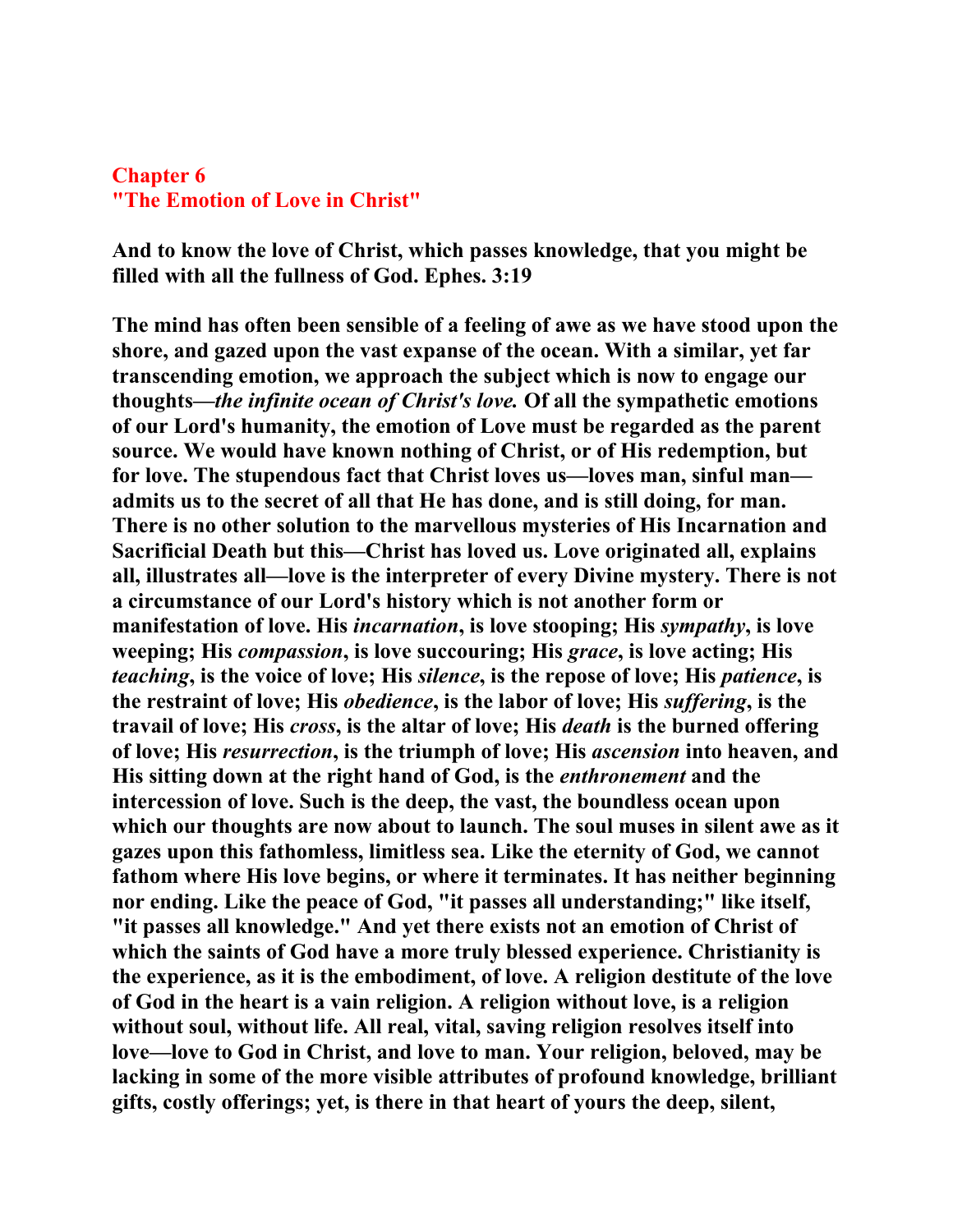**gentle, throbbing of a true and sincere love to Christ? Then your religion is real. You have no eloquence, perhaps, to speak for Christ, and you have no power to labor for Christ; but you have love enough to suffer for Christ, yes, if need be, to die for Christ. Enough! "Lord, you know all things, you know that I** *love* **you." "Enough, my disciple," says your Lord; "go and feed my lambs." Lord! I go; Your love constrains me to the lowliest service in Your Church!** 

**Let us now descend from the shore and dip our line of faith into the depths, and endeavor to "comprehend with all saints what is the breadth, and length, and depth, and height" of this infinite ocean of love which has flowed down to us from God through Christ—an ocean which has its shallows for the babe, and its depths for the mature man in Christ Jesus.** 

**The love of Christ is a divine emotion. Were it the most exquisite, profound, and pure that could possibly find a home in the human heart, and yet were created, it would still be but a finite affection: and a mere finite love could not have met the requirements of God's moral government, by the perfect satisfaction and honoring of which sinful man is saved. Why is it a love that passes knowledge? Why cannot the deep line sound it—the swift wing reach it—the eagle eye pierce it—the eloquent tongue describe it? Why are there depths and heights, lengths and breadths, which distance all thought, imagination, and measurement? Because it is the love of** *deity***. The love of Christ is the love of God. We employ no rhetorical exaggeration, we speak not in hyperbole, but the words of truth and soberness; when we declare, on the authority of revealed truth, Christ to be the eternal and essential Son of God—"God over all, blessed for evermore." Listen to the argument. "God has in these last days spoken unto us by His Son—the brightness of His glory, and the express image of His person." "Unto** *the* **Son He says, Your throne, O God, is forever and ever: a scepter of righteousness is the scepter of Your kingdom." All the** *names, attributes, and works* **predicated of Deity are ascribed to Him, which, were He not God, essential, absolute God, would be the most vicious blasphemy. Hear the voice of prophecy: "His name shall be called Wonderful, Counselor, The mighty God, The everlasting Father, The Prince of Peace." Do we speak of Creation? "By Him were all things created, that are in heaven, and that are in earth, visible and invisible, whether they be thrones, or dominions, or principalities, or powers: all things were created by Him, and for Him." Do we speak of Providence? "By Him all things are held together." Do we speak of Universal Dominion? "He is Lord of all." Do we claim for the Scriptures of truth Divine Inspiration? "The words that I speak**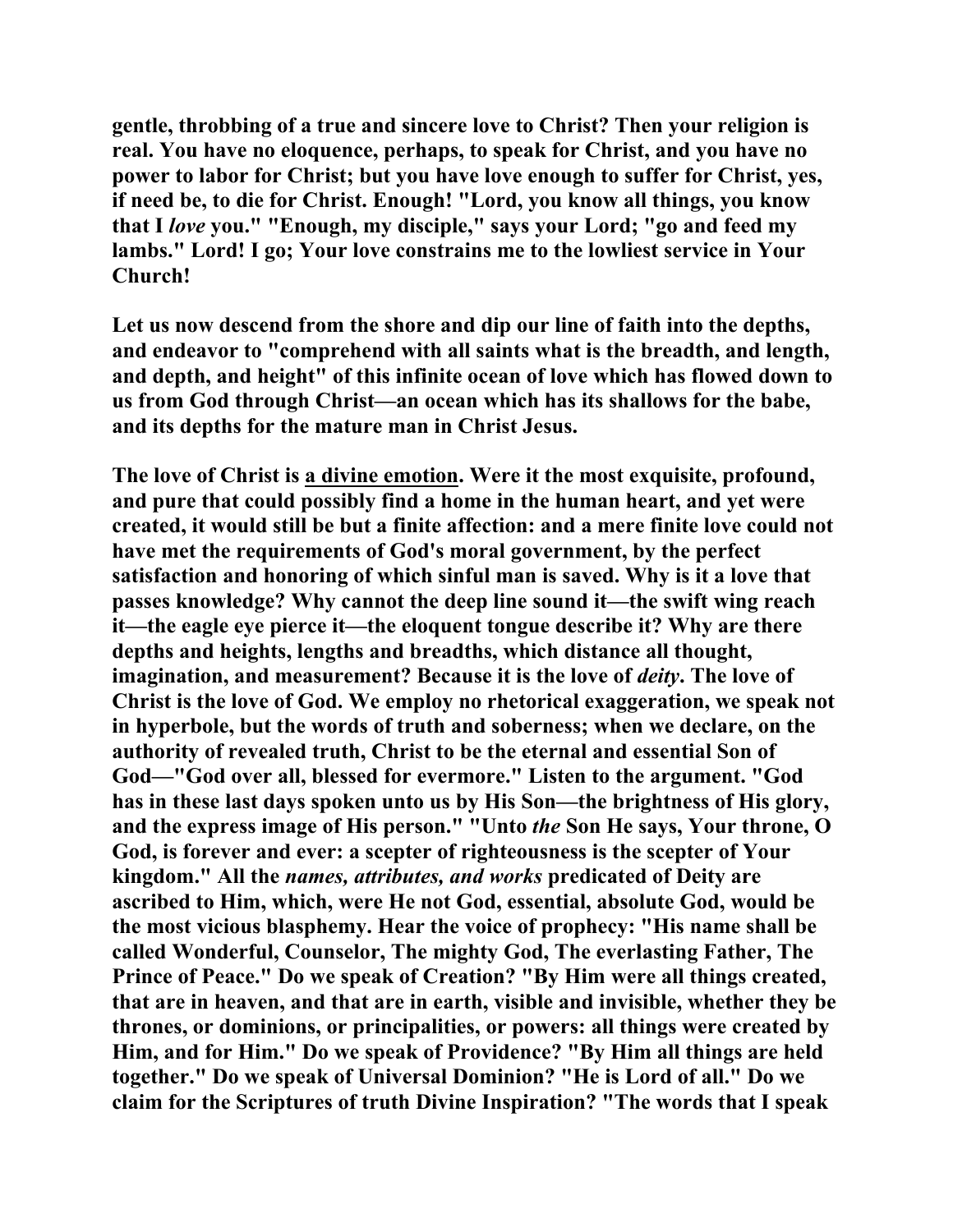**unto you, they are spirit, and they are life." "Then opened He their understanding, that they might understand the scriptures." Do we speak of Omniscience? "All the churches shall know that I am He who searches the minds and hearts." Do we speak of Omnipotence? "Christ, the power of God." Do we speak of Omnipresence? "Where two or three are gathered together in my name, there am I in the midst of them." Do we speak of Immutability? "Jesus Christ the same yesterday, and today, and forever." Is it the office and power of Judge? "We must all appear before the judgmentseat of Christ." Is He to be loved with a love belonging only to Deity? "If any man love not the Lord Jesus Christ, let him be Anathema!" But enough! It is not the accumulation of Scripture proof woven around a doctrine that establishes its truth. One text of Scripture, or single declaration of God's Word taken in its connection, simple in its meaning, grammatical in its construction, and correct in its rendering, should be sufficient to command our unquestioning faith, win our deepest affection and purest homage, when so essential and vital a doctrine as the Deity of Christ is taught us in the Bible. Such should be our full belief in, and profound reverence for the revealed Word of God.** 

**In addition to the direct and positive evidence, there are** *collateral proofs* **of the Deity of Christ equally as strong and conclusive. Our Lord is beautifully styled "the radiance of the Father's glory." Could this be affirmed of a mere creature? Light flows from the sun. The ray that trembles in the eastern sky at day-dawn, and the light that glows in noontide effulgence, equally emanate from the majestic orb, and alike partake of its nature and reflect its beauty. Were it possible to exhaust the sun of its light, you would not merely exterminate the light, but you would inevitably destroy the source of light the sun itself. We cannot separate Christ from the essence of the Godhead without destroying the Godhead. To destroy the Deity of Christ, we must first destroy Deity itself. Denial of the Divinity of the Son, is a denial of the Divinity of the Father. "He is an antichrist, that denies the father and the Son. Whoever denies the Son, the same has not the Father." Prostrate yourself, my soul, before this great mystery of Godliness, "God manifest in the flesh." Angels study it—seraphim and cherubim adore it—the spirits of just men made perfect magnify it—O my soul, believe it, rest in it, entwine it with every fiber of your heart, blend it with your sweetest song, for your Savior is** *divine***, your Redeemer is God! Nothing short of a divine love could or would have borne our sins, and the punishment of our sins. The weight of the one and the terribleness of the other would have crushed and annihilated a mere created affection. There existed no love but the love of Deity equal to the work of**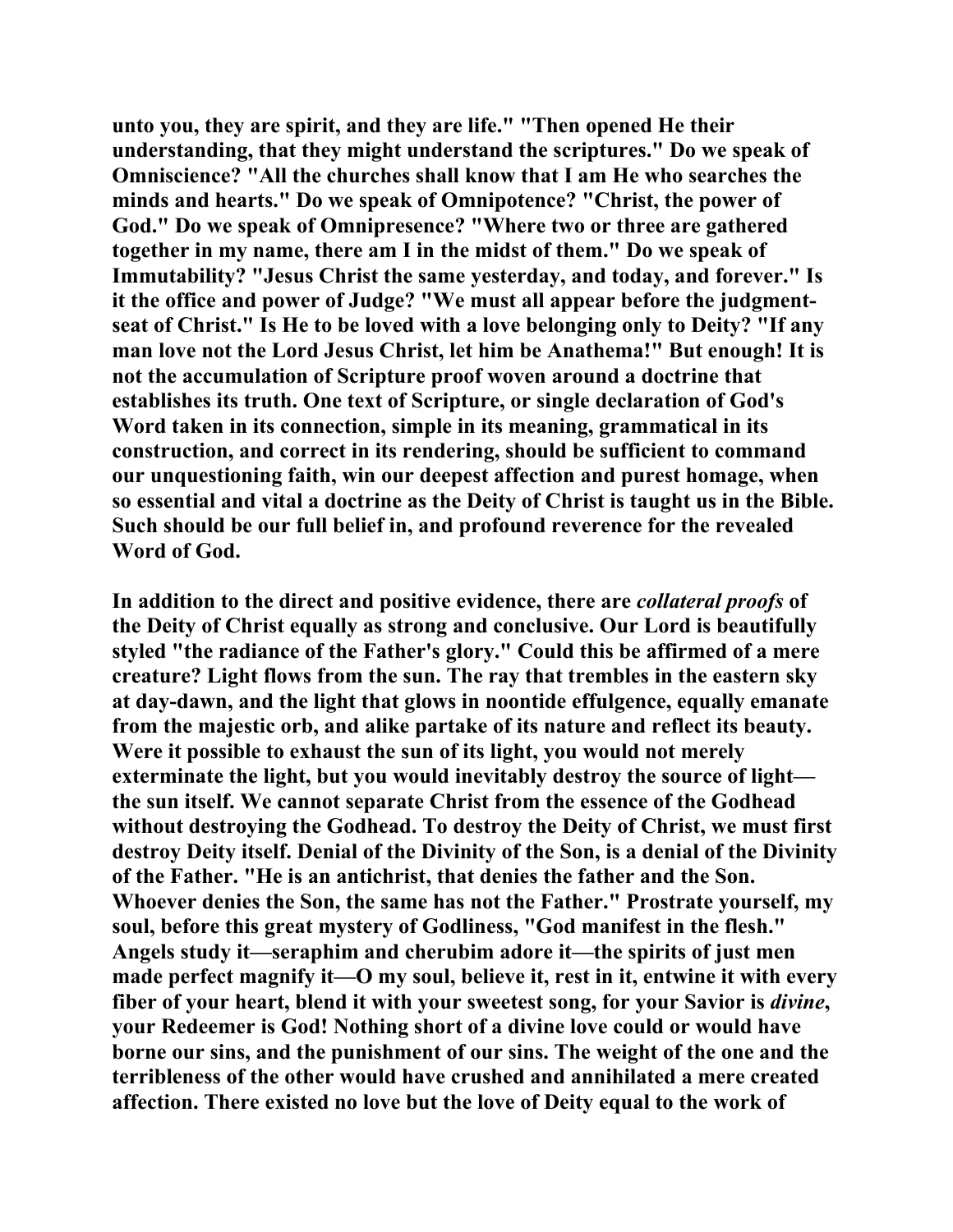**salvation. Who was willing, who was able, to bear that heavy load, to endure that overwhelming curse, but the eternal Son of the Father? Oh, think, beloved reader, what the love of Christ has done and suffered—the burden it bore, the sorrow it felt, the humiliation it underwent, the insults, ignominy, and privation through which it traveled; its groans, its sighs, its tears, its darkness—how inconceivably it agonized, how freely it bled, how voluntarily it died—think of the sins it has pardoned, the guilt it has cleansed, the declensions it has restored, the backslidings it has healed, the sorrows it has soothed, the patience it has exercised, the gentleness it has exhibited, and then ask, could any other but a divine affection have done all this and endured all this? Yet all this was exhibited in the love of Christ which passes knowledge. Love less divine, less strong, less gentle, could never have won Your heart, uprooted your enmity, tore you from your idols, enthroning Christ—all of Christ, Christ only, Christ supremely, Christ forever!** 

**"Love divine Constrains me: I am yours. Incarnate love Has seized me, and holds me in Almighty arms. Here's my salvation, my eternal hope—Amidst the wreck of worlds and dying nature, I am the Lord's, and He forever mine."** 

**It follows from this statement that the love of Christ is eternal. There is no reasoning, no philosophy so correct as that of God's Word. Did men theologians—employ the same rules of interpretation, or the same process of reasoning in the study of the Bible that they do in their scientific researches and inquiries, there would be less false doctrine, crude, blind, erroneous teaching in the pulpit and from the press. Why should the doctrine of Christ's eternal, electing love be thought a thins incredible? Admit His Deity, and you acknowledge His eternity. Acknowledge His eternity, and you must accept the truth of His everlasting love.** 

**We have proved from Scripture His Deity, and, of necessity, His eternity; and yet there is so direct a declaration of this doctrine in the book of Proverbs we would place it before the reader. "The Lord formed me from the beginning, before he created anything else. I was appointed in ages past, at the very first, before the earth began. I was born before the oceans were created, before the springs bubbled forth their waters. Before the mountains and the hills were formed, I was born—before he had made the earth and fields and the first handfuls of soil. I was there when he established the heavens, when he drew the horizon on the oceans. I was there when he set the clouds above, when he established the deep fountains of the earth. I was there when he set the limits of the seas, so they would not spread beyond their boundaries. And when he**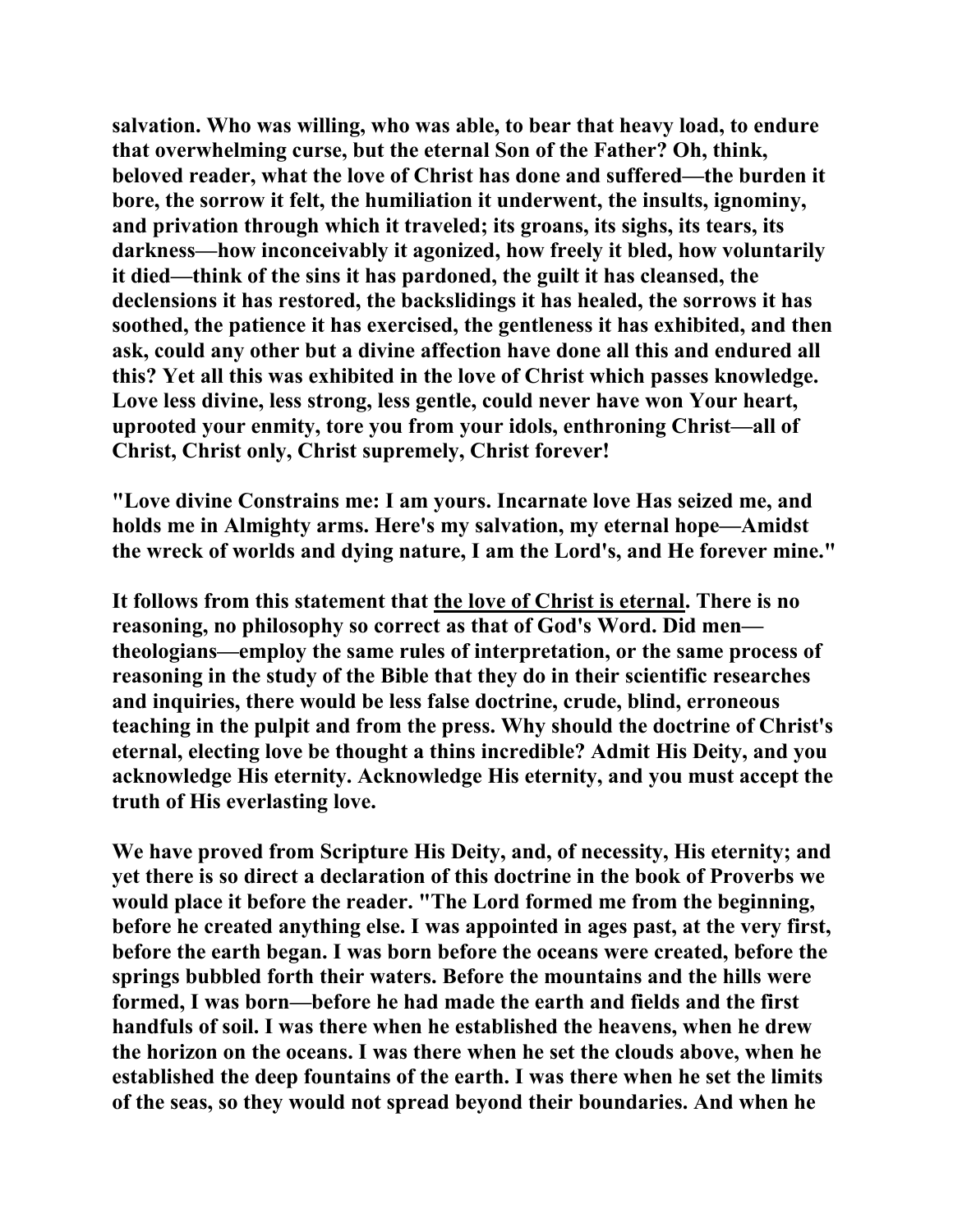**marked off the earth's foundations, I was the architect at his side. I was his constant delight, rejoicing always in his presence. And how happy I was with what he created—his wide world and all the human family!" Proverbs 8:22- 31. Of what could this be predicated but of a Person, and of whom but of the Eternal Son of God, even Him who is the "wisdom of God," the hidden wisdom? Such is the antiquity of the love of Christ! And what a glorious and precious truth is it to the spiritually taught soul; sweeter than the honey in the honey-comb to those who have tasted the bitterness of sin, and have felt the plague of their own heart "I have loved you with an** *everlasting* **love," is the Divine declaration which places the antiquity of Christ's love beyond a doubt. Christ is the Covenant Head of His people, the "Head over all things to the Church." In Christ we are chosen, through Christ the covenant is made with us by the Father—in Christ we are blessed with all spiritual blessings—in Christ we are called—and in Christ we are pardoned, justified, sanctified, and glorified.** *Every blessing that appertains to our salvation from first to last is interwoven with Christ***—in His hand, and through His relation to the Father and to us. Well may the apostle give utterance to that magnificent doxology— "Praise be to the God and Father of our Lord Jesus Christ, who has blessed us in the heavenly realms with every spiritual blessing in Christ. For he chose us in him before the creation of the world to be holy and blameless in his sight. In love he predestined us to be adopted as his sons through Jesus Christ, in accordance with his pleasure and will—to the praise of his glorious grace, which he has freely given us in the One he loves. In him we have redemption through his blood, the forgiveness of sins, in accordance with the riches of God's grace that he lavished on us with all wisdom and understanding." Ephes. 1:3-8. Such is the eternal ocean from where flows this river, these rivulets and springs, which, bearing on their bosom innumerable blessings of grace, glide through the Church of God, Christ's garden—clothing it with living verdure, enriching it with divine fruit, adorning it with unfading bloom, and breathing over it the fragrance of a "field which the Lord has, blest." The everlasting love of Christ! Divine source of my eternal redemption! Springhead of my sweet refreshment in this weary land where no water is! Pledge and earnest of all which my faith believes, which my hope expects, and for which my panting Spirit longs, enthrone yourself upon my heart, and under your gentle, yet all-commanding, all-constraining power may my consecrated being, my surrendered life evince, "How much I owe, how much I love!"** 

**The love of Christ is condescending. We measure an act of condescension by the position, rank, or power of the individual from whom it emanates. Forming our view of Christ's love upon this principle—sounding its depth and**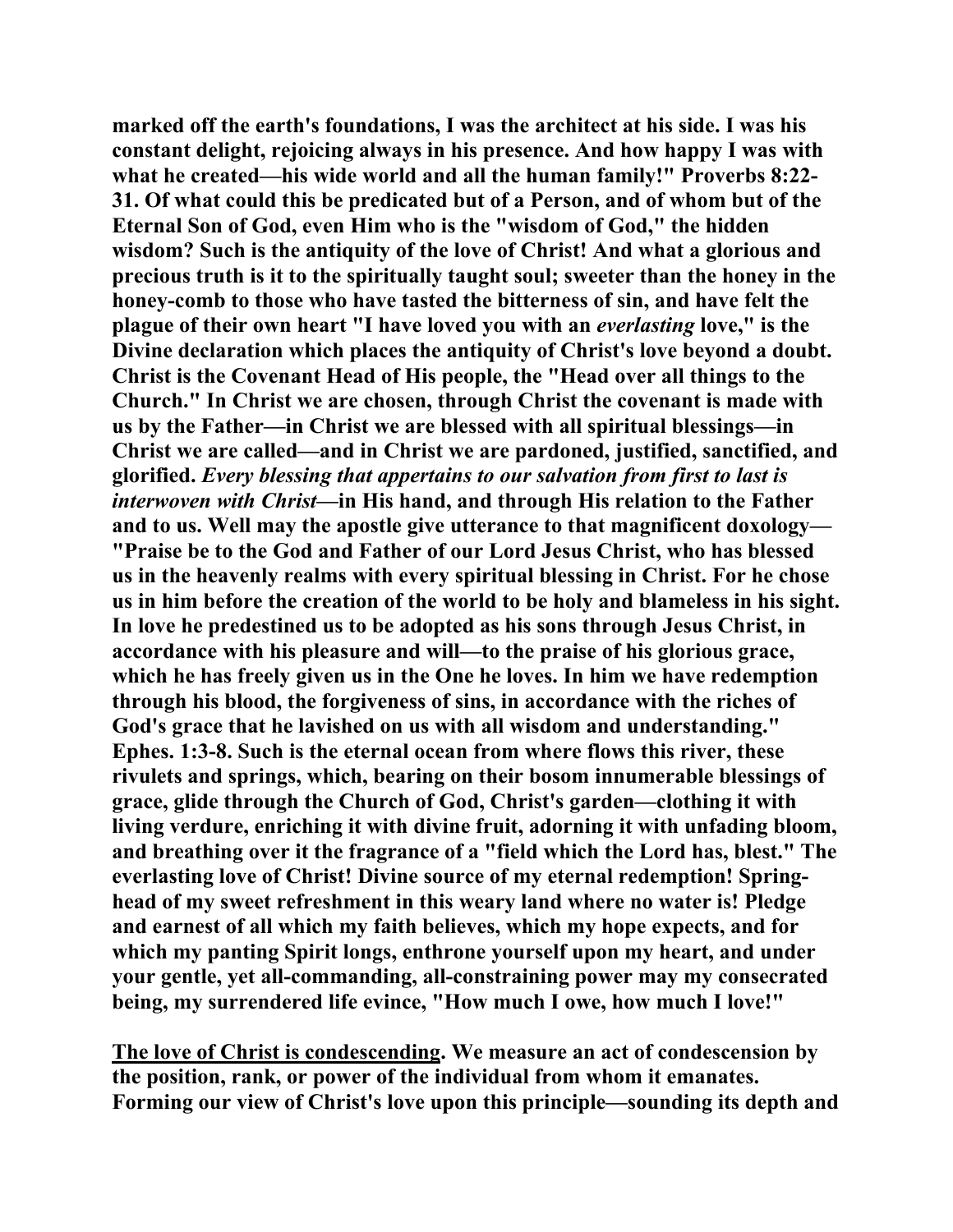**testing its greatness and intensity by this criterion, even our profoundest conception of the self-abasement and humiliation to which it descended will be at an infinite remove from the reality. The stoop of the Son of God to our humanity—the Incarnation of Deity—was an event so unheard of, a fact so stupendous, marvellous, and transcendent, that it stands in the history of the universe like an orb in its own solitary, unapproachable grandeur, and will be the wonder, the study, and the song of all pure, holy intelligences through eternity. Such was the love of Christ! It drew Him from heaven, brought Him down to earth, to live and labor, suffer and die, robed in the humanity which He stooped so low to save. "Since the children have flesh and blood, he too shared in their humanity so that by his death he might destroy him who holds the power of death--that is, the devil-- and free those who all their lives were held in slavery by their fear of death. For surely it is not angels he helps, but Abraham's descendants. For this reason he had to be made like his brothers in every way, in order that he might become a merciful and faithful high priest in service to God, and that he might make atonement for the sins of the people." Hebrews 2:14-17. Not only—as if this did not suffice to demonstrate the lowliness of His love—did He consent to wear our nature, but He linked Himself in that nature** *with lowliness and poverty***,** *with obscurity and privation, with toil, weariness, and need!* **In addition to this, He was spit upon, scourged, reviled, maligned, denied; was the "rich man's scorn, the poor man's ridicule;" bowed His dear, devoted head meekly, uncomplainingly to the storms of human insult, contempt, and derision which broke over Him. Oh! was ever love like unto this? And such, beloved, is still the condescension of Christ's love! Having stooped so low, it would seem as if there were no deeper depths to which it could not sink. Ah! perhaps,** *in your personal history* **there are circumstances of woe, of scorn, of humiliation, from which you imagine the Son of God must shrink—an abyss which He cannot fathom—physical and mental prostrations with which He has no sympathy, or to alleviate which He has no power. But judge Him not thus. His thoughts are not your thoughts. The love of Christ is prepared to entwine itself with every event and circumstance of your being and history. Having taken into union with His divinity your nature, all prostrate, and bruised, and crushed beneath the curse, do you think that there can be a position in which your fallen humanity is placed beyond the pale of His compassion, or the reach of His arm? Ah, no! Love made God willing to unite Himself with man; and love made the Godman willing to unite Himself with all the lowliness, degradation, and suffering of the human. And the same love of Christ that stooped to all this is prepared to descend with you into He valley of poverty, to enter with your trembling spirit into the cloud of adversity, to divide with you the cup of sorrow, to cheer**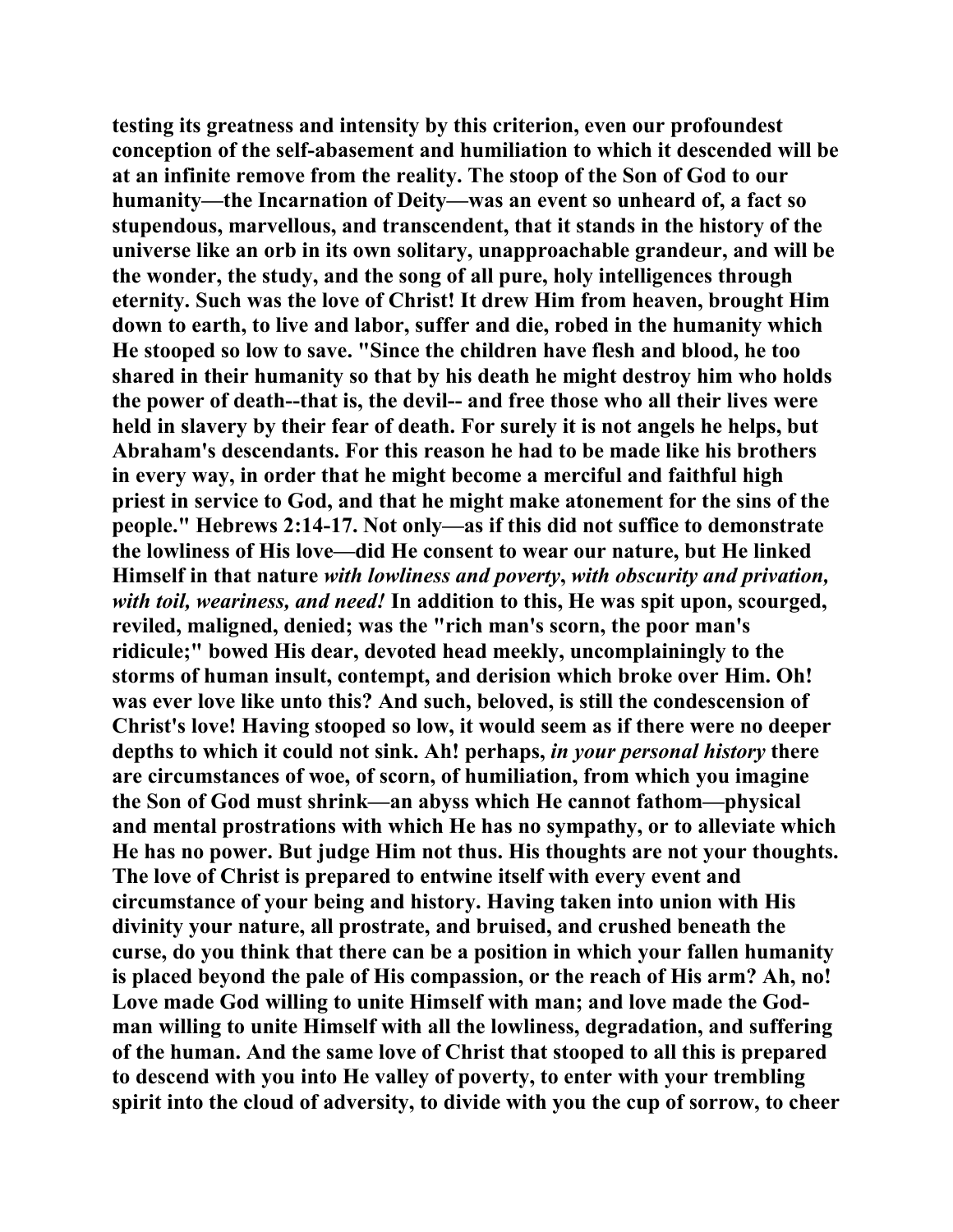**your exile, and share the ignominy, insult, and neglect to which you may be exposed. Will Incarnate Love, which once stooped to wash the disciples' feet, shrink from any office or service with which your happiness, honor, or wellbeing is entwined? "Lord! You shall never wash my** *feet***," says your resisting spirit. "Allow it to be so now," replies your condescending Lord. I am that friend that loves at all times, a Brother born for adversity. Having stooped to the vesture of your nature, do you think that I have not love, and grace, and lowliness enough to sink with that nature to its lowest condition of necessity and woe? Though others, recoiling from your position, deaf to your entreaty, and ashamed of your bruise, may pass you by on the other side, I am prepared to identify myself with your case, to rouse your sinking pulse with** *the wine of my love***, to heal your wound with the soothing on of my compassionate sympathy; and, amid the strife and clamor of tongues, to spread around you the invincible shield of my power. Truly may we say, "For he will conceal me in his pavilion when troubles come; he will hide me in his sanctuary. He will place me out of reach on a high rock. Then I will hold my head high, above my enemies who surround me." Psalm 27:5-6. It is the pavilion of** *love***.** 

**Labor is another characteristic of the love of Christ. The apostles speak of the saints' "labor of love," or loving labor. In a sense infinitely transcending this do we speak of Christ's labor of love. His first, His chief labor was not in sharing the sorrows, bearing the infirmities, or in healing the sicknesses of our humanity, but it was in the perfect obedience to the precepts of the law which His holy, fervent, toilsome life rendered. This was His highest, holiest, divinest labor of love. "If by the disobedience of one many were made sinners, by** *the obedience of one* **many are made righteous." He found His own law broken, desecrated, dishonored. He consented to be made under the law, that He might redeem those who were under the law. He could only be held responsible by the law for obedience, as He placed Himself under its power, precept, and authority. He, the Lawgiver, and the Administrator of the law, consented thus to humble Himself. There was but one Being in the universe who could magnify that law and make it honorable by a full recognition of its authority, and a perfect deference to its just and holy requirements—it was God's co-equal and eternal Son. His Godhead gave dignity, His sinlessness imparted perfection, His love clothed with voluntariness the obedience and honor which He rendered to God's moral government, from which man had plucked the diadem of glory, trailing and trampling it in the dust. And now, this obedience, thus deriving its sanction, perfection, and acceptance from the dignity and sinlessness of His nature, is the "righteousness of God," finished and imparted, which justifies the believing sinner, and which exalts and**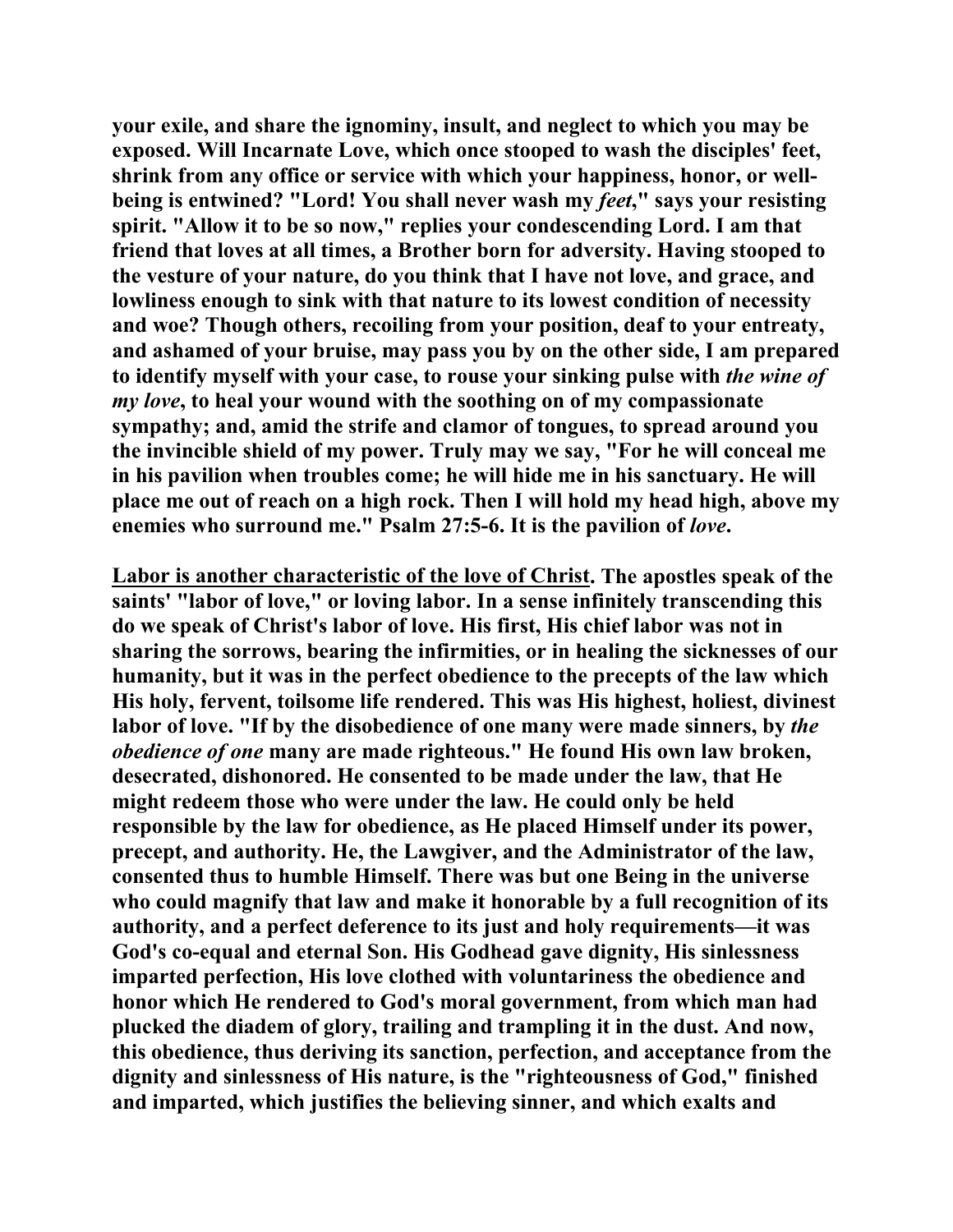**glorifies the accepted saint. "He has made Him to be sin for us who knew no sin, that we might be made the righteousness of God in Him." "Blessed are the people who know the joyful sound; they shall walk, O Lord, in the light of Your countenance, and in Your righteousness shall they be exalted." The life of our Lord was one continuous, unswerving, unbroken act of homage and obedience to His Father's law. He alone of all others could my, "My food and any drink is to do the will of Him that sent me, and to finish His work." The two objects He had in view in this labor of love were—the offering of such an obedience as would constitute our perfect righteousness, and thus secure our perfect and free justification; and the second was the honoring and magnifying of the law in its divine authority and holiness, thus winning back to the Father the glory He had lost by the violation of that law. With these objects before Him, and impelled onward by the irresistible force of His own love, He faltered not, swerved not, deviated not an hair's-breadth from His sublime and holy purpose. His was the true battle of life. The world sought to allure, men sought to entrap, Satan sought to tempt Him; but He passed through the fiery ordeal untouched and unscathed—observing every requirement, and keeping every precept. To what shall we ascribe this unswerving, unfaltering obedience, this pure and perfect compliance with the law's stern and righteous demands, but to His divine dignity and perfect sinlessness? And all this was the labor of love! Well knowing that the salvation of His Church was based upon the law's fulfilment, and that that salvation was confided to His hand, it was His food and His drink to entwine with every word, and thought, and deed the perfect doing of the will of God with His everlasting love to His saints—zeal for God's glory with fidelity for His people's cause. Behold the groundwork of our full justification!—justified on the basis of a repaired, restored, honored law—a law upon which, divine and glorious though it was, the obedience of the Son of God shed a new and ineffable luster. "He has magnified the law, and made it honorable." Behold the ground and channel of peace with God!—peace through faith in a righteousness which renders it illustrious in God to justify the sinner. "Being justified by faith, we have peace with God through our Lord Jesus Christ." Is this not true, assured, and perfect peace? To know that the indictment against us is quashed, the sentence is cancelled, the condemnation is removed, and that we are reinstated in a Paradise, forfeited, but restored; lost, but regained—a Paradise amid whose sylvan bowers no** *tempter* **lurks, upon whose sunny banks no** *shadow* **reposes, whose vernal bloom no** *curse* **blights, whose perfumed air no** *sin* **taints; into which nor** *sickness***, nor suffering, nor death, nor parting ever enter; where is neither sorrow nor crying, neither shall be any more pain—surely, "the work of righteousness is peace, and the effect of**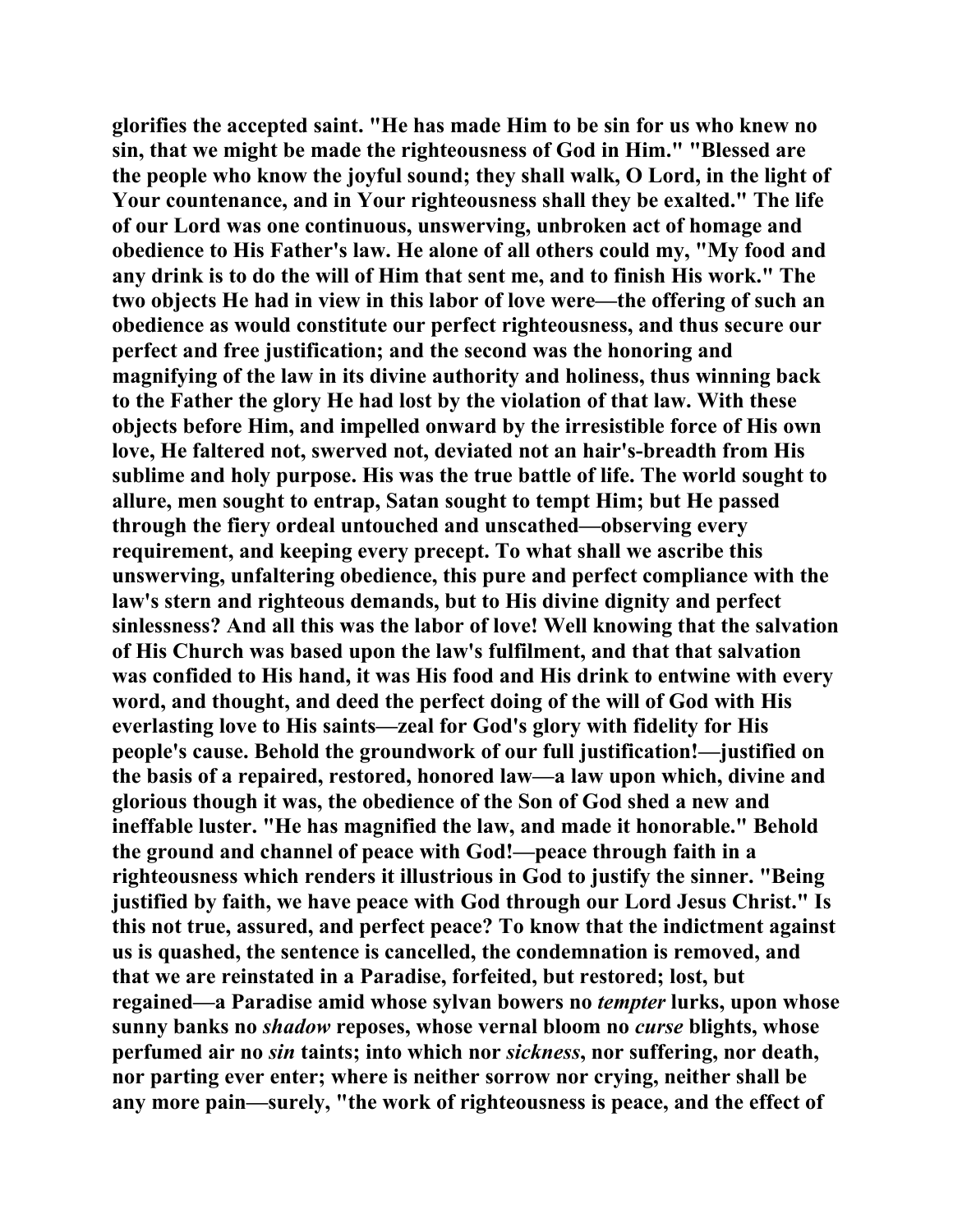**righteousness, quietness, and assurance forever."** 

**We return to the statement that** *all this is ours through the obedience of the "Lord our Righteousness."* **Heaven, the coming paradise of the saints, is won by no creature-merit. Not a grain of human worthiness mingles with the merit that justified the sinner before God. Not a filament of creature-obedience is woven into the wedding robe that will give us a place at the "marriage supper of the Lamb"—all, all must be the worthiness, the merit, the obedience** *of God in our nature***. Gracious soul! brought to the end of all your own duties, doings, and sacrifices—seeing all to be but as dross and chaff, no, more, but so much gilded, 'splendid sin'—bowed down to the earth beneath your load of guilt shut up to the condemnation of the law, with not a ray of hope, trembling upon the thunder-cloud of divine wrath which enshrouds you—oh, look up! in the Lord you have righteousness and strength. The Eternal Spirit is now graciously and effectually teaching you this glorious, precious truth in the school of your own utter emptiness, vileness, and poverty. Do not be, therefore, hopeless and despairing. In Christ Jesus there is pardon, acceptance, grace, sanctification, salvation for the vilest, the most helldeserving penitent that earth ever saw, or that heaven ever received. Oh, what a glorious gospel is ours! What a marvellous truth is this which it reveals—a justifying righteousness divinely provided, freely given, believingly received, which exchanges our filthy rags for a spotless robe, our condemnation for hope, our hell for heaven, an eternity of woe for an eternity of bliss! What divine peace should this truth impart, what fervent love should it inspire, what holy, unreserved surrender should it induce! How precious to our hearts should be this gracious Savior, how welcome His yoke, how delightsome His service, how pleasant and sweet His cross. And, oh! how will the challenge, bursting from countless tongues, awaken the deep, undying echoes of eternity—"Who is he that condemns? it is God that justifies!"** 

**"And lest the** *shadow* **of a spot Should on my soul be found, He took the robe the Savior wrought And cast it all around."** 

**The reception of Christ's obedience as our justification** *by faith***, is a kindred and equally essential and precious truth. Oh, it is a wondrous fact that God has made our salvation entirely independent of ourselves, in making it to rest upon our believing, and not our doing! "It is of faith, that it might be by grace." By grace are you saved, through faith, and that not of yourselves; it is**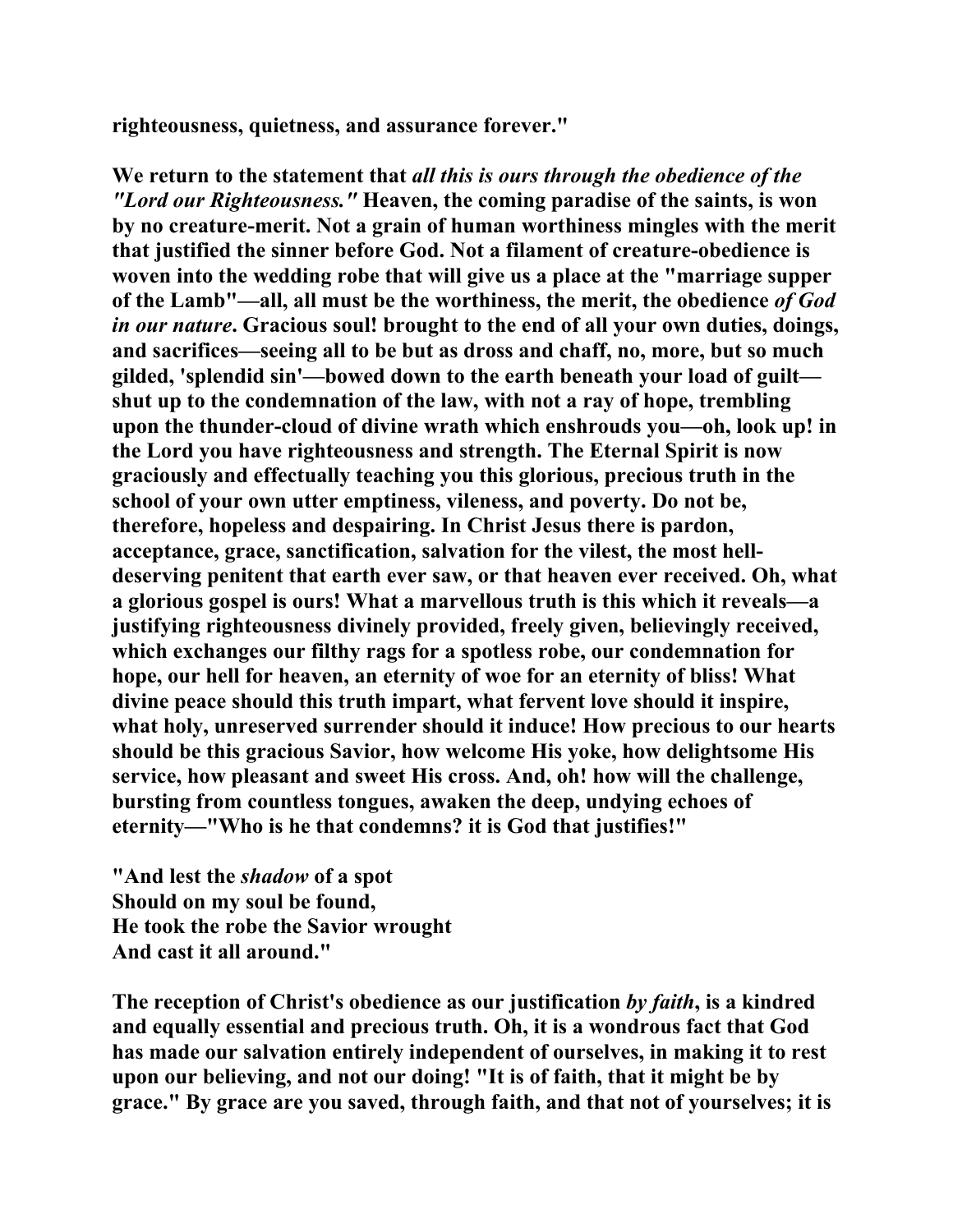**the gift of God." It is not our penitence, nor our love, nor our knowledge that looks to the cross and lives—it is our faith. It was not the hand, nor the foot, nor the tongue, nor the ear which availed to the poor bitten Israelite, stung with the fiery flying serpent—it was the** *eye***. He traveled not, He spoke not, He handled not, but simply raised himself, or, perchance too feeble, was uplifted in the arms of another, and rested his eye upon the serpent of brass, looked, and was healed! How much more facile an effort was this! It was easier, more simple, and effectual to** *look***, than to perform a tedious task with the** *hands***, or to utter long sentences with the** *tongue***, or to take a wearisome pilgrimage with the** *feet***. Thus single and easy is the divine instrument God has appointed for your salvation!** *Faith* **beholds the Lamb of God; faith looks upon Him whom our sins have pierced; faith sees Jesus, and the simple "looking unto Jesus" crucified heals the wounded conscience, unbinds our burden of guilt, and the Sun of Righteousness arises in the soul with healing in His wings. But while thus we insist upon** *faith as the instrument* **of your justification, and consequent peace with God, as earnestly would we remind you that faith is but an instrument. It is not the object that is to engage your thought, awaken your interest, or arrest and fix your gaze. That** *object is Christ***, and Christ alone! And now we would have you for a moment forget all that we have said upon faith, and think of Jesus, and of Jesus only. It was not the eye that healed the bitten Israelite—it was the eye in contact with its distant, and, perhaps, dim and obscure object, reposing upon which, in obedience to the Divine command, instantaneous life was the consequence. Suppose the dying man had argued, "I cannot see by reason of my wound. The shadow of death is upon me. The film of death is on my eyes—darkness dims my sight, and I cannot see." Still, the command was—"Look to the uplifted serpent;" and, looking, the dying lived! No objection lay against the feebleness and dimness of the sight. His refusal to raise and open that eye, dim and dizzy though it was, and rest it upon the pole, was death. Oh, I beseech you, deal less with faith, and more with Christ, the object of faith. Your weak faith, your little faith, your obscure faith, your tried faith, your sinking faith, is no reason why you should not look to, cleave to, and rejoice in Christ Jesus, knowing of a truth that your sins are forgiven, and that your person is accepted in the Beloved. One believing 'blink on Christ', as the holy Rutherford expresses it, and you are saved. Or, to quote the lively picture of faith presented by another worthy, one of the early Reformers of Scotland (John Welsh)—"It is not the quantity of faith that shall save you. A** *drop* **of water is as true water as the whole ocean. So a little faith is as true faith as the greatest. A** *child* **eight days old is as really a person, as one of sixty years; a** *spark* **of fire is as true fire as a great flame; a** *sickly* **man is as truly living as a well man. So it is not**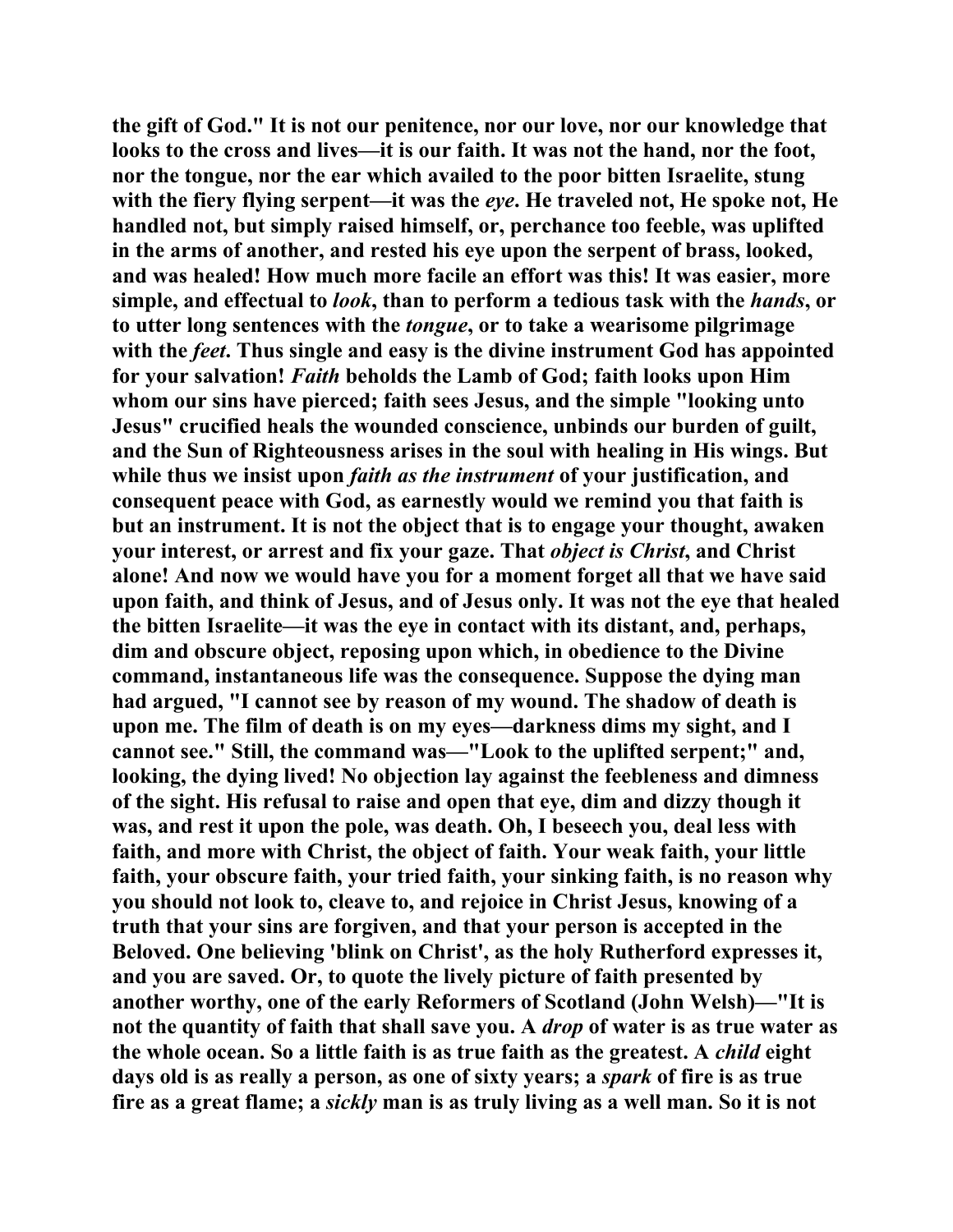**the measure of your faith that saves you; it is** *the blood that it grips to***, that saves you. As the weak hand of a child that leads the spoon to the mouth will feed as well as the strongest arm of a man—for it is not the hand that feeds you, albeit it puts the food into your mouth, but it is the food carried into the stomach that feeds you—so if you can grip Christ ever so weakly, He will not let you perish. All that looked to the brazen serpent, be they ever so far off they were healed of the sting of the fiery serpent; yet all saw not alike clearly, for some were near at hand, and some were far off. Those that were near at hand might see** *more clearly* **than those that were far off; nevertheless, those that were far off were as soon healed of the sting when they looked to the serpent as those that were near at hand; for** *it was not their look that made them whole, but He whom the serpent did represent.* **So if you can look to Christ ever so dimly, He can take away the sting of your conscience if you believe. The weakest hand can take a gift as well as the strongest. Now Christ is the gift, and weak faith may grip Him as well as strong faith; and Christ is as truly yours when you have weak faith, as when you have come to these triumphant joys through the strength of faith."** 

**The same reasoning will conduct us to a like conclusion respecting faith's dealing with the** *promises* **of God. If our faith can lay hold of but one divine promise of the gospel, then all the promises are ours. It is not our faith that gives us a warrant to receive the promise, or upon which the efficacy of the promise depends; it is the word, power, and faithfulness of the Divine Promiser. If, then, beloved reader, your faith can rest in any one of these promises, "Him that comes unto me I will in no wise cast out;" "Come unto me, all you that labor and are heavy laden, and I will give you rest;" "Call upon me in the day of trouble, and I will answer you and deliver you;"—then you may put in your claim to every precious promise in the Bible, and say, "It is mine." "The promises can be no more divided than Christ can be divided, or than heaven can be divided; the promises are not like loose pearls, but as pearls made into one entire chain. He that can lay his hand upon that promise in Matt. v. 6, 'Blessed are they who do thirst after righteousness, for they shall be filled,' and truly say, This promise is mine, may safely lay his hand upon that promise, ver. 8, 'Blessed are the pure in heart, for they shall see God,' and say, This promise is mine; and the same He may say of the rest of the precious promises of that chapter. He that can lay his hand upon any one promise that God has made for those who** *love* **Him, and truly say, This promise is mine, may safely lay his hand upon every promise that God has made to those who love him, and say, These are mine. He that can lay his hand upon any one promise that God has made to those who** *fear* **Him, and truly**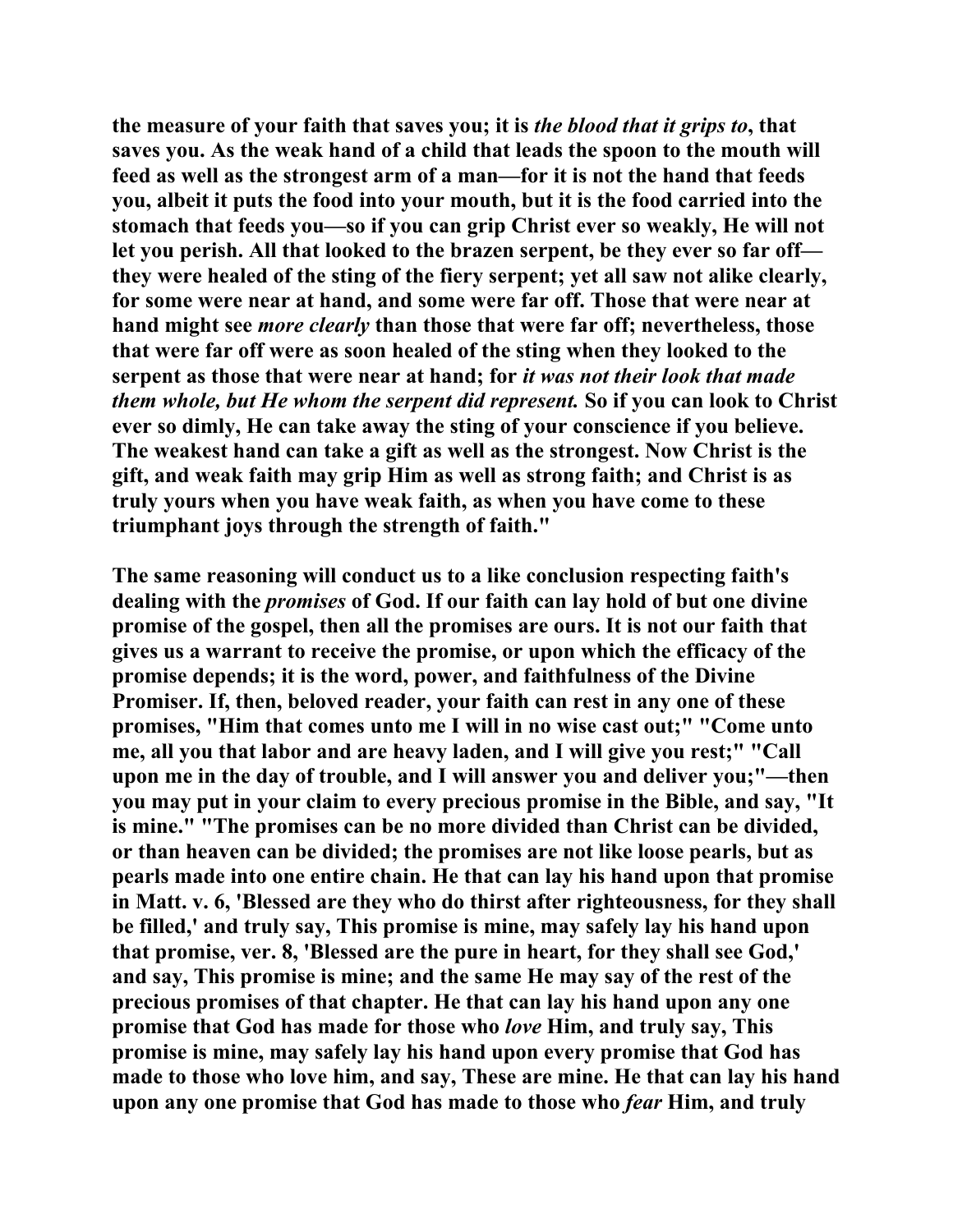**say, This promise is mine, may assuredly lay his hand upon every promise that God has made to those who fear Him, and say, These are all mine. He that can lay his hand upon any one promise that God has made to** *faith* **in Christ, to believing in Christ, and truly say, This promise is mine, may safely lay his hand upon every promise that God has made to faith in Christ, to believing in Christ, and say, All these promises are mine. He that can lay his hand upon any one promise that God has made to the** *returning* **sinner, and truly say, This promise is mine, may securely lay his hand upon every promise that God has made to the returning sinner, and say, All these are mine. He that can lay his hand upon any one promise that God has made to the** *waiting* **soul, and truly say, This promise is mine, may without peradventure lay his hand upon every promise that God has made to the waiting soul, and say, All these are mine.** *Prove but your right in one, and you may safely infer your right to all.***" (Brookes)** 

**But Christ's love possesses yet another and more touching feature, one that has never failed to dissolve and win the heart wherever it has effected a believing entrance, and will be as potent to the end of time—the suffering, dying love of Jesus. It traveled its wearisome, law-fulfilling path until it confronted the cross. Could it pass the instrument of torture and of death? Must it be crucified, bleed, and die? Ah, yes! what significance, unmeant by His enemies, in the taunt which they cast at His dying agonies, "He saved others, Himself He cannot save!" Yes; He saved others, and He could have saved Himself. It was voluntary on His part to die, or not to die. As easily could He have descended from the cross as He ascended from the grave. But the same love to poor sinners which emancipated Him from the one, kept Him impaled upon the other. Love could not regard its mission accomplished, its purpose fulfilled, until it had sacrificed itself; it must be baptized in suffering; be clothed in a vesture dipped in blood—its own blood. And why this suffering, sacrifice, and death? The answer shall be in the words of the Holy Spirit: "Christ has** *loved* **us, and has given Himself for us, an offering and a sacrifice to God for a sweet-smelling savor." We can find no proper solution to the mystery of Christ's sufferings and death but that supplied by this fact, that He died as a** *sacrifice for our sins***, to offer an** *atonement* **to the justice of God for our transgressions. "An** *offering and a sacrifice***"—a sin-offering, an expiatory sacrifice, a justice-satisfying oblation. How sacred and precious are the sufferings of His love, viewed in this light! What love they inspire, what joy they create, what comfort they impart, what hope they shed upon the dark, the solemn future! Christ has died, thereby condemning sin in the flesh. Christ has died, thereby freeing us from the curse of the law, being made a**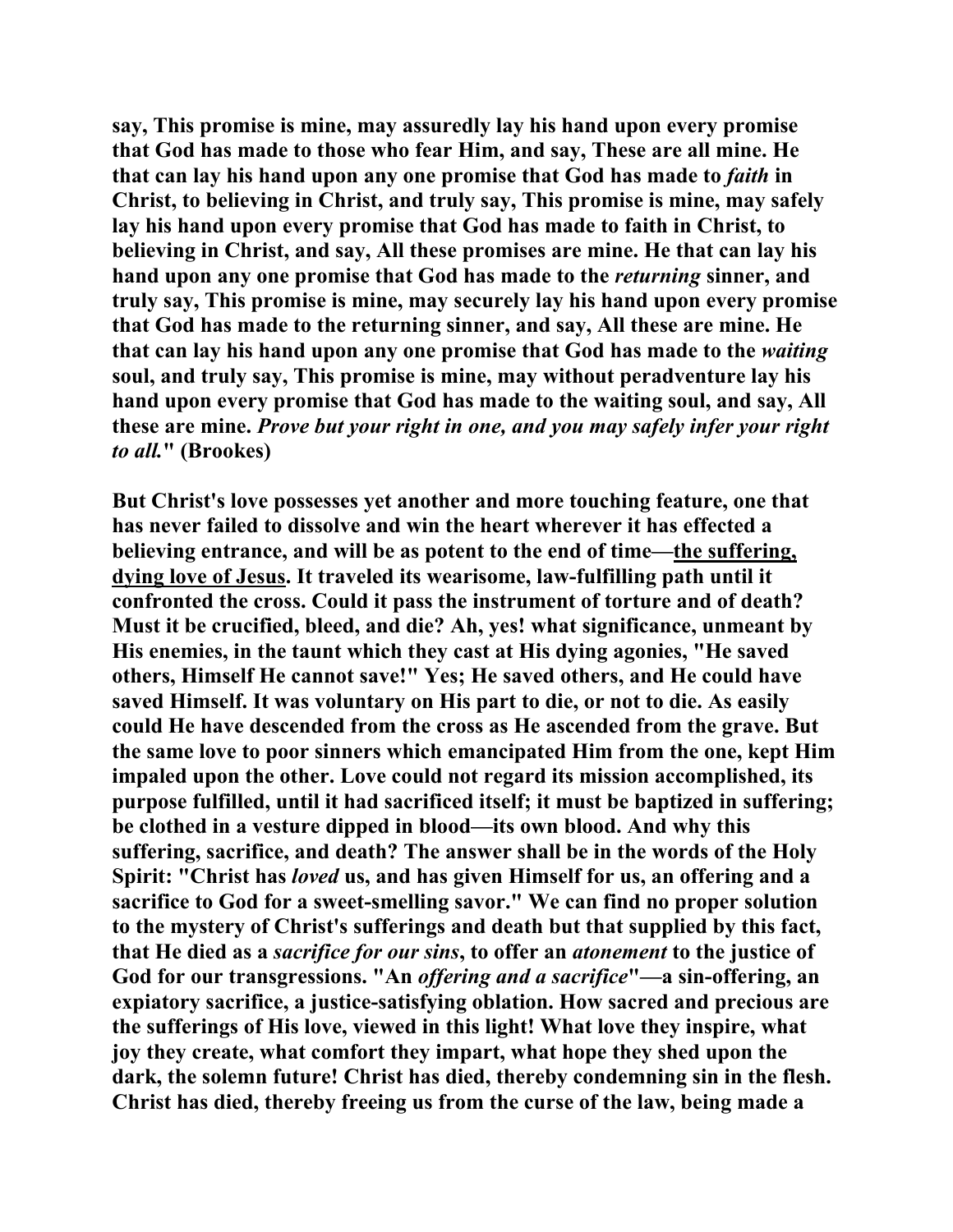**curse for us. Christ has died, thereby washing out and effacing all our guilt— His own most precious blood cleansing us from all sin. Christ has died, therefore the believing sinner that accepts that death as his one and only sacrifice, his sole and complete salvation, shall never die. Such is the love of Christ! Was it ever equaled? Where shall we find its parallel? To have accepted the mission of our salvation upon such terms—a stoop so low, a humiliation so profound, a labor so immense, mental anguish so acute, bodily suffering so agonizing, a death so ignominious—was ever love like this? There was nothing coercive or compulsory, ignorant or blind, in the marvellous step. Christ well understood the work He was to accomplish, and had counted well the price He was to pay. He knew the nature of the burden He was to bear, the ingredients of the cup He was to drink, the terribleness of the death He was to die. Never was love so intelligent and far-seeing as His. The grim, dread instrument of torture and of death was vivid to His mind; and yet He was willing to endure it all. Two wills consented to the issue—the will of the Divine, and the will of the human nature of our Lord. And although, like streams from opposite sources, these two wills met, they yet met in perfect harmony and conjunction, forming one confluent tide of love, which bore Him onward upon its bosom, until He reached the cross, and expired. Blessed Jesus! Your love, like Your agonies, is an unknown and unfathomable depth—it passes knowledge. Let it rise and expand before me, until it fill the entire scope of my soul's vision, occupy every niche of my heart, and bear me onward by its all—commanding, all—constraining influence in the path of a holy loving obedience and surrender.** 

**But there are some CHARACTERISTICS OF THE LOVE OF CHRIST which bring it more home to our bosoms, FORMING A PERFECT AND HOLY MODEL FOR OUR IMITATION.** 

**The believing mind delights to dwell upon the filial element of our Lord's love. Both the Divine and natural Sonship of Christ are mysteries; and yet the mind accepts, and faith believes them. As the Son of God and the Son of man, His love was the most perfectly filial that ever existed. His love to** *God the Father* **was the affection of a reverential, obedient son. He could say, "I do always those things which please Him." It was this filial love which made Him willing to uphold the honor of His Father's name, the glory of His Father's government, at the costly expense of the sacrifice of Himself. "Know you not that I must be about my** *fathers* **business?" Then glance at His filial love to** *His earthly parents***. It is said that, "He was subject into them,"—that is, He reverenced their parental authority, manifested towards them all dutiful**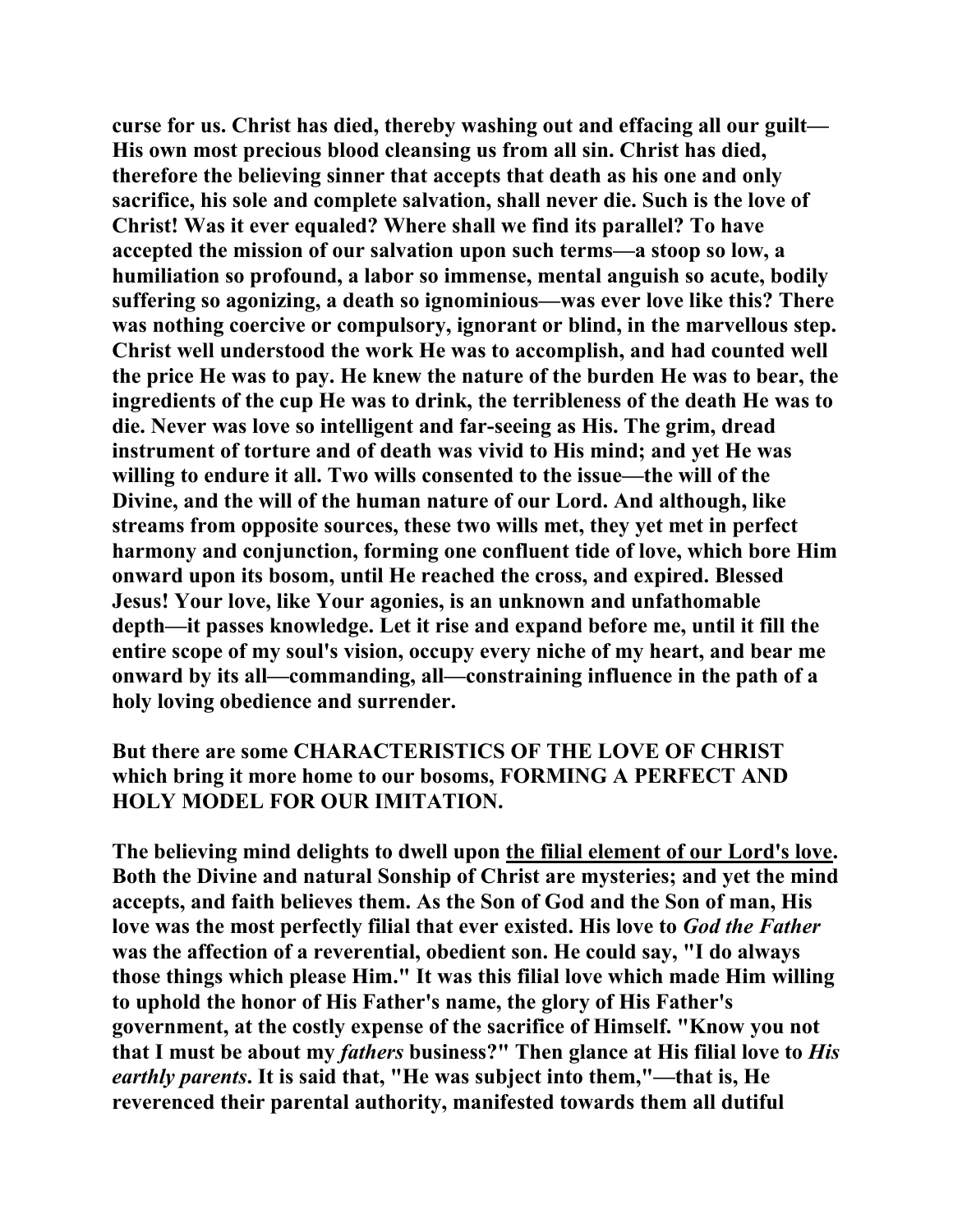**respect, yielded an unquestioning and cheerful obedience to their wishes and commands, lived with them, labored for them, and clung to them until He reached the period of manhood. Nor did His filial love terminate here. He bore it with Him to the death—breathed it in touching expressions from the cross. In that hour of woe, when the throes and throbs of agony were upon Him, and His soul was travailing in sorrow beneath the weight of His people's sins and the inflictions of Divine wrath, He beheld His mother! Forgetful of Himself, He thought only of her; and bending upon her a look of filial affection, He commended her to the care of the disciple whom He loved, who from that hour adopted her as his own. How holy and touching this example of filial love! What an illustrious and impressive enforcement of the Divine precept—"Children, obey your parents in the Lord: for this is right. Honor your father and mother." Would you be Christ-like? Then cherish the deepest affection for your parents, the profoundest reverence for their authority, and regard for their wishes. And when bereavement and sorrow, age and infirmity, poverty and sickness overtake them, cherish them as the most costly and precious of earth's treasures. Rock the cradle of their old age as gently and watchfully as they rocked yours in infancy, through the silent vigils of many sleepless, weary hours by day and by night.** 

**The love of Christ is also fraternal. It is the love of a** *brother***. He calls us brethren, and Himself our Elder Brother. Listen to His words "whoever shall do the will of God, the same is my** *brother***;" "Go to my** *brethren***." And oh, what a tender, loving, faithful Brother is He! Truly and emphatically is He a "Brother born for adversity." Oh, never forget that the love of Christ to you is the love of—Joseph! Go to Him in need, go to Him in difficulty, go to Him in sorrow—take to Him the** *empty* **vessel; and, though to test your sincerity, to try your faith, to prove your love, and make His own all the more precious**  and resplendent, He may speak roughly to you in His dealings, yet *a Joseph's heart***, a Brother's love beats deeply and warmly beneath it all; and, before long, He will throw off the disguise, and exclaim, in tones of melting tenderness, "I am Christ your** *brother***."** 

**Let** *your love to the brethren* **assimilate to this fraternal love of Christ Jesus. Love them because they are brethren in Christ Jesus, irrespective of national, ecclesiastical, or social distinctions. Love them for the Father's sake—love them for the Elder Brother's sake—love them for their own sake; not because their creed chimes with yours, or that you kneel at the same altar with them in the outward rites of worship, but because they are Christ's brethren, and your brethren in Christ Jesus. Act towards them the part of a loving, sympathizing,**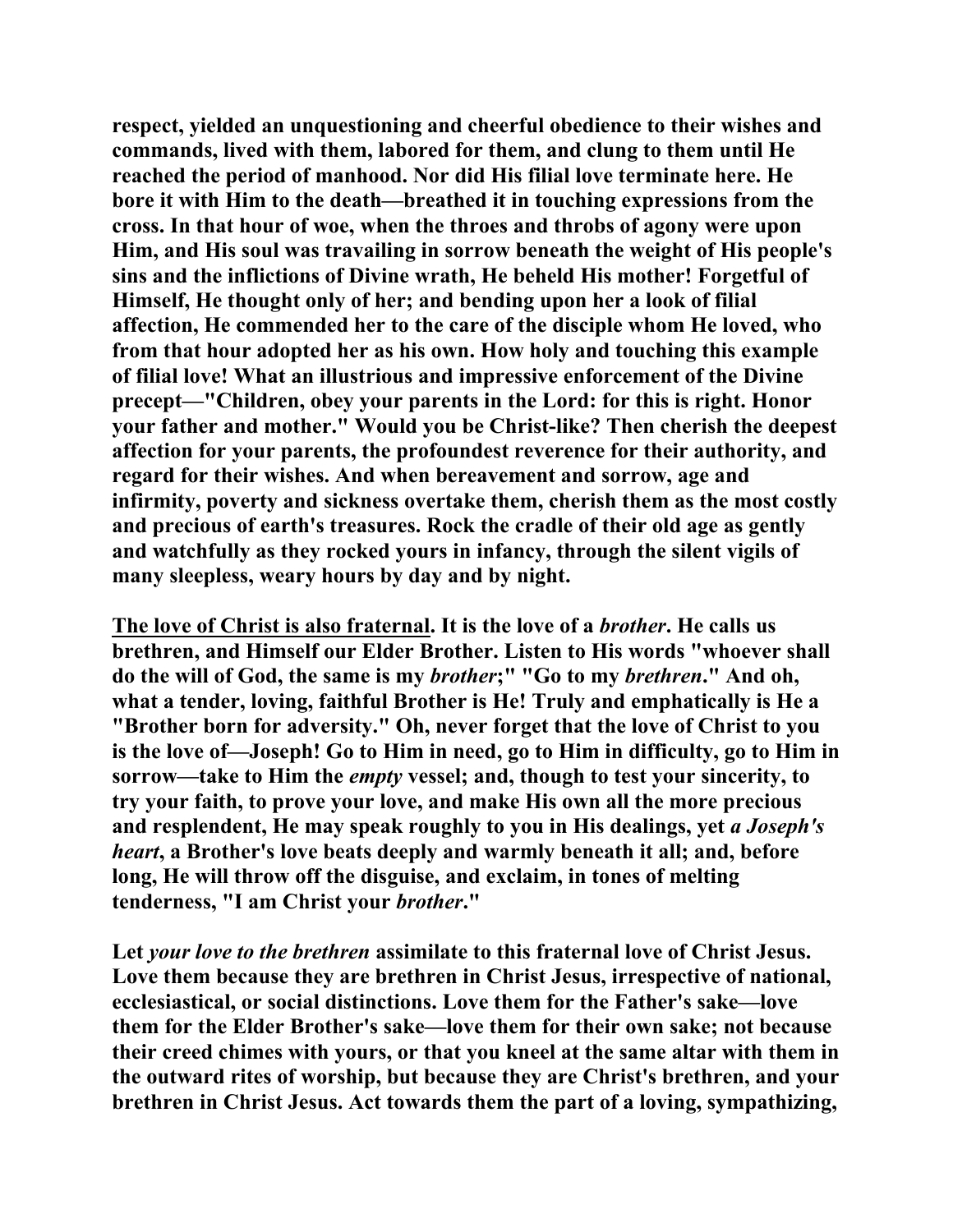**helping brother, and so you will please and resemble Him who, when He acknowledges it at the last day, will say, "Inasmuch as you have done it Unto the least of these** *my brethren***, you have done it unto me."** 

**The love of Christ is the love of a Friend. How touchingly and pointedly did He delight to speak of this: "Greater love has no man than this, that a man lay down his life for his** *friends***. You are** *my friends***, if you do whatever I command you. Henceforth I call you not servants; …but I have called you**  *friends***." God has created in the human heart the desire for friendship. The sunflower turns not more instinctively to its orb, drinking in the golden beams of light and warmth, and returning its grateful smile, than turns the human heart to the friend it loves. The religion of Jesus is not indifferent to any noble sentiment of our humanity, but teaches us to cultivate that sentiment to its highest degree of development, and of consecration to God. Thus, so far from ignoring or trampling upon the fine sensibilities and affections of our nature, the gospel of Christ recognizes them, and instructs us in the holy art of their sacred culture and supreme dedication to the Divine glory. The disciple of the Lord pretends not, therefore, to look coldly upon those noble, generous specimens of affection which adorn our humanity, or to be insensible to the touching beauty with which some pens have portrayed the love of an ardent and sacred friendship. Among the most glowing is, perhaps, that of one of our own poets:** 

**"I had a friend that loved me; I was his soul: He lived not but in me. We were so closed within each other's breast, The rivets were not forged that joined us first, That do not reach us yet: we were so mixed, As meeting streams; both to ourselves were lost We were one mass; we could not give or take But from the same; for he was I, I he. Return, my better half, and give me all myself, For you are all! If I have any joy when you are absent, I grudge it to myself: methinks I rob You of your part." (Dryden)** 

**But the renewed heart, vivified with spiritual life, glowing with Divine love, and breathing with heavenly aspirations, yearns for a diviner, purer, and more lasting friendship than this lovely picture portrays—such as earth yields**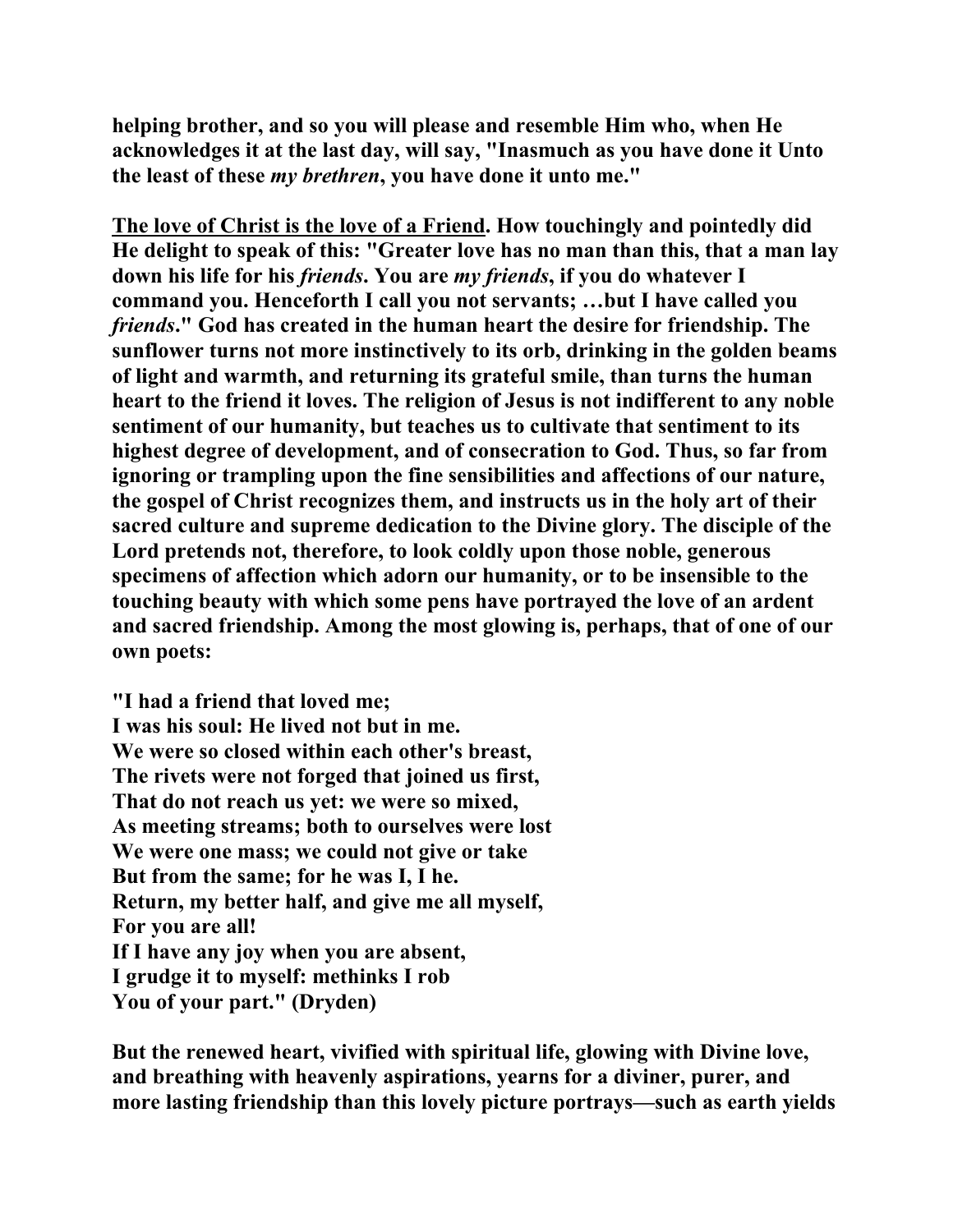**not—such as heaven only can give. Jesus meets this holy yearning of our renewed nature; He reveals Himself as our** *Friend***—the Friend who loved us from eternity, who shed His blood for us, sacrificed His life for us, paid our great debt, delivered us from captivity, and has enfranchised us with the title, freedom, and wealth of a heavenly citizenship, henceforth calling us friends. Oh, what a Friend is Jesus! Truly may we say of Him,** 

**"He loved me well; so well He could but die To show He loved me better than His life: He lost it for me."** 

**Cultivate Christ's friendship—love Him as your Friend—confide in Him as your Friend—confess Him as your Friend—consult Him as your Friend—be faithful to Him as your Friend—ever repair to Him as your Friend. Your love delights Him, your faith honors Him, your service glorifies Him; and every need and trial, every sin and infirmity, that brings you to Him, but tests His friendship, and endears Him to your heart, and makes you better acquainted with your best, your only Friend. You may be called to learn this precious truth—the friendship of Christ—by a painful discipline—amid the fading of earthly friendships—by the rupture of ties once so close, sacred, and endeared—distance separating you, misunderstanding alienating you, death sundering you from the friend your heart enshrined as God's most precious earthly gift. Be it so, if this the result—your closer intimacy with Jesus, the "friend who loves at all times," and who, in all the changeful, chequered scenes and circumstances of life, will "show Himself friendly."** 

**Seek to mold** *your earthly friendships* **like unto Christ's. Let His friends be your friends, and your friends the most spiritual, unworldly, and Christ-like.** 

**But this chapter, which has grown with its subject, must close with one or two EXHORTATIONS. Seek to know this love of Christ, though it is so vast that it "passes knowledge." Infinite though it is, you may experience its reality, taste its sweetness, and be influenced by its all—commanding, all-constraining power. "The love of Christ constrains us." Let it constrain you to a loving, unreserved obedience, to a cheerful bearing of His cross, to a manly vindication of His truth, to a close imitation of His spirit, and to "deny all ungodliness and worldly lusts, and to live righteously; godly, and soberly in this present evil world."** 

**Confide in the unchangeableness of Christ's love. Nothing shall take it from**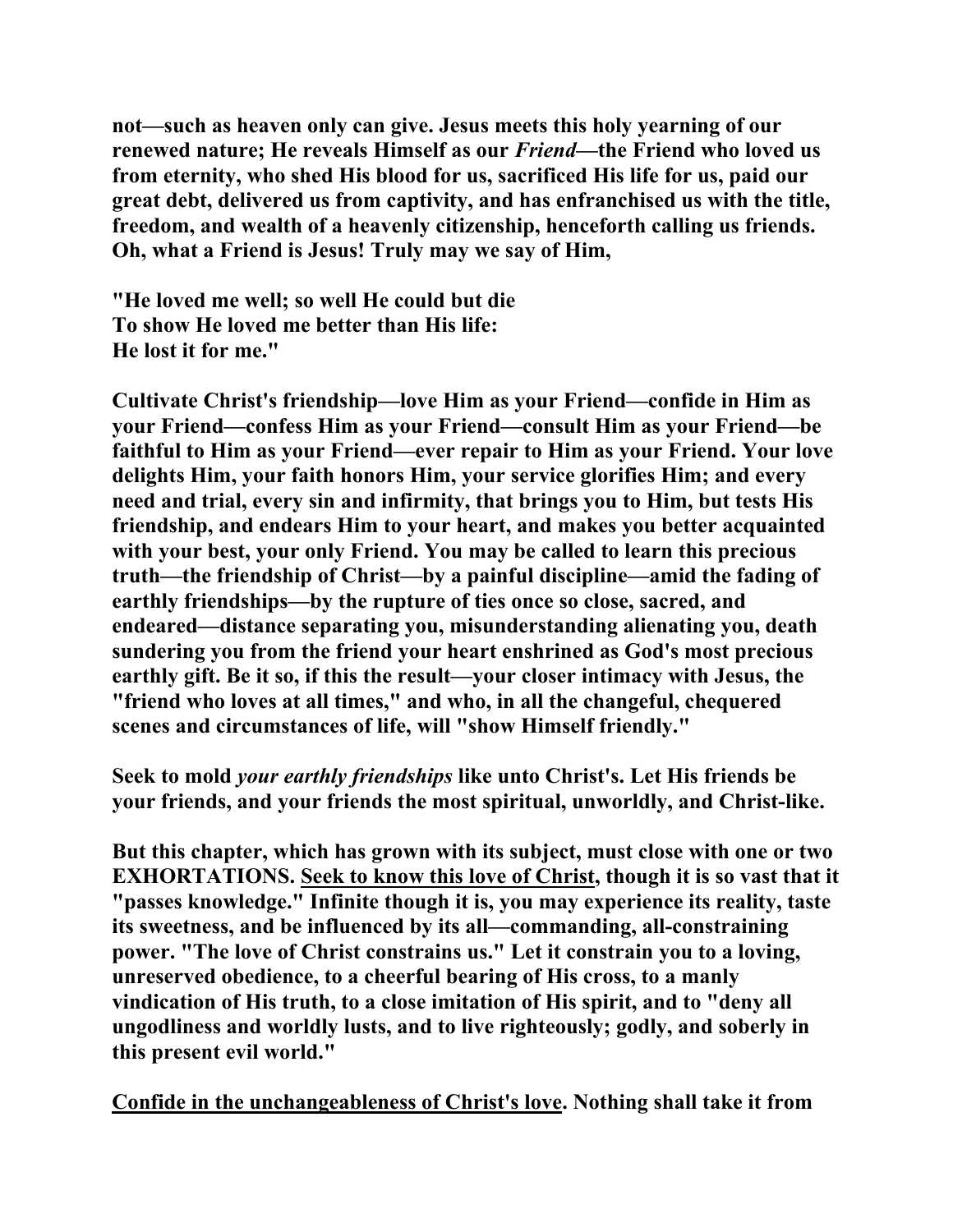**you, or separate you from it. It does not ebb with the ebbing of your feelings; it does not chill with the chill of your affections; it does not change with the changing scenes and circumstances of your life. A love that "passes knowledge" must have depths we cannot sound, heights we cannot explore, an infinite fulness and freeness tiding over all the sins, infirmities, and sorrows of its blessed and favored objects.** 

**"Nothing for us remains Nothing but love; Love that no tongue can teach, Love that no thought can reach, No love like His.** 

**"God is its blessed source, Death never can stop its course, Nothing can stay its force, Matchless it is."** 

**Do not limit your heart-experience of Christ's love, for it is infinite in its nature and boundless in its extent. The prayer of the apostle for the Ephesian saints was, that they might "***know* **the love of Christ which passes knowledge." As yet, how many of us stand but upon the shore of this ocean! How little do we know, experimentally, of the love of Christ in our souls, dislodging slavish fear, a bondage spirit, unbelieving doubt, and so enlarging our hearts that we may run the way of the Lord's commandments. Bring your heart with its profoundest emptiness, its most startling discovery of sin, its lowest frame, its deepest sorrow, and sink it into the depths of the Savior's love. That infinite sea will flow over all, erase all, absorb all, and your soul shall swim and sport amid its gentle waves, exclaiming in your joy and transport, "Oh, the depths!" The Lord direct your heart into the love of God! Just as it is, hard, cold, fickle, sinful, sad and sorrowful. Christ's love touching your hard heart, will dissolve it! Christ's love touching your cold heart will warm it! Christ's love touching your sinful heart will purify it! Christ's love touching your sorrowful heart will soothe it! Christ's love touching your wandering heart will draw it back to Jesus. Only bring your heart to Christ's love. Believe in its existence, its reality, its fulness, and its freeness. Believe that He loves you, and just as love begets love, so the simple belief in the love of Jesus will inspire you with a reflected, responsive affection; and your soul, like the chrysalis, will burst from its captivity and bloom, and, soaring in life, liberty, and beauty, will float in the sunbeams of Gods full, free, and eternal love, and, in a little**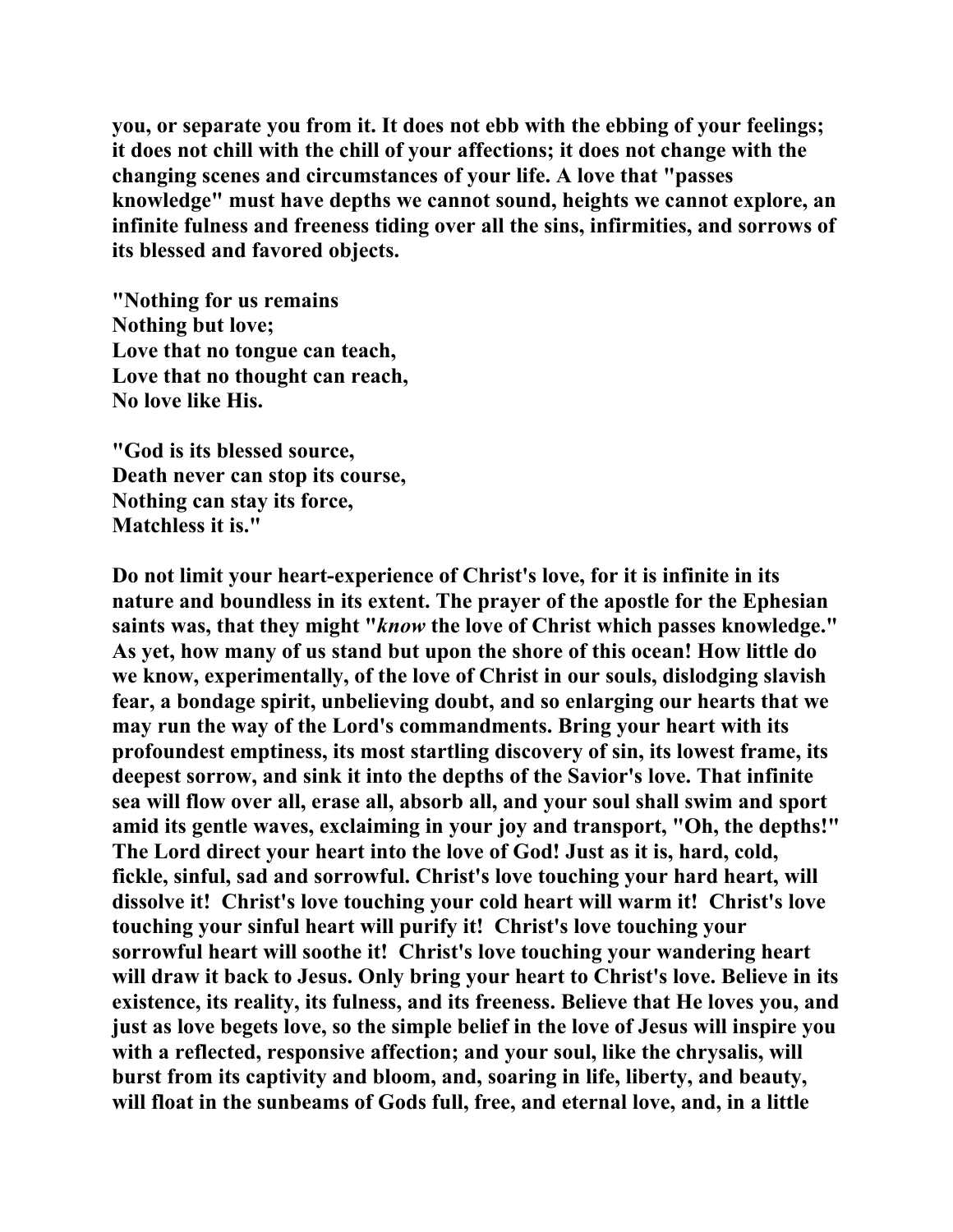**while, will find itself in heaven—where all is love!** 

**"Love divine! 'neath human feature You Your glory have concealed. Love! to me, a fallen creature, You Your fullness have revealed. Love! I give myself to You, Yours to be eternally.** 

**"Love! before my soul's creation, You my ransom did decree. Love! to purchase my salvation, You became a man like me. Love! I give myself to You, Yours to be eternally.** 

**"Love! the shameful cross enduring, You Yourself to death did give Love! eternal bliss securing, You do bid the sinner live. Love! I give myself to You, Yours to be eternally.** 

**"Love! at once both strength and being, Word and Spirit, truth and light; Love! since I, for refuge fleeing, Find deliverance through Your might; Love! I give myself to You, Yours to be eternally.** 

**"Love! your easy yoke upon me, All my powers shall cheerful own; Love! the** *sovereign grace* **which won me, Reigneth in my heart alone. Love! I give myself to You, Yours to be eternally.** 

**"Love! which changeless, ever-living, Step by step, me onwards leads; Love! which peace unbroken giving,**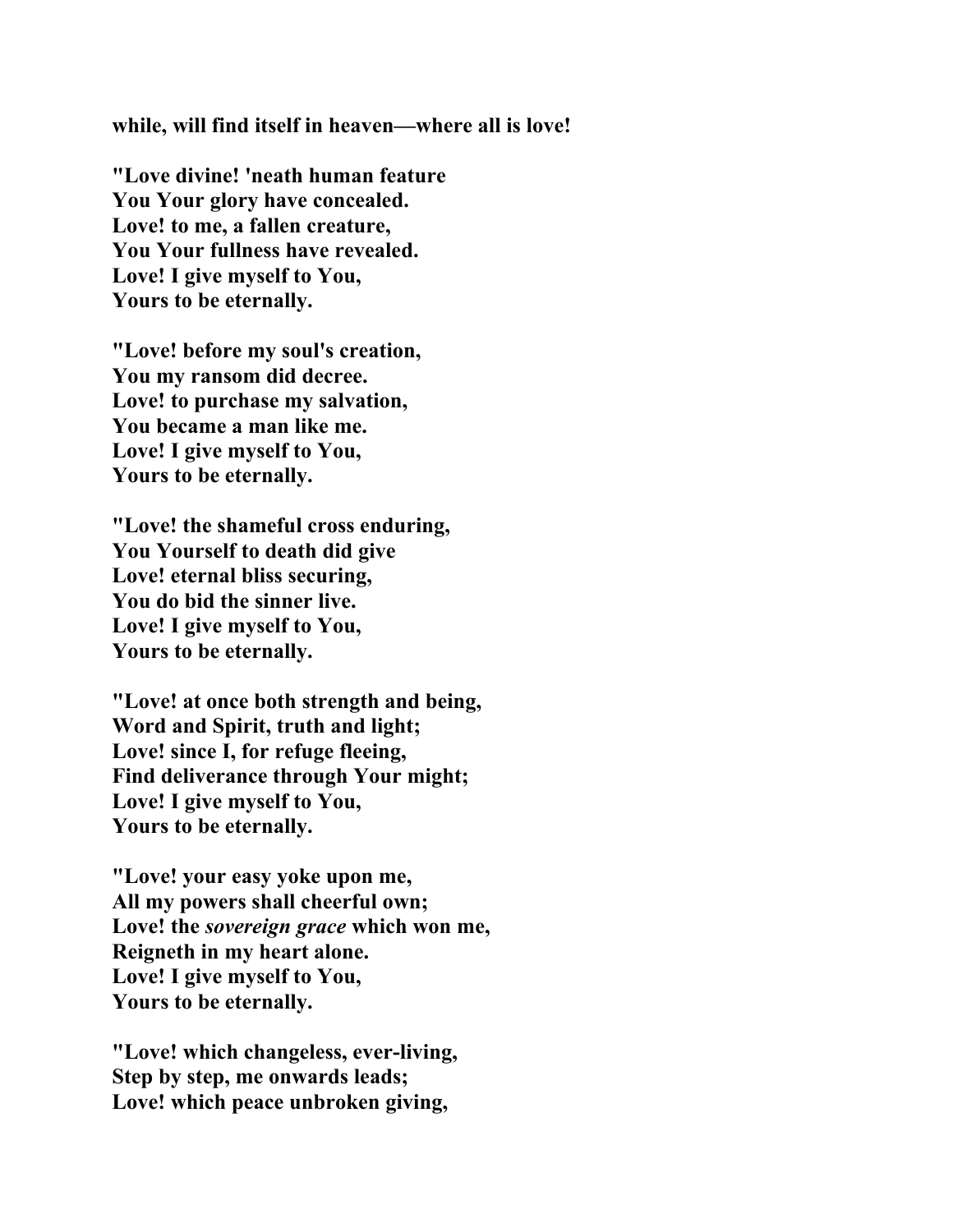**Prevalently intercedes. Love! I give myself to You, Yours to be eternally.** 

**"God is love, and all who live in love live in God, and God lives in them."** 

## **Chapter 7 "The Sensitiveness of Christ to Suffering"**

**And he went a little farther, and fell on his face, and prayed, saying, O my Father, if it be possible, let this cup pass from me: nevertheless not as I will, but as you will. Matthew 26:39** 

**There is no point of light in which Christ is viewed so appropriate and soothing to our present condition of sorrow as that of our** *Fellow-sufferer.* **In suffering, we naturally seek for companionship; we instinctively yearn for sympathy. And if we but meet the individual whose history bears some resemblance to our own—who has suffered as we suffer, has sorrowed as we sorrow, and who in both has betrayed like human feelings, infirmities, and weakness with ourselves—we are at once conscious of a support the most sustaining, and of a sympathy the most grateful and soothing. It is just in this particular that Christ meets our case, and meets it as no other being can.** 

**The absence of personal suffering in the experience of our Lord, would have been the absence of one of the strongest characteristics of our present condition; and the absence of that sensitiveness which shrinks from sorrow, which recoils from pain, to which we cannot teach human nature to be wholly indifferent, would have been the absence of one of the most essential elements of His sympathy with man. When, therefore, we contemplate our Lord as a sufferer, and as betraying in suffering the sensibility, the sensitiveness, and the trembling, proper to our nature, and of which we are so constantly the subjects, we have truly found in Him a Fellow-sufferer in all points like us, save in that which must ever be the one grand exception—our sinfulness. How full of strong consolation, then, to the Christian, is the subject which is about to engage our study—Christ's instinctive dread of suffering! How close it brings Him to us! How real, how truly man, how essentially human, how like ourselves does He appear! This is just the one attribute in suffering we feel the most replete with soothing and sympathy. It is not merely that Christ was a Sufferer, but that He revealed in suffering that human sensitiveness, that**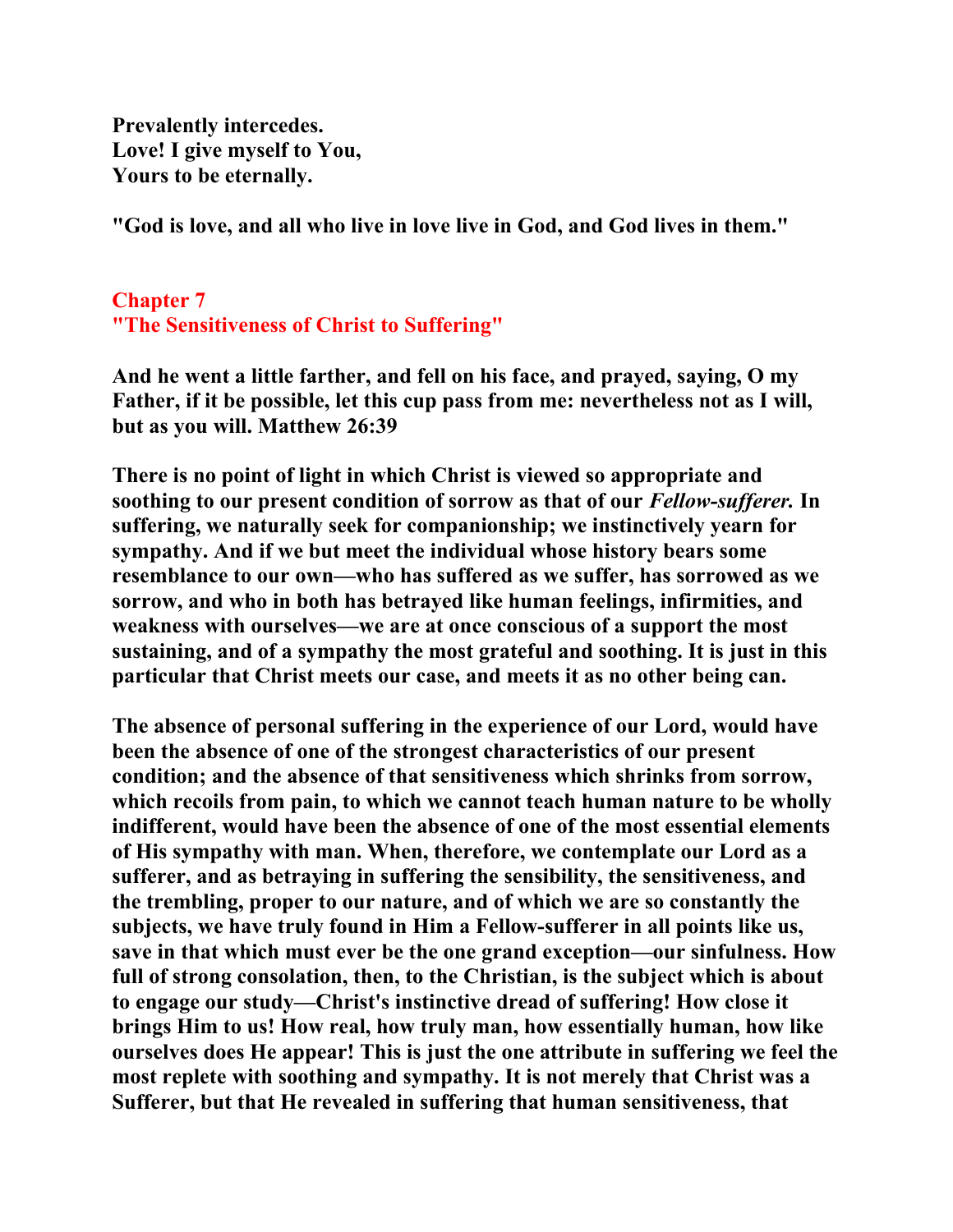**shrinking from pain, and that deprecation of sorrow, which sued for exemption from the cup, which, perhaps, in our own case, we have often thought unbecoming our dignity as men, our piety as Christians, and our filial submission as children of God. But before we embark upon the leading subject of this chapter, it will be proper briefly to view our deer Lord in the light of His own sufferings. We can only understand in some measure what that human sensitiveness to suffering was which He showed, by forming some faint conception of the** *nature of the suffering* **from which His spirit shrank. And, although we institute no comparison whatever between the expiatory sufferings which our Lord endured and our own, we may yet trace sufficient resemblance between His human nature and ours in suffering, as to establish a bond of sympathy the most sustaining, comforting, and precious. Let us, then, address ourselves briefly to the task of ascertaining THE NATURE OF THOSE INGREDIENTS WHICH COMPOSED THE CUP OF SORROW FROM WHICH NOW HIS SENSITIVE SPIRIT RECOILED. "O my Father, if it be possible, let this cup pass from me."** 

**The language is figurative. The suffering upon which the Lord now entered in the garden of Gethsemane, into whose central horrors, and towards whose dark climax on Calvary each step was conducting Him, He compares to the drinking of a "cup." "This cup." And what was this cup from which His sensitive spirit shrank in terror and dismay? Surely it must have been a chalice of which none other had ever tasted—and which none but the Divine-Man could taste. And truly it was so. Lose sight of the fact that Christ suffered in His representative character as the Surety and Mediator of His Church that His obedience was preceptive, and His death expiatory—the one honoring Divine law, the other satisfying Divine justice—and you have lost all clue to the otherwise profound and inexplicable mystery of His sacrifice. Upon no other hypothesis can we arrive at a satisfactory, or even intelligent solution of this strange, this anomalous facts—the Innocent suffering for the guilty, the Righteous dying instead of the unrighteous, as it is written, "Christ also has once suffered for sins, the just for the unjust, that He might being us to God." But the Bible is interwoven with this truth as by a thread of gold, not simply running through its center, but ramifying every part, linking and interlacing itself with each doctrine, precept, promise, and statement—every revealed truth vivified and tinted with—Atoning Blood. Yes, let the denier of Christ's sacrifice remove from the Bible this essential, fundamental doctrine of faith, and it is as though He had blotted the sun from the heavens, wrenched the soul from the body, sapped the foundation of the building; He has robbed Christianity of Christ, the sinner of salvation, the dying of hope, the saint of**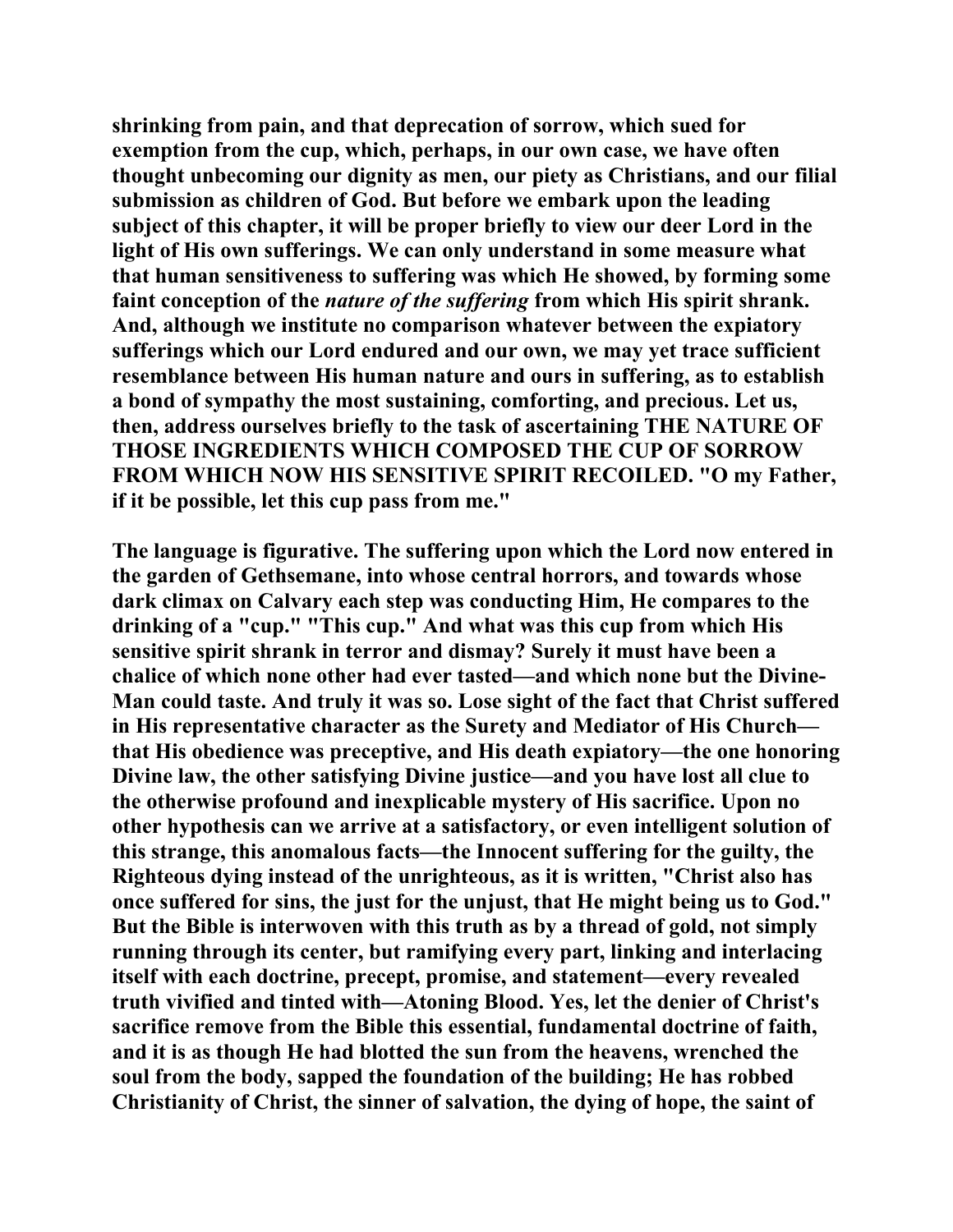**heaven. "There remains no more sacrifice for sin" but a fearful looking for of judgment and fiery indignation, which shall devour the adversaries." Saint of God! it is written—and it stands until the end of the world, the salvation and hope of the last sinner that shall be saved—"He was wounded for our transgressions; He was bruised for our iniquities." Behold your Sin-bearer, and rejoice! The work is all complete; the debt is all cancelled. Christ has died, rather, is risen again; and His resurrection from the dead is the Father's acceptance of the Savior's work, and the pledge and earnest of your resurrection to life eternal. Oh, with what melody should you make the mountains and the valleys ring and echo with your song! Jesus, my Sinbearer, has died for me, and I am saved!** 

**"Your** *works***, not mine, O Christ, Speak gladness to this heart; They tell me all is done; They bid my fear depart. To whom, save Thee who can alone For sin atone, Lord, shall I flee!** 

**"Your** *pains***, not mine, O Christ, Upon the shameful tree, Have paid the law's full price And purchased peace for me.** 

**"Your** *tears***, not mine, O Christ, Have wept my guilt away; And turned this night of mine Into a blessed day.** 

**"Your** *bonds***, not mine, O Christ, Unbind me of my chain, And break my prison-doors, Never to be barred again.** 

**"Your** *wounds***, not mine, O Christ, Can heal my bruised soul, Your stripes, not mine, contain The balm that makes me whole.**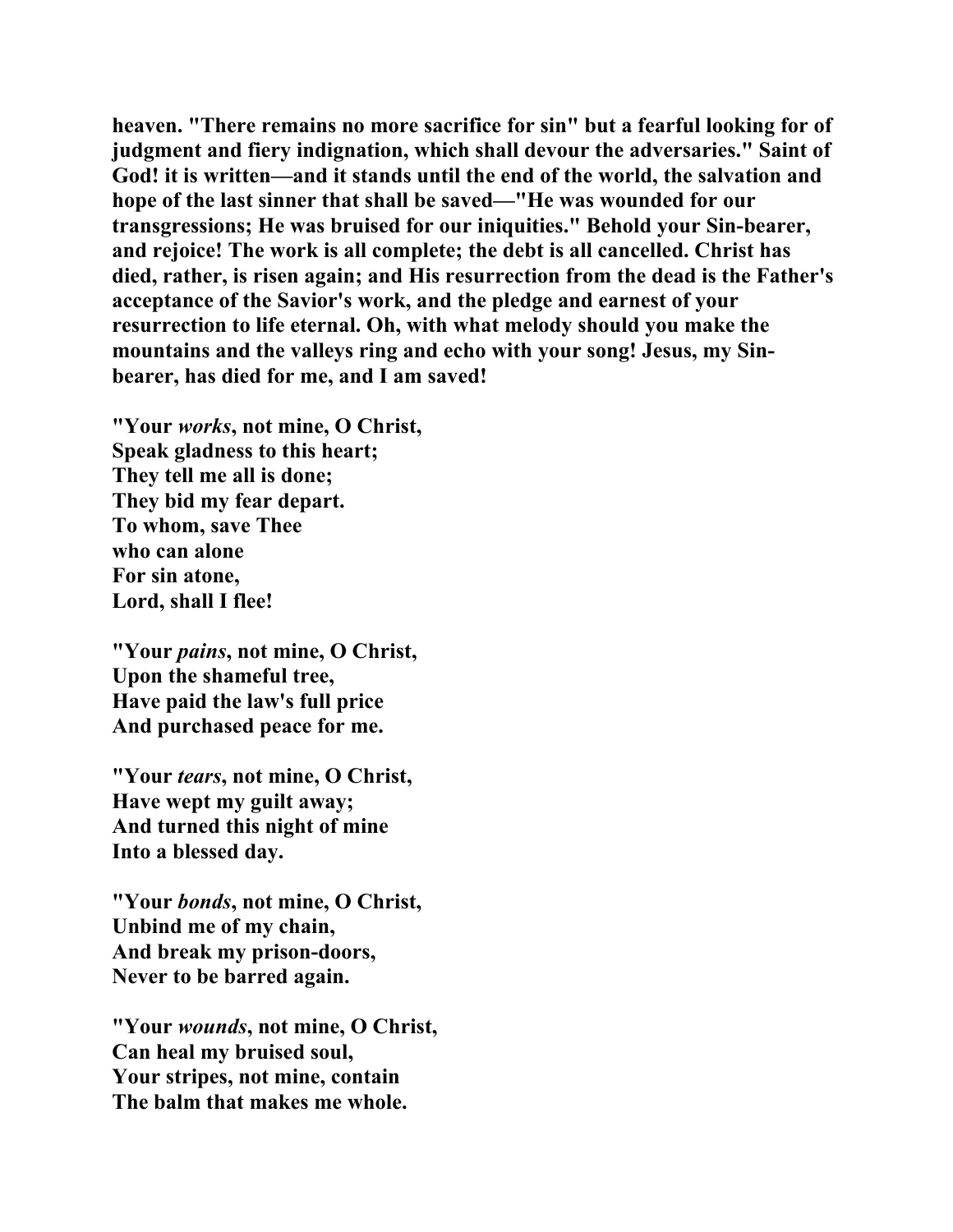**"Your** *blood***, not mine, O Christ, Your blood so freely spilt, Can blanch my blackest stains, And purge away my guilt.** 

**"Your** *Cross***, not mine, O Christ Has borne the awful load Of sins that none in heaven Or earth could bear, but God. "Your** *death***, not mine, O Christ, Has paid the ransom due; Ten thousand deaths like mine Would have been all too few.** 

**"Your** *righteousness***, O Christ, Alone can cover me; No righteousness will do Save that which is of You.** 

**"Your** *righteousness* **alone Can clothe and beautify; I wrap it round my soul; In this I'll live and die."** 

**But it is a specific view of this subject which now engages our attention—***our Lord's sensitiveness to suffering***; and the consideration of this will yet more fully unfold the depth and keenness of His sufferings. It would seem impossible that as man Christ should be indifferent or insensible to suffering. Had sorrow lighted upon Him as the snow-flake falls on the ocean, or as the arrow flies through the air, untraceable by a single impression, then we might justly have questioned the perfect identity of His nature with ours. But when we mark the surging of the soul, the quivering of the lip, the trembling of the hand, the plaintive cry of pain, and the uplifted prayer for deliverance, we see in Jesus our Fellow-sufferer, bone of our bone, and flesh of our flesh. Let its cite a few examples of our Lord's sensibility to suffering.** 

**Select, as the first and chief, that which is placed at the head of this chapter the cup of wrath now trembling in His hand. "And He went a little farther, and fell on his face, and prayed, saying, O my Father, if it be possible, let this**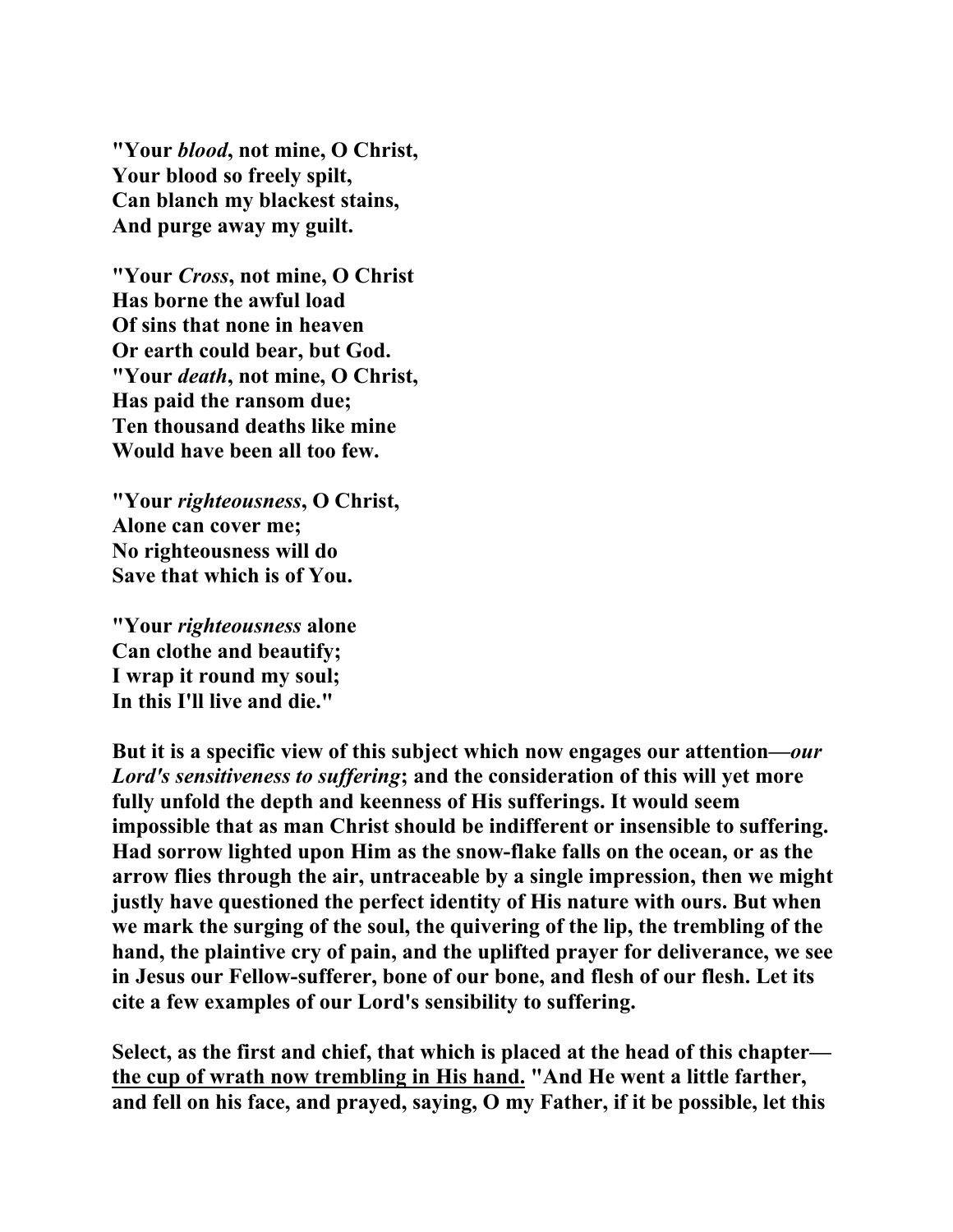**cup pass from me." How perfectly true to nature the affecting prayer, the touching ejaculation, thus breathing from the Savior's lips! There was nothing in it wild, enthusiastic, extravagant—no coveting of death, no choosing of pain, no stoical indifference to agony. Unlike some martyrs who have rushed to the stake with maddened joy, goaded by a blinded, excited, intoxicated nature, a high excitation of feeling, blunting the apprehension of a coming woe, He entered into this dark cloud of sorrow and suffering with fear and trembling! And why? Because He was bearing sin, exhausting the curse, and drinking the wrath of God for us. This makes all the difference between Christ's sufferings and those of the noble army of martyr; whom we reverence. He went to the cross laden with all sin—they went to the stake with all sin forgiven. He lifted to His lips and drank the cup of pain and of suffering,** *embittered with all the strength of the curse, and brimmed with the unmitigated wrath of God***—they drank their cup of suffering, as we drink ours, sweetened and alleviated with Divine love, sympathy, and soothing.** 

**But look at His sensibility. "Let this cup pass from me." It was from soulagony, from mental grief, that He now shrunk. "Now is my soul troubled." He had reached the crisis of His mission, the goal of His passion; and as the dark hour drew on—His enemies watching, His disciples sleeping, His bloodimpurpled brow pressing the damp soil of the garden—the midnight stillness is broken with His cry of agony, His prayer for deliverance—"O my Father, if it be possible, let this cup pass from me." Beloved reader, is your spirit troubled? is your mind disquieted? and do you shrink from the cup your heavenly Father has given you to drink? Oh, behold the source of your true sympathy, the lessons and the consolations flowing from Him, "Who in the days of his flesh, when He had offered up prayers and supplications, with strong crying and tears, unto him that was able to save him from death, and was heard in that He feared; though He were a Son, yet learned He obedience by the things which He suffered; and being made perfect, He became the author of eternal salvation unto all those who obey him." Your Savior was sensitive to soul-sorrow, and do you think that He will chide or be indifferent to yours? Ah, no! He knows your spirit's grief, and will comfort it. He has passed through your mental sorrow, and will soothe it. He has felt your souldarkness, and will cheer it. You are, perhaps, suffering from a present, or are shrinking from an anticipated, sorrow. The cup is in your trembling hand. You pray, "O my Father, if it be possible—if it be possible—let it pass from me. Sustain me in this calamity beneath which my wounded spirit sinks. Spare me the impending blow from which my sensitive spirit recoils." Oh, do you think that the sympathy of Christ is not with you now? Can He not enter with**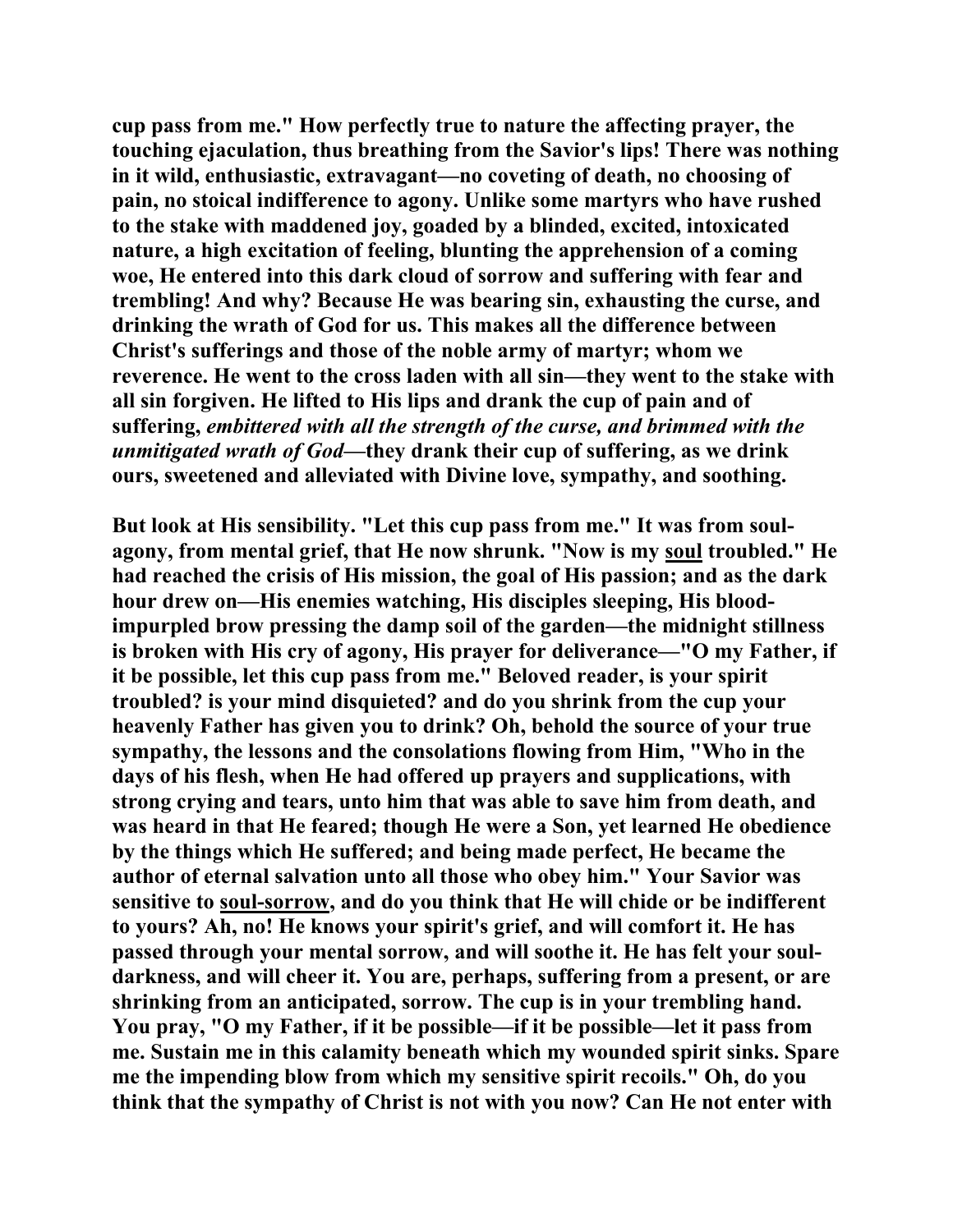**you into that cloud, share with you that cup, understand that recoil of feeling, and make all allowance for these keen, wounded, crushed sensibilities? "Father, if it be possible." Who will forbid that prayer?—not Jesus!** 

**Our Lord was equally sensitive to bodily pain. This was, doubtless, one of the ingredients of the cup Christ was now about to drink to its dregs. The body was involved in the fall of man—the inlet to the sin of the soul. In the working out of an atonement for sin, the body must also suffer. Our dear Lord's entire exemption from a sinful nature did not exempt Him from a sensitive nature a nature sensitive to physical suffering. The absence of sensibility to pain of body would have compromised the fact of His actual humanity. What an essential defect in His sympathy would have been His freedom from bodily pain! How could the Head then have sympathized with the members? The**  *diseases* **which assail our frame, it is true, found no counterpart in Him; yet, was He not the less exempt from suffering of body. Oh, was there no bodily agony in the laceration of the scourge, in the heavy blows of the clenched fist, in the plucking off the hair, in the thorn-crown, in the spikes impelled through the hands and the feet, in the thrust of the spear entering the side and piercing the heart of Jesus? Was there no torture in the long, lingering agony of the cross, the blood oozing from the wounds by drops, and life ebbing slowly by inches? How literally was verified His own prophetic words, "I gave my back to the smiters, and my cheek to those who plucked off the hair!" Hear His cry, "Father, if it be possible, let** *this* **cup pass from me"—***this cup of mortal agony***. You, too, may thus be shrinking from bodily suffering. Does the weak flesh recoil from those agonies which no tongue can describe, which no skill can baffle, which no anodyne can soothe, and which no affection can prevent? Jesus can sympathize with you. Do you think that He will desert you in this trial of your humanity, or make no allowance for the weakness of the flesh, the pain and nervousness, the agony and languor, the fainting and swooning which so much interferes with your soul's enjoyment, beclouds your mental powers, and prevents those spiritual exercises of reading, meditation, and prayer in which you have been wont so happily to indulge? Ah, no! He is your fellow-sufferer! and when, in anticipation of the throes, the agonies, and the convulsions which rack the body with pain, the spirit fails, the flesh shrinks, and your trembling heart breathes to heaven its earnest, plaintive cry, "Father, if it be possible,"—you are at once in the closest sympathy with your Savior's sensitiveness to bodily suffering, and He in sympathy with yours. Who will arrest that prayer?—not Jesus!** 

**Our Lord was sensitive to the pain of domestic slight. It is marvellous to trace**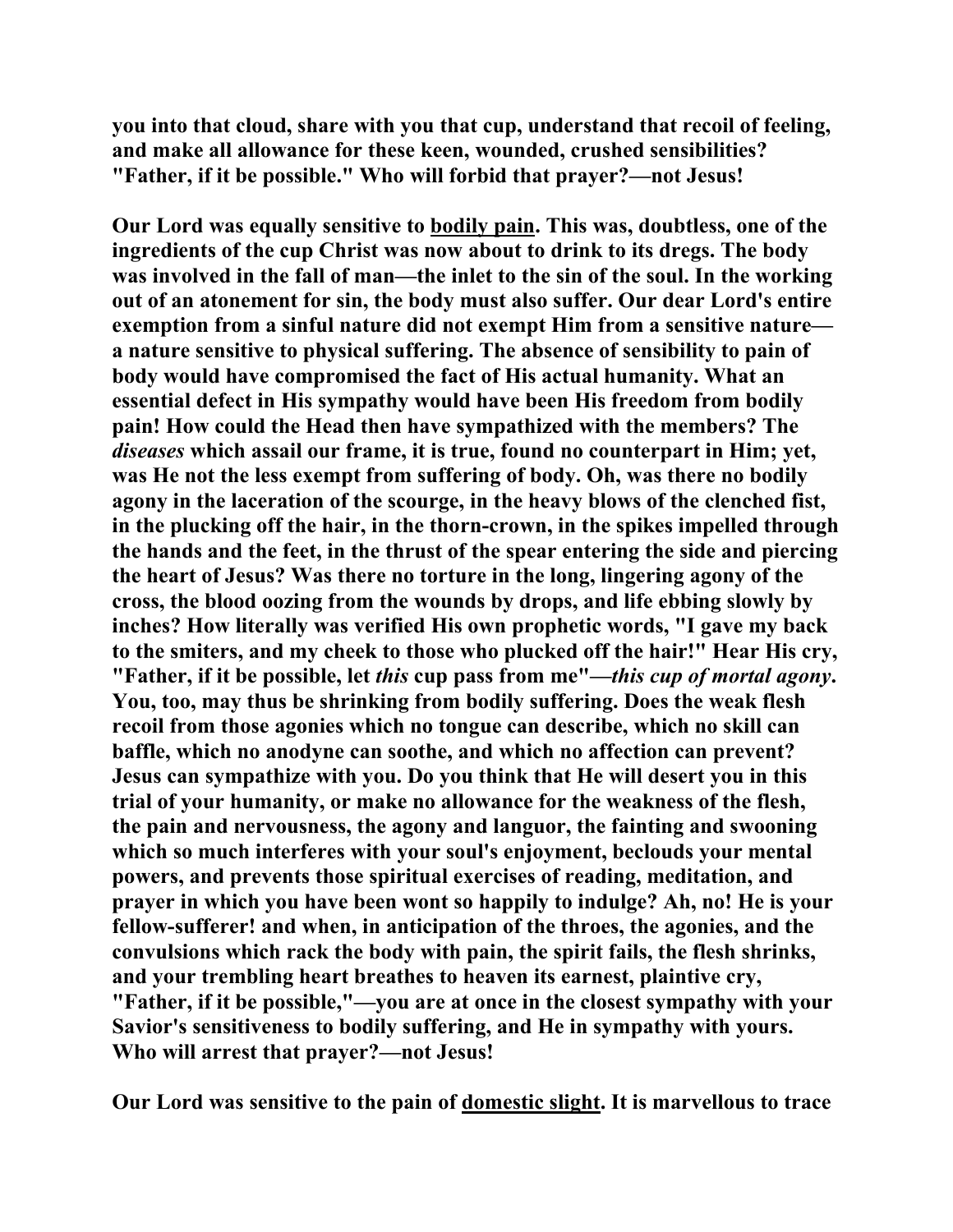**the perfect assimilation of His humanity to all the natural circumstances of ours. Was there no betrayal of sensitiveness to this peculiar form of suffering when He quoted the proverb as applicable to Himself—"A prophet is not without honor, but in his own country, and in** *his own house***?" He was as a stranger among His brethren, an alien in His Father's house. They doubted Him—slighted Him—insulted Him. Jesus felt the neglect—and felt it keenly. His sensitive spirit was wounded. How many of the Lord's people are drinking this cup of sadness, are enduring this form of suffering! The icy coldness, the studied slight, the marked neglect of those of your own house, whose confidence, affection, and sympathy you had not forfeited and had a right to possess, is a daily cross, chafing, wounding, fretting the spirit sorely. But your Lord and Master prepared you for this—teaching you the precept, and then enforcing it by His example "Do you suppose that I came to give peace on earth? I tell you, no; but rather division: for from henceforth there shall be five in one house divided, three against two, and two against three." "And a man's foes shall be they of his own household." How faithfully does our Lord here forewarn His disciples, that love to Him and a profession of His gospel would, in many instances, involve the weakening, if not the entire rupture, of those ties, the closest and the dearest, which bind us to earth's kindred. The religion of Jesus is a separating religion; it has done but little for us if it has not severed us from the world, and quenched in us the spirit of the world, and separated us from all worldly association, and sympathy with the world's followers, bound to us though they are by ties which we cannot and may not entirely sunder. Oh, how extensive and subtle a snare is the world to a disciple of Jesus—to one desirous of living for eternity! Our relations are snares—our friendships are snares—our alliances are snares—our business transactions are snares—our necessary recreations of intellect and taste are snares—and our social and domestic enjoyments are often but pleasant bowers within whose foliage lurks the tempter. If, then, beloved reader, the Lord has given you grace to tread the narrow path of separation—shaded and secluded though it be; if you are called to witness for Jesus and His gospel against the world, error, and sin, surrounded by those with whom you sported in childhood, among whom your youth was trained, who are entwined with associations of later life the sweetest, and with memories of earlier life the most sacred and dear, and yet you are the object of alienated affection, frigid neglect, doubt, and scorn, because you love the Savior—Oh, do not be cast down, as though sonic strange thing had happened to you. Your Lord and Master, for whom you suffer; suffered all this, and infinitely more, for you; and in sympathy and in love soothes and supports and suffers with you now.**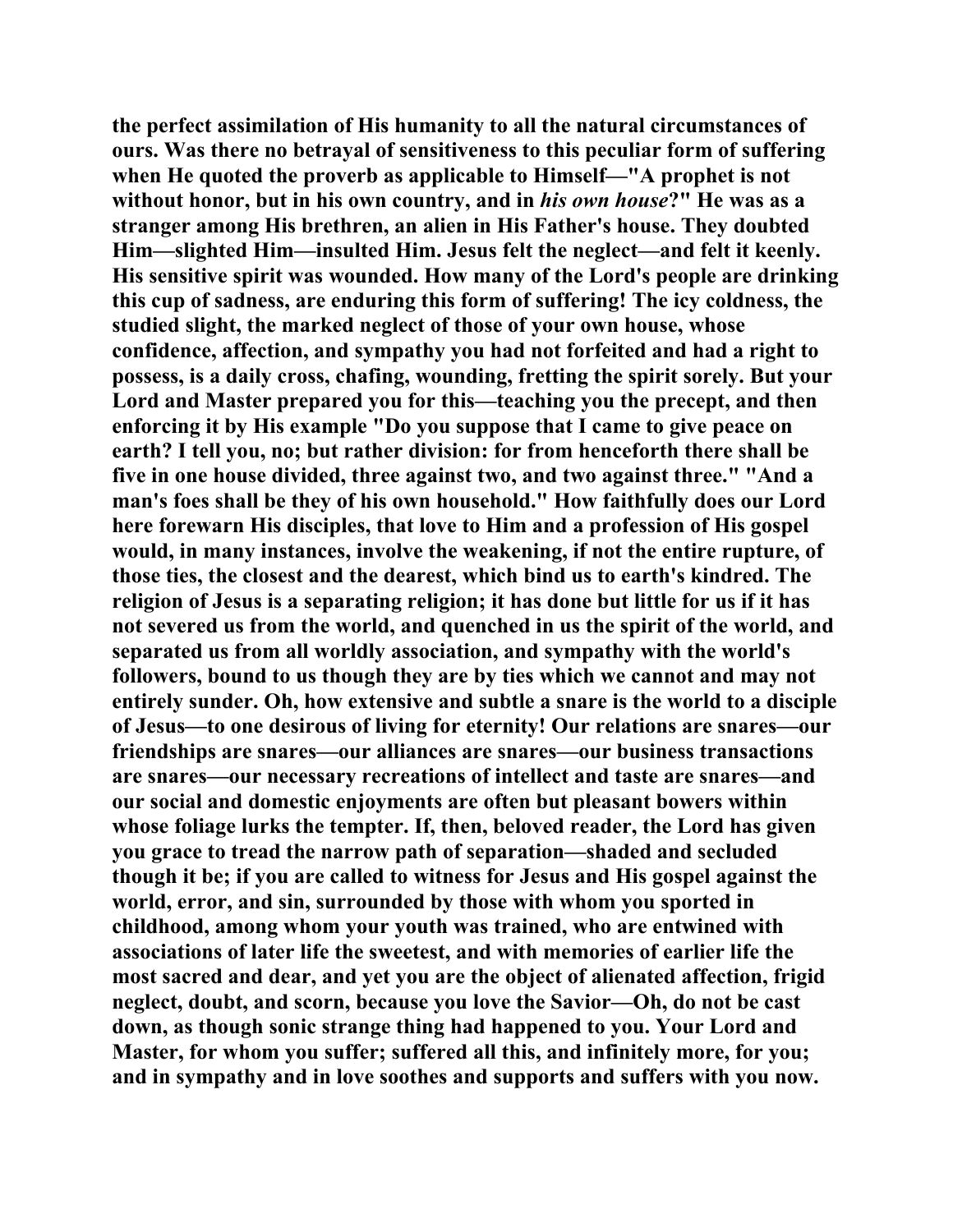**Having given prominence to this feeling of our Lord, as man—His sensitiveness to suffering—let us briefly draw from it SOME HOLY, PRACTICAL DEDUCTIONS.** 

**We learn how completely Christ could be our fellow-sufferer, without the slightest compromise of His essential dignity and greatness. It demonstrated no defect in our Lord's character that He should rather have repelled than coveted suffering. We seek the evidence of real humanity—we have it here! Taken into alliance with His absolute Deity, there could be no element in it not in harmony with His higher and superior nature. When, therefore, we find our Lord in the days of His flesh shrinking from pain, as we now do, we find nothing in it to disturb the perfect equipoise of a well-balanced mind, or to cast a shadow upon the luster of a strong and a great One. A great and holy mind may be so sustained in the endurance of suffering, loss, shame, or death, as to rise superior to them; but it is no mark of real greatness to affect to despise or to be indifferent to them absolutely and unconditionally. A man of God would willingly accept them as alternatives, but thankfully would He escape them, if by so doing He did not compromise his own honor and selfrespect, and, above all, his allegiance to Christ and truth. Behold, then, beloved, your Lord as in all respects your fellow-sufferer. He sympathizes with you when you shrink from pain; for there was an hour when He shrunk from it Himself; and in that hour of extreme distress, every nerve quivering, and the sweat like blood dropping from His sacred body, He prayed that the cup might be taken away. Oh, do not think that you betray an improper weakness, or prefer an undutiful petition, when the poor frail flesh dreads the pang, and the spirit cries—Let this cup pass from me!** 

**But not only may this tender susceptibility to pain be perfectly consistent with true greatness and dignity of character, but equally so with the perfect submission of the will to God. An intense desire to be saved from suffering may be in strict harmony with the holiest resignation, fortitude, and courage in suffering. What a page in the history of our Lord is here! "If this cup may not pass from me except I drink it, your will be done." It was not possible that that cup should pass His lips undrank. The salvation of His elect Church hung upon it—the glory of His Father was involved in it—the interests of the universe were bound up in it—it was not possible! But not less did His own love constrain Him to exhaust that cup, than the necessity imposed by the eternal purpose and will of the Father. Oh, deem not that that sensitiveness to pain, that shrinking from suffering, displayed in the plaintive cry "If it be possible,"—manifested the slightest veering of love, the remotest vacillation of**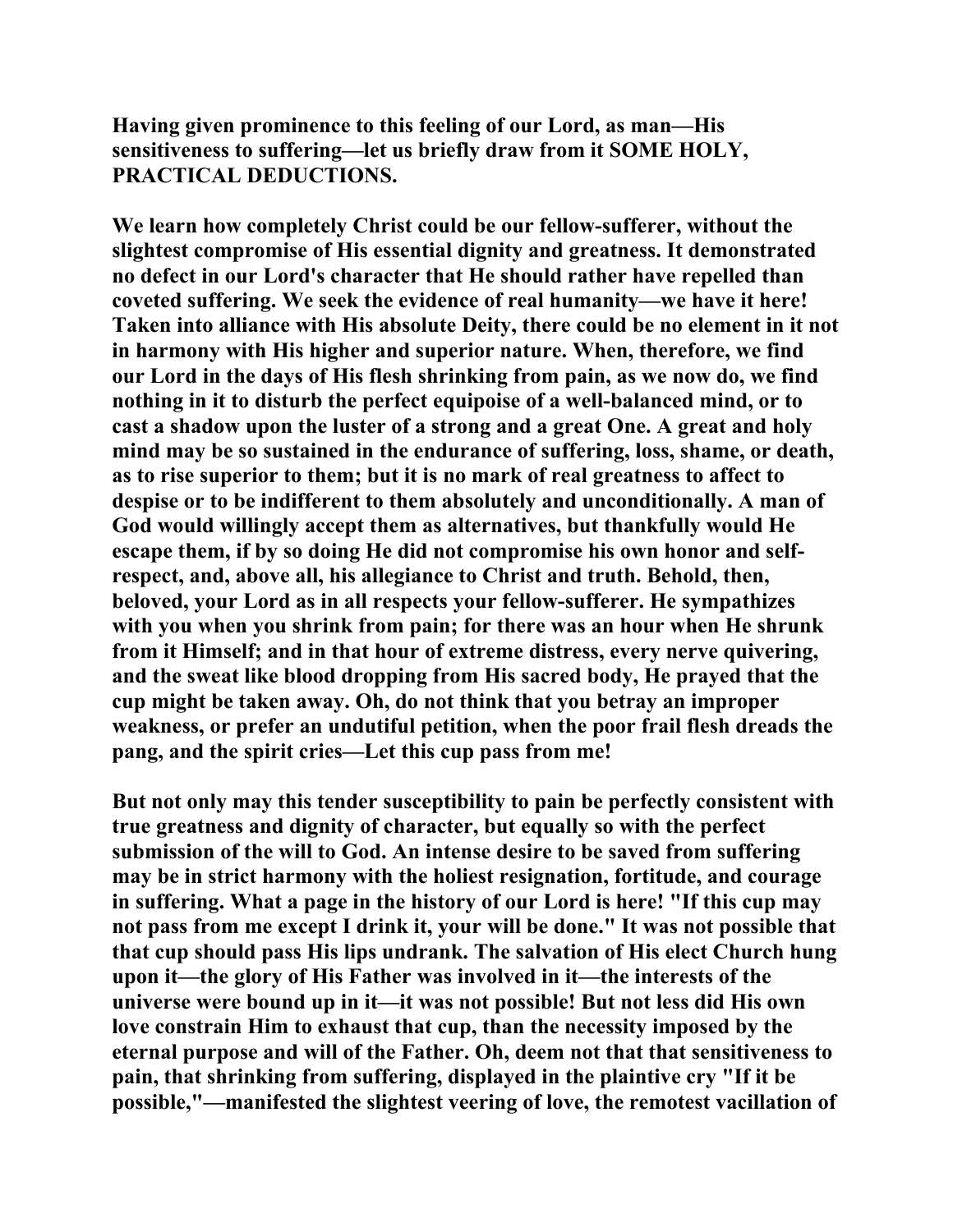**mind, the least hesitancy on the part of Christ to offer Himself as a voluntary sacrifice for our sins. Oh, no! Light flows not from the sun more spontaneously, the winds blow not more freely, nor does the mountain stream rush on to the ocean more impetuously, than went our blessed sacrificial Lamb of God to the altar of atonement. And yet we thank, we bless, we laud Him for this plaintive ejaculation—"If it be possible." This is nature, and this is truth. I need not pause to inquire what nature—it is enough that it harmonizes with my nature, that it is true to all the instincts of my manhood, and pours a deeper, richer, sweeter tide of sympathy and soothing into my troubled spirit than the most stoical nature foreign from my own could have done. Oh, how much more deeply and tenderly does that cry of weakness and of suffering touch my sad heart, than the most sublime words of excited heroism! It assures me that my feebleness, my sensitiveness, my prayer for exemption from pain, is not sinful, is not wrong, is not unmanly and undignified, and will meet with no check nor rebuke from Him who in the days of His flesh offered up prayers and supplications,** *with strong crying and tears***, unto Him that was able to save Him from death. Before this loving, sympathizing Savior I am subdued and melted. Oh, how my love is awakened! I love Him, because that He, though God, is near to me, near in the valley of tears and suffering, not chiding but sharing, not crushing but sustaining, not repelling but, sanctifying my infirmities, feebleness, and sorrow. I love Him for the sympathy that soothes, and for the power that supports me. I love Him who, while He sighs with me, weeps with me, sorrows with me, encircles me with His omnipotent arms, upholds me with His Divine grace, and perfects His strength in my weakness. "I love the Lord because he hears and answers my prayers. Because he bends down and listens, I will pray as long as I have breath!" Psalm 116:1-2.** 

**We recur again to the thought that we must not only claim Christ's alliance with us in our cup of suffering, but if we would experience all the advantage of His sympathy, we must conclude His prayer—"Nevertheless, not as I will, but as You will." While our Savior would stoop to our human sorrow, He would raise us to His Divine resignation. He seems to say to us—"You shall indeed drink of the cup that I drink of, and in the same spirit of filial submission to your Father's will." Yes, child of suffering and of sorrow! it may not be the will of God that your request should be granted. That cup from which you shrink—it is not possible should pass. It becomes you to drink and drain it, as did He—but His words shall strengthen and aid you, "Your will, not mine, be done." It is in cleaving by faith the deep waters, and in climbing the difficult ascent, we reach the firmest footing, and the highest, brightest, holiest**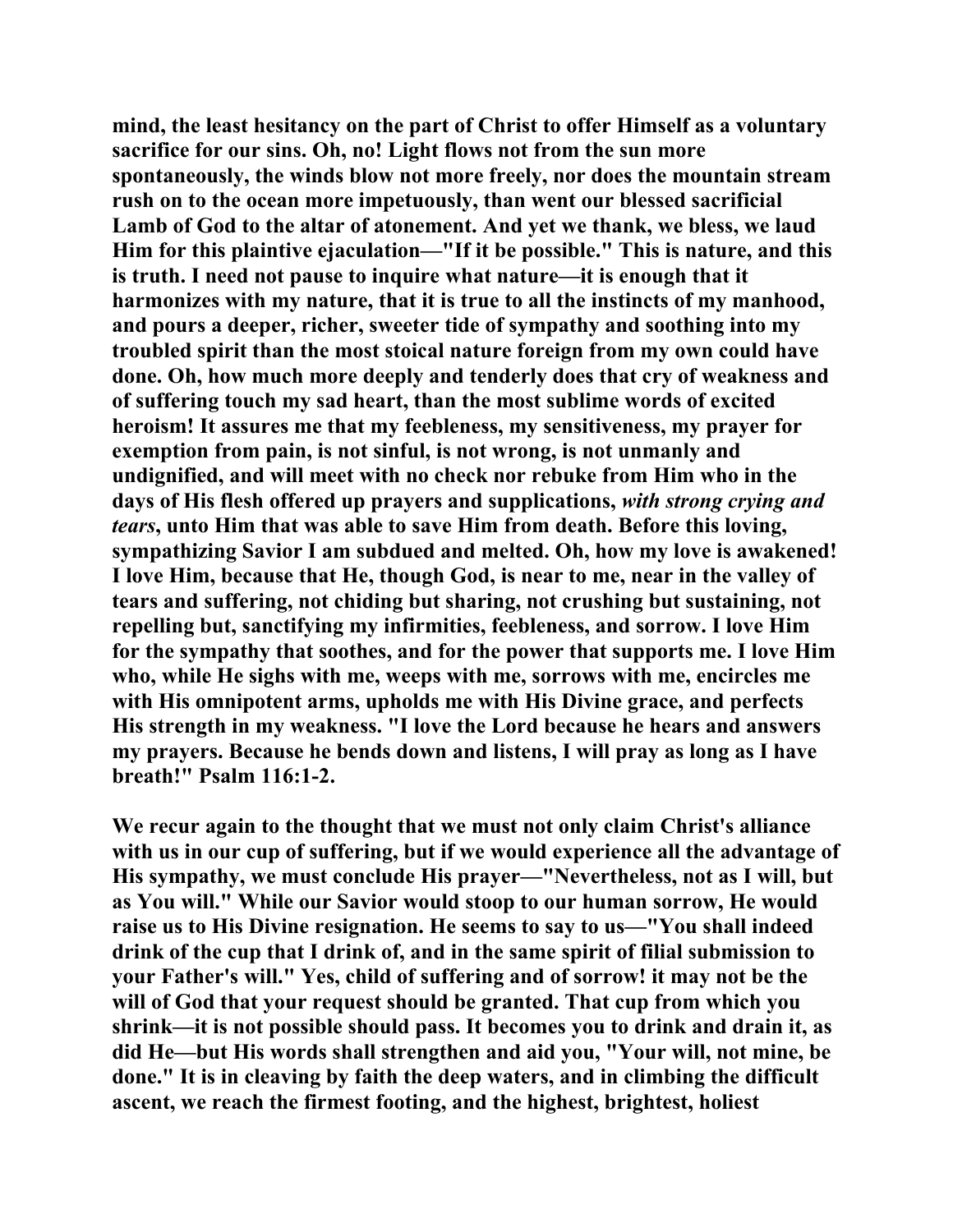**elevation in our Christianity—the complete absorption of our will in God's will.** *Great trials make great saints. The most deeply afflicted are the most deeply sanctified.* **It was not until our blessed Lord first pressed that cup to His lips that the conflict and the triumph of will took place. "Let this cup pass from me—Your will be done." Oh, it were worth any cup our Father mingled to be able to bow our head to the earth and say** 

**"Let** *me* **never choose—or to live or die, Bind or bruise, in Your hands I lie."** 

**What a holy, practical lesson may we here learn! Does Christ thus sympathize with us? does the Lord know our weak frames and remember that we are dust? Then let us go forth in perfect sympathy with Christ in everything, that relates to His truth, His kingdom, His people. He is unworthy of a love so selfsacrificing; of a sympathy so engirdling; who feels not himself one and identified with Christ in everything that relates to the honor of that name at which every knee shall bow. Embraced by such a love, and interested in such a sympathy, let us melt into the profoundest sensibility at the thought that** *it was for us* **Christ sighed and wept, bled and suffered; and, standing before that awful spectacle—the wonder and marvel of the universe—***let us resolve that the sins which crucified Him once shall not crucify Him again***—but that the death our Savior died for sins, shall be our death unto sin, and that henceforth we will be Christ's true disciples, Christ's faithful followers.** 

**You will learn, too, to** *sympathize with the suffering members of Christ's body.*  **Soothed by such a sympathy as His, your own will flow forth in its tenderness toward all who through the weakness and infirmity of the flesh are shrinking from or are drinking the cup of suffering. Catching the spirit, imbibing the gentleness and tenderness of Jesus, in imitation of Him, you will, by your compassion, prayers, and substance, seek to alleviate the pain, soothe the grief, and supply the need of those, the companions and representatives of your Lord, in whom are filled up the afflictions of Christ, which are behind.**  *Recognize a suffering Christ in His suffering members, a persecuted Christ in His persecuted members, a poor Christ in His poor members, a despised Christ in His downtrodden members, an imprisoned Christ in His imprisoned members; a sick, a naked, a hungry Christ in those whom worldly adversity, penury, and need have smitten and laid low***. "Inasmuch as you have done it unto one of the least of these my brethren, you have done it unto me."** 

**Whatever may be the cup your heavenly Father prepares for you, keep firm**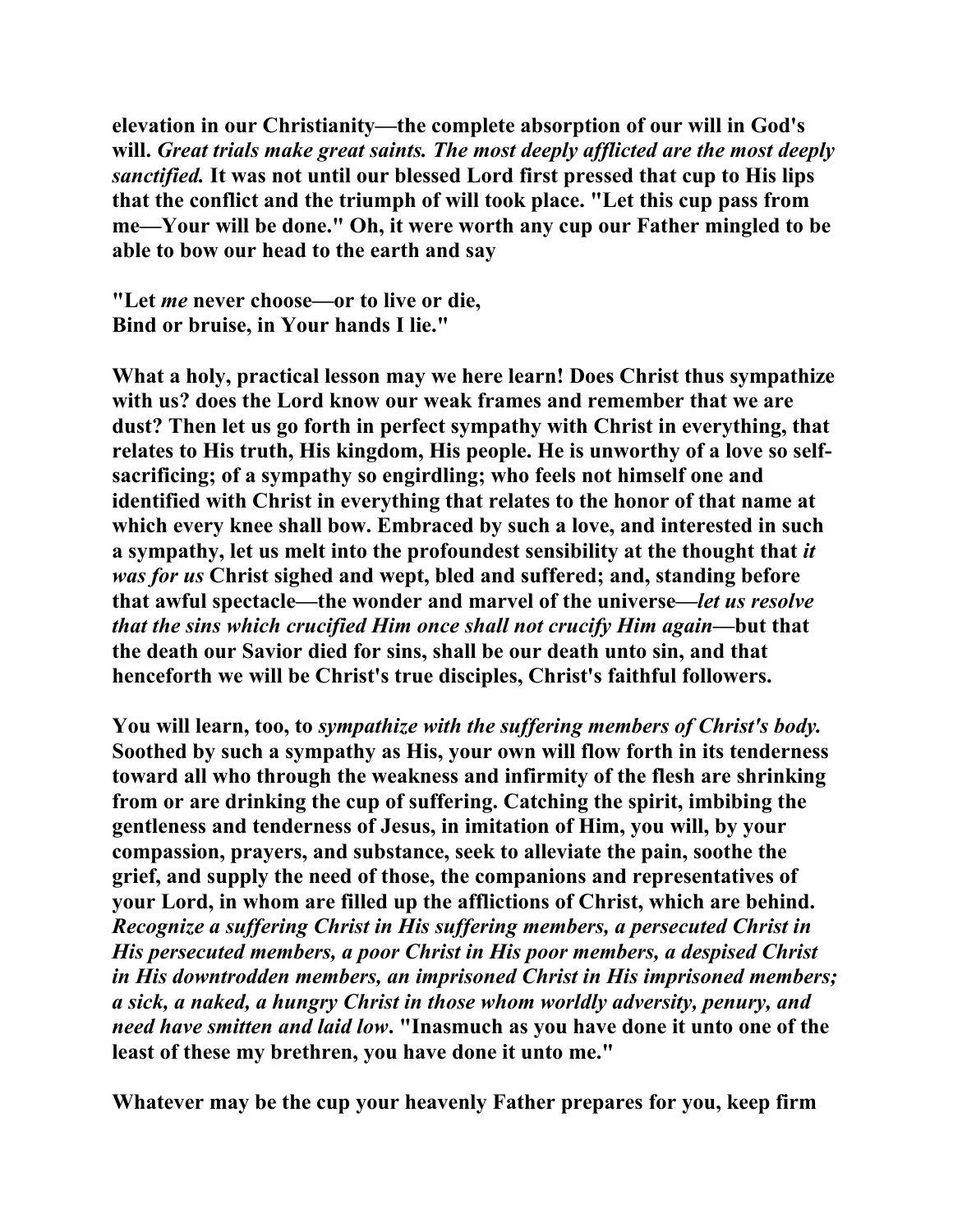**hold of this truth, that He will never forsake you. "He forsakes not His saints." Shrink not from the suffering that seems inevitable, the cup which may not pass your lips untouched—***God will be with you.* **You are, perhaps, anticipating a fiery ordeal, a dread crisis of your case; the flesh shrinks from the knife, the heart dies within you at the thought of that hour of silent agony which approaches. Oh, have faith now in your heavenly Father. Do you think that He will leave you to drink that cup alone? to endure that pain alone? to pass through that hour alone? Oh, no! He will be with you, Christ will be with you, the Comforter will be with you, and, as "your day, so shall your strength be." Has God ever yet been to you a wilderness? Has His promise ever failed? Has Jesus ever stood aloof from your sore, leaving your wound untouched, unsoothed, unhealed? Has not the Lord always been better than all your trembling anticipations, quelling your fears, reassuring your doubting mind, and hearing you gently and safely through the hour of suffering which you dreaded? Then trust Him now! Never, never will He forsake you! Let His will be done in you, and by you—and thus, both in doing and suffering, you may sweetly sing—** 

**"My Father, choose** *the path I tread***, Midst drooping hopes and pleasures fled, Or with bright sunshine round me spread, But never let me go!** 

**"My Father, choose** *the rank I fill***, To rule a nation at my will, Or lowliest services fulfil, But never let me go!** 

**"My Father, choose** *my lot in life***, A peaceful home, unvexed by strife, Or stormy scenes, with danger rife, But never let me go!** 

**"My Father, choose** *my work for Thee***, To toil in bright activity, Or pause and wait on bended knee, But never let me go!** 

**"My Father, choose** *my dying day***, In prime of life to pass away,**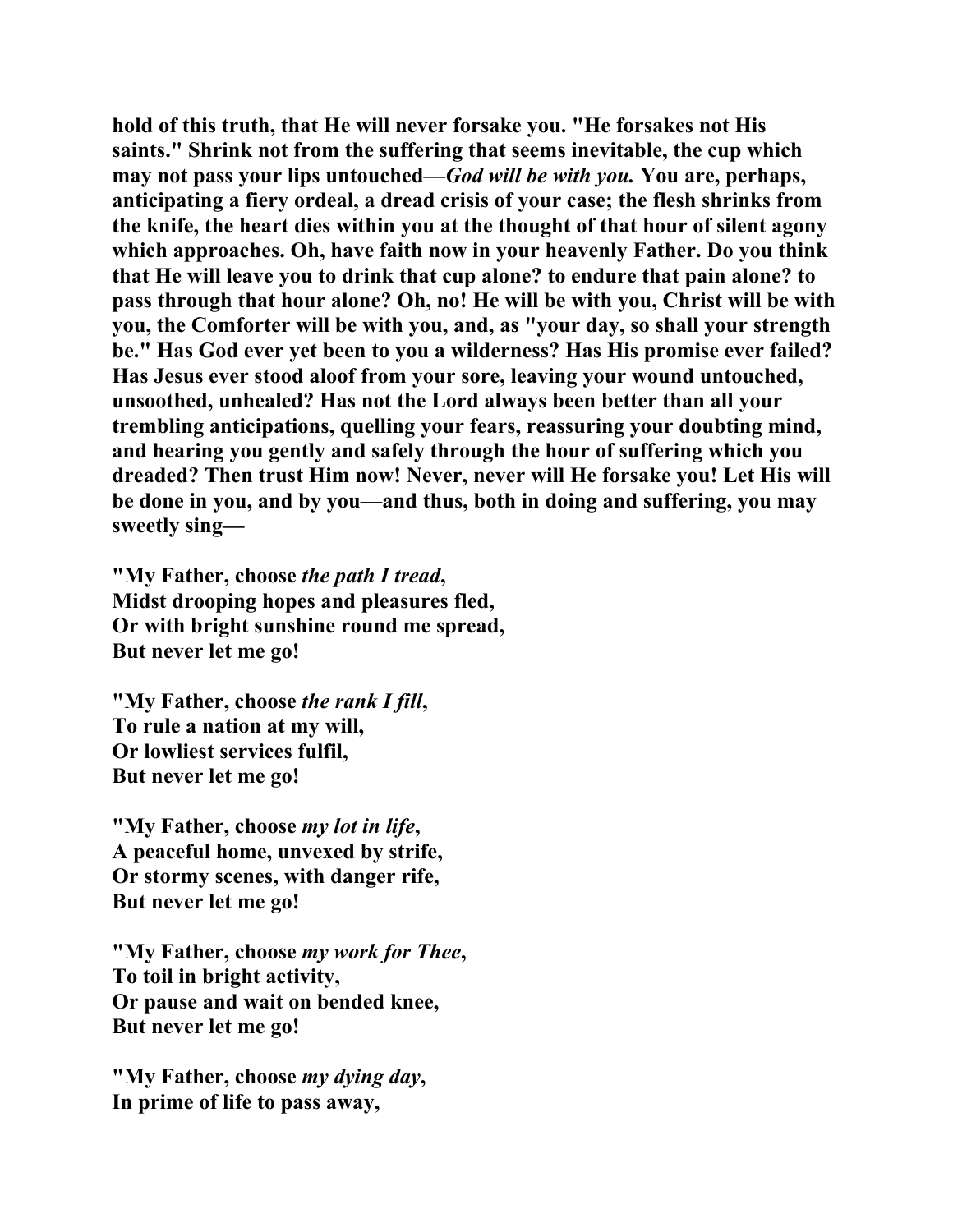**Or sink in age's slow decay, But never let me go!** 

**"Yes, Lord, Your wisdom, love, and power Are my strong rock, my sheltering tower, And this shall soothe life's darkest hour You will not let mo go!"** 

## **Chapter 8 "The Sympathy of Christ with True Shame"**

**And Jesus answered and said unto them, Are you come out, as against a thief, with swords and with staves to take me? Mark 14:48** 

**Our Lord's nature, from its essential sinlessness, was at an infinite remove from every sentiment and feeling of littleness. There was in His character no admixture of lowliness with majesty, of baseness with dignity, of littleness with greatness. No thought lodged in His mind, no emotion stirred His bosom, no motive swayed His conduct, no act traced His life that towered not in its loftiness and splendor above the taint and shadow of suspicion. More than this. There was not only the actual existence in Christ of the most perfect honor and rectitude, but, superadded to this, there was** *a holy sensitiveness to and shrinking from***, the least appearance of the opposite. He not only was not a thief, but He refused to be dealt with as a thief. He was not only free from crime, but He would also be free from the suspicion of criminality.** *He possessed in the highest degree the element of true shame***. It was an element of His being, a characteristic of His nature. His** *delicacy of feeling* **was remarkable; His sensibility exquisitely acute; His sensitiveness shrinking from the slightest breath. Our Lord possessed the most perfect sympathy with true shame. It was an essential feature and evidence of His greatness. A remarkable and touching illustration of this characteristic is before us. The scene, is the garden of Gethsemane; the time, is midnight; and the occasion, His arrest. Look at one particular of the scene—His arrest. It was by Judas, one of the twelve, attended by circumstances which must have been exquisitely torturing to the feelings of Christ. He had committed no wrong, had done no violence, had sought no concealment, had attempted no escape; and yet the betrayer hunted Him as a fugitive from justice, and arrested Him as a criminal fit only to die. There was a degree of dishonor and degradation attached to the mode of His apprehension from which His native dignity, and**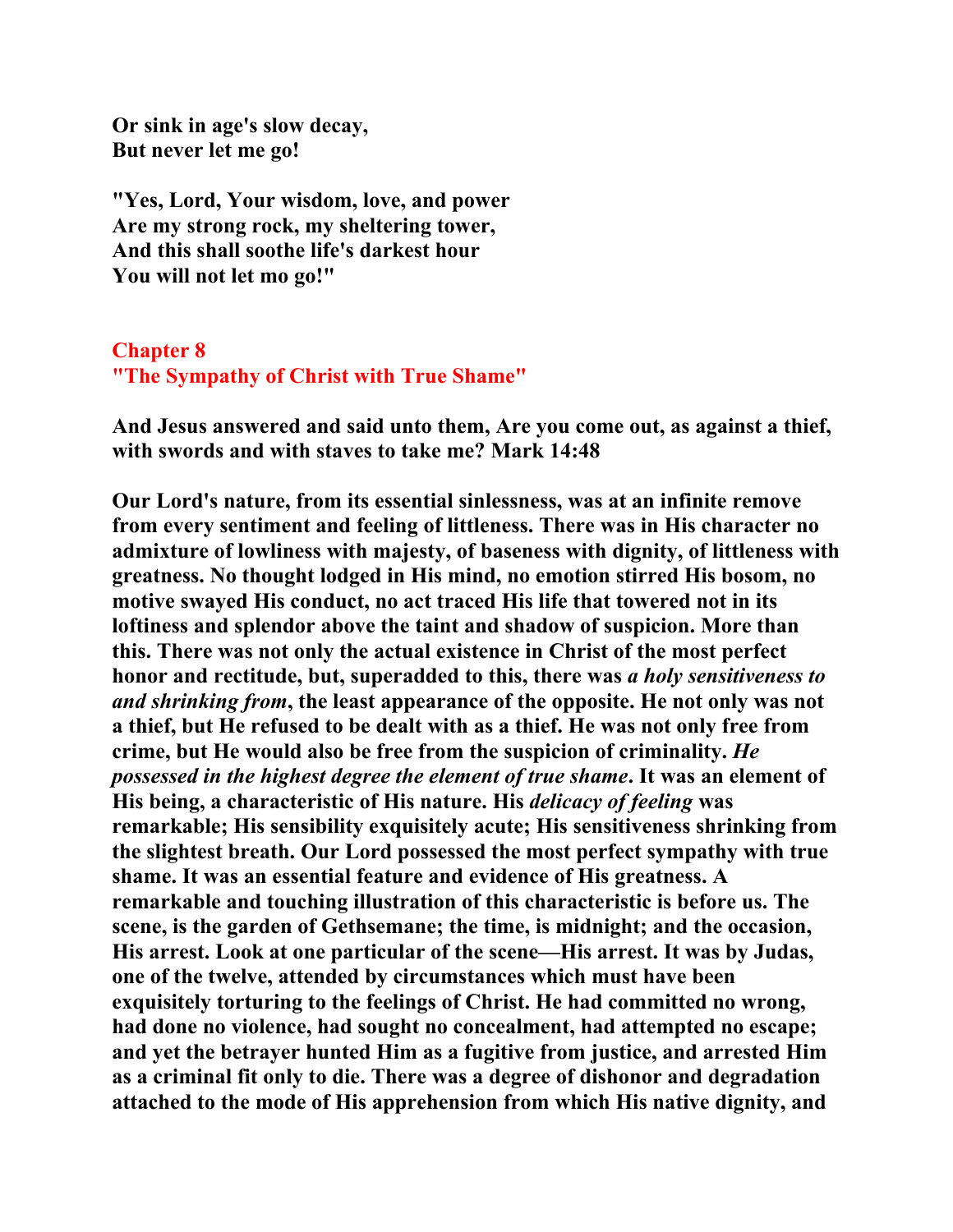**conscious innocence and human sensitiveness to shame instinctively and painfully recoiled. Shrinking from their touch, while awe-struck they stood motionless in His presence, He exclaimed, in tones of conscious dignity and integrity, which must have sent the keen rebuke deep into the breast of His betrayer, "Are you come out,** *as against a thief***, with swords and with staves to take me?" There was nothing exaggerated, nothing untrue to nature in this. It was precisely the sentiment, the feeling, and the words to which conscious integrity and superiority would give birth. He was upright, and He would not be arraigned as a felon. He was innocent, and He would not be prejudged as guilty. He was willing to die, the just for the unjust, expiating, by a voluntary offering of Himself to Divine justice, the sins of His people; but there shall be no physical force, no human impeachment of His sanctity, no act in the mode of His arrest, which, by implication, should incriminate His conduct, shade His holiness, or brand Him in the eyes of men as a sinner and a culprit. He had a character to maintain, a mission to perform, which demanded an integrity and uprightness which should stand out before the world unimpeached and unimpeachable, at an infinite remove even from the**  *appearance* **of evil. Willing to be "numbered with transgressors," and to "make His grave with the wicked in His death," He yet refused to be arrested by an armed force, and to be haled to the judgment as a felon and an outlaw. "Then Jesus answered and said unto them, did you come out, as against a thief, with swords and with staves to take me?"** 

**In all this we discern a perfect identity of our Lord with our nature—the truest sympathy with one of its most peculiar and deeply-veiled features—***the believer's holy regard to true shame.* **There is a false shame, which we are prayerfully to avoid; and there is a true shame, which we are studiously to cherish. False shame deprecates the good, true shame deprecates the evil; the one is ashamed of being found doing right, the other is ashamed of being found doing wrong. There is a spurious feeling of shame attaching itself to our nature, with which true greatness of character and high moral bearing in the saints of God would ever lead them to combat. Our Lord abjured it, as we shall presently see. His life was one unbroken testimony to the fact that this false sentiment never found a moment's lodgment within His breast. And this fact furnishes another and no slight evidence of His perfect sinlessness. If sin were utterly extirpated from our heart, our cheek would never be suffused with a blush when doing right, as though there was a consciousness of doing wrong. We might blush to find our good, done by stealth, had become fame; or we might be annoyed to find that good evil spoken of, but for the good itself we should never be ashamed. Having said thus much in explanation of the**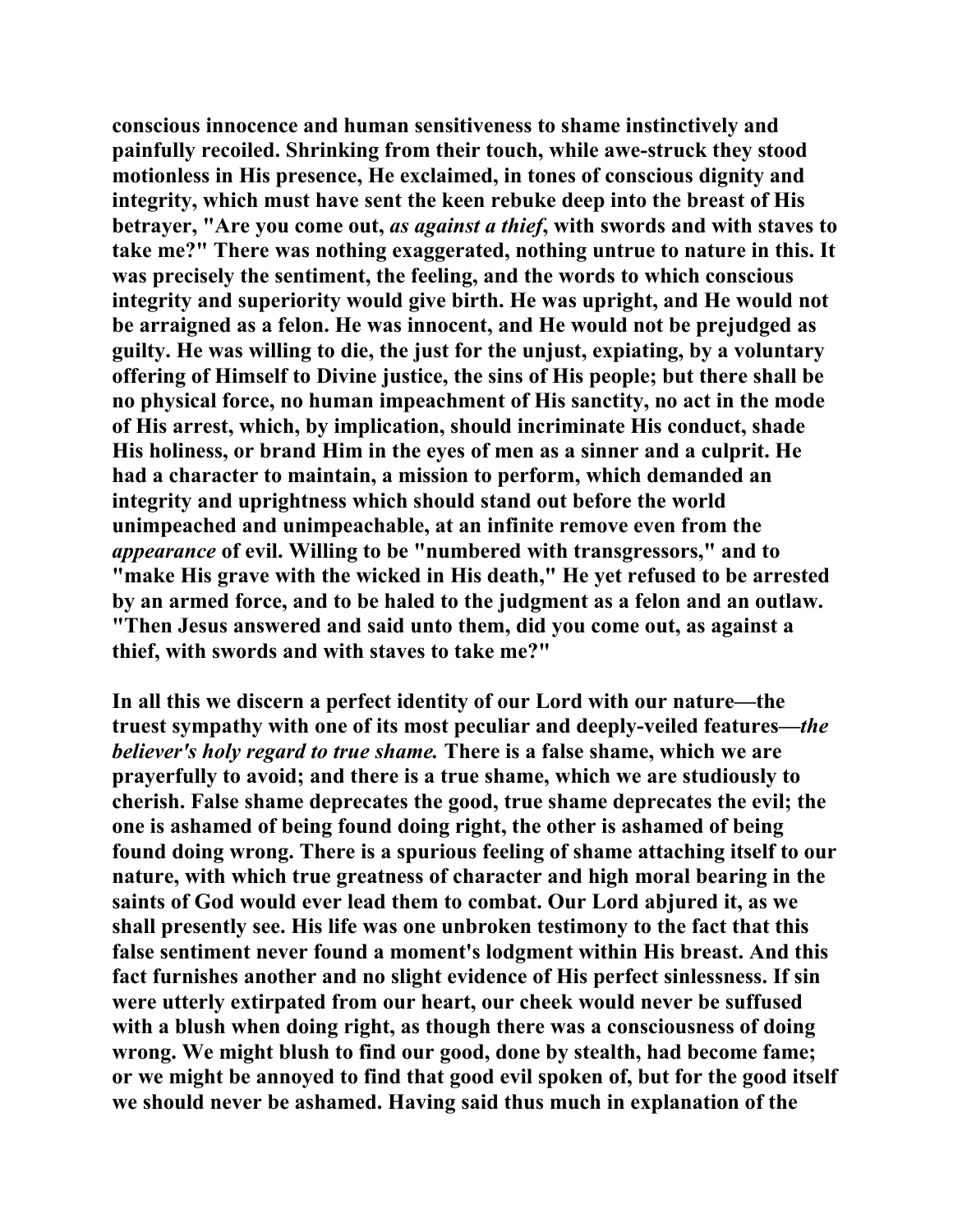**false and the true shame, in the further prosecution of this subject we shall notice Christ's sympathy with true shame, and the instruction and comfort we are permitted to derive from it.** 

## **CHRIST'S SYMPATHY WITH TRUE SHAME.**

**In the first place, our Lord was not ashamed of assuming a nature lower and inferior to His own. "The Word was made flesh, and dwelt among its." "Forasmuch as the children are partakers of flesh and blood, He also took part of the same." "He that sanctifies, and they who are sanctified, are all of one: for which cause He is not ashamed to call them brethren." Such are the declarations affirming this truth. Here was an example of freedom from false shame worthy our profoundest study and closest imitation. That it was a stoop, a descent, a lowering of Himself, who can doubt? It involved a humiliation in the sight of holy intelligence the deepest to which an infinite Being could stoop. It was not a 'created one' sinking in the scale of creation: it was the Infinite descending to the finite. It was the Divine invested with the human. And yet, conscious that He was doing no wrong, conscious of the perfect rectitude and purity of His doing, He lifted His brow to heaven untinged with a blush of shame. What a precious truth is this! Repair, O believer, to Christ, with your nature laden with infirmity, sorrow, and need. Christ will not turn away from His own flesh: He will own you as a brother, for He is not ashamed to call us brethren.** 

**Nor was Christ ashamed of low and obscure birth. Had He so willed it, He might have been born in a palace rather than in a stable; the son of a prince rather than of a carpenter; his mother a king's daughter rather than the wife of a carpenter. But no! He was born to humiliation, and He eschewed not lowliness and obscurity of birth. Let no child of God be ashamed of the circumstance of his parentage and birth, for God has appointed both. Low birth entails no dishonor, and impoverished parentage is no disgrace. The greatest and the holiest have traced their earthly origin to this. Put if our Lord could not boast of noble birth, He could boast of Christian birth. Obscure and low as were His earthly parents, they were holy, God-fearing parents. Are we like favored? Did God give us pious, holy, praying parents? Then the patent of true nobility was theirs. And although Divine grace is not hereditary, for the new birth comes not by the will of the flesh nor of the will of man, but of God, nevertheless, we may be thankful for a God-fearing father and for a praying mother, as among God's most sacred and precious gifts.** 

**Nor was our Lord ashamed of earthly poverty and toil. His parents were poor**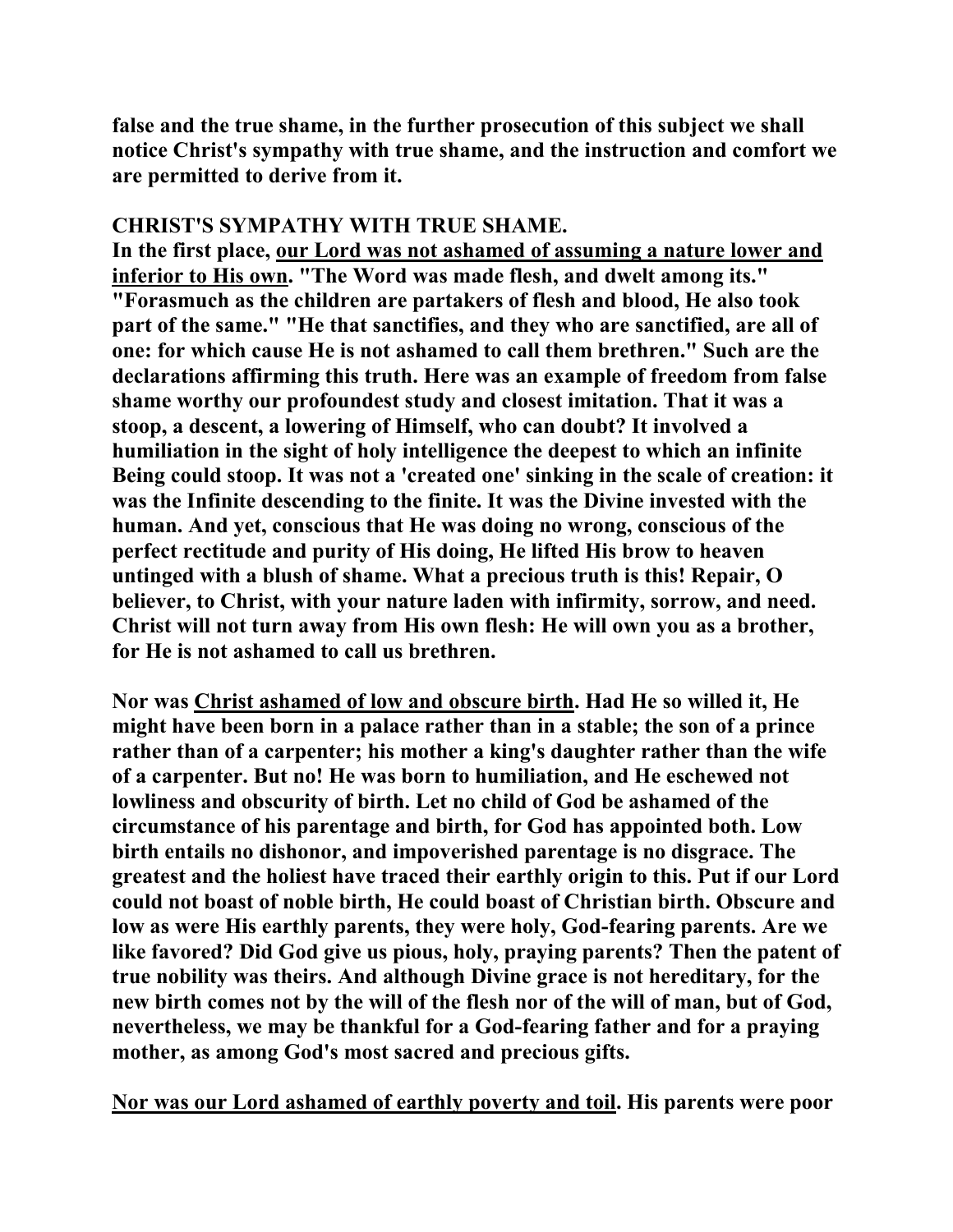**in this world, and toiled with their own hands for daily sustenance. That He shared their poverty and toil, there can be no doubt. He was not merely the reputed son of a carpenter, but, doubtless, He himself plied at the same lowly craft. He was the son of a carpenter, and Himself a carpenter. Not was He ashamed of this. Why should He be? There is no discredit in holiest poverty; there is no disgrace in industrious toil. He who earns his bread by the sweat of his brow, who labors with his own hands for himself and for those who cannot thus toil, is pursuing an honorable and dignified course; and, however lowly may be his calling, however lowly his craft, poverty is to him no crime, and labor no disgrace; and He may walk among his fellows without dishonor, and lift his countenance unmantled with a tinge of shame.** 

**Our Lord was not ashamed of the opinion of the world. It had its views of Christ, its opinion of His character and conduct. And although there were occasions when Christ manifested an interest in the popular sentiment concerning Himself, "Whom do men say that I am?"—thus teaching that there is a sense in which His disciples may not be wholly indifferent to the sentiment of others—yet, whatever that opinion was, favorable or unfavorable, He never for one moment allowed it so to influence or control Him as to swerve one hair's-breadth from the strictest, straightest line of duty, integrity, and love. Every believer, however limited and veiled from human eye his sphere of life, will create a public sentiment respecting his individual self. His relations, his friends, his neighbors, will form their opinion of his character, doings, and life. Few pass through life incognito to eternity; few slide through society unseen, unnoticed, unfelt. To this we cannot be, nor ought we to be, wholly indifferent. Each individual Christian especially should live for an object. He should so live as to make his talents, influence, and example tell upon the present and eternal well-being of all with whom He comes in contact. "No man lives to himself." As a "light," He is to shine; as "salt," He is to influence; as a "witness," He is to testify for Christ. In a world like this, where there is so much evil to correct, so much temptation to resist, so much sorrow to soothe, so much need to supply, so much misery to counteract, so much ignorance to instruct, so much good to be done, none need be all the day idle, dreaming away existence, vegetating in selfishness, not living for man or laboring for God. Oh, be an earnest, active Christian! Be up and doing! Life is too real, too solemn, too responsible, for sluggishness, inactivity, and selfishness! We are gliding down the stream onward to eternity. Shall we spend our fleeting moments in grasping at the floating straw, when for every moment and act of our present course we shall soon be cited at Christ's bar for scrutiny and judgment? Souls are perishing—**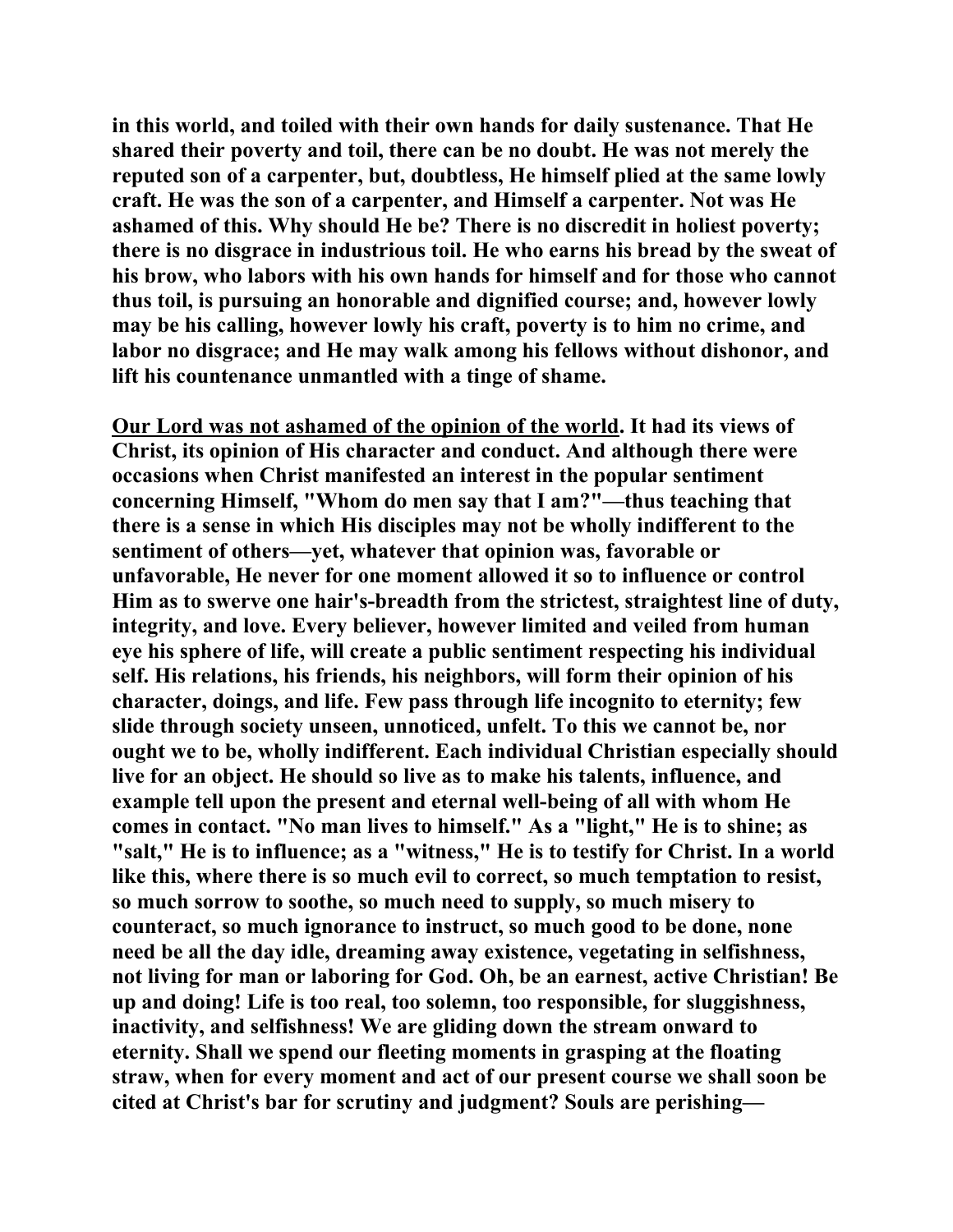**ignorance of the gospel is prevailing—iniquity is abounding—Satan is unslumbering—death plies its scythe, and the grave yawns each moment, and an eternity of bliss or of woe is gathering, at every stroke of the pendulum, deathless beings to its bosom. Shall we not, then, be active and earnest in a world like this? But in so doing we must learn, like our Divine Master, to live above the world's opinion. We must not blush, nor cower, nor bend before it. The world hates us because we are not of the world, but testify of its works, that they are evil. We must, therefore, set our face as a flint against its opinion, its opposition, its malice, and its hate, not ashamed of the evil report from which none are entirely exempt who, like Jesus, go about doing good. Oh for more of this dignified, holy freedom from the opinion of men! If we are carrying out our Christian principles, reducing to practice the great and glorious truths of Christ's gospel—meekly, humbly pursuing that course which truth and conscience and love dictate, however opposed by human opinion, and the principles and the spirit and the customs of the world—we may indeed confront the frowns and scorn the censure of man, but we shall walk with an approving conscience, and beneath the smile of a favoring and sustaining God.** 

**Another illustration of our Lord's freedom from false shame was the avowal, everywhere and on all occasions, that His life was ruled by the fear of, and terminated in the glory of, God. He could say, as none other could—"I do always those things which please Him." And why should the child of God, the disciple of Christ, blush to acknowledge that the fear of God is his governing principle, and the glory of God the great end of his being? Why should we shrink to answer—"I cannot pursue that course; I cannot adopt that mode; I dare not conduct my business on those principles; I cannot descend to those questionable arts and subterfuges, because I am a follower of Christ. Others may stoop to the tricks of trade, its artifice and fraud and commercial immorality; but I don't because of the fear of the Lord." Oh, let no false shame turn you from this course. The world may laugh, the false religious professor may scorn, the infidel may scoff, friends may censure, but yours is the honor, the dignity, and the reward of having lived and walked and acted as in the fear of God.** 

**Nor was our Lord ashamed of the death which He died. It was the death of a Roman felon, the most ignominious, tortuous, and accursed death He could die—the death of the cross. And yet we read—"Who for the joy that was set before him, endured the cross, despising the shame, and is set down at the right hand of the throne of God." Oh, never did His real greatness and true**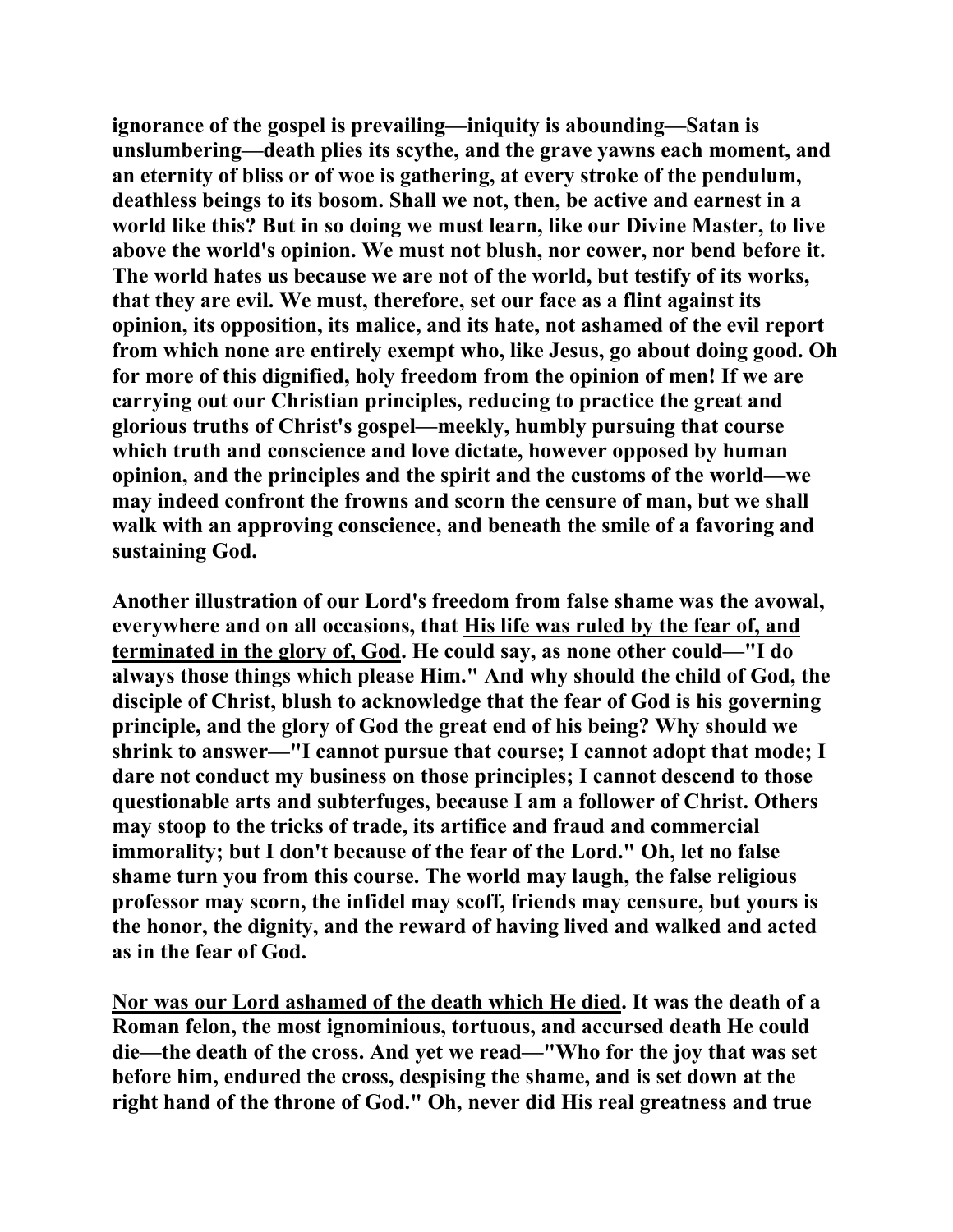**dignity rise to such an altitude as now! See Him impaled upon that tree, stretched upon that wood, scourged, spit upon, insulted, mocked, derided, taunted, wounded, then left to linger and die; and yet, oh, what glory gathered round that scene of humiliation, suffering, and death! Jesus rose superior to it all, enduring the cross with all its unknown horrors, despising the shame with all its unfathomable depths, all endured, all suffered, all despised, for the love He bore us!** 

**This subject has its PRACTICAL LESSONS as well as its rich CONSOLATIONS. Let us glean a few in conducting the chapter to a close.** 

**It is a false shame to be ashamed of Christ and of His gospel. That there is a tendency to this, even in the renewed heart, is clear from the meaning and instruction of Christ himself. "Whoever shall be ashamed of me and my words, of him shall the Son of man be ashamed, when He shall come in his own glory, and in his Father's, and of the holy angels." True Christian discipleship demands an uncompromising avowal of attachment to Christ, of adhesion to His person, and of adherence to His truth. The offence of the cross is not ceased. A real decision for the Redeemer cannot exist without some sacrifice, demanded and made, as a term of discipleship. "If anyone would come after me, he must deny himself and take up his cross daily and follow me." The sacrifices thus expected and thus endured are various. Some are called to assert their conscientious decisions confronted by hostility from quarters the most loved, venerated, and cherished, but all the keener and the more overwhelming. Arrayed against him are father, mother, brother, sister, wife, husband, child—ties of affection which bind the heart so closely to the family altar and the hearth. The pang of separation from these, who can estimate? The deep, lonely grief, who can describe? Yet the Savior has said— "He that loves father or mother more than me, is not worthy of me; and He that loves son or daughter more than me, is not worthy of me." Other saints are called to abandon their worldly interests, to renounce their earthly property, to exclude themselves from the means of acquiring distinction, rank, honor, wealth, and to link them with poverty and toil and need; encountering the reproach of friends, blighted hopes, disappointed wishes, ruined expectations. Be it so. This is nothing more than Jesus foretold and forewarned: "Let us go forth, therefore, unto Him outside the camp, bearing His reproach."** 

**But** *for whom* **are you enduring and suffering and sacrificing all this? For Jesus! For Him who, though He was rich, for your sakes became poor, that you through His poverty might be rich. For Him who was not ashamed to call**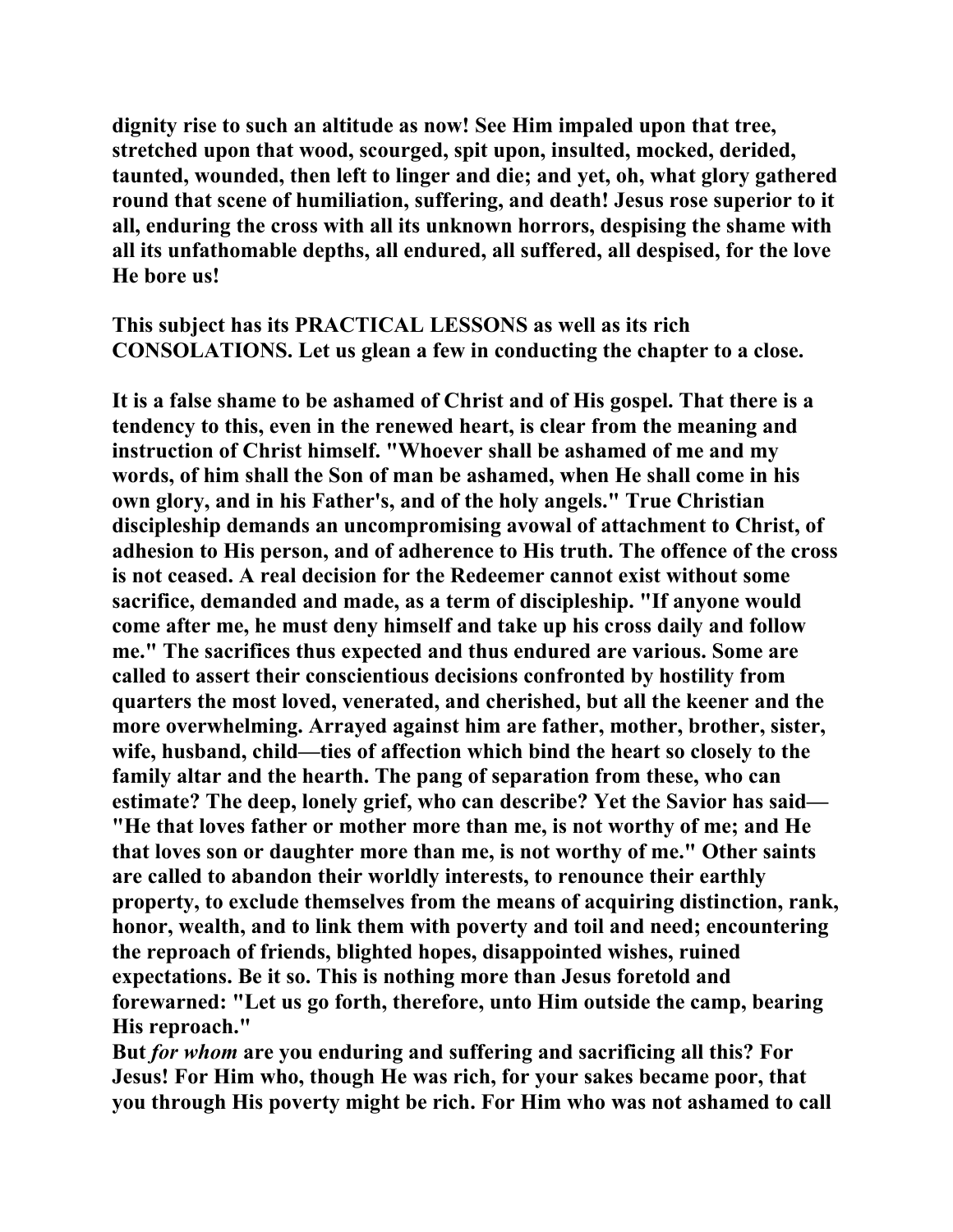**you His brother, but bowed His Godhead to your nature, and on your behalf became a man of sorrows and acquainted with grief. For Him who, while working out your righteousness by His life of unwearied and perfect obedience, could say, "Foxes have holes, and birds of the air have nests; but the Son of man has nowhere to lay his head." For Him who gave His back to the smiter, and His cheek to those who plucked off the hair; who sorrowed in Gethsemane, clad in a purple robe of blood; who was mocked and buffeted and spit upon in the judgment-hall; who bore the full weight of sin and the curse, and the suffering and the desertion upon the cross, and then bowed His head and died. Before this stupendous spectacle, this amazing sacrifice, we exclaim, in the language of an inspired apostle, "I am** *not ashamed* **of the gospel of Christ; for it is the power of God unto salvation to every one that believes." And, in the words of a Christian poet** 

**"Were the whole realm of nature mine, That were a present far too small; Love so amazing, so divine, Demands my soul, my life, my all."** 

**BE SENSIBLE TO TRUE SHAME. This was the shame our Lord felt. "Jesus answered and said unto them, Are you come out,** *as against a thief***, with swords and with staves to take me?" I marvel not at this holy indignation and recoil of my Savior! The mode of His arrest was repulsive to every high, honorable feeling of His nature. It was a reflection upon the purity of His character. It was an imputation of His loyalty and honesty in His civil relation to the State. It was a slight upon the pacific nature of His religion and kingdom. It was a denial of the** *voluntariness* **of His sacrifice. And it was an impeachment of the sincerity and integrity of His whole career. We marvel not that with holy shame He indignantly repelled the armed force that would arrest and hale Him as a criminal to the judgment. Imitate Christ in this! Be sensible to true shame. Whatever would place you in a false position before the world—whatever would reflect unjustly upon your Christian character, meekly but firmly repel—silence the slander, vindicate your integrity, and then commit your case to Him that judges righteously. So acted the noble and magnanimous apostle. He and his companions had been unjustly arrested and cast into prison. An earthquake ensued. The magistrates, filled with fear, sent the sergeants, saying, "Let these men go." No, exclaimed Paul—"They have beaten us openly uncondemned, being Romans, and have cast us into prison; and now do they thrust us out privately? no verily, but let them come themselves and fetch us out." And so they did. The religion of Jesus ignores**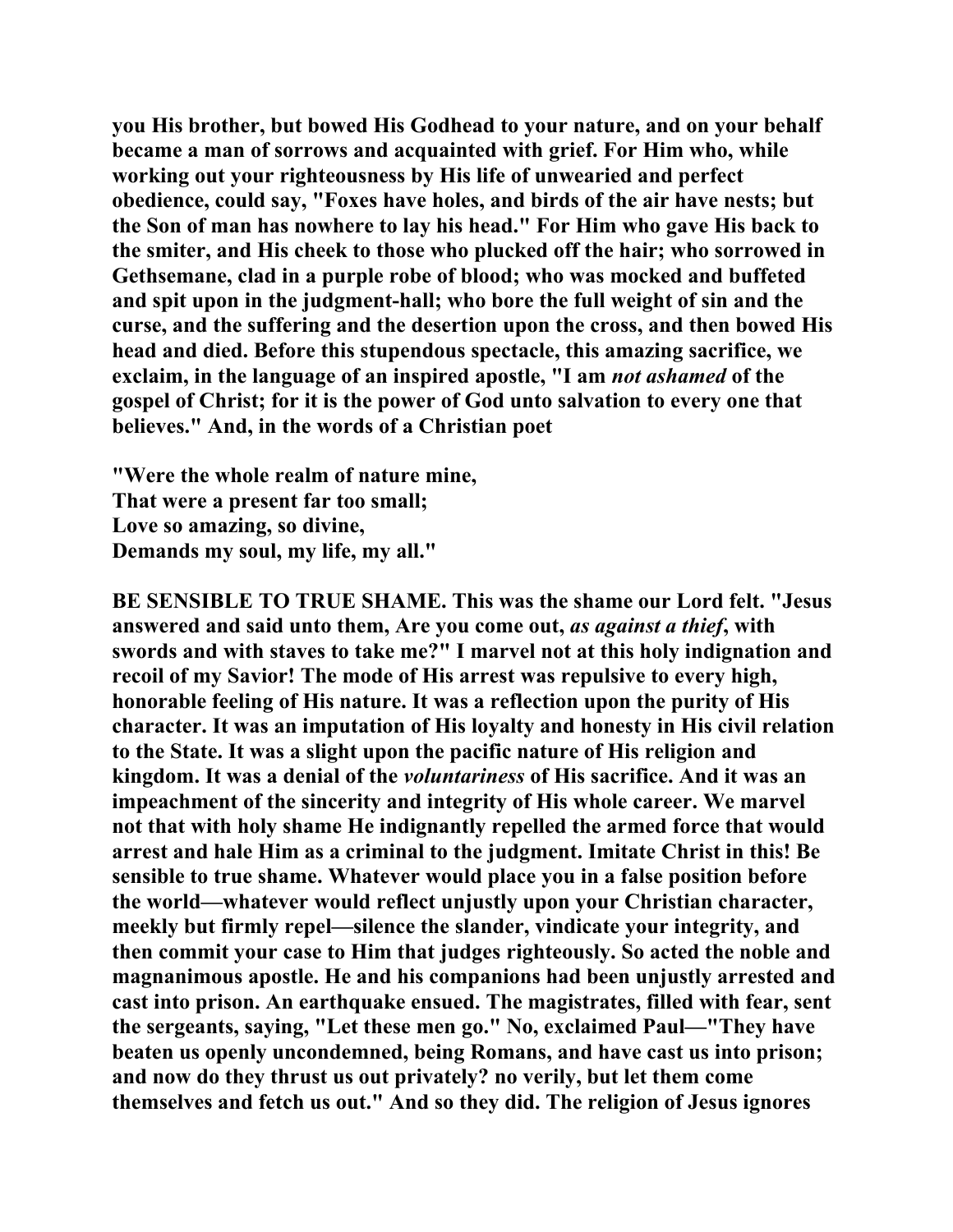**not our civil rights, tramples not upon our natural privileges, nor forbids us to vindicate, before magistrates and rulers, our innocence, uprightness, and integrity against falsity, malice, and injustice. Like your Master, and like our "beloved brother Paul," we must expect to be maligned, falsely accused and condemned, traduced, slandered, and evil spoken of. We must expect to have our doings censured, our motives impugned, our principles scorned, our ends questioned. Nevertheless, "let us consider Him that endured such contradiction of sinners against Himself, lest we be weary and faint in our minds."** 

**There is much indeed in ourselves of which we have reason truly to be ashamed and to be filled with profound self-abhorrence. We have need to be ashamed of our unbelief—of our low thoughts of the Savior—of our little love to God—of our slow advance in the divine life—of our imperfect conformity to Christ—of the power of indwelling sin—and of our slender spiritual attainments in knowledge, personal holiness, and heavenly meekness. What shamefacedness should cover us that we are so ready to compromise, to falter, and to halt. How deeply humbled should we be that there still exists in us so much carnality, love of the world, and conformity to the world—so little of the crucified spirit, of a cross-bearing Savior! What cause of shame that, with all our profession, the pulse of spiritual life beats in our souls so faintly, the spirit of prayer breathes in us so feebly, that we possess so little real, vital religion, and follow Christ at so great a distance. Filled with self-abasement should we be that the fruits and graces of the Spirit are in us so sickly, drooping, and bedwarfed—that we have so limited a measure of faith, love, and humility, are so defective in our patience and meekness, wisdom, and gentleness—that, with all our blossom and foliage, there is so little real fruit to the glory of our Father. May we not, in view of all this, exclaim with Ezra, in his deep grief and humiliation for the sins of the people, "O my God, I am utterly ashamed; I blush to lift up my face to you. For our sins are piled higher than our heads, and our guilt has reached to the heavens." Ezra 9:6. Oh, where shall we fly, where hide our blushing face but in the blood of atonement! sprinkled afresh with which, we may lift up our heads and not be ashamed.** 

**My dear reader, look well to your foundation, to your religion, to your hope, to your daily walk. Be this your constant prayer, mixed with a constant selfexamination and faithful dealing with conscience—"Let me not be ashamed of my hope." If you are justified by faith, you will know what peace with God through our Lord Jesus Christ is; and then you will experience that hope that makes not ashamed, because the love of God will be shed abroad in your heart**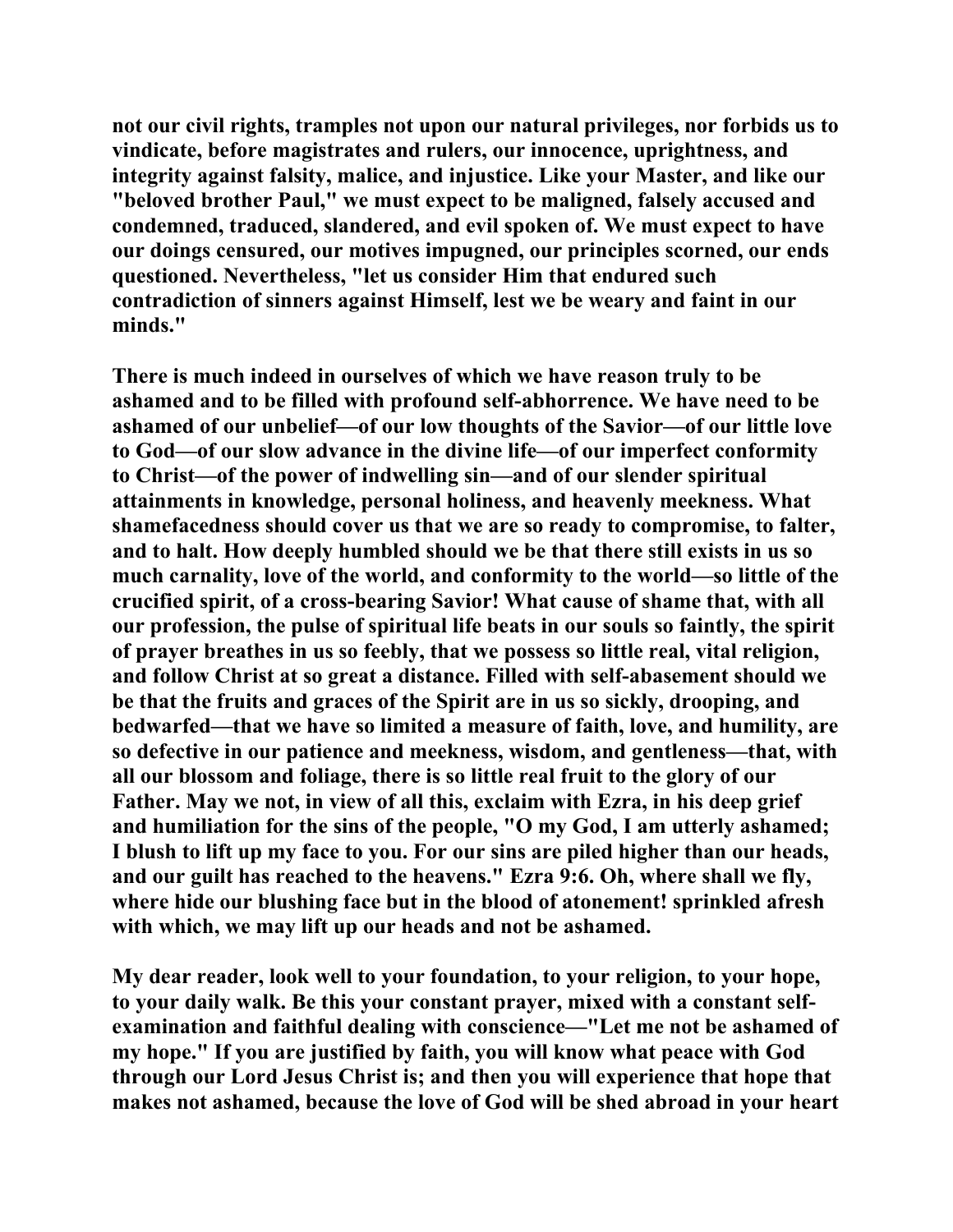**by the Holy Spirit which is given unto you. And, Oh, may we live in the believing, hopeful expectation of our Lord's coming to roll away our shame and reproach, and to exalt us to glory, honor, and immortality. May we not be ashamed at His coming! But, owning and serving Him now, may we then bear Him say, "Come, you blessed ones! You who have continued with me in my temptations, confessed my name, borne my cross, suffered for me on earth, I appoint unto you a kingdom, as my Father has appointed unto me. Enter you into the joy of your Lord."** 

**"Then will He own my worthless name Before His Father's face, And in the New Jerusalem Appoint my soul a place."** 

**Go, dear reader, from the perusal of this chapter, to the solitude of your closet, there to beseech the Lord to give you grace henceforth, Caleb-like, wholly and unreservedly to follow Him outside the camp, bearing His reproach. We read of the first disciples of the Lord, "And they forsook all and followed Him." The solemn confession of Christ you have made before the world pledges you to the offence, the shame, the crucifixion, and the selfdenial of the cross of Jesus. You have bound that cross around your heart, you have identified yourself with its reproach and its boast, its defeats and its victories, its humiliation and its glory; onward you must bear it through flood and flame, through good and through evil report, glorying in its doctrine, despising its shame, enduring its crucifixion, until the Master bids you exchange your sword for a scepter, your cross for a crown, which His own hands will place upon your head! Blessed, thrice blessed, you who, when that blessed moment arrives, will be enabled calmly, exultingly to exclaim, "As for me, my life has already been poured out as an offering to God. The time of my death is near. I have fought a good fight, I have finished the race, and I have remained faithful. And now the prize awaits me—the crown of righteousness that the Lord, the righteous Judge, will give me on that great day of his return. And the prize is not just for me but for all who eagerly look forward to his glorious return." 2 Tim. 4:6-8.** 

**"Jesus, I my cross have taken, All to leave, and follow Thee; Naked, poor, despised, forsaken, You from hence my all shall be. Perish every fond ambition,**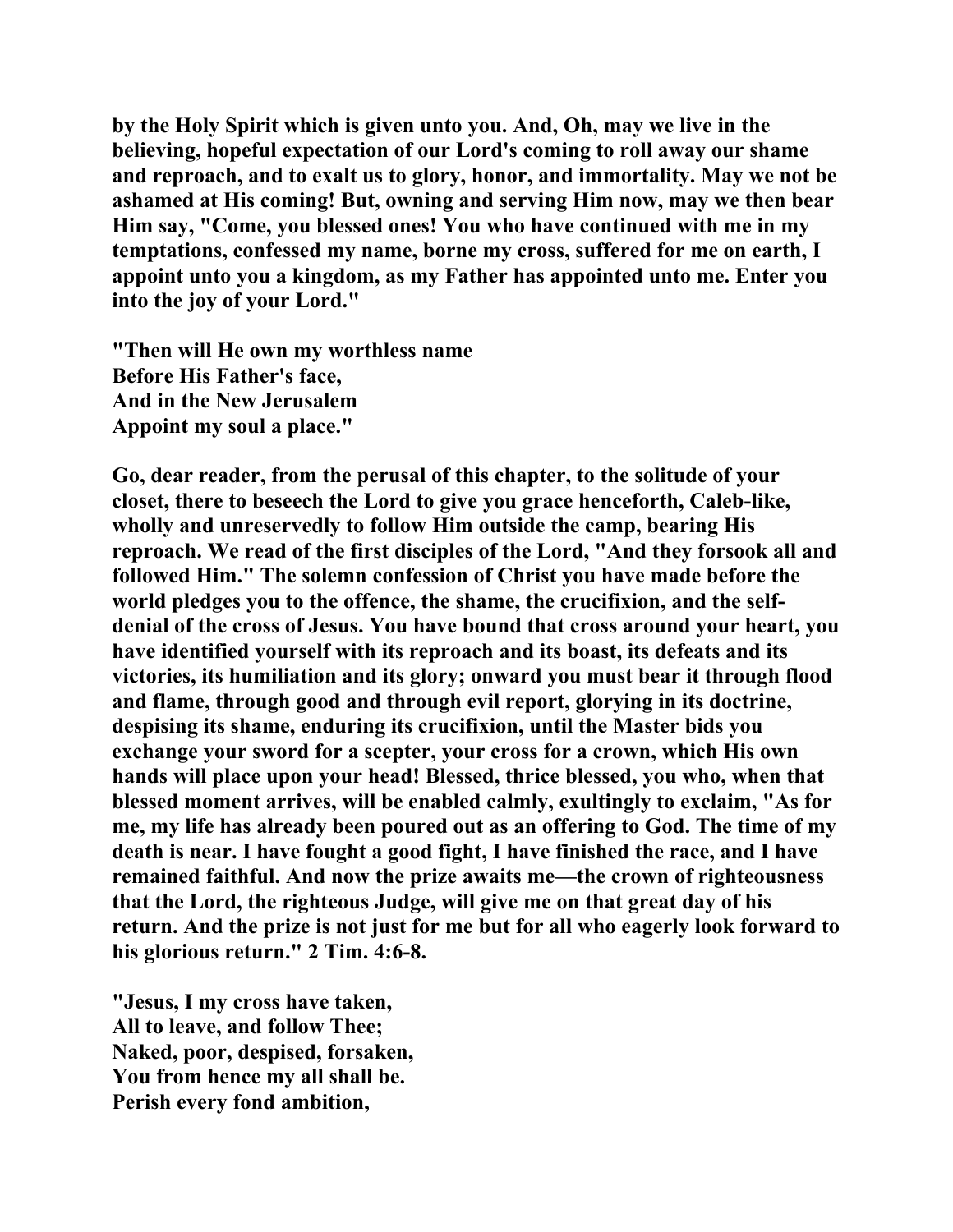**All I've sought, or hoped, or known; Yet how rich is my condition, God and heaven are still my own!** 

**"Let the world despise and leave me; They have left my Savior too; Human hearts and looks deceive me, You are not, like them, untrue; And while You shall smile upon me, God of wisdom, love, and might, Foes may hate, and friends disown me, Show Your face, and all is bright.** 

**"Go, then, earthly fame and treasure, Come, disaster, scorn, and pain. In Your service praise is pleasure, With Your favor loss is gain. I have called You, Abba, Father; I have set my heart on Thee; Storms may howl, and clouds may gather, All must work for good to me.** 

**"Man may trouble and distress me, 'Twill but drive me to Your breast; Life with trials hard may press me, Heaven will bring me sweeter rest. Oh, it is not in grief to harm me, While Your love is left to me; Oh, 'twas not in joy to charm me, Were that joy unmixed with Thee.** 

**"Soul, then know your full salvation; Rise over sin, and fear, and care; Joy to find in every station Something still to do or bear. Think what Spirit dwells within thee; Think what Father's smiles are thine; Think that Jesus died to win thee, Child of heaven, can you repine?**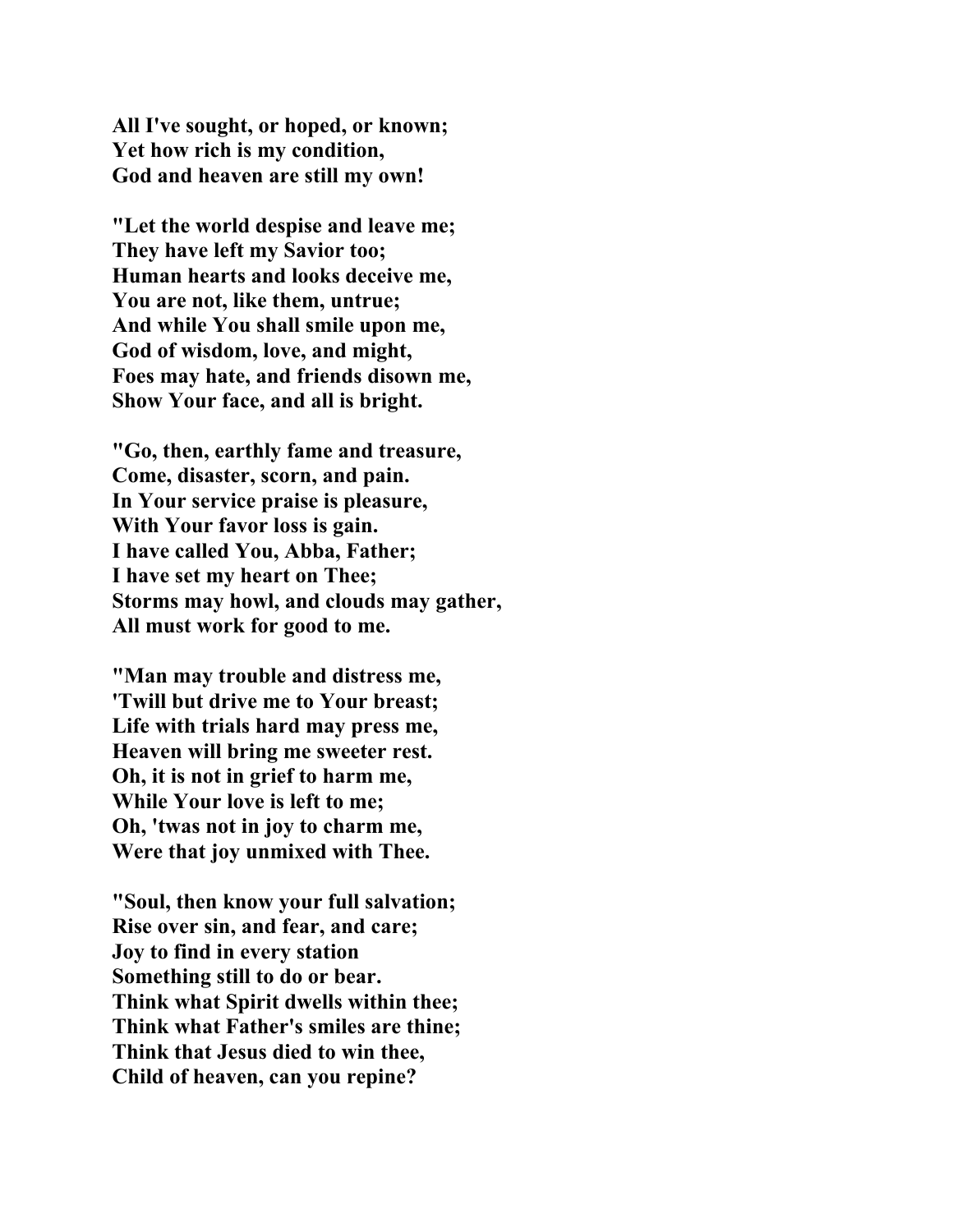**"Haste you on from grace to glory, Armed by faith and winged with prayer; Heaven's eternal days before you, God's own hand shall guide you there. Soon shall close your earthly mission; Soon shall pass your pilgrim days; Hope shall change to glad fruition, Faith to sight, and prayer to praise!"** 

## **Chapter 9 "The Sympathy of Christ with Spiritual Joy"**

**"In that hour Jesus rejoiced in spirit" Luke 10:21.** 

**It is a frequently-quoted remark of one of the fathers, that** *Christ was often seen to weep, but never once to smile.* **We doubt both the correctness and the wisdom of the statement. Our Lord was a man of joy as well as a man of sorrow. He must, in the fathomless depths of His holy soul, have been as intimately acquainted with gladness as with grief—with the emotion of joy as with the feeling of sorrow. And can we picture Him to our mind thus rejoicing in spirit, the oil of gladness poured upon Him without measure, and insinuating itself into the innermost depths of His being, without a gleam, a smile of joy lighting up that benign, placid, and expressive countenance which more than all others must have been a perfect index of the soul's hidden, varied, and profound emotions? Impossible!** 

**A portrait of Christ, with nothing but shadows—shadows of grief and sorrow darkening the entire picture—would be lacking in one of its most essential and life-like features. That a pure and deep joy never found a home in the Savior's breast, we cannot, then, for a moment credit. That His heart was the seat of grief unmitigated, of sorrow unmixed—that, from that harp breathed no sounds but woe—that from that fount of sensibility welled up no emotions but found their utterance in sighs and groans and tears, is far, very far from our conceptions of the Savior. And that, when the emotion of joy did for a moment glow in the human soul of Christ, there was no corresponding glow lighting up and illumining every feature of that wonderful countenance, and for a while clothing it with the warm sunshine and radiance of a holy smile, we cannot believe.**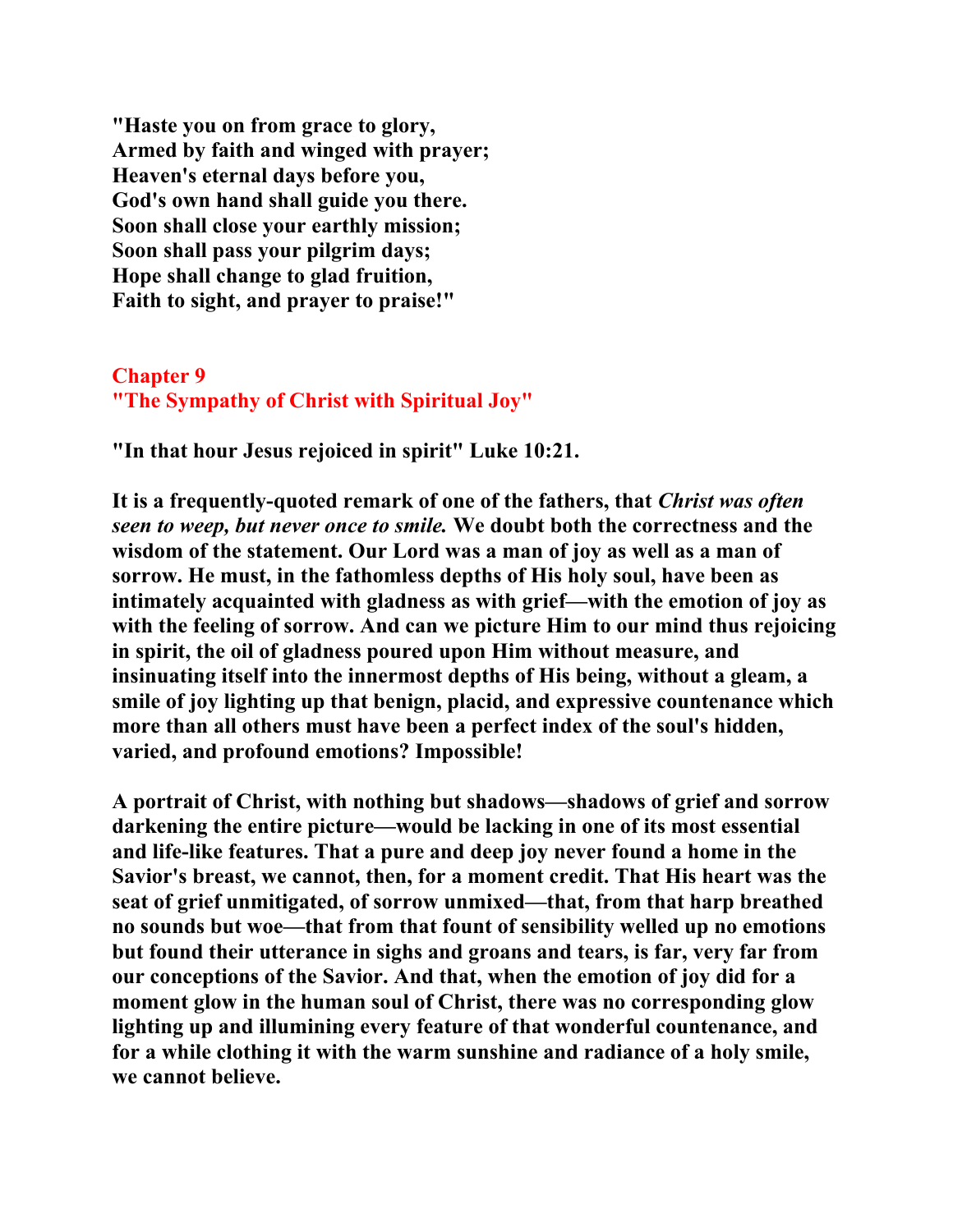**Again—Is the statement of Christ's joyless expression wise? We think not. It gives a wrong, distorted, gloomy portrait of His holy religion. The religion of Christ is the religion of JOY.** *Christ came to take away our sins, to roll off our curse, to unbind our chains, to open our prison-house, to cancel our debt; in a word, to give us the oil of joy for mourning, the garment of praise for the spirit of heaviness.* **Is not this joy? Where can we find a joy so real, so deep, so pure, so lasting? There is every element of joy—deep, ecstatic, satisfying, sanctifying joy—in the gospel of Christ.** 

**The believer in Jesus is essentially a happy man. The child of God is, from necessity, a joyful man. His sins are forgiven, his soul is justified, his person is adopted, his trials are blessings, his conflicts are victories, his death is immortality, his future is a heaven of inconceivable, unthought of, untold, and endless blessedness—with such a God, such a Savior, and such a hope, is he not, ought he not, to be a joyful man?** 

**We propose, in the further unfolding of this subject, to state the grounds of the Lord's joy, and the corresponding grounds of the spiritual joy of the Lord's people; thus illustrating the perfect sympathy of Christ with His saints in this holy, elevated element of Christian experience. The varied emotions of Christ never resolved themselves into empty sentiment, or evaporated into mere feeling—which, alas! is so much the case with many of His professed disciples—but that they were always in harmony with the occasions which gave them birth: that they were either an embodiment of some Divine principle or in illustration of some important truth, or in connection with some beneficent act—a doctrine of the gospel propounded, or a miracle of mercy wrought.** 

**In the present instance (Luke 10:21), the joy of Christ is in connection with the enunciation of one of the most important doctrines of the Bible—the gospel, hidden to the worldly-wise, revealed to the spiritually enlightened and taught. "In that hour Jesus rejoiced in spirit, and said, I thank you, O Father, Lord of heaven and earth, that you have hidden these things from the wise and prudent, and have revealed them unto babes: even so, Father; for so it seemed good in your sight." In tracing our Lord's joy to some of its causes, let us place this one in the foreground—***His joy at the sovereign revelation of His gospel to His disciples.*

**What a solemn, and equally true, statement of our great Teacher is this—the gospel a hidden, concealed thing to the carnal mind! "You have hidden these**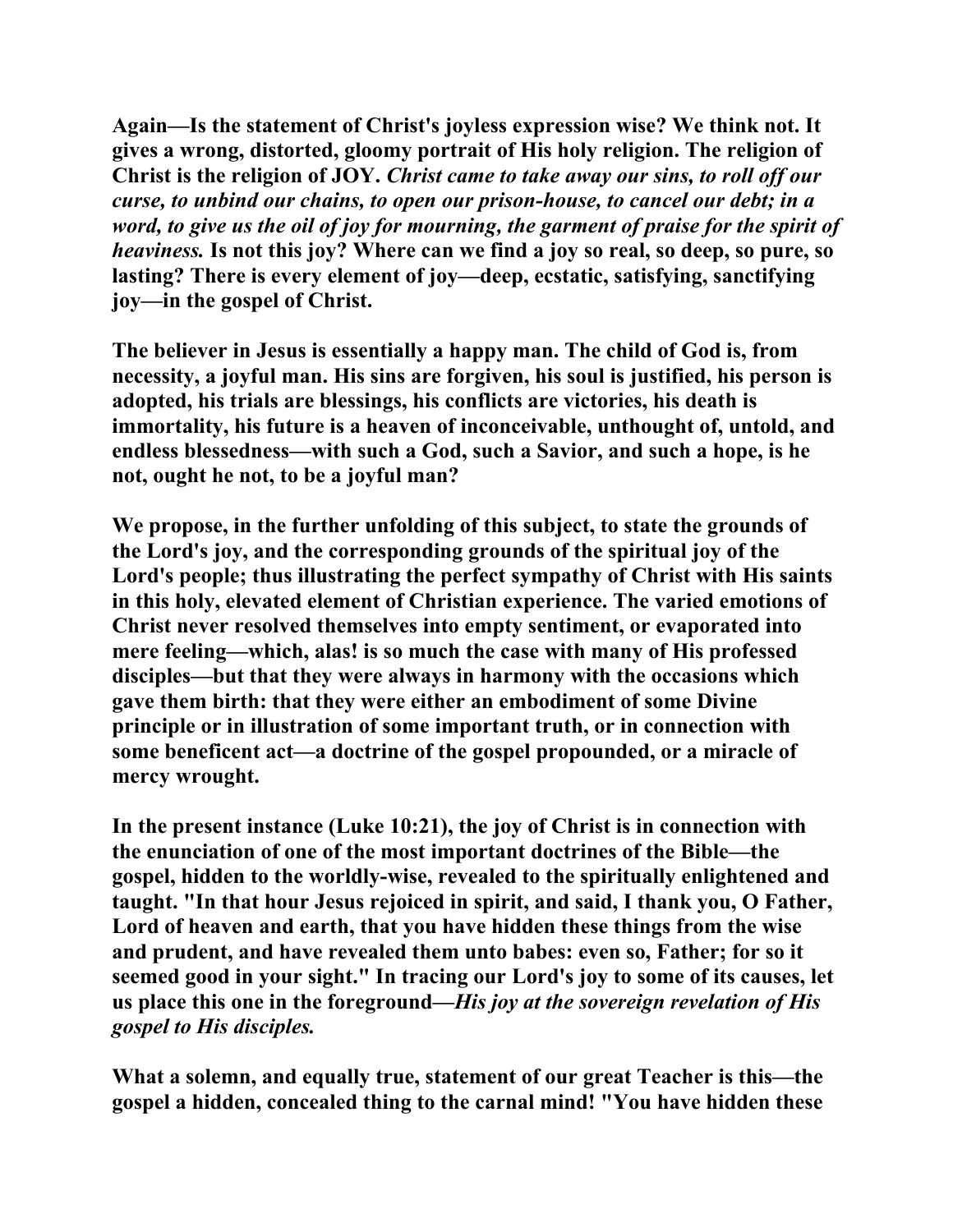**things from the wise and prudent." The "wise and prudent," in the general acceptation of the title, include the great men of the unregenerate; all those to whom the mysteries of the kingdom are not revealed; but, doubtless, our Lord had a special reference to the carnally-wise, the lettered philosophers of the world, who, wise and prudent in the learning and science and arts of this life, were yet profoundly ignorant of the things of the Spirit of God.** 

**Now, this arises from no defect either in the nature of the gospel, or in the evidence of its divinity, or in the simplicity of its statements. There is everything in the gospel to awaken the intellect, to incite the imagination, to gratify the taste, to enlist the sympathies and sensibilities of the finest and most cultivated minds. Its themes of thought, its touches of beauty, its unveilings of grandeur, its history, its philosophy, its poetry, its science, are such as to charm and feast the noblest intellect that ever shone in the world of mind. And when the soul at first wakes up to the sublimity and power of the gospel of Christ, it marvels and it wonders that all this magnificence and beauty and tenderness, all these sources of the highest thought and purest feeling, should have been so long and so deeply veiled from its view.** 

 **Nor does this ignorance of the gospel, and lack of interest in its revelations, arise from any deficiency of evidence. God has made nothing more demonstrably true than His gospel. If ever proof, self-evident and overwhelming, accumulated around an object, that object is the glorious gospel of the blessed God. Internal and external, immediate and collateral, positive and presumptive, the evidences of the truth of the gospel are many and mighty, convincing and conclusive, leaving the skeptic, unbelieving mind without one excuse to justify or palliate at Christ's tribunal the fearful crime of its rejection.** 

**If you, my reader, are rejecting the Bible on the ground of its unsatisfactory proof, on the plea of its lack of evidence, and at the same time, it may be, giving the fullest credence to some old wives' fable unsupported by one shadow of evidence, I bid you pause before you advance one step further, and ponder these solemn, searching words of Christ—"This is the condemnation, that light is come into the world, and men love darkness rather than light, because their deeds are evil." Light is come—the light of Christ, the light of revelation and the light of evidence.** 

**Not for lack of light, then, will you finally be condemned. Then, for what? For your willful rejection of that light. And why this rejection of the light?**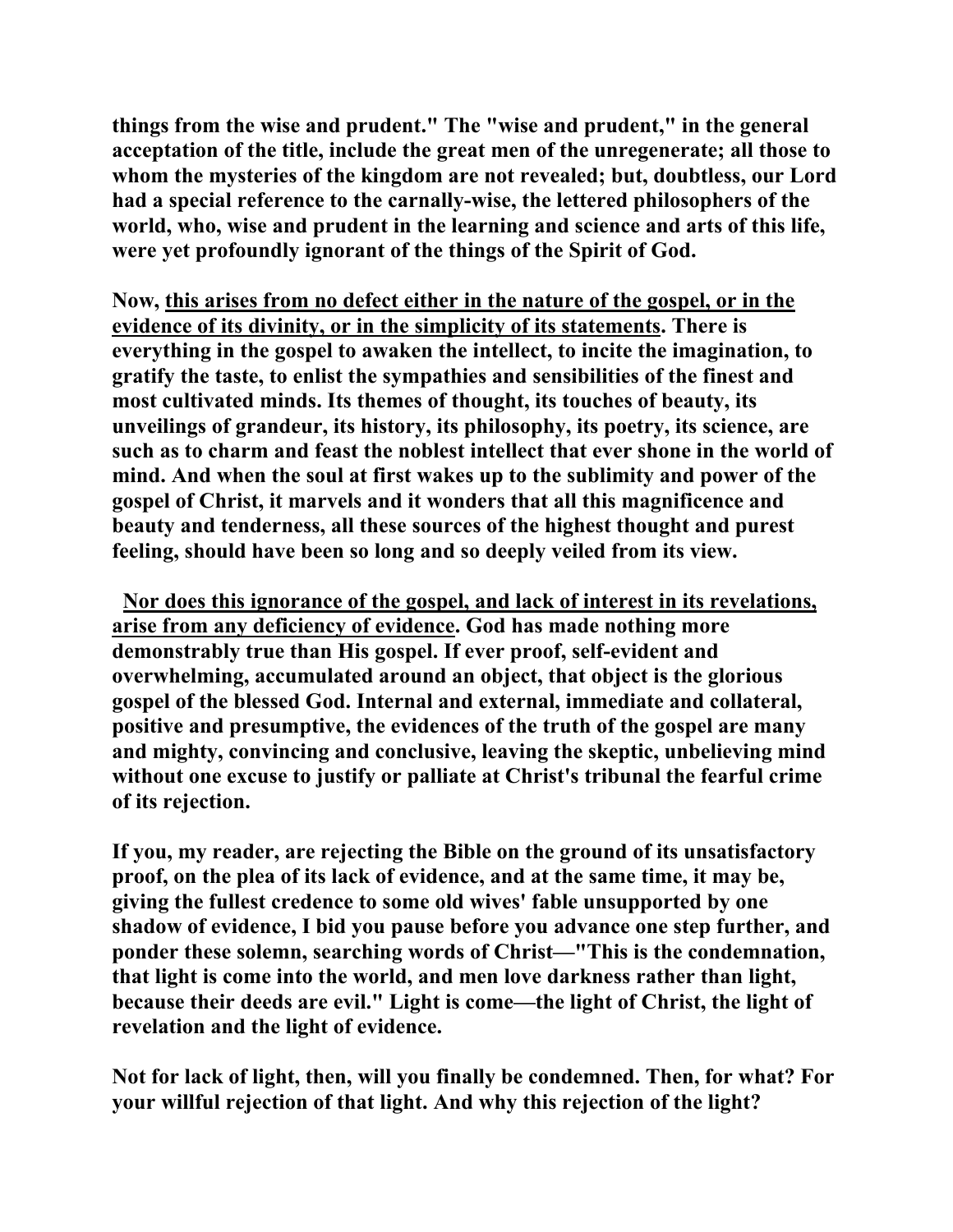**Because you love the darkness of sin! Examine yourself honestly, and ascertain if your infidelity, your scepticism, your unbelief, your quibbling and caviling at the truth of the Bible, has not its seat, not in a** *mind* **that cannot be convinced, but in a** *heart* **that will not!** 

**Infidelity is not the child of reason; it is the deformed offspring of a depraved heart. There is a love of sin—of some master, dominant sin—underlying all scepticism. The light is rejected, because the darkness is loved; the truth is renounced, because the sin is preferred. The Bible is hated and ignored, because it is against sin, and testifies of the world that the works thereof are evil. We reiterate the statement, that atheism and infidelity are not the beauteous flowers of intellect, as some affirm, but the indigenous plants of a sinful and sin-loving heart.** 

**"The fool has said in his HEART"—not in his head; the intellect could not affirm that—"there is no God." The words, "there is," are in italic, denoting that our translators have supplied them, needlessly we think, so that, viewing the passage as in the original, it would read—"The fool has said in his heart— NO GOD"—that is, "No God for me, I want no God, though in my judgment I know that there is one." Such is the wisdom of the worldly-wise and prudent. Truly may the apostle affirm, "the wisdom of this world is foolishness with God," and "the wisdom of God is foolishness with men."** 

**Nor does this blindness of the unrenewed mind to the glorious gospel of the blessed God arise from any lack of simplicity in the gospel. Inconceivably great, indescribably grand, transcendently sublime as is the gospel of Christ, it is the very essence of simplicity—as all God's works and ways are. Was ever any scheme, any plan, any command so simple as this, "Believe in the Lord Jesus Christ, and you shall be saved."? And yet, this is the whole gospel! This is the sum and substance of salvation! The first principles of Christianity, the elements of the gospel, are few and simple.** 

**And this forms the stumbling block—the naked simplicity of "the truth as it is in Jesus." The "wise and the prudent" stumble, not at the profoundness, not at the grandeur, not at the difficulties of the gospel, but at its severe, its pure, its perfect simplicity. And because it submits its mysteries to faith, and not to reason; appeals to the heart, and not to the intellect; demands the evidence of the child, and not the understanding of the philosopher; the silent, lowly, believing homage of the soul, and not the haughty, towering reasoning of the mind; the philosophizing, pharisaical, and proud of this world instantly,**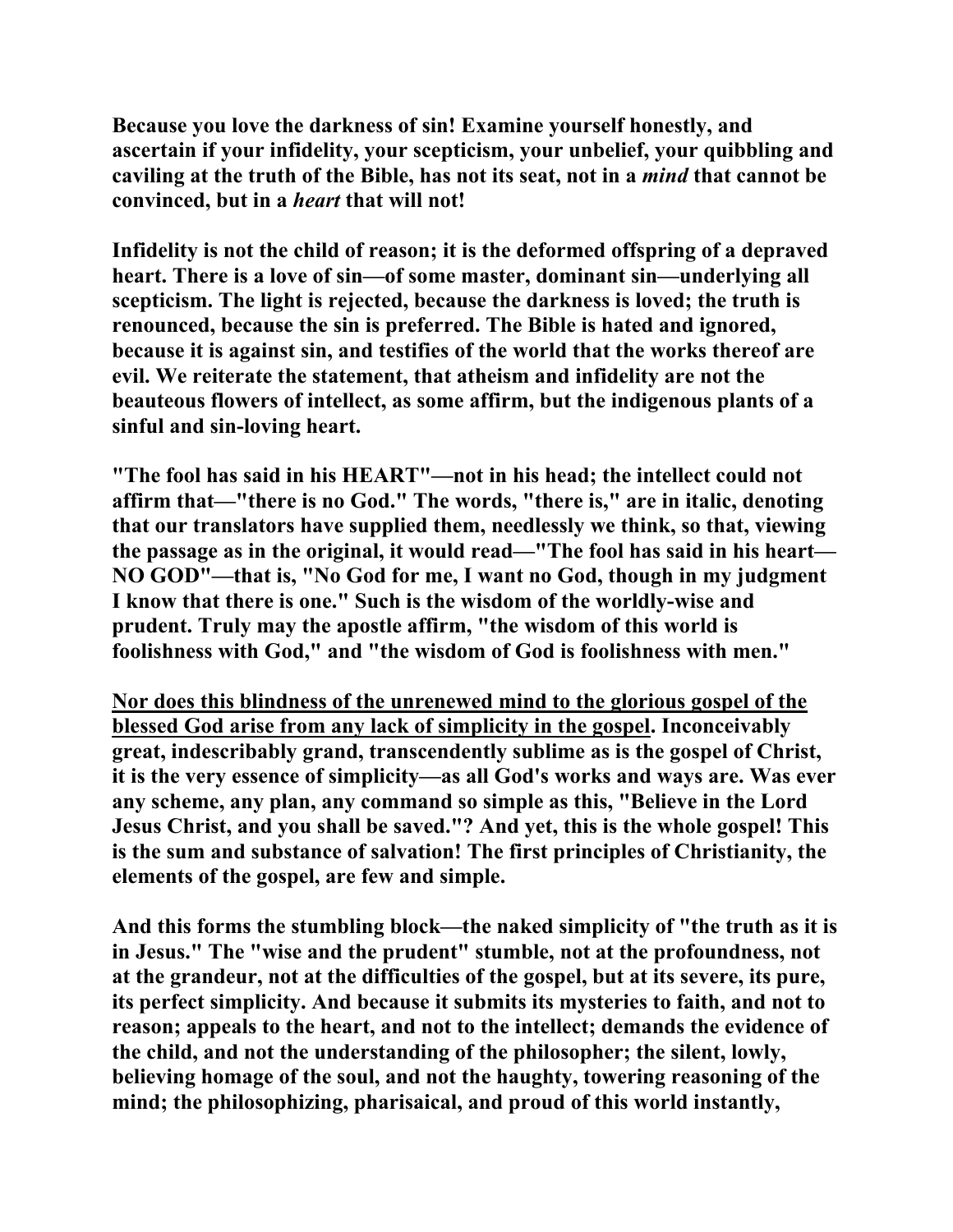**scornfully, and totally reject it.** 

**Such is the solemn truth our Lord affirmed; and the entire analogy of Scripture maintains the fact. The gospel is a hidden glory to the unrenewed man. The apostle thus confirms the statement—"The natural man receives not the things of the Spirit of God: for they are foolishness unto him: neither can he know them, because they are spiritually discerned." The Greek is more emphatic—"he is not able to know them"—his spiritual organs are impaired; he has eyes, but the transcendent wisdom and sublimity of the gospel he sees not; he has ears, but the thunders of its threatenings and the soft-breathing music of its doctrines he hears not. With all his human acumen—his attainments in philosophy, his discoveries in science, his perfection in are, his power to sound the depths of human mystery, the Bible is to him unenlightened, untaught, unregenerated by the Spirit—a book seven times sealed—he is not able to know it. And the poor, uneducated peasant, dwelling in some lowly cottage, with nothing but his Bible and its Divine Author to enlighten and instruct him, shall travel far into the depths of revelation and sound their wonders; shall grasp the truths of the Bible, understand their meaning, feel their power, receive their comfort, and explain the mind of the Spirit with a lucidity, beauty, and power which might put to the blush many an acknowledged champion of literature and many a professed college professor.** 

**And what causes the difference? The cottage learner of God's Word is taught by the Divine Spirit; the learned expositor of the schools still belongs to the worldly "wise and prudent," to whom the gospel is a hidden thing! My reader, become a disciple of Jesus! Quit the schools and the teaching of men for the school and the teaching of Christ. Receive the gospel as a little child. Become a fool that you may be wise. Lay your human learning and philosophy, your pride of intellect and of merit, beneath the cross, and take your place at the Savior's feet, and learn of Him, and be taught by Him the truth as it is in Jesus. Be this your petition, urged importunately until the Spirit responds— "Open my eyes that I may behold wondrous things out of Your law."** 

**We now turn to one of the causes of the Savior's joy. "In that hour Jesus rejoiced in spirit and said, I thank you, O Father, Lord of heaven and earth, that you have hidden these things from the wise and prudent, and Have Revealed Them unto Babes." This was His joy—that His Father, in the exercise of His electing love and sovereign grace and Divine power, had passed by the worldly-wise and prudent, and had revealed the glorious things of the**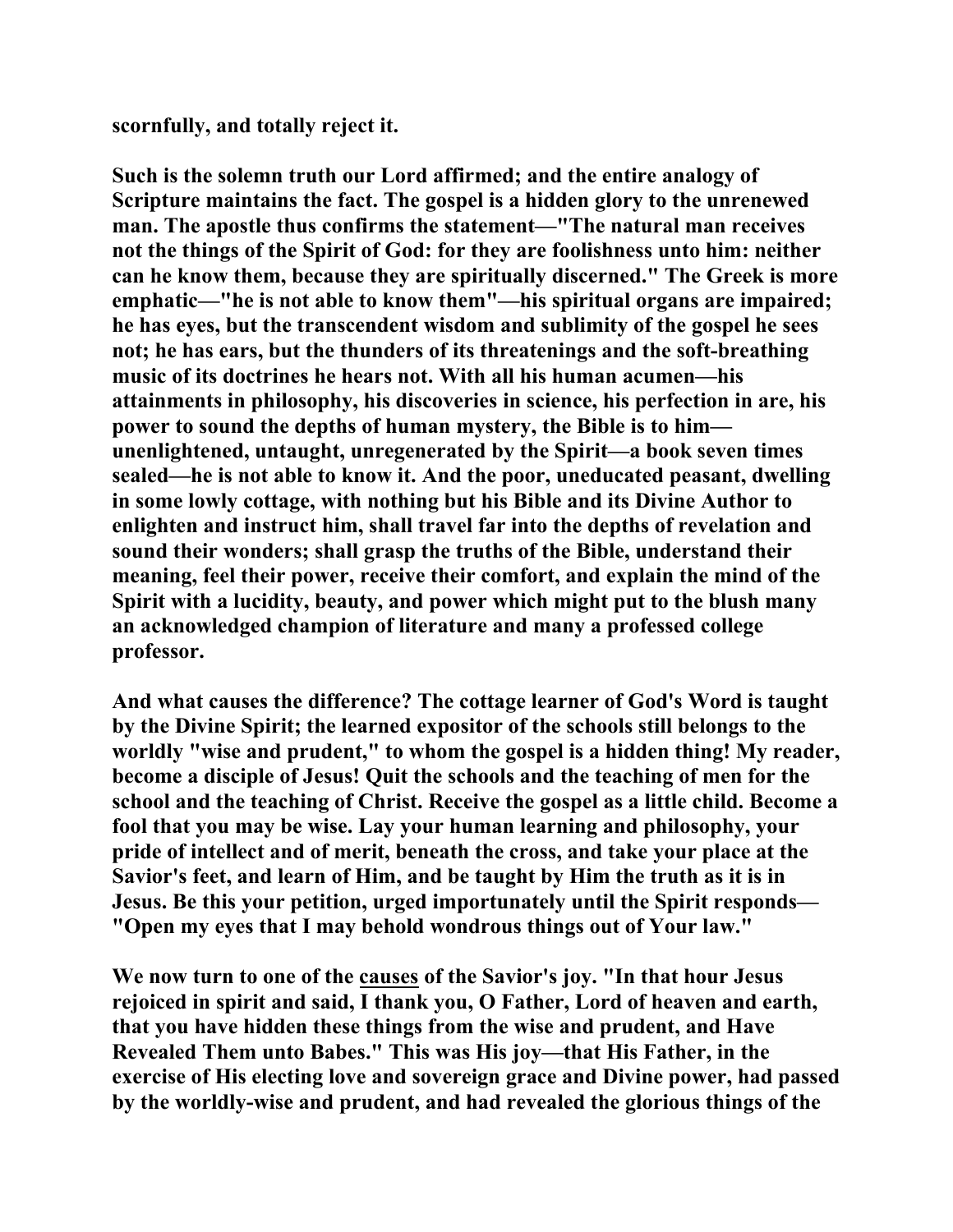**gospel to those whom the world regarded as "babes" in intellect, in power, and in knowledge. These "babes," then, are not children of tender years, but children in docility, humility, and simplicity; those who not only "from a child have known the Holy Scriptures," but who, as a child, have received them into their understandings and hearts.** 

**Now let us pause and press the inquiry—Has the gospel been revealed to you? Has it pleased God to reveal His Son in you? Has the spirituality of the Divine law been revealed to you? Has your condemnation under the law been revealed to you? Has the plague of your own heart been revealed to you? Has the salvation of Christ been revealed to you? In a word, has God in Christ, and Christ Himself, the sent of God, the gift of God, the Son of God, been revealed by the Holy Spirit to your soul? Take nothing for granted in ascertaining this momentous matter. Assume nothing as true, unauthenticated, unconfirmed, unsealed by the Holy Spirit. "The Spirit bears witness with our spirit, that we are the children of God."** 

**Oh, what an unspeakable mercy—the greatness, the grandeur, the blessedness of it, who can describe?—of having a revealed Christ to our souls! To have the Divine truths, the precious promises, the glorious revelations, the sublime hopes of the glorious gospel of the blessed God made known to our minds, sealed upon our hearts, ingrafted upon our souls, is to be the partakers of a joy such as glowed in the breast and lighted up the countenance of Jesus in that hour when He looked up to heaven, and said, "I thank you, O Father, Lord of heaven and earth, that you have revealed these things unto babes." Do not rest short of this revelation by the Spirit of Jesus to your soul. Without it you are lost—your religion is vain, your evidences are spurious, your conversion is false, and your hope will make you ashamed.** 

**Another ground of the Lord's joy was, the sovereignty of God thus displayed. Seeing that the gospel, hidden from the wise, was revealed unto babes, and resolving this into the sovereign will and discriminating grace of God, He rejoiced in spirit, and said, "Even so, Father, for so it seems good in your sight." And here it is we must find a solution to what would else, in our poor minds, appear partial, unjust, and inexplicable in God's testimony of His grace—why the gospel should be a hidden thing to one, a revealed thing to another; why one should be called and another left, we can only explain and understand in the exercise of that Divine sovereignty which belongs essentially to God. "He gives no account of any of His matters." Who are you, then, O man, that replies against God? Shall not He, the Judge of all the earth, do**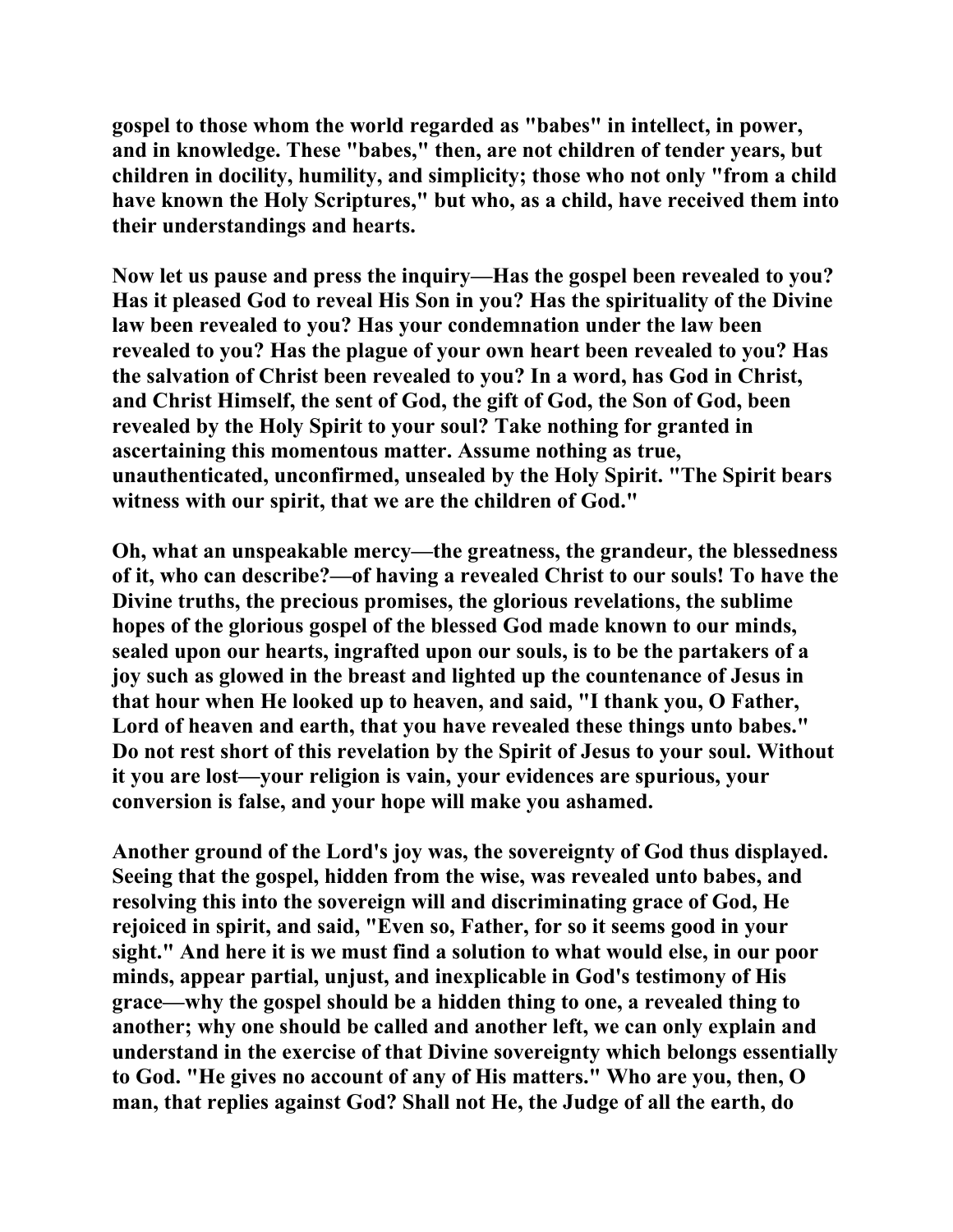**right? Has He not a right to do with His own as He will? And in the merciful decisions of His grace, and in the awful decisions of His Providence, and in the yet more tremendous decisions of His judgment, He, the Most Upright, will be guided by the eternal principles of righteousness, rectitude, and wisdom.** 

**Beware, then, how you quarrel with God's sovereignty! You touch one of the most righteous principles of His administration, you shade one of the brightest perfections of His being, you pluck one of the costliest gems from His crown, when you attempt to arrest the sovereign exercise of His own will. How clearly and emphatically is this set forth by the Holy Spirit! "Who works all things after the counsel of His will." "Of His own will begat he us by the word of truth." "Having predestinated us unto the adoption of children by Jesus Christ to himself, according to the good pleasure of his will." "Therefore has he mercy on whom he will have mercy, and whom he will he hardens." "Has not the potter power over the clay, of the same lump to make one vessel unto honor and another unto dishonor?" Let your whole soul, amid the mysteries and shadows of the Divine administration of grace, bow down to this glorious doctrine, exclaiming, "Even so, Father, for so it seems good in your sight."** 

**This interpretation, too, of what is dark, inexplicable, and painful in the providential dealings of God with you, will infuse joy and create repose throughout your tried and agitated mind. God will have you meekly, truthfully resolve all the mysteries, enigmas, problems of His divine dispensations into this—"Even so, Father, for so it seems good in your sight." And the moment you are brought to acquiesce in the sovereignty, equity, and love of God's trying, afflictive, correcting dealings with you—to feel that it is all right, all wise, all good, all faithful—your storm-tossed, agitated bark is at anchor in the roads of perfect security and peace.** 

**Truly, this is joy! Here, then, is our Model—the joy of the Lord. Surely if Christ was a man of joy, we, who are Christ's, should be joyful too. And yet how much this Christian grace is overlooked! How few aspire to this attainment in the divine life! Joy is as much a fruit of the Spirit as any other. "The fruit of the Spirit is—JOY." And the Divine precept is, "REJOICE in the Lord always. And again, I say, REJOICE." And was not this one of the distinct blessings sought for His disciples in our Lord's intercessory prayer, "That they might have my joy fulfilled in themselves?" He here prays His Father that His own personal joy—the joy of which He was the subject—and the disciples' joy—the joy of which He was the object—might be realized in their experience. Did Christ thus care and pray for our joy? Oh, then, let us not deem this too lofty, too holy an attainment in our Christianity to aspire to.**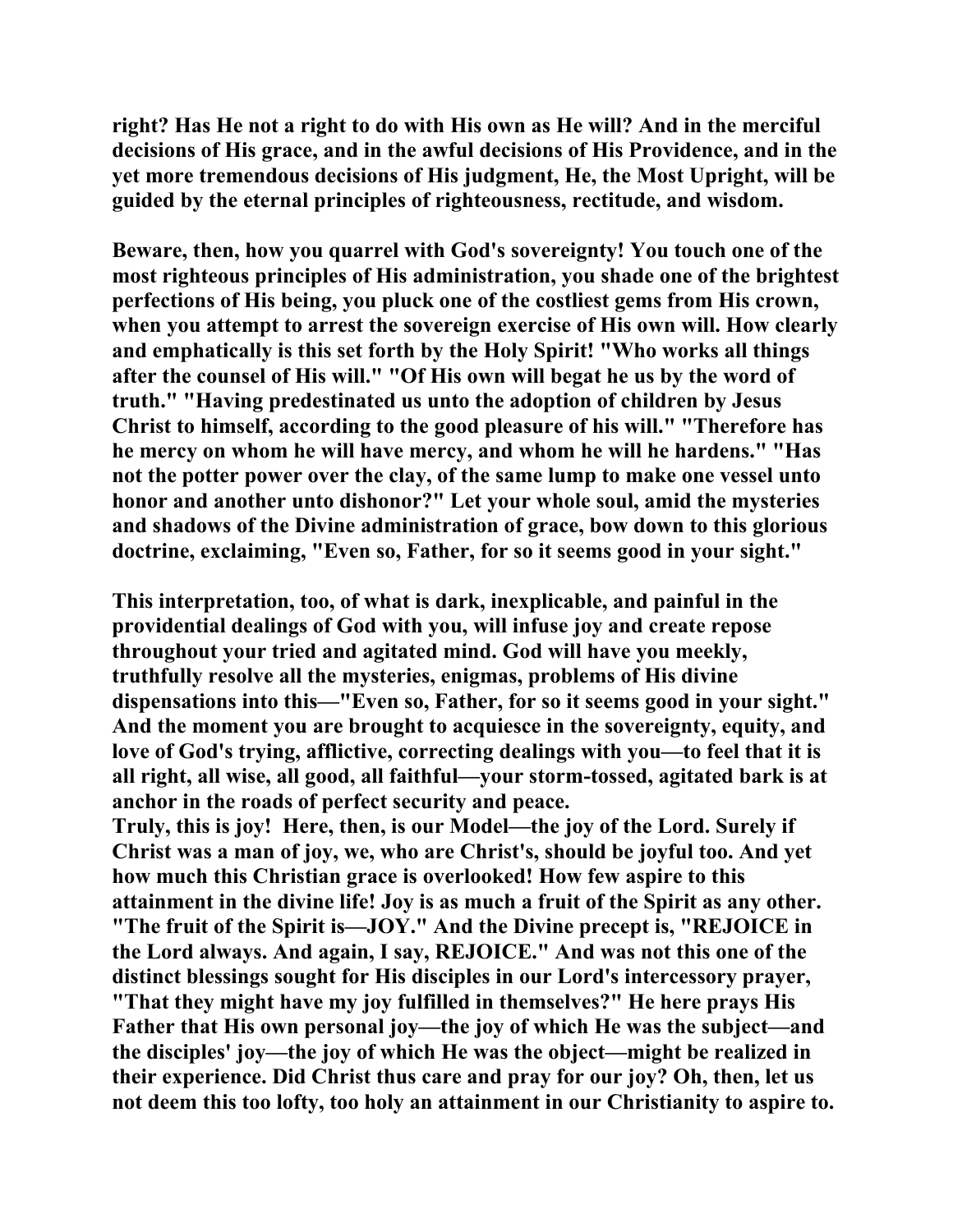**To stimulate your aspirations after it, to aid your endeavors to climb this sunlit height in your Christian experience, let me suggest the grounds you have for holy, spiritual rejoicing in the Lord—and then remind you how closely Christ sympathizes with you in your joy.** *Christian, what a ground of joy is your possession of Christ! There is everything in Christ, and in the knowledge and possession of Christ, to make the believing heart joyful. You may have strong corruptions, powerful inbred sins, severe temptations, deep trials, heavy afflictions, yet if you know Christ, and have Christ in the midst of all, you have ground for the deepest, holiest joy. All joy apart from Christ is but the inspiration of the wind.*

**The man who seeks the element of joy in his baptism, in his sacraments, in his church, in his religious duties, in his zeal, in his usefulness, yes, in anything outside of Christ, is building upon that which has no foundation.** *It is a false, a spurious, a fatal joy, a joy which will prove but as the crackling of thorns under a pot.* **But, beloved, we hope and speak better things of you. You have found Christ, or rather, Christ has found you, and you have in Him the substance, the essence, the fulness of all holy joy. You possess in Christ a Divine Redeemer, a loving Friend, a sympathizing Brother, an ever-interceding Intercessor, a powerful Advocate; One whose presence is with you always, encircling you as an atmosphere in all places and under all circumstances truly this is a ground of the deepest, holiest joy. Oh, what a portion is Jesus in a portionless world! What a rest is Jesus in a restless world! What a joy is Jesus in a joyless world! What a hope is Jesus in a hopeless world! Beloved, we too little and too imperfectly realize what we possess in possessing Christ. Throw into one scale all the good of the world, its rank, its honors, its wealth, its pleasures—all the love, the kindness, the sympathy, the power of the creature and of all creatures; and place in the other scale, CHRIST—Christ as your Savior, Christ as your Friend, Christ as your Portion, and Christ as your all—which kicks the beam? which sinks, and which rises? No, more cast into one scale poverty, and sickness, and affliction of every kind, and sorrow of every form—the adversity that swept from you affluence, or the bereavement that tore from you the creature—and place JESUS in the other—Jesus in His deathless love, Jesus in His human sympathy, Jesus in His boundless fulness, Jesus bearing you upon His heart in heaven, and receiving you into His grace on earth—and then decide what should he the nature, the depth, the music of your joy. "This is my Friend, and this is my Beloved." Oh, be joyful, then, believer in Jesus! There breathes not a being in the universe tried, tempted, sad though you are—who has greater reason to be of a**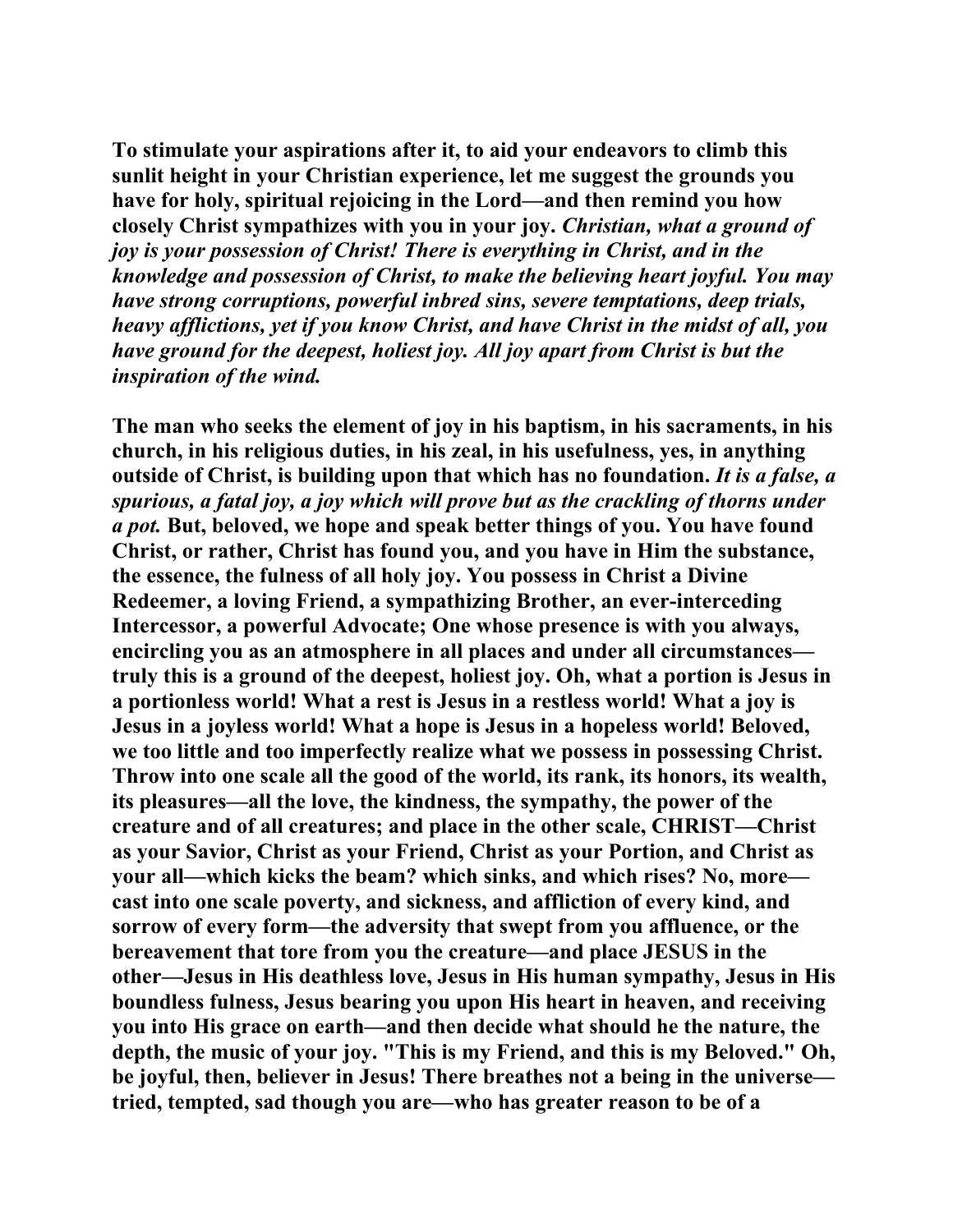**gladsome spirit than you.** 

**Rejoice, then, in what Christ is in Himself—in His preciousness and fulness; rejoice in what Christ is to you, and rejoice in what you are to Christ. Truly, "we rejoice in Christ Jesus, and have no confidence in the flesh." The work of Christ is also a ground of joy to the Lord's people. There is everything in the salvation of the Lord to meet the necessities of our soul, and therefore to inspire the emotion of joy. What a source of the truest, purest, deepest joy is the blood and righteousness of Christ—the finished work of Christ—the revealed, accepted sacrifice of Christ—the infinite suffering of Christ—the resurrection of Christ from the grave—and the present advocacy of Christ at the right hand of God! Truly may "we joy in God through our Lord Jesus Christ, by whom we have now received the atonement." Is not the forgiveness of all your sins—the full justification of your person—your inalienable adoption into God's family—the complete payment of all that great debt you owed, and the assured and certain prospect of being where Christ is, and with Christ, beholding His glory forever, a well-grounded source of joy? Most truly!** 

**Why, then, are you not a more joyful believer? Why go you mourning all your days, without one gleam of sunshine, one thrill of joy, one ray of hope, one note of praise? Is it not because you are looking to yourself and within yourself, to the almost entire exclusion of Christ and of the great and complete salvation wrought for you in and by Christ? No material for joy and gladness, beloved, will you find within yourself. It is all sin there—all corruption there—all gloom there. Its chamber of imagery is all dark, and repulsive, and depressing. Oh, turn the eye of faith to Christ, look simply, and fully, and exclusively at Him, and every chord of your soul will thrill and resound with the joy of the Lord's salvation. "I will greatly rejoice in the Lord, my soul shall be joyful in my God; for he has clothed me with the garments of salvation, he has covered me with the robe of righteousness."** 

**And** *what a God and Father have you to rejoice in! Truly, here is a source of spiritual joy the divinest and surest. To have a God to go to in all difficulties, troubles, and fears; a Father to fly to with every pressure, every sorrow, every need, His ear ever hearkening, His hand ever outstretched, His power equal to His goodness, His ability to aid equal to His readiness to aid, surely—with such a covenant God and such a loving Father as ours—our spirit ought to rejoice more in "God our exceeding joy." There is everything in God to make us joyful all the day long.*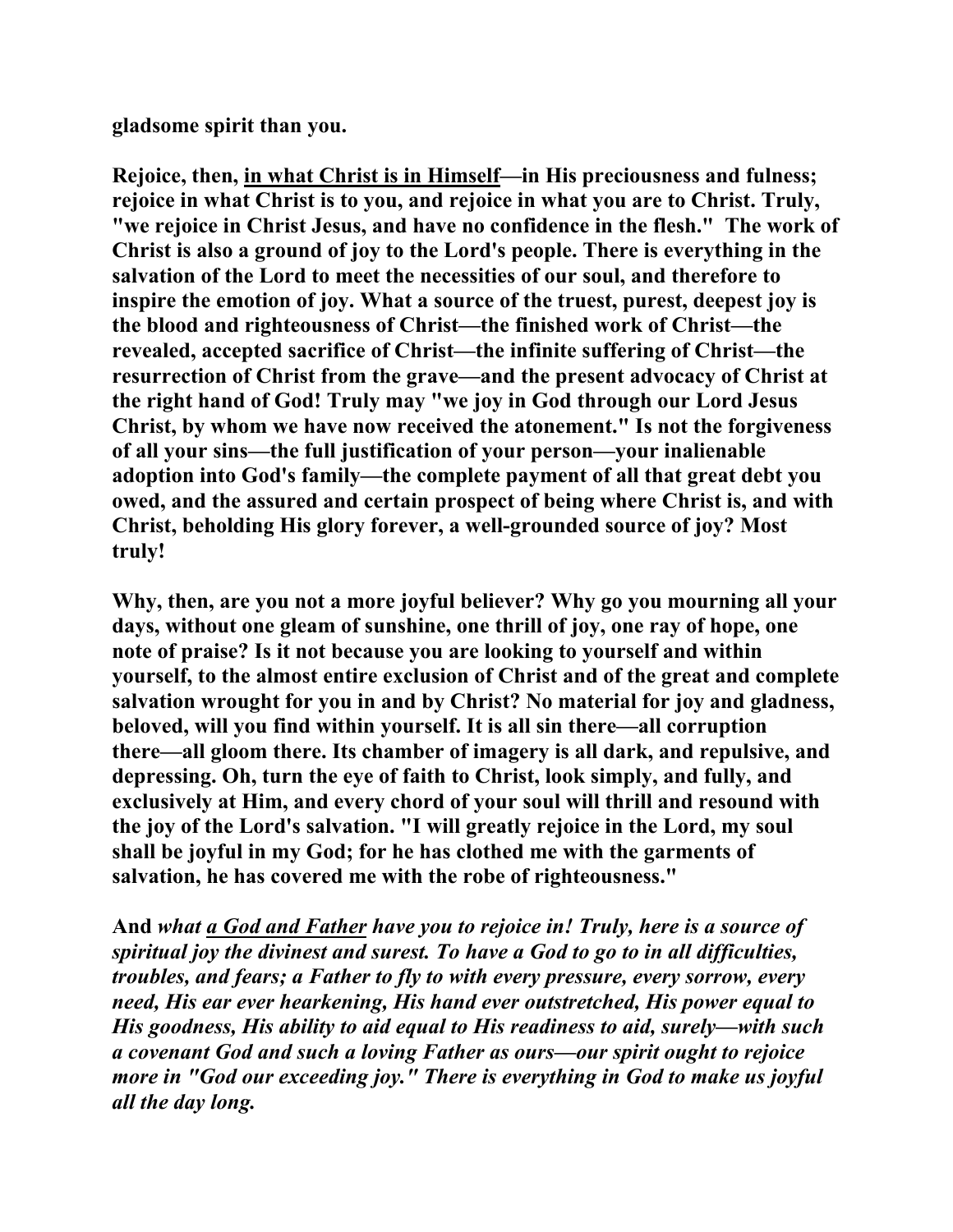**All His perfections smile upon us in Christ, and all are pledged to defend us, to provide for us, to supply us, and to bring us through all and out of all the vicissitudes, trials, temptations, and sins of this present life into life eternal. We rejoice so faintly in God, because we are so imperfectly acquainted with Him. And we are so little acquainted with Him, because we have so few close transactions with Him. We run to the creature—we rest in the creature—we rejoice in the creature, until the Lord empties, embitters, or removes the creature; and then we learn that "men of low degree are a vanity, and men of high degree are a lie," and that it is better to put confidence in God, even our own God, than in earth's mightiest potentates. And, oh, what a new-born joy do we then find God to be! It would seem as if we had never known, had never trusted, had never loved, had never led to Him before.** 

**The newly-broken cistern has given us a new, a more vivid view of the Divine, the never-failing Fountain. The paralyzing of the human arm has thrown us more entirely on the strength of the Divine arm. The utter vanity and disappointment we have found in the creature has brought God more really, fully, and blessedly into our soul; and we have learned more of Him as our trust, our hope, our joy, more of His condescension, His faithfulness and love, more of Him as our Father and our God, in that one, that earthly disappointment, than we ever learned in all the fulness of the world's sufficiency. Child of God! rouse yourself to the truth that, be the depths of your soul's distress, or mental despondency, or temporal embarrassments never so profound—too deep for human power to sound, soothe, or relieve yet you may hope and joy in God.** 

**"I am the Almighty God"—God all-sufficient. God can, God will, God has promised to help you. Let your faith reason thus—"Why are you cast down, O my soul? and why are you disquieted within me? Hope in God; for I shall yet praise him, who is the health of my countenance, and my God." God can make you joyful amid the circumstances which else would make you sad. All things may seem against you but the promises of God, all beings but the God of the promises. Divine providences are dark, but the Divine promises are light. And the very billows that swell, and foam, and surge around you, shall but uplift and cast your soul more entirely upon the Rock that is higher than you. Oh, I desire you to see** *what a source of joy you have in Jehovah amid the joyless, sorrowful path you tread. There is everything in Him to make you happy. Everything to win your confidence, to inspire your love, to awaken your joy. Creatures shall fail, resources shall fail, hopes shall fail, but GOD will never fail*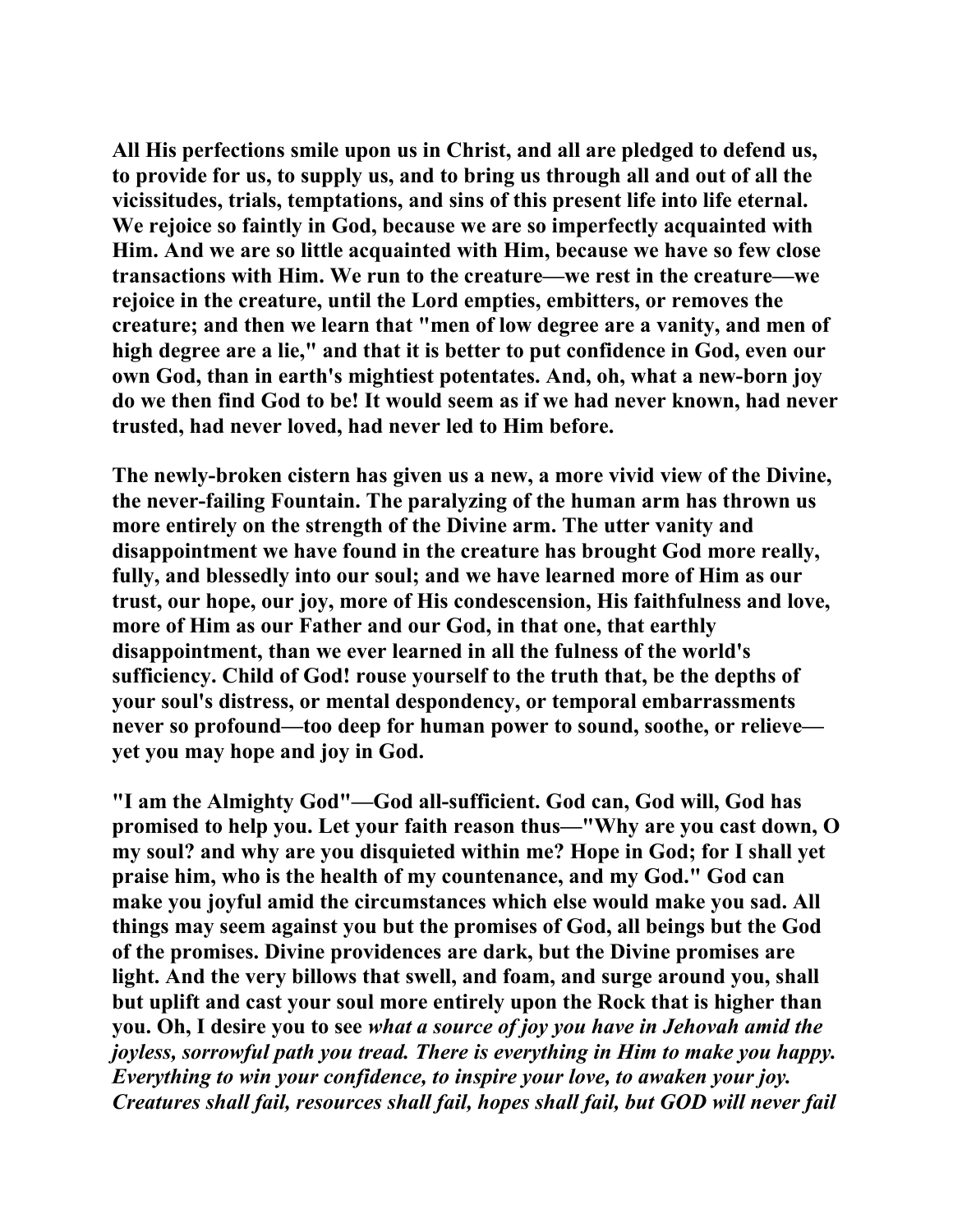*you. His love is as changeless, His power is as omnipotent, His faithfulness is as firm, His resources are as boundless, as infinite as His being.*

**Listen to the song of faith, sung by saints who have gone to glory, once as tried, as tempted, as sorrowful as you—"My soul, wait only upon God; for my expectation is from him." "I had fainted, unless I had believed to see the goodness of the Lord in the land of the living. Wait on the Lord; be of good courage, and he shall strengthen your heart; wait, I say, on the Lord." "Although the fig-tree shall not blossom, neither shall fruit be in the vines; the labor of the olive shall fail, and the fields shall yield no food; the flock shall be cut off from the field, and there shall be no herd in the stalls:" (what condition could be more barren and desolate?) "yet I will rejoice in the LORD, I will joy in the God of my salvation," (Hab. 3:17, 18.)** 

**See how the believing soul may experience GOD, its exceeding joy—in the depth of its exceeding trial. And all that He now asks at your hands is that you will trust in Him. What though He has written you a widow, what though He has made you fatherless, what though He has blown upon riches, blighted health, bereaved you of friends, yet still He is your God, and your Father, and your exceeding joy. Not one spring of His own love, and compassion, and grace, and power is dried, whatever others have may have passed forever away. "Come, let us return unto the Lord; for he has torn, and he will heal us; he has smitten, and he will bind us up."** 

**Again, we find two notable instances of deep joy in the midst of deep tribulation in the experience of David, worthy of our study. For a moment the popular idol had become a subject of popular hate. The people spoke of stoning David: "David was greatly distressed; for the people spoke of stoning him, because the soul of all the people was grieved; but David encouraged himself in the Lord his God," (1 Sam. 30:6.) Has the creature turned against you? Have you found popular favor but a floating bubble—the fickle wind? Are those now against you who once rent the air with your acclaim? Oh, see what a source of joy you have in God, and in the Lord your God encourage yourself.** 

**The other example is taken from a yet more tender, affecting page in David's history—the treason of Absalom. And yet, listen to his language in that the deepest of a parent's grief:—"Although my house be not so with God; yet he has made with me an everlasting covenant, ordered in all things, and sure: for this is all my salvation, and all my desire." Beloved, take hold of this covenant**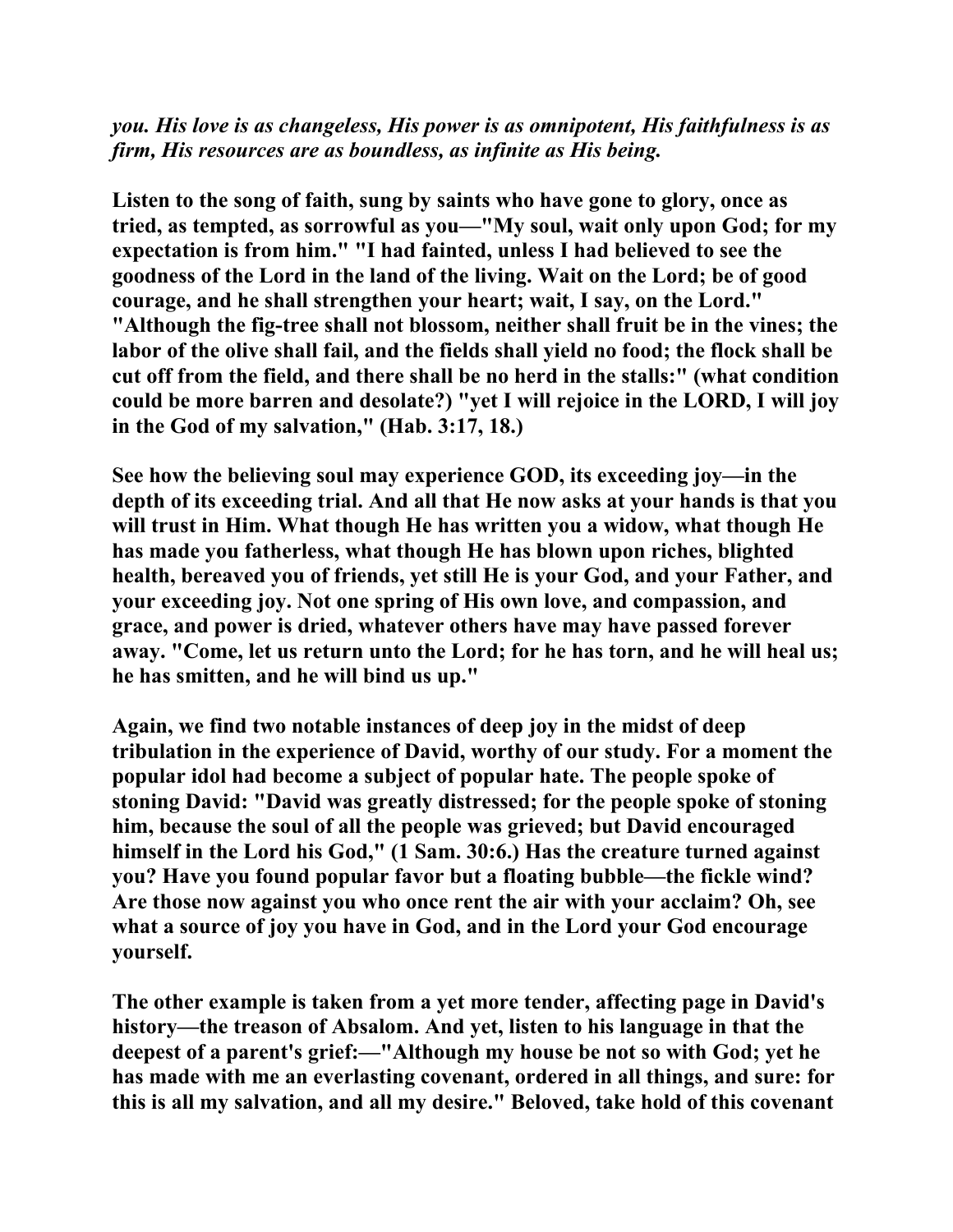**in this the dark stage of your journey. Be the cloud what it may that enshrouds your path, be the sorrow what it may that wounds your heart, be the hand what it may that wings the dart that pierces your soul, to this everlasting covenant of grace, well-ordered and sure, take a firm grasp of faith, and your soul shall rejoice with joy unspeakable and full of glory.** 

**And do not overlook the ever fresh, ever perennial spring of spiritual joy that flows from the throne of grace. Who can fully describe the joy which prayer brings into the soul? God has graciously appointed this medium of communication with Himself. Prayer is the soul's safety-valve, and God's channel. This is the outlet of the soul's deep overcharged feelings which, but for this escape, would serve to rend it in twain. And it is the channel through which the God of all comfort, who comforts those that are cast down, conveys into the heart of His child the strong consolations of His love.** 

**Oh, then, seek to enkindle your holy, spiritual joy at this blessed altar—a throne of grace, accessible through Jesus, sprinkled with His blood, encircled by every assurance and promise of acceptance and response, from which none are debarred but those who debar themselves. Arise, and give yourself to prayer. Prayer will turn your night of weeping into a morning of joy. Prayer will dissipate the sadness, dissolve the cloud, quell the fear, and calm the tempest of your soul. Prayer will restring and retune the broken and silent chords of your heart, and you shall sing, "Blessed be the LORD, because he has heard the voice of my supplications. The LORD is my strength and my shield; my heart trusted in him, and I am helped: therefore my heart greatly rejoices; and with my song will I praise him." Betake yourself, then, to the throne of grace, and, however sad and heavy be the heart you bear to this hallowed spot, you shall return rejoicing in Christ Jesus.** 

**And what holy, spiritual, deep joy should fill your soul in the assured prospect of your being in heaven!** *Believers rejoice too little in hope of the coming glory. And yet what rich material for joy have we in the anticipation of being forever with Jesus! Heaven should have a more direct, powerful influence upon our minds than it has. It should be more exclusively the center of our soul's moral gravitation. Our affections, our meditations, our aspirations, our longings should be oftener and more supremely there. Heaven has every attraction to win, every prospect to soothe, every motive to stimulate, every aspect to sanctify us in our homeward journey. Rejoice, then, in the anticipation of glory. Let sick and suffering saints be joyful on their beds; let afflicted saints be joyful in their tribulations; let the laborings servants of Christ rejoice amid their toilsome,*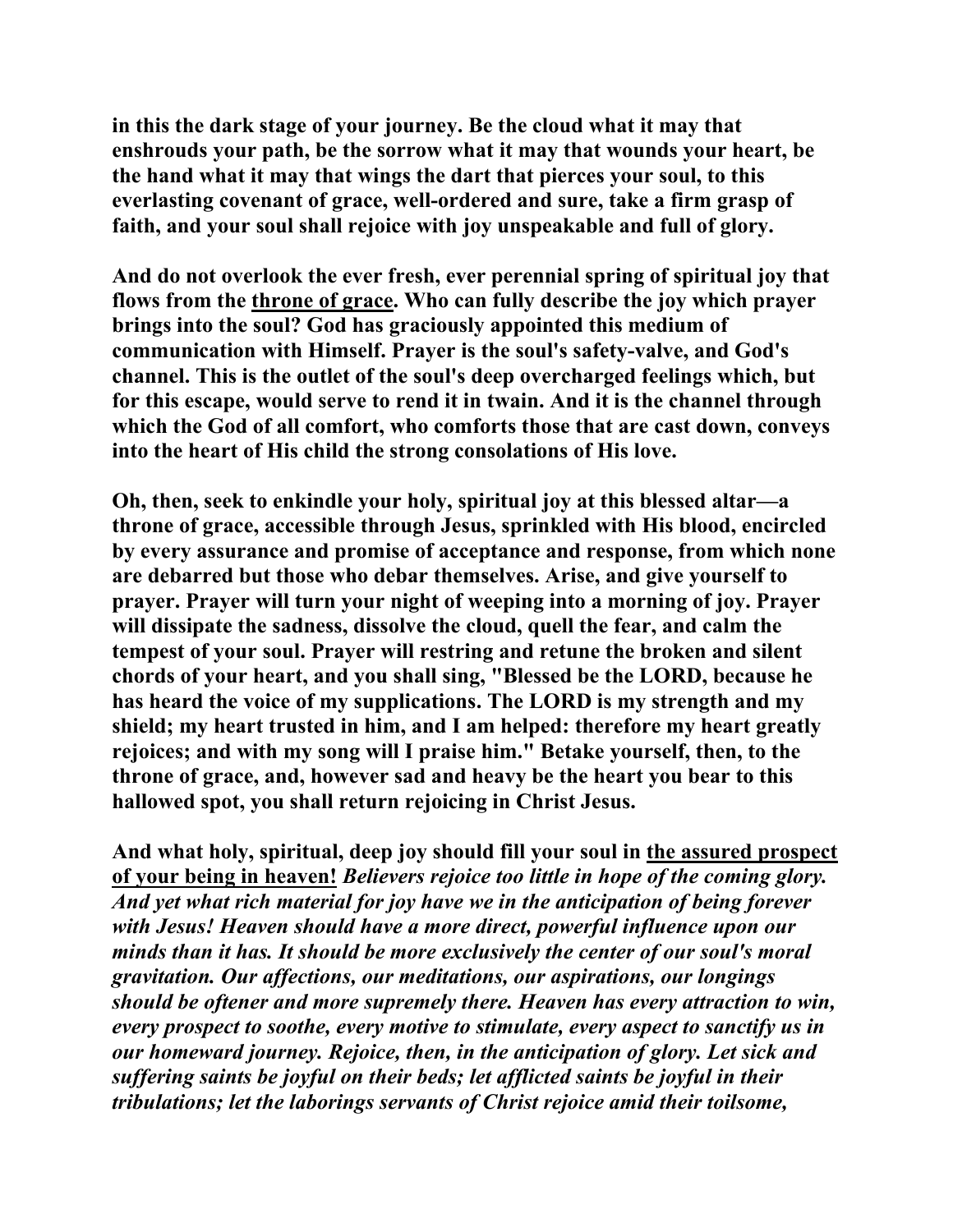*arduous, self-denying service; let all rejoice in hope of the glory that is to be revealed***, when Christ shall say, "Come up here." "Whom not having seen, we love; whom though now we see him not, yet believing, we rejoice with joy unspeakable and full of glory."** 

**And should not the coming of the Lord be to us a cause of longing, spiritual, unutterable joy? Most assuredly! What theme more holy, what prospect more comforting, what hope more blessed, what truth more sanctifying than—the glorious appearing of our Lord! The Word of God speaks of those who "love His APPEARING." It exhorts the saints to be "looking for and hastening unto the COMING of the day of God." It comforts those who are bereaved of holy ones by the assurance that, "those also that sleep in Jesus will God bring with him." And it supplies us with one of the most powerful, most solemn, most winning motives to personal holiness—"The very God of peace sanctify you wholly; and I pray God your whole spirit and soul and body be preserved blameless until the Coming of Our Lord Jesus Christ."** 

**And, oh, what links of blessing bind us to this "blessed hope, the Glorious Appearing of the great God our Savior!" What are some of them? We shall see Him as He is—we shall be like Him—we shall appear with Him in glory we shall not be ashamed at His coming—we shall be blameless—we shall have part in the first resurrection—we shall be reunited with those who died in the Lord—we shall receive a crown of life—we shall reign with Him forever—and we shall be with the New Jerusalem saints in the new heavens and the new earth—"And God shall wipe away all tears from their eyes; and there shall be no more death, neither sorrow, nor crying, neither shall there be any more pain: for the former things are passed away." Let the second coming of the Lord, then, be more a theme of your devout meditation, a subject of more prayerful study, an event of more ardent longing, and more believing, hopeful, joyful expectation. "Wherefore, beloved, seeing that you look for such things, be diligent that you be found of Him in peace, without spot, and blameless."** 

**Did Christ rejoice in spirit? Then He will sympathize with your gospel joy. Do you rejoice that He came to save sinners—that He died for sinners—that He receives sinners—the poorest, the weakest, the vilest? Then with this holy joy trembling within your heart, Jesus your Savior warmly, tenderly sympathizes. Think not that He will forbid, repress, or discourage it. Oh no! He will rather mend the bruised reed and fan the smoking flax; He will rather heal the broken bones that they may rejoice in His salvation.**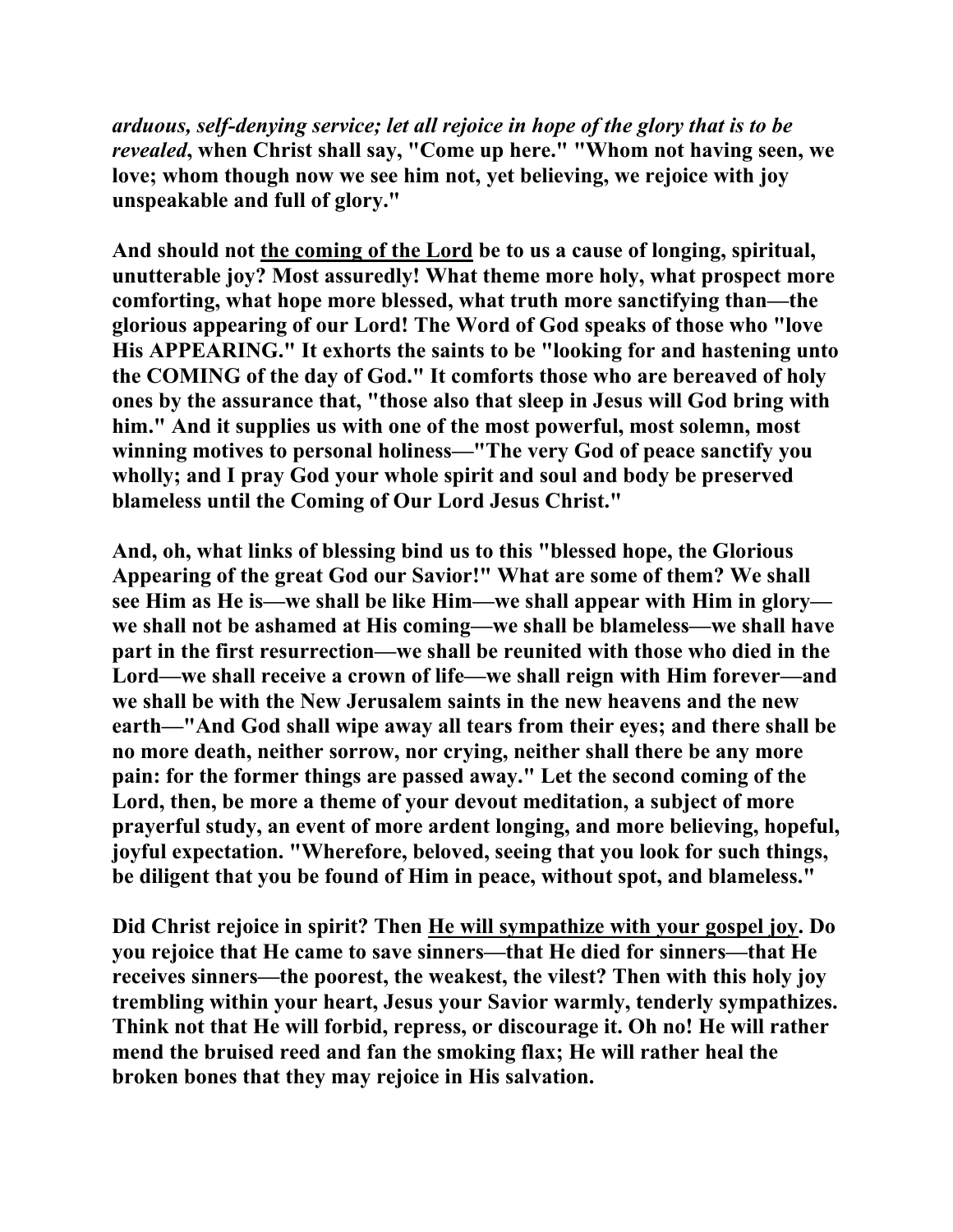**Christ delights in your joy, loves your joy, is glorified by your joy; and when He sees you resting in His blood and righteousness, coming in your poverty to the unsearchable riches of His grace, in your emptiness to His infinite fulness, in your guiltiness to His atoning blood, "He will rejoice over you with joy; he will rest in his love; he will rejoice over you with singing."** 

**Spiritual joy is a holy, sensitive plant—it shrinks from the rude, ungentle touch—from every influence uncongenial with its heaven-born nature. Watch it with sleepless vigilance—shield it with every hallowed defense. There are many hostile influences to which it is exposed, any one of which will seriously injure it. Temptation courted, sin tampered with, worldliness indulged, the creature idolized, means of grace slighted, Christ undervalued—any one of these things will damp your joy, cause it to shrink, and compel it to retire. But nothing will sooner or more effectually do this than looking away from the Object and Source of joy—the Lord Jesus Christ. Your joy is not only of the Lord, but it is a joy in the Lord.** 

**That which caused the Ethiopian eunuch to go on his way rejoicing was, not his baptism—Christ-like as it was—it was CHRIST Himself. He had found Christ the Messiah—Christ the Sin-Bearer, Christ the sin-atoning Lamb, as preached by Isaiah in the fifty-third chapter of his evangelical prophecy, and this it was that sent him on his way rejoicing! Oh, there is everything in Jesus to inspire and increase your spiritual joy—and He who first awakened in your soul the celestial emotion must sustain and nourish it. As there is no music in the Aeolian harp until the wind breathes upon it—as there is no perfume in the flower until the sun warms it—as there is no verdure in the grass until the rain and the dew moisten it, so there is no melody, no fragrance, no fruitfulness in the soul until it is brought into close believing relation with Christ.** 

**Again, I remark, there is everything in Christ to make you a joyful Christian. There is all redundance of grace to subdue your corruptions, an overflowing sympathy to soothe your sorrows, a sovereign efficacy in His blood to cleanse your guilt, infinite resources to meet all your needs, His ever-encircling presence around your path, His ceaseless intercession on your behalf in heaven. His loving attention of all you feel, and fear, and need—oh, is this not enough to make your heart a constant sunshine, and your life a pleasant psalm?** 

**But do not be discouraged, however, if you seldom reach this high attainment**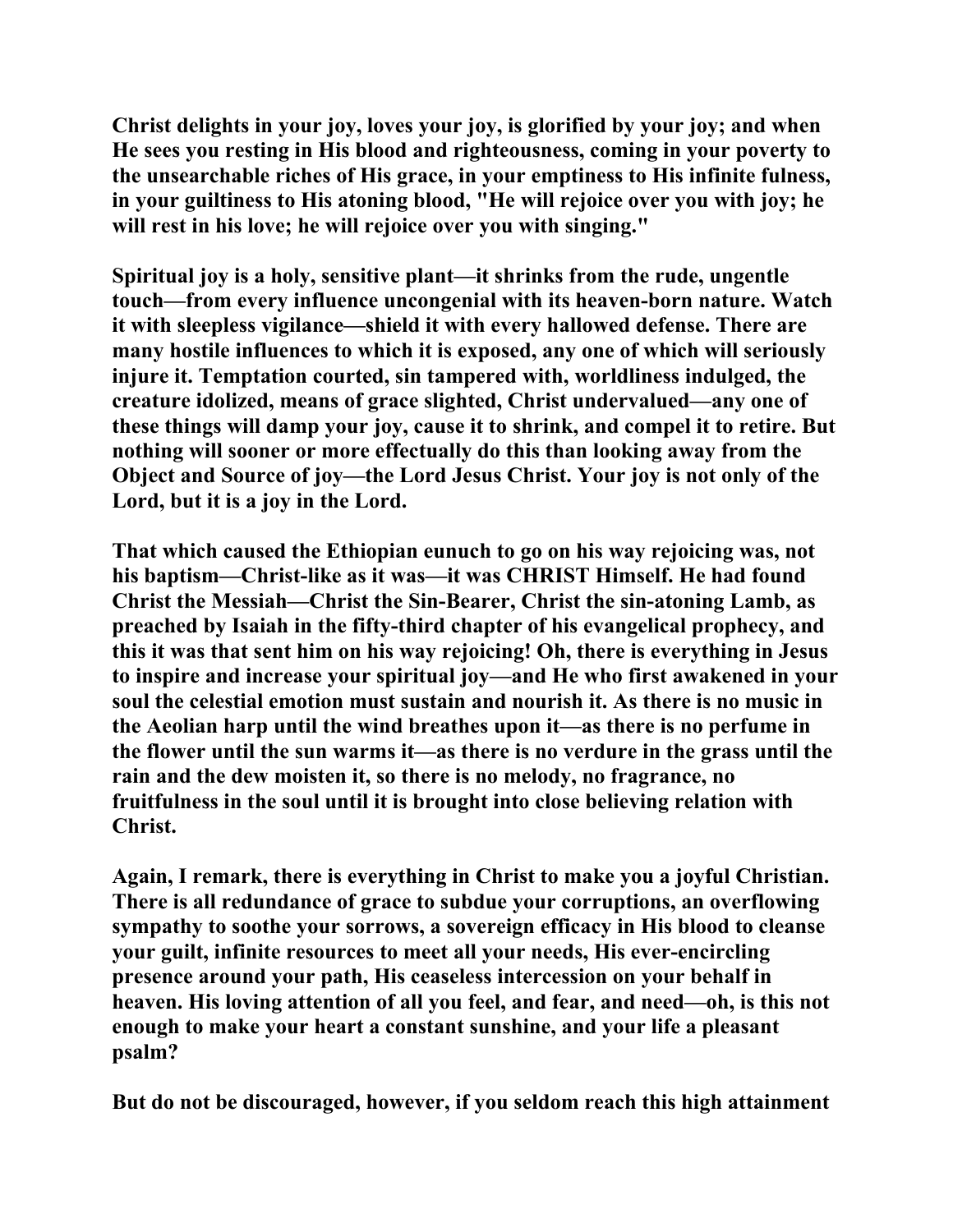**in Christian experience. Many an eminent saint of God passes to the land of light and song with little or no spiritual joy in his soul. It is not a grace that is essential to salvation. It is but seldom remarked of our Lord that He rejoiced in spirit—often that He sighed, and groaned, and wept. He seemed more entwined with sorrow than with joy—better acquainted with grief than with gladness. There may be many disturbing causes affecting and preventing your spiritual joy. You may be constitutionally of a sad, nervous, and pensive nature—you may be the subject of constant mental depression, imparting its complexion of sadness and gloom to every bright view of the present and hopeful expectation of the future.** 

**There may be in your Christianity a tendency to look more to self than to Christ; to dwell in contemplation more upon the interior of your own heart than the interior of the Lord's heart; to a microscopic view of your varied and ever-fitful feelings, to a too close and minute analysis of Christian experience; or, your path may be one continuity of shade flung upon it by the pressure of a daily cross, a home sorrow, a lone grief, a physical frame unstrung and shattered by disease; all, or any, of these causes may contribute to the absence of spiritual joy in your soul.** 

**But, yield not yourself, in consequence, to despondency and despair. It is not spiritual joy that saves you—you are saved by faith in Christ, by Christ, and with Christ. And in the absence of joy thrilling your soul, illumining your countenance, and waking the echoes of the wilderness with its melody, there is, perhaps, the quiet, simple recumbence of your faith on Christ as all your salvation and all your desire, ever and anon giving vent to this its Christ-sent breathing—"Whom have I in heaven but you? and there is none upon earth that I desire besides you." Then, be still, trustful, assured that you are Christ's, and that where Christ is, there you also will be.** 

**Let us seek more personal identity with the joy of the Lord in the progress of His kingdom in the world. What emotion in Christ's soul was deeper and superior to every other? What caused Him to long for the garments rolled in blood, to pant for His baptism of suffering, to press the cold earth of Gethsemane, to embrace the rude cross of Calvary, and to confront the serried ranks of His enemies in that fatal hour? Oh, it was this—"Who for the JOY that was set before Him, endured the cross, despising the shame." It was the joy of saving sinners—the joy of ransoming His Church—the joy of supplanting earth's sin, and woe, and curse, with the holiness, the happiness, the of His gospel. Identify yourself—your intellect, your wealth, your**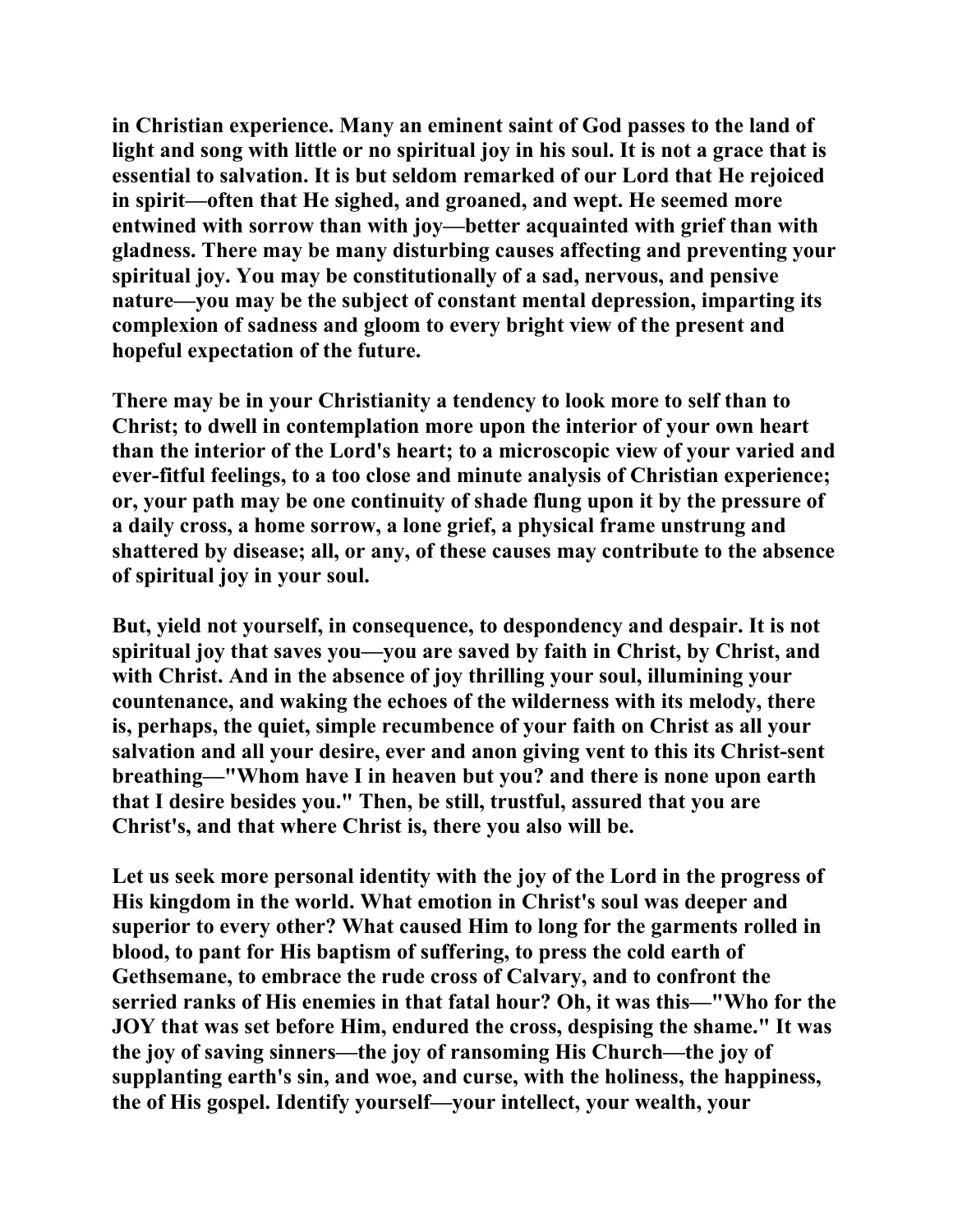**influence, your time—with this joy of your Lord! Then shall Christ's joy be fulfilled in you.** 

**Oh, hallowed and ecstatic the joy of saving a soul from death—of reclaiming a wanderer to the fold—of planting a jewel in Christ's crown! How touching the picture of Christ's joy—"And when he has found it, he lays it on his shoulder, REJOICING. And when he comes home, he calls together his friends and neighbors, saying unto them, REJOICE with me: for I have found my sheep that was lost." Be this, beloved reader, your joy, then, indeed, will you now enter into the joy of your Lord—the joy of saving one soul! It will give to your life a brighter sunshine—to your death a more hallowed memory—it will heighten the glory and sweeten the music of heaven.** 

**Remember that Christ's joy and your joy are one—His joy is fulfilled in you, and your joy flows from Him—and this brings Christ and you into the closest sympathy. You belong to Christ, and therefore Christ admits you to a partnership in His own joy. He shares it with you. He takes your sorrow, and gives you His joy; and thus you become mighty, yes, almighty in your weakness, because "the joy of the Lord is your** *strength***." This reciprocity of joy should deepen the realization of your being Christ's. And if you are Christ's He will guard and increase your joy, and will share and lessen your sorrow, and you shall dwell in safety by Him—"because you belong to Christ."** 

**Live much in anticipation of the fulness of joy that awaits you in heaven. If our present is blended with sighing and weeping, with toil and temptation, with the sword and the cross, our future will be a pure, simple, unmixed joy, truly and emphatically "a joy Unspeakable and Full of Glory." And if now the joy of the Lord in your soul is at times so overpowering as to compel you to exclaim, "Lord, stay Your hand, or enlarge my capacity," oh, what will be the Fulness of Joy That Is at His Right Hand, and the Pleasures That Are Forever More? Blessed Jesus! You are my joy now—and to see You then, will be joy, full, perfected, and eternal. Until then, keep me very near Your side—You my joy, my hope, my all! "The beloved of the Lord shall dwell in safety by him; and the Lord shall cover him all the day long."** 

 **Since I belong to You, my Savior-God, All must be well, however rough my road; However dark my way or prospects be, All, all is right, since overruled by Thee.**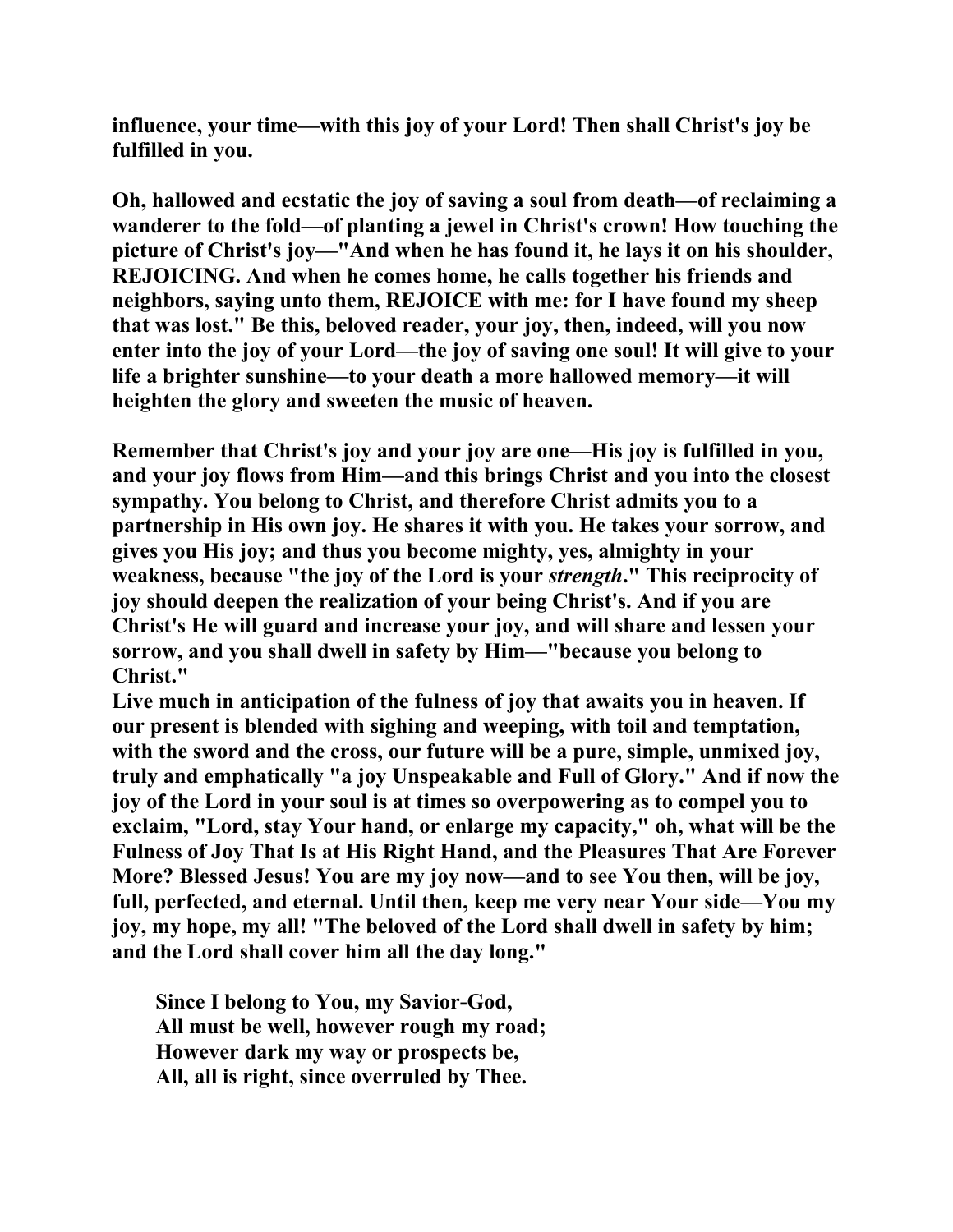**Safely in You shall Your beloved dwell, Though storms may rage, and angry tempests swell; All the day long, their covering You shall be, What then can harm those, Lord, kept by Thee?** 

 **Feeblest of all Your flock, You know me, Lord, Helpless and weak, I stay upon Your Word; In all my weakness, this is still my plea— That You are mine, and I belong to Thee.** 

 **Then come whatever may, I am secure; Your love unchanged shall to the end endure, Frail though I am, Your everlasting arm Shall shield Your child from every breath of harm.** 

 **Your loving eye shall guide wherever I roam; Your Holy Spirit lead me to my home. You will not let Your feeble frail one stray, Though dark temptations often may crowd my way. In sorrow's saddest hour, Your strength my stay; My darkest night, Lord, You can turn to day. The most loved here may sometimes changeful be You change not—and I belong to Thee.** 

 **Then may the life, which now on earth I live, Be spent for Him, who His for me did give. Oh! make me, Lord, in all I will and do, Ever to keep Your glory in my view.** 

 **And when my course is run, and fought the fight, Life's struggles over, and faith is changed to sight, Then all triumphant I shall ever be, Safe in Your Home, for I belong to Thee.** 

 **"'Fulness of joy' with all Your ransomed there, In Your loved presence I shall ever share; With them I'll sing the love that made us free, The grace that taught us we belonged to Thee."**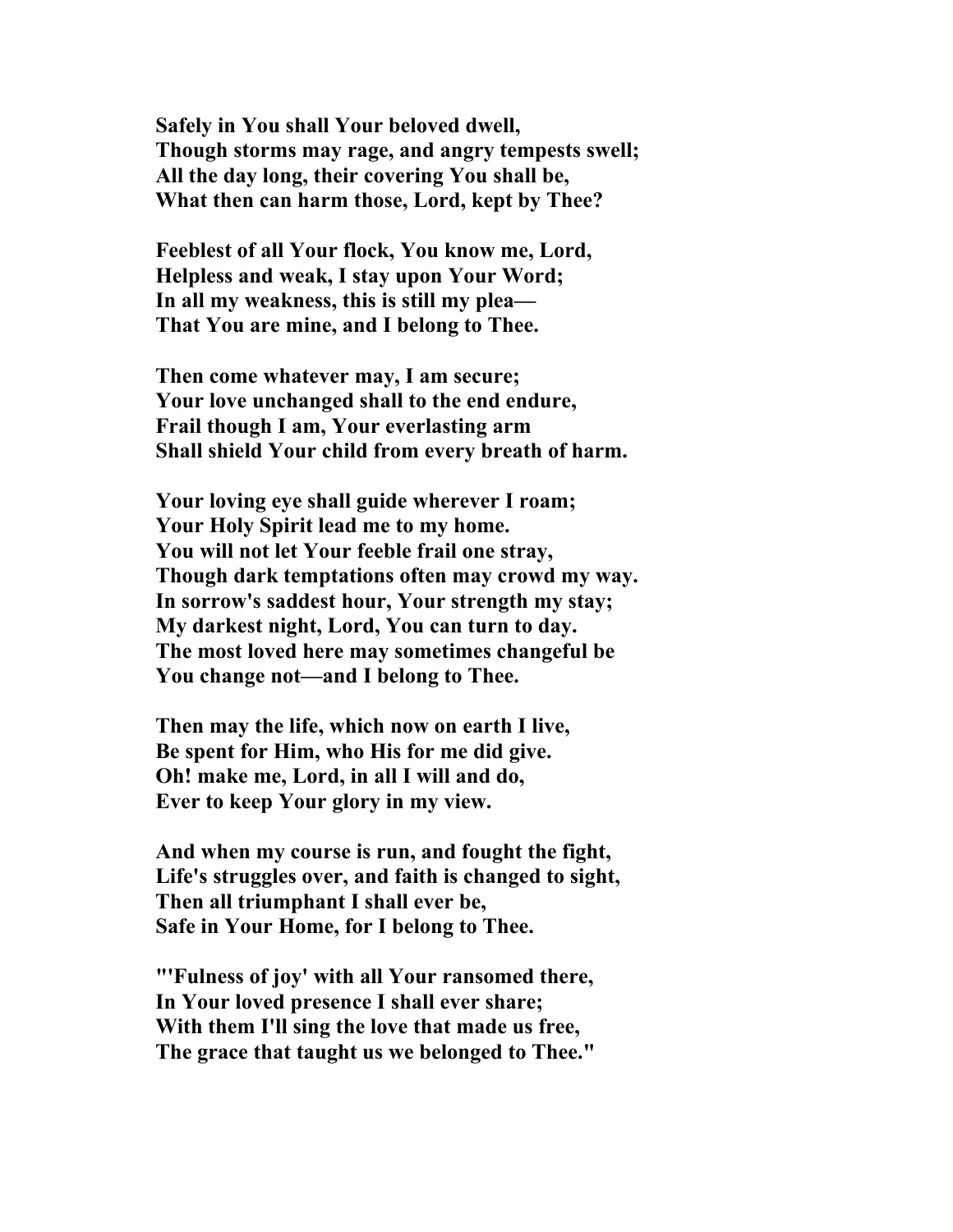## **Chapter 10 "Christ's Sensitiveness to Desertion"**

**"My God, my God, why have you forsaken me?" Matthew 27:46.** 

**How really and perfectly did every shade of our life's picture meet and blend in the life of Jesus! Conducted along no avenue of our existence shall we be by the invisible yet ever-guiding hand of our God, in which faith shall not observe some trace of Him who, "when He puts forth His own sheep, goes before them, and the sheep follow Him." Take the touching illustration of this fact presented in the subject of the present chapter.** *Our Lord loved solitude, yet was sensitive to desertion.* **For the one He longed, from the other He shrank. His sad and pensive spirit led Him frequently to the mountain's solitude to spend long hours amid its calm stillness in devout meditation and prayer. These hours of separation and solitude must have been as essential to His mission as it was in harmony with His nature. There could not but have been the consciousness of the necessity of privacy and prayer in order to the bracing of His spirit for the countless demands made upon His compassion, sympathy, and power. Always giving out—for He was man as well as God— His weary, jaded, saddened spirit needed the reviving and recruiting found only in periods of entire separation from man and close communion with God. Our Lord, therefore, often coveted and sought "The calm retreat, the silent shade," that He might replenish His resources, invigorate His spirit, refresh and gird His mind for the work and the battle of His life.** 

**But the feeling of which He now so mournfully complains differed essentially from the solitude which He loved and courted. It was not solitude nor loneliness, it was** *desertion* **which wrung from His sad spirit this dolorous cry—"My God, my God, why have you** *forsaken* **Me?" There was more than a sense of loneliness, more than the sadness of solitude—there was the keen, painful feeling of abandonment—of abandonment, too, at a moment and under circumstances which must have imparted a peculiar pang and unlocked an additional source of suffering, to the sensitive spirit of our Lord. Ah! is there a sword that penetrates the heart more surely, more deeply than this deserted by those we trusted in—forsaken by those we loved? Such was now the Savior's position. Thus is our Lord brought into personal sympathy with one of the most delicate forms of human grief, with one of the most lonely sorrows of the heart—the sorrow of the forsaken. Before we proceed to claim His sympathy, let us follow Him a few steps in this** *gloomy path***, and study His character amid the deep shadows now darkling around Him.**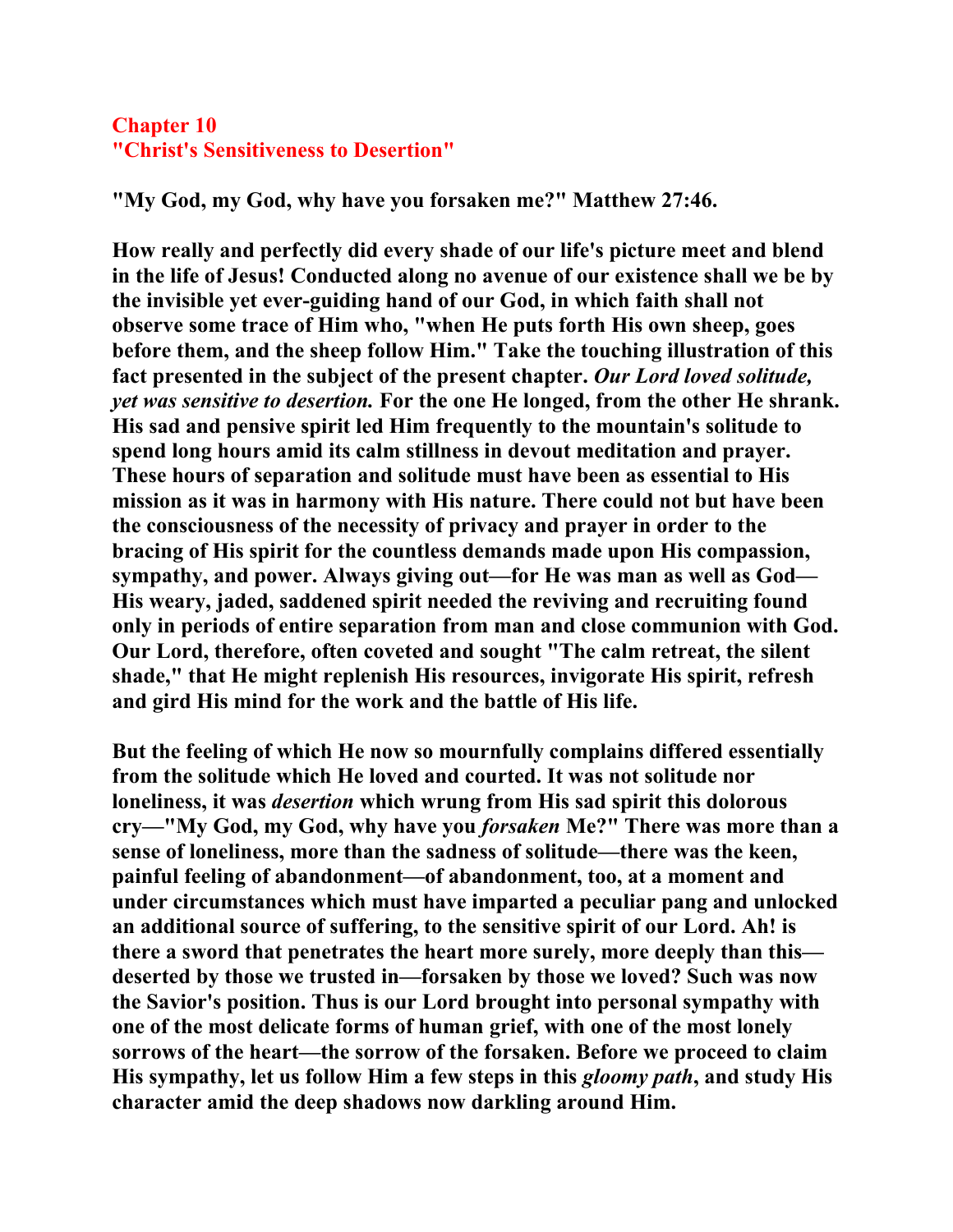**That our Lord should ever have been subjected to such a discipline, that He should have known the sorrow of one forsaken and abandoned by those in whom He trusted, and to whom He clung with more than a woman's confiding love, seems a wonder and a marvel. He had now reached the darkest hour of His sorrow—it was the total eclipse of the Sun of righteousness; the concentration, in their focal power, of all the physical, mental, and soul sufferings to which He was subjected. He was now exhausting that cup we have just seen could not pass His lips. He was wringing out the dregs of that chalice of woe, the bitterest draught of which was reserved for the hour of His impalement upon the tree. He was now treading the wine-press of Divine wrath alone—forsaken of man, abandoned by God. "About the ninth hour Jesus cried out in a loud voice, "Eloi, Eloi, lama sabachthani?"—which means, "My God, my God, why have you forsaken me?" That hour was about three o'clock in the afternoon, at which time the daily sacrifice was being offered in the temple; and just at the moment that that sacrifice was typifying Him, He, its great Antitype, was laying upon the altar of Justice a more Divine, glorious, and efficacious sacrifice for sins—"giving himself up for us as a fragrant offering and sacrifice to God."** 

**In considering our Lord's abandonment by the Father on the cross, there are two or three preliminary views we must keep before the mind, or we may be beguiled, unconsciously, into perplexity and error. In the first place, let it be premised that in this hour of darkness and desertion through which our Lord was passing, there was no separation, not the slightest loosening of the tie that bound them,** *of Christ's Divinity from His humanity***. The fulness of the Godhead still dwelt in Jesus bodily; He was not the less Divine now that, in His extreme anguish and suffering, He appeared all the more human. As it was from His** *Divinity* **that the atoning sacrifice of Christ derived its virtue, it was not probable, nor was it possible, that, at the awful crisis of His atoning death, there should be the slightest separation between the complex natures of our Lord. His Deity was in union with the humanity at the moment He uttered the cry of desertion, now the subject of our study. To the fact of the existence of a Divine Sufferer, all nature, in her marvellous prodigies, now bore testimony. The earth trembled on its axis—the sun veiled its light—the rock was rent in twain—hades gave back its population—the grave yielded up its dead—all nature was robed in mourning because He who formed the earth created that sun, piled those rocks, and wore in His belt the keys of hades and the grave, was, as man, and for man, expiring upon the tree. It was nature's testimony to the Godhead of its Maker.**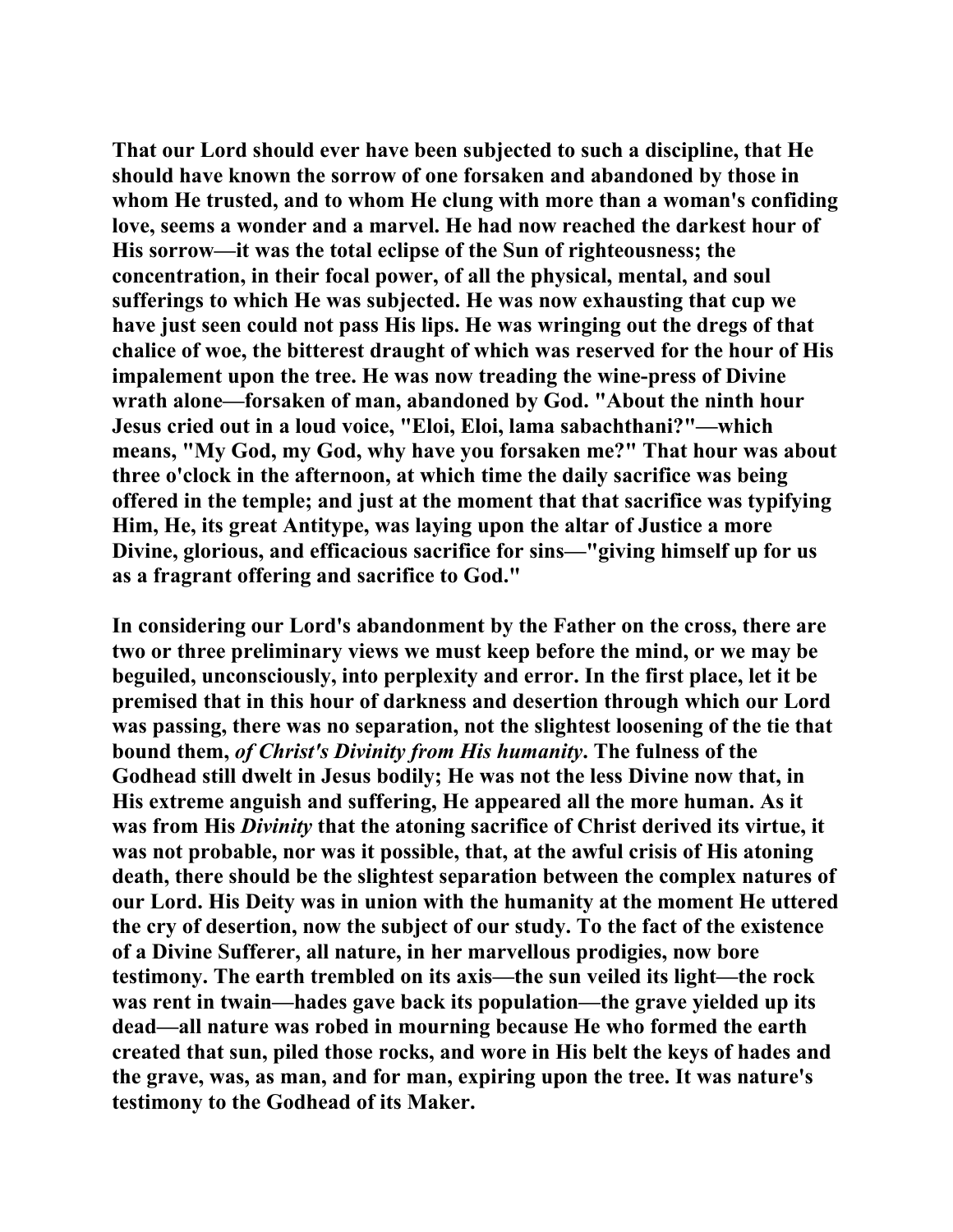**To a like conclusion we may come, beloved, in all our reasoning in seasons of soul-darkness and distress. Through whatever mental or spiritual exercises the children of God may pass, there is not the slightest change in their divine and heavenly nature. The child of God is born again of incorruptible seed; He is a partaker of the Divine nature; and no deeper discovery of the principle of corruption in his heart, no veiling of the light of God's countenance, touches the spiritual principle, or affects the divine nature. The soul may pass through various eclipses, sometimes partial, at other times total, nevertheless, like our blessed Lord, the profoundest gloom which enshrouds it but shades, not extinguishes, the divine sun within. Rejoice, then, O believer, in the immortality of your divine relationship to God, in the indestructible nature of your spiritual life—once His adopted child, remember that you are His child forever.** 

**Nor are we to imagine, as included in this desertion of Christ on the cross, any, the slightest, variation in the love of the Father to His Son. This hiding of God from Jesus was a suspended manifestation, a veiled light, a concealed presence. If ever the Father loved His Son with an intense, approving, unchanged affection, it was at that moment that the "darling" of His soul was enduring all this anguish, desertion, and horror to uphold the honor and win back the glory of the Divine government. In like manner may the saints of God argue respecting God's love to them in their darkest desertions and deepest sorrows. There is not the slightest veering in God's love to us in the discipline of the covenant. He may seem to frown, darkness may conceal the light of His countenance, and in His profoundly mysterious dispensations we may be led to exclaim, "Verily, you are a God that** *hides* **yourself," nevertheless, He loves us still—loves us with a love changeless as His being from everlasting to everlasting. Oh, argue no change or chill in the love your heavenly Father cherishes towards you from the severity of His dealings; but rather from the very severity of the chastening and the rebuke by which He seeks to make you a partaker of His holiness, infer the reality and tenderness of His love.** 

**With this explanation, we proceed to consider THE NATURE OF THE TRIAL THROUGH WHICH OUR LORD WAS NOW PASSING. In one word, it was—DESERTION. "My God, my God, why have you** *forsaken* **me?" This forsaking of Christ was the withdrawment of the sensible presence of God from the human soul of Jesus. And why this withdrawment, this hiding, this abandonment by the Father? The suffering Son of God himself asks the**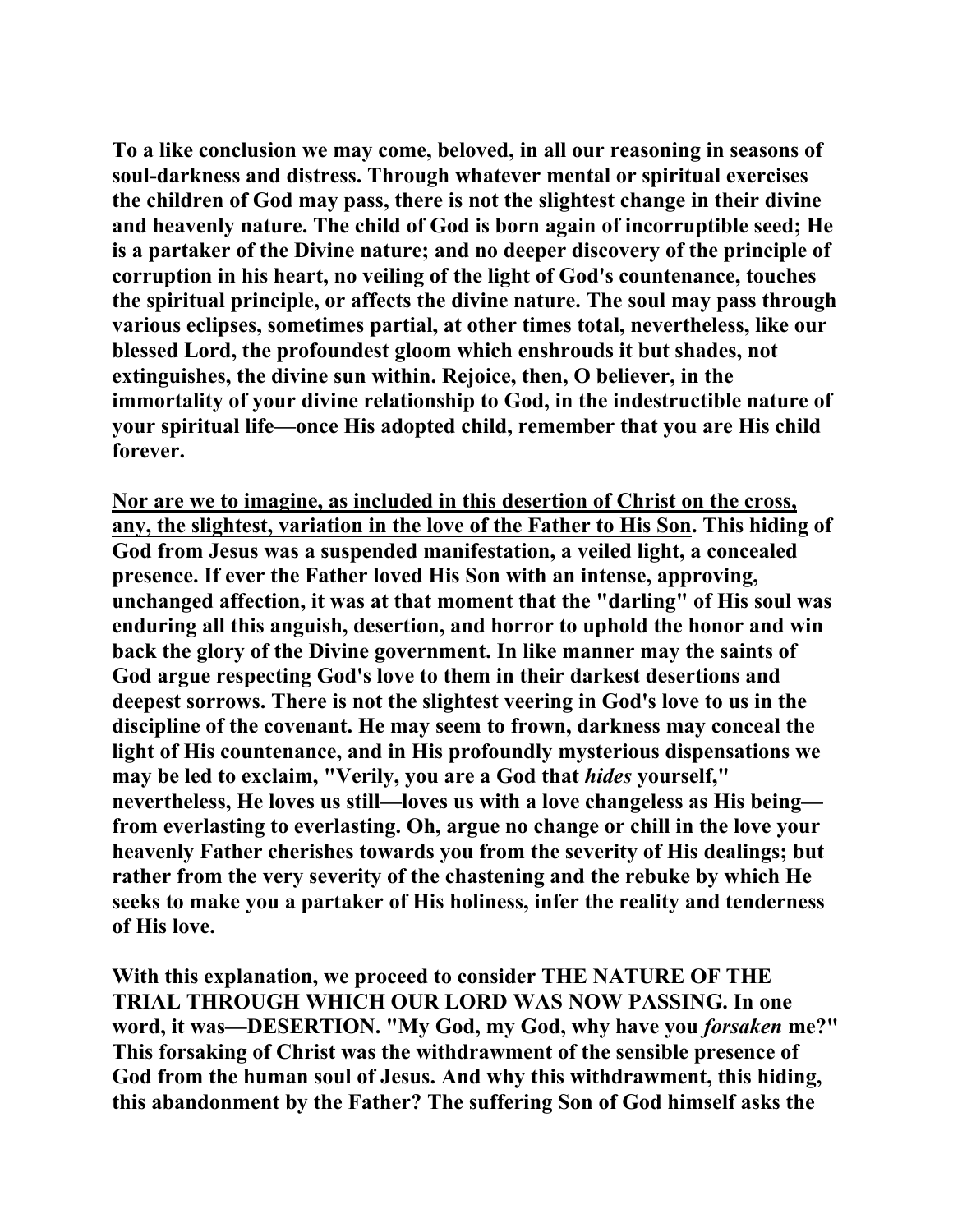**question—"***Why* **have you forsaken me?" Why this darkness? Why this forsaking? It was an act so new, so strange, so appalling, that, in the depth of His soul-agony, Jesus uplifts His eyes to heaven and asks the cause—why, for what, have You withdrawn Yourself from me? Beloved, there is but one answer to this question, but one solution to this mystery. Jesus, our Surety, was now bearing all the sins of His whole Church by imputation; and it was from that tremendous load, it was in view of those accumulated transgressions that the Holy One, "who is of purer eyes than to behold iniquity," turned away—the sun of His glorious presence fading into the deepest, profoundest gloom. There was darkness on the whole earth from the sixth hour until the ninth; but what was that darkness in comparison with the darkness in which the holy soul of Jesus was enshrouded? But do not think, however, that, in this abandonment of Christ by the Father to loneliness, darkness, and horror, there was any, the slightest, withdrawment of His love to, or of His interest in, His Son. Nor let it be imagined that in this forsaking there was the least suspension of His upholding, sustaining power. Far from this. It was but the sensible, not the actual, withdrawment of God in this the darkest, direst hour of the Savior's passion. But Jesus was now the antitypical Scapegoat on whose head Israel's sins were placed—Jesus was now the true** *sin-bearer***, on whom the Father had laid the iniquities of His people; and it was proper that, in the eyes of all holy and unholy intelligences, God should, in that hour of accumulated, concentrated sin, demonstrate to the universe that He was a God of purer eyes than to look upon iniquity. Studied in the light of this truth, who can deny and reject** *the expiatory nature of Christ's death* **with reason or impunity?** 

**But let it not be supposed—as some modern theologians have most erroneously affirmed—that this was the first and only period in our Lord's life in which He officiated as the** *sin-bearer* **of His people. No statement could be more unscriptural. His relation to the Church as her Sin-bearer commenced with the first pressure of His foot upon our sin-tainted earth—the moment He touched its horizon, that moment commenced the bearing of sin and the work of its removal. The manger of Bethlehem was the starting-point, the cross of Calvary was the goal, in His career of working out the salvation, accomplishing the redemption of His people. He had known nothing of the curse when He came under the broken law of God—the first drop of which moistened His infant lips—had not sin by imputation been laid upon Him. If I reject the fact of the sin-bearing commencing with His life, I must necessarily reject the fact of His obedience to the law commencing with His life, which obedience becomes the "righteousness of God unto all and upon all those that**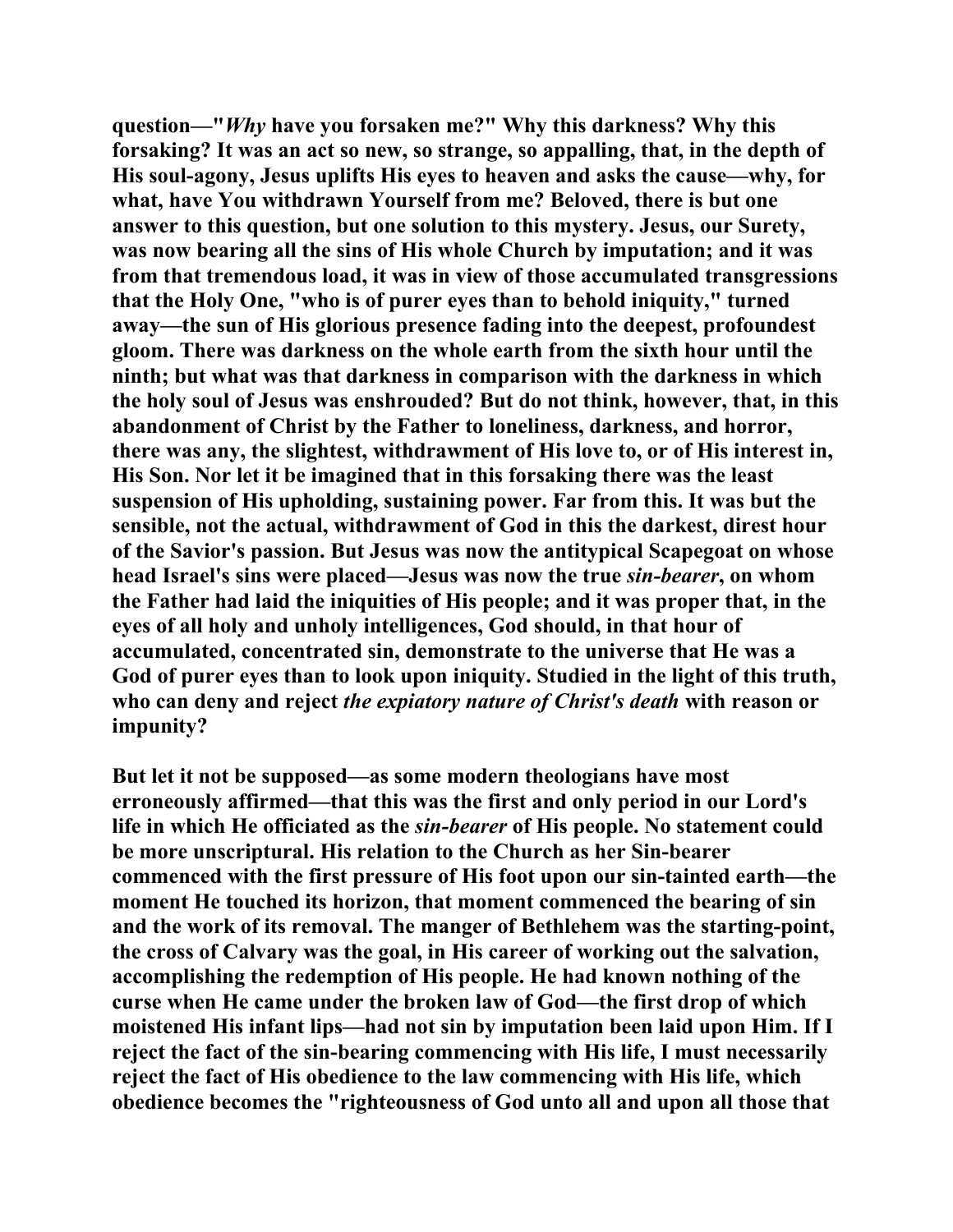**believe." But it is written—written by the pen of the Holy Spirit—"Who his own self bore our sins in his own body on the tree,"—in the original—TO the tree. To the tree, as the final stage, to the tree, as the end of sin, He bore, step by step, the tremendous load. That, in the great truth of His Suretyship He was a learner—learning something more and more of sin, and of the consequences of sin, and of the penalty of sin—who can doubt? The pressure increased upon Him by decrees, the load augmented in weight as He advanced, the storm thickened in darkness and deepened in intensity as He pressed forward to the goal. "Though He were a Son, yet** *learned* **He obedience by the things which He suffered." "The Captain of our salvation was made perfect through suffering." And the great lesson He learned in this school of suffering was—***obedience***. And how could He learn obedience but under the growing burden of His people's accumulated, concentrated sin and curse? Each step deepened His knowledge of what sin was—and this only could be as the sin was imputed. It was by suffering He was perfected in obedience, and His suffering commenced with the commencement of His life. It was not** *physical* **suffering alone by which our Lord was thus instructed. He suffered** *mentally***, He suffered** *spiritually***; and this school of suffering began from the moment that Herod sought His infant life, and virtually slew Him when He "slew all the children that were in Bethlehem, and in all the coasts thereof, from two years old and under," and terminated when He breathed these wondrous words—"It is finished!" Then it was our Lord began to learn what sin was, and what the suffering for sin. The more He came to learn the nature, the evil, the exceeding sinfulness of sin, the more must He have learned, not only the necessity of an expiation, but that He was the Expiator. And as He grew in stature, He grew in acquaintance with sin. Its monster form dilated before Him in gigantic proportions—the tornado of the curse grew thicker and darker—the wrath-cup became fuller and fuller as He advanced to meet the central horrors of the last, the latest hour of His passion. And how could this be but as, from His cradle to His cross, our adorable Emmanuel was our Divine, glorious** *sin-bearer***? But let us not, in this refutation of an error, lose sight of the truth we are unfolding—the darkness of Christ's soul upon the cross. Now indeed was the hour of darkness! Now was the Sun of righteousness in total eclipse—an eclipse which extinguished every ray of light, dried up every spring of joy, silenced every expression of sympathy and every word of comfort. Hear Him again exclaim, in the prophetic language of His prototype, "My God, my God! Why have you forsaken me? Why do you remain so distant? Why do you ignore my cries for help? Every day I call to you, my God, but you do not answer. Every night you hear my voice, but I find no relief. Yet you are holy." Psalm 22:1-3.** *Oh,*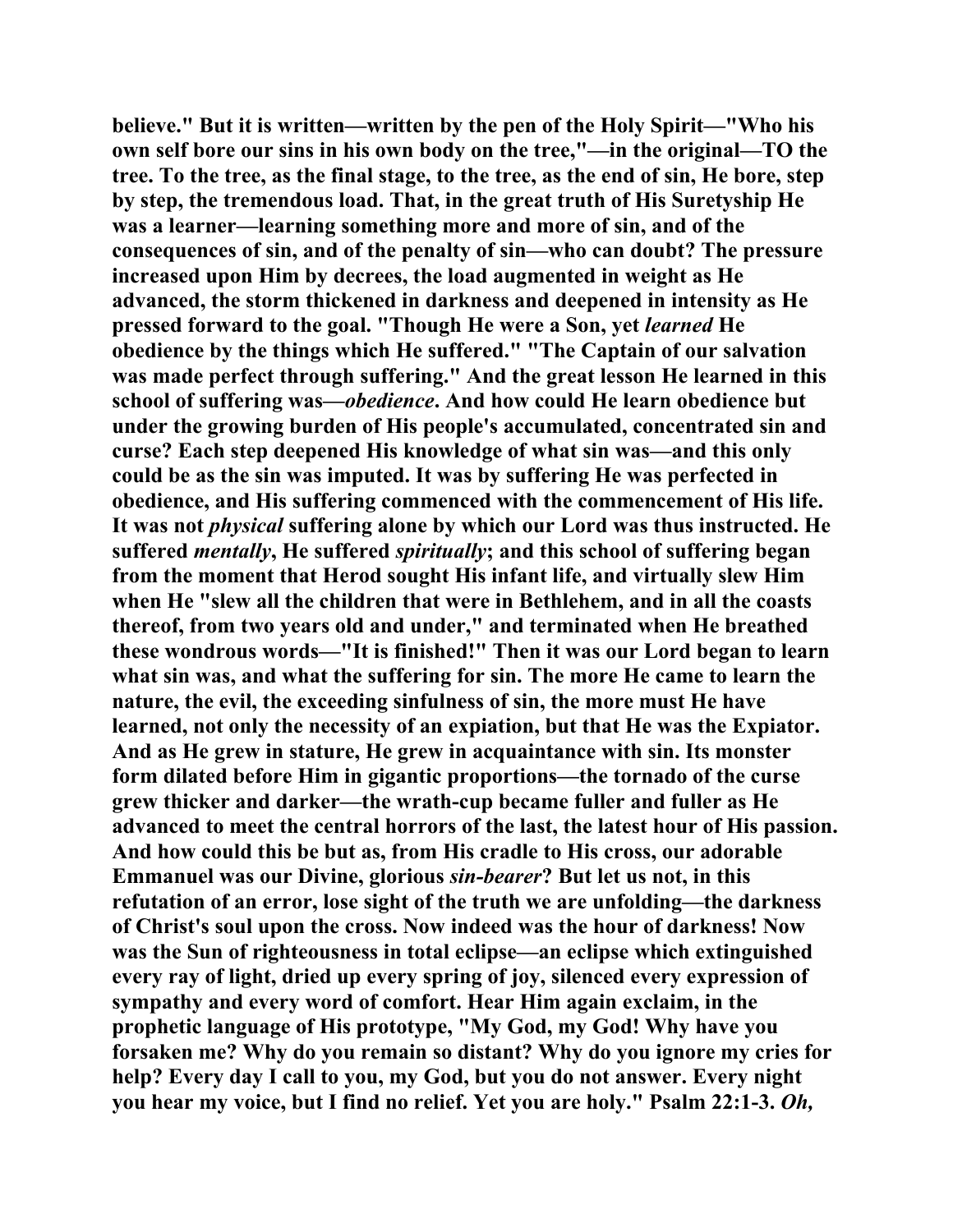*love of Christ! unsurpassed, unparalleled! My soul, all this darkness, all this desertion, all this love was for you!*

**Contrast this, your Lord and Master's condition, with the light of God's reconciled countenance by which you walk in darkness. Such was the testimony of Job—"By His light I walked in darkness." Ah, beloved reader, in your gloomiest hour you experience no such darkness as the soul of Jesus now did. Your spiritual eclipse is never total. And even when, though a child of the light, God leads you by a way that is dark, a path that is lone and dreary, there is no punitive justice, no Divine wrath, no darkness of hell in the cloud that shades your soul. Nor are you forsaken. Christ is with you—unknown, unseen, unfelt it may be, still not the less really is He treading that lone and gloom some way side by side with you. "When I pass through the valley of the shadow of death, (which the path of sorrow is sometimes termed,) I will Fear no evil, for You are with me."** 

**"My God, the spring of all my joys, The life of my delights, The glory of my brightest days, The comfort of my nights.** 

**"In darkest shades if He appear, My dawning is begun; He is my soul's sweet morning Star, And He my rising Sun.** 

**The opening heavens around me shine, With beams of sacred bliss, While Jesus shows His heart is mine, And whispers, I am His."** 

**Our Lord was also forsaken by man. As man, He felt this sword to enter deeply into His soul. For as man, He clung to man—to the companionship, the solace, and the sympathy of man—as we shall more fully show in a subsequent part of this work. But He, like many of His followers, was destined to learn how vain was human help, how fickle was human love, how changeful was human friendship. He was forsaken by man, by the very men whom He had constituted His College of Apostles, whom He had admitted to His confidence, who had shared His love, and who had sworn eternal fealty to Him their Lord and Master. But now, in His deepest sorrow, "they all** *forsook* **Him and fled."**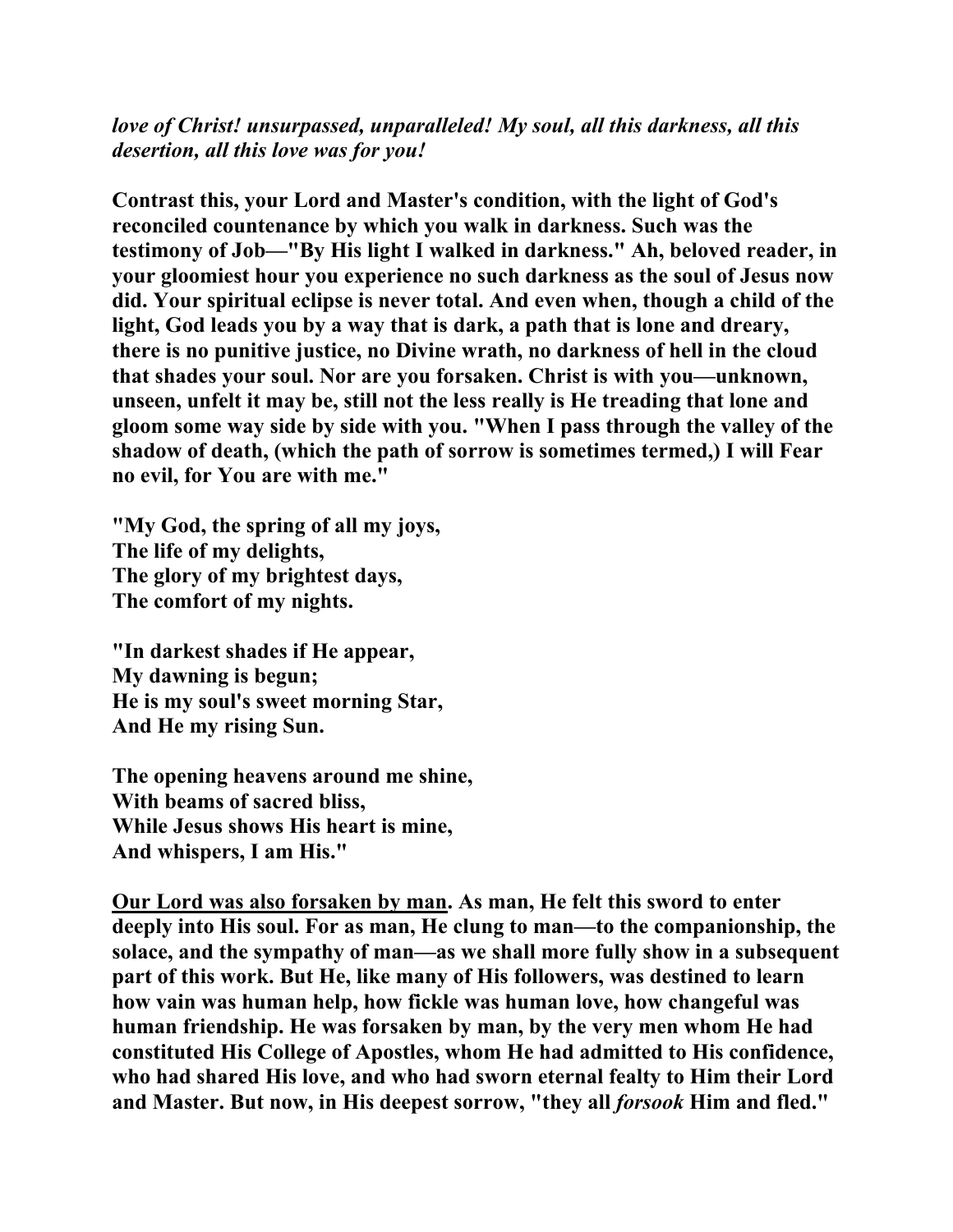**But in this His prophecy was fulfilled which said, "I have trodden the winepress** *alone***; and of the people there was none with me." There was a fitness, a propriety in this that our Lord should accomplish the work of our salvation unaided by creature power, unsweetened by human sympathy. Oh, how different it is with us! There are few of God's people who taste the cup of human sorrow unsweetened by the element of Christian compassion and sympathy. The Lord gives us, what He denied Himself, the clinging, soothing, cheering presence and affection of Christian friends and fellow-disciples. He was** *utterly* **forsaken; we are not so. Few believers there are who tread the shaded valley, confront the sweeping tempest, unaccompanied, uncheered by one loving heart, one sympathizing spirit, one 'second self'. Jesus, insulated from** *heaven* **and** *earth***, was alone!** 

**And, as if to complete the picture,** *nature* **seemed to conspire against Him. The sun forsook Him on the cross, withdrawing its cheering light, and leaving Him to the deep, sepulchral gloom of a total and protracted eclipse. Who has not, in deep sorrow, felt his heart ascend in thanksgiving to God for the pleasant sunshine? "Truly the light is sweet, and a pleasant thing it is for the eyes to behold the sun." "Draw the curtain, raise the blind, let me see the sweet sun," is the languid request of many a sick and fading one. And what a glow have those golden beams imparted to the pallor of sickness! what solace to suffering! what cheering to the gloomy and lonely chamber! But all this was denied our blessed Lord in the hour of His dissolution. The sun veiled its splendor, the light paled into darkness—the darkness without only surpassed by the deeper darkness within His holy soul. Thus was our adorable Savior forsaken by God—by man—by nature.** 

**The remainder of this chapter will be devoted to the tracing of some analogy between this experience of Christ and that of many of His saints.** *It enters deeply into the moral discipline of the child of God that loneliness should occupy a large portion of his experience.* **It may be one of the most painful, yet is it one of the most wholesome and prolific causes of spiritual growth. Let us trace this feeling of desertion and loneliness to a few of its causes.** 

**It is sometimes produced by a deeper self-acquaintance. The more thoroughly we come to know our own selves—the inner world, the life within life, the heart with its deep-rooted and deep—veiled sinfulness, the mind with its perplexities of thought, the will with its unusual counter-workings—the more deeply we seem drawn into the profoundest isolation and solitude. The very discovery we have made of ourselves, seems to isolate us from all others, and**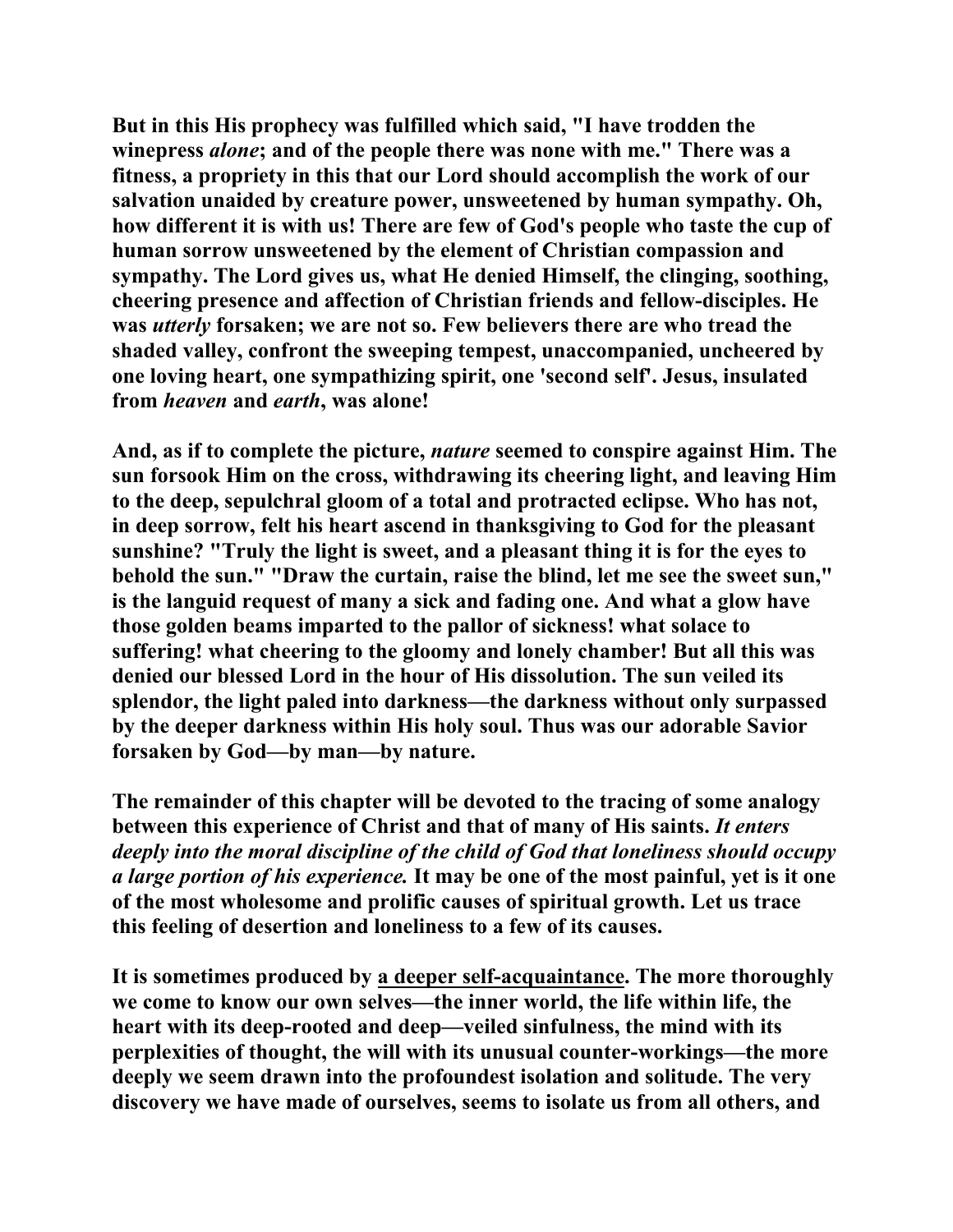**to shut us up to ourselves. With such conscious impurity and defect we shrink from the society and fellowship of the holy, as though others read our heart as we read it, and knew our unworthiness as we know it. And, as the leper, shrinking from the haunts of men, retired to his separation and loneliness, a like moral instinct often would force us to wander in solitary places, bemoaning our sinfulness, and holding communion only with Him from whose gracious presence no unworthiness shall exclude, and from whose loving eye no sorrow shall shade, nor solitude shall hide us. Still, we must guard against an extreme of feeling here. No intimacy with ourselves, no consciousness of infirmity, failure, and dereliction should be allowed such influence and mastery as to force us, by self-isolation, from the society of our fellow-Christians, or drive us from the scene of influence, service, and battle, into slothful inaction and ignoble solitude.** 

**Our religious profession, too, may separate us from others. In addition to what we have already advanced on this head, we may remark that religious principles, character, and profession necessarily involve separation. The Church of God and the world are two distinct, opposite, and antagonistic corporate bodies. We cannot in our Christian character belong in part to the one and in part to the other. There can be no compromise, no truce, no uniting the two in a Christ-witnessing profession of love to the Savior. There, then, is separation. But, added to this, we shall often find that even the bosom of the family circle is to us a lonely desert. There shall be chilled affection, alienated interest, suspended sympathy, shunned communion, on the part of near and dear ones from whose principles and spirit, from whose worldliness, and even from whose religion, we feel compelled, by all that is dear, and sacred in the name, the religion, and profession of Christ, decidedly and entirely to separate ourselves. Oh, what a desert may a parent's home be what isolation and solitude, among life's nearest and dearest! But Jesus trod this path before us—penetrated these solitudes far more deeply than we. He was all alone; we never can be. The echoes of the mountains and the valleys, to which He resorted, were the only responses to His sighs, groans, and prayers—ours are in unison with voices of kindness, affection and sympathy uttered by a thousand Christ-loving and saint-loving hearts. Still, the desertion is bitter, the solitude irksome, and the discipline, though needful and wholesome, is unspeakably humiliating and painful.** 

**The saints, too, will often experience the truth of God to be a separating element. There are many who desert our communion because of the doctrines of grace. It is a narrow path, the path of Christ's truth, and there are but few**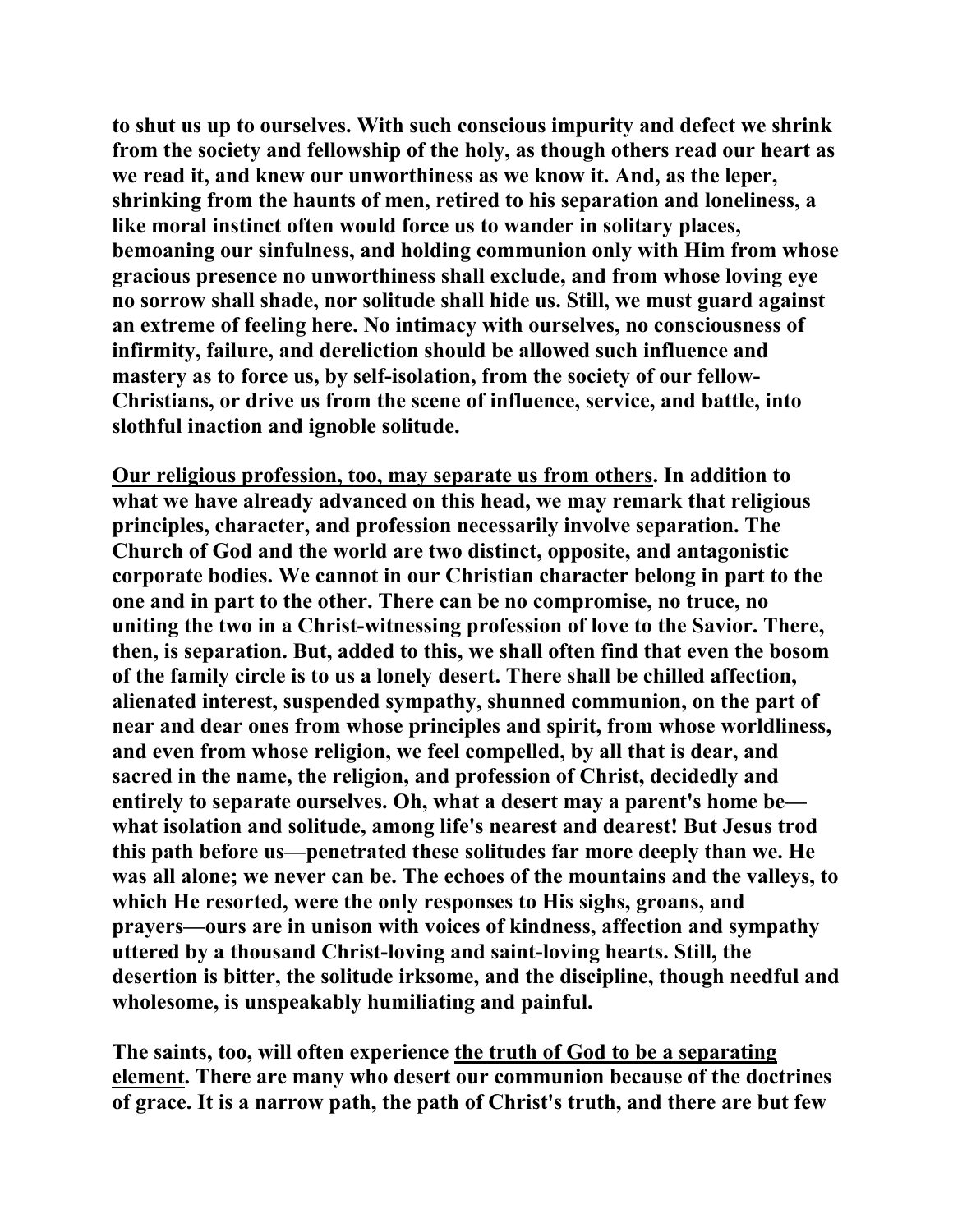**who walk in it. Doctrines separate—differences of judgment separate varieties of interpretation separate—and thus those who really love the same Lord, and are traveling to the same inheritance, are divided in fellowship and sympathy the one from the other on this very ground. There are but few who love, delight in, and preach the distinguishing doctrines of grace, or who have much sympathy and fellowship with those who do. And because this path is so narrow, few walk in it together. When our Lord, the great Teacher from heaven, propounded the doctrine of Divine sovereignty, we are told that "many went back, and walked no more with Him."** 

**Worship is often another separating element in the Church of God. The question which divided the opinions and sundered the fellowship of the two great sections of the Jews—"where ought men to worship?"—still exists. Where shall we worship—in this sanctuary or in that? How shall we worship—with a liturgy or without? are questions which still separate multitudes of God's people—some of whom are united by the closest ties of nature, and dwell beneath the same roof—the one from the other. Alas! that it should be so! Nor would it thus be, at least to so great and so bitter an extent, did we more deeply enter into our Lord's definition of true worship. "The hour comes, and now is, when the true worshipers shall worship the Father in spirit and in truth for the Father seeks such to worship Him." "God is a spirit; and those who worship him must worship him in spirit and in truth." Realizing this idea of true worship, it will be to us of but trivial moment where we worship our heavenly Father—whether in mount Gerizim or in Jerusalem—or how we worship Him—whether with or without a ritual—so that we worship Him in spirit and in truth. It is the heart at which He looks, with which He has to do—the sincere, lowly, loving heart; and if that be true, I see not why differences of judgment as to a liturgical or a non-liturgical service should separate the saints of God in worship, create in them suspicion and distrust, still more alienation and bitterness. The more deeply we imbibe the true spirit of worship, the less formal and cold shall we be in the use of a prescribed form; and the more orderly, reverential, and devout shall we be without it. God has His eye and His heart upon all such true and humble worshipers. Listen to His gracious words of recognition—"Who is this that engaged his heart to approach unto me? says the Lord." Truly may we respond, "Blessed is the man whom you chose, and cause to approach unto you, that He may dwell in your courts: we shall be satisfied with the goodness of your house, even of your holy temple."** 

**The ways of Divine providence, too, often brings us into this feeling of**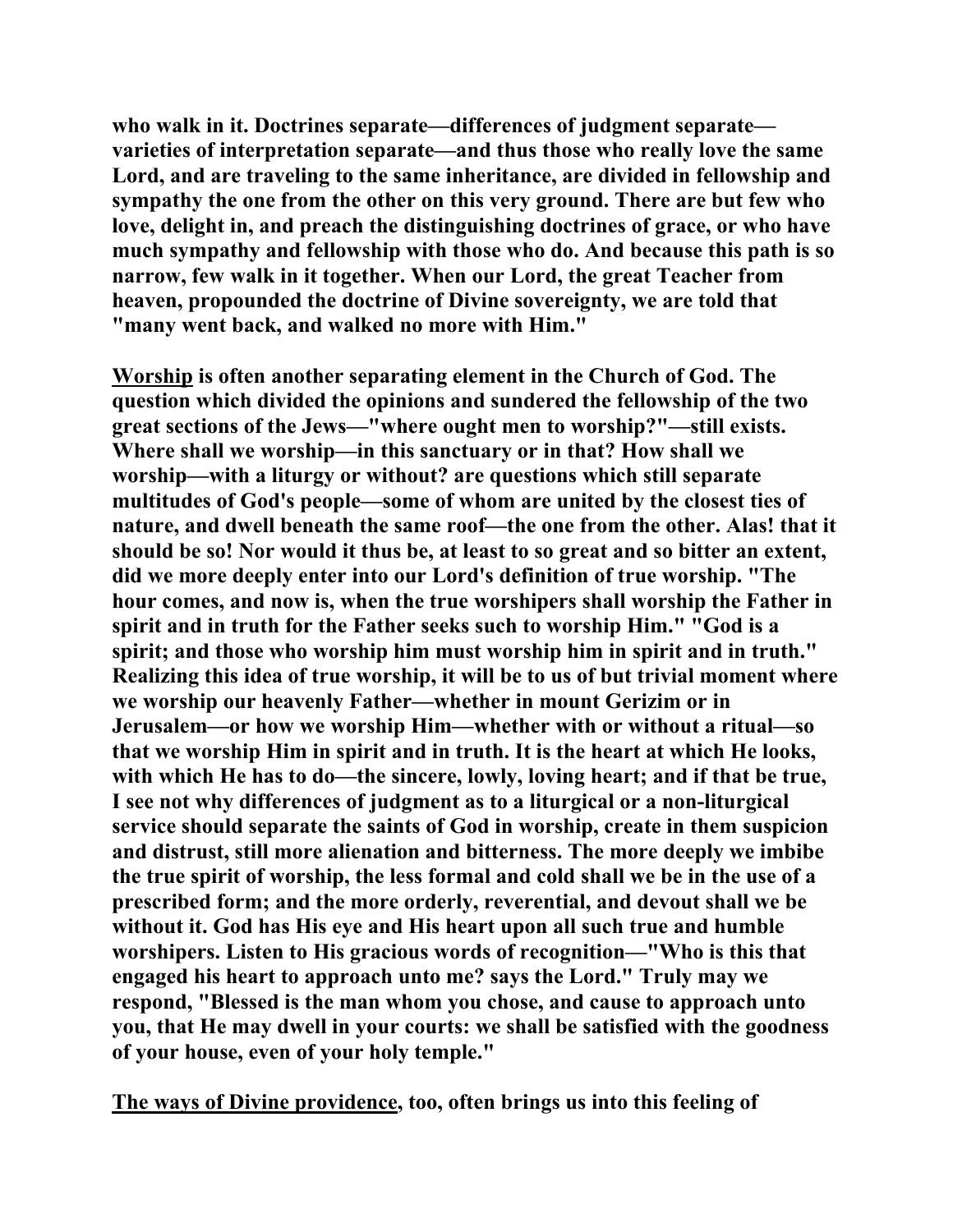**desertion and loneliness. As in grace, so in providence, the dealings of our God with us individually are frequently such as to lead us into paths diverse and separate from all others—paths sequestered, solitary, and lonely; awakening no observation, constraining no sympathy, inviting no communion, unsoothed, unnoticed, and unknown. And by how** *sudden, unlooked for, and painful a process* **are we often led into this shaded way of the Lord! A removal by death—a reverse of fortune—the change of place or relation in life—the breaking up of a center of affection and union, has plunged us into the depths of solitude, and henceforth life's lonesome journey brings us into closer assimilation and sympathy with** *a solitary, homeless Redeemer.* **Dearest Lord! anything, everything You do appoint, if it but link me closer with Your life, and moulds me more perfectly to Your image.** 

**And, then, there are seasons of spiritual desertion and gloom through which many believers are called to pass. Apart from this peculiar stage of the divine life, we should lose a great portion of Christ's sympathy. Spiritual darkness is a portion of the discipline, more or less, of every child of the light. It is a distressing, dreary stage; nevertheless, there is light enough in it for faith to observe the footprint of the Shepherd and the flock, and this alone were sufficient to invest the gloomiest path with sunshine, and to awaken ten thousand echoes of love in the loneliest. But let no child of God, who may be in spiritual darkness and desertion of soul, cast away his confidence, or cease to hold fast firmly the profession of his faith. Our blessed Lord did not renounce His Sonship or loosen His hold of faith when in the hour of His deepest gloom He exclaimed, "My God, my God, why have you forsaken me?" Imitate your Lord and Master. Is your soul in a spiritual eclipse—the light of God's countenance hidden, the visible presence of your Savior withdrawn, the strong consolations of the Spirit suspended, prayer distilling no dew, the promises speaking no comfort?—be it so. Yet, what is the message of your God to you? "Who is among you that fears the Lord, that obeys the voice of his servant, that walks in darkness, and has no light? let him trust in the name of the Lord, and stay upon his God." Here is the true, the sublime attitude of faith in spiritual darkness—the soul staying itself upon God the strong One, the unchangeable One, the reconciled One. The mental depression, the spiritual darkness, the soul desertion through which you are now passing, does not touch your union with the Lord Jesus, does not affect your adoption into God's family. You are still one who fears the Lord—who obeys the voice of His servant—a child of light, though in darkness, beloved of God, and dear to Christ. "Why are you cast down, O my soul? and why are you disquieted within me? Hope you in God, for I shall yet praise Him who is the health of**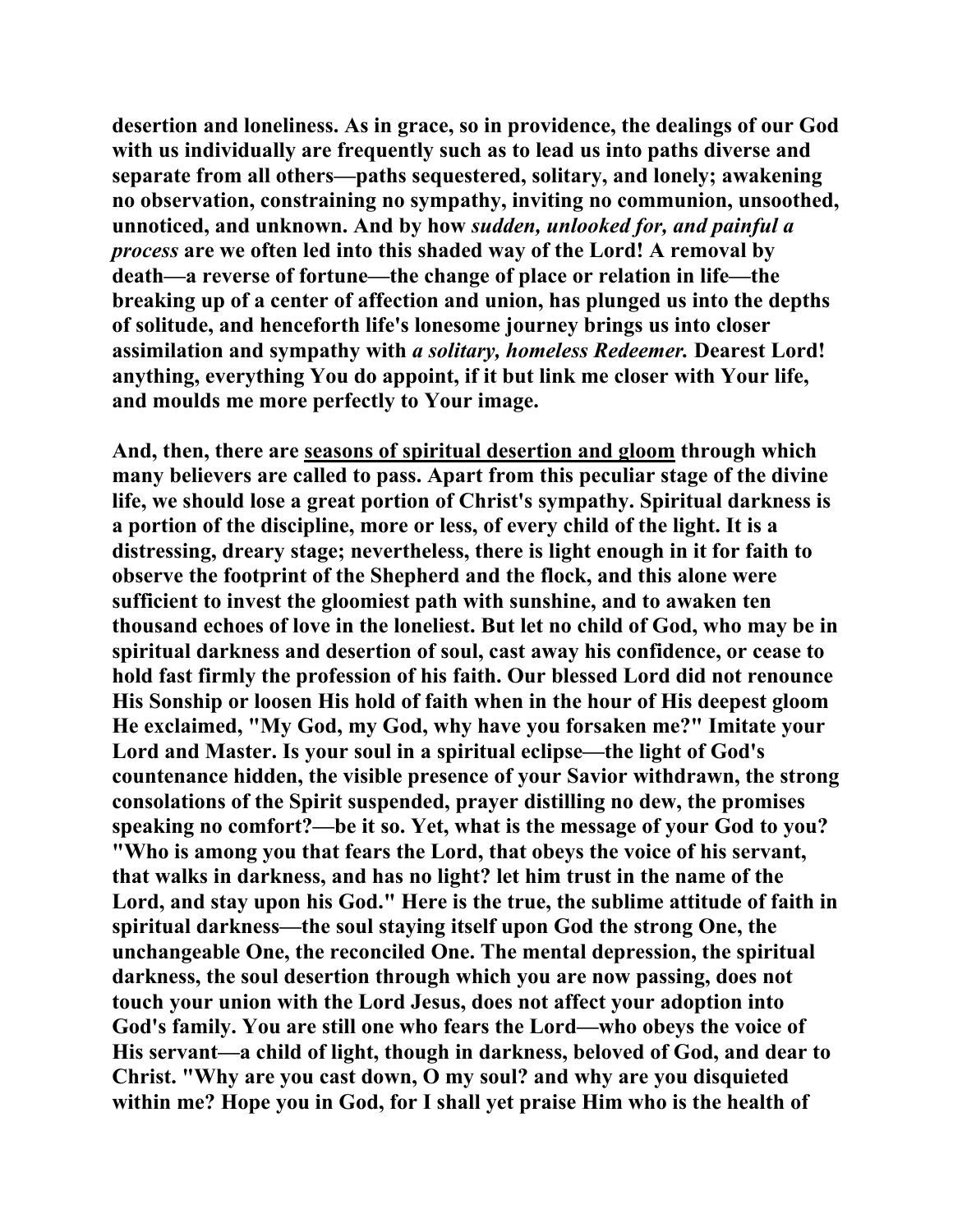**my countenance and any God."** 

**Seasons of loneliness and solitude often prove among the most hallowed and precious in the experience of the believer. In the first place, the spiritual discipline is healthful and wholesome. The solitary are never really in solitude. They are never more with God, or God with them, than at that period. He not only "sets the solitary in families," as He often kindly does, but He makes it to be in reality no solitude to the soul, by virtue of His own manifested presence, converse, and glory. Thus that which else might prove the most severe, indescribable source of anguish, becomes one of the highest, holiest, and sweetest enjoyments of which our renewed nature is susceptible. It is then that,** 

**"Contemplation prunes her ruffled wings, And the free soul looks down to pity kings."** 

**This close communion with God, which sacred solitude produces, must then stamp this otherwise painful discipline as a golden period of our Christian career. It is then, if ever, the soul is alone with God. And the believer, having once experienced this sacred luxury, ever after pants for it as the deer pants for the water-brooks. In how many a spiritual mind, thus sighing for the Divine presence in secret, will these poetical thoughts awaken sacred echoes, tender and plaintive as Aeolian breathings—** 

**Prostrate, O Lord, before Your cross, I come to own my shame and loss, My nakedness and poverty, Because I'm never alone with Thee.** 

**"The fretting trifles of the day, Like droppings, wear my soul away No lively frames—no spirit free Because I'm never alone with Thee.** 

**"Your daily mercies often forgot, My conscience stained with many a spot; A broken reed behold in me, Because I'm never alone with Thee.** 

**A day will come when I must be**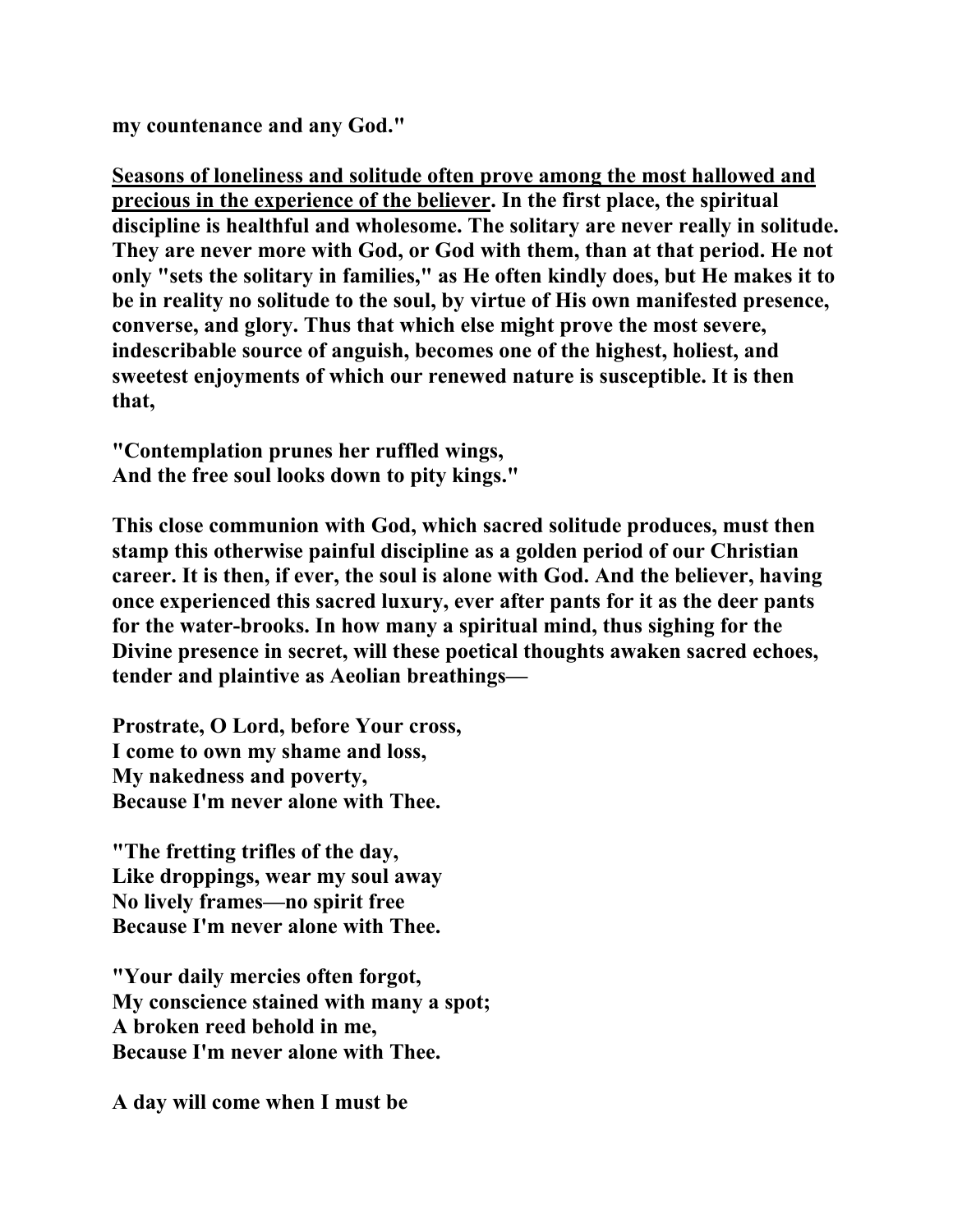**Alone, my Lord and God, with Thee; With shame I then shall bow my head, My only plea—Your blood was shed.** 

**But it is not all lamentation with the child of God. His harp has chords which might arrest an angel's ear. How often has solitude witnessed to the richest experience, the sweetest songs, the brightest revelations of the Church of God! David in his** *cave***, Jeremiah in his** *dungeon***, Paul in his** *jail***, John in** *Patmos***, form a part of a great cloud of witnesses to this page of Christian experience. In all these places of banishment and desertion, of loneliness and solitude, God, in Christ, was their suit and their shield. And it is to these periods, sequestered from earth, separated from man, and shut in with God, that the Christian Church is indebted for some of the richest truths, the most mellowed experiences, sweetest strains, and most sublime visions which the pen of inspiration has recorded. It is then, truly and emphatically, the soul is—***alone with God*

**"Alone with Thee! alone with Thee! It is there, dear Lord, I often would be Where can my throbbing heart find test But on my God and Savior's breast?** 

**"Alone with You would I be found, where none can misconceive or wound, Before Your eye my soul to bare, And roll on You each burdening care.** 

**"Alone with You when You do bless, Alone, in sorrow and distress Alone with You, by day by night, I cannot live, save in Your sight. "Yes, even amid the seraph choir, While praising You with golden lyre, My jealous heart shall crave to prove Your personal, unchanging love."** 

**Is this the way God is now leading you, my reader? Is your path shaded with grief, solitary with desertion? Have friends and kindred forsaken you? You are not all alone! Your** *mind* **needed the teaching of solitude, your** *heart* **the discipline of separation; and so Christ, who is preparing both for the place He**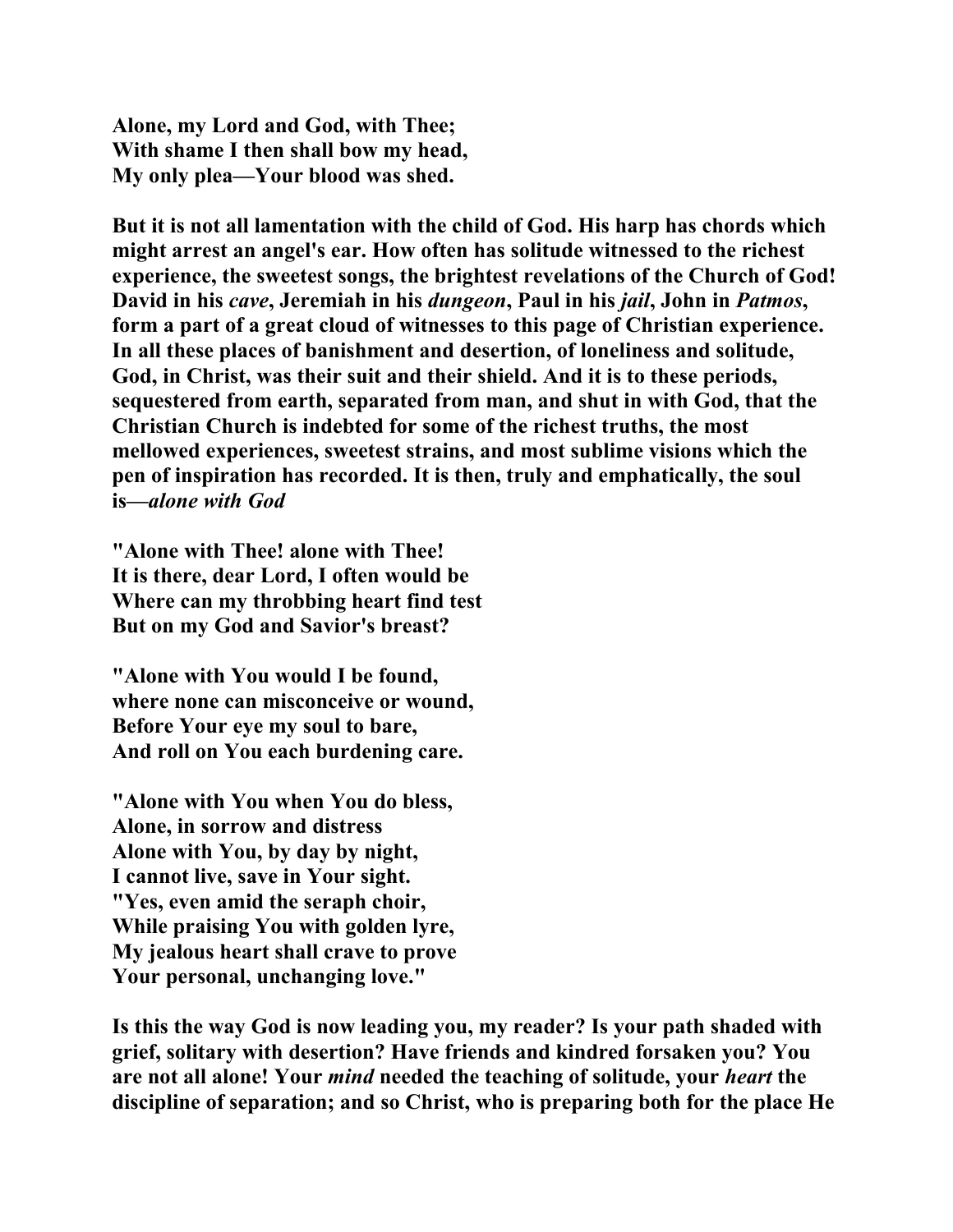**has prepared for you,** *allured you into this wilderness that He might instruct, sanctify, and comfort you.* **It is in the calmer quietude of separation, alone with God, that Divine truth is often the best studied and understood. We read of Christ that, "when they were** *alone***, He expounded all things to His disciples." The Word of God, ever precious and instructive, is never so much so as when the circumstances that exile it from man shut us up exclusively and entirely to its study with God. How instructive, consolatory, and precious, then, grows this Divine Book! The mysteries of** *providence* **have helped to explain the mysteries of** *revelation***; the bitterness of sorrow has drawn forth the sweetness of the Divine promises; the crushed hopes of earth have brought the soul into a closer realization of the assured hope of heaven; and the wintry chill and gloom of adversity has made us acquainted with the Brother born for it. Oh, who can describe the preciousness, the soothing, the sustaining power of God's Word in the direst, the extremest circumstances of calamity, exile, and woe? Among the countless ancient and costly treasures contained in the great national treasury of this land, the most ancient, rare, and precious is a copy of God's Word found among the relics of the Franklin Expedition. To whom it belonged is not known, nor, perhaps, ever will be; enough that, amid the awful solitude of the Arctic seas—surrounded by interminable fields of ice, robed with the dreariness and gloom of eternal winter—pining in loneliness and starvation—thoughts of home crowding the memory—an awful death fast congealing the life-current—the contents of this copy of God's Word, all thumbed and marked, cheered, comforted, and sustained its possessor as He laid himself down to die amid the polar snows, with none to soothe the last hour of agony save Christ and His Word. Enough! less will not suffice—more we cannot have, in that trying, that solemn hour. No! you will never be all alone with this blessed volume of your Father's love, and the Savior's presence sharing and soothing your solitude.** 

**How beautifully adapted, then, is the sympathy of Christ to seasons of desertion and solitude. Did Christ know what it was to be alone—to be unbefriended and deserted? Was He abandoned, forsaken in sorrow, all Divine and human consolation for the moment suspended? Then Christ is with me in my present position! I have Jesus side by side with me in the shaded path I tread. He is with me—the companion of my solitude, the sharer of my grief, softening, sweetening, sanctifying it; deepening and maturing His work of grace in my soul, and, by putting far from me lover and friend, drawing me all the closer to Himself. "When my father and my mother forsake me, then the Lord will take me up."**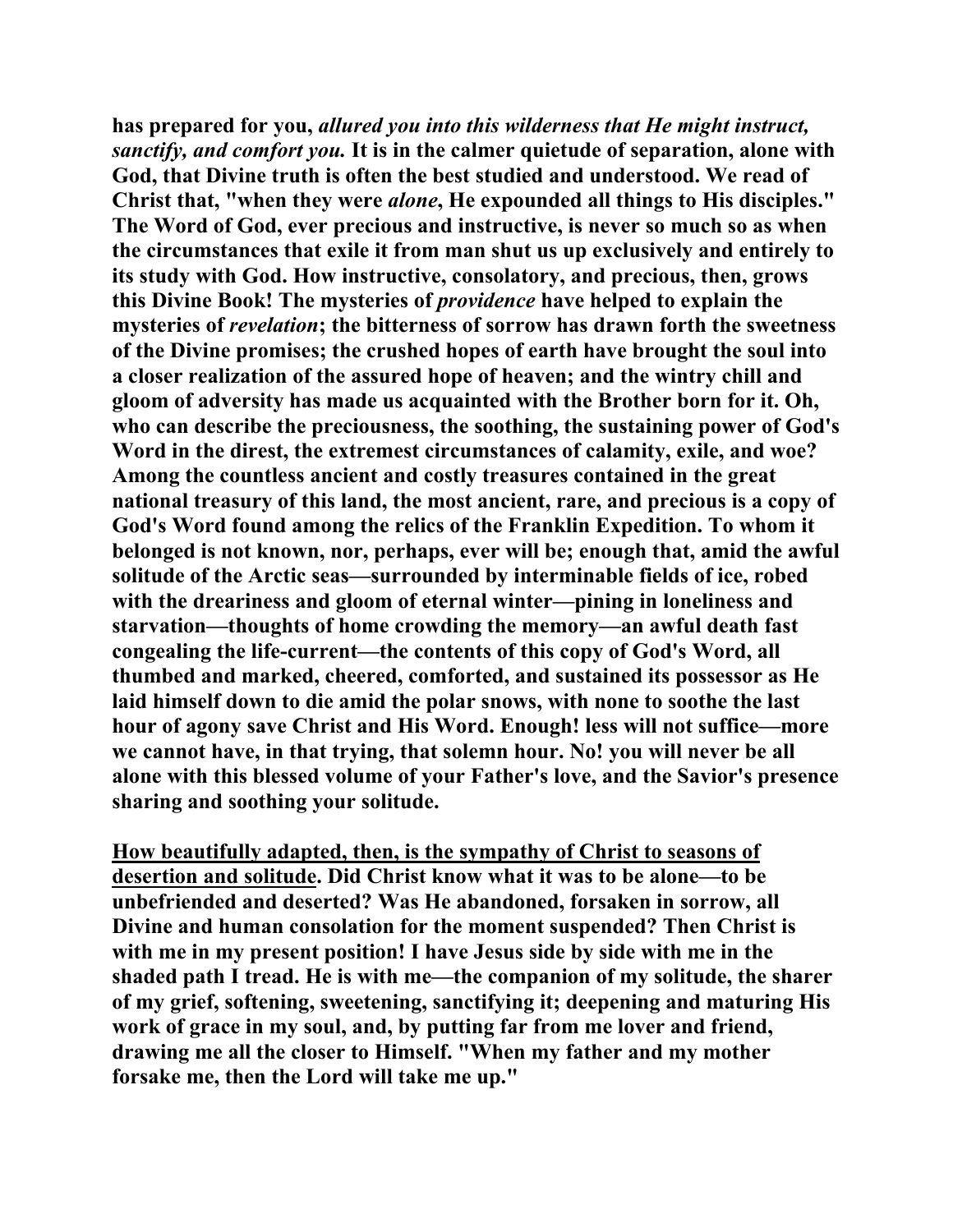**Fear not the hour when you will descend into the valley of death's shadow. Not all solitary and alone will you be then. Believer in Christ! Jesus will be personally, visibly with you at that moment. His arm will encircle you, His bosom will pillow you, His voice will cheer you, His words will strengthen you, His rod and His staff will comfort you, and you shall fear no evil. In all the past states of your pilgrimage never will you have been so conscious of the encircling, clinging presence of your Lord, never will you so fully leave realized His sustaining grace and soothing love as at the moment that severs you from all that is human, and shuts you up to all that is Divine. A** *Divine Redeemer***, when heart and flesh are failing, will be the strength of your heart and your portion forever.** 

**"Rise, my soul, your God directs you; Stranger hands no more impede; Pass you on; His hand protects you, Strength that has the captive freed.** 

**"Is the wilderness before you, Desert lands where drought abides? Heavenly springs shall there restore you, Fresh from God's exhaustless tides.** 

**"Light divine surrounds your going, God Himself shall mark your way; Secret blessings richly flowing, Lead to everlasting day.** 

**"God, your everlasting portion, Feeds you with the mighty's meat, Saved from Egypt's hard extortion, Egypt's food no more to eat.** 

**"Are you weaned from Egypt's pleasures? God in secret you shall keep, There unfold His hidden treasures, There His love's exhaustless deep.** 

**"In the desert God will teach you What the God that you have found— Patient, gracious, powerful, holy,**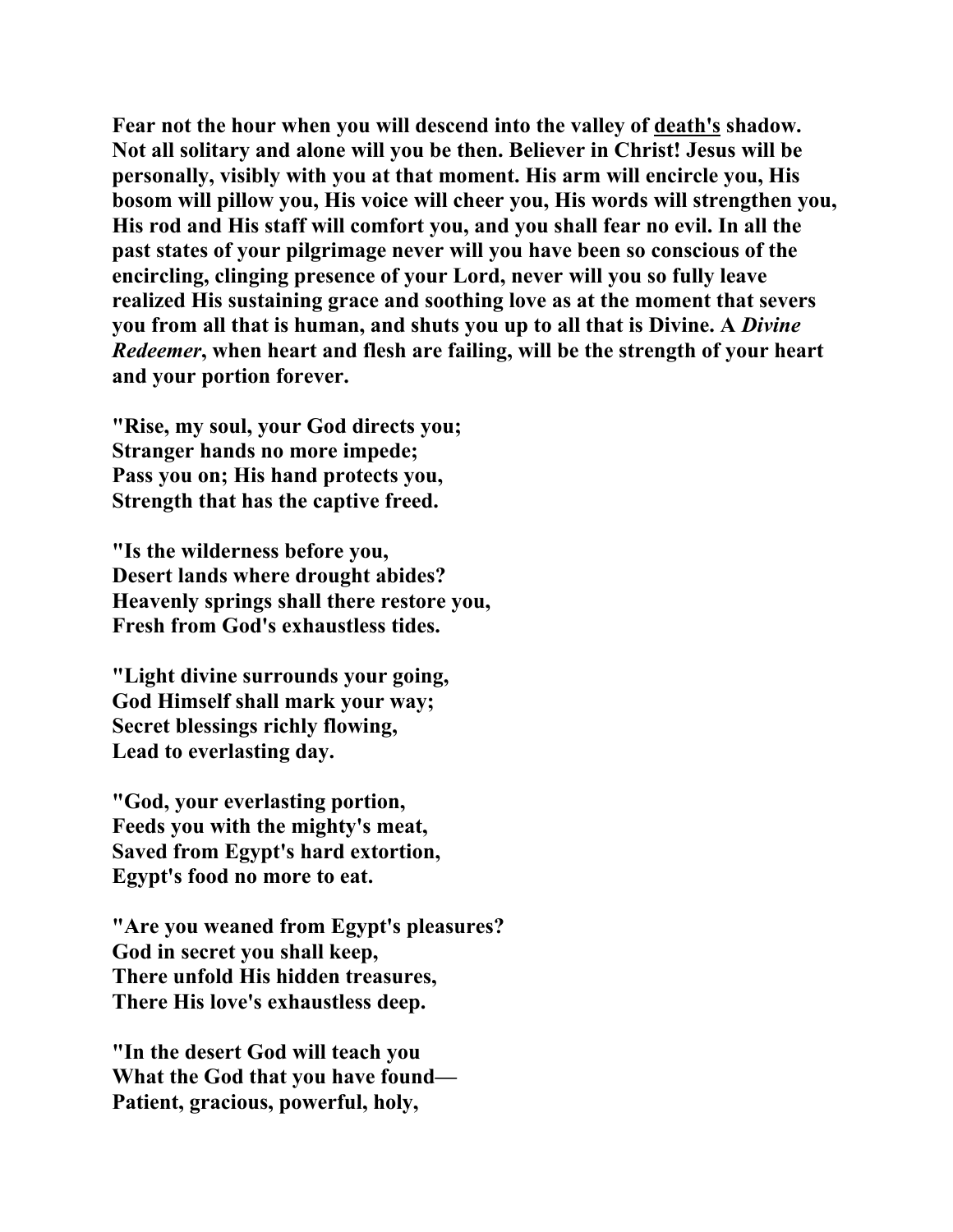**All His grace shall there abound.** 

**"On to Canaan's rest still wending, Even your needs and woes shall bring Suited grace from high descending You shall taste of mercy's spring.** 

**"Though your way be long and dreary, Eagle-strength He'll still renew Garments fresh, and feet unweary, Tell how God has brought you through,** 

**"When to Canaan's long-loved dwelling Love divine your foot shall bring, There with shouts of triumph swelling Zion's songs in rest to sing.** 

**"There, no stranger, God shall meet you Stranger you in courts above He who to His rest shall greet you, Greets you with a well-known love."** 

## **Chapter 11 "Christ's Dependence on Human Sympathy"**

 **Then saith he unto them, My soul is exceeding sorrowful, even unto death: tarry here, and watch with me. Matthew 26:38** 

**God has created us with a social nature, and its instincts prompt us to seek fellowship with our own. We can scarcely imagine an instance of the** *human* **traveling, in its depression and sadness, to the aid and sympathy of the**  *angelic***. There is nothing between the two natures affinitive and sympathetic. That these celestial beings are our ministering spirits, clustering around us, noiseless and invisible, each moment fulfilling some benevolent behest of God on our behalf, it is delightful to believe—but, to invoke an angel's sympathy, to cast ourselves upon an angel's compassion in a season of difficulty and sorrow, is conception that not only never enters into the human mind, but is foreign to all the instincts and yearnings of our nature. What an illustrious and impressive instance have we of this before us! Our Lord was now in the**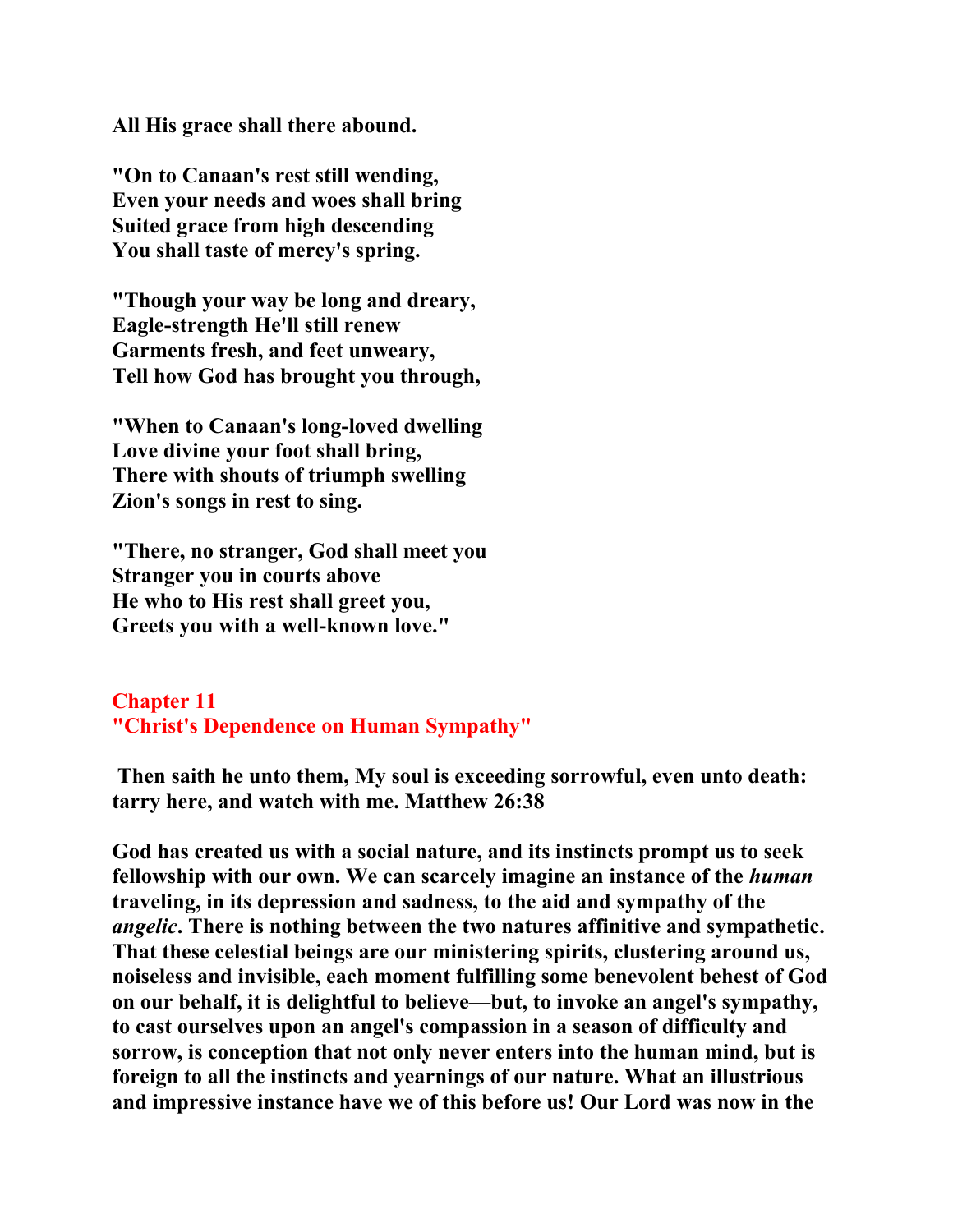**garden which lay at the foot of the Mount of Olives, just outside, and north of the holy city. He was in solitude and sorrow. His mental anguish, His spiritgrief, had now in reality begun. The "hour of darkness" had flung its first cold shadow upon His soul, and the cup, that must not pass undrank, now pressed His lips. Listen to His touching words,** *"my soul is exceeding sorrowful***." And to whom, in this hour of unknown agony, of crushing grief, of overwhelming sorrow, does He turn? He is man—and to man He looks. He is human—and to the human He repairs. He is the Friend of man—and upon the friendship and sympathy of man He now casts Himself. "And he took with Him Peter and the two sons of Zebedee." Favored men! honored disciples! And what did He ask of them?—their words?—their protestations of loyalty and friendship? Oh, no! But simply their quiet presence, their silent sympathy—"tarry you here and** *watch with me.***"** 

**The discussion in the preceding pages renders it the less necessary that, in the present chapter, we enlarge at great length upon the soul-sorrow of Christ the occasion of His present appeal to the sympathy of His disciples. It will suffice in brief terms to remark that it partook essentially of the sorrow which grew more intense and dark as He approached the goal of His passion. The cup was the same, but He had not reached its dregs. The physical element had not as yet been added—it was now all mental, all spiritual, all soul-sorrow. "My** *soul* **is exceeding sorrowful, even unto death." The human soul undoubtedly was the seat of this agonising, exceeding grief. The Deity was unapproachable by suffering. Not a cloud shaded its glory, not a wavelet ruffled its repose. It was the human in Christ that now sorrowed, and in its sorrow turned piteously and beseechingly to the human for its sympathy. But in what light are we to view this "soul—sorrow even unto death" of our Lord? His soul was holy—He had never sinned—no atonement was needed for Himself. The answer is at hand—"But it was the Lord's good plan to crush him and fill him with grief. Yet when his life is made an offering for sin, he will have a multitude of children, many heirs. He will enjoy a long life, and the Lord's plan will prosper in his hands. When he sees all that is accomplished by his anguish, he will be satisfied. And because of what he has experienced, my righteous servant will make it possible for many to be counted righteous, for he will bear all their sins. Isaiah 53:10-11. His soul was now suffering for sin. This is the solution, this the explanation of what on other grounds could never be solved or explained. Christ was suffering as the sin-bearing, sinatoning Substitute of His Church. For this the waters were rushing into His soul, and He was sinking in deep mire where there was no standing—into deep waters where the floods overflowed Him. He was now,** *by imputation***,**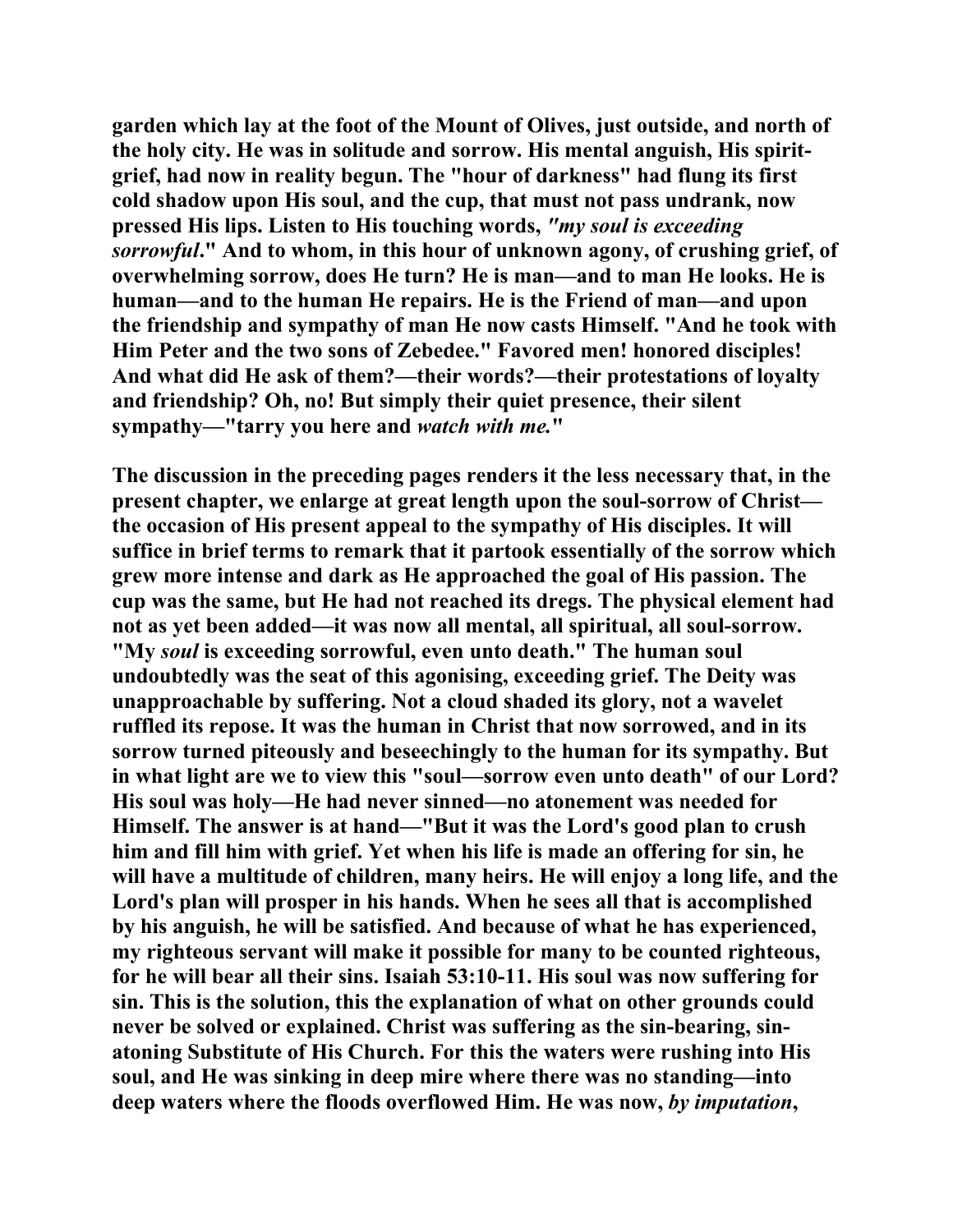**bearing the exceeding sinfulness and malignity of sin—the bitter, burning nature of Divine wrath on its account—the assaults of the powers of darkness—added to which was the withdrawment of all divine, sensible, and spiritual light and comfort from His soul. Beloved, behold your salvation! Your sins were on that sinless One! Your sorrow was sinking that holy soul! All this darkness and desertion was for you! He loved you, and He gave Himself for you! The simple, full belief of this will lift your soul above all sorrow, distress, and alarm for sin. The Divine Redeemer's soul bore all, absolved all, and exhausted all penal grief in the place and stead of His people. The punishment was His, because, by suretyship and transfer, the sin was His. He took our sins, and made Himself answerable to Divine justice on their account. Our sins being thus found upon Him** *by imputation***, when Justice paused at the cross, she exacted from Him the full equivalent, inflicted upon Him the full penalty. Surely, a Divine and sinless Redeemer could only have met this demand! The sorrow, then, was His, the joy ours. Sin-distressed soul! look at the distress of Christ's soul, and be joyful. Never shall your soul be as His was, "sorrowful unto death." Yours is a sorrow unto "life." The burden of sin you now feel shall be as wings to your soul bearing it to Jesus; the grief for sin you now experience shall be the occasion of your deepest, holiest joy. There is everything in a soul-sorrowing Christ to impress with joy, gladness, and hope the soul-sorrowing sinner. The deep, fathomless grief of His holy soul utterly forbids, the existence of despair on account of sin in the heart of a truly awakened, sensible sinner. After such sorrow as the Savior experienced, the chief of sinners, stricken with godly penitence, may hope. Remembering His soul-travail, the sorrow unto death, do you think that when, by one touch of His hand, one word of His mouth, one glance of His eye, He can heal, assure, and save you, that He will repel your approach, reject your plea, and refuse to pardon and accept you? Oh no! Before you arrive at such a conclusion, you must ignore His sacrifice, and retard the story of His dying agonies, His soul-grief, His blood-shedding on the cross as mere fiction, a fable, and a myth. "It is a faithful saying, and worthy of all acceptance, that Christ Jesus came into the world to save sinners; of whom I am chief."** 

**But we must keep in view the subject of our more immediate study—our Lord's appeal to the sympathy of His disciples in this the hour of His soulsorrow. Nothing could afford a stronger proof than this that the human soul of our Lord was the seat of His grief. His humanity was suffering, and with all the instincts of humanity it turned for support to the human. "Tarry here and**  *watch with me***." Was it, we ask,** *incongruous* **that, suffering as man, for man, and, in a measure, from man, our Lord should throw Himself upon the**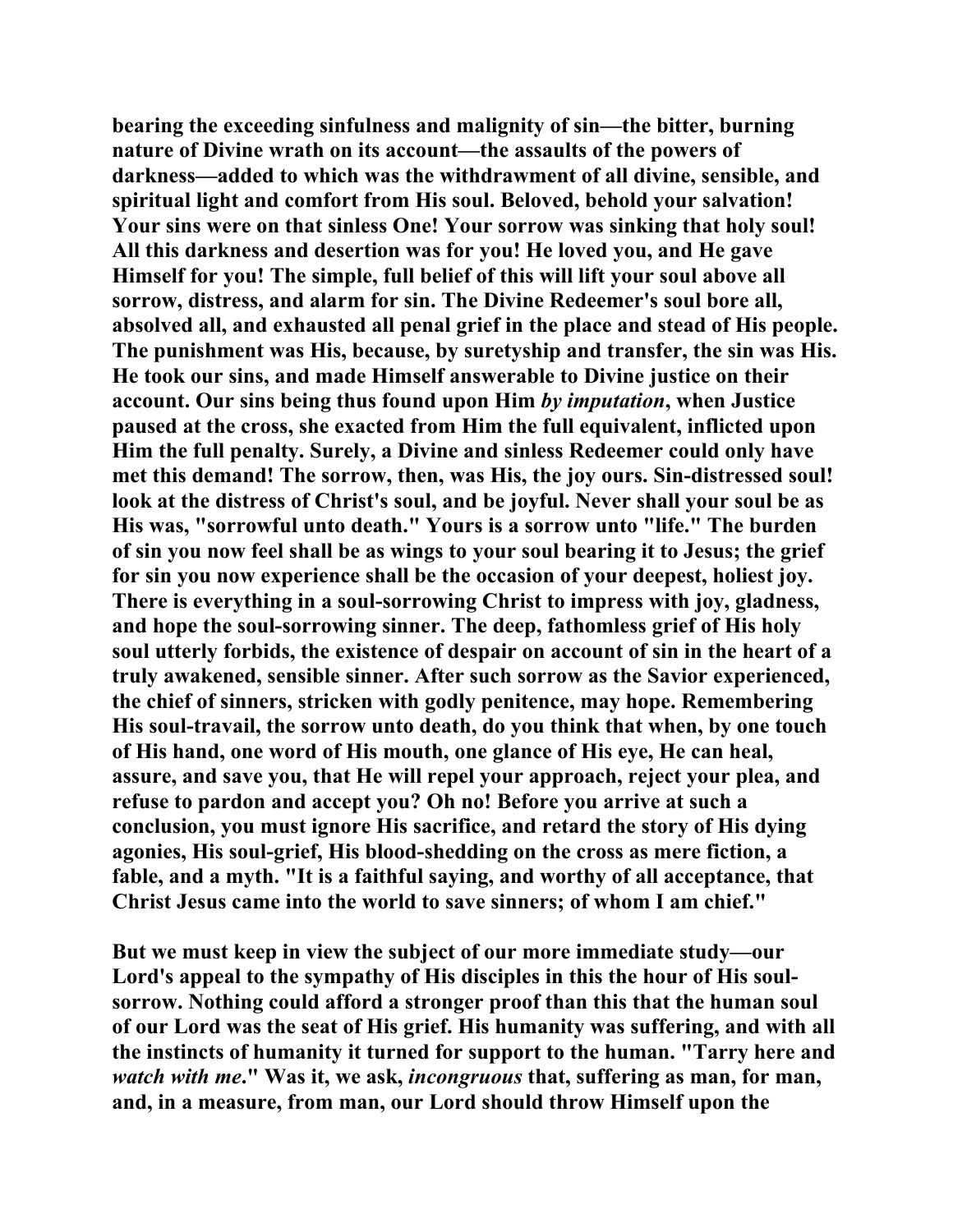**affection, and sympathy, and compassion of man for a portion of the soothing which should soften and mitigate His grief? By no means. It was true to nature, to our nature, the very nature which still yearns in us for sympathy from its own. Let us take each particular of this marvellous incident in our Lord's closing life. From whom did He ask this sympathy? Was it from the world? Oh no! He had never received anything from the world but a thorncrown and a cross! It flung no flowers on His path, beamed upon Him no smile, rent not the air with His acclaim; but, hating and despising Him, because He testified of it, that its works were evil; it maligned and traduced His character, then insulted, tortured, and put Him to death. Oh believer, do not love, do not imitate, do not identify yourself with a world which thus traduced and slew the Lord who bought you. But it was to His Church Christ turned for its holy watchings with Him in the hour of His soul-sorrow. It was to our renewed, sanctified, and redeemed nature—to His beloved disciples. None but the holy were admitted to share the loneliness, the solitude, the sorrow of that hour. He took with Him His chosen followers, His beloved apostles, a representative portion of His Church. In what a touching point of light does this present His love for, and clinging to, His people! That He should have admitted them to a confidence so sacred, to a sorrow so deep, to a scene so solemn, to a transaction so momentous—permitting them, in a sense, to share it, to sustain it, to sympathize with it—oh the marvellous love of Christ for His people! And still He permits us to have "fellowship with Him in His sufferings," and to feel the "power of His resurrection." If this be so, see that you cultivate a tender, holy sympathy with Christ in His soul-sorrow for your sins. And manifest that sympathy by vowing eternal hate to all sin, and in seeking its crucifixion by that very cross on which your Lord and Savior was crucified.** 

**And what was the nature of the sympathy which our Lord now asked? "Tarry here, and** *watch* **with me." "Watch with me!" He was alone! The clouds were darkening, the sorrow was swelling, the foe was advancing, the cup was brimming; in that hour He felt the need of human sympathy—He flung Himself upon it—He asked it.** *"Watch* **with me." How touching His exquisite conception of the true, the soothing, and the delicate in real sympathy! He asks no cheering words, no visible sign, no interposing action—but simply and only their** *silent presence***. This would relieve the dreariness of the scene, lighten the pressure of His load, and diffuse over His troubled spirit a measure of serenity and repose. To feel that they were near to Him—to know that, with unslumbering eyes, they were keeping solemn vigils—that their affections, their thoughts, and their sympathies, like holy sentinels, were**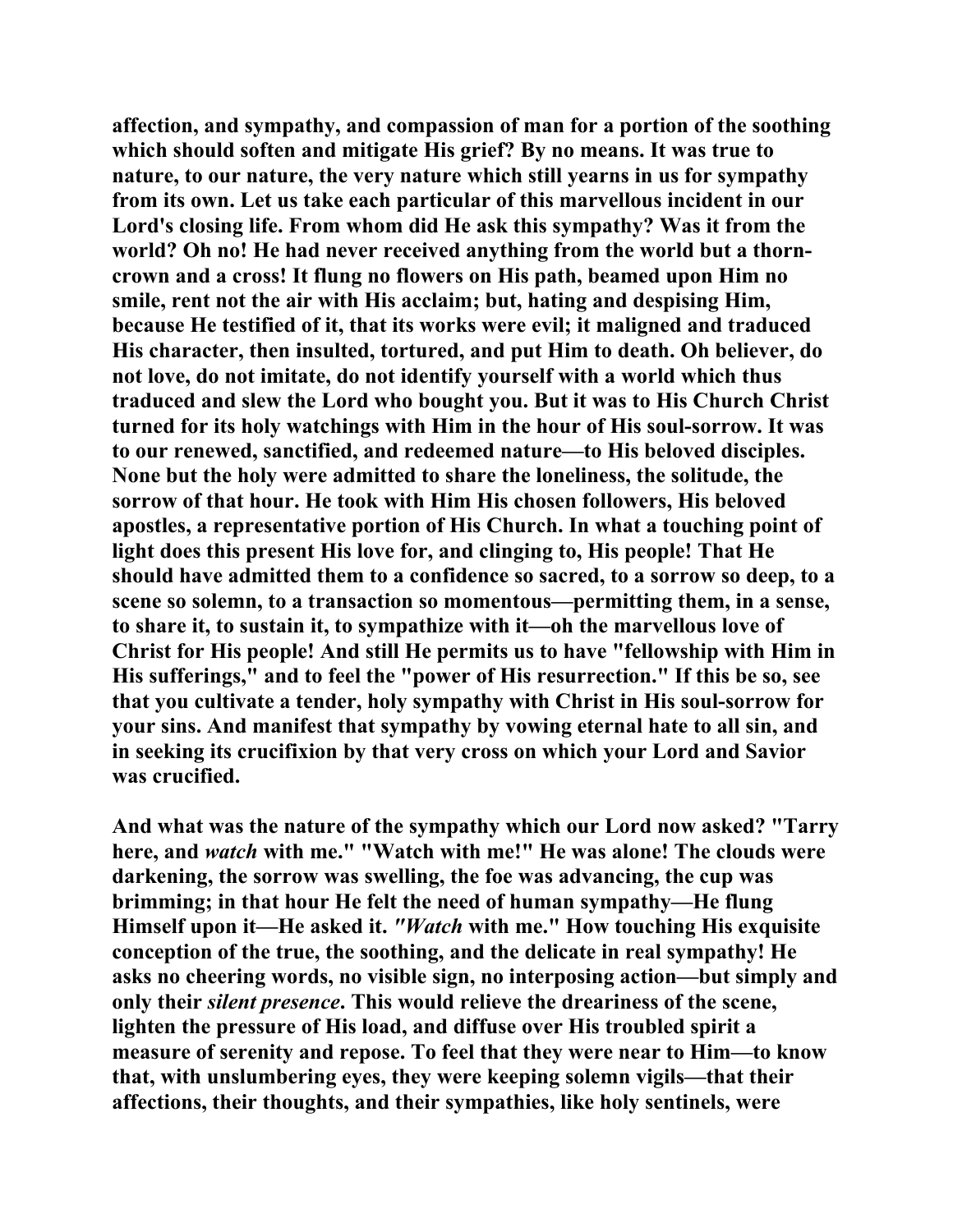**hovering around Him on the spot where He lay prostrate in wrestling prayer—oh, this, this would be solacing and soothing; and His weary, yearning spirit asked it! Who can describe the power and the tranquillizing influence of a** *mute sympathy***—the calm, quiet presence of a loving, gentle heart in the hour of grief and woe? And have we no need of fellow-watchers in our sorrow—the loving heart, the speaking eye, the unwearied patience, the silent sympathy? Surely, it is not weak to feel its need, nor sinful to ask its expression!** 

**But how painful and sad was our Lord's disappointment! "And He came unto the disciples, and found them asleep, and said unto Peter, What, could you not watch with me one hour?" They were human, and but human; and our Lord was now learning the uncertainty and frailty of human reliance in the dark and bitter hour of the soul's grief. It was a reproof—but, oh, how gentle! It was a rebuke—but, oh, how considerate! "The spirit indeed is willing, but the flesh is weak." The Lord Jesus is not only cognizant of our shortcomings, our frailties, failures in duty, in service, and in love, but He remembers that we are dust; He considers how limited are our powers, and how often our energies are overtasked and exhausted. The spirit with Him is everything, the flesh as nothing. And if He observes in us a loving heart, a willing mind, an honest intention of purpose, a ready spirit, He makes all allowance for the limit, the weariness, and the infirmities of the flesh, and graciously and condescendingly accepts, in our endeavors and strivings to serve Him, to watch with Him, and to glorify Him, the sincere desire of the will.** 

**From this picture of our Lord's dependence upon human sympathy, we may gather much that is instructive and consolatory.** 

**It is delightful to meet, among those already considered in this volume, yet another instance of the perfect identity of Christ's nature with ours. There is no wide chasm which separates Him from us. It is true, as we have again and again asserted, He was sinless; but as true, as we have again and again affirmed, that He was not the less human. His human nature, apart from our moral taint, was cast into the same mold as our own. It had all our social instincts, our sympathies, our sensitiveness, our cravings and yearnings for fellowship with its species. Let us, then, cultivate a closer intimacy with Christ in all our infirmities and sorrows, nor deem any weakness, or pressure, or craving of our nature too lowly and insignificant to bear to Him.** 

**We have already remarked that it cannot involve either a charge of weakness**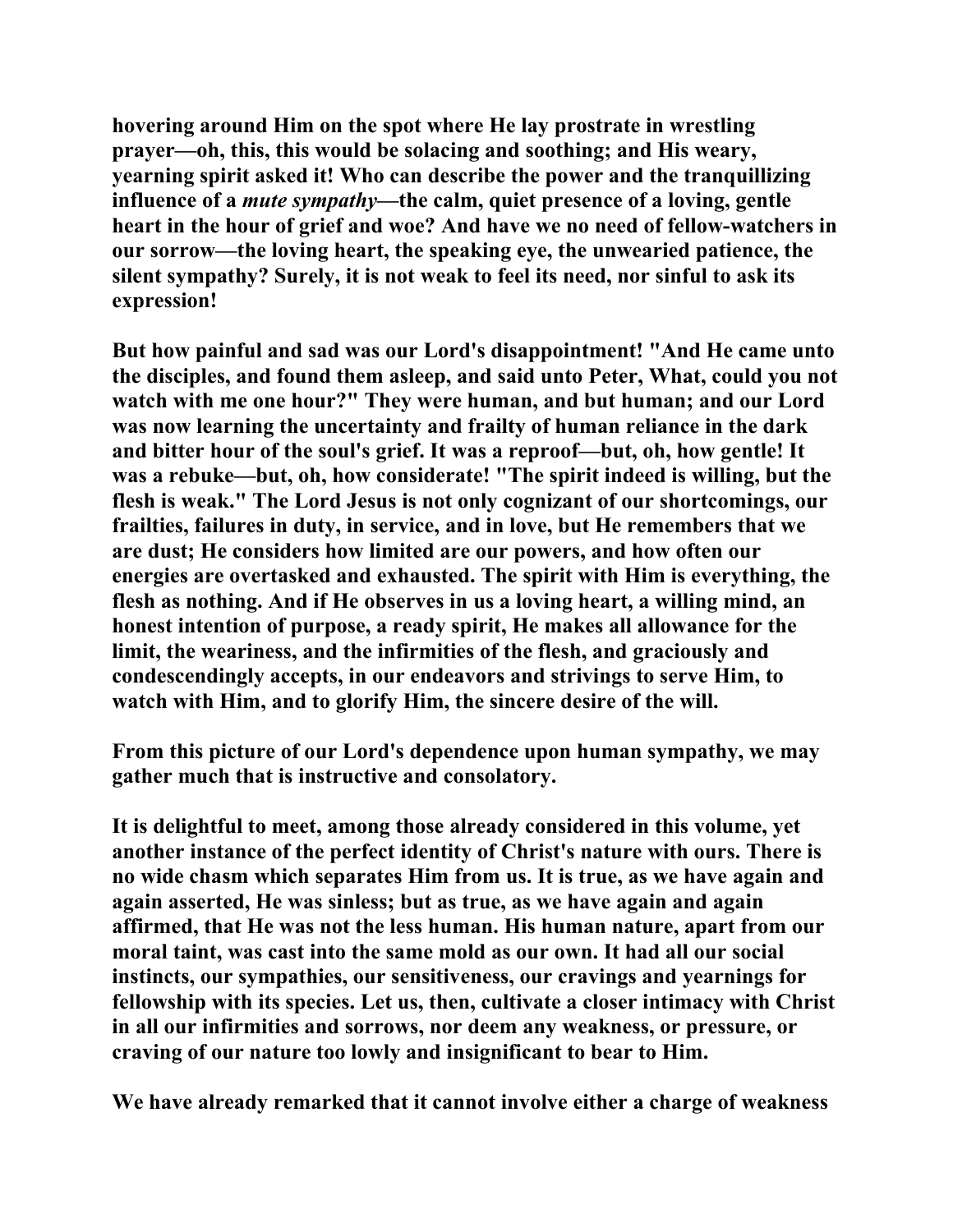**or sin—our felt reliance upon the sympathy, compassion, and help of our fellow-Christians. What God has provided, cannot be wrong in the indulgence. It is He who gives us friends, forms our friendships, governs our affections, and unveils to us those deep founts of feeling and sympathy which well up from the human heart, and gush forth in a thousand warm streams of support, comfort, and soothing. The genius of Christianity, the nature of the gospel, the teachings and exhortations of Jesus, are all predicated upon the fact, that man is to help man, to strengthen man; that Christian is to support Christian, to weep with Christian; that brother is to love brother, to share a brother's sorrow, supply a brother's need, and bear a brother's burden; that sister is to sympathize with sister, shield her weakness, veil her frailty, and comfort her grief. If such, then, be the wise, the kind, the benevolent provision of God for the needs of our nature, surely it is not, it cannot be wrong to avail ourselves of it.** 

**And yet the Lord may, to discipline us to a higher, purer, and surer reliance,**  *dry up this source of sympathy* **on which we had too firmly and too fondly relied. We may look for it, when we had a right to expect it; ask it, when we had every hope of receiving it; and yet meet with the bitter disappointment our Lord experienced when He found His watchers in sorrow slumbering at their post. Human sympathy is not a thing we can either create or command. It is not controlled by the laws of force. We can neither inspire nor invoke it. It must flow naturally and spontaneously, or not at all. There may, therefore, be occasions and circumstances in which all sympathy is withheld from us sympathy with our position, sympathy with out enterprises, sympathy with our grief; we may ask but for the "one hour's" sympathy, and ask in vain! And what is the lesson the Lord would thus teach us? Ever to look to a higher source than the human—to look to Himself. There is a strong natural inclination in us to lean too reliantly upon the human arm, and too fondly upon the human heart. We repair first to man before we go to God. We counsel in our perplexities with a human wisdom, before we seek the wisdom which comes from above. We go with our burden of grief to man's sympathy, before we take it to Christ's. Now the Lord would teach us that real strength, true consolation; pure, unmixed, sustaining sympathy; is found only in Himself.** 

**"Man's wisdom is to seek His strength in God alone; And even an angel would be weak, Who trusted in his own."**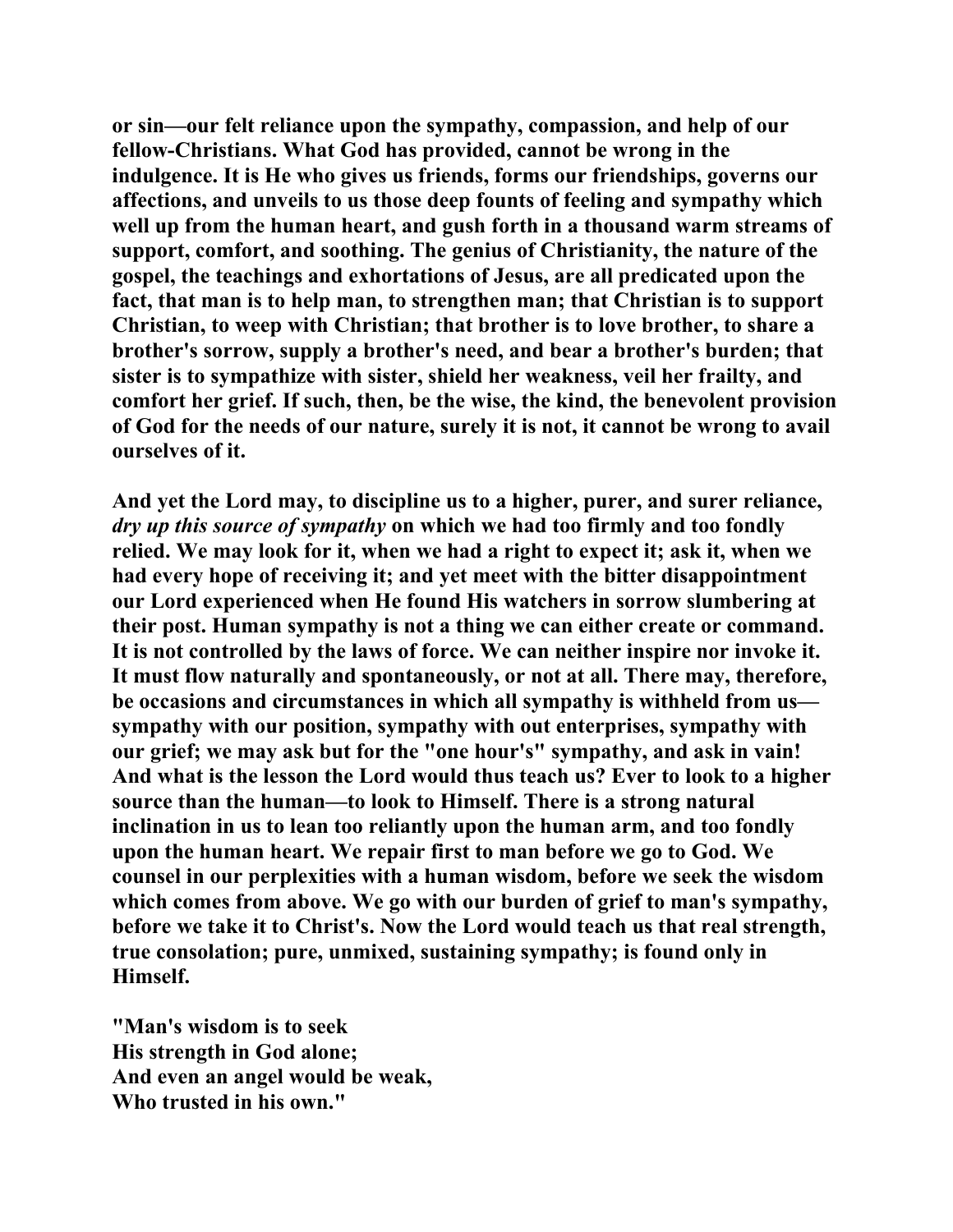**It is possible, we repeat, that your Lord should see proper—for the holiest, wisest, and most loving end—to withhold from you the reciprocated affection, the responsive sympathy, the close, sacred communion for which your heart yearns. May it not be that another and a sweeter channel should be opened, another and a holier object should be supplied—even** *Himself***? Attempt not, then, to check those feelings, to suppress those yearnings, to veil those affections within the deep, lonely cloister of a morbid, self-consuming, wounded sensibility. Let them flow forth in unrestrained, unforbidden freedom, and rise to the source from where they came. The heart's crushed affections, and earth's beclouded hopes, in the hallowed experience of the believer, but go to bloom in a kindlier soil and shine beneath a brighter sky in heaven.** 

**The need of 'creature' strength, and of 'human' sympathy, is only to be met by being brought into closer communion with the Invisible. The defect, the insufficiency, the failure of human friendship, human affection, human aid, and human sympathy only can be remedied and supplied by Jesus—the sufficiency, the fulness, the tenderness of whose grace, strength, and love can so fill the soul, so engage the heart that it shall not sigh for anything besides. Oh, with such a treasure so rich and so near—with such a Friend and Father so mighty, yet so compassionate, whatever your sorrows or your loneliness may be—forsaken and disappointed, wounded and deceived—the void is more than filled, the need is more than supplied by the infinite sufficiency and eternal sympathy of your incarnate God! Blessed result of disappointment in the human, to find one's self absorbed in the Divine!** 

**"Who is alone, if God be near? Who shall repine at loss of friends, While he has One of boundless power, Whose constant kindness never ends; Whose presence felt enhances joy, Whose love can stop the flowing tear, And cause upon the darkest cloud The pledge of mercy to appear."** 

**And yet we must not forget that He who has provided this sweet spring of comfort and support—***the affection and sympathy of a human heart—***would not have us undervalue the precious gift. Our Lord Himself was not indifferent to it. He was not insensible to human sympathies. He loved man—**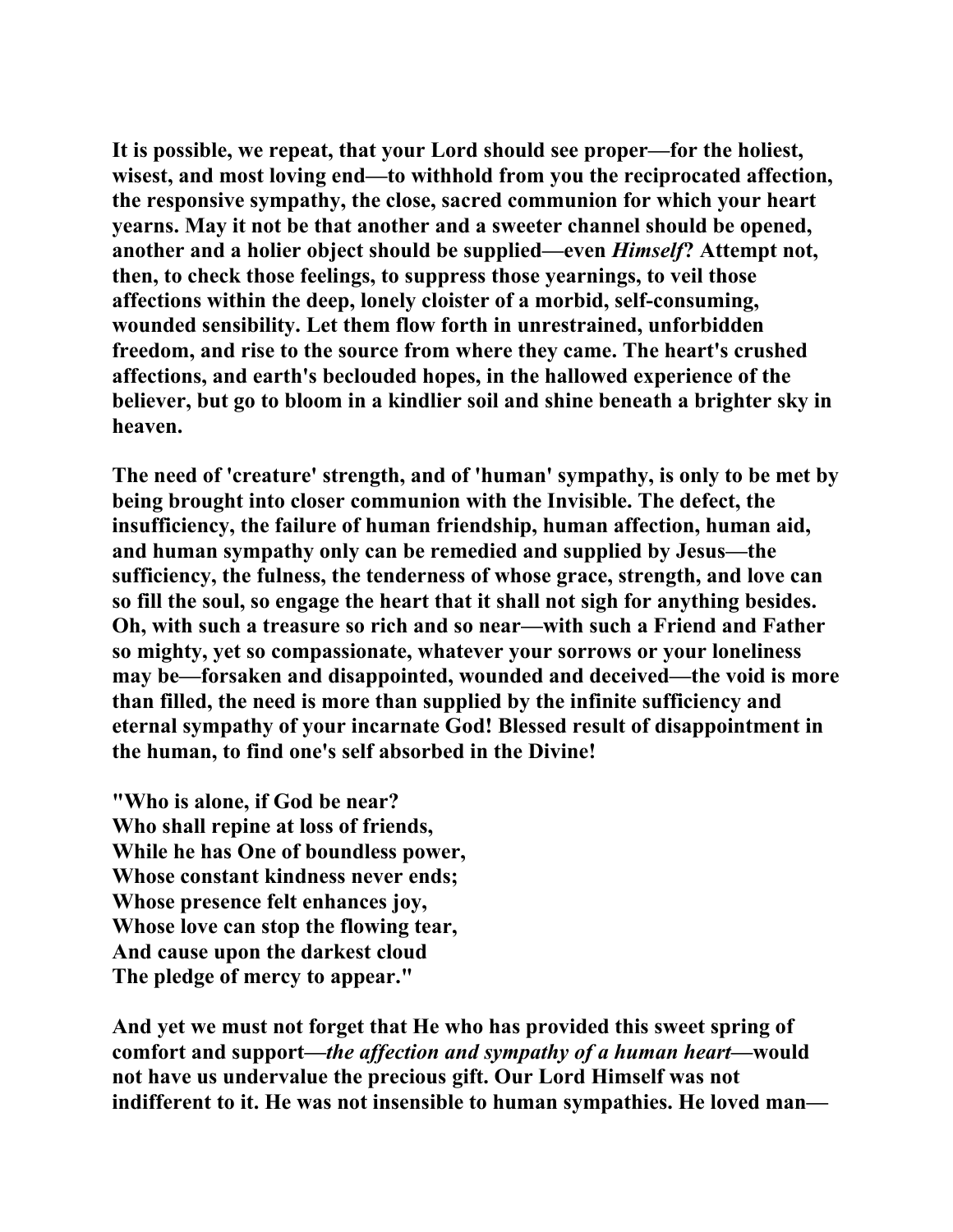**He sought man's love, and He asked man's sympathy; and keen was the pang and bitter the disappointment when the friends and disciples He had chosen out of the world to be His companions and followers, forsook and failed Him in the hour of His adversity. Do not then, beloved, attempt to be wholly independent of your fellows; and do not regard with cold indifference and ingratitude, the tear that would flow with yours, or the hand kindly upraised to dry it.** *At the same time, do not be too reliant upon this reserve of human sympathy and compassion.* **If the Lord supplies it, receive it with gratitude, use it with moderation, and employ it for His glory. If He withholds it, it is but to bring you into the experience of something infinitely better—the deeper experience of** *Himself***.** 

**"Oh, ask not, hope not, too much of sympathy below; Few are the hearts where one sure touch Bids the sweet fountains flow; Few—and, by still conflicting powers, Forbidden here to meet; Such ties would make this life of ours Too fair for anything so fleet.** 

**"Yet scorn you not, for this, the true And steadfast love of years; The kindly, who from childhood grew, The faithful to your tears! If there be one that, over the dead, Has in your grief borne part; And watched through sickness by your bed; Call his a kindred heart." (Hemans)** 

**But to what did Jesus resort when, sad and disappointed, He turned from this**  *dried stream of human sympathy?* **He gave Himself again to** *prayer—He returned a third time to His Father.* **O blessed lesson He would thus teach us! We shall find in prayer, beloved, all, and infinitely more, that we sought, and failed to find, in the holy watchers around us. They, like the dear disciples in the garden, may grow weary—we may, in the moment of our deepest woe, find them unconscious of the throes and anguish of our spirit. Where shall we go? In prayer to our Father! Oh, the power, the solace, the charm of prayer! What magic influence it now had upon the Savior's troubled spirit! After He returns from His third appeal to His Father, He no more asks their sympathy—He had found all He needed in communion with God. The**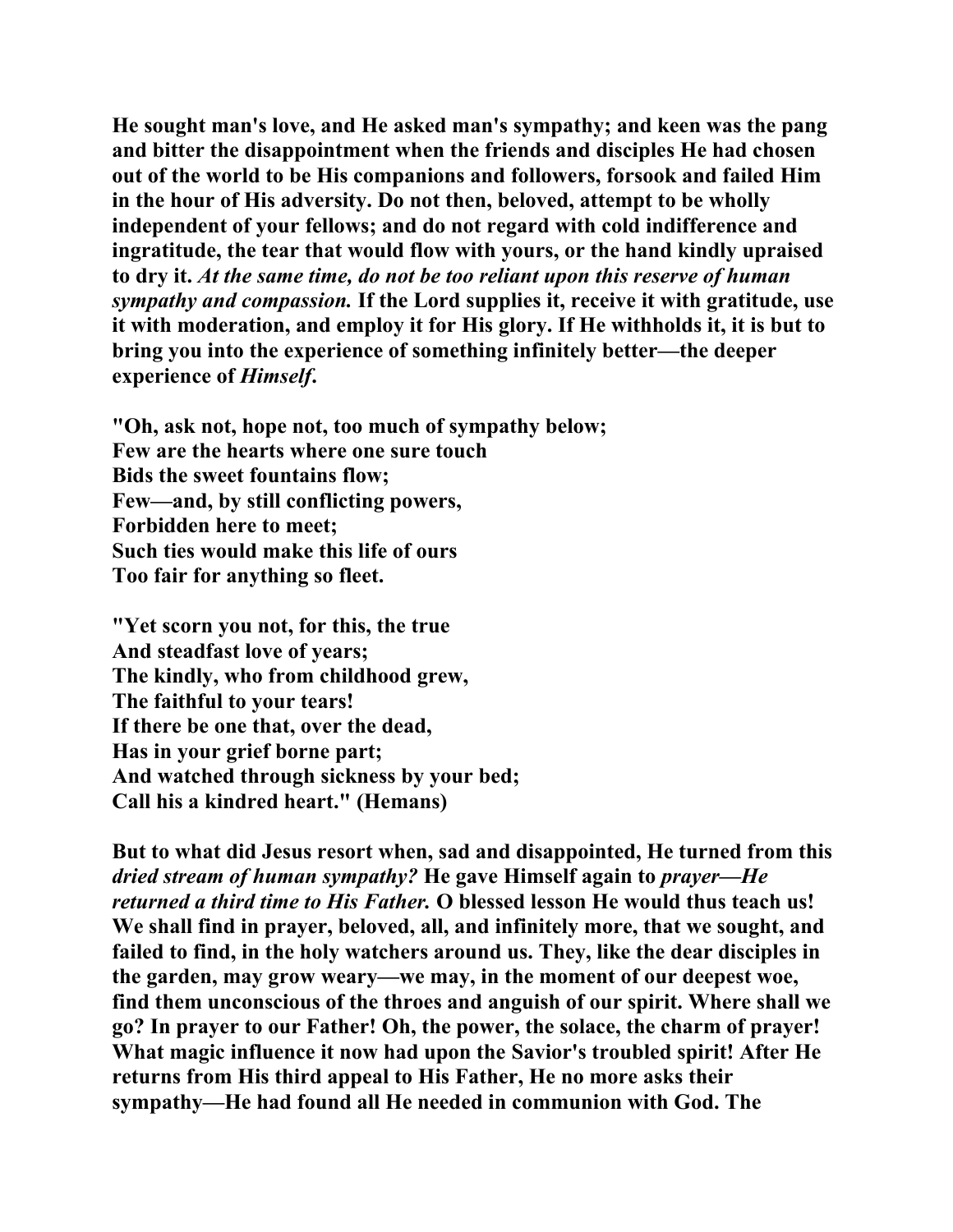**struggle was over—the conflict was past—His will and His Father's will were now perfectly one. He rose from the earth strengthened and solaced in His soul; a peace, like the calm of evening, stole over His spirit, and He went forth in dignity, energy, and repose to confront His betrayer and to meet His fate. "Sleep on now, and take your rest." It is the way, my reader, God, by** *human disappointments***, impels us to** *prayer***, and by prayer** *allures us to Himself***. You have the same Father that Jesus had to go to in trouble. And when the creature-stream is dried, and human dependence fails, and the loving, tender sympathy upon which you had fondly relied becomes weary and exhausted by its watchings, the Fountain from where that stream flowed—God's allsufficiency—remains as full and changeless as ever! The hour of agony, before this point is reached, may be long and dark. Not once, or twice, but thrice, you may journey with your soul-sorrow, your mental darkness, to the throne of grace before relief is felt; but the result, however agonizing and protracted the wrestling, will be glorious—"Your will, not mine be done!"—and a halcyon peace, a sunlight joy, and a giant's strength will bear you on to meet the crisis—to do, or to endure—to service, or to suffering—that your holy, wise, and loving Father has ordained. Go, then, your way, clasping the robe of Christ's full sympathy closer and firmer around you, girded and strengthened with all might by His presence and grace promised and pledged to His disciples, always, and in all circumstances, to the world's end.** 

**"When gathering clouds around I view, And days are dark, and friends are few, On Him I lean, who, not in vain, Experienced every human pain. He sees my needs, allays my fears, And counts and treasures up my tears.** 

**"If aught should tempt my soul to stray From heavenly wisdom's narrow way, To fly the good I would pursue, Or do the thing I would not do; Still, He who felt temptation's power Shall guard me in that dangerous hour.** 

**"If 'wounded love' my bosom swell, Deceived by those I prized too well, He shall His pitying aid bestow, Who felt on earth severer woe:**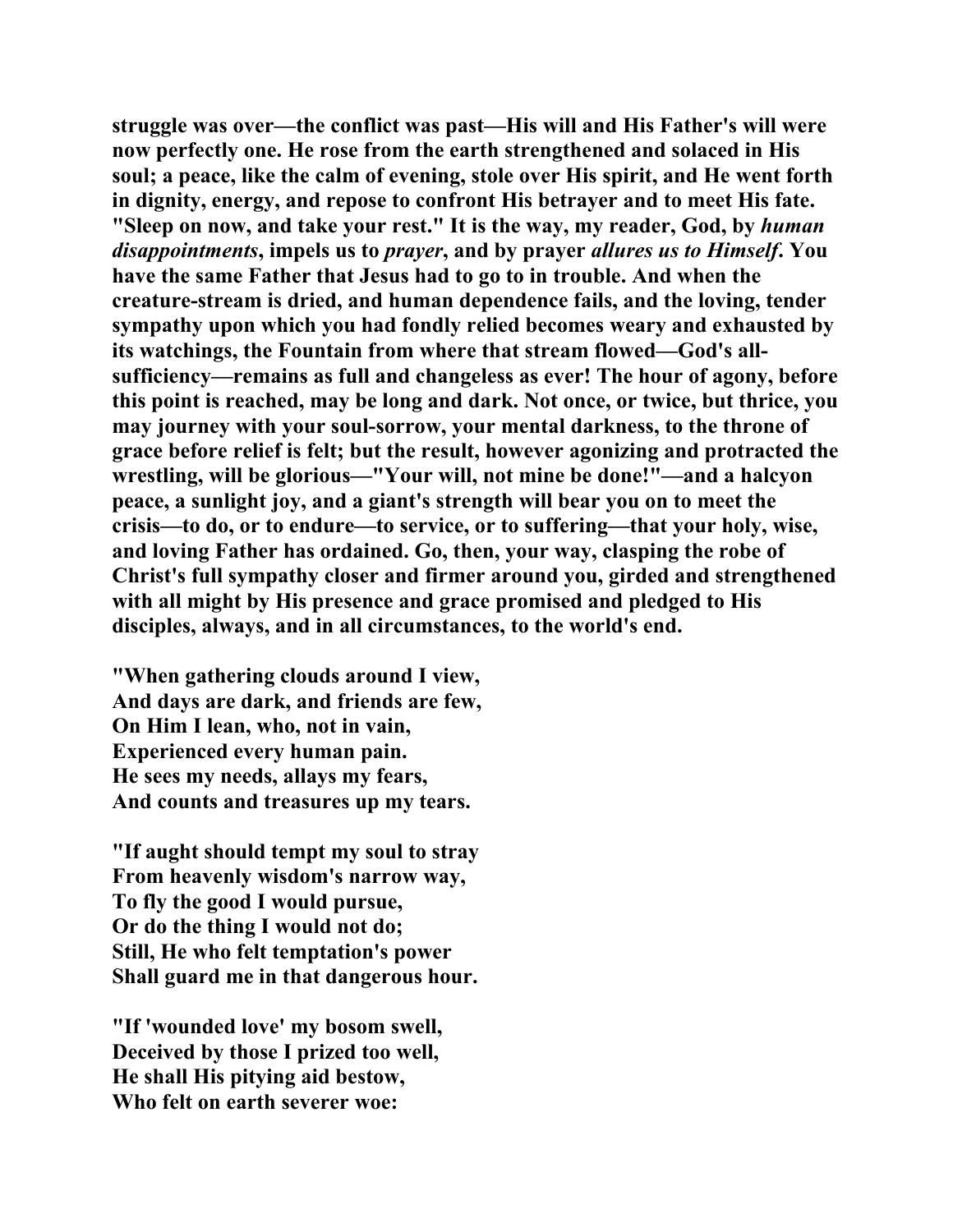**At once betrayed, denied, or fled, By those who shared His daily bread.** 

**"When vexing thoughts within me rise, And, sore dismayed, my spirit dies; Yet He who once vouchsafed to bear The sickening anguish of despair, Shall sweetly soothe, shall gently dry, The throbbing heart, the streaming eye.** 

**"When sorrowing over some stone I bend, Which covers all that was a friend; And from his hand, his voice, his smile, Divides me for a little while, You, Savior! see the tears I shed, For you did weep over Lazarus dead.** 

**"And oh, when I have safely past Through every conflict but the last, Still, still unchanging, watch beside! My dying bed—for You have died; Then point to realms of cloudless day. And wipe the latest tear away!"** 

## **Chapter 12 "Christ's Sympathy with Temptation"**

**Then was Jesus led up of the Spirit into the wilderness to be tempted of the devil. Matthew 4:1** 

**This must be regarded as one of the most marvellous pages in the Savior's history, and, to a large portion of the Church of God, not less precious end soothing. That the Son of God should be exposed to so personal, so searching, so trying, and so protracted an onslaught of the devil as this—that He who was sinless and could not sin, who was almighty and could not fall, who with one word could have commanded back the foe to the regions from where He came, or with a breath could have annihilated his being, should yet for forty days and forty nights have subjected Himself to this fiery, burning furnace which, had He not been God would have utterly consumed Him—is the**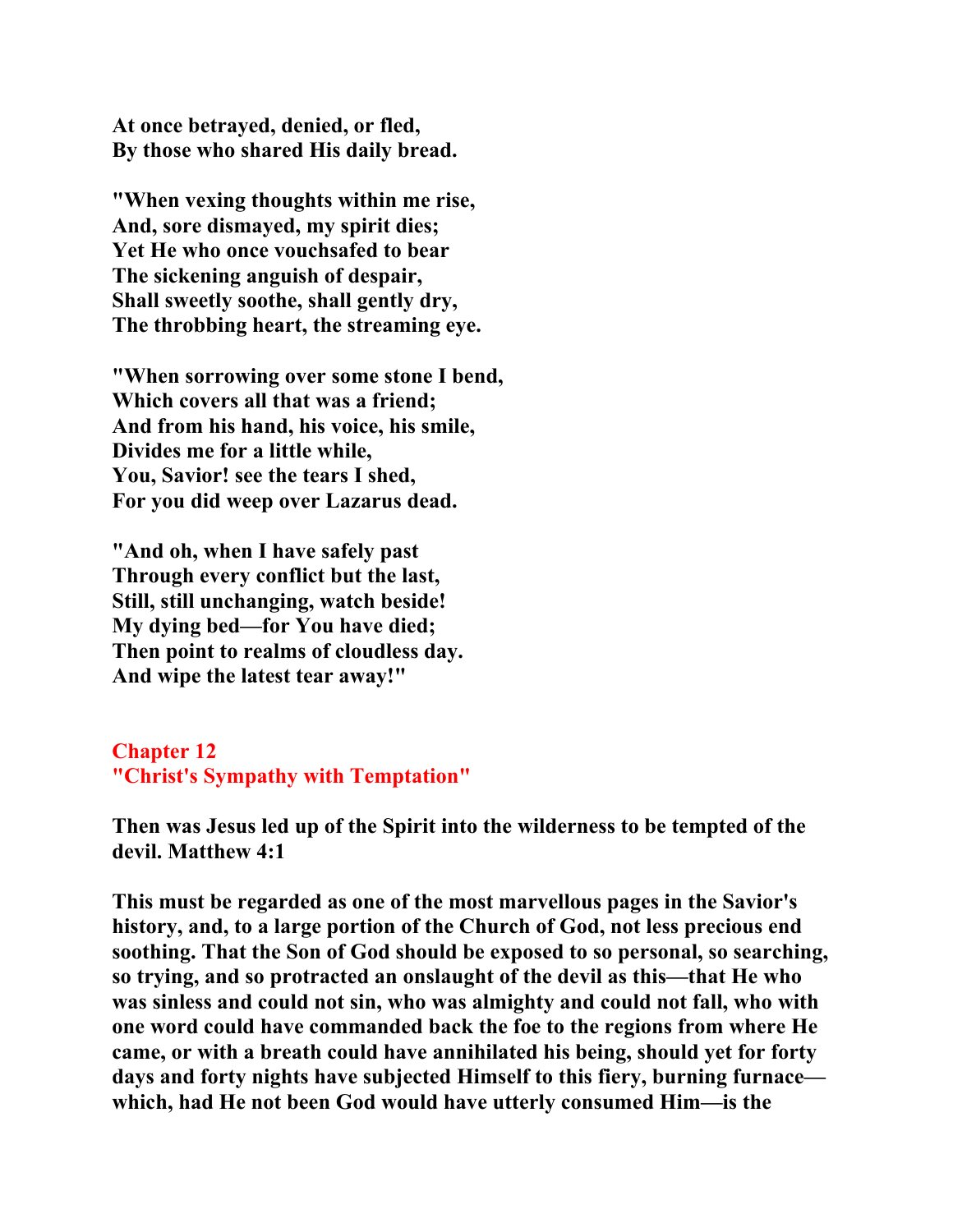**marvel of earth, and will be the wonder, the study, and the song of heaven through eternity. But it was a part of the suffering of our Lord by which He was to learn, even though He were a Son. That** *wilderness* **was to Christ both a**  *school* **and a** *battle-field.* **He had not been perfected but for this** *suffering***, He had not learned obedience but for this** *trial***, He had not been complete, as the Head of His Church, but for this** *furnace***. Had our Lord been exempt from temptation, had He known nothing of Satanic agency and power, what an essential defect would there have been in His mediatorial relation to the Church! How could He have met the case of a tempted member of His body, a worried sheep of His flock, a Satan-terrified lamb of His fold? Impossible! Where, then, could these have turned for support, aid, and deliverance in temptation? From whom, when the fiery darts fell thick and fast around and upon them, could they have obtained the skill to quench, the grace to support, the sympathy to soothe them in the conflict, and bring them through more than conquerors?** *Alas! not another being in the universe could have met the case!* **And it was necessary for the Church, His body, that Christ, its Head, should be in all points tempted like as we are, and yet be without sin. Reserving, for the present, the peculiar circumstances attending Christ's temptation, let us view the temptation itself, and then apply it as illustrating His sympathy with His tempted people.** 

## **THE TEMPTATION ITSELF.**

**In the first place, let us remark that Christ was tempted by the devil. He was confronted with the leader, the chief of the hierarchy of hell. It was proper that it should be so. To have met and defeated a foe of inferior rank, a subordinate agent of the Evil One, one of less authority or of less power, would have broken the Scriptures and compromised the Church. But "the Scripture cannot be broken," and the interests of the Church can never be imperiled. The sentence pronounced upon the serpent in Paradise involved a prediction which must be fulfilled—"I will put enmity between you and the woman, and between your seed and her seed; it shall bruise your head, and you shall bruise his heel." It was necessary, then, that, if our Lord be tempted, that temptation should come from the** *prince* **of the devils—the tall archangel of hell himself. Our temptations from Satan often flow from indirect sources, from sin within or incentives to sin without; our Lord's were directly from Satan. He had come to destroy the works of the Devil, but He must first confront, bind, and virtually destroy the Devil himself. It was by this malignant foe God had been accused to man, and it is by this same malignant foe man is accused to God; and it was proper that, by the God-man, He should be met and overthrown—himself accused and condemned. But how replete**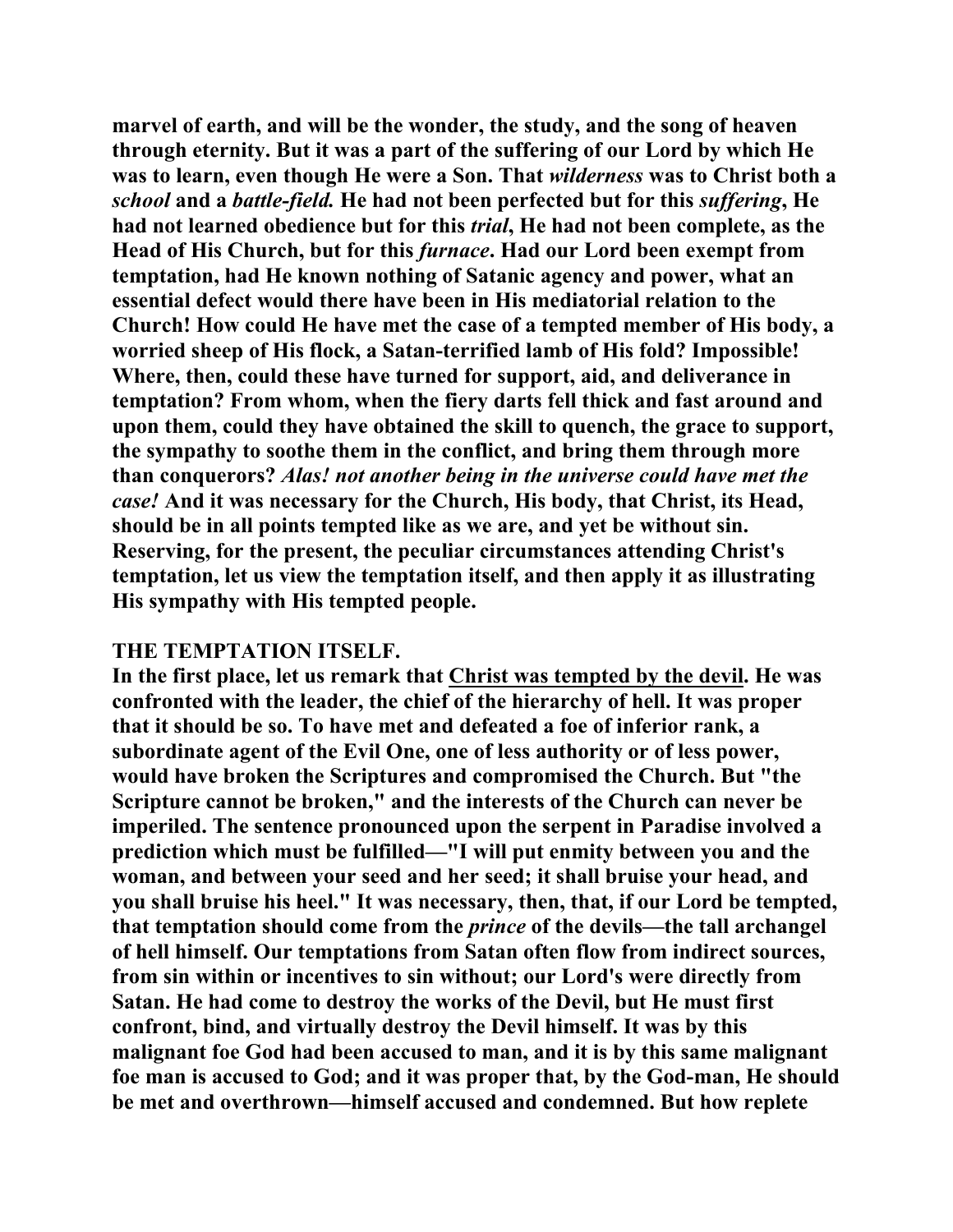**with instruction, and how full of consolation to the Church is this truth! Not the myrmidons, not the subordinate ministers and agents of the Devil have been defeated by Christ, but the Devil himself. The head has been bruised, the prince has been despoiled, the chief defeated, by Christ's heel. Thus, from personal experience, our Lord learned who and what Satan is—his subtlety, his malignity, and his power—and is prepared to support and sympathize, as no other being can, with those who are tempted. It was proper, then, that the Captain of our salvation should meet in conflict hell's chief; that the Head of the Church should meet face to face the** *head of hell***, and so "be led into the wilderness to be tempted by the devil."** 

**And what were His temptations? They would seem to have been from every quarter and of every kind. The quiver of the artful foe lacked no darts. The moment one was winged and quenched, another, yet more potent, was upon the string! The devil is never at a loss for means and appliances. His resources are vast, his ingenuity versatile, his operations as rapid and as telling as the electric current. The wiles and devices of the devil are worthy a being of so vast, yet so depraved, an intellect. What, then, was his first assault upon our Lord?** 

**It was the temptation to distrust the providence of God. After His long, exhausting fast our Lord hungered. He needed bread. He was man, and He felt as man. Oh, touching evidence of His real humanity! precious proof of His perfect oneness with us! Of this sinless infirmity of His nature Satan took advantage. Thus we read, "And when the tempter came to Him, He said, If you are the Son of God, command that these stones be made bread." The temptation was** *timely, plausible, and strong***. It had been as easy for Christ to have established the fact—not denied by His adversary—of His Divine Sonship by turning the stones into bread, as subsequently He did by turning the water into wine. But He would not! He had come to bring to our spiritually famished race Himself the Bread of life; to teach His disciples the lesson of a believing reliance upon the care and provision of their heavenly Father—His Father and their Father. To have yielded to this temptation, to have complied with this suggestion of the wily foe, would have been a practical compromise of the one, and a direct denial of the other. No! Christ would not break His fast upon such terms. He would endure the gnawings of hunger still rather than place the food that perishes above the food that endures unto eternal life, or throw the shadow of a shade of distrust upon a Father's care. How Godlike and sublime His reply, "It is written, Man shall not live by bread alone, but by every word that proceeds out of the mouth of God." And**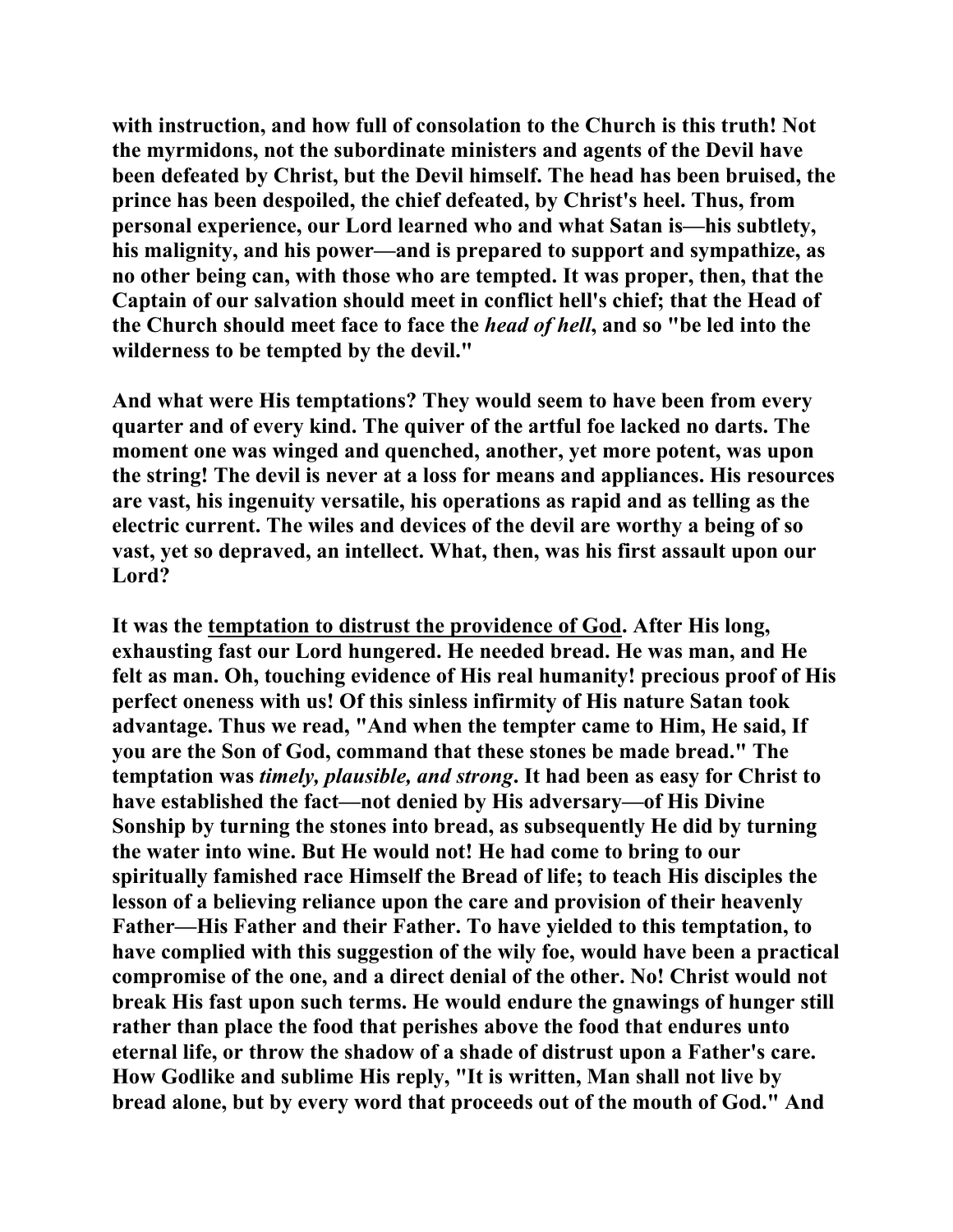**is there not a page in our experience corresponding to this? How often by the same Adversary we are assailed with the same temptation! It is one of the ingenious plans of our subtle foe to seize upon the present circumstances of believers, turning them to his own advantage, and to their discomfort, by constructing them into a weapon of point and power with which to assail them. Are we in** *affliction and sorrow?***—He tempts us to question God's goodness and love. Are we prostrate on a** *sick and suffering couch?***—He tempts us to doubt the wisdom and kindness of our Father. Is the mind in**  *spiritual darkness***, the soul painfully exercised, a cloud-veil thrown over the evidences of our union with Christ and our adoption into God's family?—He tempts us to ignore our past Christian experience as a delusion, and to yield ourselves to a present and dark despair. Are the** *providences* **of our God trying, painful, and mysterious?—He tempts us to carnal reasoning, and hard thoughts of the character and government of God, sometimes bringing us to the very verge of atheism and infidelity—impeaching His character, if not doubting His very being. Are our** *temporal resources* **straitened, our needs pressing, our position trying and critical?—He tempts us to unbelief, distrust, and despondency; to employ unwise, if not unlawful, means of extrication, and to purchase immediate and temporary relief by a compromise of integrity, reputation, and happiness. My reader, Satan knows your circumstances, is acquainted with the network of your trying and difficult position, and is prepared to forge from it a weapon of assault upon your principles, your wellbeing, and your peace. The Devil is marvelously strategic: his suggestions will have all the appearance of reason, fitness, and propriety; they will seem plausible, facile, and honest; nevertheless, they are satanic, are from beneath, and must not receive from you the consideration of a moment. "Trust in the Lord with all your heart; do not depend on your own understanding. Seek his will in all you do, and he will direct your paths." Proverbs 3:5-6. The Lord can give you bread—and no good thing will He withhold from you—without the intervention of a miracle. The sustenance is all provided; no need, then, that He command the stones that they be made bread!** 

**The second temptation of our Lord was self-destruction. This was its form— "Then the Devil took him to Jerusalem, to the highest point of the Temple, and said, "If you are the Son of God, throw yourself down! For the Scriptures say, 'He orders his angels to protect you. And they will hold you with their hands to keep you from striking your foot on a stone.'" Matthew 4:5-6. And still there is no denial of His Divine Sonship on the part of the devil. Alas that there should be on the part of man! He places the fact in a** *hypothetical point* **of light only—"IF you be the Son of God,"—for on a subsequent occasion the**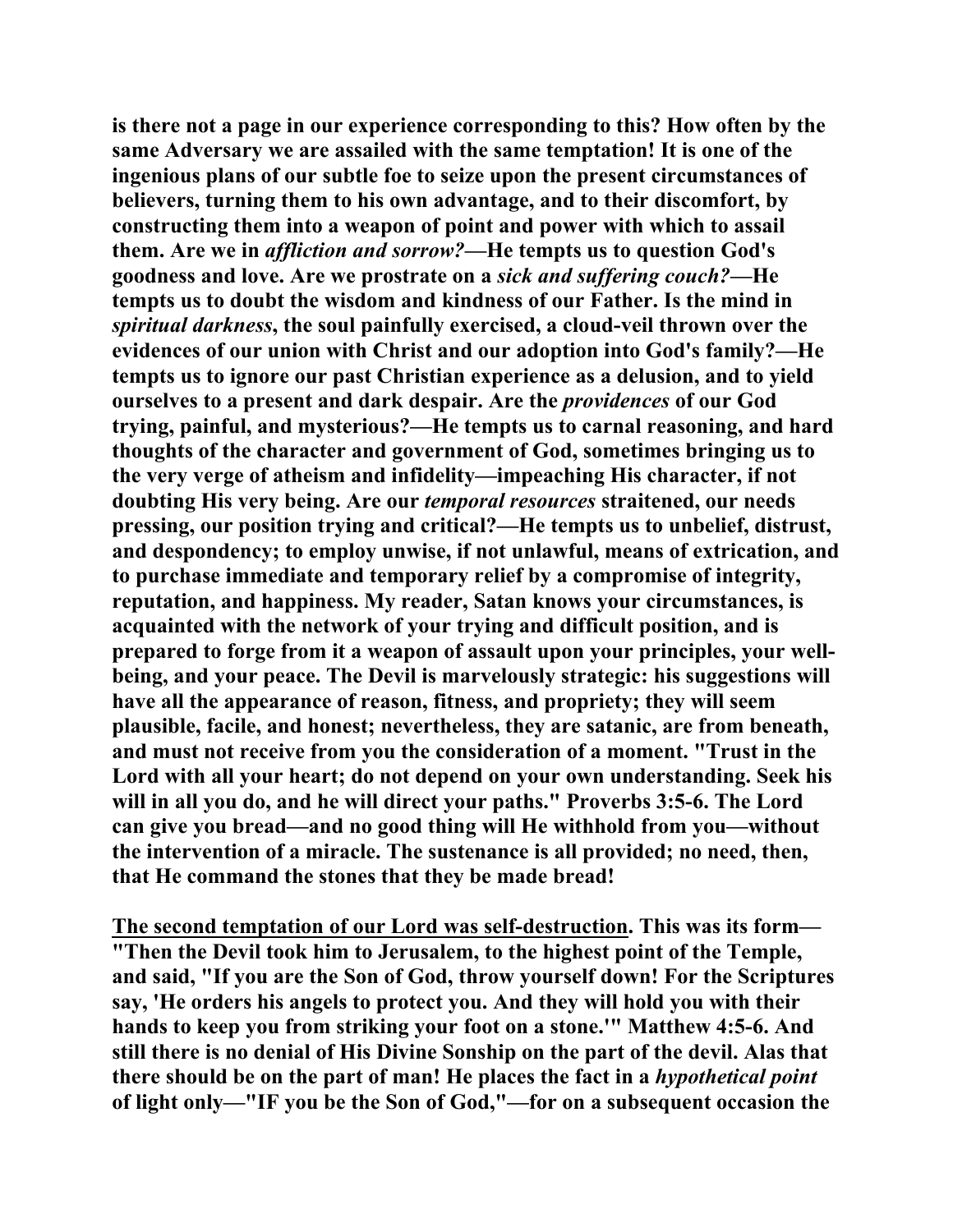**unclean demon could exclaim, "I know you who You are, the Holy One of God." And yet, there was this fearful temptation of this Holy One. And what was its nature? Suicide! "***cast yourself down***—destroy Yourself!** *Presume upon the providence and power of God to preserve You.* **Commit the act, and leave Him to shield You from its consequences." Such, in substance, was the reasoning of this arch-fiend of darkness. With what holy horror must the Son of God have recoiled from the temptation to this rash, sinful, appalling crime! And yet with what dignity and power He repels and silences it! "Jesus said unto him, It is written again, You shall not tempt the Lord your God." (Jesus responded, "The Scriptures also say, 'Do not test the Lord your God.' ") Matthew 4:7. There are few temptations by which our race is assailed more common, and none more dire, than this. And, as Satan loves a prominent and shining mark, the victim of his malignity is often placed upon a pinnacle of the temple, that the crime may be the darker, and his triumph the more conspicuous and complete. Therefore it is that God's saints, Christ's disciples, are not the exception, but generally the rule, of this appalling onslaught of the foe. How many of the saints of the most High are, like their Lord and Master, thus assailed by the devil! My dear reader, it may be that this fiery dart has been hurled at you. Taking advantage of your position, your circumstances, your domestic anxieties, your pressing liabilities, the detractions of enemies, a nervous temperament, mental dejection, a frame tortured by suffering or enfeebled by disease, this may be the form of the temptation by which Satan approaches you. As "there has no temptation taken you but such as is common to man," and as both Christ and many of His disciples have been alike assailed as you may now be, it may not be considered out of place or unacceptable if we endeavor to meet and mitigate your present trial with such words and counsels as the Holy Spirit may suggest and apply.** 

**The temptation that assails you is—self-destruction. "Cast yourself down." With whom but with a spirit so inventive of crime, so depraved and malignant, could so unnatural a suggestion, so fearful a sin, originate? Every point of light in which we view it, every reason with which we assail it, every plea by which we dissuade from it—its touching relation to the present, and its more solemn relation to the future—conspire to render the act abhorrent and repelling. Reserving, for the present, its more religious aspects, regard** *the sin of suicide* **in the light of nature. There is not a stronger or more innate principle of the human mind than** *self-preservation.* **The love of life and the fear of death are feelings naturally and incontestably implanted in all beings. The irrational creation possess an instinctive principle of the kind engrafted in their nature by God. But it has been left for man to war against a principle of**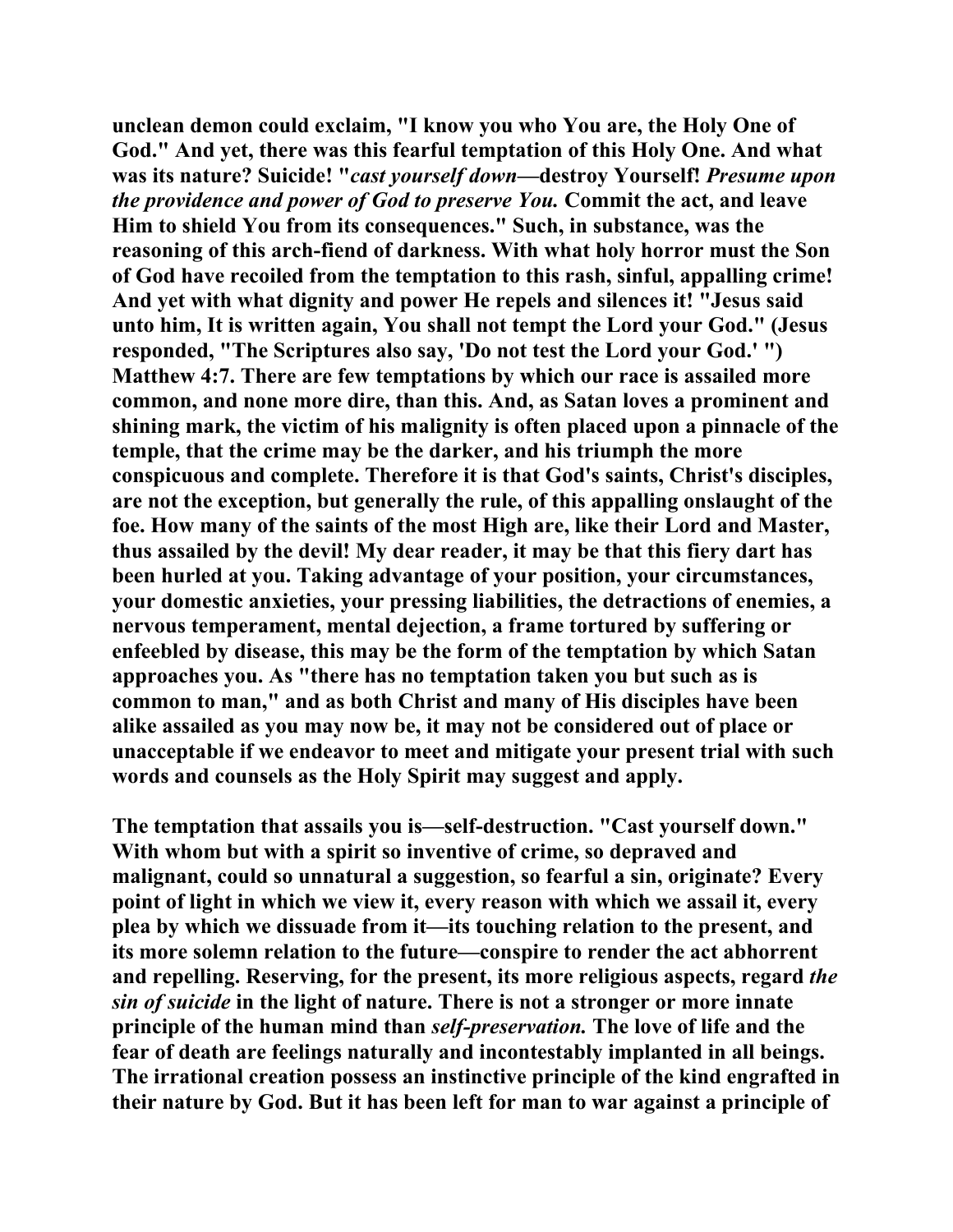**his nature which all other beings preserve inviolate; and, though endowed with reason, intelligence, conscience, and responsibility, yet, estranged from God, and the subject of a deranged mind, he is often swept on by the force of an irresistible current which lands him at the tribunal of eternity, the destroyer of a principle the most precious and solemn in the universe! It is a remarkable fact that in the** *primitive state* **of society the idea of self-destruction is scarcely known; that it is only in nations of extreme civilization and high intelligence that this crime the most greatly prevails. A distinguished French physician remarks that, when a captive in Russia, He once spoke to an intelligent peasant concerning this unnatural deed, and found him totally and blissfully ignorant of its existence. In the rise of the Roman republic it was scarcely known, nor did it become frequent until after the battle of Pharsalia. Thus it would seem that, as society** *advanced* **in civilization and refinement, not only modes of self-destruction became more refined, but the act itself more familiar. We need scarcely cite the cases of Regulus, Codrus, and Socrates as illustrating what have been termed virtuous and patriotic examples, but which, in no point of light, justify a crime as opposed to the instincts of man as it is condemned by the law of God. As we are not attempting a treatise on this melancholy subject, we forbear pressing our inquiry into the various motives or causes which may predispose the mind in the commission of so rash an act. Indeed, it would seem impossible to give anything like a proper analysis or classification of them. A few examples will show this—Adrian, Licinius, and Coecinus destroyed themselves from excess of** *pain***; Imilicar, Nasso, and Hannibal from excess of** *fear***; Pontius Pilate from chagrin at the spread of Christianity; Maximian from** *despair* **at having oppressed its disciples; Judas from** *guilt* **and remorse at having betrayed its Author. Others have been tempted thus to anticipate their future from the pressure of** *poverty***, from the dread of** *exposure***, from** *wounded pride***, from**  *crushed affections***; from** *disappointed hopes***, from** *hypochondriacism* **assuming a religious form, from** *sheer selfishness***, and from a** *morbid disgust and weariness of life***. These are some of the predisposing causes to which this wastefulness of life may be traced. But it is with the temptation itself we have now to do.** 

**We premise, however, that in most cases of this kind the melancholy subject of the temptation must be regarded in the light of an irresponsible agent, whose diseased and disordered mind has utterly destroyed the self-controlling power of the soul, and consequently annihilating the only basis upon which human responsibility rests—that is, a sound and healthful** *mind***. The majority of suicidal cases must be thus resolved—the alienation of an unbalanced intellect**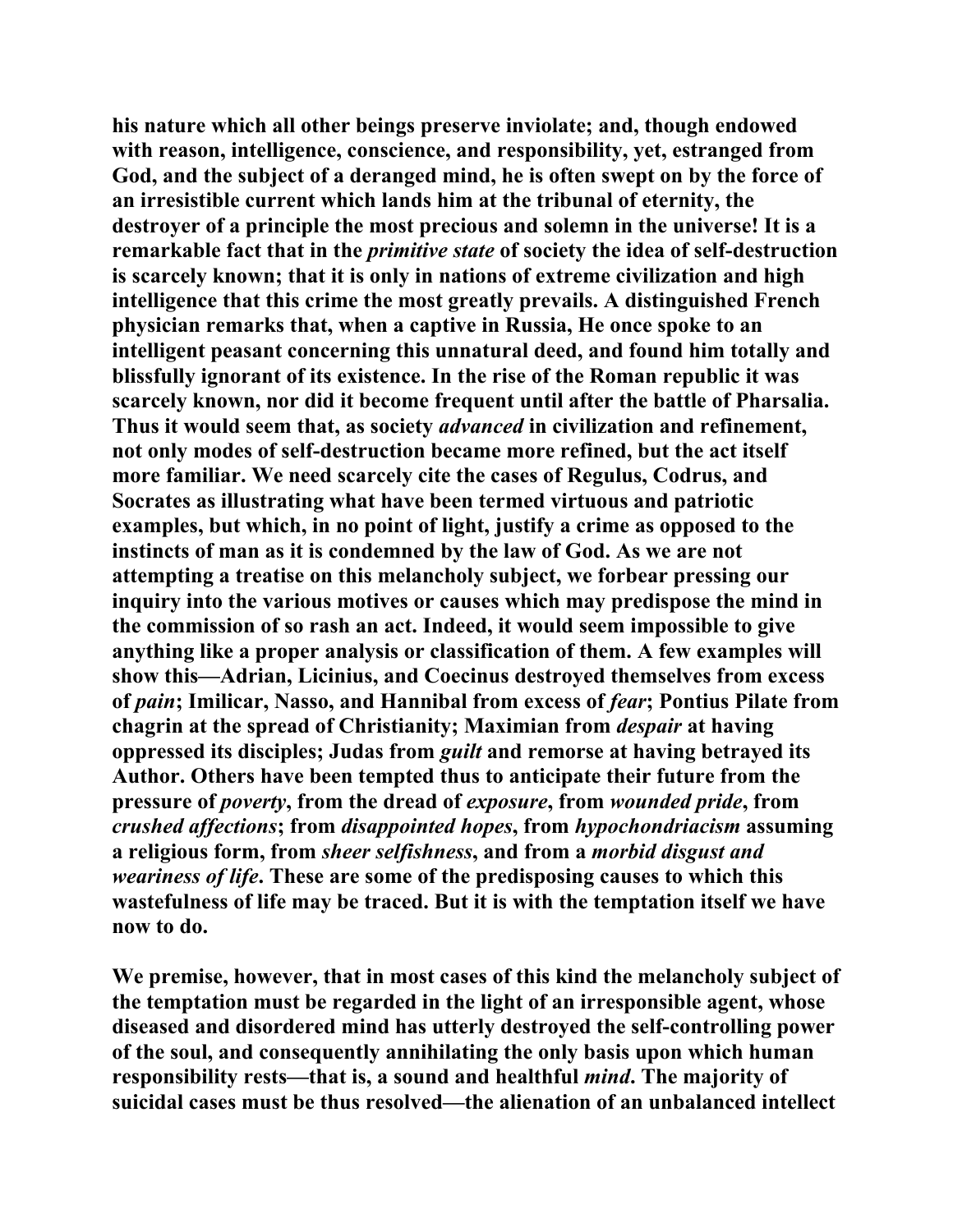**obscuring the light of reason, and destroying the responsibility of the agent. Let nothing, therefore, which may be traced upon this page deepen the shade of sadness which still lingers upon the memory of the past; but let the profoundly mysterious act resolve itself in the righteous permission of the Divine will, quenching in its melancholy subject every vestige of human accountability. "Shall not the Judge of all the earth do right?" "Even so, Father, for so it seems good in your sight," must be the expression of our submission to so dark a mystery of providence. With regard to the temptation, if for a moment it be suggested to your mind, there is every argument drawn from the light of nature with which resistance may be strengthened, and the crime repelled. Let us briefly group them together. Your life is not your own. "Behold, all souls are mine, says the Lord." The possession of a power over your own life establishes no claim to ownership, any more than the same power over the lives of others invests you with a right to destroy them. God, therefore, "in whom we live and move and have our being," as your sole Proprietor, alone has authority to dispose of you—demanding or retaining your life, as it pleases Him. "None of us can hold back our spirit from departing. None of us has the power to prevent the day of our death. There is no escaping that obligation, that dark battle." Eccles. 8:8. "None can keep alive his own soul."** 

**What an impeachment, too, is this act of the wisdom, goodness, and righteousness of God. Deliberately and dispassionately to fling into His face a soul He had created in His own image; endowed with an intelligence second only to His own; and for whose culture, happiness, and preservation He had provided, in His infinite goodness, so amply; is to insult His majesty, to deny His faithfulness, and virtually to own a disbelief in His very being. It is an act, too, of extreme selfishness; selfishness utterly indifferent to the claims and feelings of those dependent upon our existence for their own, whose interests we compromise, and upon all the future of whose earthly happiness we cast the dark shadow of grief. What sad fruit, too, of pride, shame, and cowardice is this act, calmly, premeditatively done! Shrinking from meeting the eye of man, yet not afraid of rushing into the presence of God! Seeking to escape from present embarrassments, afraid to face existing responsibilities, yet not shrinking from the responsibility of a sane suicide, braving the terror of God's tribunal before which the soul thrusts itself uncalled! Oh, it is a fearful temptation of the arch-foe of man, from listening to which for a moment every natural, reasonable, and moral argument and consideration powerfully and solemnly dissuades. Listen to the voice of God, echoed by reason and conscience—"***do yourself no harm***."**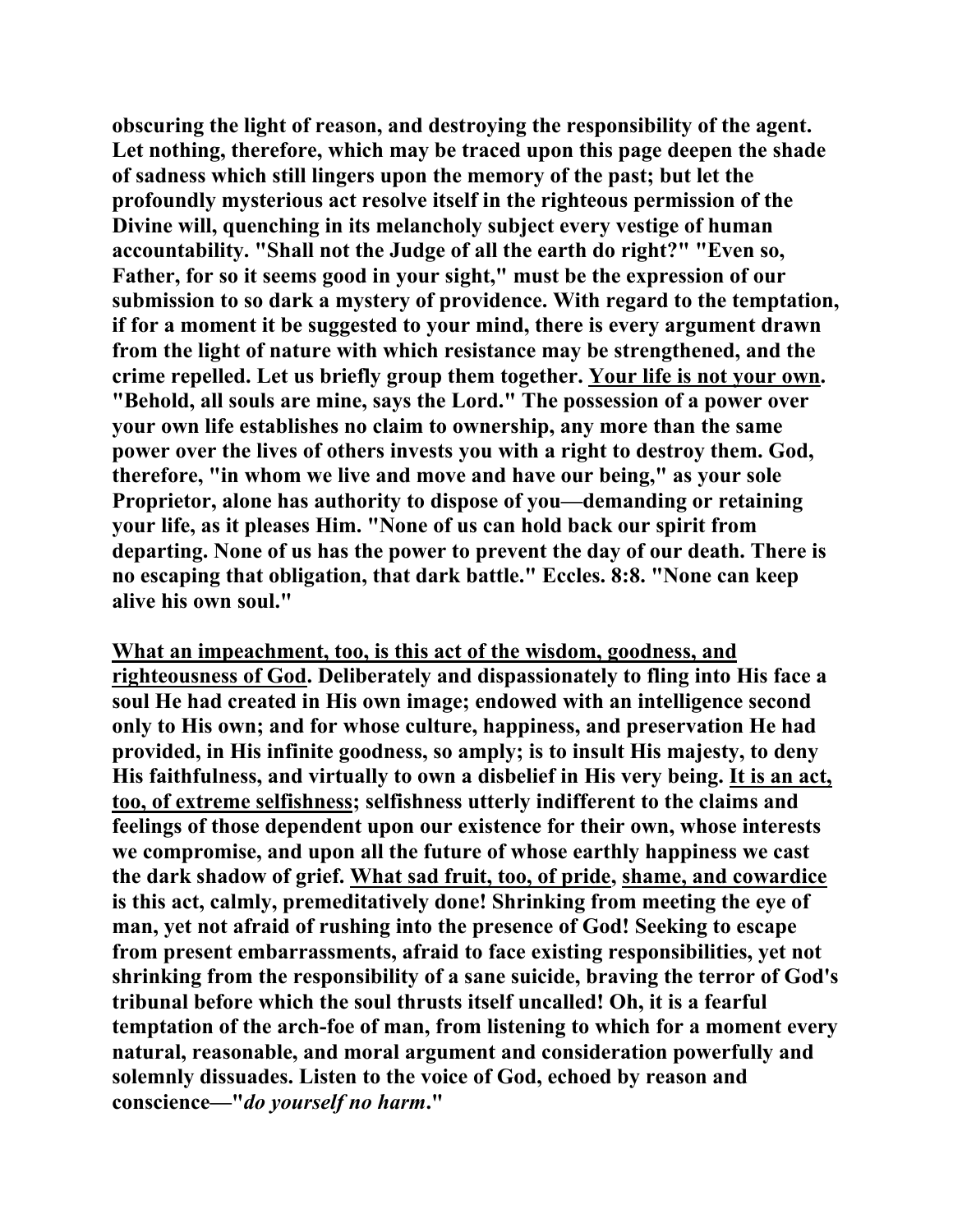**The language of a good man is, "All the days of my appointed time will I wait until my change comes." Let revelation and reason unite in winning back your thoughts to solemn reflection and self-restraint, that thus you may be doubly armed against this fearful temptation of Satan.** 

**"Our time is fixed, and all our days are numbered; How long, how short, we know not; this we know Duty requires we calmly wait the summons, Nor dare to stir until Heaven shall give permission. Like sentinels that must keep their destined stand, And wait the appointed hour until they're relieved. Those only are the brave who keep their ground, And keep it to the last. To run away Is but a coward's trick; to run away From this world's ills, that at the very worst Will soon blow over, thinking to mend ourselves By boldly venturing on a world unknown, And plunging headlong in the dark! it is mad; No frenzy half so desperate as this."** 

**We have remarked that this is a temptation of Satan from which** *God's people* **are not totally exempt. A consideration of this will place before us the religious aspect of the subject. The Head of the Church thus tempted, the Church and the individual members of the Church must not expect to be absolved. "Cast yourself down," was the temptation presented to Christ by Satan. "Destroy yourself," is the like dark thought often suggested by the Evil One to the minds of Christ's disciples. Seizing upon your peculiar and pressing circumstances, or the physical and mental condition through which you are for the time passing—your tried spirit, or embarrassed position, or bodily suffering, or spiritual gloom and despondency of mind, Satan avails himself of it to present to your mind gloomy thoughts and distrustful feelings of God and His dealings, and to insinuate an easy and effectual mode of escaping from present difficulties and mental distress—the dark, the awful, the appalling one of anticipating the future by your own hand! The idea, the suggestion, the mode of its execution come from him the adversary, the accuser, the foe of God's saints. But not for the universe must an instigation so awful in its nature, so dishonoring to your Christian profession, so wounding to Christ, so denying of God; and investing life's close with a pall of woe so dark, find a moment's reflective response in your heart or mind. All the**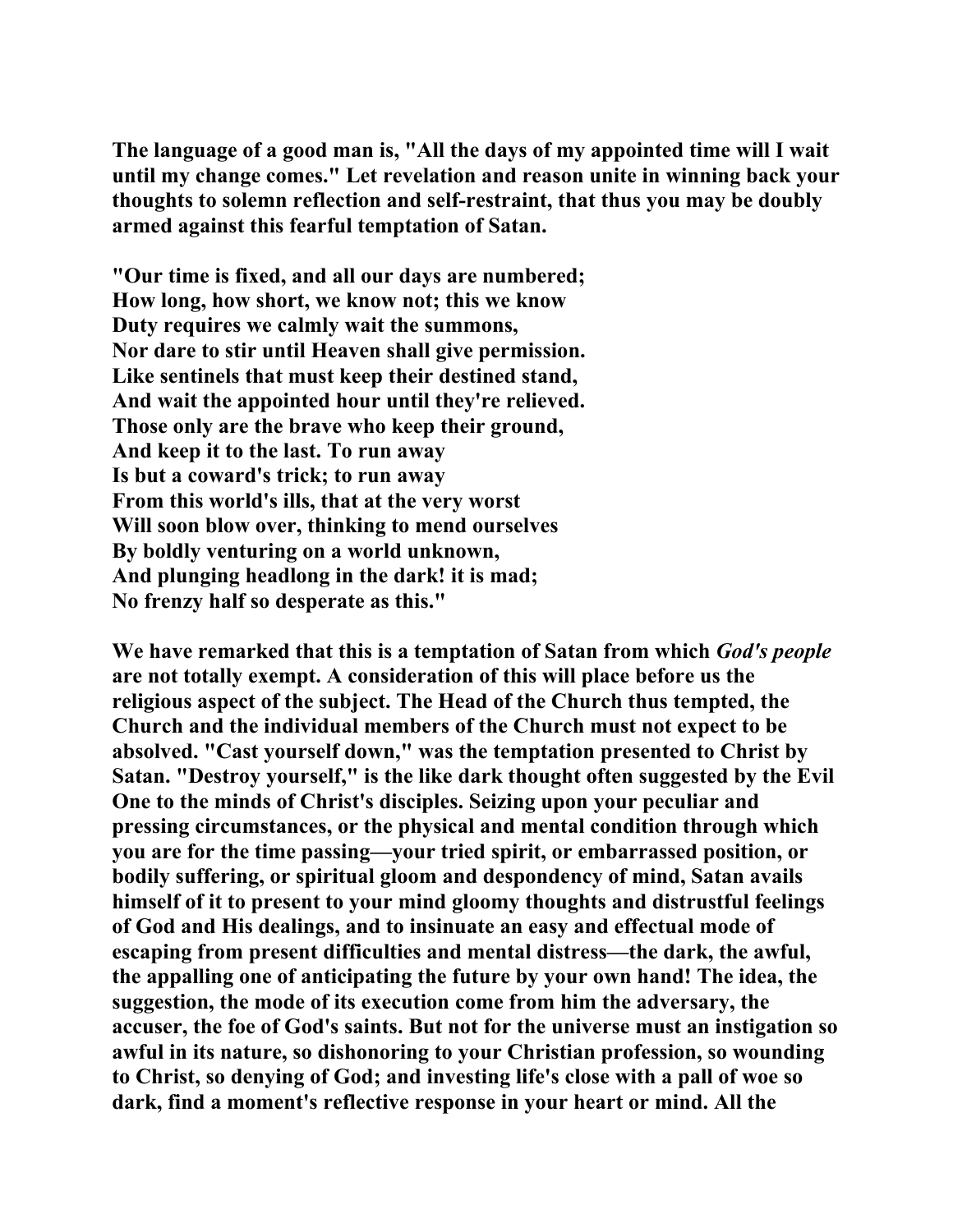**powers of your soul, every effort of self-resistance, every tender, holy consideration it is possible for you to command, must be summoned to the battle and aid you in the victory. Far beyond this, must you** *betake yourself to Christ* **the tempted One, tempted as you are now and by the same tempter, who is prepared to strengthen, aid, and fortify you against, and deliver you out of, this terrible onslaught of His foe and yours. No imagination can portray the tenderness, the compassion, the sympathy of Christ with you in this dark hour of your terrible temptation. All the boundless resources of His grace, power, love, and sympathy are enlisted on your side, and are at your command. How appropriate and precious are the Divine declarations of this truth written for you—"We have not an high Priest which cannot be touched with the feeling of our infirmities, but was in all points tempted like as we are, yet without sin. Let us therefore come boldly unto the throne of grace, that we may obtain mercy, and find grace to help in time of need." "For in that He himself has suffered,** *being tempted***, He is able to support their that are**  *tempted***." Oh, yield yourself in this extremity to** *prayer***. There is no weapon of resistance like this. With it, you can "resist the devil, and He will flee from you." Meet the arch-foe with the name of Jesus, and He will quail before you. Uplift in faith the cross of Christ, acid you will put to flight all the hosts of hell.** 

**Christ has wounded, despoiled, and vanquished Satan on the cross and in the grave; and a yet more signal and a final triumph over him awaits the Son of God—and you have but to shelter your tried, tempted, trembling soul beneath His overshadowing wing until this dark hour of temptation is past. Oh, what a soothing reflection is this—"The Son of God, my Savior, was tempted to selfdestruction, even as I am! Then, will He desert me in this hour of my weakness? will He leave me to combat the tempter alone? Will He not assist me by His grace, aid me with His strength, comfort me with His love, soothe me with His sympathy, and deliver me by His great power? Most assuredly He will! He has trodden this very path Himself. He has been assailed by this very foe, and with this very temptation; and will He not support me as no other being does, as no other being can? O sweet assault that opens to me the gentle heart of Jesus, into which I run, and am shielded by its power, soothed by its sympathy, and am lost in its love. Then, I will look to Jesus, cling to Jesus, trust in Jesus, who knows how to deliver the godly out of temptation, and who will deliver—me!"** 

**Closely akin to this form of temptation of Satan, is a modern manifestation popularly termed "Spiritualism," or the alleged power to unravel the**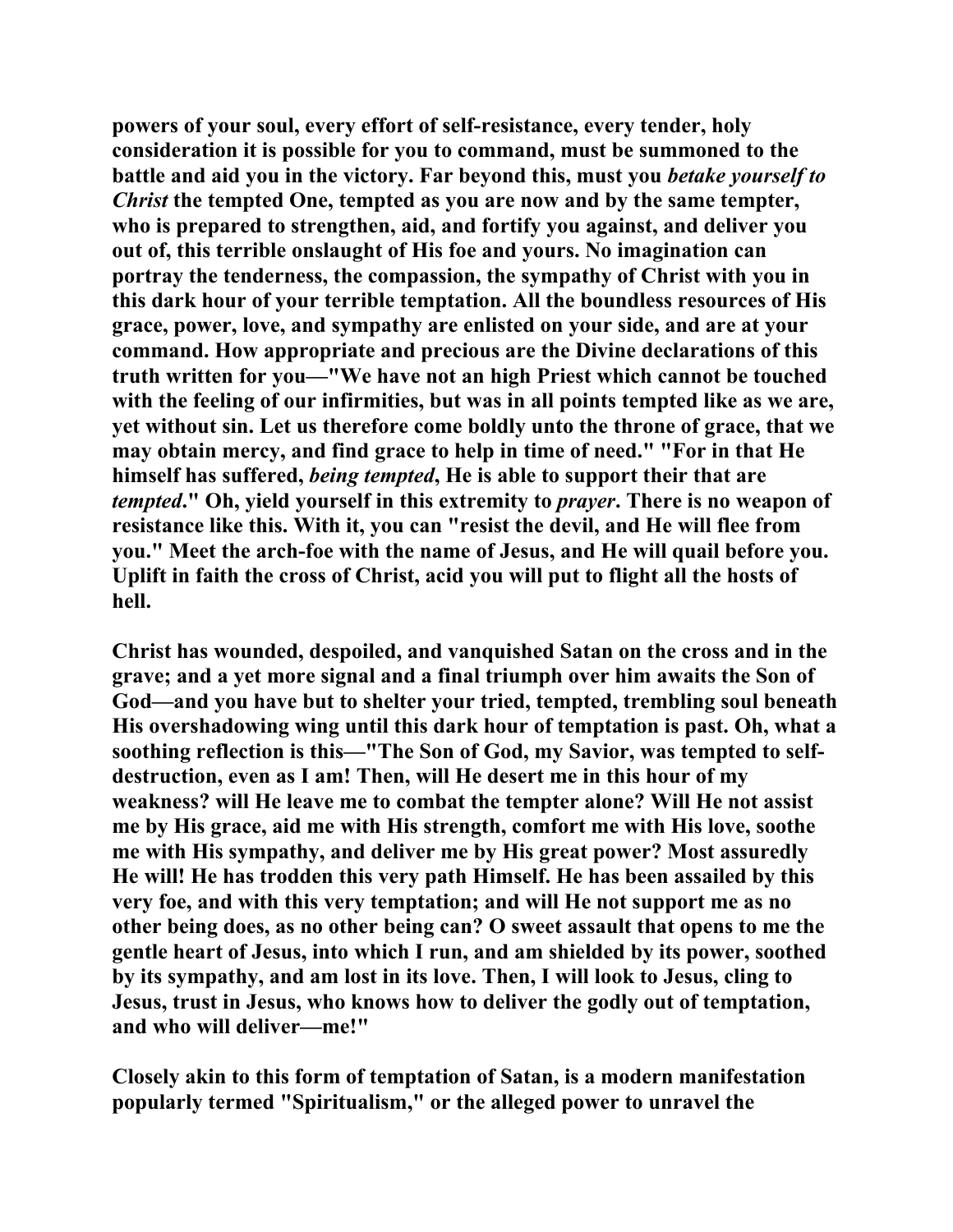**mysteries of the spirit-world. To so great an extent has this delusion spread, and so disastrous has been its influence upon the mental and moral well-being of numbers of its victims, that, in touching upon the subject of satanic agency, we should be scarcely justified in passing it over in total silence. We do not assert that the senseless mummeries of spirit-rapping; table-turning, clairvoyance, and kindred delusions—professed media of communication with the invisible world—are the direct results of satanic power—the manifestations are far too clumsy and transparent to conduct us to such a conclusion—still, we avow our unhesitating belief that they are the conceptions of human depravity and the inventions of human fraud, working upon the imagination of the weak and the credulous, suggested, prompted, and abetted by the Evil One, who employs the sin that is in man to increase the amount of sin and misery that is in the world. Indirectly, then, we track these ungodly arts, these awful delusions, to the "prince of the power of the air, who "works in the children of disobedience." From all such proceedings, then, it becomes the solemn duty of every believer in Jesus to turn with detestation and horror, as from the Evil One himself, and to have no fellowship with these works of darkness, but rather to reprove them. They are diabolical and satanic so far as they are a part of the machinery by which the Devil carries forward his government in this ungodly world, where for a season his seat is. That even some of the elect of God have been deceived by these delusions, it is mournful and humiliating to confess; and not a few cases have transpired in which domestic happiness has been blasted, spiritual peace has been destroyed, Christian hope has been beclouded, and the mind has succumbed either to moody despair, or to hopeless insanity, in some instances terminating in self-murder. Oh, be this our constant prayer, "Keep back Your servant also from** *presumptuous sins***: let them not have dominion over me." And to the Divine exhortation we do well that we take heed—"Put on therefore the whole armor of God, that you may be able to stand against the**  *wiles* **of the devil. For we wrestle not against flesh and blood, but against principalities and against powers, against the rulers of the darkness of this world, against spiritual wickedness in high places. Therefore take unto you the whole armor of God, that you may be able to withstand in the evil day, and having done all, to stand."** 

**The third temptation of our Lord was IDOLATRY, with the promise of temporal territory, glory, and power. This was the form in which the Devil put it—"Next the Devil took him to the peak of a very high mountain and showed him the nations of the world and all their glory. "I will give it all to you," he said, "if you will only kneel down and worship me." Matthew 4:8-9.**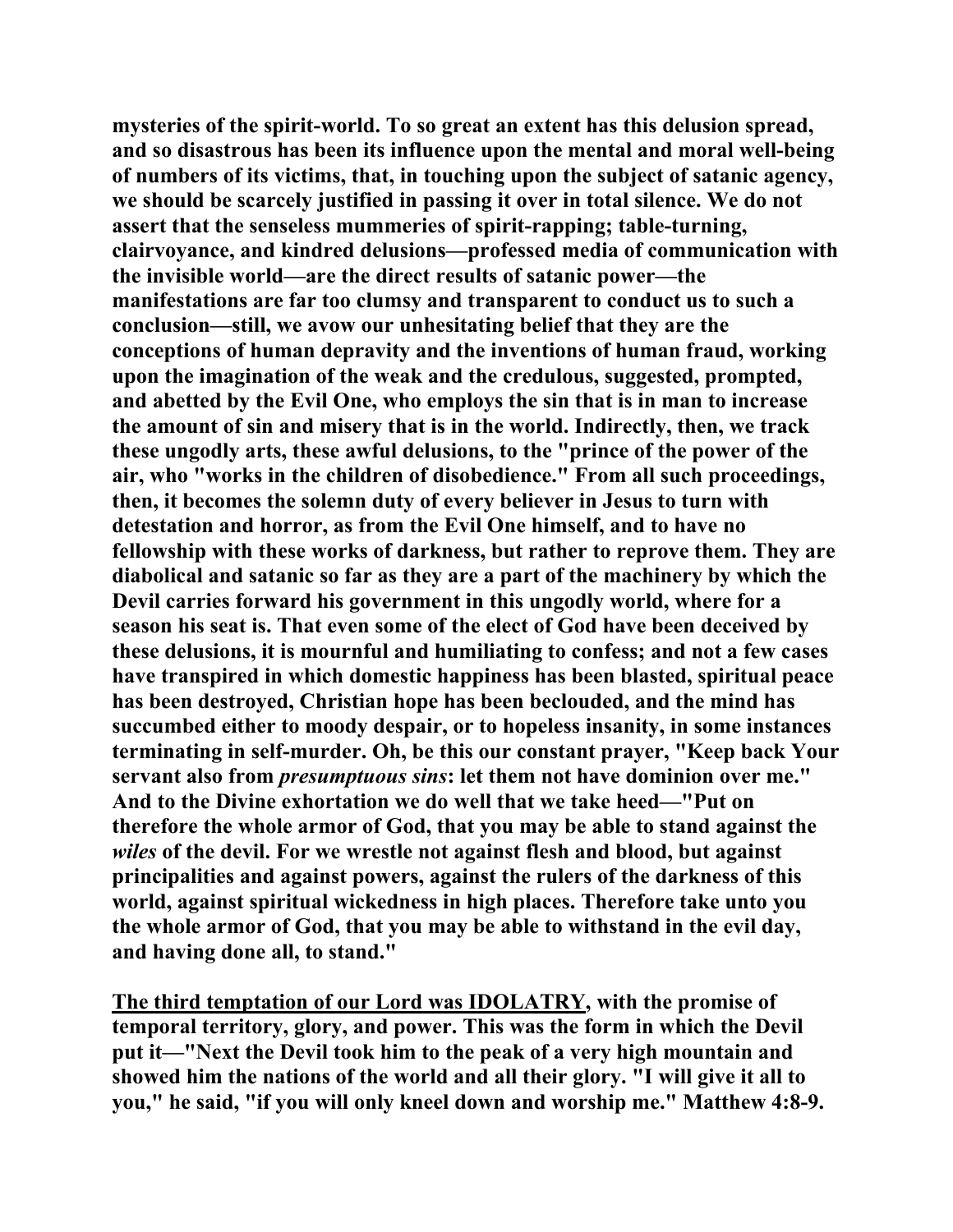**We pause not to notice the monstrous arrogance and mendacious insolence, together with the glaring falsehood, exhibited in the form of this assault. It is enough to notice the aspiring ambition of this proud Lucifer who now demanded the homage and worship of the Son of God, and thus aspired to be God: "If you will fall down and worship me!" This would seem to have been the climax of horror, the sin of sins, to the holy Son of God. No sin has Jehovah so emphatically forbidden, or has marked with such signal and overwhelming indications of His hatred, displeasure, and wrath, as the sin of idolatry. And yet this was the climax to the series of temptations by which our Lord was assailed of the devil! Dwell upon the thought for a moment—devilworship, offered, justified, and encouraged by the example of the Son of God! Can the imagination depict a temptation so fearful, or a crime so appalling? Again we remark, with what horror must the Savior have met, with what indignation must He have repelled, and how instantaneously must He have quenched this fiery dart of the foe! Listen to His words: "Away from me, Satan! For it is written: 'Worship the Lord your God, and serve him only.'" Matthew 4:10.** 

**And are the saints of God entirely exempt from temptation akin to this? We believe not. Assailing us through our senses—the eye fond of beauty, the heart ambitious of power, the mind dazzled with glory, the soul lusting for possession—easy and accessible avenues are open to this arch-foe of Christ and of the Church. To what idolizing of ourselves, and of the creature, and of worldly possessions, are the best of saints exposed! We may—so deceitful and wicked are our hearts—be beguiled, before we are conscious of our sin, into a worshiping of our intellectual powers, of our acquired endowments, of our popularity, of our usefulness, of our very graces! Wherein else could have been the appropriateness and the force of the apostolic exhortation— "Therefore, my dearly beloved, flee from** *idolatry***." And again, "Little children, keep yourselves from** *idols***." And what is the homage paid by the ungodly to objects that are sinful, yes, to sin itself, but a worship unconsciously, but really, offered to Satan? It is against this the saints of God have need to be armed and fortified—to be vigilant and prayerful. He assails us through the affections—through the eye—the ear—the intellect, yes, through every bodily sense and mental faculty. The creature may become an idol of the heart, and learning an idol of the intellect; we may be so enamored with the beauty of the arts, of the melody of music, of the fascination of science, as to be swept on by the resistless force of the passions to a point where we may worship and serve the creature more than the Creator, who is blessed forever! Such is the natural tendency to idolatry of the human heart,**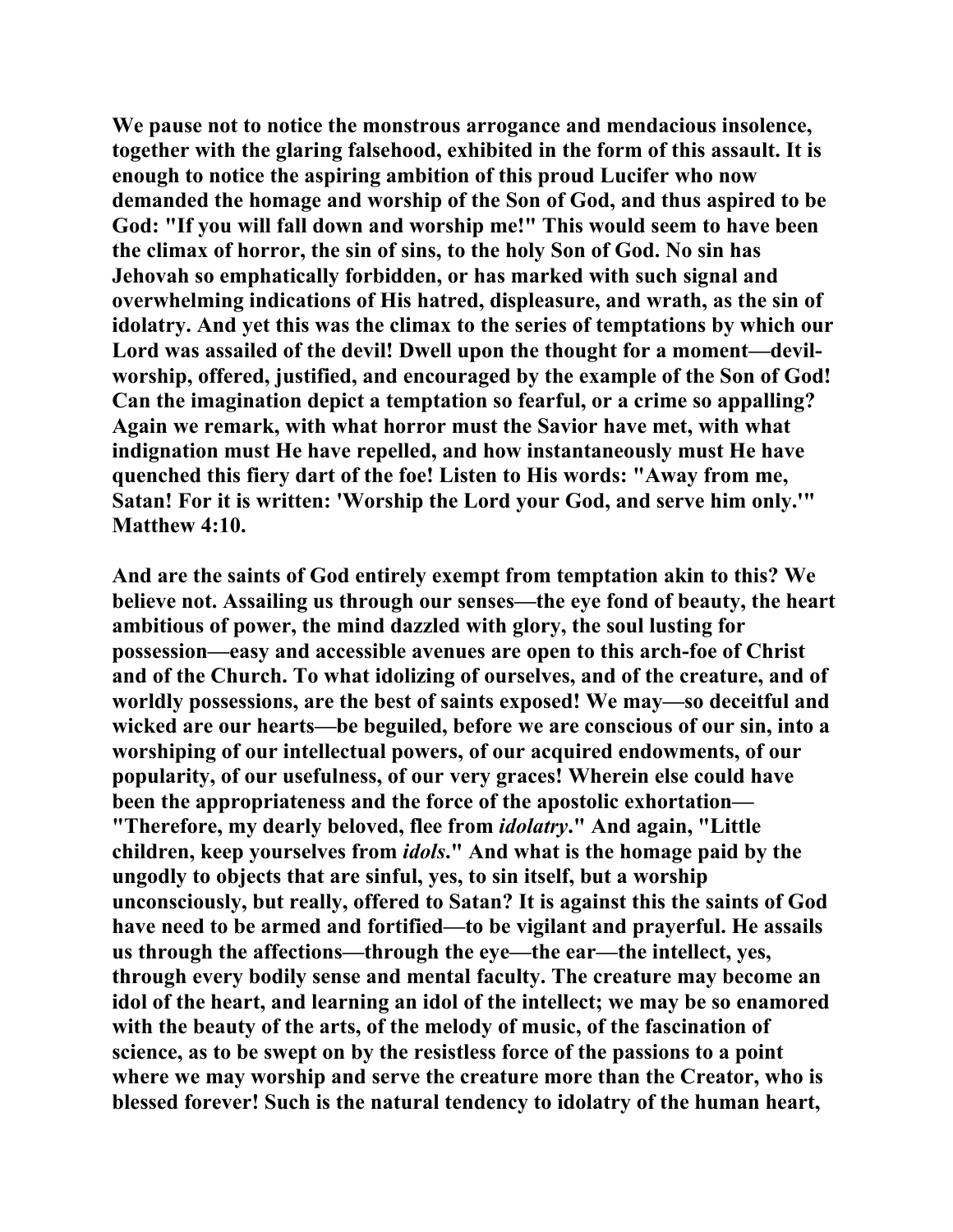**such the power and influence of Satan, we have need to be acquainted, in some measure, with the deceitfulness and wickedness of the one, and not to be ignorant of the wiles and the devices of the other.** 

**From this subject of our Lord's temptations, we may glean some LESSONS OF HOLY INSTRUCTION, and derive some STREAMS OF REAL COMFORT.** 

**We learn that our great adversary and accuser is a defeated foe. From this onslaught upon Christ He retired foiled, vanquished, and abashed. The Seed of the woman had bruised the serpent's head. It is true, "Satan left Him for a season," to renew the battle on another and a more conspicuous field, and at a future and a more eventful time; but only to be more signally discomfited, more fatally wounded, and more completely overthrown. Tempted believer in Jesus! learn thus the paralyzed power of your tempter, that you do not be disheartened and dismayed. Remember that the Son of God has foiled him, that the Captain of your salvation has pierced him, signally and fatally; and that every fiery dart winged at your soul is plucked from a quiver all whose weapons, pointed at the believer, are tipped with the conquering blood of Christ, and are hurled by the stricken arm of an archer humbled and cowed by the consciousness of a signal and irrecoverable defeat!** 

**Learn to meet Satan's suggestions, to answer his arguments, and to repel his temptations by the "sword of the Spirit, which, is the Word of God." He too can quote and apply Scripture, only to misquote and misapply it. You may, therefore, safely infer that if He seeks to give Scripture point and force to a vile insinuation—quotes a promise or cites an example from the Word of God in support of some infernal suggestion, some dark design, some horrid temptation—He has by fraud and subtlety stolen from the arsenal of truth weapons with which, by perversion and wicked ingenuity, to accomplish his dark, nefarious design. Lend not your ear for a moment to a temptation that comes clad in Scripture authority. Suspect** *the cloven foot* **of Satan. The Word of God is very pure. It is on the side of holiness, of uprightness, of goodness, of love. It inculcates the fear of God, confidence in God, and love to God. It teaches the protection, the sufficiency, and the sympathy of Jesus. It unfolds many exceeding great and precious promises; announces many gracious and free invitations; and it is designed to support the tempted, to comfort the mourner, to soothe the sorrowful, to hold out the promise of pardon to the guilty, salvation to the lost, and to reveal the hope of glory to all those who humbly and simply believe in Christ. The moment, then, beloved, that a text**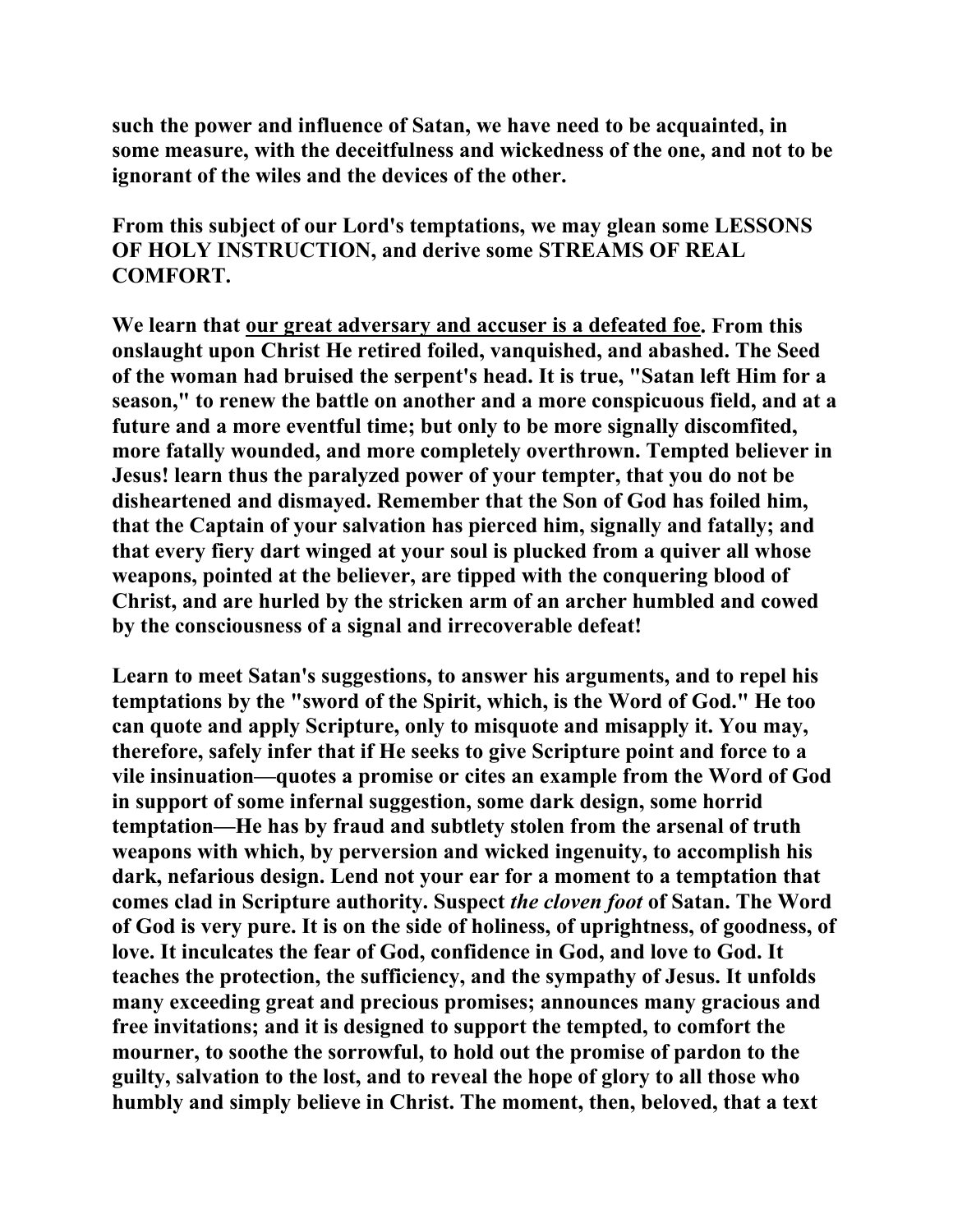**of God's Word is suggested to your thoughts in favor of sin, of distrust of God, of disbelief of Christ, of self-injury, repel it with the holy indignation of a believer in Christ from the threshold of your mind, as from the Evil One, prompting you to evil, and seeking to slay you with the very weapons God graciously provided for your defense! O yes! God's Word will fortify, strengthen, and support you in temptation. It is the Book of the tempted. Like its Author, it is divine, invincible, and holy. It is the history of saints tempted like you, but from whose temptation God rescued them. "The Lord knows how to deliver the godly out of temptation." The most gracious souls, the most eminent saints, have been tempted saints. Abraham was tempted, David was tempted, Job was tempted, Peter was tempted, Paul was tempted, Luther was tempted—and, above all, and greater than all,** *Christ* **was tempted; and all from the selfsame foe—"Satan, the accuser of the brethren." All passed through this heated crucible, all were taught in this painful school, all bore to heaven the scars of the wounds in this battle with the devil—but out of all God delivered them. Do not think, then, that some strange thing has happened unto you—that you tread a peculiar, solitary path, a path untrodden by the saints of God. O no! You are one of the "great cloud of witnesses" of whom it is recorded, "they were tempted," and with them you shall testify to the power of faith in giving you the victory over all the assaults of the world, the flesh, and the devil. Fly, tempted one! to the precious Scriptures. They are your grand arsenal, richly stored with every species of weapon with which to foil and vanquish your powerful, sleepless, subtle foe. "Your word have I hid in my heart, that I should not sin against you."** *Above all, fly to the Christ of the Scriptures, and nestle your tempted spirit beneath His sheltering wing.*

**And do not forget what a girding of the soul in the temptations of Satan is prayer. Take your temptation, drag the tempter to the throne of grace, and you are safe. The shadow of that spot is too divine, too pure and holy, for a temptation to live a single moment. There the Wicked One will cease to trouble you, there your weary soul will sweetly rest. Communion with God, the opening of your heart to Christ, flying into the very bosom of the Comforter, will put to flight all the hosts of hell. Oh, betake yourself, tempted child of God, to prayer! God invites you, the blood of Jesus gives you access, and the mercy-seat will cover you with its Divine and sacred shadow, beneath which God will keep you in perfect peace. "Oh, how great is your goodness, which, you have laid up for those who fear you; which you have wrought for those who trust in you before the sons of men! You shall hide them in the secret of your presence from the pride of man; you shall keep them secretly in a pavilion from the strife of tongues." Resort, then, to prayer "If he haunts**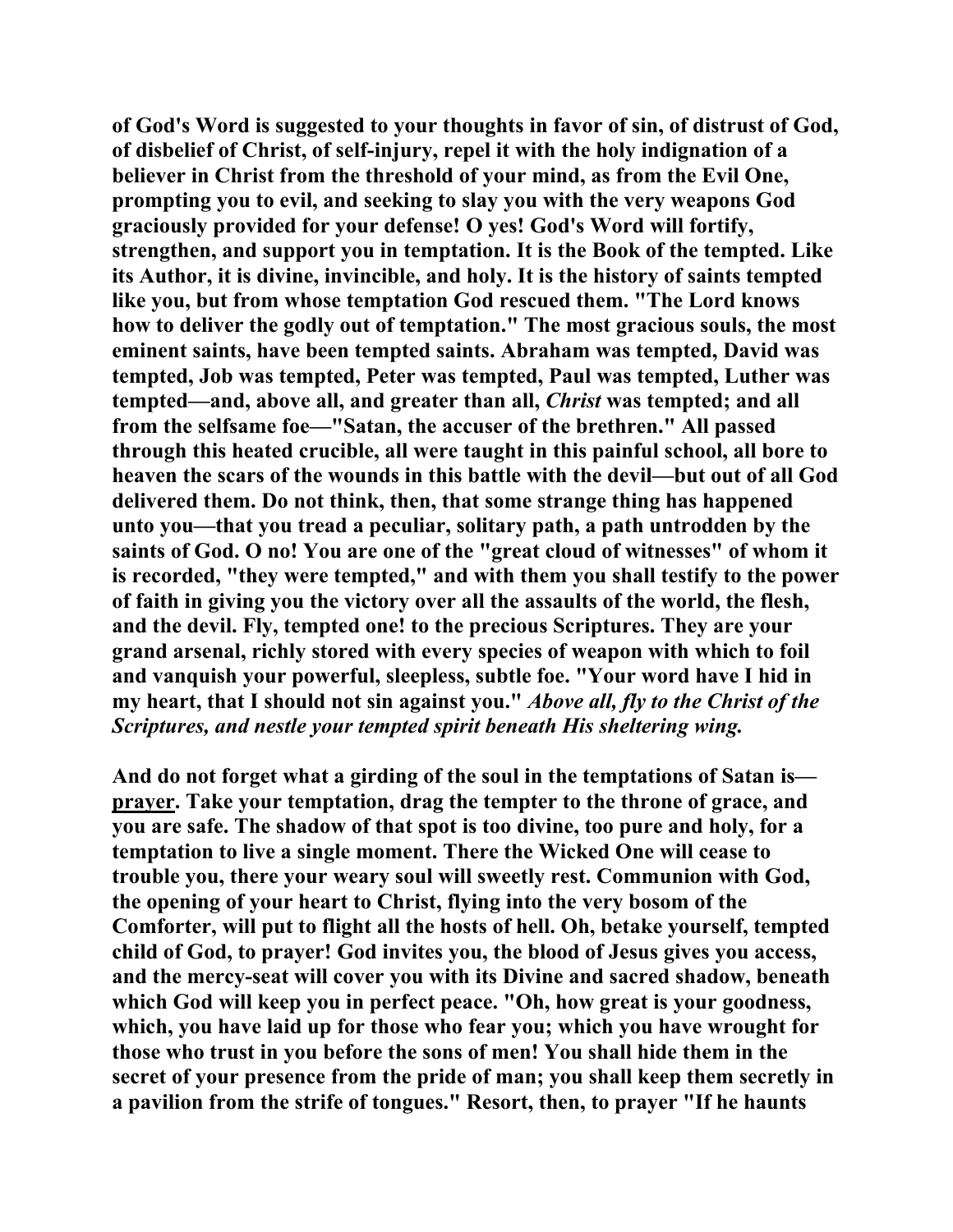**you with fears of your spiritual estate, fly to the throne of grace, and beg a new copy of your old evidence, which you have lost. The original is in the pardon-office in heaven, whereof Christ is Master; if you are a saint, your name is upon record in that count; make your moan to God, hear what news from heaven, rather than listen to the tales which are brought by your enemy from hell. Did such reason less with Satan, and pray over their fears more to God, they might sooner be resolved. Can you expect truth from a liar, and comfort from an enemy? Did He ever prophesy well of believers? Was not Job the devil's hypocrite, whom God vouched for a nonesuch in holiness, and proved him so at last? If He knew that you were a saint, would He tell you so? If a hypocrite, he would not have you know it; turn your back therefore on him, and go to your God: fear not but sooner or later He will give his hand again to your certificate. But see that you do not pass rashly a censure on yourself, because a satisfactory answer is not presently sent at your desire; the messenger may stay long, and bring good news at last." (Gurnall)** 

**Designed as this volume is to set forth the sympathy of Christ with man, no illustration of this precious truth is more touching than Christ's sympathy with the tempted. The inspired allusions to it are few, but, oh, how pointed and precious! "In that He** *himself* **has suffered, being** *tempted***, He is able to support, those who are** *tempted***." "We have not a High Priest which cannot be touched with the feeling of our infirmities, but was in all points** *tempted* **like as we are, yet without sin." How schooled and trained to this work of sympathy with Satan-tempted souls, then, is our great High Priest! What! is He not "touched?" will He not "support?" And when Satan stands at your right hand to accuse, do you think that He, your Advocate with the Father, will not put in a plea on your behalf that shall quash the indictment, silence the accusation, and condemn the accuser? Oh, enfold yourself, tempted believer, within the robe of your Savior's sympathy! Hide within its rich, its ample folds, until the temptation be past. Christ will not fail you. He may permit, for wise and holy ends, the messenger of Satan to buffet you, but He will restrain the enemy, permitting him to go so far and no farther, and will make good His promise, "My grace is sufficient for you, for my strength is made perfect in weakness." This very temptation of your soul may make you better acquainted with Christ than ever. For this end, doubtless, He permits it. You have learned what Christ is in times of guilt, in times of sorrow, in times of need, in times of perplexity; now you are to learn what He is in times of temptation. New views of God will be opened to you, new treasures of truth unlocked, new promises applied, new discoveries and manifestations made to you of the love, the grace, the tenderness, the sympathy of Christ. You will**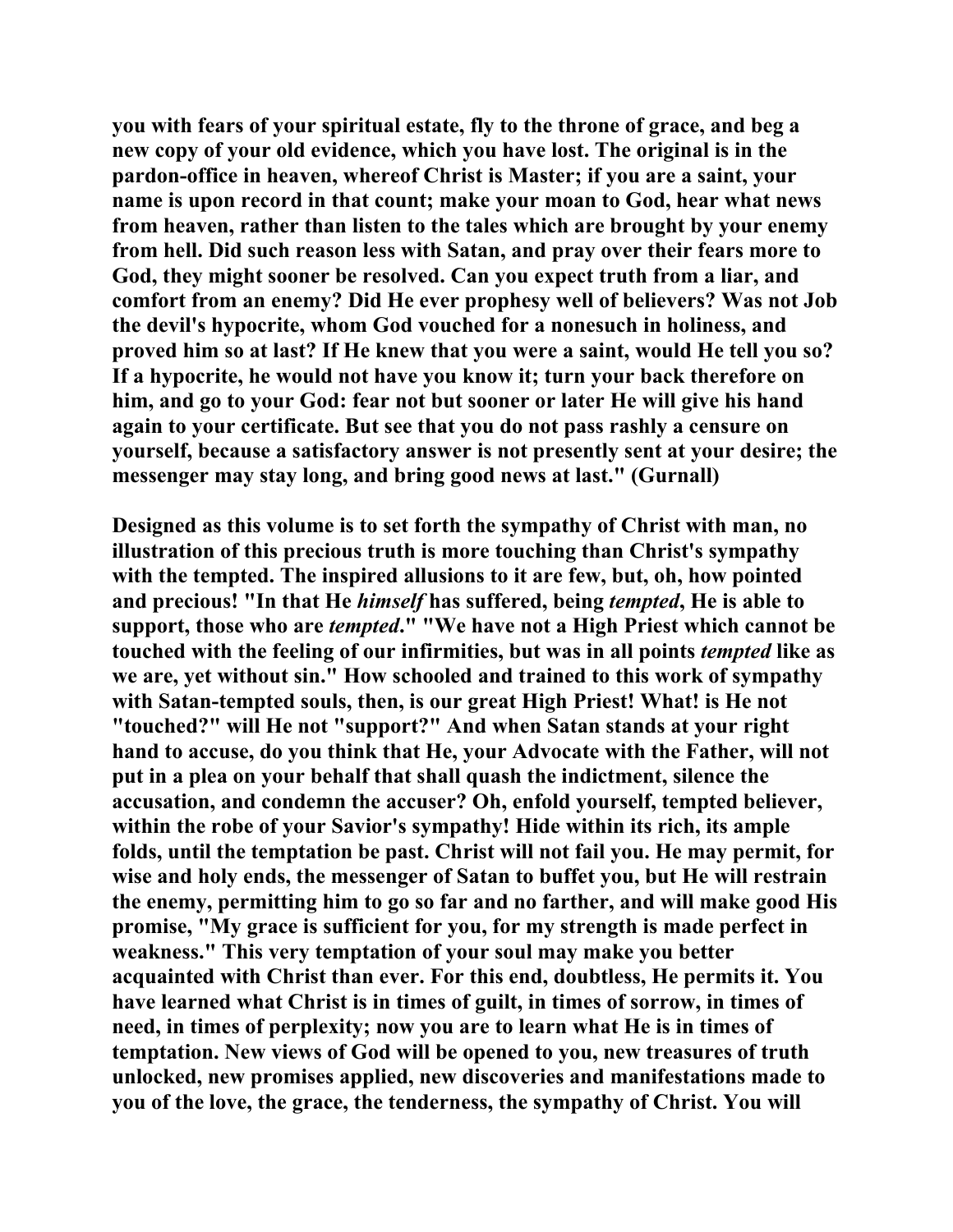**have found some new niche in His heart of love and sympathy, unknown, undiscovered before, into which your weary, panting spirit will insinuate itself and nestle in assured safety and repose until the tempter flee. Every deluge has its dove, every dove its ark, every ark its Noah, every cloud its bow. And when the enemy shall come into your soul like a flood, the Spirit, the Comforter, will gently lead you to Jesus, and cloister you within the secret place of His loving, sheltering bosom. Hidden and resting there, the swelling waves may lift up their voice, but the Lord Jesus on high "is mightier there the noise of many waters, yes, than the mighty waves of the sea," and you need not fear. Satan is more restless, earnest, malignant at the present moment than ever; yes, often assuming the form of an angel of light, seeing that his time is short. But the Lord is at hand! In a little while He will come and complete the victory begun in Paradise, continued in the wilderness, renewed on the cross, carried on through the long history of His Church, and consummated in the day of His personal, glorious, and triumphant appearing. Tempted child of God! take heart—look up! You shall, through your conquering Head, bruise Satan under your feet shortly!** 

**But slight allusion has been made in this chapter to THE AWFUL CONDITION OF THE UNCONVERTED, still under the dominion and power of Satan, led captive by him at his will. We would not close it without a solemn word addressed especially to such. My dear reader, be your standard of morality, your religious creed, your education, your rank in society what it may, nothing modifies, softens, or alters, in the slightest degree, the appalling fact that an unrenewed, unregenerate soul is a soul yet the subject of Satan the captive and slave of his power and service. What is the unerring testimony of God's Word? Addressing those who, through grace, were rescued from the power of Satan, the apostle thus speaks, "You has He quickened, who were dead in trespasses and sins; wherein in time past you walked according to the course of this world, according to the prince of the power of the air, the spirit that now works in the children of disobedience." What an appalling description of the unrenewed! Reader, it is a faithful portrait of you. if you are yet not born again of the Spirit. What need have we of further testimony? Surely this one passage, were there no other proof, is sufficient to fill with awe and alarm every unconverted reader of this page. The strong man armed, who is the Devil, has still the full possession of your soul; and will remain in undisturbed, undisputed, and willing occupation, until a stronger than He enters, spoils him of his goods, and casts him out. "Satan, the god of this evil world, has blinded the minds of those who don't believe, so they are unable to see the glorious light of the Good News that is shining upon them. They don't**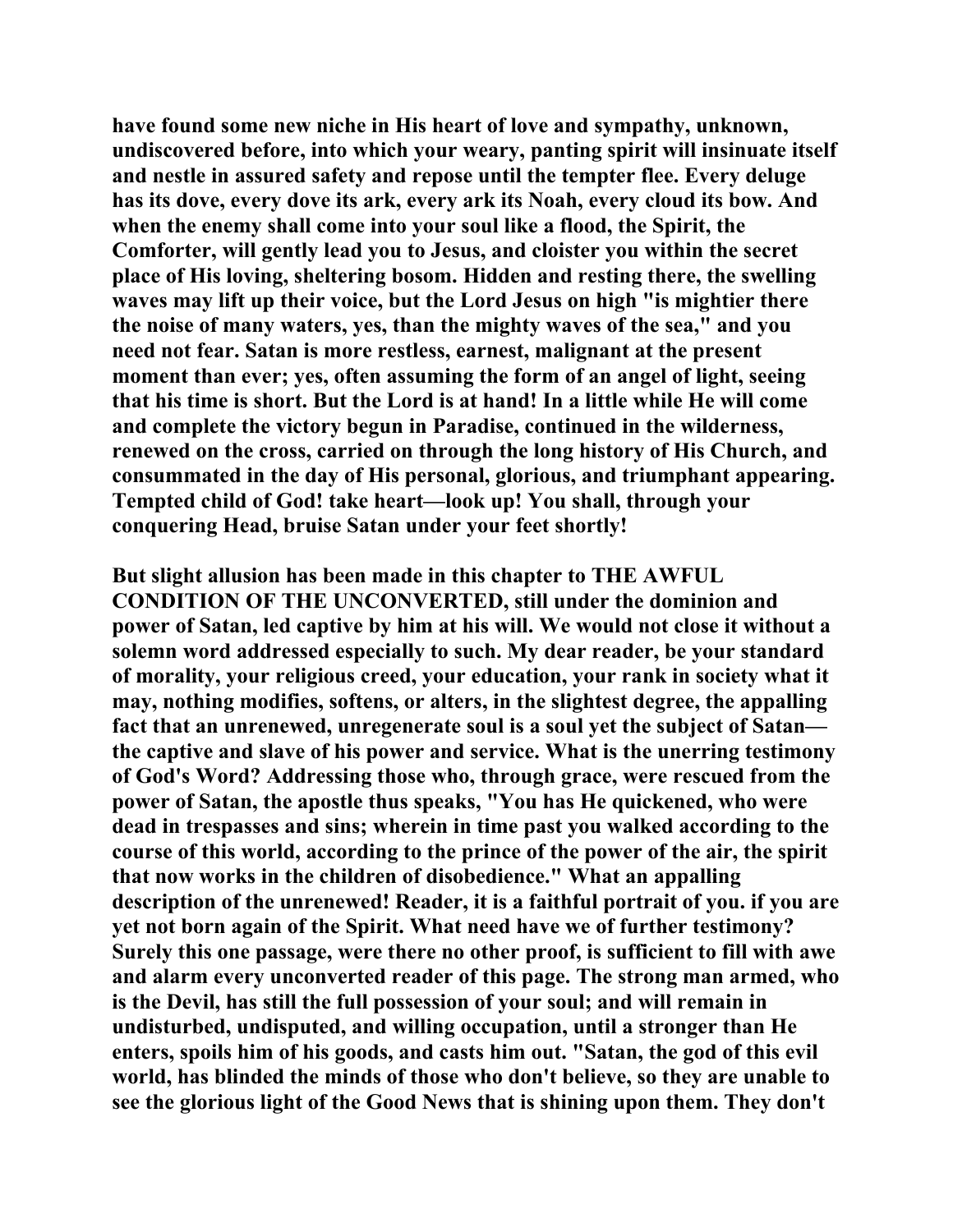**understand the message we preach about the glory of Christ, who is the exact likeness of God." 2 Cor. 4:4. It is his aim and policy to keep your soul in carnal security, in false peace, in the stillness and insensibility of spiritual death. Mistake not your real condition! Mistake not cold ritualism for vital religion; dead formalism for spiritual life; carnal insensibility for Divine peace; rash confidence for humble faith; human excitement for holy love; groundless expectation for assured hope! Satan is a great counterfeiter! He not only can quote Scripture, but He can imitate grace. Every species of false religion, and every form of spurious Christianity, are his inventions. He will strive to retain possession of your soul, nor relinquish his hold without a long and a desperate struggle. Be assured of this, that everything that is evil and false is of Satan. Every atheistical idea of God, every infidel thought of the Bible, every suggestion of sin, every prompting to evil, every new attraction of the world, every impediment in the way of your salvation, every argument and persuasive pleading for a postponement to a more convenient season, it may be to a sick and dying bed, of the great, the needful work of repentance and of faith, the solemn, the momentous preparation of the soul for eternity, all, all is of Satan. In all this you are "led captive by him at his will." Oh, solemn, appalling thought—"My soul the palace of Satan! my intellect, my will, my heart all under his influence and at his command! My present and my future life not God's, not Christ's, not heaven's, but Satan's!" Oh, throw yourself at the feet of the Savior, whose mission it is to destroy the works of the devil, and the devil himself, and beseech Him to rend the chain, to eject the usurper, and to claim and possess the throne and the kingdom of your soul as His own forever! Hell shall not then be your everlasting abode, nor Satan your eternal tormentor. But He who came into this world "to proclaim liberty to the captive, and the opening of the prison to those who are bound," will claim you as His lawful prize, and when you die, heaven will be your home and God your Father. You shall live and reign with Christ forever and ever. "Be sober, be vigilant; because your adversary the devil, as a roaring lion, walks about, seeking whom He may devour; whom resist steadfast in the faith." And then comes the final defeat and eternal doom of him who so long and so fearfully reigned and ruled, the God and despot of mankind—"Then the Devil, who betrayed them, was thrown into the lake of fire that burns with sulfur, joining the beast and the false prophet. There they will be tormented day and night forever and ever." Rev. 20:10** 

## **Chapter 13 "Christ's Sympathy with Christian Perseverance"**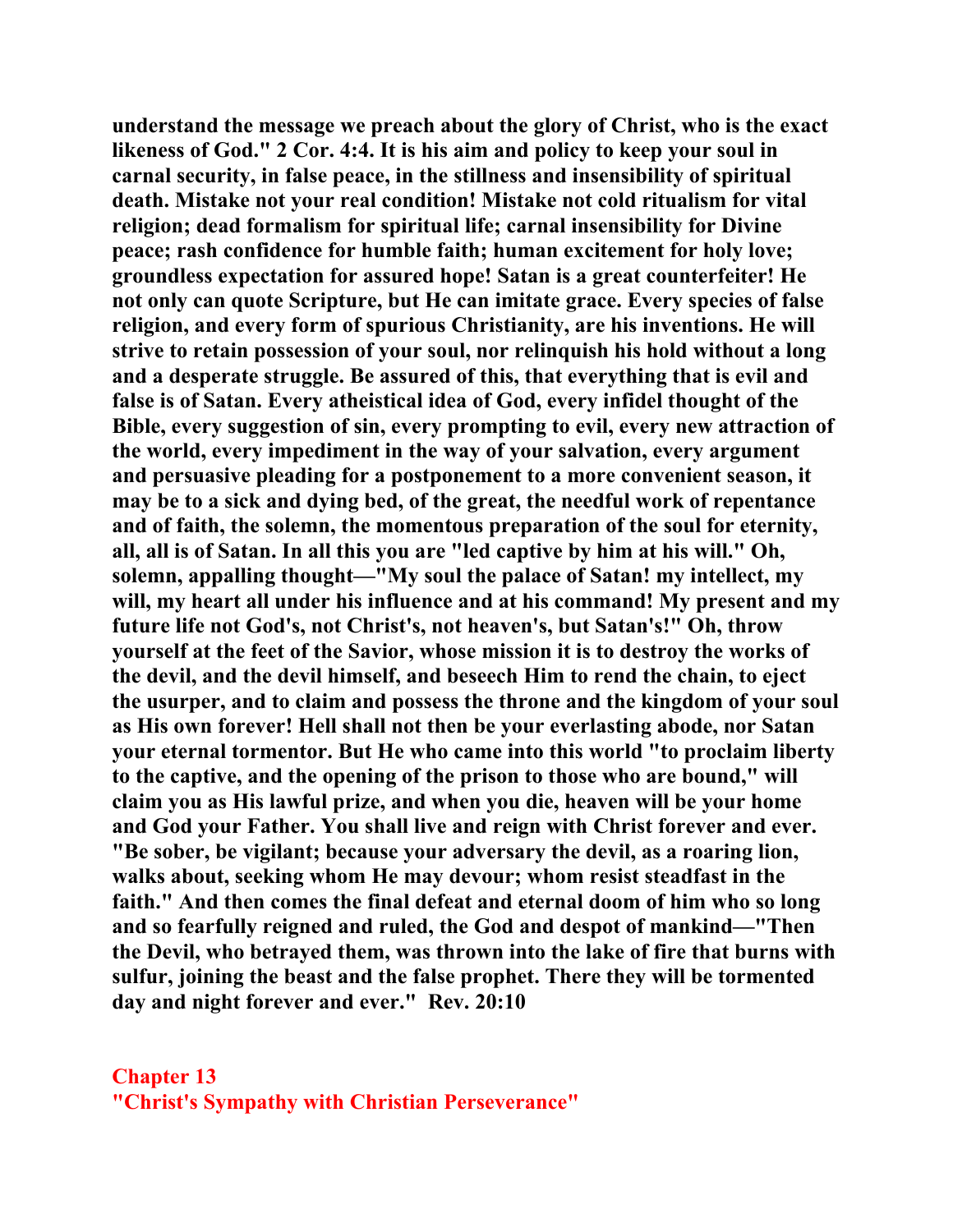**Then said Jesus unto the twelve, Will you also go away? John 6:67** 

**When one views the perilous journey which conducts the believer to heaven, it seems a miracle that any should ever arrive there at last! Remembering that each one carries within his bosom the elements of his own destruction—a moral gun-powder, a single spark lighting upon which, unextinguished instantaneously by the power of Christ, would annihilate every vestige of hope; when we remember, too, that the wilderness through which He passes is thronged with beasts of prey, headed by the prince of the power of the air, and how, at the very last gasp of life, he would, were it possible, pluck the trembling spirit from the hand of Jesus; when to this is added the allurements of the world, the snares of one's daily calling, the offence of the cross, the seduction of false doctrines, the disguises of error, it does indeed appear a miracle—an especial and continuous intervention of Divine power, contrary to the law of nature and of sin—that a sinner should ever find himself in glory. It is an solemn thought that multitudes who appear to set out for heaven, moved by some powerful, indefinable impulse, eventually flag, halt, and finally turn back, and never touch the borders of the good land. They seem to make some spiritual progress, to bid fair to hold on their way to the end, but by and by, when the straitness, the difficulties, and the dangers of the way unfold themselves, they tire, and stumble, and gradually decline and walk no more professedly with Jesus. It were well, my reader, if we lay these things close to heart—if they lead us to earnest self-examination as to our religion, our progress, our hope, lest at any time we should seem to come short. A solemn and striking instance of** *turning back* **from Christ is before us. Christ had been propounding truths unpalatable to some of his hearers—truths which uprooted their self-righteousness, laid their glory in the dust, removing the crown from the head of human merit and placing it upon the head of Divine grace. These doctrines gave offence; they were 'test truths'—truths which brought the principles, the grace, and the progression of these professing disciples to the proof, and when thus tested and proved they failed. His line of truth was this—"Even his disciples said, "This is very hard to understand. How can anyone accept it?" Jesus knew within himself that his disciples were complaining, so he said to them, "Does this offend you? Then what will you think if you see me, the Son of Man, return to heaven again? (thus declaring His pre-existent Deity); It is the Spirit who gives eternal life. (thus teaching the doctrine of spiritual regeneration); Human effort accomplishes nothing. (thus upholding the doctrine of man's moral impotence); And the very words I have spoken to you are spirit and life. (thus**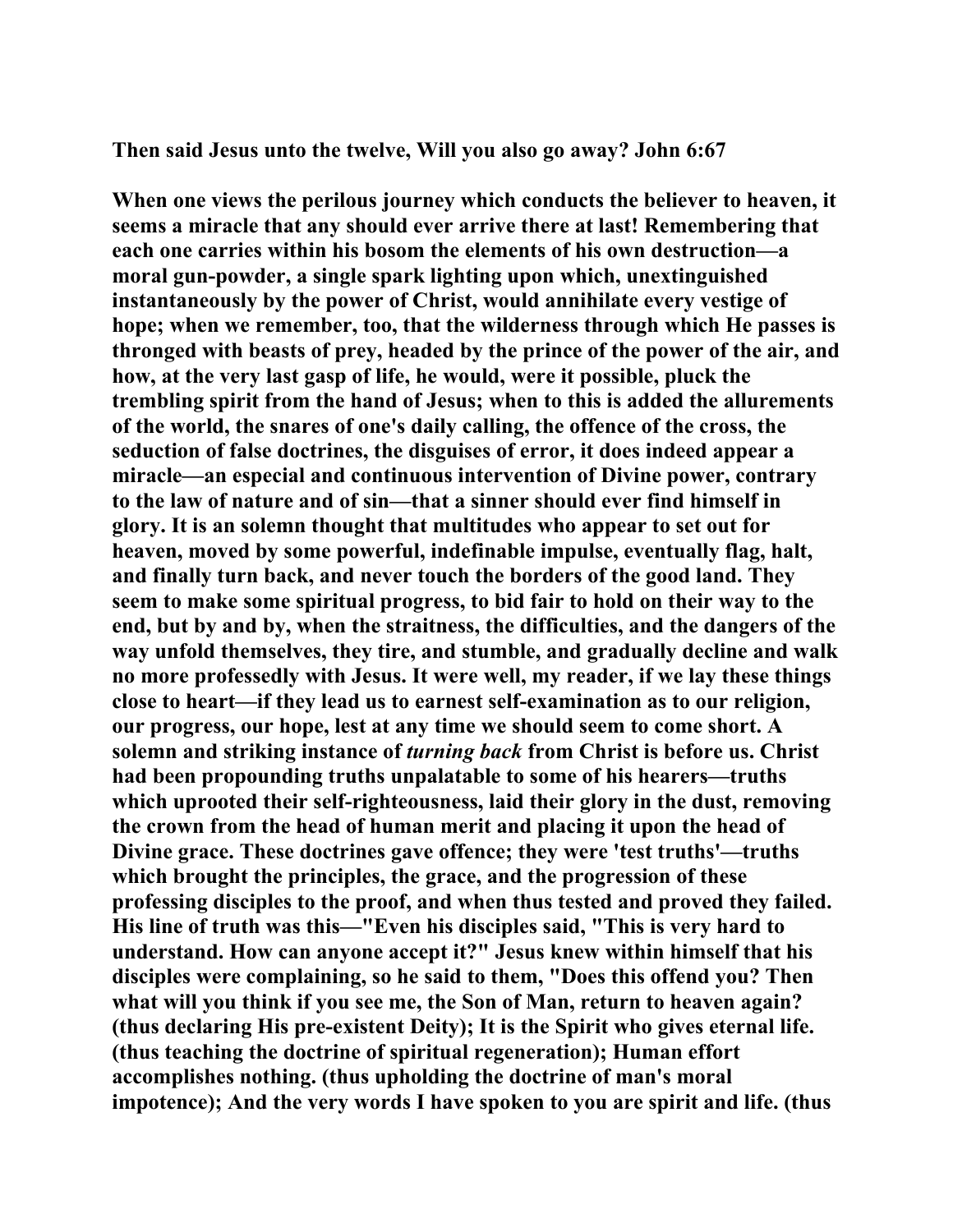**asserting the Divine inspiration of His truth); But some of you don't believe me." (For Jesus knew from the beginning who didn't believe, and he knew who would betray him.) Then he said, "That is what I meant when I said that people can't come to me unless the Father brings them to me." At this point many of his disciples turned away and deserted him." John 6:60-66. Thus early commenced** *the offence of gospel truth,* **the enmity and opposition of man's carnal mind to the doctrines and principles of grace. "From that time"—from the moment these Divine and distinctive doctrines were declared, which** *laid the axe at the root of human power, pride, and merit***— "many went back, and walked no more with Him." It was at this trying and critical juncture that Christ manifested that touching sympathy with the Christian fidelity and perseverance of His true disciples, which prompted the affecting appeal, "Will you also go away?" What a solemn, heart-searching question! What an exhibition of our Lord's sympathy with the Christian constancy and perseverance of His people! Our spiritual progress, our growth in grace, our Christian consistency and perseverance, cannot be a matter of indifference to Christ. That He should construct a beautiful vessel recreating, remodeling, and re-embellishing it from the ruins of the fall, for the purpose of restoring to it the Divine image, and of filling it through eternity with the Divine glory—and should then feel and manifest no regard, sympathy, or care for its future safety and well-being, is a picture of Christ the Bible nowhere presents. Such a statement is belied by the words before us—"Will you also go away?" What an impressive and exquisitely affecting view of the Savior's holy, tender solicitude for His people's perseverance in grace! May its study quicken our sensibilities, stimulate our diligence, awaken our vigilance, and call forth the response, "Lord, to whom shall we go? you have the words of eternal life!" In considering this sympathy of Christ with the constancy of His disciples to His person and truth, and their perseverance in personal holiness and grace, it will be proper to place in the foreground the solemn fact, that there are professors of Christ who, assailed by certain hostile influences, go away and walk no more with Jesus. This will prepare us to consider true Christian perseverance, and Christ's tender, wakeful sympathy with it. "Will you also go away?"** 

**The sin implied in this affecting appeal of Christ is that of backsliding and apostasy from Him and His cause. With an unregenerate man, the whole life is one act of going from Christ. Our nature has been wandering from God, from Christ, and from heaven more and more, farther and farther, from the moment that it first broke from its grand center—God. Supposing myself addressing personally such a one, in proof of this solemn statement as to your**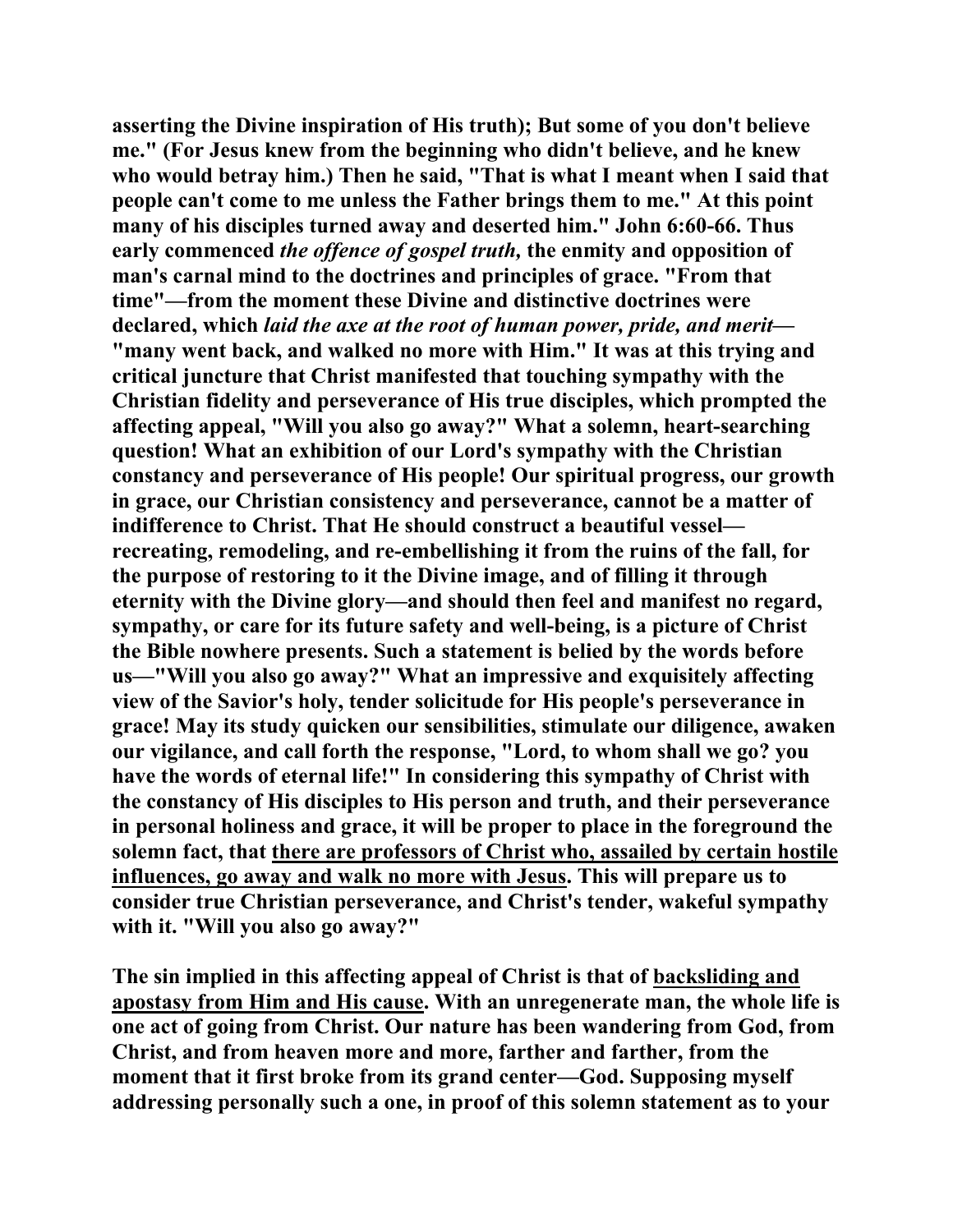**spiritual condition, let me remind you that you have never yet taken one actual step toward Christ; that you have never yielded to the attraction of His cross, have never felt the power of His love, have never tasted that the Lord is gracious. What is this but a turning the back upon the Savior? The final condemnation of such a rejection of Christ will admit of no palliation or excuse. Your plea at Christ's bar will not even be that which we might suppose a heathen would present, whose shores the keel of the missionary ship never smote, whose valleys and whose rocks never echoed with the sounds of salvation—"I never heard of You, O Lord! The gospel of Your salvation never saluted my ears. I never knew that I was a sinner, and never heard that Christ Jesus came to save sinners, and that I might be saved." You possess the Bible, have some intellectual knowledge of the truth, have heard the solemn warnings and the thrilling invitations of the gospel, and yet your whole life is one continuous act of wilful going away from Jesus. You reject His person, neglect His salvation, spurn His grace, and trample upon His bleeding heart. Listen to the solemn word of God: "How shall we escape, if we neglect so great salvation?" "There remains no more sacrifice for sin, but a fearful looking for of judgment and fiery indignation, which shall devour the adversaries." Oh, ponder these declarations before you take another step with your back upon Christ!** 

**But there are those who, by a most solemn profession, have given in their adherence to Christ—have walked with Him in the observance of religious duties and ordinances—have appeared to exhibit some marks of grace, some signs of conversion—the bud, the blossom, the foliage—but, alas! whose "goodness has been but as the morning cloud and the early dew, passing away." The bud was nipped, the blossom withered before the fruit was set; and so they went back and walked no more, even professedly, with Jesus. To what cause shall we trace the spiritual inconstancy, defections, and backslidings of many who walk no more with the Lord?** 

**Some forsake the way of the Lord because of its growing straitness. The extreme narrowness of the way does not fully appear to the believer on his first setting out in the Divine life. The Lord wisely and graciously reserves this for the more advanced and matured stages of grace. As the believer grows in grace, He grows in the knowledge of the difficulties of salvation, of the increasing straitness of the path, and of the necessity of working out his own salvation with fear and trembling. He comes to learn more fully what at first sight have startled and discouraged him, that "the righteous scarcely are saved." This proves a test of real grace. True conversion will stand it. He that**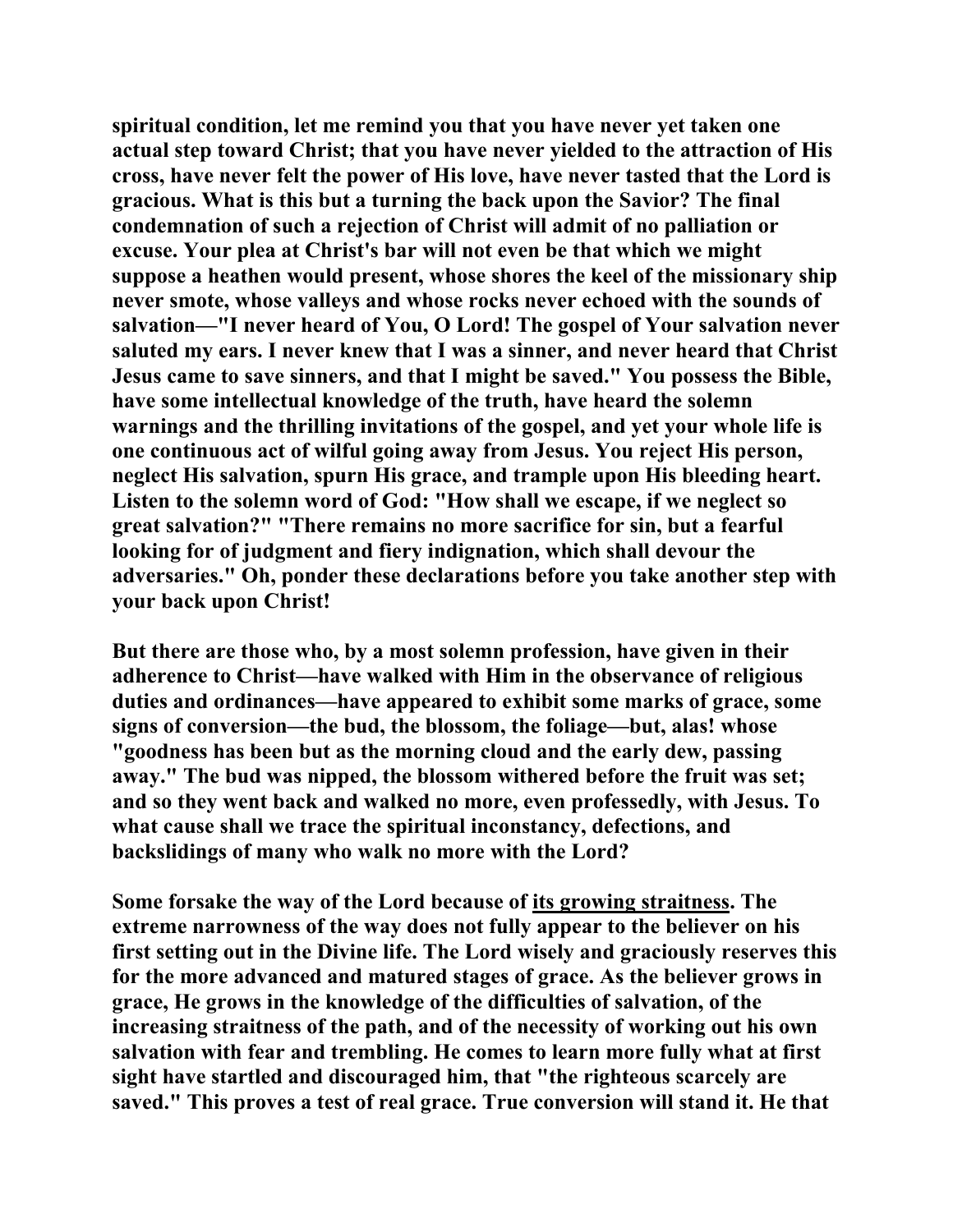**truly has Christ in his heart will never swerve from the Christian life because, as He advances, He finds the path become straighter, narrower, and more difficult. His growing knowledge of Christ meets the new intricacies of his Christian course. Indeed, Christ is his way; and while He grows in a closer intimacy with the way, He also grows in a closer intimacy with all his supplies for the way. I have remarked that the growing narrowness of the Christian way is a test of religious profession. This supplies one reason why so many religious professors after a while prove inconstant, and backslide from the way. Wearied with the practice of self-denial—tired of bearing the cross after Jesus—restless beneath His yoke—impatient of His burden—they slacken in the race, halt in the journey, and eventually altogether relinquish their profession. Such individuals never counted the cost of a Christian profession of Christ. They took not into consideration the self-denial demanded, the battle with sin involved, the crucifixion to the world required; and when these things came upon them, these half-hearted pilgrims swerved from their profession, and returned to the sins they professed to have renounced, and to the world they professed to have abandoned, and walked no more with Jesus.** 

**The world is another fruitful cause of alienation from a religious profession. It is a deadly snare, a fatal rock to many a towering professor. Its seductions are so powerful, its disguise so successful, its pleas so plausible, its eddies so numerous, its vortex so powerful and absorbing, few who profess to have come out of and to have renounced it forever, escape from its entire enthrallment, and hold on their Christian course of daily dying to its fascination and power. Oh, what a snare to the Christian profession is the ungodly world! And is there not, at the present moment, cause for alarm at the growing encroachment of the world upon the professing Church of Christ? We verily think so. Are not worldly amusements—dancing, cardplaying, private theatricals, concerts—rife among many who have openly and solemnly professed His holy name before men, "who gave Himself for our sins, that He might deliver its from this present evil world?" What means this eager pursuit of wealth, this love of display, this extravagance of living, this conformity to the world in a hundred different ways, so conspicuous and so increasing among Christian professors? Wherein, but in an outward profession, do these avowed disciples of the Crucified differ from the unregenerate, ungodly, non-professing world around them? If these are true disciples of Christ, where are we to look for the worldlings?—if these are worldlings, where are we to look for the true followers of Christ? The Church in its worldly conformity looks so like the world, and the world in its religious forms looks so like the Church, we are at times embarrassed where to look for**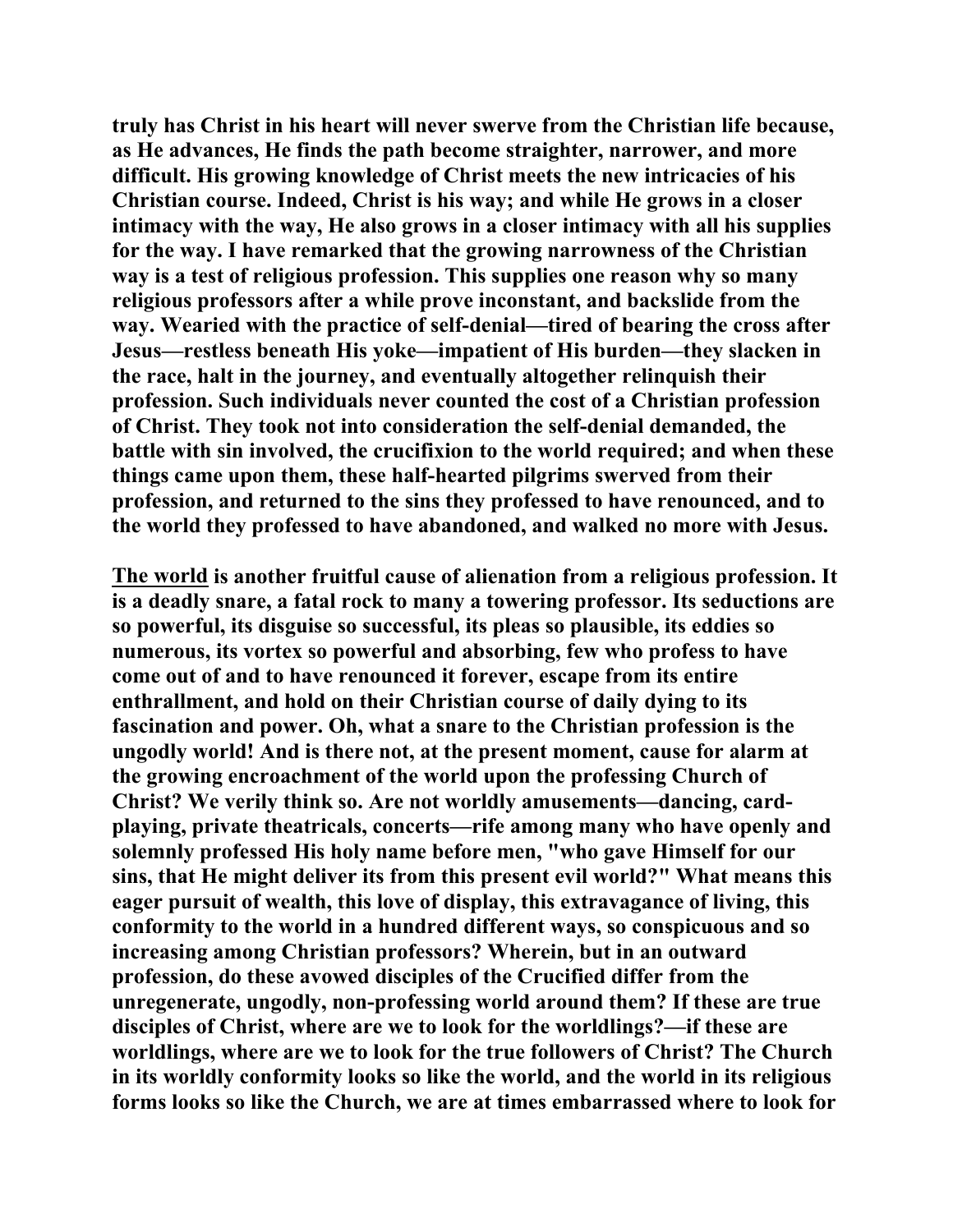**the one or for the other. But this amalgamation must not be! The true Church of Christ is a separate body, a holy nation, a peculiar people, a royal priesthood, the light and the salt of the world." And the precept that is to regulate its course as it regards this world is, "Love not the world, neither the things that are in the world." "If any man love the world, the love of the Father is not in him. For all that is in the world, the lust of the flesh, and the lust of the eyes, and the pride of life, is not of the Father, but is of the world." "Do not be conformed to this world: but be transformed by the renewing of your mind." "Know you not that the friendship of the world is enmity with God? whoever therefore will be a friend of the world is the enemy of God." "If you be risen with Christ, seek those things which are above, where Christ sits on the right hand of God. Set your affection [mind] on things above, not on things on the earth. For you are dead, and your life is hid with Christ in God." "Wherefore, come out from among them, and be separate, says the Lord, and touch not the unclean thing; and I will receive you, and will be a Father unto you, and you shall be my sons and daughters, says the Lord Almighty." What can be more clear, more imperative, or more solemn than these injunctions to a nonconformity to the world? To their entire disregard must be traced the apostasy from their solemn vows of Christian discipleship of multitudes of professed disciples of Christ. "Demos has forsaken me, having loved this present world." "They went out from us, because they were not of us."** 

**Offence because of the truth, is another popular cause of inconstancy of religious profession and of apostasy from the faith. As the gospel becomes more unfolded to their view, and those truths and doctrines are propounded which teach eternal election, Divine sovereignty, free grace, effectual calling, spiritual regeneration, preceptive holiness, final perseverance, and related doctrines of grace, by and by they become offended, go back, and walk no more with Jesus. These were the truths our Divine Prophet taught the people. On one occasion so powerfully did they stir up the opposition of the natural heart and the enmity of the carnal mind, that they bore Him to the brow of a hill, and would from thence have hurled Him headlong to destruction. And what prevented the accomplishment of this murderous purpose? The indwelling of His Godhead! "And all they in the synagogue, when they heard these things, were filled with wrath, and rose up, and thrust him out of the city, and led him into the brow of the hill whereon their city was built, that they might cast him down headlong. But He, passing through, the midst of them, went his way."** 

**The awful consequences of having professed Christ only to renounce Him, of**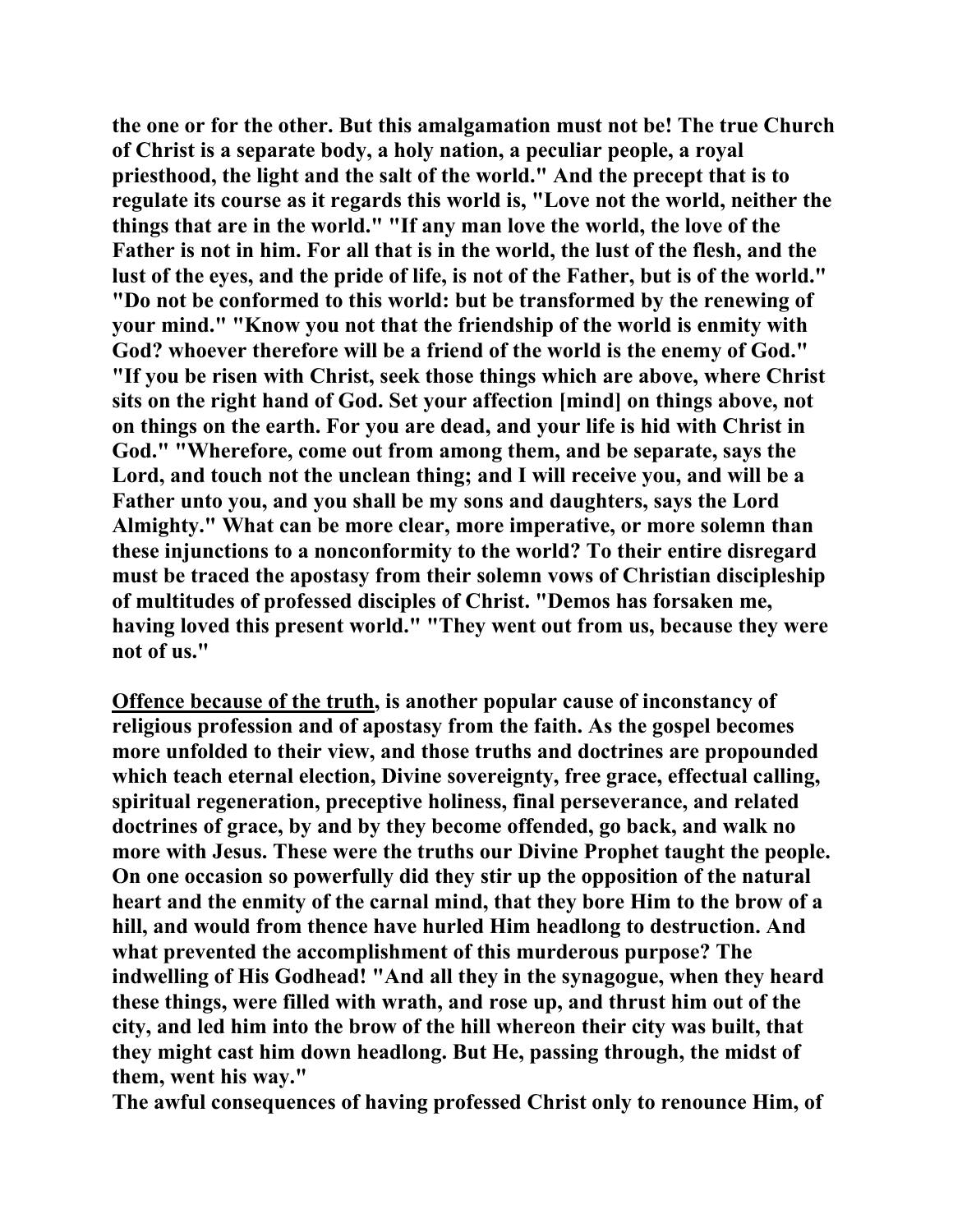**swerving from Christian doctrines and profession, must be left for the pen of inspiration to portray. They will be found delineated with terrific and startling power in the sixth chapter of the Epistle to the Hebrews. That these solemn passages can be predicated of real Christians we do not aver, and have elsewhere taught. The apostle supposes the hypothetical case of one who had so far professed Christianity as to bear a strong resemblance to its genuine truths and practice, but who yet eventually fell away and renounced both the doctrines and the precepts of Christ. Applied, as they originally are, to this class of religionists, they present a picture of so appalling a character as should make every religious professor in Christendom turn pale and tremble!** 

**But there are those who do not go away from the Savior. To those He touchingly appealed, "Will you also go away?" What was the feeling our adorable Lord here manifested? It was a deep, intense, earnest sympathy with the Christian progress and perseverance of His true disciples. "Will you leave and forsake me? Will you sever from my faith, no more walk with me, and henceforth cease to be my disciples?" Oh, what must have been the touching tenderness of that look, the melting tones of that voice, the winning power of that appeal when these words were spoken! We marvel not that the earnest and instantaneous response of His true disciples was, "Lord, to whom shall we go? If we forsake You, where could we turn? Who could be to us such a Savior, such a Friend, such a Portion as You are, if, Lord, we turn from You?" Now, what is the subject thus so dear to the heart of Christ? With what is His sympathy so closely, so warmly entwined? It is the perseverance of His disciples in spiritual knowledge, grace, and steadfastness, resolving itself into a simple, single, and firm adherence to Himself. "Will you also go away?" The subject is important—Christian perseverance. Let us present it to the reader in two or three particulars.** 

**And first, perseverance in the growth of spiritual knowledge must necessarily occupy a prominent place in religious progress. "Add to virtue** *knowledge***." Real growth in experimental Christianity demands calm thought, mental abstraction, patient and prayerful study of Divine truth. Christian progression would be an anomaly not based upon, and accompanied by, Christian knowledge—an increasing knowledge of Christ, knowing more and more of the glory of His person, the excellency of His work, the sufficiency of His grace, and the depth of His love—knowing more and more of God in Christ as our Father, as God all-sufficient—knowing more and more of the fulness and preciousness of the Scriptures of truth—and knowing more and more of the depravity of our nature, and at the same time of the blood that**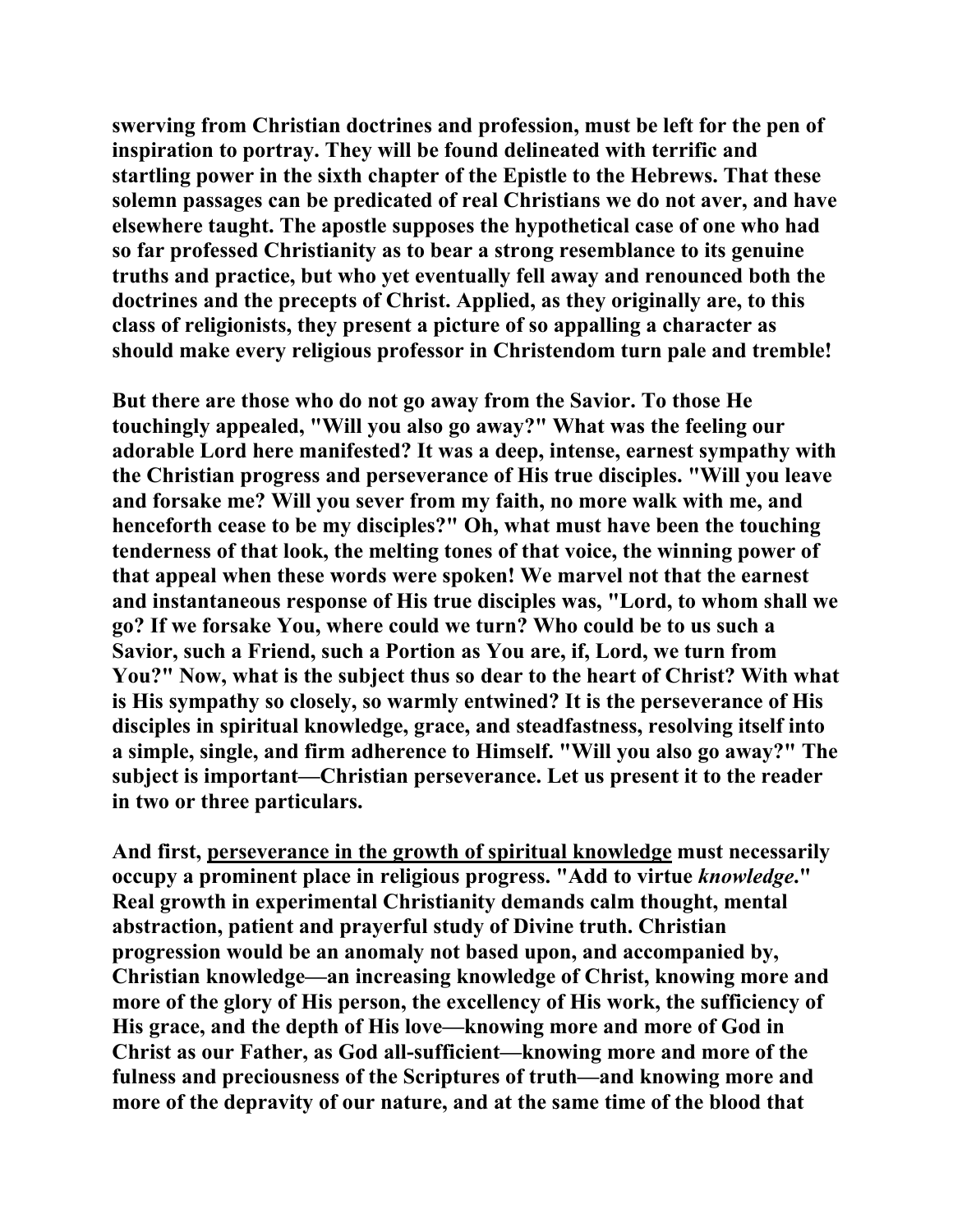**cleanses from all sin—past, present, and to come. Religious progress, not guided and tempered by this, will be a progression in the wrong direction, in all probability landing the traveler upon the bleak and perilous shore of some essential error in doctrine, or wild extravagance in practice, which may prove fatal to his Christian profession, holiness, and hope! To our progress in Christian knowledge there is no limit in this life but life itself. The subjects of spiritual research and study are so infinite in their nature, rich in their wealth, and boundless in their range, the believer may be ever learning; and yet, when He comes to relinquish the limited for the illimitable sphere of knowledge, He will feel that, like the great philosopher, He has been all his lifetime but gathering pebbles on the shore, while the vast ocean of truth lay at his feet unsmitten by his bark, unsounded by his line. And yet, fathomless as are the depths, and boundless as is the range of spiritual truth, we are not to be discouraged in seeking, through the teaching of the Holy Spirit, to know more of God's revealed Word. The point from which we start, and the goal to which we aspire, are the same—a knowledge, spiritual and saving, of God and Christ. "This is life eternal, that they might know you, the only true God, and Jesus Christ whom you have sent." With this we commence our spiritual life, with this we close it on earth, and with this we prolong it through eternity, ever studying the glory, the character, the love, the government of God, and knowing more and more of the infinite Triune Jehovah. Lord, if this is to be Your disciple, a humble learner in Your school and at Your feet would I ever be.** 

**The ways by which God thus increases our spiritual knowledge are various.**  *The great Instructor is the Holy Spirit, and the great school is sanctified affliction, and the great instrument is the Word.* **No child of God is perfected in the evidences of his adoption, and no disciple of Christ has made any very high attainments in experimental truth, until He has passed through trial. His Christianity must be tried—his grace must be tried—his faith must be tried, before he has any deep experience in godliness. Oh, how much is known of God in one mysterious providence! How much is learned of Jesus in one painful affliction! How much is experienced of the Comforter in one deep sorrow! "Blessed is the man whom You** *chasten***, O Lord! and** *teach* **him out of Your law." Chastening and teaching are always linked, as cause and effect, in the corrective dealings of God with His saints. He corrects and rebukes but to promote our spiritual education; that knowing His truth more experimentally, and becoming better acquainted with Himself, we may enter into more perfect peace and snore real possession. "Acquaint now yourself with, Me, and be at peace, and so good shall come unto you."**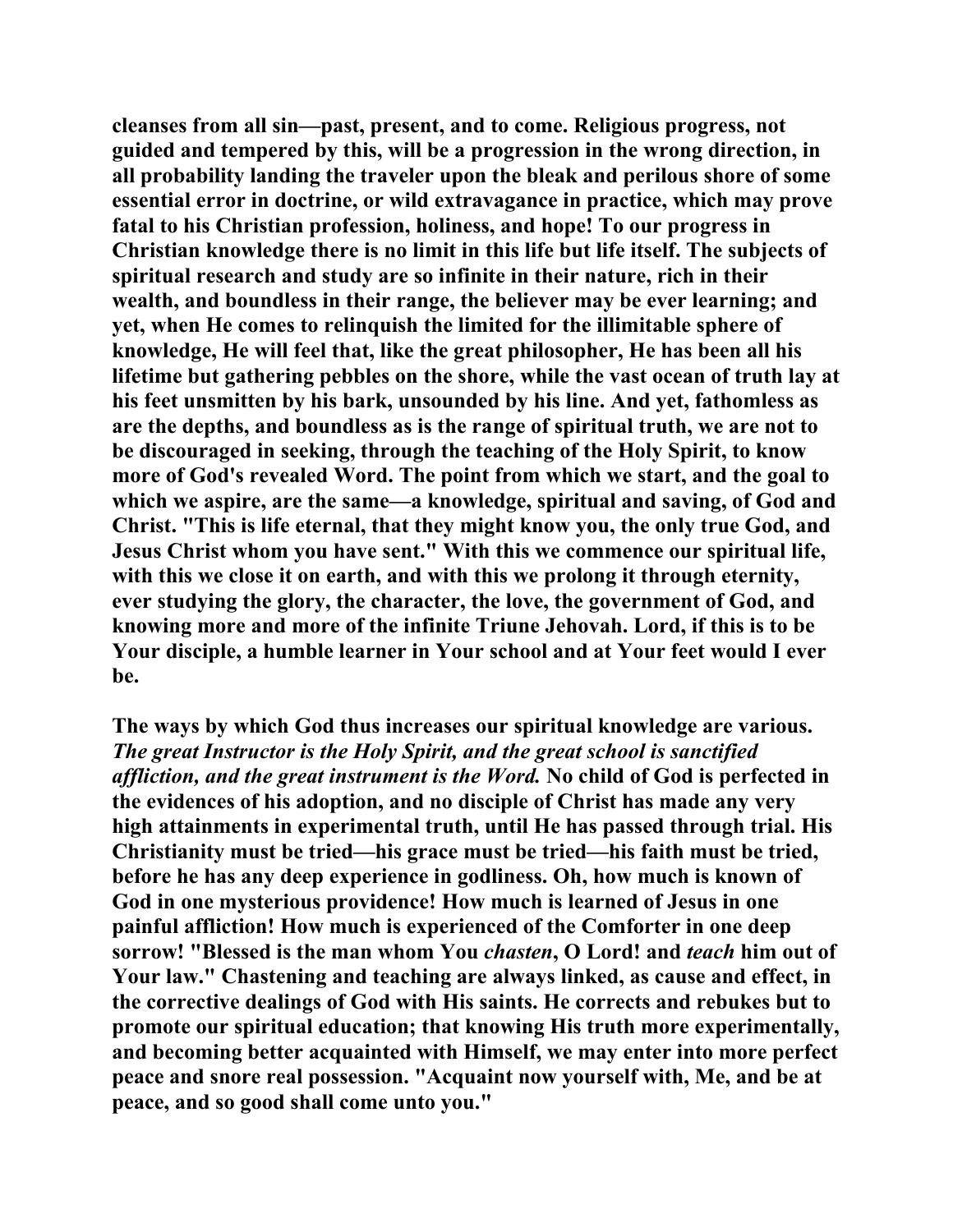**A faithful, consistent attachment to Christ also includes a firm, unswerving adherence to His pure truth. To compromise the gospel is to compromise the Christ of the gospel. To give heed to the teaching that causes to err, to exchange truth for error, sound doctrine for false, to relinquish the evangelical system of truth, any part of it, for any one of the modern antievangelical systems or tenets, is to turn the back upon Christ. Adherence to truth and loyalty to Christ are inseparable. As error enters the mind, love to Christ leaves the heart. As anti-christian doctrine obtains the ascendancy in the intellect, Christ sinks in the affections. Christ only maintains His supremacy in the spiritual affections of the soul as His pure, simple gospel dwells in the heart an element of life and holiness. The gospel is the heart of Christ speaking. The truth as it is in Jesus is the glory of Christ revealed; and as the swerve from the gospel and sell the truth, our love to the Savior chills, our admiration for His person lessens, and our attachment to His cause and His disciples relapses into indifference, alienation, and neglect. Study the moral history of all who have turned from the way of vital truth into the way of deadly error, and mark how gradually their spirituality has deteriorated, their heavenliness declined, and their prayerfulness, humility, and Christ-like simplicity has given place to a dogmatic, self-sufficient, worldly spirit and carriage. It was to check this evil in the early Church that Paul thus expressed himself toward the Corinthian saints, "I fear, lest by any means, as the serpent beguiled Eve through his subtlety, so your minds should be corrupted from the simplicity that is in Christ." My dear reader, before, then, you yield your ear to the ensnaring, seductive voice of error, listen to the gentle, persuasive voice of Jesus—"Will you also go away?" To go away from the truth is to go away from Him who is emphatically and essentially—"the Truth."** 

**Adherence to Christ includes also adherence to the Church of Christ. Christ and His Church are one, as the Church is essentially one and indivisible. We cannot, therefore, in any way separate from the Church of Christ without compromising our union with Christ Himself. We do not say by this that the believer's union with Christ can ever be imperiled. This is impossible. Our union with the Head does not depend upon our union with the body, though it involves it; but our real and vital membership with the body, the Church, does depend upon our firm and vital union with Christ the Head. If we are truly united to Christ, that union involves another union with all the members of Christ—with the one and the whole Church of God. We cannot deny the one without a virtual denial of the other. Nor does the true believer in Christ find**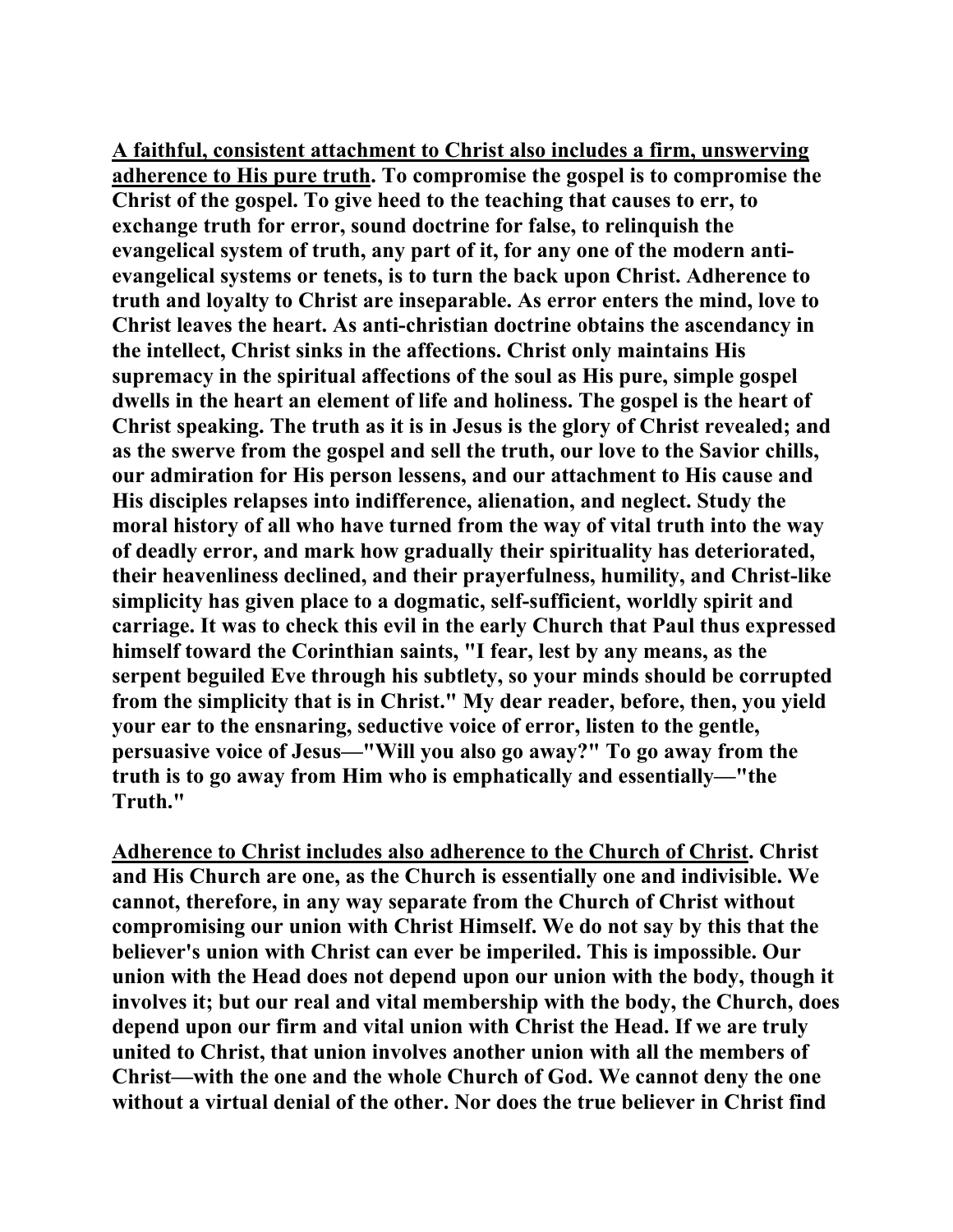**this a hard saying or unwelcome truth. The sap ascends not from the root, through the trunk, to every branch, and twig, and fiber, and leaf of the whole tree more naturally and really than does the spiritual life that we derive from Jesus extend throughout the whole Church, permeating and vitalizing all the members of the entire body, uniting each to the other, and all to Christ. How careful, then, should the be of unduly fostering and magnifying those ecclesiastical, sectarian differences of form, those varieties of judgment and interpretation in religious things, not vital and essential, which already to too great an extent exist to the deformity of the body, to the detriment of real religion, to the grieving of the Holy Spirit of God, and the dishonor of Christ. Let us, then, manifest the reality of our union with, and the sincerity of our love for, Christ, by diligently cultivating brotherly love and Christian union with all who love our Lord Jesus in sincerity, even though they do not belong to our branch of Christ's Church. We go away from Jesus when we go away from His saints. They are dear, very dear, precious, priceless to His heart. They are as tender to Him as the apple of His eye; are engraved upon the palm of His hand, and are borne upon the breastplate on His heart. God is equally their Father, Christ equally their Elder Brother; and as you are, so are they, the temple of the Holy Spirit. Oh, then, evince your love to Jesus by the manifestation of your love to His disciples. Let not your affection, your confidence, and your communion be cold, suspicious, forced; let it be as spontaneous and as warm as light streaming from the sun; as free and as refreshing as the rain distilling from the clouds, as the stream flowing from the mountain spring. "Beloved, let us love one another; for love is of God; and every one that loves is born of God, and knows God. He that loves not, knows not God, for God is love."** 

**Let us, then, exhort you ever listen to this appeal of Jesus. In all times of temptation, in all times of trial, in all times of error, in all times of adversity, in all times of creature, worldly, sinful allurement may the tender, touching, melting words of Jesus penetrate our inner most soul—"Will you also go away?" Oh, whatever transpires, forsake not Christ! Walk so near to Him that you may feel He is at your side in every path and circumstance of life; lean upon Him so confidently that you may find yourself, with the disciple whom Jesus loved, reclining upon the very bosom of your Lord. Let your every-day life be a constant going to, rather than a going from, Jesus. Be humbled and mourn that you ever forsook, distrusted, wounded, and grieved Him. Times without number have we done this. Alas! our Christian profession of Christ has been chequered and uneven. Declension and revival, relapse and recovery, backsliding and restoring, have made up so much of our spiritual**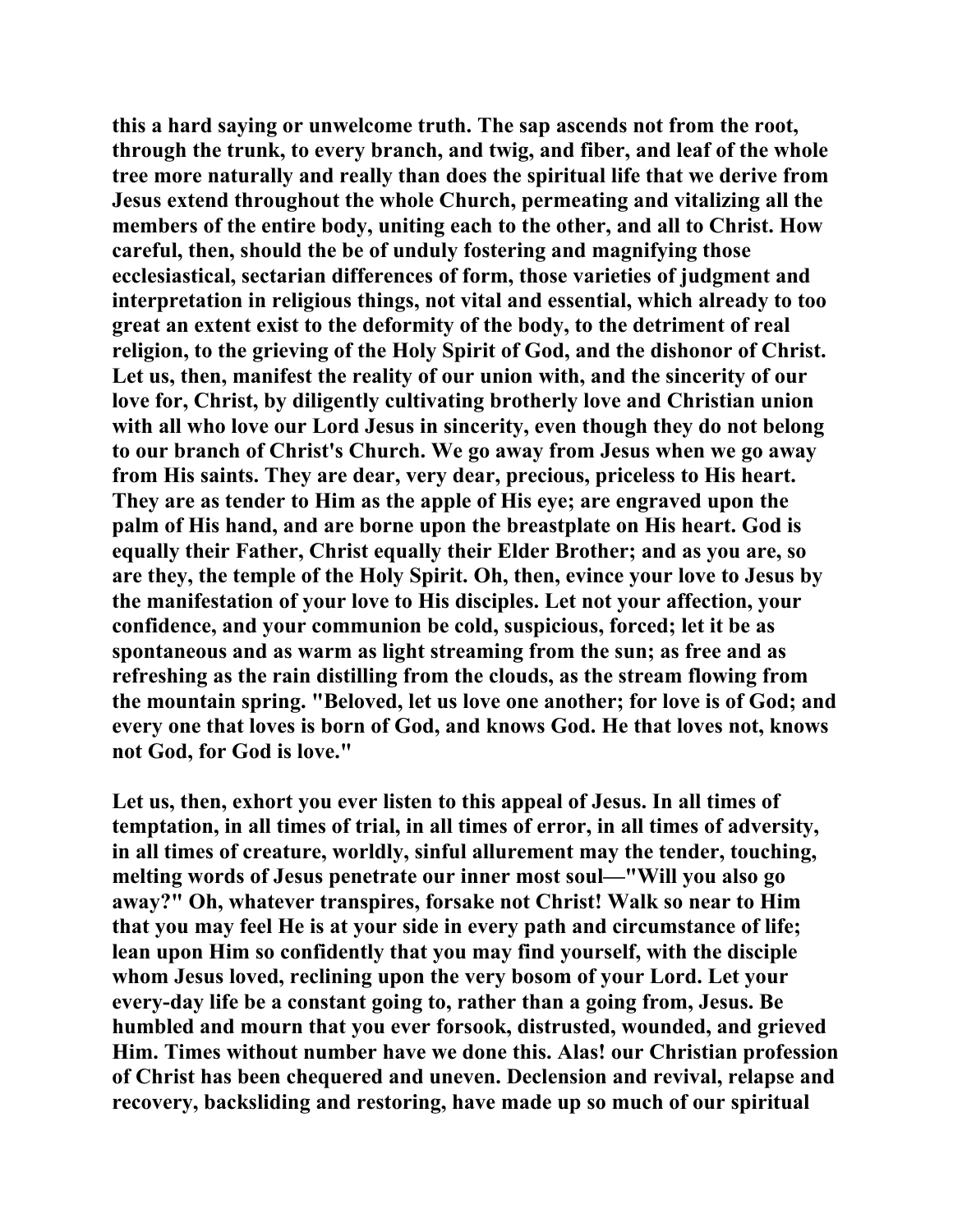**history; who would or could have borne with us as Jesus has? We have never forsaken Him and have returned, throwing ourselves at His feet deploring, confessing, bemoaning the sinfulness of our ingratitude, forsakings, distrustings; but He has graciously received us, gently raised us to His bosom, lovingly and freely forgiving all our sins.** 

**"Wretch that I am to wander thus In chase of false delight."** 

**How touching, then, the sympathy of Christ with the difficulties, temptations, and progress of our Christian perseverance—"Will you also go away?" He could not endure the thought that, among the many who went away and walked not with Him, any of His own true disciples should prove cold, false, and recreant. "Will** *you* **also go away?" With what power and tenderness must this appeal to their attachment, fidelity, and love have pierced their hearts! He addresses it still to us! What multitudes in the present age of religious excitement and profession fall off and walk no more with Jesus! Weary of the cross, discouraged by reason of the way, possessing neither real grace, nor true conversion, nor the indwelling of the Spirit, nor vital union with the Lord Jesus, they fall from the** *profession***—not from the** *possession* **of grace, and return to the beggarly elements they had so openly and solemnly renounced. Oh, it is an appalling thing—apostasy from the faith! it is a fearful step falling from a profession of Christ! Rather let us endure any self-denial, hardship, scorn, persecution or loss, yes, death itself, than deny the Lord Jesus, crucifying Him afresh, and putting Him to an open shame by turning from our solemn profession of faith and love. And yet, if ours be a profession of the Savior only, unaccompanied with true change of heart, with real regeneration by the Spirit, let us not be content to meet the Bridegroom with this empty lamp! The sooner a mere profession of Christ is relinquished for what is real, vital, saving; the better. Oh let us not go down to the grave with a spurious religion, a false hope, a lie in our right hand!** 

**But, for the encouragement of the Lord's true people, let us remark that Christ has pledged the exercise of His power, the communication of His grace, the aid of His intercession on behalf of all His true disciples. Not one of these shall utterly backslide, not one shall finally fall, not one shall eternally be lost. His promise is,** *"they shall never perish!"* **Their vital union with Christ, the indwelling of the Holy Spirit, the power of Jehovah, the intercession of the High Priest in heaven, all the promises of God prove their security, and are pledges of their perseverance from grace to glory. In His strength, then, and**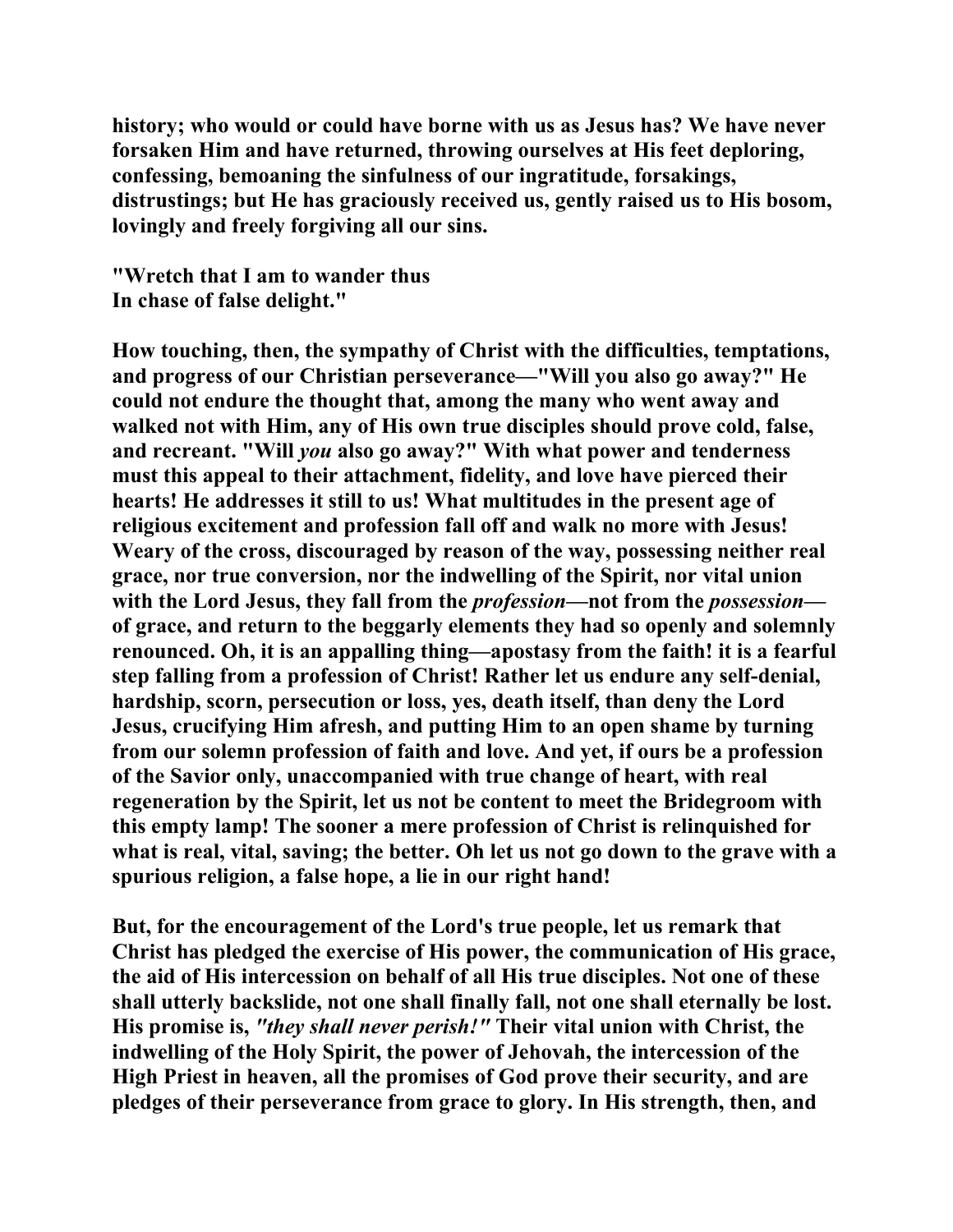**aided by His grace, let our response be, "Lord, to whom shall I, to whom would I go, if I go from You? Who so lovely, who so attractive, who so worthy, who so precious as You? Who such a Friend, such a Brother, such a Redeemer, such a Portion? Heaven embraces, earth contains no being that can be what You are to my soul. To whom could I repair with my needs, upon whose arm could I suspend my burdens, upon whose breast could I breathe my sorrows, into whose ear could I pour my prayers, at whose feet could I confess my sins, and weep my love, but Yours, O Lamb of God? To go from You is death! Rather let me yield my heart's fondest treasure, costliest strongest attraction, life's sweetest charm, yes, life itself, than part, blessed Jesus, with You "You do not want to leave too, do you?" "Lord, to whom shall we go? You have the words of eternal life." Saints of God—***persevere!*  **Every serious thought of time, every solemn view of eternity, bids you** *persevere!* **All the promises of God, all the assurances of Christ, all the revelations of the gospel bid you—***persevere!* **Angels winging their way from heaven, the spirits of just men made perfect bending from their seats in glory, the great cloud of witnesses around your path, bid you—***persevere!* **Christ from His throne holds out the jeweled diadem, the palm, the robe, and bids you—***persevere!* **"Be you faithful unto death, and I will give you the crown of life." "You do not want to leave too, do you?" Blessed Lord, kept by Your power, upheld by Your grace, comforted by Your love, soothed by Your sympathy, I will never, no, never leave You!** 

**"I'll not leave Jesus—never, never! Ah, what can more precious be? Rest, and joy, and light are ever In His hand to give to me. All things that can satisfy, Having Jesus, those have I.** 

**"Love has bound me fast unto Him, I am His, and He is mine; Daily I for pardon sue Him, Answers He with peace divine. On that Rock my trust is laid, And I rest beneath its shade.** 

**"Without Jesus, earth would weary, Seem almost like hell to be; But if Jesus I see near me,**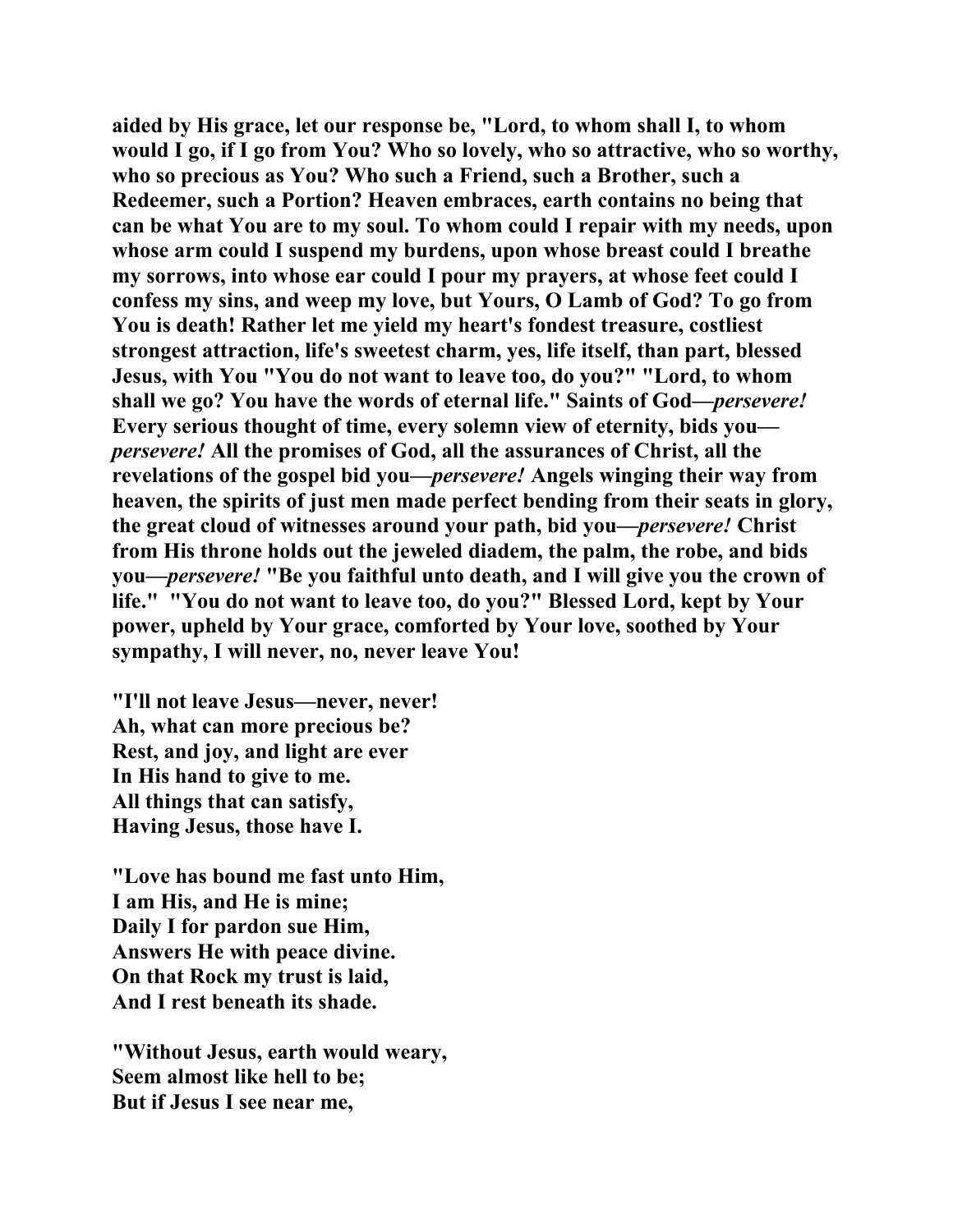**Earth is almost heaven. Am I hungry? He does give Bread on which my soul can live.** 

**"Spent with Him, one little hour Gives a year's worth of gain. Grace and peace put forth their power, Joy does wholly banish pain. One faith-glance that findeth Him, Maketh earthly crowns look dim.** 

**"Oh, how light upon my shoulder Lies my cross, now grown so small! For the Lord is my upholder, Fits it to me, softens all; Neither shall it always stay, Patience—it will pass away.** 

**"Now He leads me wonderfully, Right and left, through sun and rain, Yet I know and trust Him truly, It is always for my gain. Yes, His wonder-road, indeed, Always heavenward does lead.** 

**"Those who faithfully go forward, In His changeless care shall go; Nothing's doubtful or untoward To the flock who Jesus know. Jesus always is the same; True and faithful is His name.** 

**"Blinded world! if you admire Earthly trifles, you are free! Out of Jesus my desire Never shall contented be I have sworn it in my heart, I from Jesus will not part"**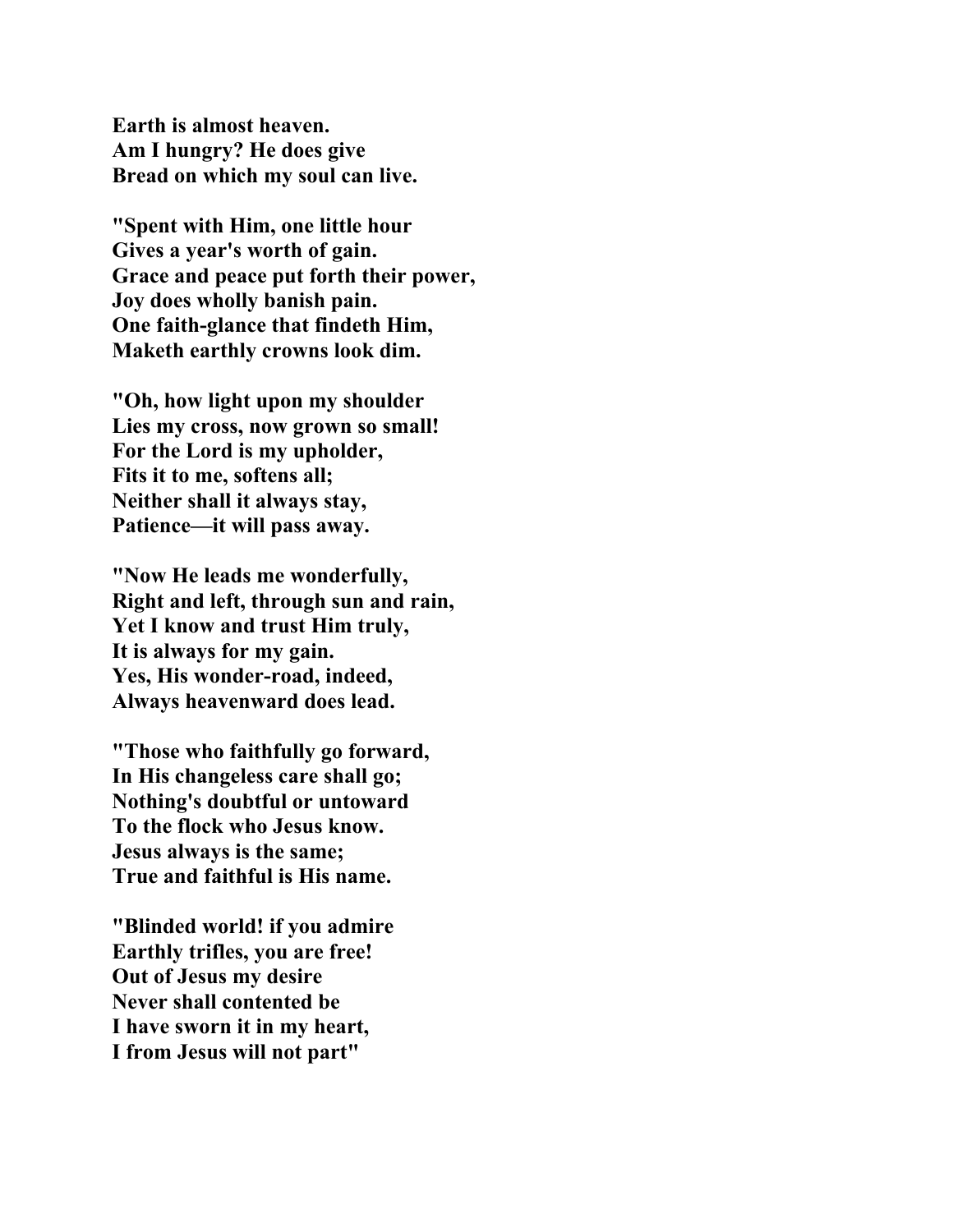## **Chapter 14 "The Disinterestedness of Christ's Sympathy"**

**"For even Christ did not please Himself." Romans 15:3** 

## **I. The selfishness of sinful man.**

**No single principle of His own religion did our Lord more perfectly embody or more touchingly illustrate than its disinterested benevolence. The nature which, sinless He assumed, yet whose sinfulness He came to remove, was essentially and totally disorganized. To affirm, as the Scriptures of truth positively do, that it is originally and totally depraved, is but to portray it with every feature of its pristine nobleness, purity, and excellence utterly spoiled. When, therefore, our Lord made His advent to our world, He found man the living embodiment, the acting impersonation, the very incarnation of fallen self-love; self-love in the form of complete selfishness. The original Center of the soul forsaken, man had become a center to himself. The God he worshiped, was the deification of—self. The religion he professed, was the adoration of—self. The powers he cultivated were consecrated to—self. His whole existence was one act of service and devotion to—self. The Divine Center, as we have said, abandoned, he knew no other God, acknowledged no other sufficiency, recognized no other end than—himself. Every faculty and thought, every affection and action, was made to contribute to the cloud of incense which rose as in one dense column before** *this little idol***—SELF. Himself the first—himself the last—himself all in all! And is it not so now? Self, in some shape, is still the Deity of the natural man. Selfishness is still the universal sin of our nature, exhibited in one or more of its thousand modifications, its endless forms. All are in pursuit either of wealth, or ambition, or pleasure, or honor, or gratification—each one urging his individual suit—under the rule of this "reigning law of the world ravaged and disorganized by sin"—the law of selfishness. A total disregard for the interests and enjoyment of others—an entire oblivion of what is due to another's feelings and well-being; the possession of a certain good; the attainment of a certain end at the expense of another's happiness and rights, is the only recognized principle and a rule of action which regulates the conduct of the great majority of our depraved species. The indictment is heavy, the picture is dark, the sin is awful, we admit; but it is borne out as much by daily observation and frequent experience, as by the faithful, unerring Word of God—"All men** *seek their own***." What means this self-exaltation—this egotism—this envy and jealousy—this attempt to supplant others in esteem, influence, and power—this prodigality and love of worldly show—this eager**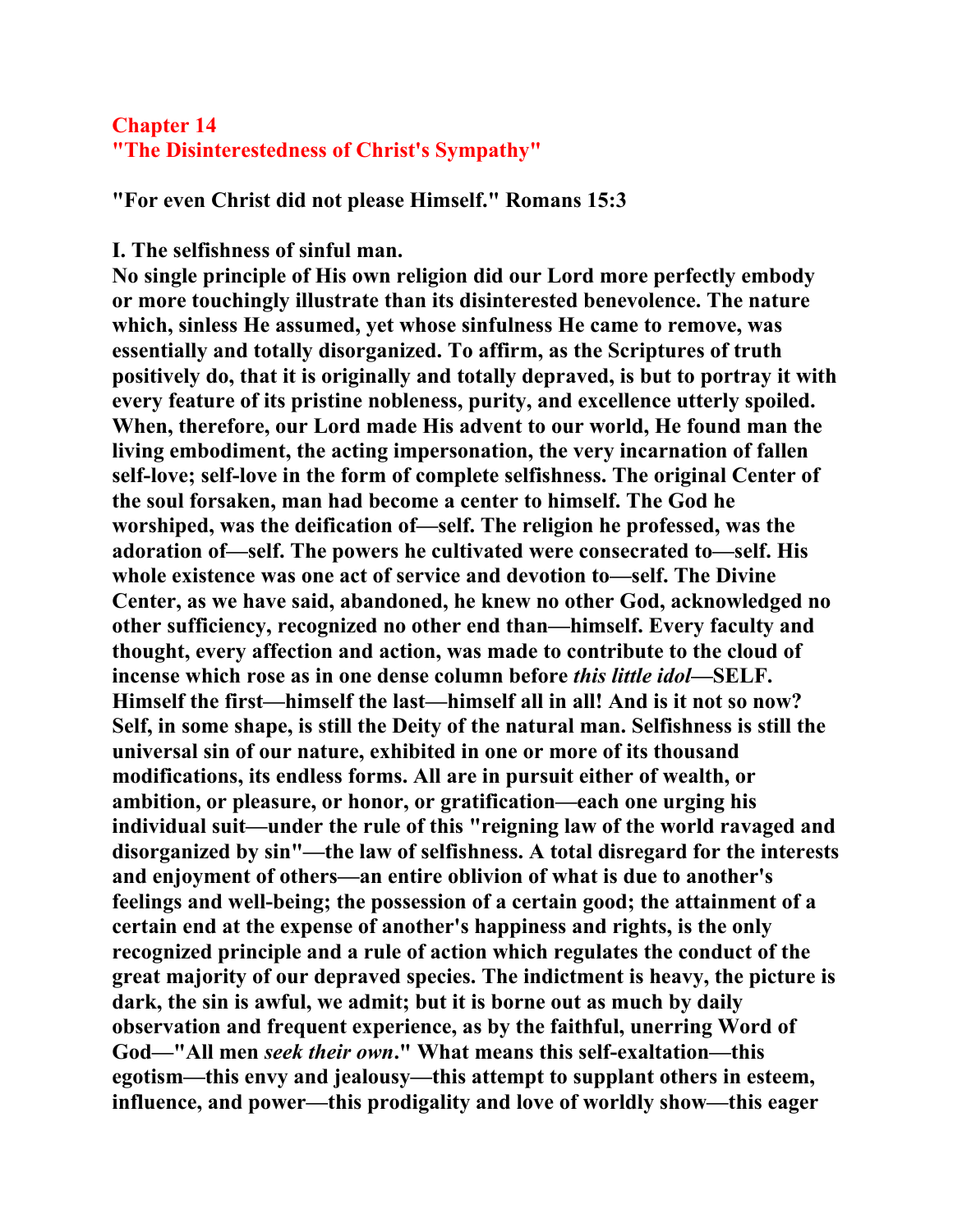**chase of wealth—this covetousness and penuriousness—this niggardly dole of charity—this cruel, heartless, grinding oppression—this growing sensuality and crime—this haughty inflexibility of will, impatience of contradiction, and acknowledging no superiority to its own—this love of ease and sloth—this sectarian exclusiveness which looks with coldness, jealousy, and distrust upon the spiritual prosperity of others? What, we ask, is all this, and a thousand times more, but the one appalling, cancerous sin of selfishness existing in the very heart of depravity, and sending its fatal poison along all the fibers of human society? That there are noble modifications of this appalling description of our nature, we readily and thankfully concede; but they are the exceptions to the rule—the beautiful ivy entwining the decayed and crumbling trunk of our fallen humanity, reminding us of what man was in his first estate, and faintly foreshadowing what man in his restored state will be, when the Lord comes to make all things new.** 

**Nor is this selfishness of our nature entirely uprooted, though greatly mortified,** *in the renewed man.* **The Divine precepts, admonitions, and exhortations of God's Word all imply its existence and working in the believer, and the need of incessant battle with the fallen principle. In nothing, perhaps, is its existence more marked than the perpetual collision of our will with the will of God. To please ourselves, and not God, in the path we tread, in the service we perform, in the cross we bear, in the suffering we endure, in the place we dwell—to gratify our inclinations, to please our taste, to indulge our repose, to promote our self-interest, often at the expense of others, is the baneful fruit borne by this corrupt tree. Oh, it is a humiliating truth, that though engrafted, through sovereign grace, as the believer is upon Christ, there should mingle with the "fruits of righteousness, which are by Jesus Christ," fruit so bitter and noxious. That, with the great, the lofty, the holy principle implanted within of living to please God, we should yet be brought into perpetual conflict with its opposite most low and degrading principle living to please ourselves. And yet so it is. We marvel not, then, at the earnest and pointed exhortation of the apostle, "We then who are strong ought to bear the infirmities of the weak, and** *not to please ourselves***. Let every one of us please his neighbor, for his good to edification. For even Christ pleased not himself." This precept is in perfect harmony with the genius of the gospel of Jesus. The Divine religion He introduced into the world was in direct and close antagonism to the world's selfishness. It revealed to man a new and unearthly principle—the principle of unselfish love, disinterested sympathy, high-minded, chivalrous benevolence and self-denial. He descended to earth, the reflection of heaven. He appeared to man, the incarnation of God—the**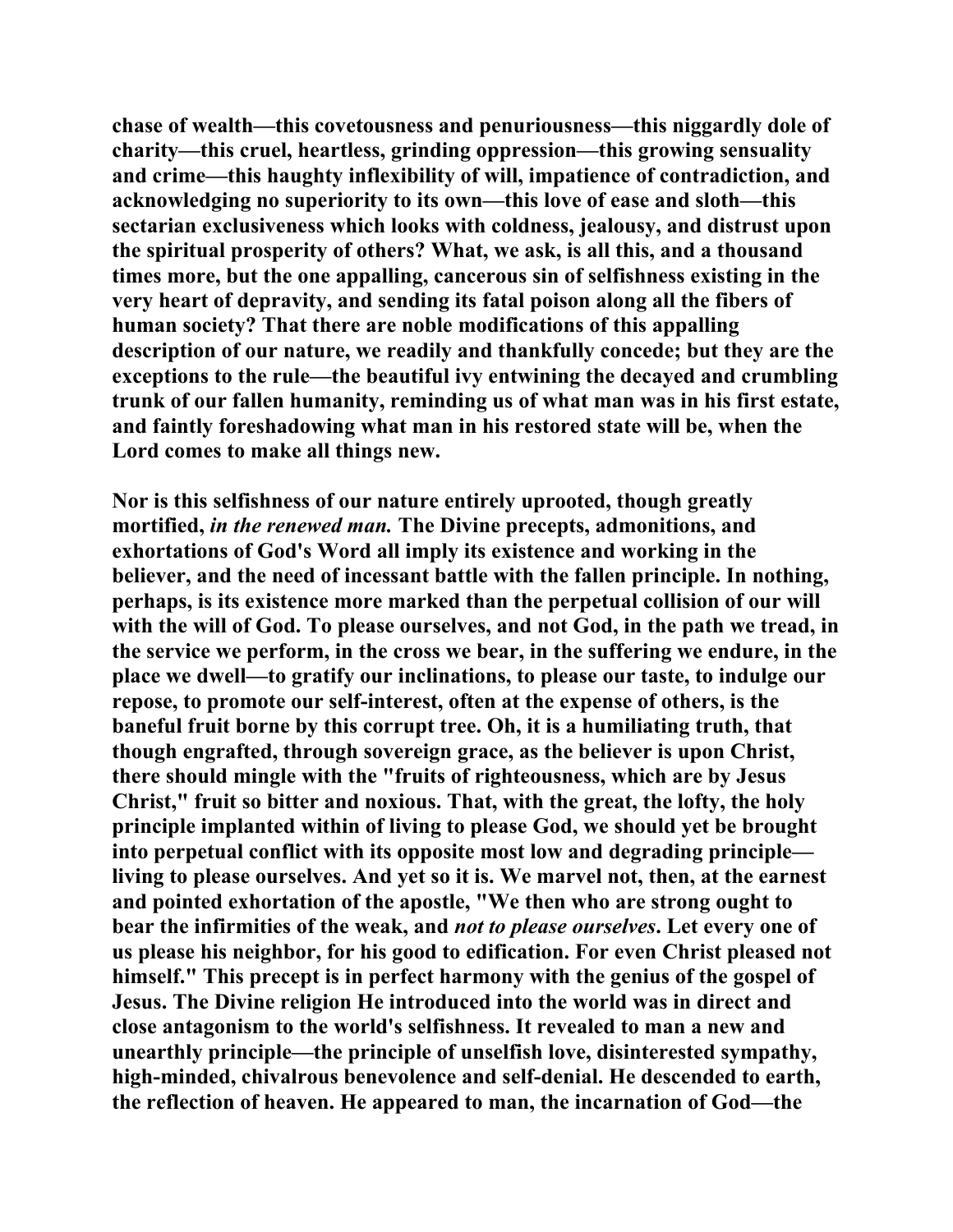**embodied essence of the divinest, purest, loftiest affection in the universe. His gospel was unselfish speaking—His life was unselfishness acting—His sympathy was unselfishness weeping—His death was unselfishness suffering, self-consumed amid its own sacrificial fires. "The zeal of your house has eaten me up." And, then, when He had presented on the cross such a spectacle of disinterested love for man as angels could not have conceived, and such an outgush of unselfish sympathy as man had never seen—pure, sublime, unparalleled—He rose from the grave; and, before He relinquished the scene of His humiliation for the home of His glory, He commissioned His apostles to traverse the world and tell its wondrous story as far as the empire of man and misery extended, "Go into all the world and preach the gospel to every creature." Such is the divine precept, and such its human embodiment we are about to study. "Even Christ pleased not himself." May the Holy Spirit of truth, while we behold as in a glass this glory of the Lord, transform us into the same image, that henceforth we may be more like Christ in** *His unselfish love and disinterested sympathy.*

**II. The Unselfish Love of Christ.** 

**In what points did our Lord illustrate this Divine principle of His gospel? Trace first its higher forms.** 

**In Christ there was perfect submission to the supreme will of His Father. Our Lord descended to this part of His Father's empire to erect no throne, to assert no will in opposition to God's. His language was, "I came, not to do my own will, but the will of Him that sent me." In this He pleased not Himself. He would have done so had there been the slightest dissonance of mind, or collision of will. But the union was essential—the harmony complete between the will of Christ on earth and the will of God in heaven. It was the will of God that His elect should be redeemed—it was the will of Christ to redeem them. It was the will of God that His glory should be revealed—it was the will of Christ to reveal it. It was the will of God that His truth should be taught—it was the will of Christ to teach it. It was the will of God that Christ should be sacrificed—it was the will of Christ to die. "Lo! I come to do your will, O God," were the prophetic words which struck the first key-note to the harmony of God's will and Christ's will. "Don't you know that I must be about my Father's business?" was a deeper intonation of the melody. "Not my will, O my Father, but Yours be done!" has its loftiest strain on earth. To do God's will from the heart, He was willing to forego the joys of heaven, to empty Himself of His glory, to sink to the deepest humiliation, to die the accursed death—and in all this, "Christ pleased not Himself." Child of God,**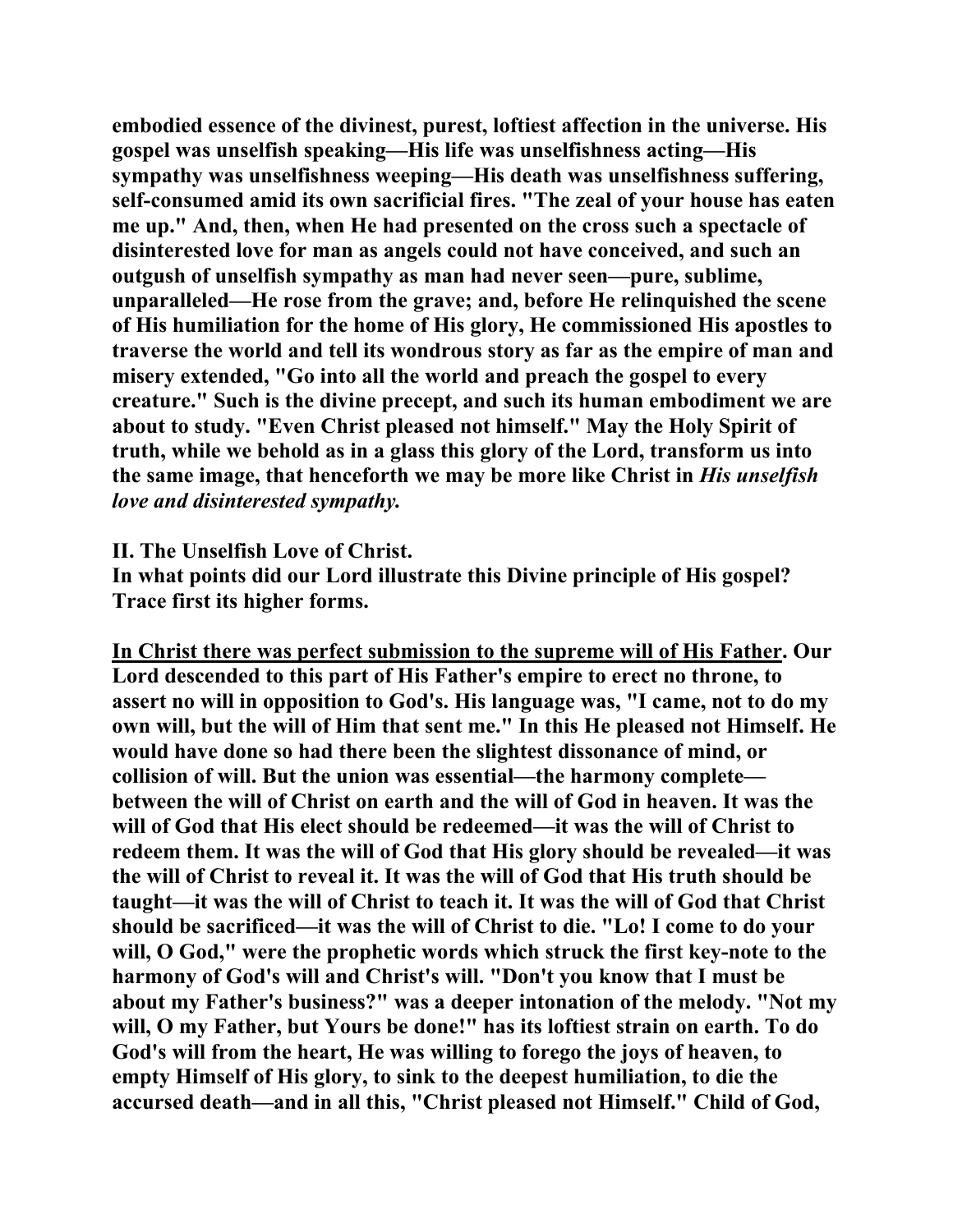**you reach the loftiest attainment in sanctification, you stand upon the highest round in the ascent of holiness, when your will, like Christ's, is thus blended with your Father's. No holier, no higher, no sublimer act of self-denial marks the believer than this.** *It was in this school of subjection to the Divine will that Christ's disinterested sympathy for us was trained.* **Had there been anything of self-seeking in Him, it would have been exhibited in the opposition of His will to the will of His Father. And the moment this hostility commenced, all disinterested benevolence for man would have ceased. The pure, deep spring of His self-consuming sympathy had its rise in the perfect union of His human will with the Divine.** 

**In addition to the sinlessness of the human nature of our Lord, it was also replenished with the Holy Spirit without measure, and He was the fulness of the Godhead bodily. Our Lord Jesus was thus the embodied revelation of infinite benevolence and love. In seeking, therefore, as man, to do the will of God, He clasped the object of His sympathy in a love that sought not its own but the happiness of the being it embraced. It is in this same school we, if molded in Christ's image, are trained to love man, to sympathize with man, to aid man with an unselfish affection. In proportion as we are found doing the will of God, we rise superior to selfishness, and learn the difficult, yet Godlike, lesson of looking not exclusively upon our own things, but in expansive, disinterested sympathy also upon the things of others. As we recede from the human and approximate to the Divine, we recede from selfishness and approximate to that disinterested love to man which manifested itself in the bestowment and sacrifice of its unspeakable gift. "In this was manifested the love of God toward us, that God sent His only-begotten Son into the world that we might live through Him."** 

**In seeking the glory of God supremely, our Lord pleased not Himself. If ever there was the single eye, it beamed in Christ. He had no separate kingdom, swayed no rival scepter, wore no divided crown separate from His Father. All that He embarked in, did, and taught converged to one common center, pointed to one single aim, terminated in one great end—the glory of God! Had there been one thought or feeling of self-seeking in Christ, He might easily have erected a separate throne from His Father's, at whose feet kings, and princes, and potentates would have been proud to bring their treasures and lay their crowns. But no! His whole soul was swallowed up in God. "I seek not my own glory," was a declaration of unselfishness which found a living expression in every action of His life. To win back homage to the dishonored law of God, to vindicate the outraged glory of His Father's government, to**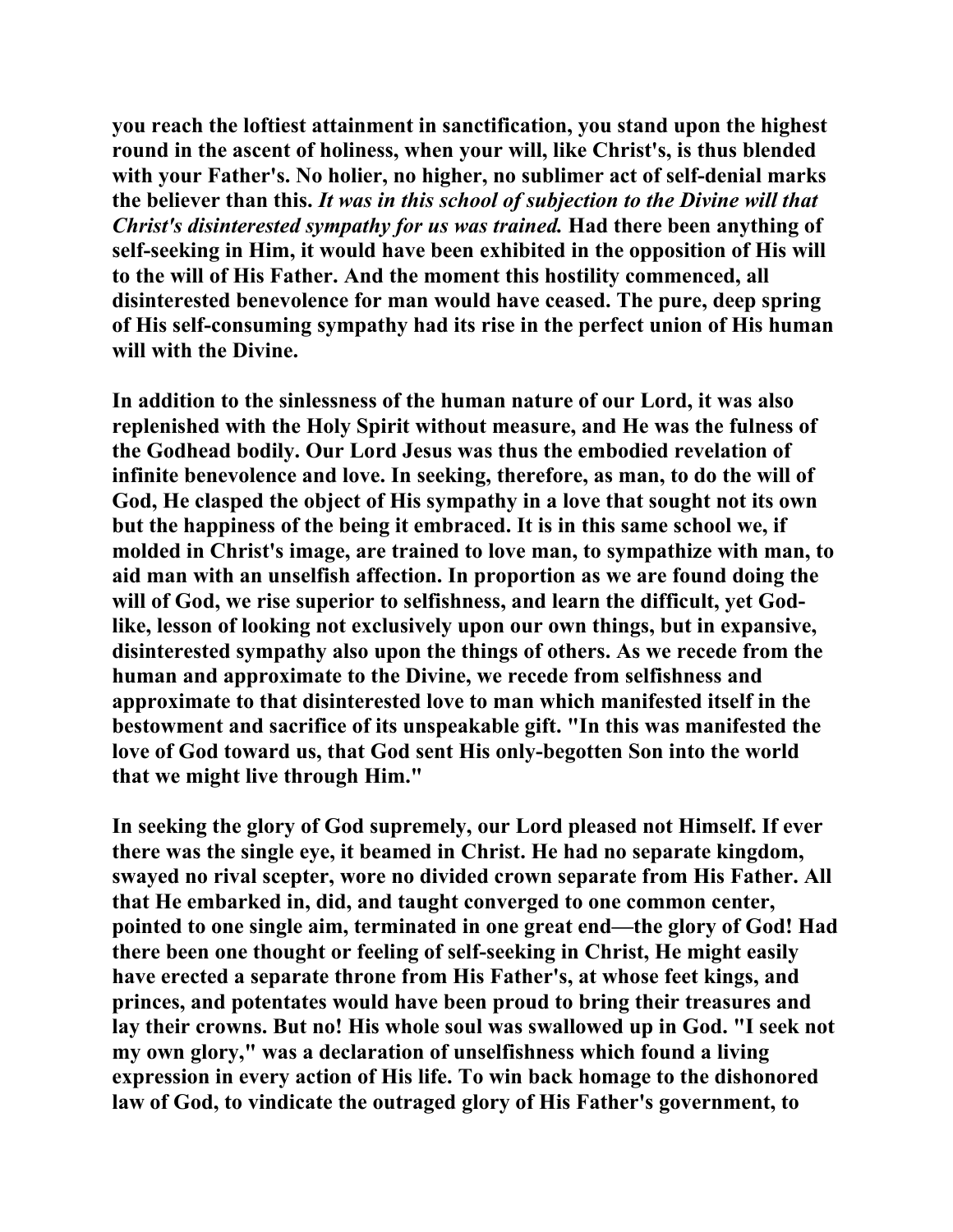**reveal His love, and accomplish His purpose in the salvation of His elect, and finally to bring to heaven all whom the Father had chosen to eternal life, to the endless honor and praise of His name, was the pole star which guided Him, the goal for which He pressed. To vindicate and uphold His Father's glory He was willing that His own should set in darkness, in ignominy, and in blood. Oh that this mind that was in Christ might be in us! What a powerful impetus, what a divine sanctity, what a lofty elevation it would give to every purpose, and act, and sacrifice, were it done with a more simple, pure, single aim to the glory of God! It would dignify the lowliest, and sanctify the loftiest service for Christ. Done solely and only for His glory, the cup of cold water which we offered to a disciple would be sweeter than nectar to him who drank it, and to Him in whose name it was given, precious and priceless above rubies! There is no greater, no more humiliating or visible form of selfishness than in placing our glory above God's. If we preach, or labor, or achieve, or suffer, or give with a view of making the world our pedestal, self the sole figure, mankind the admiring gazers, we are seeking but our own honor and glory, and God will consume the idol, and will make us drink the waters which the ashes of our self-deification and man-worship have embittered and defiled. Oh for the mortification of this sin! Oh for the crucifixion of this selfseeking that taints and deforms all that we do for God and for our fellows! In all this, "even Christ pleased not himself."** 

**Such, too, was the tenor of His whole life—it was a life of continuous and perfect self-denial. Every step He trod was another footprint in the path of disinterested benevolence. He went about doing good, scattering from the horn of blessing, His favors and benedictions on friends and foes, on those who blessed, and on those who reviled, those who loved, and those who hated Him. Behold Him denying Himself of earth's comforts to promote the comfort of others; hungry Himself, yet feeding the famishing; weary, yet inviting and leading others to rest; Himself accused, yet vindicating the condemned. Was there ever such a spectacle of self-abnegation?** 

**Trace Christ, too, in service. There was no labor too toilsome or self-denying from which He shrank. He would walk forty miles in one day to take the living water to a poor sinner. He would stoop to unclasp the sandal and wash the feet of His erring disciple. He would stand still at the word of a blind beggar sitting by the wayside, and in response to his appeal, pour the light of day upon the sightless eye. He would go, when asked, to heal a sick servant. He would come, when bidden, to the house of mourning. He had an ear for every cry of sorrow, an eye for every spectacle of woe, a hand for every object of**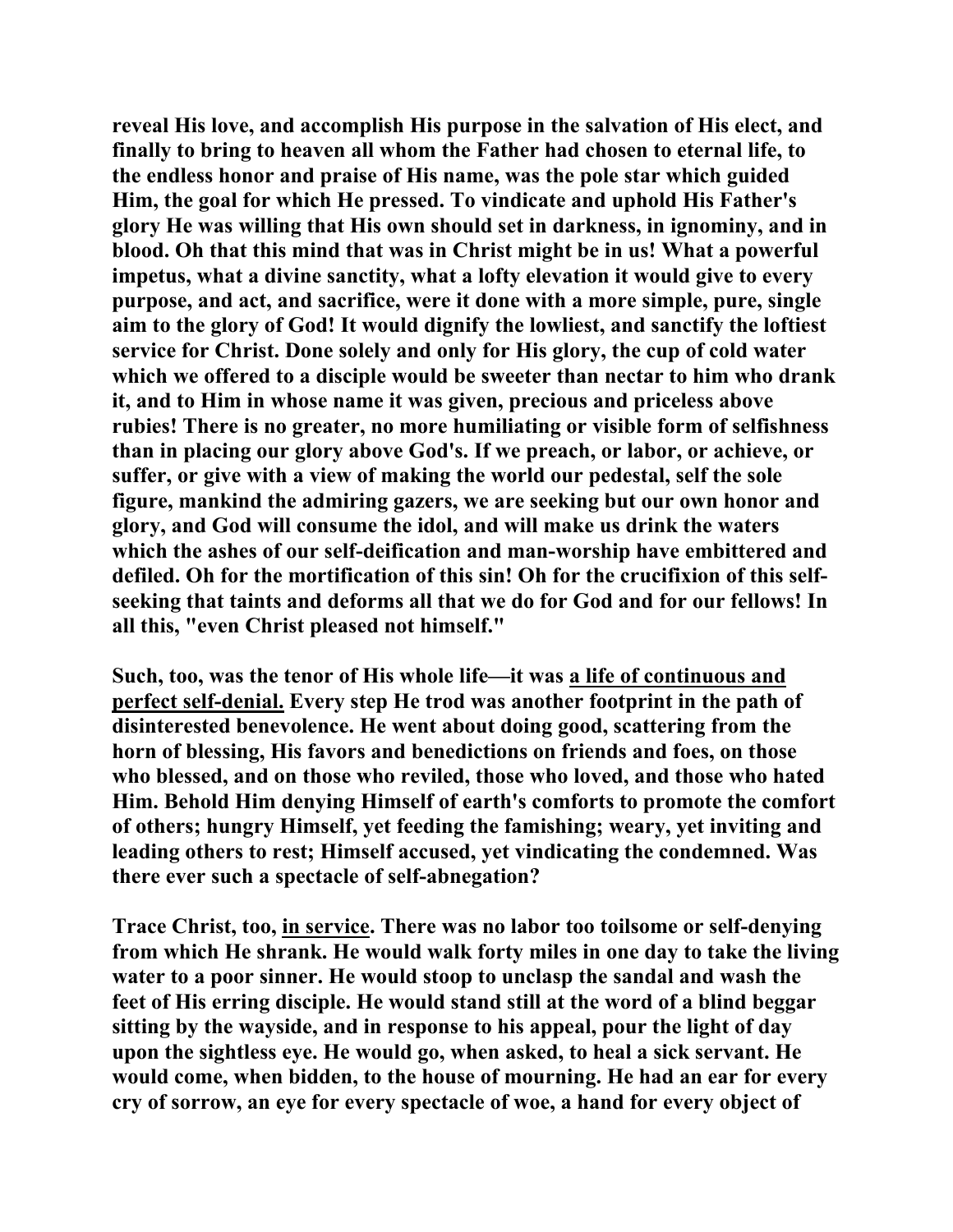**need, a heart for every appeal to human sympathy. Yes, there was no service so wearisome, or, so distasteful, or so difficult, or so self-denying, in which He was not at home. The atmosphere most genial with His nature was laden with suffering, saturated with tears, vocal with sighs, and groans, and supplications. The homes most attractive to Him were those where poverty, sickness, and grief had found an entrance. Such was the pure, self-denying benevolence of Jesus! Well may it be said, "even Christ pleased not himself."** 

**But the crowning act of His disinterested love and sympathy was, His suffering unto death. Marvellous and precious as were all the other expressions of His unselfish love, they pale and vanish before this the most marvelous, precious, and costly of all—the sacrifice of Himself upon the cross!**  *What more could unselfish love do?* **What loftier form could it assume? What costlier sacrifice could it make? More than itself it could not give. Listen to the inspired confirmation of this: "When we were utterly helpless, Christ came at just the right time and died for us sinners. Now, no one is likely to die for a good person, though someone might be willing to die for a person who is especially good. But God showed his great love for us by sending Christ to die for us while we were still sinners." Romans 5:6-8. What more, we again ask, could love so unselfish, so disinterested do? Listen yet again "Christ also has loved us, and has given** *himself* **for us." "Who gave** *himself* **for our sins." "Christ also loved the Church, and gave** *himself* **for it." "Who gave** *himself* **for us, that He might deliver us from all iniquity." Oh what an infinitude of wealth and glory and blessing is included in these words—***"gave himself!"* **Gave His Deity—gave His humanity—gave His obedience—gave His life gave His heart's blood—gave His heaven of glory—all for poor, unworthy, self-destroyed, helpless sinners who had nothing to pay—pardoning them fully, justifying them freely, calling them graciously—keeping and eternally glorifying them! O Lord, my soul dissolves before this stupendous, this strange, this unparalleled spectacle of disinterested, self-sacrificing love! I blush to find myself so unlike it—I weep that my sins demanded it—I believe because it was You who died—my heart is won, my affections are captivated by a love which enchains to itself my whole being!** 

**"Love celestial, ardent fire! Oh extreme of sweet desire! Spread your bright, your gentle flame, Swift over all my mental frame. Sweet affections flow from thence, Sweet above the joys of sense!**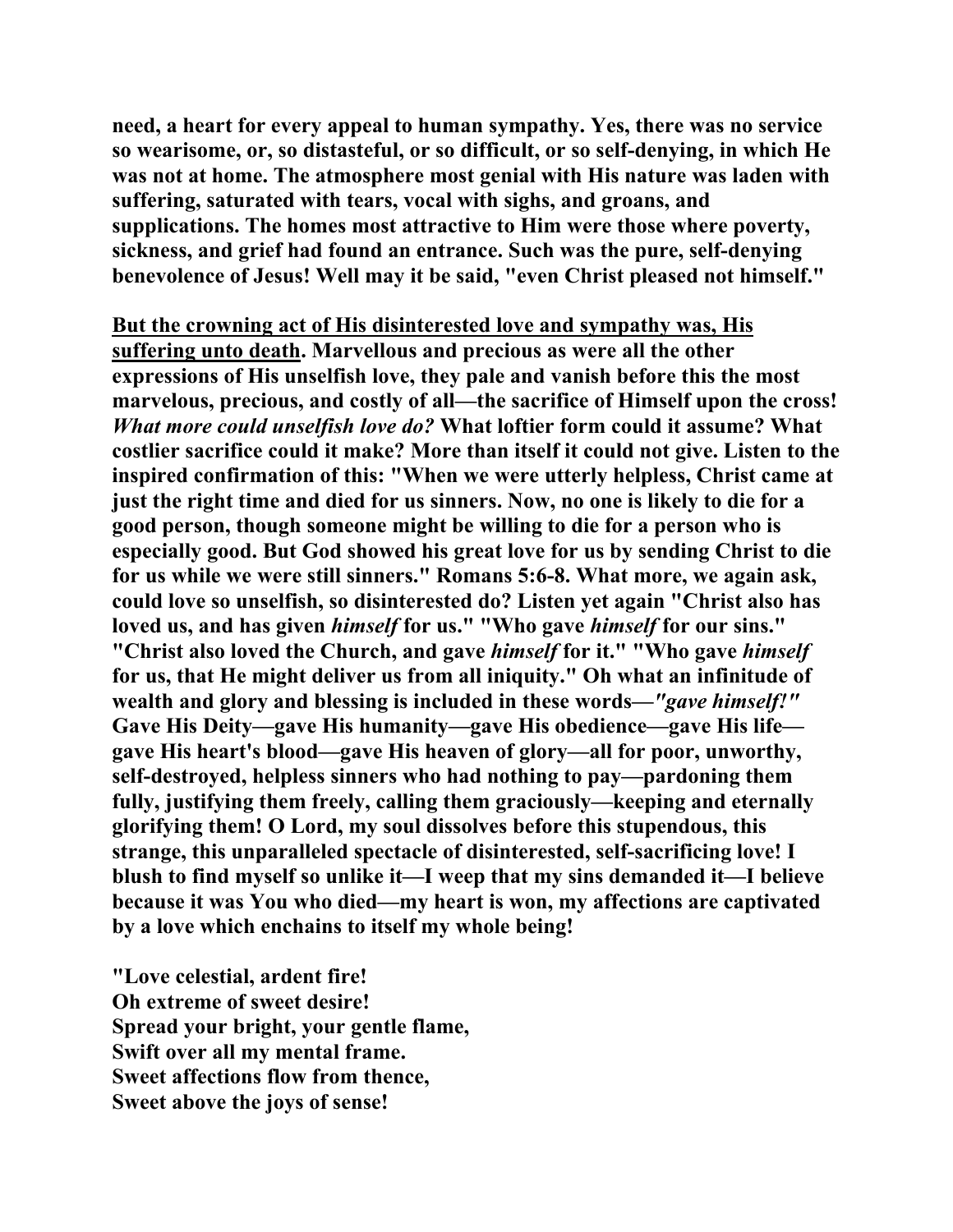**Let me thus forever be Full of gladness, full of Thee."** 

**III. The Practical Lessons.** 

**Before we speak of the consolation flowing to the saints of God from this view of Christ's disinterested sympathy, let us glean a few of THE PRACTICAL LESSONS IT INCULCATES.** 

**The first holy lesson it teaches is—humility of mind. Pride forms the root of all living to ourselves. And before our selfishness can be expelled, replaced by a new and divine principle, the power of Christ's cross must be brought into the soul, ruling and conquering the principle of pride. "Though, I be**  *nothing***," will then be the echo of our hearts to the noble declaration of Paul. The moment** *this inflated bubble* **is pierced by the cross of Jesus, the collapse follows, and the disciplined, humbled believer is prostrate in the dust before God, in the spirit of self-abasement and self-surrender. Oh, let us cultivate a grace which assimilates us more than all others to Him who, "being in the form of God, thought it not robbery to be equal with God but made himself of no reputation, and took upon him the form of a servant." Never are we more truly conformed to Christ than when, emptied of self, we walk humbly with God. Oh, let us earnestly seek more fully to possess, with all our attainments, this, the highest and holiest of all—"the mind that was in Christ Jesus." It will brim with it a happiness and a soothing, real and indescribable. It will preserve us from those woundings, chafings, and self-pity to which the unslain pride of our hearts incessantly exposes us. Why do we feel so sensitively and so keenly the slight, the neglect, the depreciation of our fellows? Why, when thrust into the shadow, while others are more favored and honored and admired, do we, like Haman, "retire to our house mourning, and having our head covered?" Is it not because of the deification and worship of self within us? Oh to be emptied of self-complacency, self-seeking, self-exaltation! This multi-headed monster, which can only be effectually conquered and slain by a believing realization of the self-denying love of Christ! Study this perfect annihilation of self in Jesus more closely, and you will imperceptibly, yet really, transcribe the divine and beauteous lineament to your own soul. The power of Christ will be upon you visibly, the loveliness of Jesus will array you beauteously, you will feed in the greenest pasture, and gather the fairest flowers, and pluck the richest fruit, and drink the purest stream of spiritual blessing, because your daily walk will be in lowliness and love beneath the Saviors cross—self swallowed up in Christ, and Christ all and in all.**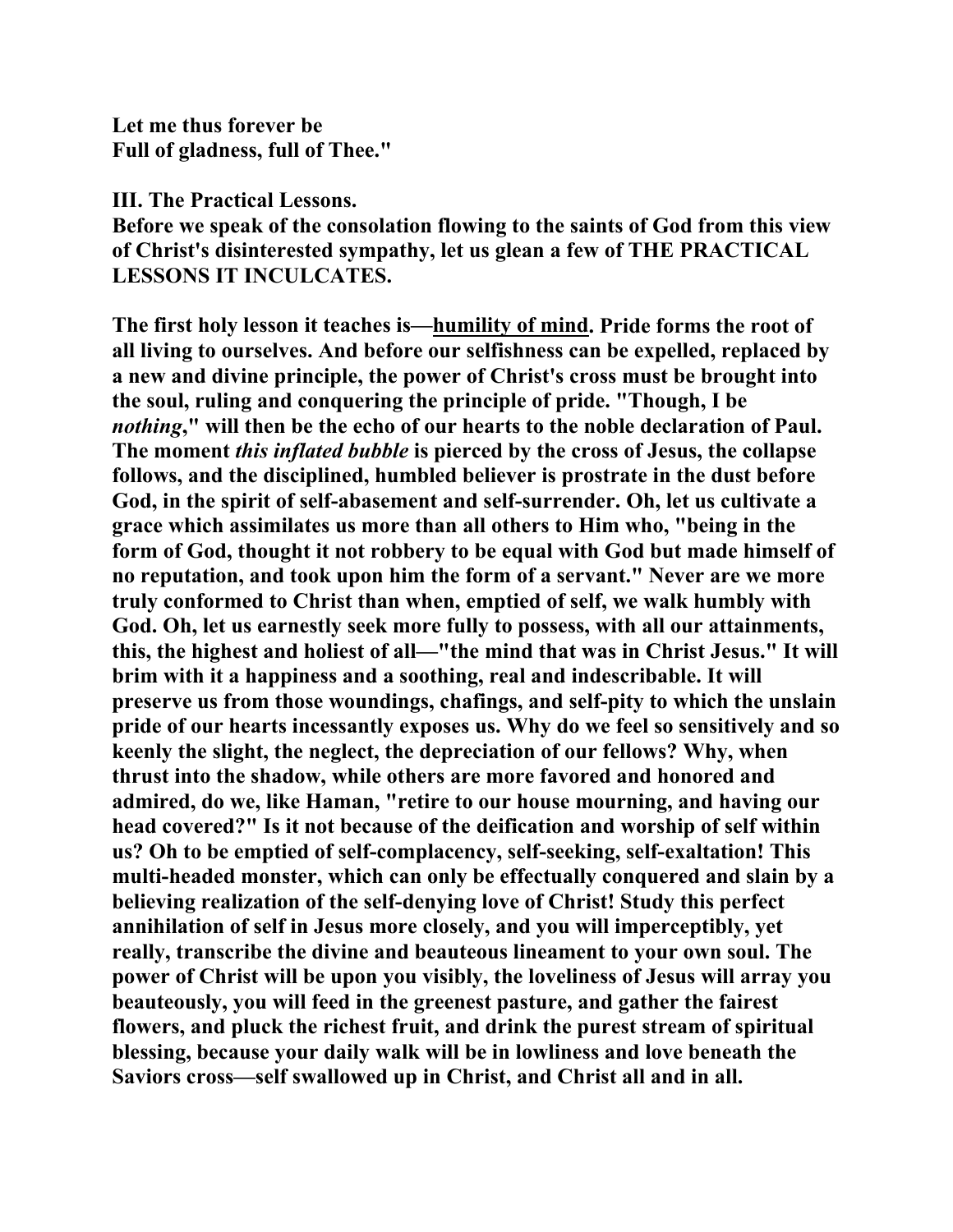**"Oh, hide this SELF from me, that I No more, but Christ in me, may live; My vile affections crucify, Nor let one darling lust survive! In all things nothing may I see, Nothing desire or seek, but Thee!** 

**"O love, your sovereign aid impart, To save me from low-thoughted care! Chase this self-will through all my heart, Through all its latent mazes there Make me your duteous child, that I, Ceaseless, may 'Abba, Father! ' cry.** 

**"Each moment draw from earth away My heart, that lowly waits your call; Speak to my inmost soul, and say, 'I am your Love, your God, your All!' To feel Your power, to hear Your voice, To taste Your love, be all my choice."** 

**But the deepest renunciation of self is in the believing reception, as a sinner, of the Lord Jesus Christ. All other acts of humiliation and self denial apart from this are imperfect. Until the contrite and believing heart has received Christ, until the soul has subjected itself to the power of His gospel, until the law of the spirit of life in Christ Jesus has freed the mind from the enslaving law of 'self-justification', self may be mortified, but not humbled; wounded, but not slain. The very reception of God's free justification implies the surrender of that strong citadel of the soul of man—the principle of self-righteousness. And on no other ground will God capitulate with man in the great work of salvation. All human merit must be disclaimed, all creature worthiness must be abjured, and the one plea with which we may approach the Savior is that of a sinner bankrupt and beggared of all personal righteousness, worthiness, and claim, looking only to Jesus, and resting simply and solely in His blood and righteousness for pardon and acceptance. Oh, what a real prostration and crucifixion of self is there in this one believing act of receiving Christ! The great mountain has been shaken to its center before the power of the true Zerubbabel. Jesus has conquered. His grace has gotten the victory. His love is clothed with triumph, and another jewel is planted in His studded diadem. My reader, has there been such a revelation of the Lord Jesus to your soul as** *to*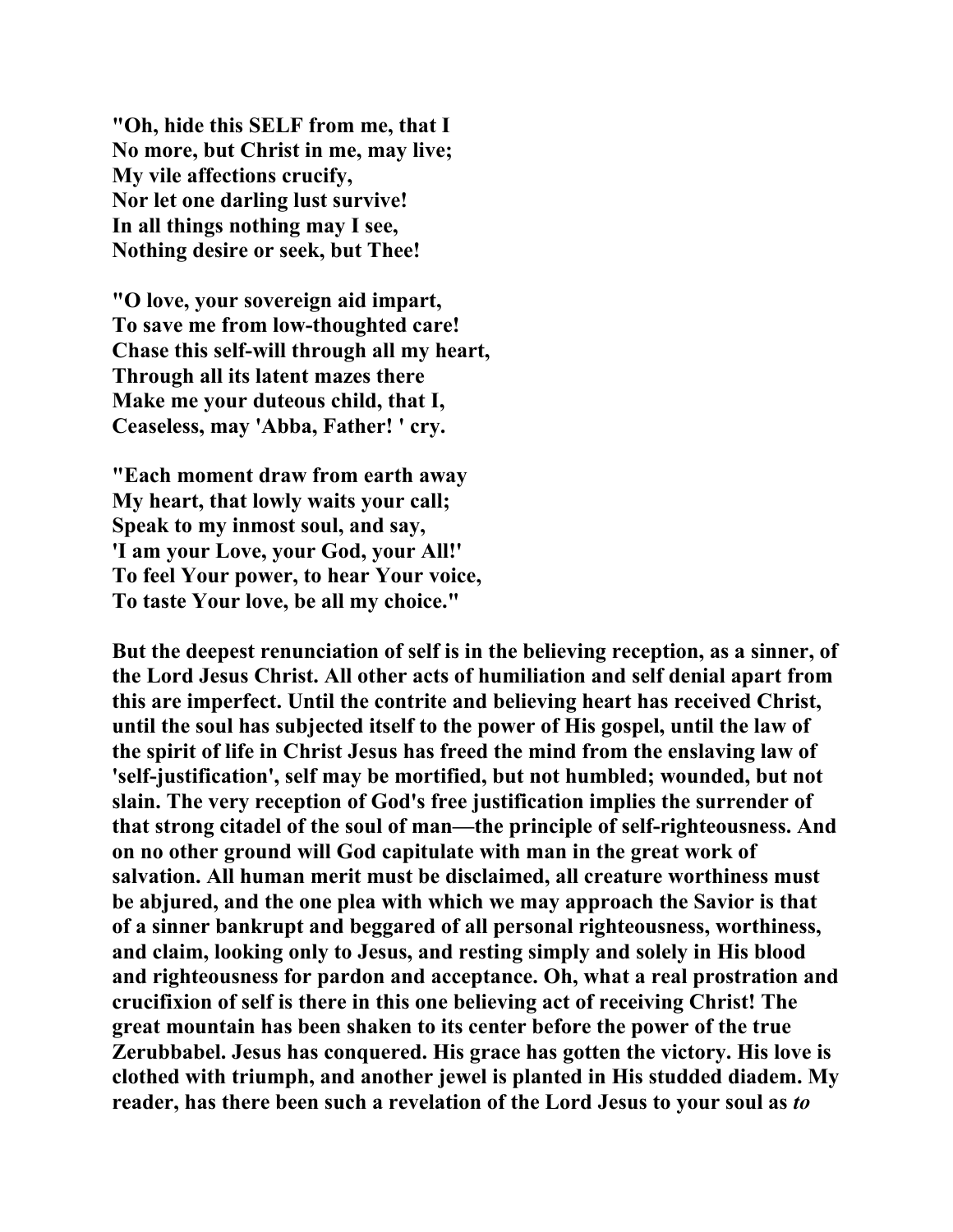*stain the pride of your own glory?* **Has this** *Dagon self* **fallen before the divine Ark of your salvation?** 

**But let me remind the child of God that** *the principle of self* **in the renewed heart, though fatally wounded and destined eventually to die, yet retains much of its original vitality, and will, by occasional spasmodic acts, often seem to regain its original power and ascendancy. This must be met by a constant and close dealing with Christ. The principle of self-pleasing can only be kept in abeyance by strengthening its opposite principle—walking humbly with God, under the influence of the love of Christ, constraining us to live, not as seeking our own ease, advantage or honor, but with the single eye to God's glory both in service and in suffering, in all we do and endure. Oh hateful and hated act that terminates only in—self! If, to gratify the lust for human distinction and applause, if, to please self in any one of its many forms: self-esteem, selfcomplacency, self-exaltation; this thing has been done, better, far better, that it had been left undone, than that it should stand but as a monument to the pride and self-pleasing of our depraved hearts! And, oh, let us lay our mouth in the dust in the remembrance of our many failures concerning this divine and holy precept. How much have we done for self, ostensibly done for Christ! How have we spoken and labored and given in connection with holy things,**  *seeking our own glory* **and not the glory of God! But for the blood of atonement, where could we look? The most righteous, most pure, most lowly act would witness against us at the tribunal of Christ, as having enough of the sin of self-pleasing to assign both it and us to God's eternal displeasure! What need have we to confess the sin, and wash in atoning blood, the moment we are conscious our self-complacency has been moved by the flattery and applause of our sinful fellows!** 

*O God! we blush to lift up our faces to You in the remembrance of our sin of self-pleasing! Lamb of God! wash out the deep, dark stain, and fill our soul with contrition, humiliation, and self-abhorrence, that we should ever have sought to carve our vile name upon Your dear cross, while professedly uplifting only You!*

**The practical embodiment by us of this holy principle, thus so beautifully exhibited in our Lord, will regulate our conduct towards others. A disinterested sympathy, like His, will prompt us to seek the advancement of another's interest and well-being as well as our own. It is one of the characteristics of true love, that she "seeks not her own." Like the Being from where it flows, true love is disinterested and self-sacrificing. It looks with an eye of interest upon the condition of others. It will, so far as it righteously can,**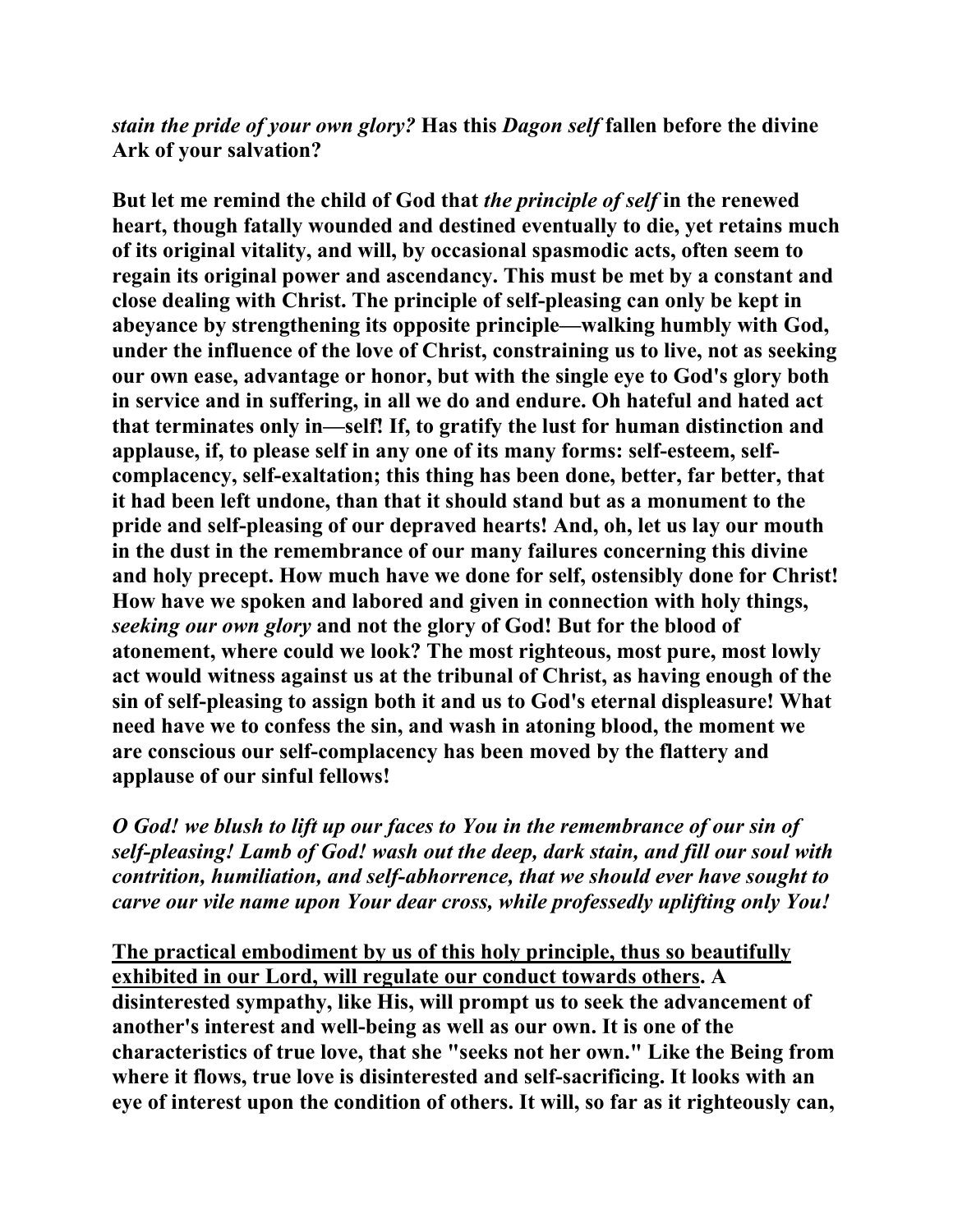**descend to their circumstances and infirmities, if it might but promote their well-being. A striking example of this is presented in the conduct of Paul. The quotation is long, but one passage supplies a clue to the whole. "Though I am free and belong to no man, I make myself a slave to everyone, to win as many as possible. 1 Cor. 9:19-23. Magnanimous man! your love was like your Master's, high-minded, chivalrous, and self-sacrificing. What abnegation of self in your ministry! what a forgetfulness of self in your labors! what a sacrifice of self in your suffering! Lord, may I follow Your apostle as he followed You!** 

**This Divine precept, so touchingly illustrated by Christ, also includes bearing the burdens, tenderness toward the infirmities, and sympathy with the sorrows and necessities of our brethren. In all this Christ has set us an example that we should follow His steps. To be Christ-like, in this particular, is to aspire to one of the loftiest and loveliest features of our religion. To supply, as far as in our power, the needs of Christ's poor—our brethren by a fraternal tie, closer and holier than nature's; to visit the sick and afflicted, the widow and the fatherless; to bear with the infirmities of those who, in religious things, are weak in judgment, in faith, and in practice; to identify ourselves with those who are suffering calumny, persecution, and loss for Jesus' sake—oh, this it is to be like Him who went about doing good in the spirit of His own unworldly, unselfish religion! How touching is the apostle's exhortation—"you then who are strong ought to bear the infirmities of the weak, and** *not to please ourselves.* **Let every one of us please his neighbor for his good to edification. For even Christ pleased not himself; but, as it is written, The reproaches of those who reproached you fell on me." May the Lord the Spirit write this holy, unearthly precept upon our heart! May we more deeply feel, more constantly realize, that, ransomed with so great a price as Christ's blood, we are not our own; and that, in the self-denying spirit of the gospel, living for the good of others, especially for the household of faith, we are, in reality, living for the Lord himself. The lowliest labor of love, the feeblest work of faith, the obscurest act of self-denying service, done in the Lord's name, is registered in His remembrancer, to be reproduced, acknowledged, and rewarded in the great day of account. Treading thus in the footsteps of Jesus, we shall experience a happiness and a blessing found only in a life of unselfish benevolence, of disinterested, expansive sympathy. And while others are living in the frigid region of self-pleasing, your spirit will rise to an atmosphere of the purest happiness and joy, unchilled and undimmed by the iciness and fogs of this sinful, heartless, selfish world. Assimilating with the spirit,** *you will also participate in the joy of Him who pleased not Himself***,**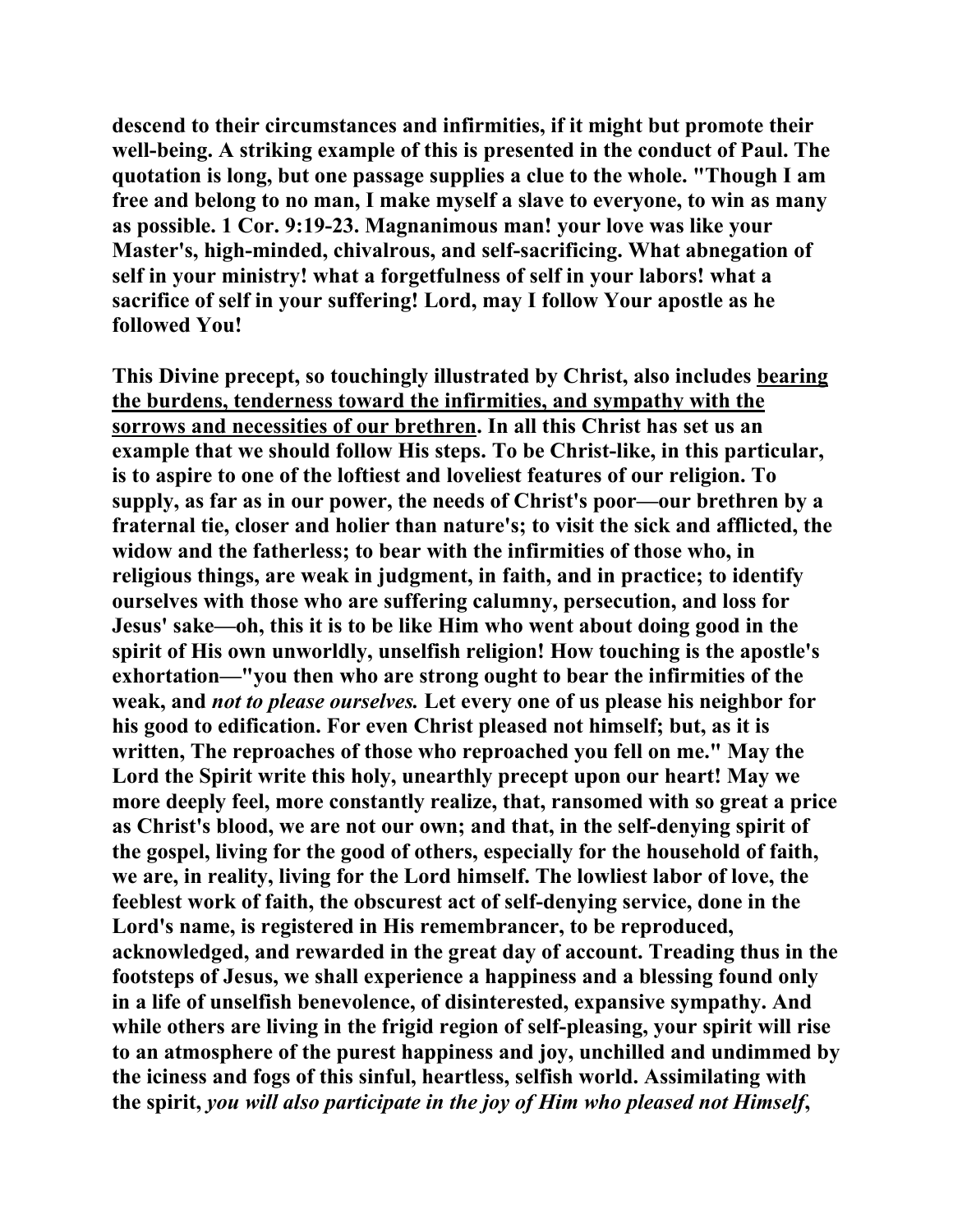**but lived and labored, suffered and died for others. Oh, evidence and illustrate your union with the Lord by the studious and daily cultivation of this disinterested, self-denying sympathy! And, in addition to the evidence thus appended to your discipleship with Christ, it will return into your own soul with a sweet recompense of reward.** *Disinterested charity* **is sweetly and richly remunerative—blessing him who receives, and with a powerful reflex influence, it blesses him who bestows. Would you experience the purest, the most exquisite and refined bliss the human heart is capable? Then, imitate Christ, and be merciful, sympathizing, and kind; loving others as you love yourself, seeking and promoting their well-being and happiness, even though it curtail or sacrifice your own. "This is how we know what love is: Jesus Christ laid down his life for us. And we ought to lay down our lives for our brothers. If anyone has material possessions and sees his brother in need but has no pity on him, how can the love of God be in him? Dear children, let us not love with words or tongue but with actions and in truth." 1 John 3:16-18. Do this, and your own need will be met, your own sorrow soothed, your own wound healed, by the love and sympathy you have dispersed abroad, returning back in confluent streams upon yourself.** 

**"Are you dejected? Is your mind overcast? Go, fix some weighty truth; Chain down some passion; do some generous good; Teach ignorance to see, or grief to smile."** 

**Then shall the benedictions of the widow, the fatherless, and the poor light upon you in gentle breathings; above all, and sweeter than all the hand of Him who submitted to a life of poverty and humiliation to enrich you with grace and glory, will pour the oil of gladness on your head.** 

**"Blest is the man whose softening heart Feels all another's pain, To whom the supplicating eye Is never raised in vain.** 

**"Whose breast expands with generous warmth A brother's woes to feel; And bleeds in pity over the wounds It lacks the power to heal.**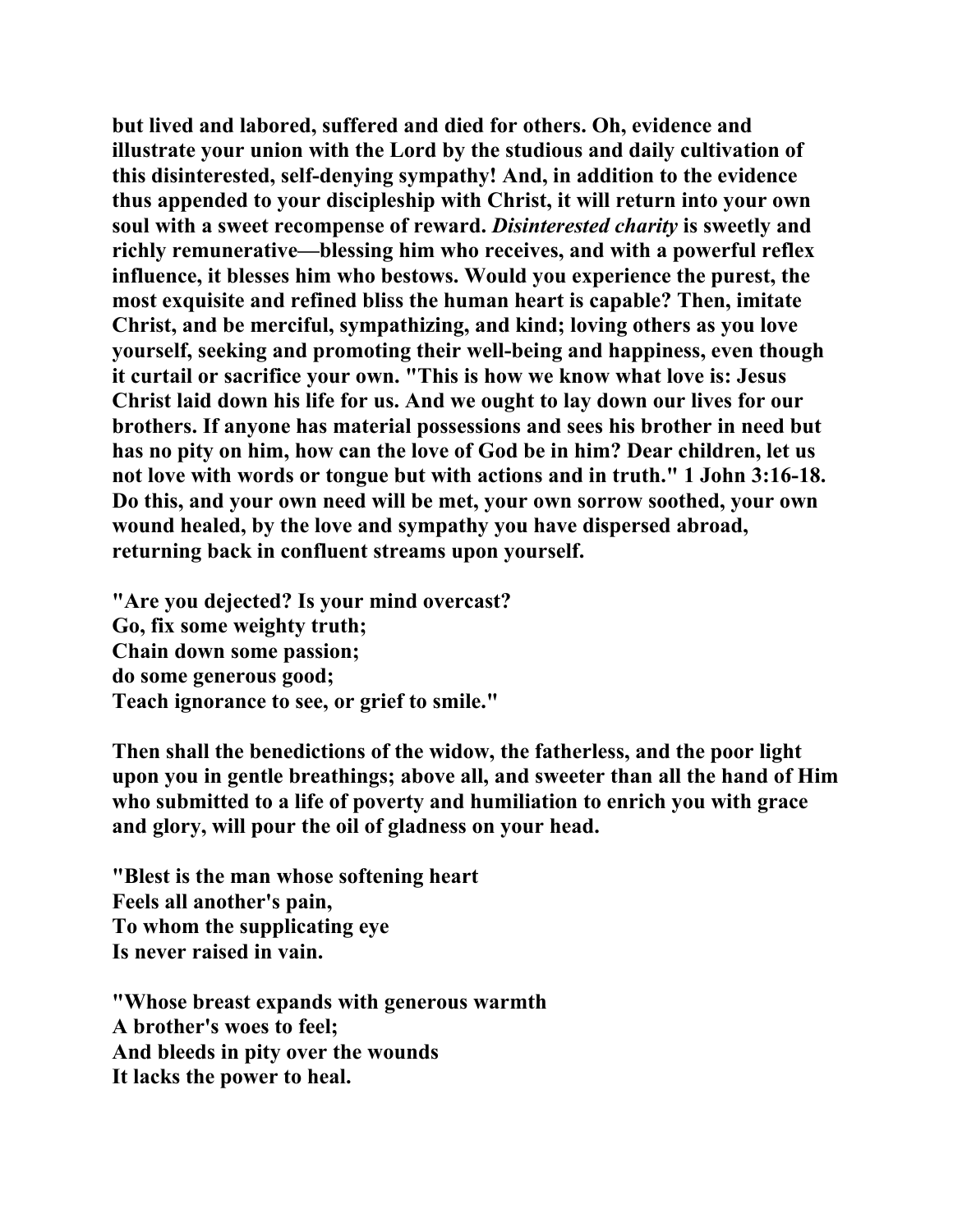**"He spreads his kind supporting arms To every child of grief; His secret bounty largely flows, And brings unasked relief.** 

**"To gentle offices of love His feet are never slow; He views, through mercy's melting eye, A brother in a foe.** 

**"Peace from the bosom of his God, My peace to him I give; And when He kneels before the throne, His trembling soul shall live.** 

**"To him protection shall be shown, And mercy from above Descend on those who thus fulfil The perfect law of love."** 

**We have equal reason to guard against "religious selfishness". This is but another form of the fallen principle we have been endeavoring to combat—it is** *selfishness in a Christian disguise.* **A child of God may be so exclusively enfolded within his own religious privileges and enjoyments as to overlook his obligation and pledge to promote the spiritual well-being of others. Satisfied of his own conversion—nourished in rich pastures—and experiencing high spiritual enjoyment, He may become selfishly and criminally indifferent to the multitudes within his reach living in sin and ignorance, destitution and neglect; hearing of no Savior, possessing no Bible, attending no sanctuary; and each day passing into a hopeless eternity, uttering the fearful wail and the bitter reproof—"no man cared for my soul!" But this must not be. The religion and the love of Him who sacrificed Himself for us, forbids it! What an example of self-denying, self-sacrificing, self-consuming, disinterested benevolence, sympathy, and labor was Christ's—He had griefs that needed assuaging, loneliness that needed cheering, depressions that needed soothing, wounds that needed healing, needs that needed supplying, weakness that needed strengthening, and yet, He buried all within the deep, silent cloisters of His own bosom, and went about doing good! Let us imitate Hin! God converted us, that we might be instrumental in converting others! Through grace we have found Jesus, that we may bring our fellow-sinners to Jesus. The**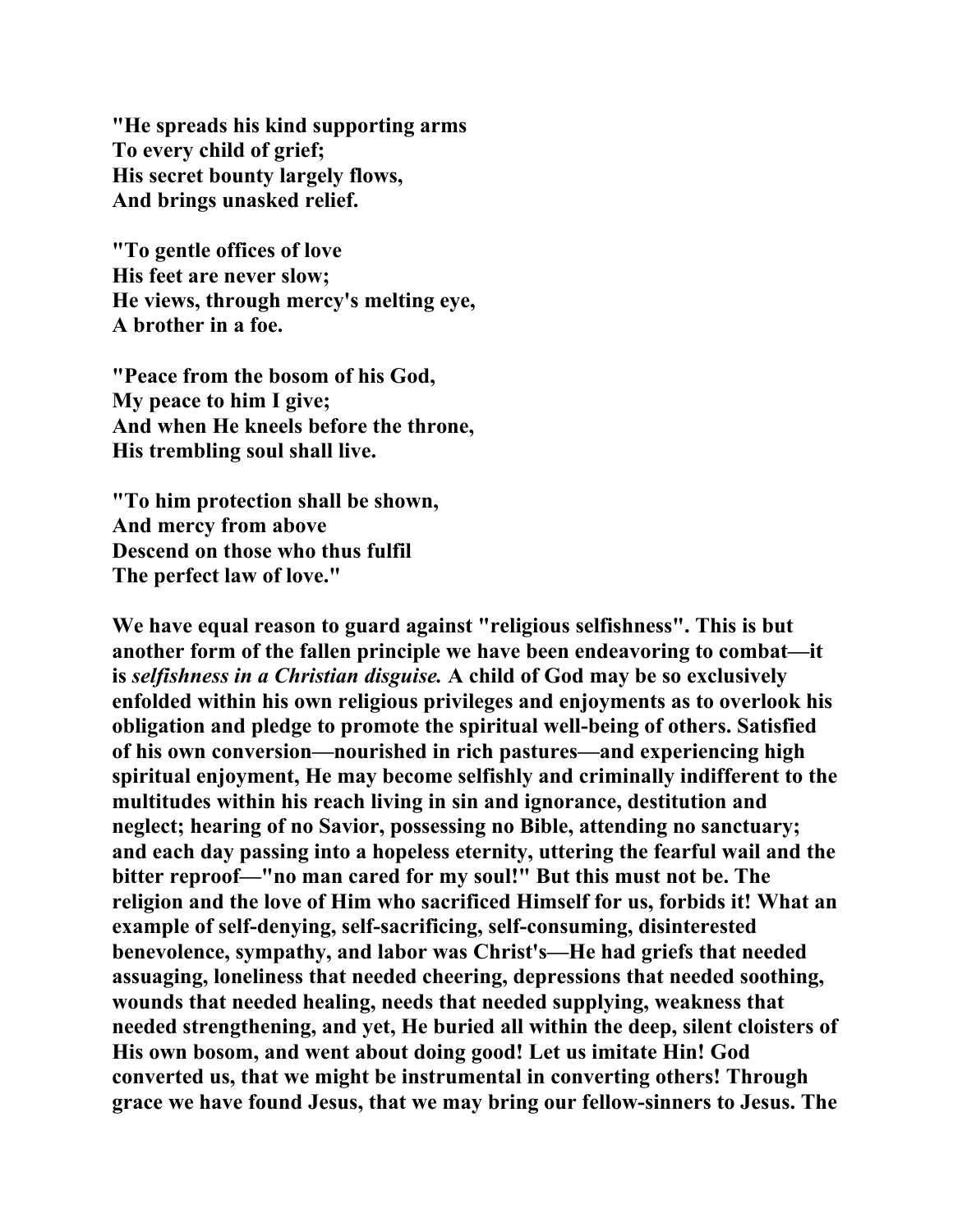**light of life has been enkindled within our soul, that its bright shining might guide the steps of those who are stumbling on the dark mountains of death, to the Savior. The Lord, therefore, deposited this rich grace in our heart, that it might be dispersed abroad in self-denying efforts to win souls to Christ. Arise, then, and let us labor. This is a day of glad tidings, and we dare not hold our peace.** *We must not be satisfied with our own salvation, but seek also the salvation of others.* **We must love our neighbor as ourselves. And what is the nature of the love we are to cherish for him?** *A self-denying sympathy for his soul's eternal happiness!* **And who is our neighbor? Not simply him who dwells beneath the shadow of our own abode—but the sinner, the wanderer, the sufferer, the child of sorrow and of need, be he who and where he may. He is your neighbor! Be willing for a while to forego your own religious advantage, to relinquish some personal spiritual enjoyment, to find him out and tell him of Christ. How can you go to and fro to the rich banquet of the gospel, week after week, and feel no concern for, and make no effort in behalf of, those within your reach who are dying of spiritual starvation amid the plenty of which you have enough and to spare?** *This is religious selfishness* **of a fearfully responsible kind! The Lord deliver us from blood-guiltiness! You must deny yourself of some spiritual privileges for the spiritual benefit of others, if you are a true disciple and imitator of the Savior. Restrict not your evangelical sympathy and labor within the limits of your own vicinity. At home or abroad, in your native or in a foreign land, be a herald of salvation, a missionary of the gospel; a witness for Christ, recognizing him as your neighbor and your brother who needs a word of instruction, a look of kindness, an uplifting hand—the oil and the wine of Christian sympathy and love poured into a wounded and bleeding heart—in a word, someone to speak to of—Jesus!** 

**"Your neighbor? It is he whom you have power to aid and bless; Whose aching heart or burning brow, Your soothing hand may press. "Your neighbor? It is the fainting poor whose eye with need is dim, Whom hunger sends from door to door— Go and succour him. "Your neighbor? It is that weary man Whose years are at their brim, Bent low with sickness, cares, and pain— Go and comfort him. "Your neighbor? It is the heart bereft**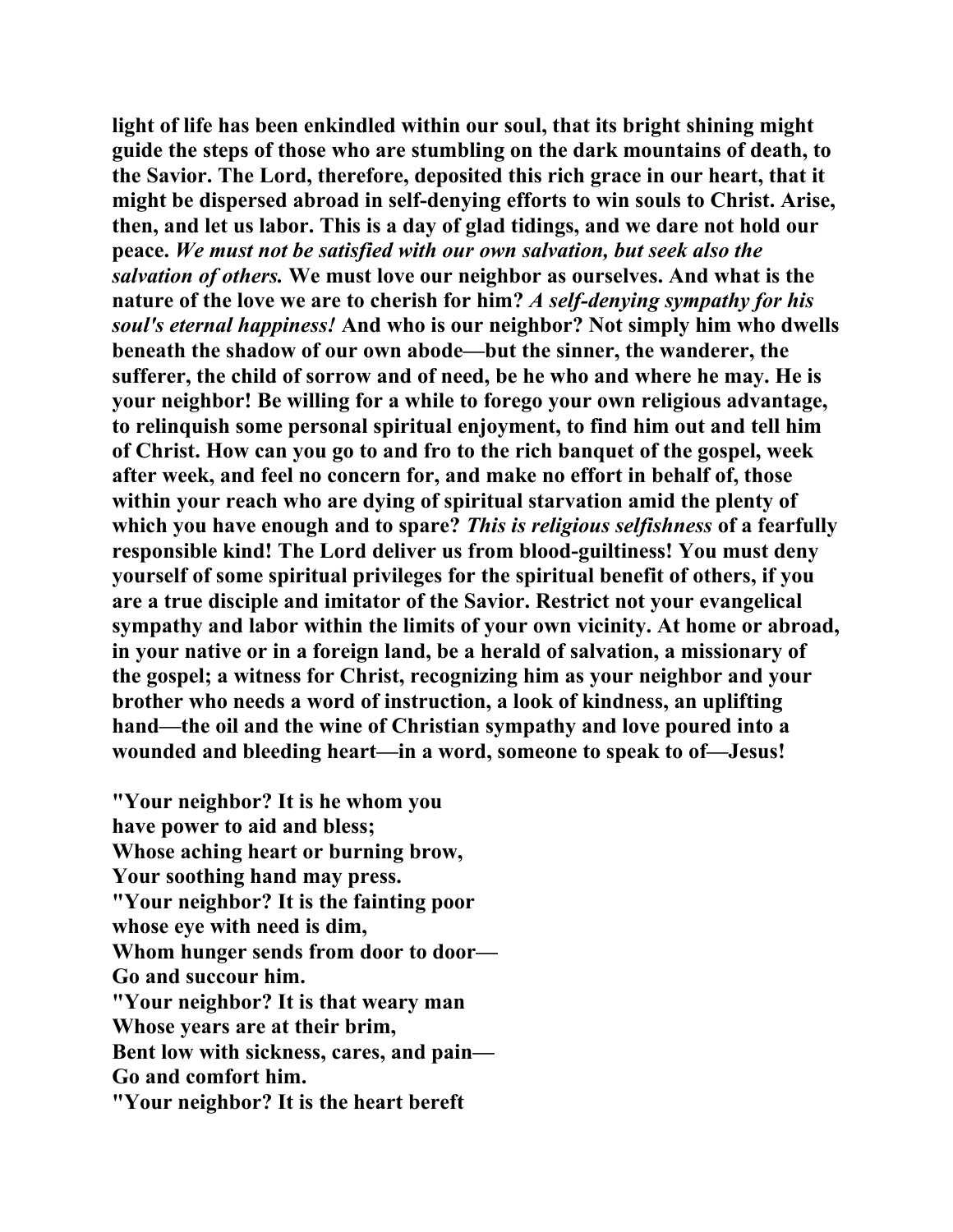**Of every earthy gem; Widow and orphan helpless left— Go and shelter them. "Your neighbor? Do you meet a human form Less favored than your own? Remember, it is your neighbor worm, Your brother, or your son. ''Oh, pass not, pass not heedless by; Perhaps you can redeem The breaking heart from misery, Go, share your lot with him.** 

**Let us, also, be watchful against "denominational selfishness". Other branches of the Christian church than our own should share our sympathy, good-will, and prayers. We add nothing really to the ranks of Christ by proselyting from one denomination to another. Alas! there are those who deem it of much more importance to compass sea and land to draw over a convert to their own religious sect from another, than to make a single effort to win a convert to Christ from the world! What has Christ, or what has the gospel really gained by this? Nothing! To labor only to advance our own denomination, to seek exclusively the increase, the wealth, the prosperity of the body to which we belong, indifferent to the depression, or jealous of the increase and prosperity of other communions, is not the spirit of the gospel, is not the spirit of Christ. Oh for more largeness of heart! Oh for more of our Lord's disinterested sympathy! Let our love and intercessions embrace all Christian sections and congregations of the one Church of Christ, praying, "Peace be within your walls, and prosperity within your palaces! For my brethren and companions' sake I will now say, Peace be within you. Because of the house of the Lord our God I will seek your good."** 

**Nor would we fail to remind you that in proportion as self-pleasing in us decreases, pleasing God increases. In the same degree that the one is crucified, the other lives. "I live, yet not I, but Christ lives in me." And what is Christ living in the believer, but the believer living so as to please God? And, oh, to live as pleasing God is the holiest principle, the purest joy, the most sublime life. An angel, with soaring wing, could not ascend higher!** 

**But for one moment let us refer to the CONSOLATIONS flowing from this subject. If such is the disinterested sympathy of Christ, then, believe that you have not a need, nor a grief, nor a burden that He is not prepared to make all**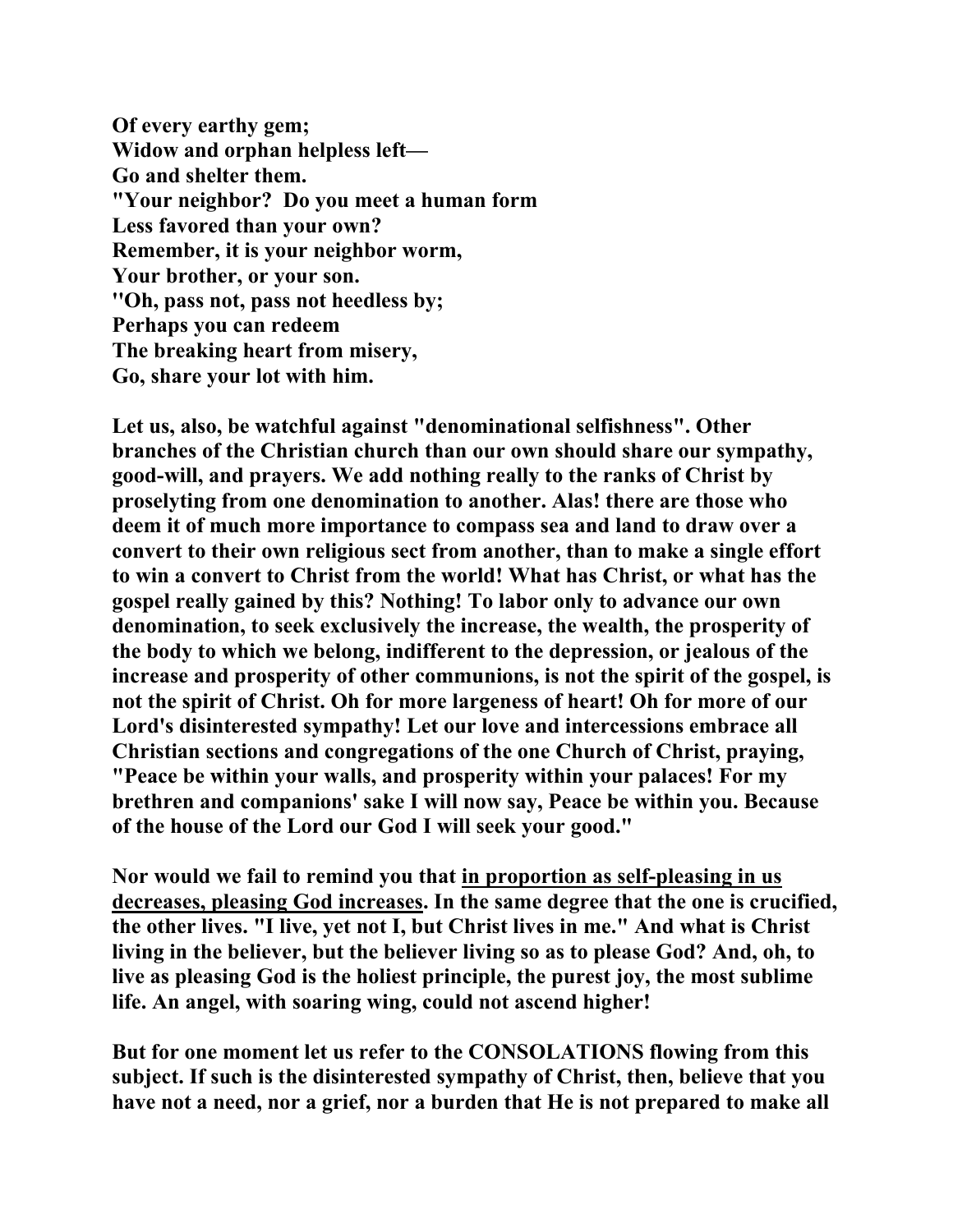**His own. Oh, how much have we yet to learn of the unselfishness of Christ's compassion—its self-denying, yearning, weeping tenderness! He would have you learn something of it in your present circumstances. For this end He has permitted them. Oblivious of all your past waywardness, ingratitude, and sins, forgetting your countless backslidings and base requitals of His love; and remembering only the kindness of your youth, the love of your espousals, how you once went after Him in the wilderness, and entered into a covenant to be His, which covenant you have broken times without number—in the exercise of a love forgetful of Himself, and thinking only of you, He will cast around you the robe of a sympathy which soothes your sorrow, while it veils your sin, and which absorbs your infirmity, while it makes you lovely through His loveliness put upon you. Let no sad memories, then, intercept your approach to the Savior. So unselfish is His love, so disinterested His sympathy, not one look, or word, or motion of the hand will upbraid you for the past, or reprove you for the present. He will forget how you have wounded, grieved, and dishonored Him; how your heart has again and again proved treacherous and inconstant as a broken bow; how, forsaking your first love, you have gone after other lovers and other confidences; and now retrace your steps and return to Him again, because the hand of affliction, of sorrow, and of chastisement is upon you—forgetting all this, He will receive you graciously, love you freely, and turn His anger away from you, clasping you to the bosom of a disinterested sympathy that writes your countless failures upon the sand, while it engraves your lowliest deeds of love eternal upon the rock.** 

**"But my life is worth nothing unless I use it for doing the work assigned me by the Lord Jesus—the work of telling others the Good News about God's wonderful kindness and love." Acts 20:24** 

## **Chapter 15 "Christ's Parting Sympathy"**

**But I say unto you, I will not drink henceforth of this fruit of the vine, until that day when I drink it new with you in my Father's kingdom. Matthew 26:29** 

**There is, to a feeling heart, something inexpressibly tender and touching in the last contact with what is dear and sacred. The last tearful look of home, the last fond glance of love, the last warm grasp of friendship, the last word of counsel and of prayer unlocks a spring of sensibility in the soul until that**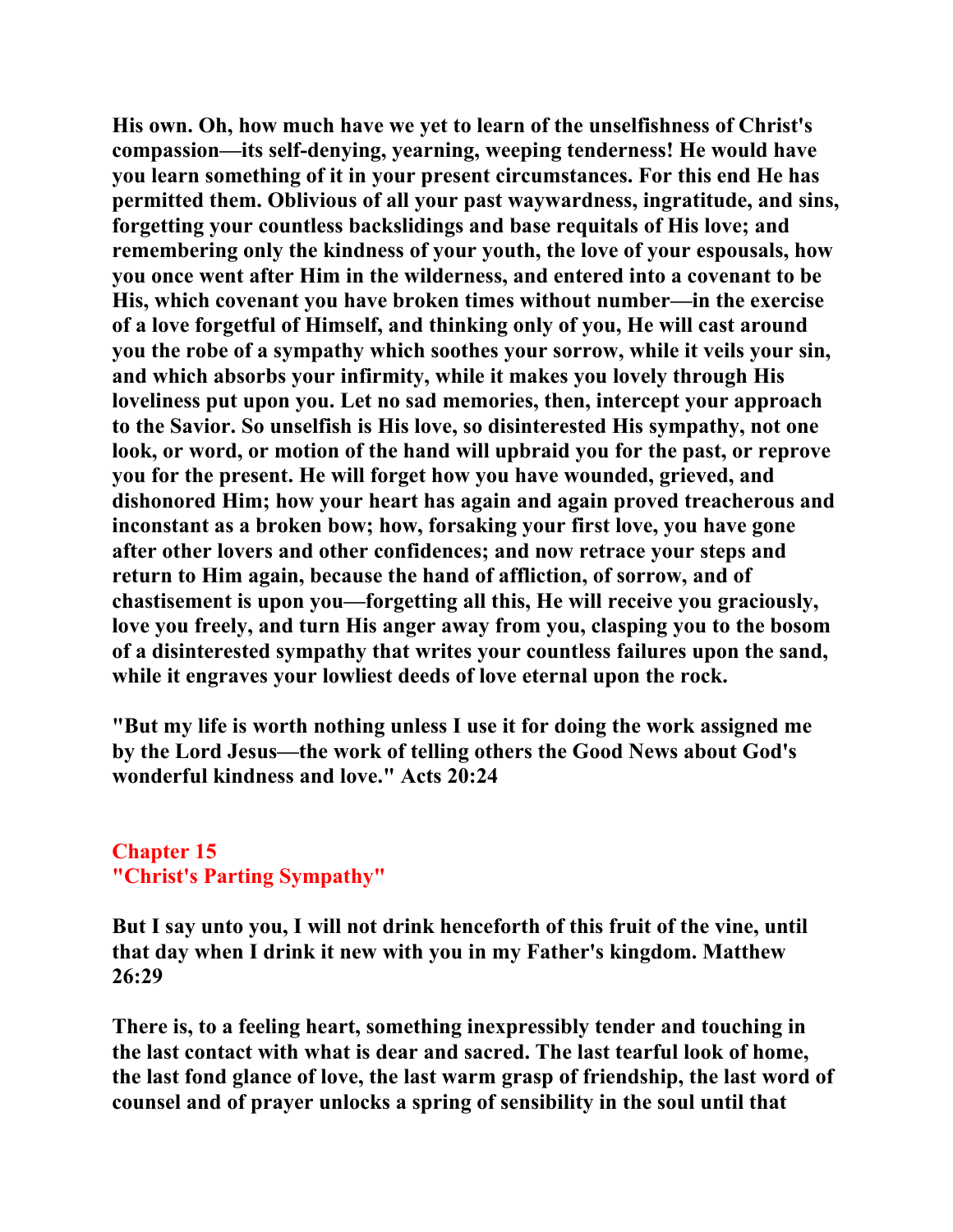**moment sealed—feelings of which the heart was before unconscious, scarcely suspecting their existence. In that moment of parting, what an oblivion transpires of every painful memory, every resentful feeling, of all that has injured, wounded, and grieved us. One thought, one feeling only occupies the whole soul—it is the thought, the feeling of parting; and in the tenderness and agony of that thought, and of that feeling, all others are absorbed. Nothing now remains in the cell of memory, or engraved upon its tablet, but—how much we loved! "Men seldom appear so human, or in a position so advantageous to their humanity, as when they part. How few friends are there who endure a protracted separation without some abatement of warmth, or meet by appointment, without some precautionary anxieties, or continue together long without some accidental discontents; but none in any degree entitled to the character ever part without much regret! Even the cheerful and social are not always exempt from these momentary perturbations with which selfishness chills the pulse, or controversy overheats. The needle will oscillate a little from the just point of its affection; and though its polarity is never lost, it is seldom steady. Yet even the petulant, the irritable, and the more generous of the resentful, lose all unfriendliness as they pass away from each other sighing at a conversation which, perhaps, they may have mutually desired. The last shake of the hand is sufficient to dissipate a hundred grievances. There are then no reproaches which we can recall, besides those against ourselves."** 

**And these are pointed and poignant beyond expression! The thought that we should have inflicted a pang on the heart of one from whom we are now severing—and severing, it may be, forever—the memory of harshness and neglect, of unkindness and wrong, received from our hands—oh the bitterness it infuses into that parting! Worlds would we give that it had never been! And yet who would lose the moral discipline of that moment? To have these sharp angularities of our nature smoothed—these rude, rough blemishes effaced and the nobler, finer features which sin and infirmity had veiled, now exhibited and strengthened, and to** *realize how truly and deeply we had actually loved***, were worth even the extreme grief and anguish of that parting moment!** 

**''Oh, who that from a friend must sever, For long, long years—perhaps forever— Would wish to fly without possessing A parting look, a parting blessing! Though in that moment is combined All that can agonize the mind,**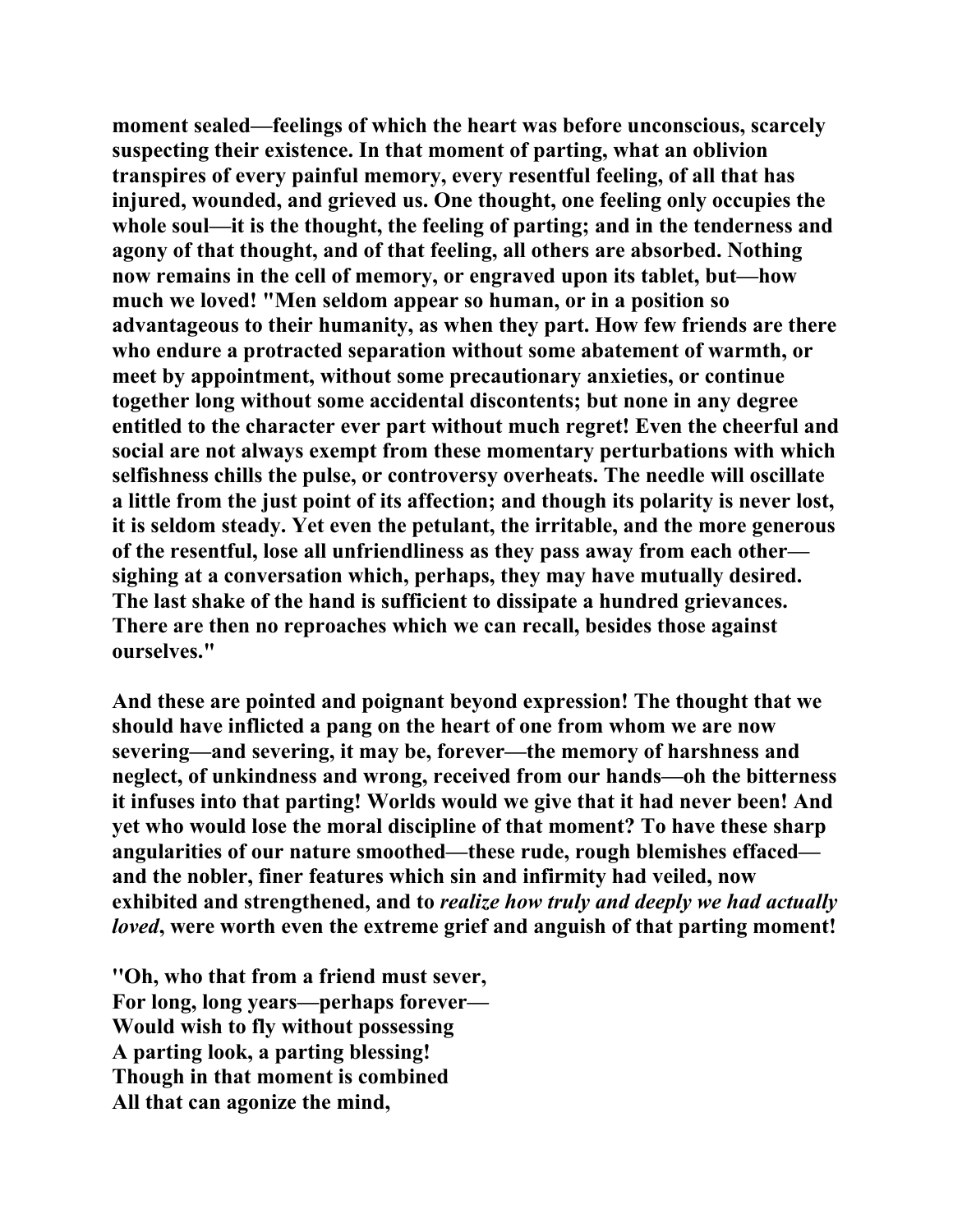**Though lips cannot express their woe, Though tears may then refuse to flow; Though anguish, not to be expressed, Nearly overwhelms the throbbing breast!"** 

**Studied in this light, how exquisite the beauty and how instructive the lessons of Christ's farewell to His disciples at the Last Supper! It is true He met them again—met them in Gethsemane, to which place He went from that table, met them on Calvary—yet again when He arose from the grave—and for the last time on Mount Olivet, where, in the act of breathing His final blessing, He was taken up into heaven—yet** *this was the real farewell***—the hour of His parting sympathy. In no subsequent interview was there such a tender, hallowed outflow of His sympathy as now. He was on the eve of His passion; it was the institution of His supper; the expressive memorials of His dying love, in beautiful simplicity, were upon the table; clustering around Him, in touching, clinging union, were His followers; one was reclining on His bosom; alas! another was meditating His betrayal—that was the hour of His parting sympathy! Then it was He uttered the memorable words—"I will not drink henceforth of this fruit of the vine, until that day when I drink it new with you in my Father's kingdom." A brief meditation upon this sacred occasion and these expressive words will not prove, we trust, an inappropriate or unprofitable close to a volume, the one theme of which is Christ's sympathy with man—Christ's sympathy with His Church.** 

**It was at the institution of this beautiful and solemn festival of the Lord's Supper that the Lord himself, for the first and the last time, presided. The occasion was well calculated to unfold, in its clearest and most winning form, the sympathy of Christ's love for His Church. It was His last feast of love on earth. That assemblage of disciples—a type of the one Church of God gathered at the feet of their one Redeemer, Lord, and Head, to express, in these symbols of His death, of which all partook, their union with each other—the closer, dearer, union of all with Christ. No institution of Christ has been more** *mystified, misrepresented, or abused* **than the Lord's Supper. The infidel has scoffed at it, the world has prostituted it, the sacramentalist has exaggerated it, the unconverted have abused it, an the professing Christian has denied it; and yet it still continues, and will continue, until the twilight shadows of the Church on earth are lost in the noontide splendor of the Church in heaven, a memorial of love, a feast of communion, a symbol of unity, a pledge and first-fruit of the great supper of the Lamb. Before we address ourselves more especially to the relation of the Lord's Supper to the**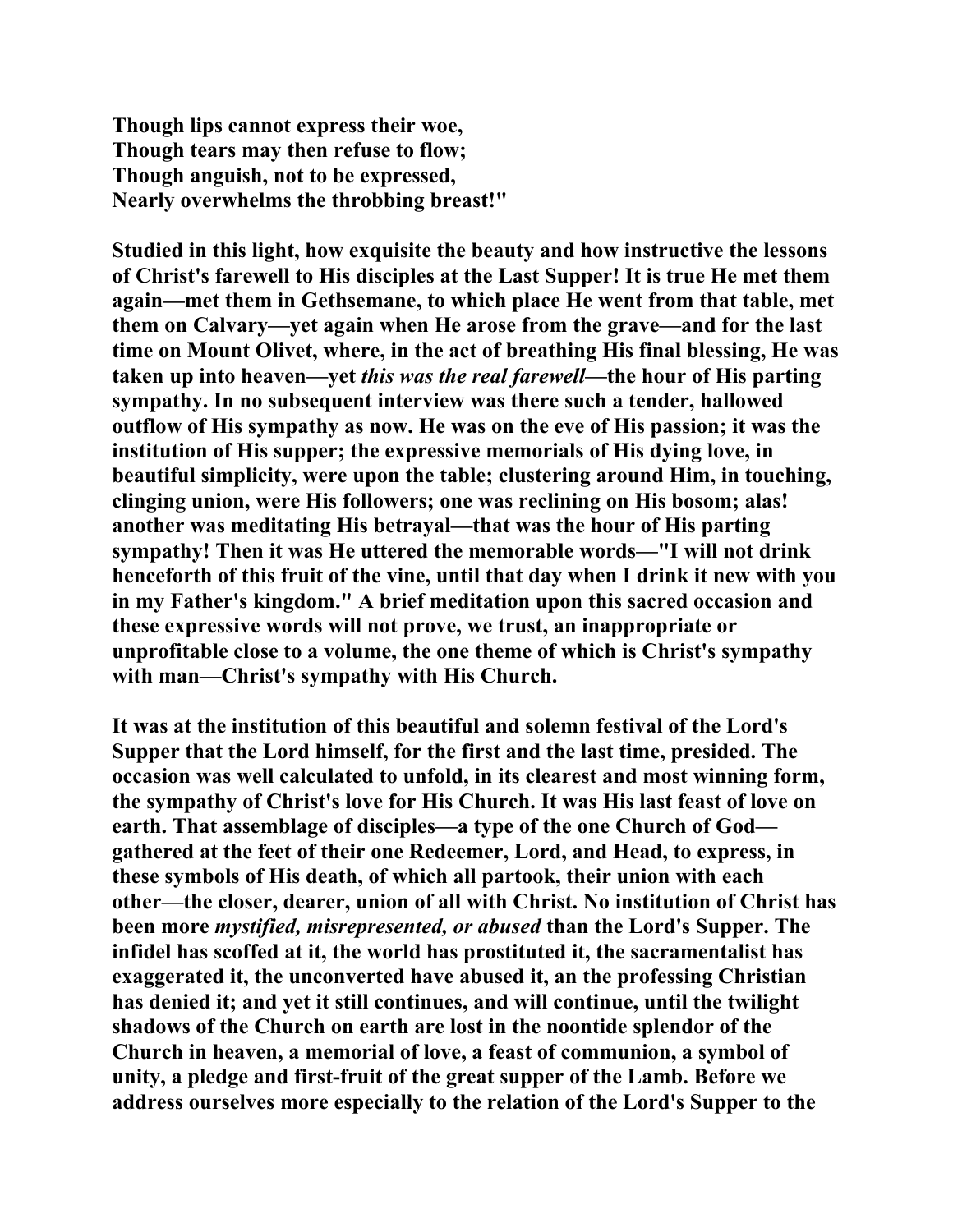**Christian experience of the believer, tracing the tender, close communion into which it brings him with Christ, let us endeavor, briefly, to vindicate the institution from some of those unscriptural and erroneous views with which it is associated in the creed and practice of not a few.** 

**In the first place, THE LORD'S SUPPER is not, as many suppose, a sacrifice, but rather the commemoration of a sacrifice. It is the glory of our divine and holy religion that the one and only sacrifice for sin is—the Lord Jesus Christ, who "gave Himself an offering and a** *sacrifice* **to God." And so divine, so perfect, and acceptable was it, we read that, "after He had offered** *one sacrifice* **for sins forever, He sat down on the right hand of God." That one sacrifice of Christ, so completely met all the claims of God's moral government, rendered it so righteous, so glorious, on the part of God, to pardon sin and justify the sinner, that no more was required; and when Christ had offered this one, He ascended into heaven, and sat down at the right hand of God: "for by one offering He has perfected forever those who are sanctified." It follows, then, that "there remains no more sacrifice for sins;" and that this one sacrifice wilfully and finally rejected, nothing remains to the rejecter but a "certain fearful looking for of judgment and fiery indignation, which shall devour the adversaries." Away, then, with the fearful notion that the Lord's Supper is a sacrifice! In no sense whatever is it so. A sacrifice is to propitiate, to atone, to render an equivalent for sin committed. Does the Lord's Supper do this? Preposterous idea! Oh no! We approach this ordinance as** *sinners pardoned***, as** *enemies reconciled***, as** *children adopted***, as those whose sins and transgressions our Divine Surety bore, and with His atoning blood has forever put away. We come to celebrate the offering of this one finished, glorious, accepted sacrifice of our incarnate God, in faith, gratitude, and love.** 

**Nor is the Lord's Supper a transubstantiated institution, as taught by others. On this ground we seriously object to the expression, "holy mysteries," as applied to the elements. We cannot, perhaps, convey to the general reader, not conversant with the exact meaning of the term, a better idea of the error we seek to refute, than by quoting the authorised Roman statement of the doctrine as propounded by the Council of Trent; it is as follows—"Inasmuch as our Redeemer Christ said, that that which He offered under the species of the bread** *was really His body***, therefore the Church of God has ever been in the persuasion, and it is now again declared by this Holy Synod, that by the consecration of the bread and wine** *a conversion is made of the whole substance of the bread into the substance of the body of Christ our Lord***,** *and of the whole*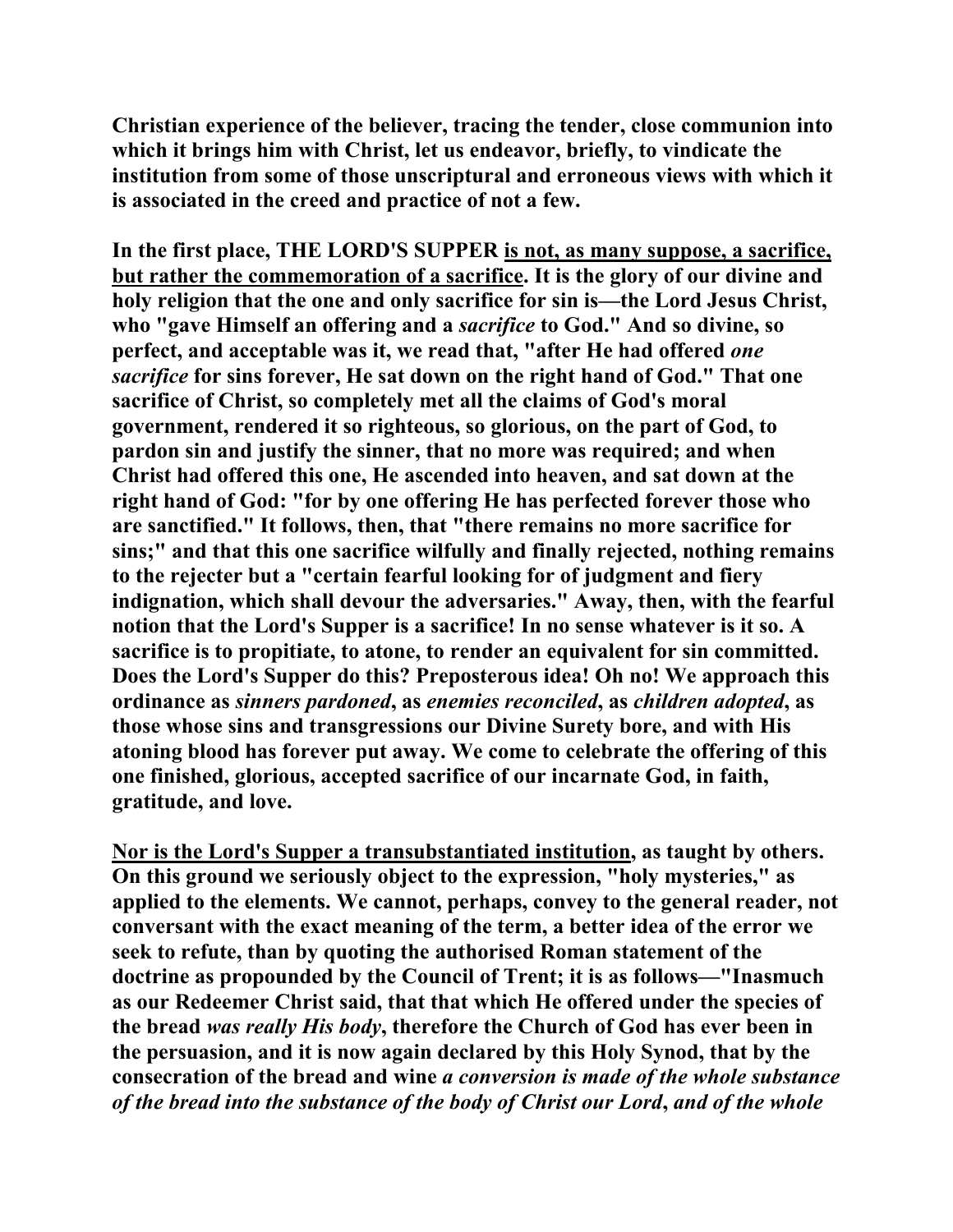*substance of the wine into the substance of His blood***, which conversion has by the Holy Catholic Church been conveniently and properly called transubstantiation." Without going at length into the refutation of this heresy, which the few remaining pages of this volume will not admit, we may remark, in brief but emphatic terms, that this notion is at once repugnant to taste, is opposed to reason, is contradicted by the evidence of sense, and is unauthorized and unsustained by the Word of God. We remark, then, at once, that in a** *figurative***, and not in a** *literal* **sense, we are to interpret the words of our Lord, the Originator of this ordinance. When, therefore, Christ said, "This is my body—this is my blood," He spoke the words in the same sense in which Isaiah did when He said, "All flesh is grass." Did the prophet speak these words in a literal, or in a figurative sense? In a figurative sense undoubtedly. "All flesh is grass,"—that is, as grass—frail, fading, evanescent, cut down, and withered. Thus, then, "This is my body—this is any blood," in other words, "This bread is the figure, the symbol of my body; this cup is the figure, the symbol of no blood." In a** *figurative***, and not a** *literal* **sense, then, we are to interpret these words of our Lord. This is strictly in agreement with the general usage of Scripture language. Thus when Christ says, "I am the**  *vine***;" "I am the** *door***;" "You are the** *salt* **of the earth;" "You are the** *light* **of the world;" and a thousand other figurative passages which might be quoted, who ever for a moment imagines that our Lord was transubstantiated into a vine, or into a door, or His people into salt and into light? If, then, we are to take, as undoubtedly we are, the general usage of Scripture language, and our Lord's language in particular, as possessing any value in interpretation, the doctrine of transubstantiation, as tested by it, falls to the ground. But not only is the doctrine of a real, corporeal presence of Christ in the elements opposed by the Word of God, but it is equally contradicted by the evidence of sense, as it is extremely revolting to our best feelings.** *The bread is bread, and the wine is wine. There is no change in the elements.* **They are simply bread and wine, and nothing more, our senses confirming the fact. But the doctrine we are confuting is not only contradicted by our senses, but is extremely revolting to our feelings. It is three times affirmed in the Bible of our Lord, that He was incapable of corruption. "You shall not allow your Holy One to see corruption." If the doctrine of the real, corporeal presence of Christ in the elements of the Lord's Supper be true, then this scripture is false! Which? But the Scripture cannot be broken. Let God be true, and every man who would impeach His veracity or contravene His word a liar. But a yet graver objection is alleged against the doctrine of transubstantiation. It identifies Christianity with one of the grossest forms of heathenism. Those who hold the idea of a literal and actual presence, cannot escape the sin, the terrible sin, of**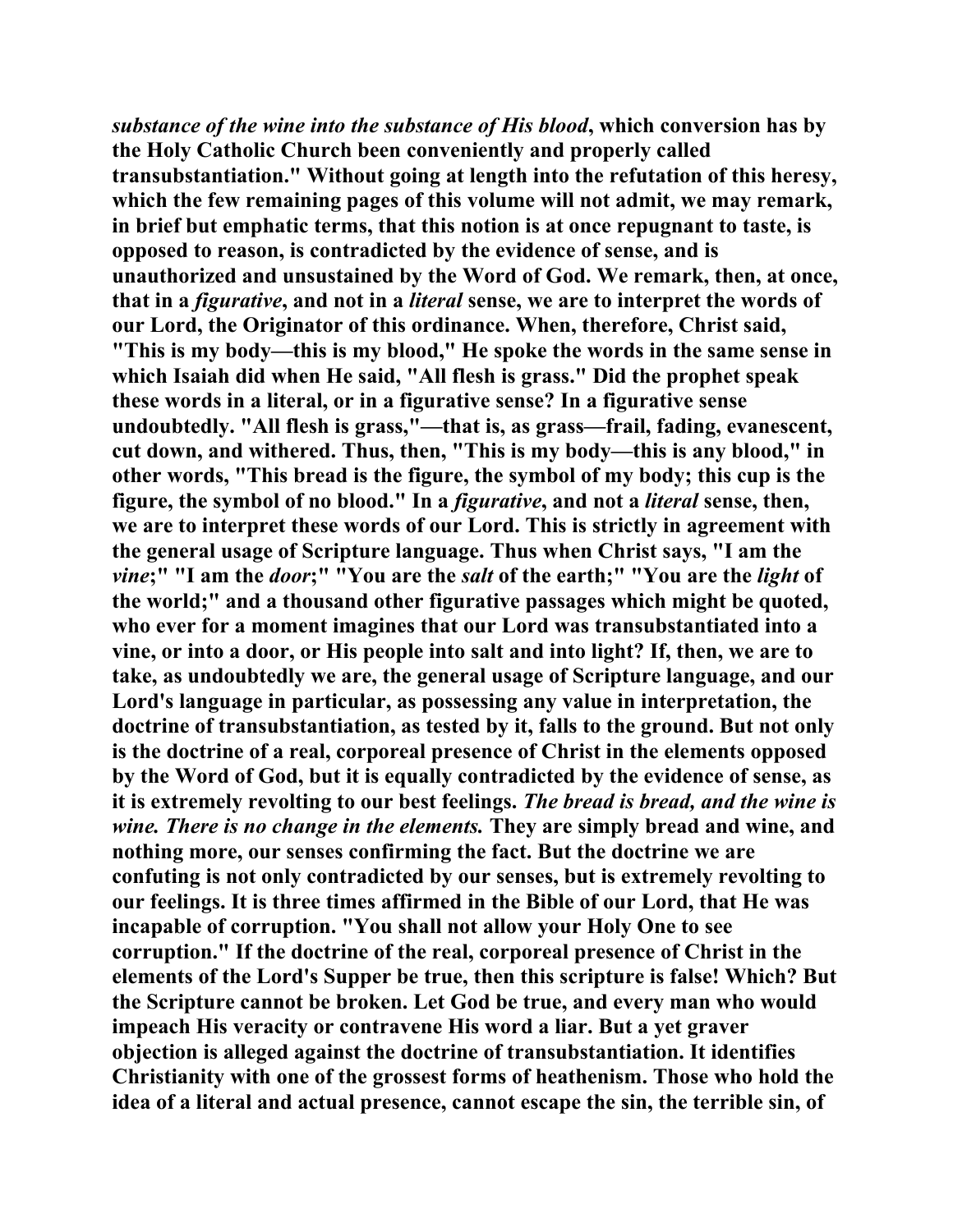**idolatry.** *They worship the bread and the wine***, and are involved in one of the most God-dishonoring crimes to which the soul of man can be brought into subjection. It is impossible for the transubstantiationist to escape this logical conclusion—he is emphatically an idolater. To ascribe Divine homage, adoration, and worship to the simple, material elements of the Lord's Supper, as we must do if we believe that they have been converted into the real body, and blood, and divinity of Christ, is to violate the second great law of the Divine decalogue, and to be involved, if unrepented of, in its in evitable and fearful punishment. How true and graphic of such is the description of the prophet, "And after his care, he uses part of the wood to make a fire to warm himself and bake his bread. Then—yes, it's true—he takes the rest of it and makes himself a god for people to worship! He makes an idol and bows down and praises it!" Isaiah 44:15. And what is the final doom of all** *idolaters, be they those of heathendom or of Christendom?* **The Word of God alone reveals it: "***idolaters***, shall have their part in the lake which burns with fire and brimstone which is the second death." But believers in Jesus, who approach the Lord's table in faith and love, enjoy the real presence, which is the spiritual, believing, realized presence of the Lord Himself. And a more blessed and honored manifestation of the Lord in the ordinance is this, inasmuch as faith, in its present realization of Jesus, is transcendently more glorious than sight. "Blessed are they who have not seen, and yet have believed." Oh, approach that table, beloved, with an earnest desire, and with the full expectation of the realized presence of the Lord! Go, seeking and seeing Jesus only. It is with Him alone you have to do in this solemn feast. Jesus is its original, its substance, and its sweetness. Apart from a believing apprehension of Him, it is but an unmeaning symbol, a cold ceremonial, a lifeless picture cold, shadowy, and unblest.** 

**Equally unscriptural and erroneous is the idea that the Lord's Supper is a converting and saving institution. Neither of the two divinely appointed rites of Baptism or the Lord's Supper were intended by Christ to accomplish this end; to interpret and employ them as such is to pervert their design, and to press them into the service of fostering a spurious and fatal hope. The Lord's Supper is a shadow, and not a substance; a sign, a symbol, a figure, an exponent of the most glorious Being and of the most August event in the universe. Beyond this, the elements possess no spiritual, quickening, gracious influences.; and no act of the administrator, be he the most holy, spiritual being on earth, can possibly impart to them a miraculous change or a sacramental virtue. Real conversion is the work of the Holy Spirit alone; and He who is not born of the Spirit, and made a possessor of divine life, may**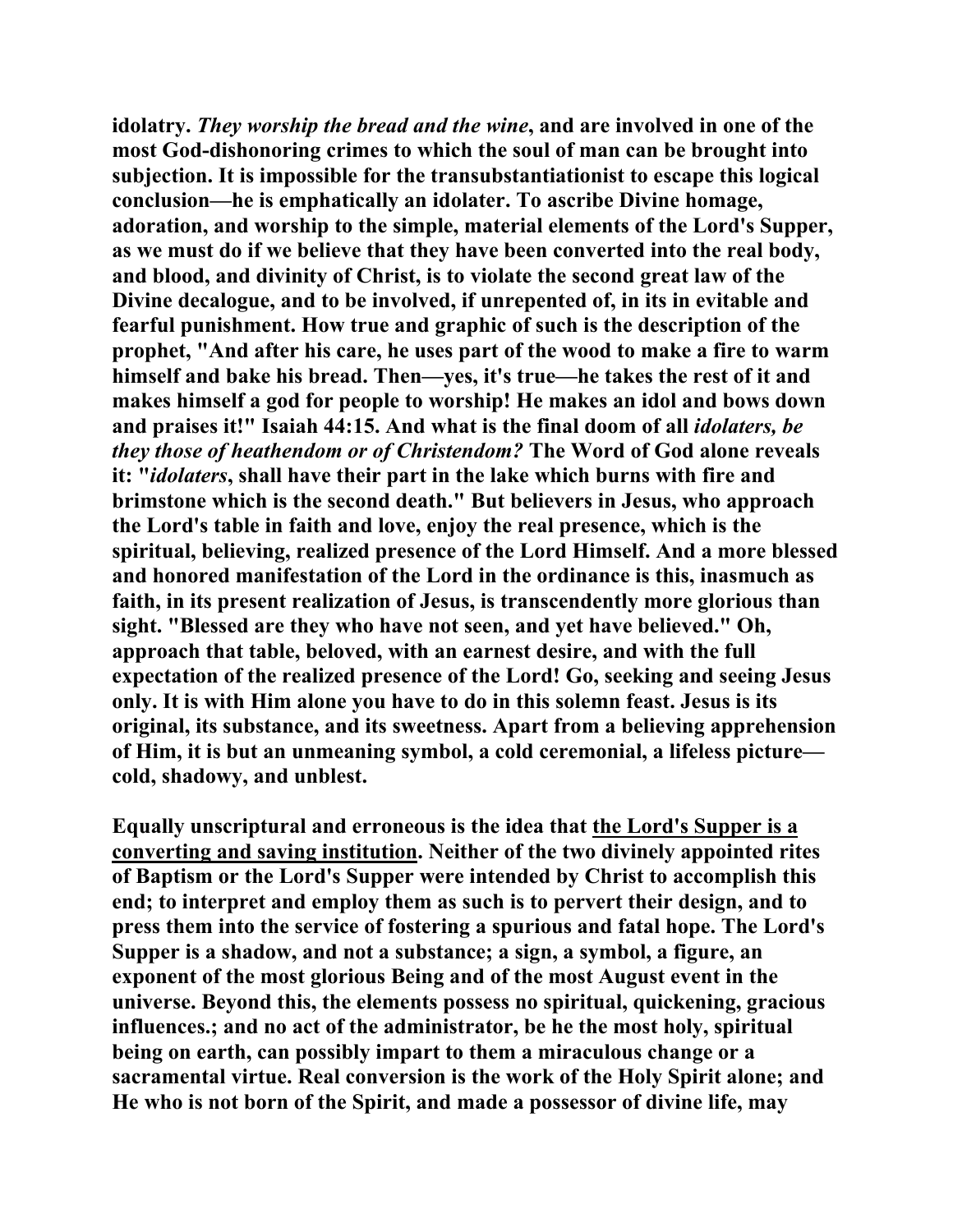**partake of the Lord's Supper every day of the week, and at last perish in his unregeneracy and sins! Away, then, with the false and fatal idea that your observance of the Lord's Supper conveys to your soul one particle of grace, of holiness, or spiritual life. You may partake of it in health—in sickness—and in the hour of death, but it will serve you nothing, but as a seal of your greater condemnation, if you are not born again of the Spirit, apart from which neither foods nor drinks, circumcision nor uncircumcision, will avail you anything at the judgment-seat of Christ. But let your simple faith embrace the one glorious sacrifice of our divine and gracious Redeemer, of whom this ordinance is the expressive and sacred memorial, the lowly, life-like portrait, and you shall be saved.** 

**It is a strictly logical and solemn inference from this, that none but true believers in the Lord Jesus either are authorised or are qualified to partake of the Lord's Supper. It was originated by Christ for His** *Church***, and not for the**  *world***. And who are His Church? All, and none but those, who are born of the Holy Spirit, who possess a saving faith in Christ, and are living godly, righteously, and soberly, in this present evil world. These compose the one family of God, this banquet is the family feast, this the children's bread, of which none have a right to partake but true members of the family. The**  *paschal lamb* **was commanded not to be eaten until the posts of the house were sprinkled with the blood of it. How significant! We must come in faith to the blood of sprinkling, before we eat the flesh of the Lamb of God spiritually and in faith, as set forth in this ordinance. The individual who partakes of it without the application of atoning blood, the washing, the cleansing from sin and guilt through the atonement of Jesus, comes under the charge of "eating and drinking unworthily," and occupies a position of fearful peril! The Lord's Supper is a seal. But a seal implies a covenant made, a promise given and accepted. Jehovah has made a covenant of salvation through the Lord Jesus on behalf of His Church. In that covenant He has promised pardon, adoption, acceptance, and heaven to all who truly and heartily believe in Christ. By faith we take hold of His covenant, and accept the promise. In the Lord's Supper, God seals this covenant of redemption to us, and we set our seal to the covenant. The promise of salvation, therefore, being only to those who truly repent and believe, the Lord's Supper becomes a seal of condemnation, and not of salvation, to all who partake of it in an unconverted, unbelieving, unsaved state. The language of the apostle is solemn and decided: "So if anyone eats this bread or drinks this cup of the Lord unworthily, that person is guilty of sinning against the body and the blood of the Lord. That is why you should examine yourself before eating the bread and drinking from the**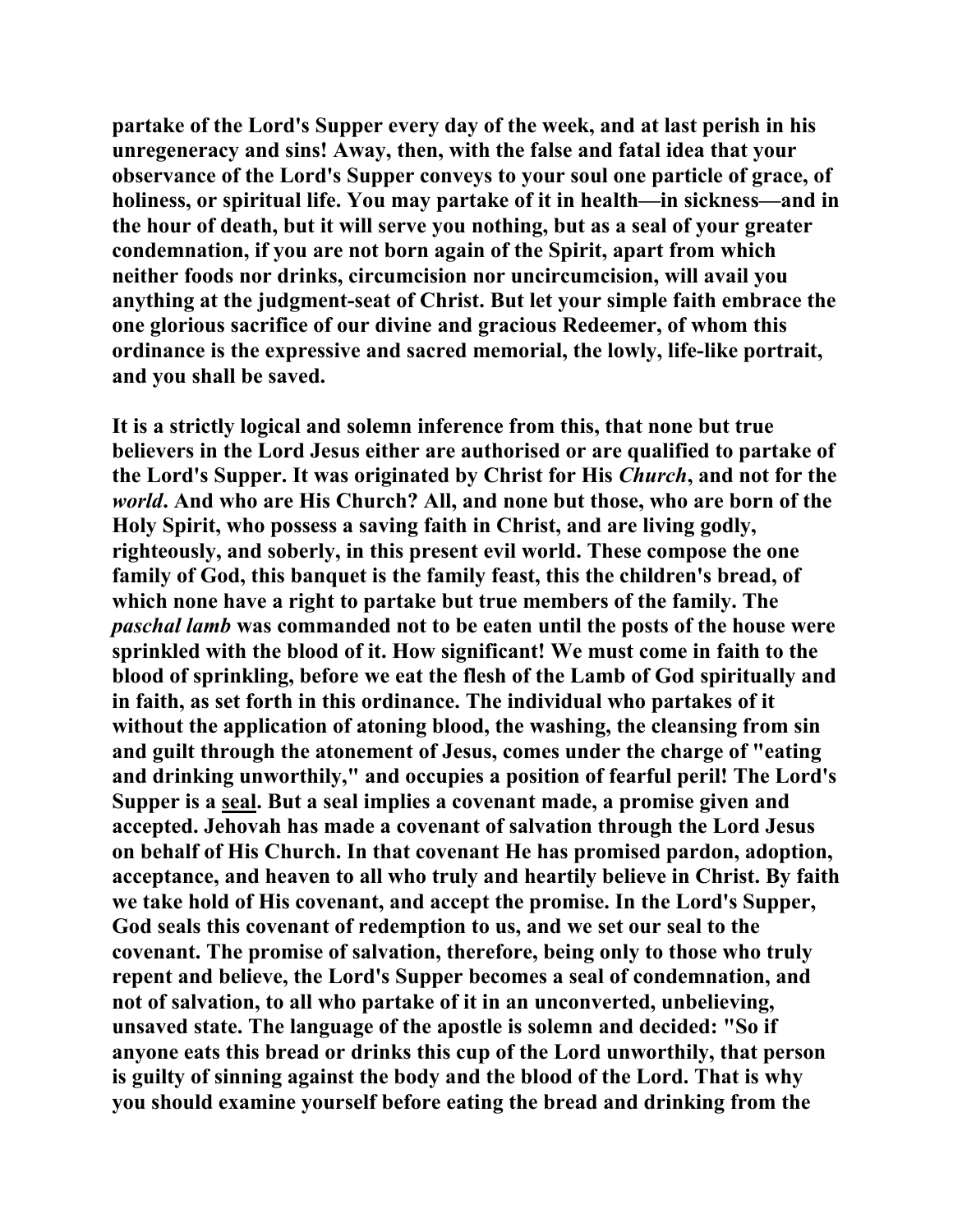**cup. For if you eat the bread or drink the cup unworthily, not honoring the body of Christ, you are eating and drinking God's judgment upon yourself." 1 Cor. 11:27-29. Let no timid, doubting believer in Jesus be discouraged by these words from approaching the Lord's table, and let none who in truth acid sincerity love the Savior, be deterred by them from making a profession of Christianity.** 

**We must, in their interpretation, bear in mind the distinction and the difference between the words unworthy and unworthily. The grammatical construction of the passage would seem to indicate this. The one word is an adjective, and refers to personal qualification; the other is an adverb, and refers to the manner in which the ordinance is observed. With regard to our personal worthiness to partake of the Lord's Supper, we possess none but what we have in and through the grace of Christ implanted in us by the Spirit, and the merits of Christ imputed to us through faith. This is our only personal qualification. We partake of this ordinance unworthily when we come to it without this renewing grace implanted in, and this justifying righteousness imputed to, us by the Lord Jesus. But let no individual suppose that because He may have partaken of the Lord's Supper unworthily, either through ignorance or wilfully, that, therefore, He has committed an unpardonable sin. Oh no! "The blood of Jesus Christ cleanses from** *all* **sin,"—and this one among them. No contrite soul deploring in true penitence his unworthy partaking of Christ's Supper, and coming to the atonement of Christ, shall be excluded from the Divine forgiveness. The blood that the soldier shed pardoned the sin of shedding it. The Lord's Supper, of which we may unworthily have partaken, is the symbol of His forgiving love, and His cleansing blood, whose ordinance we thus have dishonored.** 

**But while, for the honor of our Lord Jesus, we have thought it right to vindicate His institution, and to guard the reader against erroneous views respecting it, it will be a more pleasant duty to devote the few remaining pages of this work to two or three views of the Lord's Supper, tending to simplify and endear it to the hearts of those who truly love Jesus.** 

**And let us first remind you that it is a feast of hallowed and solemn memory. With this view, among others, our blessed Lord instituted it. He would have His saints kept in memory of Himself. How simple and emphatic His words, "Do this in** *remembrance* **of me!" And oh, how solemn and precious the memories clustering around this table! Our thoughts are wafted back to the hour of His agony and bloody sweat, His cross and passion, when, bearing our**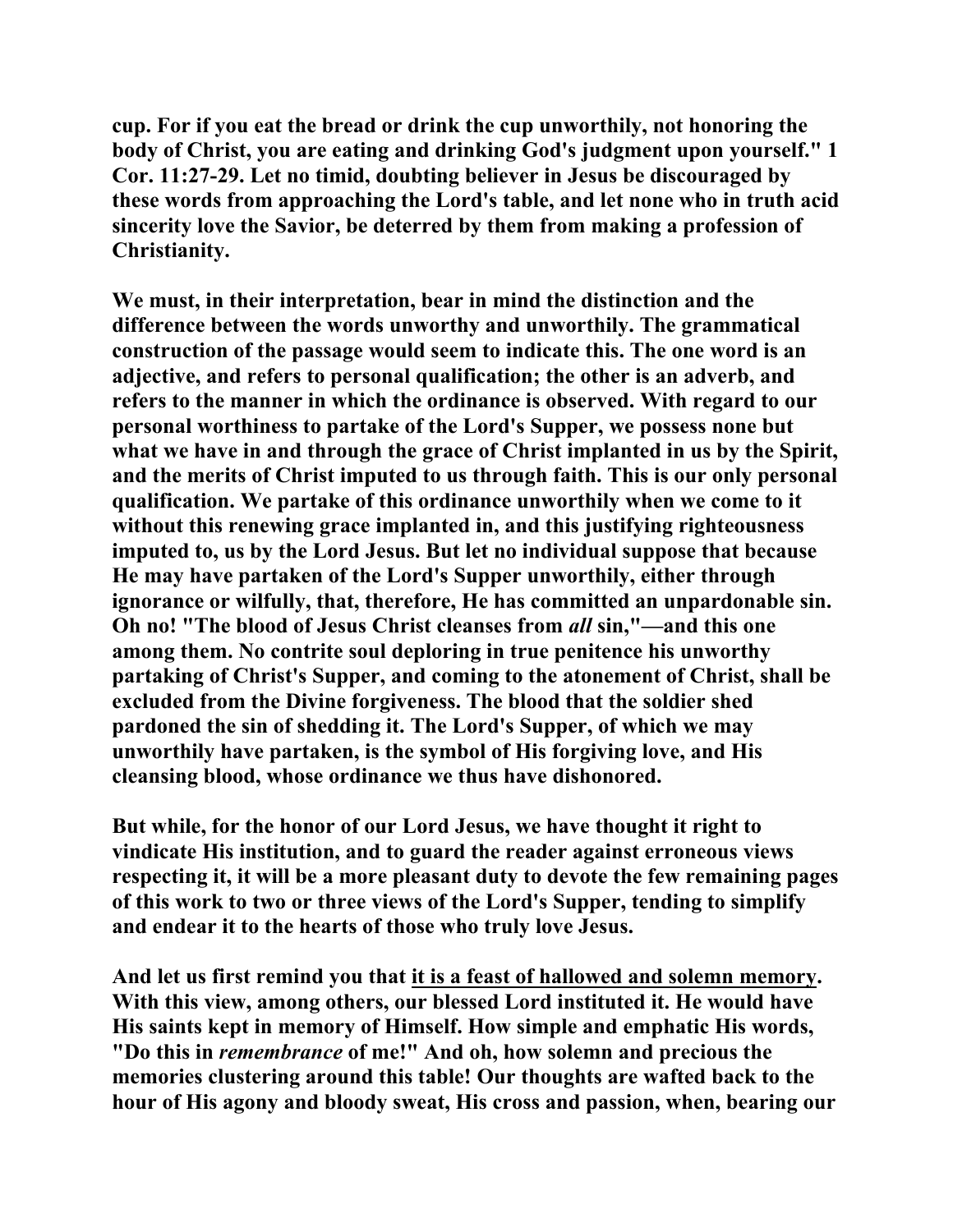**sins, He was led as a lamb to the slaughter, and was slain for us. There are some events in human life that are never effaced from its annals. Among the most solemn and precious are the death memories of loved ones. Whatever other events transpire, this one stands alone in its own solemn, hallowed impressiveness; and we find it sanctifying and salutary often to remember the day and the circumstances that tore that fond one from our eyes. Transcendently more solemn and sanctifying than all is the memory of our Lord's death. To this end He left this memorial. And not of His death alone, but of** *the love that constrained Him to die***, is it the sacred and lasting remembrance. It is a memorial of dying love—love that could not, and that would not, do less than die for the object of its affections. Therefore may we regard it as the chief one of the Agape, or love-feasts, of the Christian Church—a festival peculiar to the primitive Christians, and which conduced much to the early promotion of Christianity by the cultivation of mutual affection and sympathy, and which awoke the observation of heathen strangers—"See how these Christians love one another!" How kind, and sacred, and considerate of Jesus to bequeath to us this** *memento of love***, knowing how often and how long the should allow other beings and objects to thrust Him from our thoughts! But the return of this season of communion recalls Him to our mind. Just as when we unclasp a casket, and gaze upon the image of an absent one, and there rushes back upon memory the loved features, the familiar tones, the cherished acts of kindness, so the Supper of our Lord—this fond and faithful remembrancer of one so dear—keeps us in tender, hallowed memory of Him whom our souls love until He comes again. Lord, we will remember Your love; Your love is better than wine. Saints of God, beware, then, how you wilfully neglect this ordinance, seeing it is to keep you in vivid, grateful remembrance of Jesus. To neglect is to despise it, and to despise it is to turn the back upon Him who should be entwined with our every affection, and blended with our every thought.** 

**The Lord's Supper is also a feast of present enjoyment. Our Lord spread this table in love to a Church yet in the wilderness. In that wilderness, a dry and thirsty land, she would often be weary and faint. The toilsome march, the perils without, the fears within, the soul's hunger and thirst, would all conspire to render the table in this wilderness a banquet exceedingly welcome and refreshing to the saints. He who, when on earth, had compassion on the multitude who followed Him into the desert, and would not dismiss them fasting, lest they should faint by the way, was not likely to leave His Church in the world unfurnished with spiritual supplies. In addition to the rich provision of the gospel, He has instituted this feast of remembrance and of love, which,**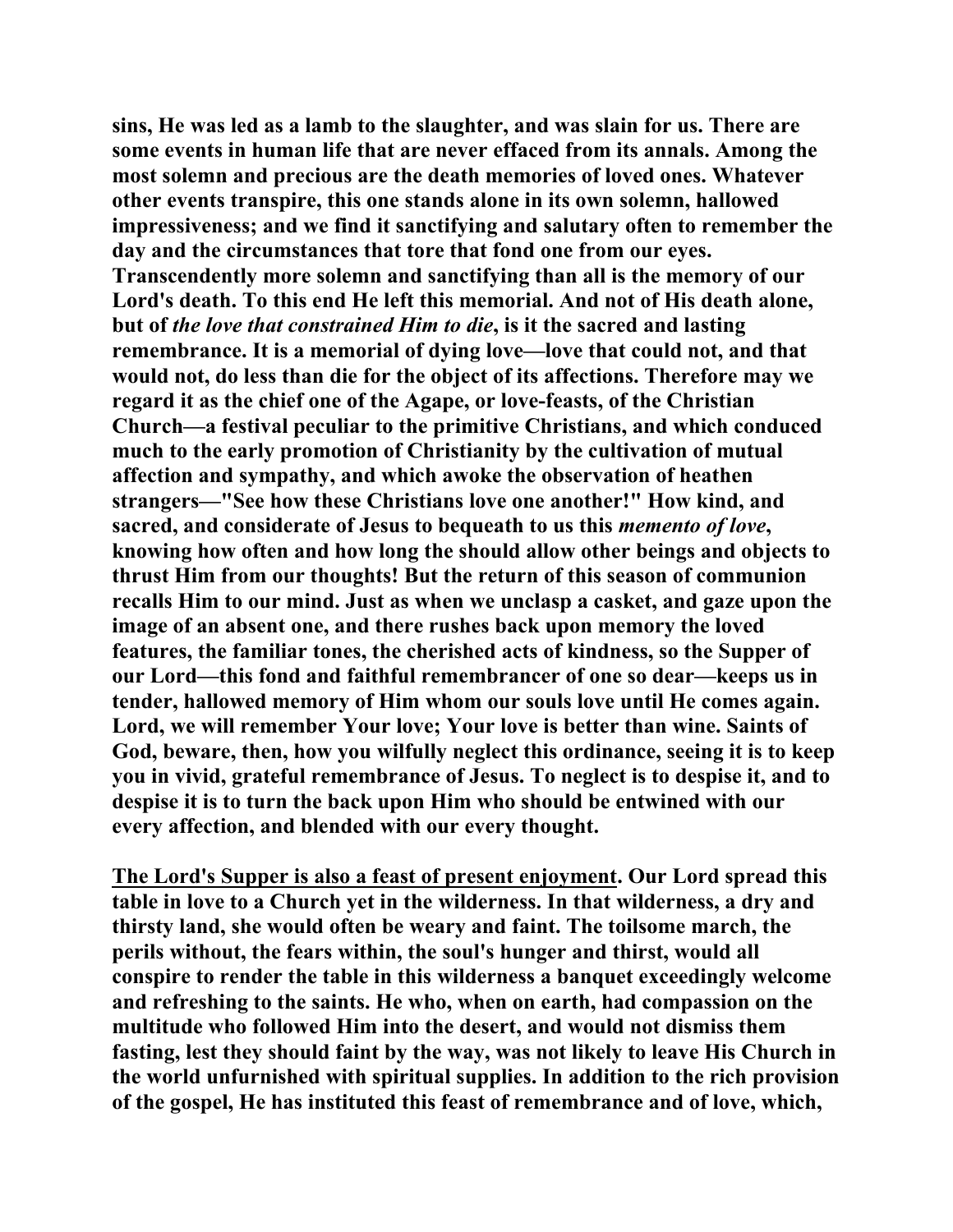*like perpetually descending manna, forms a continuous source of nourishment in the wilderness.* **The chief and the highest enjoyment flowing from the observance of the Lord's Supper is, the Lord's presence at the table. There is ever, on this hallowed occasion, an especial and peculiar manifestation of Christ to His saints, such as is vouchsafed and experienced nowhere else. The testimony of the Church is the same in all ages—"While the King sits at His table, my spikenard sends forth the smell thereof." It is emphatically** *His table***, a banquet of His own originating and of His own furnishing. He provided the meal, and He Himself is there to sanction it, to welcome and bless the guests. And, oh, is not this the highest enjoyment on earth—the manifested, realized, and precious presence of Christ? There is none other like it. What were heaven itself without it, but a Christless and a joyless heaven? What is earth with it? It is the uplifting of this planet of sin and of woe, as it were, into the meridian and region of heaven. While the King, arrayed in beauty, overflowing with benignity and love, sits at His table, it is as though heaven in its glory had come down to earth, or that earth in its woe were upraised to heaven—so divine, holy, and precious is the communion. No marvel that** *our spiritual graces put forth their power and their fragrance.* **It is the Sun of Righteousness warming into life and beauty, fertility and perfume, the holy and costly work of the Spirit in the soul.** *Our religion only becomes vitalized, vigorous, and fertile, as it closely deals with Christ.* **He is the source of our holiness, as He is the spring of our happiness and the anticipation of our glory. The beams of His grace and love flowing in upon the conservatory of the Spirit, the fruit and flower of the Holy Spirit appear, to the glory and praise of the heavenly Husbandman. "Their soul shall be as a well-watered garden," is the Divine promise that crowns obedience to the Divine precept with its diadem of holy fruit. Approach, then, the Table of the Lord with the full expectation of meeting Jesus. Rise above the** *sign* **and the** *symbol* **to Him of whom it testifies, and do not leave that Table until you have realized the presence, caught a glimpse, of the beauty, and heard the voice of Him whom your soul loves.** 

**Another present enjoyment at the Lord's Supper, of which we should avail ourselves, is the especial opportunity it affords for the presentation of particular requests in prayer. The soul is in close, confidential audience with Jesus. "What is your petition? and what is your request?" is the gracious, assuring language of the benignant glance He now bends upon each believer. Hasten, then, to pour every petition into His ear, every sorrow into His bosom. Jesus expects it. He waits to be gracious. He asks no preparation for your approach other than your felt need, and the longing of your heart for Him.**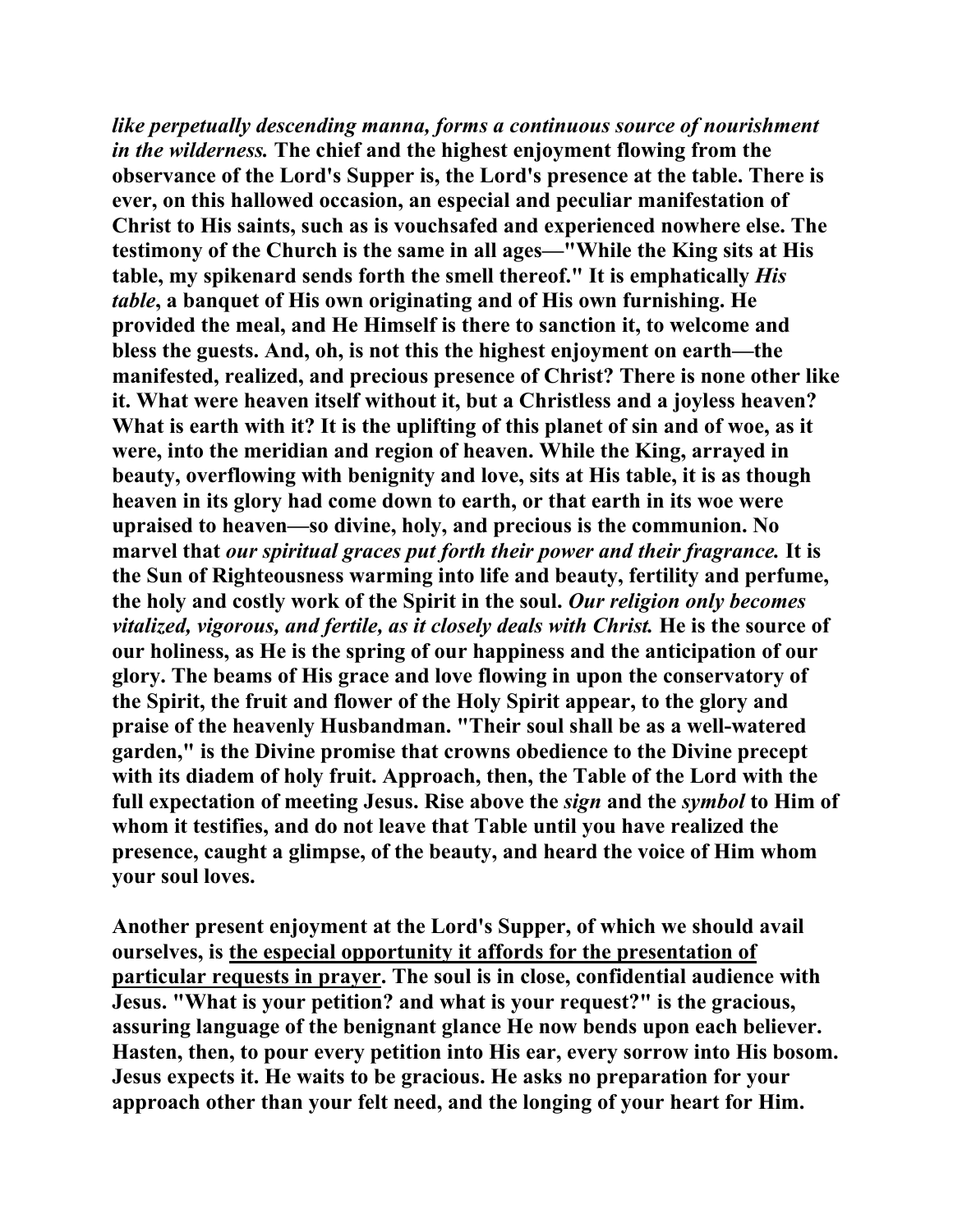**And whether you come to confess your sins beneath His cross, or to rain upon His feet tears of love, or, while reclining upon His bosom, to bury in its deep sympathy your sorrows, cares, and needs, His gracious, loving heart bids you welcome. Oh, the solemn stillness, the sacred meditation, the precious communion, the confidential transaction of that moment when Jesus and the believer meet together at the Supper!** 

**It is a feast, too, of joyous anticipation. Our Lord has closely blended the past, the present, and the future of the Church in this Festival. These are the words which point to the coming glory—"You do show the Lord's death** *until He comes***." The Second Advent, the glorious appearing of Christ, is interwoven with this memorial of humiliation, suffering, and death.** *The Cross and the Crown are strangely yet beautifully entwined together in this expressive institution.* **The dark shadow of the one, and the bright effulgence of the other, meet and mingle here. What play for the trio graces of the Spirit! Faith looks back to the sacrifice of Calvary—Love dissolves with holy affection to a present Christ—and Hope, with uplifted, unwearied wing, soars onward to the glorious future. Thus are we to eat the Lord's Passover, all sandaled and prepared for our heavenly march. This world is not our rest, for here we have no continuing city, but we seek one to come, having Christ in us, the hope of glory. Thus, then, let us never merge the crown in the cross, nor the cross in the crown; but in all service and suffering, in duty and in trial, ever keep in view the truth, that if we now bear the cross, we shall then wear the crown—if we suffer with Him here, we shall reign with Him hereafter. Oh, delightful, when we cluster around this sacred feast, to feel that it links us with the coming glory of Christ—with the sorrowless, tearless, sinless, triumphant state of the spirits of just men made perfect, the general assembly and church of the first-born which are written in heaven—and what will be ours when we shall relinquish the Supper of the Lamb on earth, for the marriage Supper of the Lamb in heaven. Then there will be no more ordinances! The symbol will merge into the reality, the shadow will melt into the substance, the river will be lost in the ocean, and the stars, which heralded His coming, and often led us to His feet, will vanish before the light and splendor of the meridian Sun. We shall be with Jesus then, and with Him drink the new wine of the kingdom; our holiness will be perfect, our happiness will be complete, and God in Christ will be our all in all.** 

**"I love the windows of Your grace, Through which my Lord is seen, And long to meet my Savior's face,**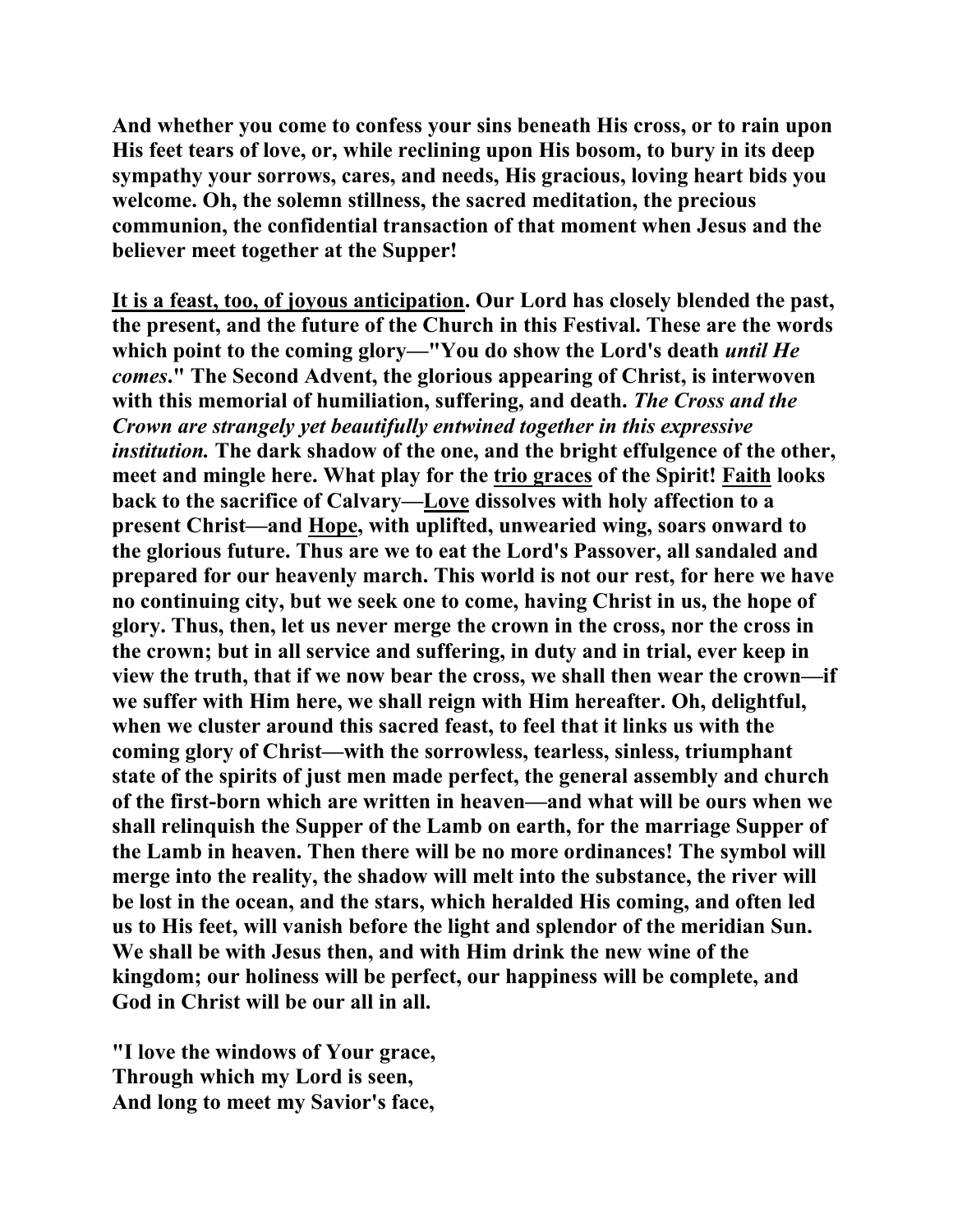**Without a glass between.** 

**"Oh, that the happy hour were come, To change my faith to sight! I shall behold my Lord at home, In a diviner light.** 

**"Haste, my Beloved, and remove These interposing days; Then shall my passions all be love, And all my powers be praise."** 

**There is one view of the Lord's Supper which should render it inexpressibly dear to our hearts. It is this, that it is not the table of a church, of a sect, of a party, but, emphatically, the Lord's Table, and, as such, belongs alike to the whole Church of Christ; and no priest or ecclesiastical body has an especial and exclusive right either to bless and administer its elements, or to appropriate and monopolize its communion. We approach this table, not to exhibit a badge, or to utter a shibboleth, or to assert a system, but to show forth the Lord's death, in the goodly fellowship of apostles and prophets, of the noble army of martyrs, and the communion of all saints, until He come. And if there be one spot more appropriate and precious than all others from where the prayer for Christian love and unity should ascend, surely it is this and from this hallowed spot let it ever fervently and believingly be breathed!** 

**"O God, the Father of our Lord Jesus Christ, our only Savior, the Prince of Peace, give us grace seriously to lay to heart the great dangers we are in by our unhappy divisions. Take away all hatred and prejudice, and whatever else may hinder us from godly union and concord, that, as there is but one body, and one Spirit, and one hope of our calling, one Lord, one faith, one baptism, one God and Father of us all, so we may henceforth be all of one heart and of one soul, united in one holy bond of truth and peace, of faith and charity, and may with one mind and one mouth glorify You, through Jesus Christ our Lord. Amen." (Book of Common Prayer)** 

**How sacred, soothing, and precious, then, is the parting sympathy of Christ! It flows in silver streams around our path even to the last and latest of life. Having loved us in the world, He loves us to the end. His tender sympathy is with us when we part from places, from privileges, from friends, yes, from life itself. He knows this peculiar sorrow; and, as if to meet and soothe it, He**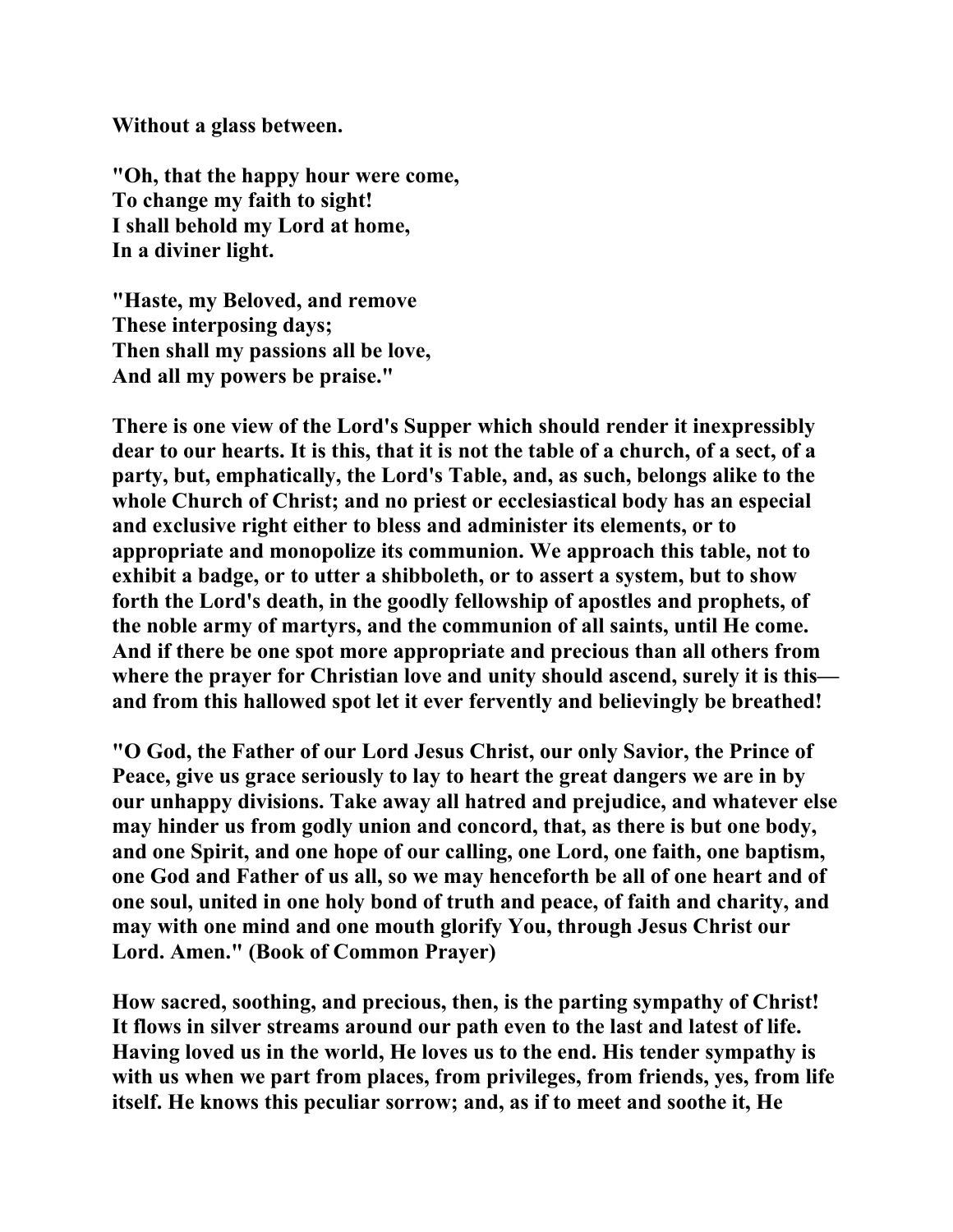**instituted this sacred and expressive ordinance, blending its past history with a present holy joy, and a future glorious hope. Oh, do you think that when the last, the final, the parting hour comes that severs you from the home you have loved, from the being to whom so fondly, so inseparably you have clung, or from your life, now ebbing fast away—the deathless soul pluming her wing and poised for her awful, mysterious flight—do you think that Jesus will not be there to clasp you in the arms of a** *sympathy* **that shall solace that grief, sustain that hour, and enable you to say "farewell" without a sigh, and meet death with out a quiver? Oh, yes! Jesus will be there; for He has promised, "Lo, I am with you always, even unto the end."** 

**"Thus, when I read the holy page, The guide of youth and staff of age, I need a Teacher ever near, To make the sacred message clear. At Jesus' feet I sincerely would sit, And ask Him to interpret it; Then shall the Word a lamp become, To light the pathway to my home.** 

**"Jesus, I need You all my life, Through childhood's glee and manhood's strife, In cloud or sunshine, joy or woe, In wealth and power, or station low. What other name such power to cheer; What other voice so charms the ear; What hand so gently leads as Thine; Whose heart so ready answers mine? I need You ever by my side, Supply this need, whatever betide.** 

**"Thus when I read the holy page, The guide of youth and staff of age; I need a Teacher ever near; To make the sacred message clear. At Jesus' feet I sincerely would sit, And ask** *Him* **to interpret it; Then shall the Word a lamp become, To light the pathway to my home.**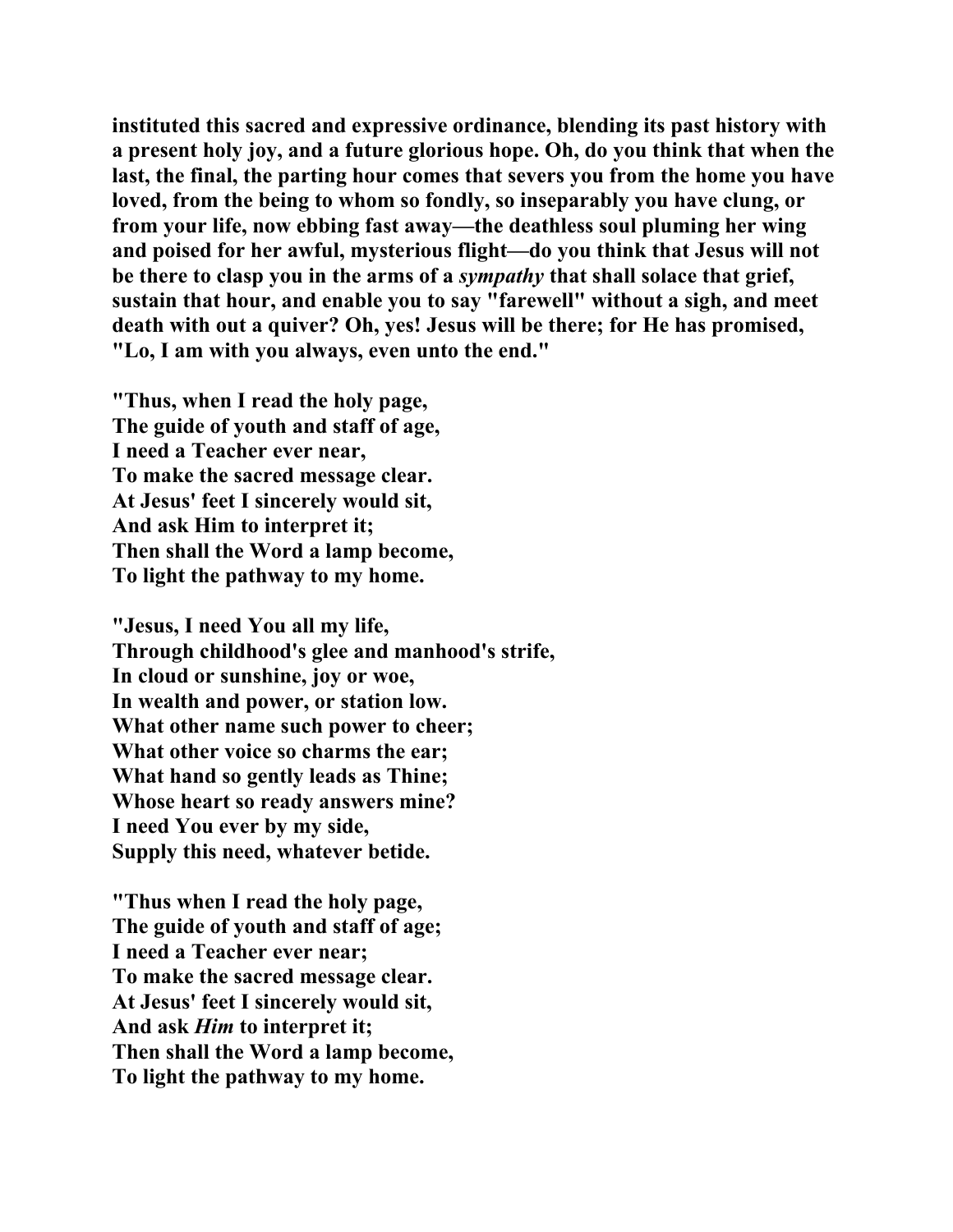**"When fevered pulse and throbbing brain Seem to proclaim earth's healing vain, I need the great Physician near, To bid diseases disappear. Once more my Savior comes to me, The wondrous Man of Galilee; Then healthfully life's currents roll, He speaks the word, and makes me whole.** 

**"This changing world I cannot trust, I need a friendship true and just; One friend alone can hope impart The 'Friend of sinners' claims my heart, Closer than any brother He Accompanies and comforts me His love unchanging, strong, and pure— The only friendship to endure!** 

**"I am defenseless, weak, alone, Cast down by foes, and overthrown; I need a valiant arm—a shield, While struggling on life's battle-field. Then Jesus comes, a mighty King! And now to arms I gladly spring; His banner, o'er me in the fray, Still leads me on a conquering way.** 

**"I need my Savior, when I mourn Over fleeting wealth or funeral urn; When disappointments chill my soul, And troublous billows angry roll, With bleeding heart to Him I fly, And once more find a helper nigh— With words of love, in accents sweet, He cheers me at the mercy-seat.** 

**"I need my Savior when I die— Then most of all I wish Him nigh, To bid me doubt and fear no more, And bring me to the 'shining shore.'**